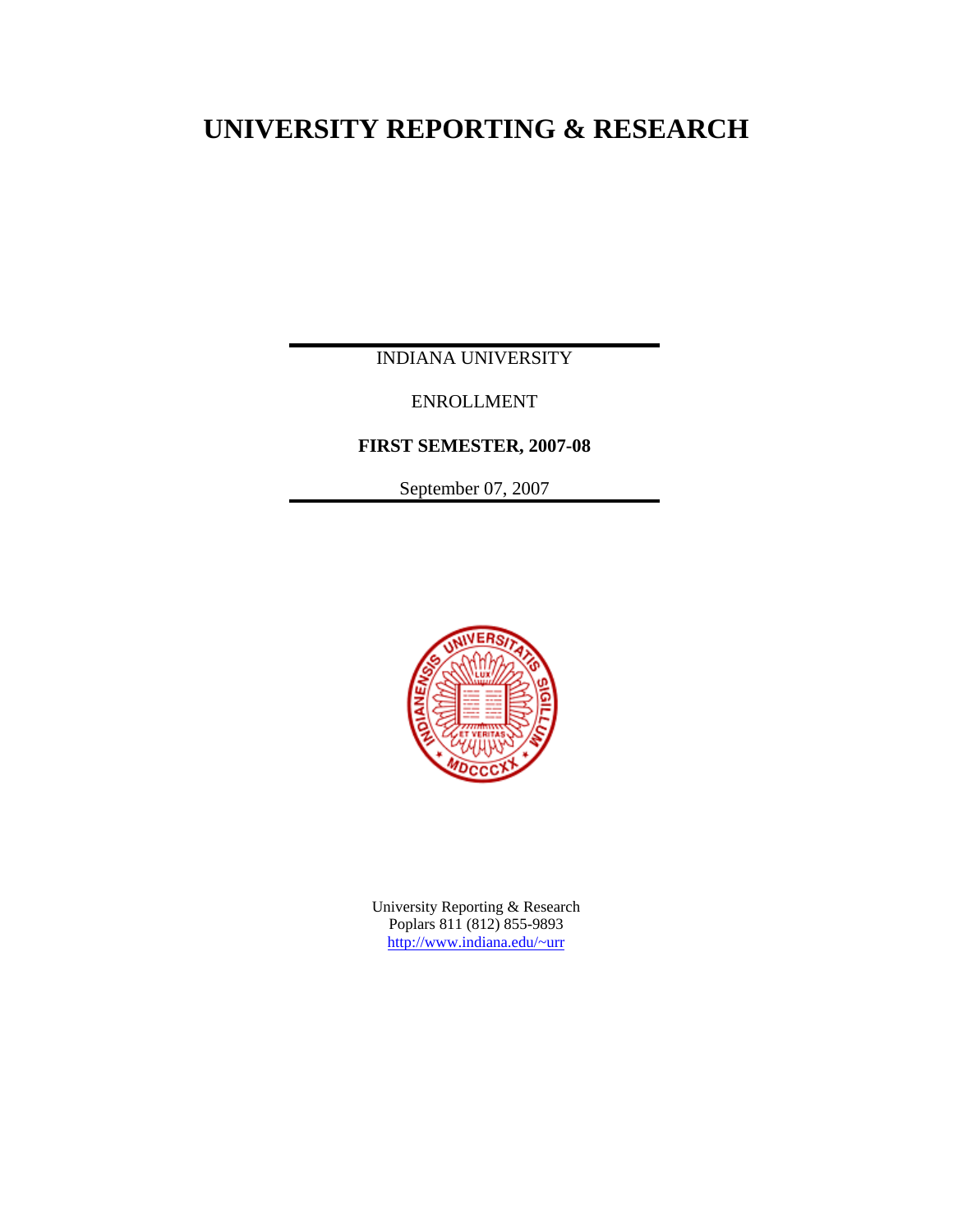#### EXPLANATION OF ENROLLMENT DATA

1. Registration cut-off dates for Student Census differed due to the variance in session dates. The session and cut-off dates are shown below:

|                    |                                 | <b>Student Census</b> |
|--------------------|---------------------------------|-----------------------|
| Campus             | <b>Session Dates</b>            | <b>Cut-off Dates</b>  |
| <b>Bloomington</b> | August 27 – December 14, 2007   | September 03, 2007    |
| Indianapolis       | August 22 – December 17, 2007   | 30, 2007<br>August    |
| East               | August 27 – December 17, 2007   | September 03, 2007    |
| Fort Wayne         | August $20$ – December 16, 2007 | 25, 2007<br>August    |
| Kokomo             | August 20 - December 14, 2007   | 25, 2007<br>August    |
| Northwest          | August 27 – December 15, 2007   | September 03, 2007    |
| South Bend         | August 27 – December 15, 2007   | September 01, 2007    |
| Southeast          | August 27 – December 15, 2007   | September 01, 2007    |

2. Credit hour figures are net figures that reflect courses dropped and added up to the dates cited above. Students who withdrew from all courses are not included in the headcount and credit hours count.

- 3. Undergraduate and Professional:
	- a. Part-time: student enrolled for less than 12 credit hours.
	- b. Full-time: students enrolled for 12 credit hours or more.
	- c. Full-time-equivalent: the sum of all undergraduate and professional student credit hours divided by 15.

#### 4. Graduate:

- a. Part-time: students enrolled for less than 9 credit hours.
- b. Full-time: students for 9 credit hours or more.
- c. Full-time-equivalent: the sum of all graduate student credit hours divided by 12.
- 5. The new student information system (Peoplesoft) provides unique student records by career. This characteristic is manifested in formal joint programs (i.e. MD/JD, MBA/JD) and with dual enrollments (i.e. UG/Grad). For reporting purposes, the headcounts are aggregated to the higher career level. Credit hours are reported at the aggregated higher career level when level is not a concern. When reporting credit hours with regards to level the credit hours are reported with each career. Beginning with the non-comparative section of this report (pg. 21), dual enrollment headcounts are represented in a dis-aggregated or duplicated view.
- 6. The definition of matriculant has changed from previous reports. A matriculant is now defined as only degreeseeking students new to the university by career level. As such, a student can be a matriculant more than once if they continue their academic pursuits to a new level. For example, an undergraduate matriculant will become a matriculant again if they pursue a graduate or professional degree at IU. If an undergraduate matriculant subsequently transfers to another IU campus as an undergraduate they will not be considered a matriculant at the new campus.
- 7. The School of Dentistry has instituted a variable hour course that can be assigned by quarter hours (.25). These hours are rounded up.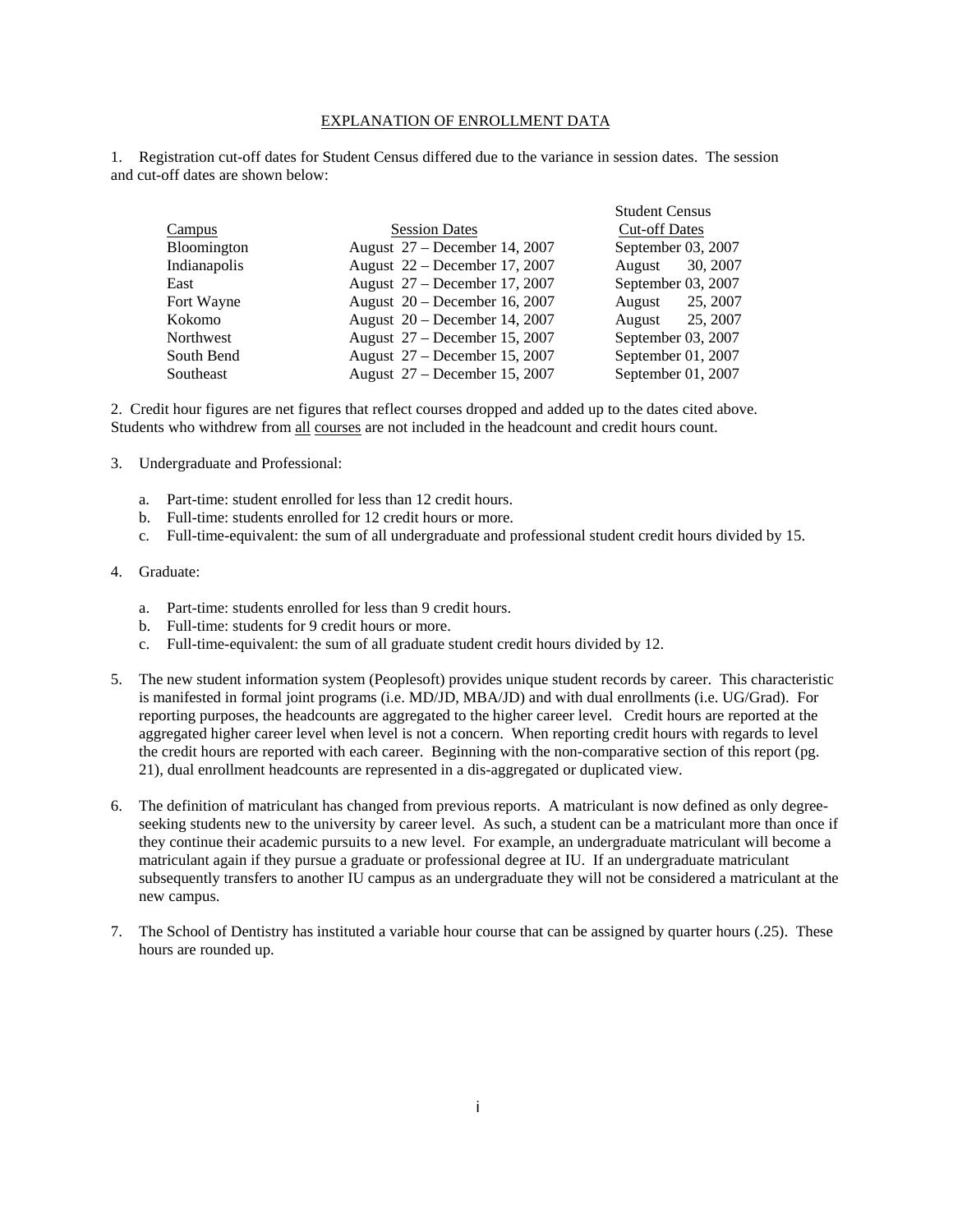## **TABLE OF CONTENTS**

| <b>Comparative Enrollment Data For All Campuses</b><br>Page |  |
|-------------------------------------------------------------|--|
|                                                             |  |
|                                                             |  |
|                                                             |  |
|                                                             |  |
|                                                             |  |
|                                                             |  |
|                                                             |  |
|                                                             |  |
|                                                             |  |
|                                                             |  |
|                                                             |  |
| Historic Enrollment By Campus                               |  |
|                                                             |  |
|                                                             |  |
| <b>Educational Service Rendered</b>                         |  |
|                                                             |  |
| Comparative Enrollment Data By Campus                       |  |
|                                                             |  |
|                                                             |  |
|                                                             |  |
|                                                             |  |
|                                                             |  |
|                                                             |  |
|                                                             |  |
|                                                             |  |
|                                                             |  |

#### **Non-Comparative Enrollment Tables**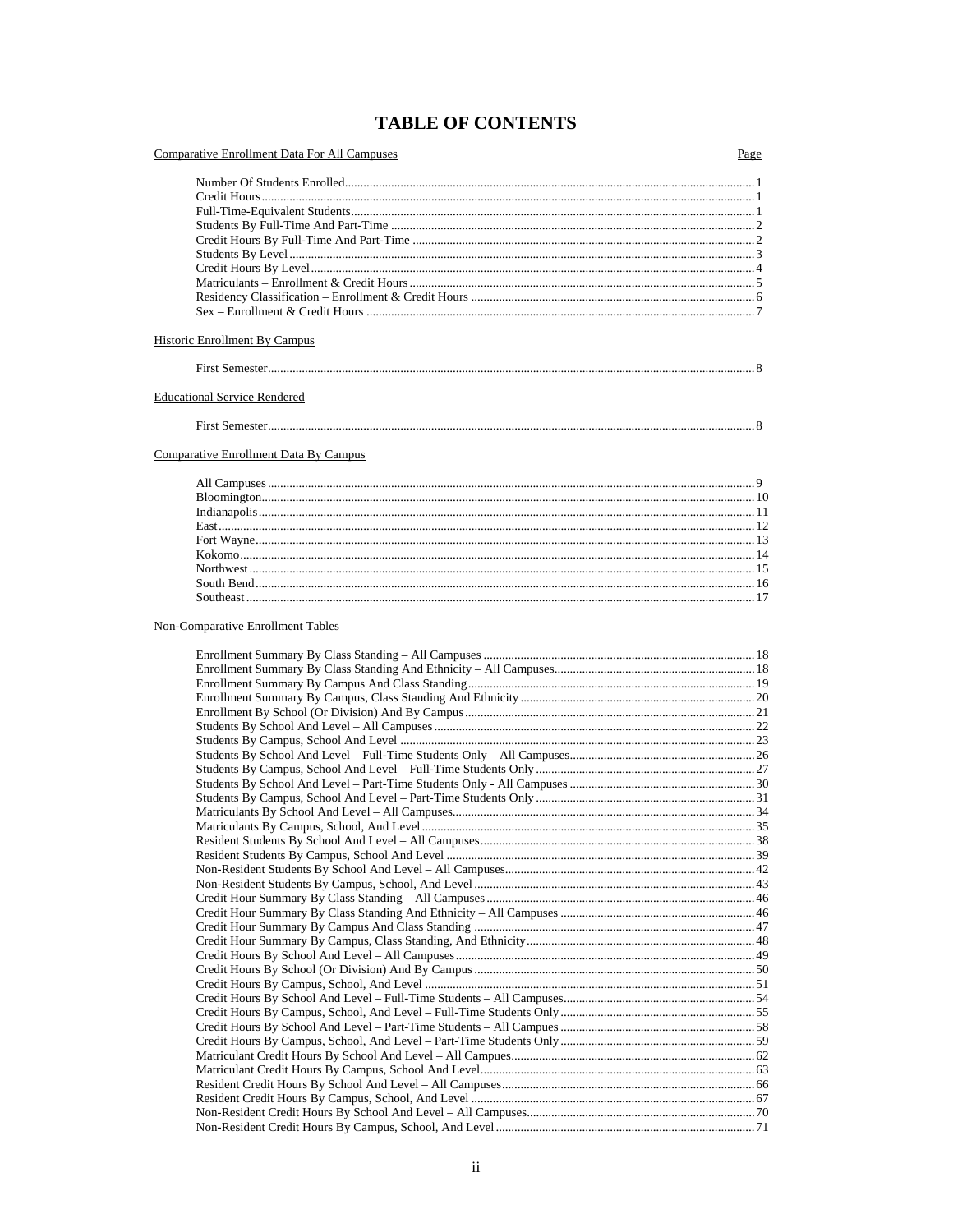### **NUMBER OF STUDENTS ENROLLED**

|                 | 1st Sem. | $%$ of       | 1st Sem. | $%$ of       |                   | <b>Percent</b> |
|-----------------|----------|--------------|----------|--------------|-------------------|----------------|
| Campus          | 2006-07  | <b>Total</b> | 2007-08  | <b>Total</b> | <b>Difference</b> | <b>Change</b>  |
| Bloomington     | 38,247   | 39.0%        | 38,990   | 39.3%        | 743               | 1.9%           |
| <b>IUPUI</b>    | 29,764   | 30.4%        | 29,854   | 30.1%        | 90                | 0.3%           |
| East            | 2,246    | 2.3%         | 2,266    | 2.3%         | 20                | 0.9%           |
| Fort Wayne      | 6,546    | 6.7%         | 6,629    | 6.7%         | 83                | 1.3%           |
| Kokomo          | 2,734    | 2.8%         | 2,835    | 2.9%         | 101               | 3.7%           |
| Northwest       | 4.819    | 4.9%         | 4,790    | 4.8%         | $-29$             | $-0.6%$        |
| South Bend      | 7,420    | 7.6%         | 7,517    | 7.6%         | 97                | 1.3%           |
| Southeast       | 6,183    | 6.3%         | 6,241    | 6.3%         | 58                | 0.9%           |
| <b>Total IU</b> | 97.959   |              | 99,122   |              | 1,163             | 1.2%           |

### **CREDIT HOURS**

| <b>Campus</b>   | 1st Sem.<br>2006-07 | $%$ of<br><b>Total</b> | 1st Sem.<br>2007-08 | $%$ of<br><b>Total</b> | <b>Difference</b> | <b>Percent</b><br><b>Change</b> |
|-----------------|---------------------|------------------------|---------------------|------------------------|-------------------|---------------------------------|
| Bloomington     | 514,181.5           | 45.6%                  | 523,891.5           | 45.8%                  | 9,710.0           | 1.9%                            |
| <b>IUPUI</b>    | 317,611.3           | 28.2%                  | 322,450.3           | 28.2%                  | 4,839.0           | 1.5%                            |
| East            | 21,688.0            | 1.9%                   | 22,523.0            | 2.0%                   | 835.0             | 3.9%                            |
| Fort Wayne      | 68,145.0            | $6.0\%$                | 68,860.0            | $6.0\%$                | 715.0             | 1.0%                            |
| Kokomo          | 26,687.0            | 2.4%                   | 27,599.0            | 2.4%                   | 912.0             | 3.4%                            |
| Northwest       | 47,824.0            | 4.2%                   | 47,214.0            | 4.1%                   | $-610.0$          | $-1.3\%$                        |
| South Bend      | 69,981.0            | 6.2%                   | 71,034.0            | 6.2%                   | 1,053.0           | 1.5%                            |
| Southeast       | 60,888.0            | 5.4%                   | 61,429.5            | 5.4%                   | 541.5             | 0.9%                            |
| <b>Total IU</b> | 1,127,005.8         |                        | 1,145,001.3         |                        | 17,995.5          | 1.6%                            |

## **FULL-TIME EQUIVALENT STUDENTS (a)**

| <b>Campus</b>   | 1st Sem.<br>2006-07 | $%$ of<br><b>Total</b> | 1st Sem.<br>2007-08 | $%$ of<br><b>Total</b> | <b>Difference</b> | <b>Percent</b><br><b>Change</b> |
|-----------------|---------------------|------------------------|---------------------|------------------------|-------------------|---------------------------------|
| Bloomington     | 35,381.3            | 45.9%                  | 36,062.8            | 46.0%                  | 681.5             | 1.9%                            |
| <b>IUPUI</b>    | 21,814.1            | 28.3%                  | 22,161.4            | 28.3%                  | 347.4             | 1.6%                            |
| East            | 1.449.9             | 1.9%                   | 1,505.0             | 1.9%                   | 55.1              | 3.8%                            |
| Fort Wayne      | 4.599.7             | $6.0\%$                | 4,650.7             | 5.9%                   | 51.0              | 1.1%                            |
| Kokomo          | 1.790.9             | 2.3%                   | 1,854.3             | 2.4%                   | 63.5              | 3.5%                            |
| Northwest       | 3,241.6             | 4.2%                   | 3.211.7             | 4.1%                   | $-29.9$           | $-0.9\%$                        |
| South Bend      | 4,765.4             | 6.2%                   | 4,836.2             | 6.2%                   | 70.8              | 1.5%                            |
| Southeast       | 4,119.9             | 5.3%                   | 4,154.1             | 5.3%                   | 34.2              | 0.8%                            |
| <b>Total IU</b> | 77,162.7            |                        | 78,436.1            |                        | 1,273.4           | 1.7%                            |

(a) System FTE may not equal the sum of campus FTEs. System and campus FTE figures are derived separately.

*Fort Wayne- IU enrollments only*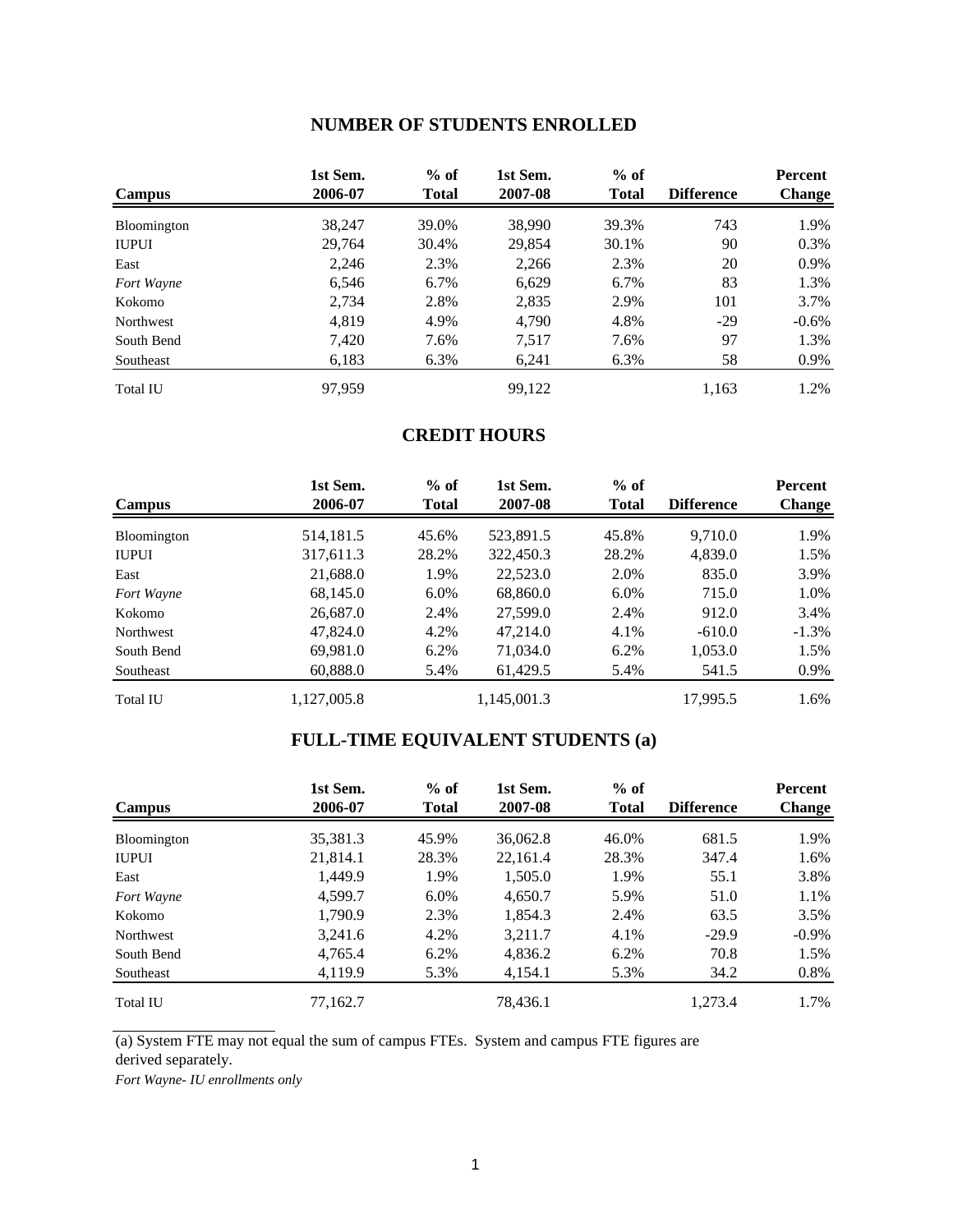|           | Campus       | 1st Sem.<br>2006-07 | $%$ of<br><b>Total</b> | 1st Sem.<br>2007-08 | $%$ of<br><b>Total</b> | <b>Difference</b> | Percent<br><b>Change</b> |
|-----------|--------------|---------------------|------------------------|---------------------|------------------------|-------------------|--------------------------|
| Full-Time | Bloomington  | 33,707              | 49.8%                  | 34,426              | 49.7%                  | 719               | 2.1%                     |
|           | <b>IUPUI</b> | 17,754              | 26.2%                  | 18,305              | 26.4%                  | 551               | 3.1%                     |
|           | East         | 1,197               | 1.8%                   | 1,263               | 1.8%                   | 66                | 5.5%                     |
|           | Fort Wayne   | 3,959               | 5.8%                   | 4,041               | 5.8%                   | 82                | 2.1%                     |
|           | Kokomo       | 1,383               | 2.0%                   | 1,424               | 2.1%                   | 41                | 3.0%                     |
|           | Northwest    | 2,600               | 3.8%                   | 2,567               | 3.7%                   | $-33$             | $-1.3%$                  |
|           | South Bend   | 3,836               | 5.7%                   | 3,913               | 5.6%                   | 77                | 2.0%                     |
|           | Southeast    | 3,301               | 4.9%                   | 3,337               | 4.8%                   | 36                | 1.1%                     |
|           | Total IU     | 67,737              |                        | 69,276              |                        | 1,539             | 2.3%                     |
| Part-Time | Bloomington  | 4,540               | 15.0%                  | 4,564               | 15.3%                  | 24                | 0.5%                     |
|           | <b>IUPUI</b> | 12,010              | 39.7%                  | 11,549              | 38.7%                  | $-461$            | $-3.8\%$                 |
|           | East         | 1,049               | 3.5%                   | 1,003               | 3.4%                   | $-46$             | $-4.4%$                  |
|           | Fort Wayne   | 2,587               | 8.6%                   | 2,588               | 8.7%                   | 1                 | $0.0\%$                  |
|           | Kokomo       | 1,351               | 4.5%                   | 1,411               | 4.7%                   | 60                | 4.4%                     |
|           | Northwest    | 2,219               | 7.3%                   | 2,223               | 7.4%                   | $\overline{4}$    | 0.2%                     |
|           | South Bend   | 3,584               | 11.9%                  | 3,604               | 12.1%                  | 20                | 0.6%                     |
|           | Southeast    | 2,882               | 9.5%                   | 2,904               | 9.7%                   | 22                | 0.8%                     |
|           | Total IU     | 30,222              |                        | 29,846              |                        | $-376$            | $-1.2%$                  |

## **STUDENTS BY FULL-TIME AND PART-TIME**

### **CREDIT HOURS BY FULL-TIME AND PART-TIME**

|           | <b>Campus</b> | 1st Sem.<br>2006-07 | $%$ of<br><b>Total</b> | 1st Sem.<br>2007-08 | $%$ of<br><b>Total</b> | <b>Difference</b> | Percent<br><b>Change</b> |
|-----------|---------------|---------------------|------------------------|---------------------|------------------------|-------------------|--------------------------|
| Full-Time | Bloomington   | 491,107.0           | 51.5%                  | 501,045.5           | 51.4%                  | 9,938.5           | 2.0%                     |
|           | <b>IUPUI</b>  | 247,965.8           | 26.0%                  | 255,484.8           | 26.2%                  | 7,519.0           | 3.0%                     |
|           | East          | 15,516.5            | 1.6%                   | 16,506.5            | 1.7%                   | 990.0             | 6.4%                     |
|           | Fort Wayne    | 53,062.0            | 5.6%                   | 54,053.0            | 5.5%                   | 991.0             | 1.9%                     |
|           | Kokomo        | 18,117.0            | 1.9%                   | 18,689.0            | 1.9%                   | 572.0             | 3.2%                     |
|           | Northwest     | 34,109.0            | 3.6%                   | 33,363.0            | 3.4%                   | $-746.0$          | $-2.2%$                  |
|           | South Bend    | 49,611.0            | 5.2%                   | 50,624.0            | 5.2%                   | 1,013.0           | 2.0%                     |
|           | Southeast     | 43,996.0            | 4.6%                   | 44,514.0            | 4.6%                   | 518.0             | 1.2%                     |
|           | Total IU      | 953,484.3           |                        | 974,279.8           |                        | 20,795.5          | 2.2%                     |
| Part-Time | Bloomington   | 23,074.5            | 13.3%                  | 22,846.0            | 13.4%                  | $-228.5$          | $-1.0\%$                 |
|           | <b>IUPUI</b>  | 69,645.5            | 40.1%                  | 66,965.5            | 39.2%                  | $-2,680.0$        | $-3.8\%$                 |
|           | East          | 6,171.5             | 3.6%                   | 6,016.5             | 3.5%                   | $-155.0$          | $-2.5%$                  |
|           | Fort Wayne    | 15,083.0            | 8.7%                   | 14,807.0            | 8.7%                   | $-276.0$          | $-1.8\%$                 |
|           | Kokomo        | 8,570.0             | 4.9%                   | 8,910.0             | 5.2%                   | 340.0             | 4.0%                     |
|           | Northwest     | 13,715.0            | 7.9%                   | 13,851.0            | 8.1%                   | 136.0             | 1.0%                     |
|           | South Bend    | 20,370.0            | 11.7%                  | 20,410.0            | 12.0%                  | 40.0              | 0.2%                     |
|           | Southeast     | 16,892.0            | 9.7%                   | 16,915.5            | 9.9%                   | 23.5              | 0.1%                     |
|           | Total IU      | 173,521.5           |                        | 170,721.5           |                        | $-2,800.0$        | $-1.6%$                  |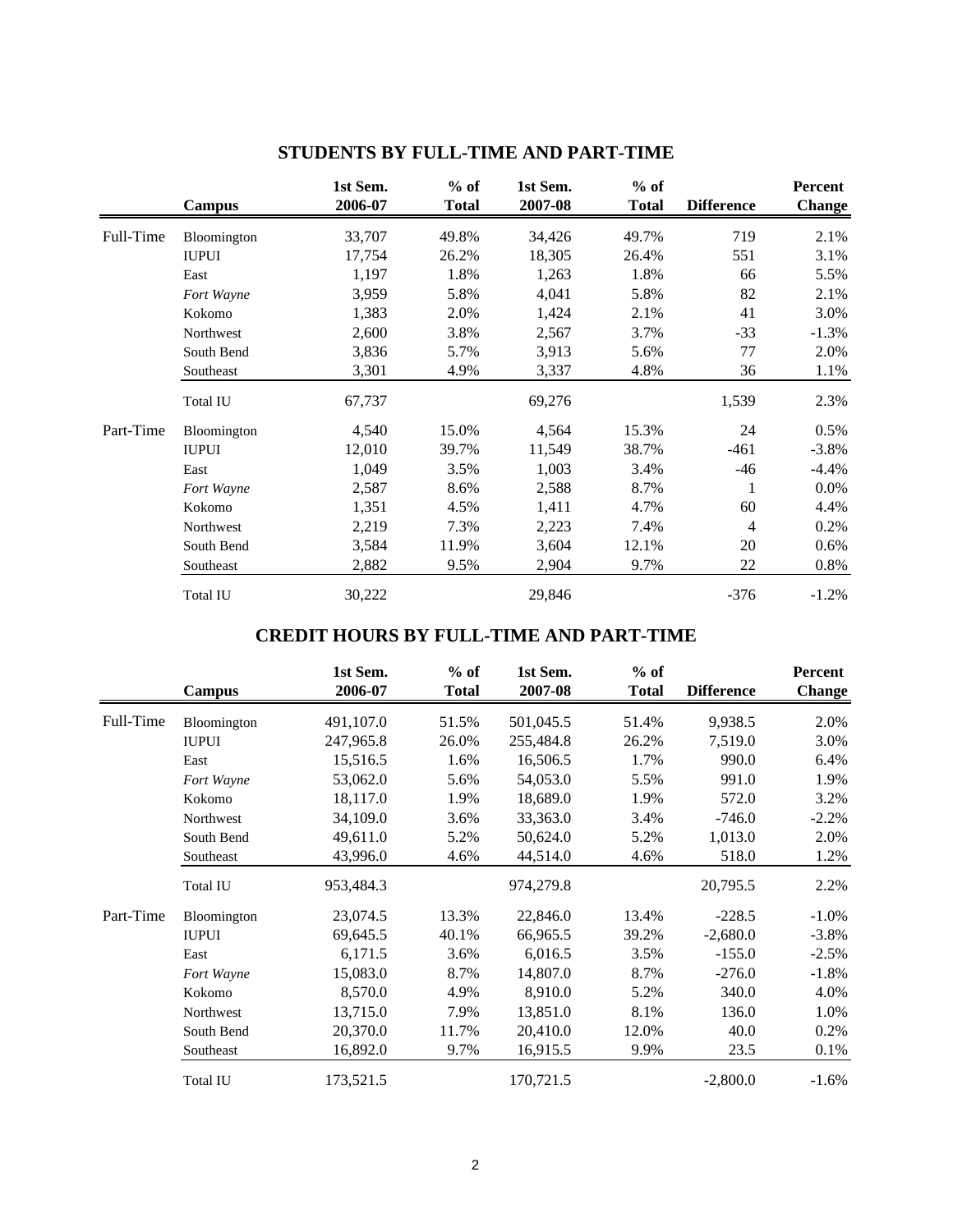### **STUDENTS BY LEVEL**

| Level                             | Campus       | 1st Sem.<br>2006-07 | $%$ of<br><b>Total</b> | 1st Sem.<br>2007-08 | $%$ of<br><b>Total</b> | <b>Difference</b> | Percent<br>Change |
|-----------------------------------|--------------|---------------------|------------------------|---------------------|------------------------|-------------------|-------------------|
| Undergraduate                     | Bloomington  | 29,258              | 39.3%                  | 29,734              | 39.8%                  | 476               | 1.6%              |
|                                   | <b>IUPUI</b> | 20,221              | 27.2%                  | 20,136              | 26.9%                  | $-85$             | $-0.4%$           |
|                                   | East         | 1,924               | 2.6%                   | 1,974               | 2.6%                   | 50                | 2.6%              |
|                                   | Fort Wayne   | 5,787               | 7.8%                   | 5,685               | 7.6%                   | $-102$            | $-1.8%$           |
|                                   | Kokomo       | 2,368               | 3.2%                   | 2,387               | 3.2%                   | 19                | 0.8%              |
|                                   | Northwest    | 4,003               | 5.4%                   | 3,965               | 5.3%                   | $-38$             | $-0.9%$           |
|                                   | South Bend   | 5,714               | 7.7%                   | 5,718               | 7.6%                   | $\overline{4}$    | 0.1%              |
|                                   | Southeast    | 5,133               | 6.9%                   | 5,167               | 6.9%                   | 34                | 0.7%              |
|                                   | Total IU     | 74,408              |                        | 74,766              |                        | 358               | 0.5%              |
| Graduate                          | Bloomington  | 7,010               | 48.6%                  | 7,238               | 48.5%                  | 228               | 3.3%              |
|                                   | <b>IUPUI</b> | 5,144               | 35.6%                  | 5,258               | 35.2%                  | 114               | 2.2%              |
|                                   | East         | $\boldsymbol{0}$    | 0.0%                   | $\boldsymbol{0}$    | 0.0%                   | $\boldsymbol{0}$  | n/a               |
|                                   | Fort Wayne   | 501                 | 3.5%                   | 527                 | 3.5%                   | 26                | 5.2%              |
|                                   | Kokomo       | 62                  | 0.4%                   | 86                  | 0.6%                   | 24                | 38.7%             |
|                                   | Northwest    | 401                 | 2.8%                   | 453                 | 3.0%                   | 52                | 13.0%             |
|                                   | South Bend   | 734                 | 5.1%                   | 769                 | 5.2%                   | 35                | 4.8%              |
|                                   | Southeast    | 586                 | 4.1%                   | 590                 | 4.0%                   | $\overline{4}$    | 0.7%              |
|                                   | Total IU     | 14,438              |                        | 14,921              |                        | 483               | 3.3%              |
| Professional                      | Bloomington  | 938                 | 26.7%                  | 924                 | 26.2%                  | $-14$             | $-1.5%$           |
|                                   | <b>IUPUI</b> | 2,580               | 73.3%                  | 2,600               | 73.8%                  | 20                | $0.8\%$           |
|                                   | Total IU     | 3,518               |                        | 3,524               |                        | $\sqrt{6}$        | 0.2%              |
| Undergrad. Non-Degree Bloomington |              | 570                 | 17.3%                  | 660                 | 17.7%                  | 90                | 15.8%             |
|                                   | <b>IUPUI</b> | 972                 | 29.6%                  | 1,066               | 28.6%                  | 94                | 9.7%              |
|                                   | East         | 270                 | 8.2%                   | 250                 | 6.7%                   | $-20$             | $-7.4%$           |
|                                   | Fort Wayne   | 123                 | 3.7%                   | 268                 | 7.2%                   | 145               | 117.9%            |
|                                   | Kokomo       | 236                 | 7.2%                   | 309                 | 8.3%                   | 73                | 30.9%             |
|                                   | Northwest    | 226                 | 6.9%                   | 185                 | 5.0%                   | $-41$             | $-18.1%$          |
|                                   | South Bend   | 657                 | 20.0%                  | 722                 | 19.4%                  | 65                | 9.9%              |
|                                   | Southeast    | 232                 | 7.1%                   | 267                 | 7.2%                   | 35                | 15.1%             |
|                                   | Total IU     | 3,286               |                        | 3,727               |                        | 441               | 13.4%             |
| <b>Graduate Non-Degree</b>        | Bloomington  | 471                 | 20.4%                  | 434                 | 19.9%                  | $-37$             | $-7.9%$           |
|                                   | <b>IUPUI</b> | 847                 | 36.7%                  | 794                 | 36.4%                  | $-53$             | $-6.3%$           |
|                                   | East         | 52                  | 2.3%                   | 42                  | 1.9%                   | $-10$             | $-19.2%$          |
|                                   | Fort Wayne   | 135                 | 5.8%                   | 149                 | 6.8%                   | 14                | 10.4%             |
|                                   | Kokomo       | 68                  | 2.9%                   | 53                  | 2.4%                   | $-15$             | $-22.1%$          |
|                                   | Northwest    | 189                 | 8.2%                   | 187                 | 8.6%                   | $-2$              | $-1.1%$           |
|                                   | South Bend   | 315                 | 13.6%                  | 308                 | 14.1%                  | $-7$              | $-2.2%$           |
|                                   | Southeast    | 232                 | 10.0%                  | 217                 | 9.9%                   | $-15$             | $-6.5\%$          |
|                                   | Total IU     | 2,309               |                        | 2,184               |                        | $-125$            | $-5.4%$           |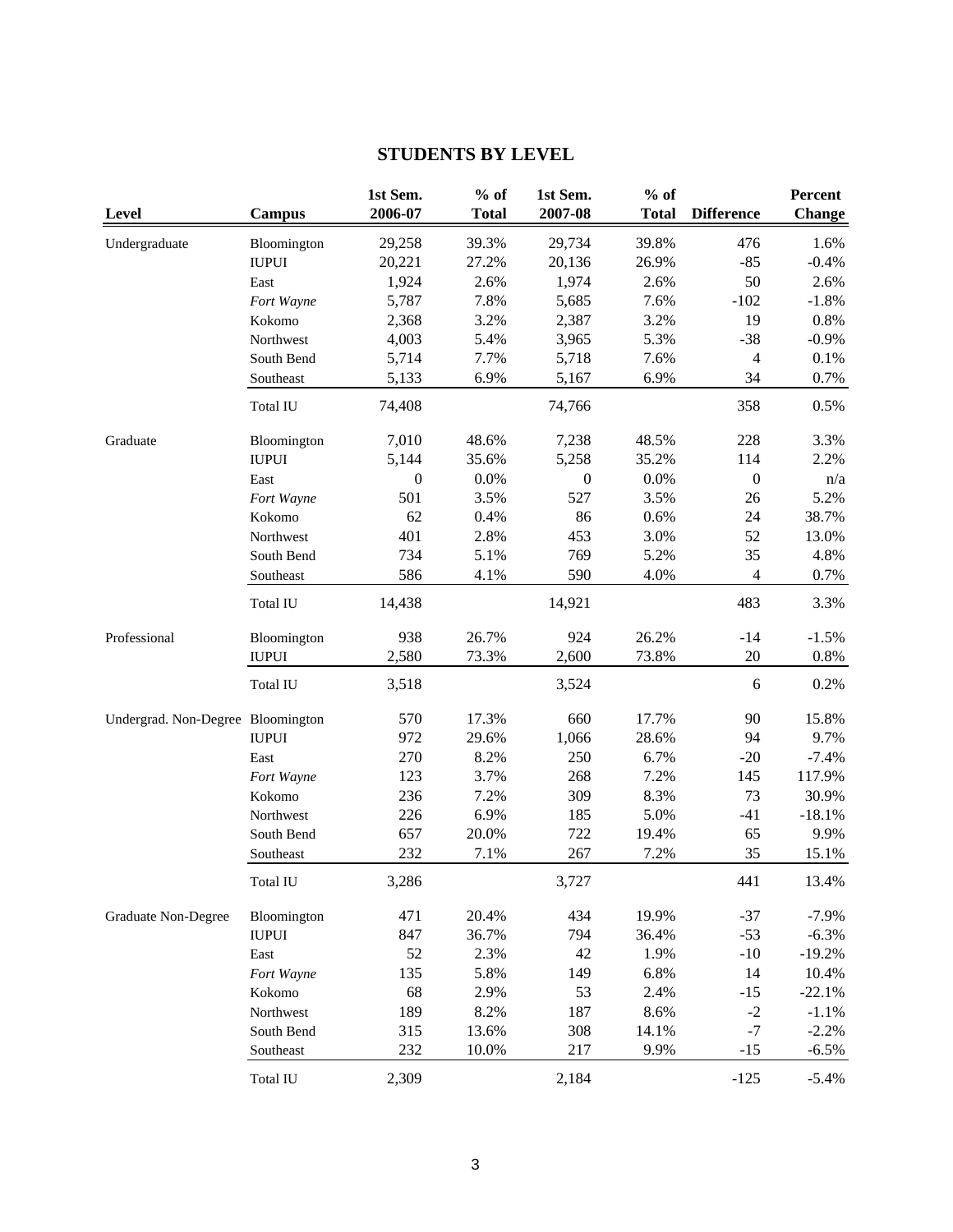# **CREDIT HOURS BY LEVEL<sup>1</sup>**

| Level                             | <b>Campus</b> | 1st Sem.<br>2006-07 | $%$ of<br><b>Total</b> | 1st Sem.<br>2007-08 | $%$ of<br><b>Total</b> | <b>Difference</b> | Percent<br><b>Change</b> |
|-----------------------------------|---------------|---------------------|------------------------|---------------------|------------------------|-------------------|--------------------------|
| Undergraduate                     | Bloomington   | 431,098.0           | 46.2%                  | 438,796.5           | 46.5%                  | 7,698.5           | 1.8%                     |
|                                   | <b>IUPUI</b>  | 231,416.5           | 24.8%                  | 234,216.0           | 24.8%                  | 2,799.5           | 1.2%                     |
|                                   | East          | 20,354.0            | 2.2%                   | 21,248.0            | 2.3%                   | 894.0             | 4.4%                     |
|                                   | Fort Wayne    | 64,181.0            | 6.9%                   | 64,068.0            | 6.8%                   | $-113.0$          | $-0.2%$                  |
|                                   | Kokomo        | 25,037.0            | 2.7%                   | 25,637.0            | 2.7%                   | 600.0             | 2.4%                     |
|                                   | Northwest     | 43,375.0            | 4.7%                   | 42,312.0            | 4.5%                   | $-1,063.0$        | $-2.5%$                  |
|                                   | South Bend    | 60,534.0            | 6.5%                   | 61,558.0            | 6.5%                   | 1,024.0           | 1.7%                     |
|                                   | Southeast     | 56,133.5            | 6.0%                   | 56,483.5            | 6.0%                   | 350.0             | 0.6%                     |
|                                   | Total IU      | 932,129.0           |                        | 944,319.0           |                        | 12,190.0          | 1.3%                     |
| Graduate                          | Bloomington   | 63,919.0            | 57.5%                  | 66,112.5            | 57.0%                  | 2,193.5           | 3.4%                     |
|                                   | <b>IUPUI</b>  | 34,694.0            | 31.2%                  | 36,394.0            | 31.4%                  | 1,700.0           | 4.9%                     |
|                                   | East          | 0.0                 | 0.0%                   | 0.0                 | 0.0%                   | 0.0               | n/a                      |
|                                   | Fort Wayne    | 2,740.0             | 2.5%                   | 2,840.0             | 2.4%                   | 100.0             | 3.6%                     |
|                                   | Kokomo        | 358.0               | 0.3%                   | 501.0               | 0.4%                   | 143.0             | 39.9%                    |
|                                   | Northwest     | 2,283.0             | 2.1%                   | 2,875.0             | 2.5%                   | 592.0             | 25.9%                    |
|                                   | South Bend    | 4,584.0             | 4.1%                   | 4,617.0             | 4.0%                   | 33.0              | 0.7%                     |
|                                   | Southeast     | 2,642.5             | 2.4%                   | 2,629.0             | 2.3%                   | $-13.5$           | $-0.5%$                  |
|                                   | Total IU      | 111,220.5           |                        | 115,968.5           |                        | 4,748.0           | 4.3%                     |
| Professional                      | Bloomington   | 14,230.5            | 25.5%                  | 14,054.5            | 25.3%                  | $-176.0$          | $-1.2%$                  |
|                                   | <b>IUPUI</b>  | 41,494.8            | 74.5%                  | 41,591.8            | 74.7%                  | 97.0              | 0.2%                     |
|                                   | Total IU      | 55,725.3            |                        | 55,646.3            |                        | $-79.0$           | $-0.1%$                  |
| Undergrad. Non-Degree Bloomington |               | 2,702.0             | 15.5%                  | 2,840.0             | 15.0%                  | 138.0             | 5.1%                     |
|                                   | <b>IUPUI</b>  | 6,302.0             | 36.2%                  | 6,759.5             | 35.8%                  | 457.5             | 7.3%                     |
|                                   | East          | 1,091.0             | 6.3%                   | 1,068.0             | 5.7%                   | $-23.0$           | $-2.1%$                  |
|                                   | Fort Wayne    | 560.0               | 3.2%                   | 1,190.0             | 6.3%                   | 630.0             | 112.5%                   |
|                                   | Kokomo        | 947.0               | 5.4%                   | 1,098.0             | 5.8%                   | 151.0             | 15.9%                    |
|                                   | Northwest     | 1,249.0             | 7.2%                   | 1,057.0             | 5.6%                   | $-192.0$          | $-15.4%$                 |
|                                   | South Bend    | 3,449.0             | 19.8%                  | 3,442.0             | 18.2%                  | $-7.0$            | $-0.2%$                  |
|                                   | Southeast     | 1,111.0             | 6.4%                   | 1,419.0             | 7.5%                   | 308.0             | 27.7%                    |
|                                   | Total IU      | 17,411.0            |                        | 18,873.5            |                        | 1,462.5           | 8.4%                     |
| <b>Graduate Non-Degree</b>        | Bloomington   | 2,232.0             | 21.2%                  | 2,088.0             | 20.5%                  | $-144.0$          | $-6.5%$                  |
|                                   | <b>IUPUI</b>  | 3,704.0             | 35.2%                  | 3,489.0             | 34.2%                  | $-215.0$          | $-5.8%$                  |
|                                   | East          | 243.0               | 2.3%                   | 207.0               | 2.0%                   | $-36.0$           | $-14.8%$                 |
|                                   | Fort Wayne    | 664.0               | 6.3%                   | 762.0               | 7.5%                   | 98.0              | 14.8%                    |
|                                   | Kokomo        | 345.0               | 3.3%                   | 363.0               | 3.6%                   | 18.0              | 5.2%                     |
|                                   | Northwest     | 917.0               | 8.7%                   | 970.0               | 9.5%                   | 53.0              | 5.8%                     |
|                                   | South Bend    | 1,414.0             | 13.4%                  | 1,417.0             | 13.9%                  | 3.0               | 0.2%                     |
|                                   | Southeast     | 1,001.0             | 9.5%                   | 898.0               | 8.8%                   | $-103.0$          | $-10.3%$                 |
|                                   | Total IU      | 10,520.0            |                        | 10,194.0            |                        | $-326.0$          | $-3.1%$                  |

 ${}^{1}$  Credit hours are calculated by the duplicated student level.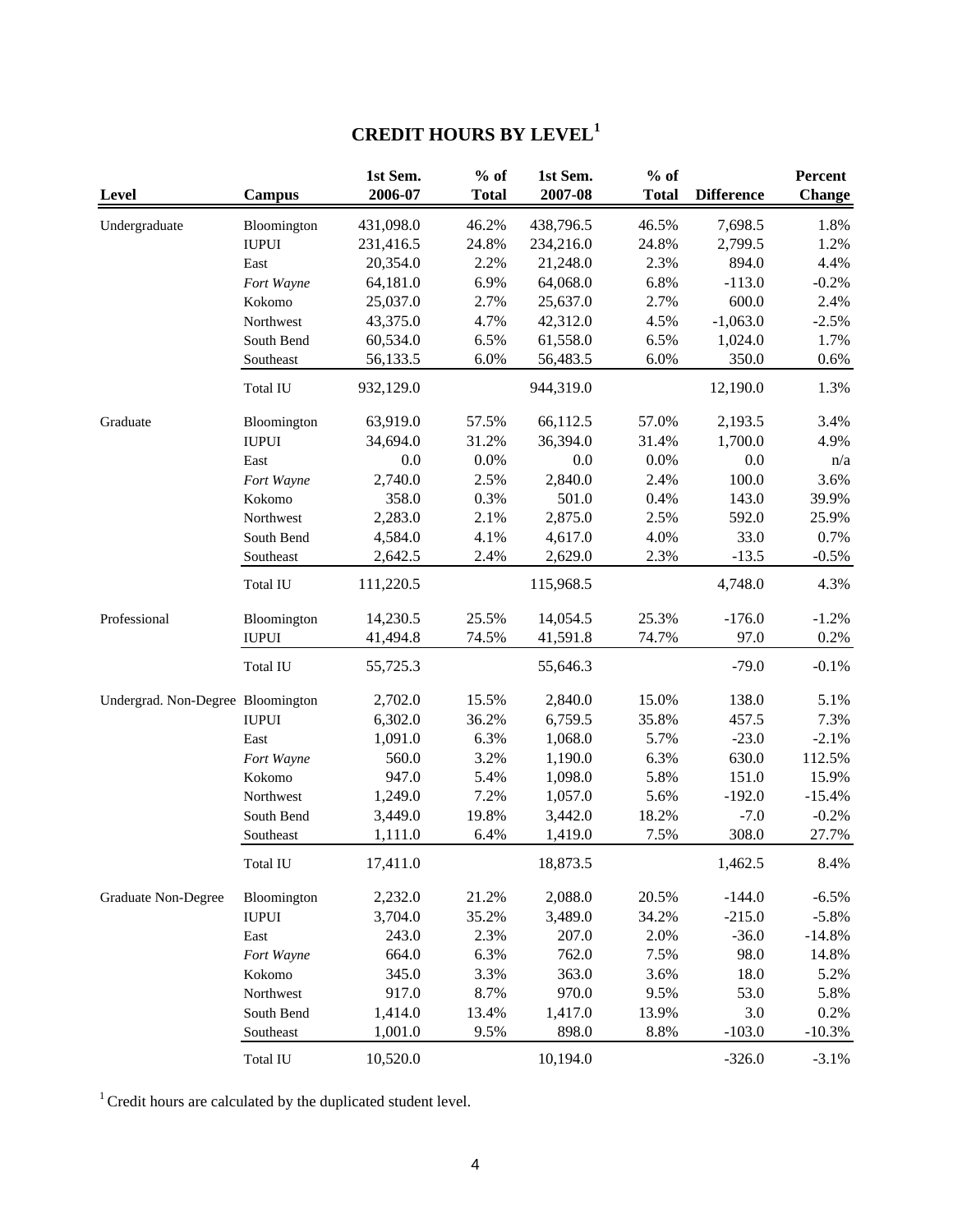#### **MATRICULANTS - ENROLLMENT**

|                 | 1st Sem. | $%$ of       | 1st Sem. | $%$ of       |                   | Percent       |
|-----------------|----------|--------------|----------|--------------|-------------------|---------------|
| Campus          | 2006-07  | <b>Total</b> | 2007-08  | <b>Total</b> | <b>Difference</b> | <b>Change</b> |
| Bloomington     | 9,158    | 43.9%        | 9,727    | 43.1%        | 569               | 6.2%          |
| <b>IUPUI</b>    | 5,596    | 26.8%        | 6,301    | 27.9%        | 705               | 12.6%         |
| East            | 371      | 1.8%         | 455      | 2.0%         | 84                | 22.6%         |
| Fort Wayne      | 1,510    | 7.2%         | 1,492    | 6.6%         | $-18$             | $-1.2\%$      |
| Kokomo          | 544      | 2.6%         | 591      | 2.6%         | 47                | 8.6%          |
| Northwest       | 943      | 4.5%         | 1,040    | 4.6%         | 97                | 10.3%         |
| South Bend      | 1,454    | 7.0%         | 1,578    | 7.0%         | 124               | 8.5%          |
| Southeast       | 1,269    | 6.1%         | 1,365    | 6.1%         | 96                | 7.6%          |
| <b>Total IU</b> | 20,845   |              | 22.549   |              | 1.704             | 8.2%          |

### **MATRICULANTS - CREDIT HOURS**

|                 | 1st Sem.  | $%$ of       | 1st Sem.  | $%$ of       |                   | Percent       |
|-----------------|-----------|--------------|-----------|--------------|-------------------|---------------|
| <b>Campus</b>   | 2006-07   | <b>Total</b> | 2007-08   | <b>Total</b> | <b>Difference</b> | <b>Change</b> |
| Bloomington     | 132,829.0 | 49.2%        | 139,999.0 | 48.1%        | 7,170.0           | 5.4%          |
| <b>IUPUI</b>    | 67,422.0  | 25.0%        | 76,690.0  | 26.4%        | 9,268.0           | 13.7%         |
| East            | 4,125.0   | 1.5%         | 5,248.0   | 1.8%         | 1,123.0           | 27.2%         |
| Fort Wayne      | 17,638.0  | $6.5\%$      | 17,724.0  | 6.1%         | 86.0              | $0.5\%$       |
| Kokomo          | 6,252.0   | 2.3%         | 6,718.0   | 2.3%         | 466.0             | 7.5%          |
| Northwest       | 10,812.0  | 4.0%         | 11,354.0  | 3.9%         | 542.0             | 5.0%          |
| South Bend      | 16,130.0  | $6.0\%$      | 17,375.0  | $6.0\%$      | 1,245.0           | 7.7%          |
| Southeast       | 14,741.5  | 5.5%         | 15,672.0  | 5.4%         | 930.5             | 6.3%          |
| <b>Total IU</b> | 269,949.5 |              | 290,780.0 |              | 20,830.5          | 7.7%          |

### **BEGINNERS <sup>1</sup> - ENROLLMENT**

|                 | 1st Sem. | $%$ of       | 1st Sem. | $%$ of       |                   | Percent       |
|-----------------|----------|--------------|----------|--------------|-------------------|---------------|
| <b>Campus</b>   | 2006-07  | <b>Total</b> | 2007-08  | <b>Total</b> | <b>Difference</b> | <b>Change</b> |
| Bloomington     | 7,253    | 51.4%        | 7,198    | 49.5%        | $-55$             | $-0.8\%$      |
| <b>IUPUI</b>    | 2,785    | 19.7%        | 2,952    | 20.3%        | 167               | $6.0\%$       |
| East            | 278      | 2.0%         | 329      | 2.3%         | 51                | 18.3%         |
| Fort Wayne      | 919      | $6.5\%$      | 956      | 6.6%         | 37                | 4.0%          |
| Kokomo          | 384      | 2.7%         | 436      | 3.0%         | 52                | 13.5%         |
| Northwest       | 676      | 4.8%         | 719      | 4.9%         | 43                | 6.4%          |
| South Bend      | 987      | 7.0%         | 1,072    | 7.4%         | 85                | 8.6%          |
| Southeast       | 833      | 5.9%         | 883      | 6.1%         | 50                | $6.0\%$       |
| <b>Total IU</b> | 14,115   |              | 14,545   |              | 430               | 3.0%          |

### **BEGINNERS <sup>1</sup> - CREDIT HOURS**

|                  | 1st Sem.  | $%$ of  | 1st Sem.  | $%$ of       |                   | Percent       |
|------------------|-----------|---------|-----------|--------------|-------------------|---------------|
| <b>Campus</b>    | 2006-07   | Total   | 2007-08   | <b>Total</b> | <b>Difference</b> | <b>Change</b> |
| Bloomington      | 109,232.5 | 56.0%   | 108,813.0 | 54.1%        | $-419.5$          | $-0.4\%$      |
| <b>IUPUI</b>     | 36,438.0  | 18.7%   | 39,055.0  | 19.4%        | 2,617.0           | 7.2%          |
| East             | 3,206.0   | 1.6%    | 3,843.0   | 1.9%         | 637.0             | 19.9%         |
| Fort Wayne       | 11,610.0  | $6.0\%$ | 12,087.0  | 6.0%         | 477.0             | 4.1%          |
| Kokomo           | 4,666.0   | 2.4%    | 5,326.0   | 2.6%         | 660.0             | 14.1%         |
| <b>Northwest</b> | 8,163.0   | 4.2%    | 8,350.0   | 4.1%         | 187.0             | 2.3%          |
| South Bend       | 11,467.0  | 5.9%    | 12.750.0  | 6.3%         | 1,283.0           | 11.2%         |
| Southeast        | 10,314.0  | 5.3%    | 11,078.5  | 5.5%         | 764.5             | 7.4%          |
| <b>TOTAL</b>     | 195,096.5 |         | 201,302.5 |              | 6,206.0           | 3.2%          |

<sup>1</sup> Beginners are defined as degree-seeking undergraduates who begin in the fall or in either of the preceeding summer sessions. Students who earned college credit from IU in high school and are currently enrolled are also included as beginners. These students comprise the "cohorts" that are tracked for retention and graduation rates reporting.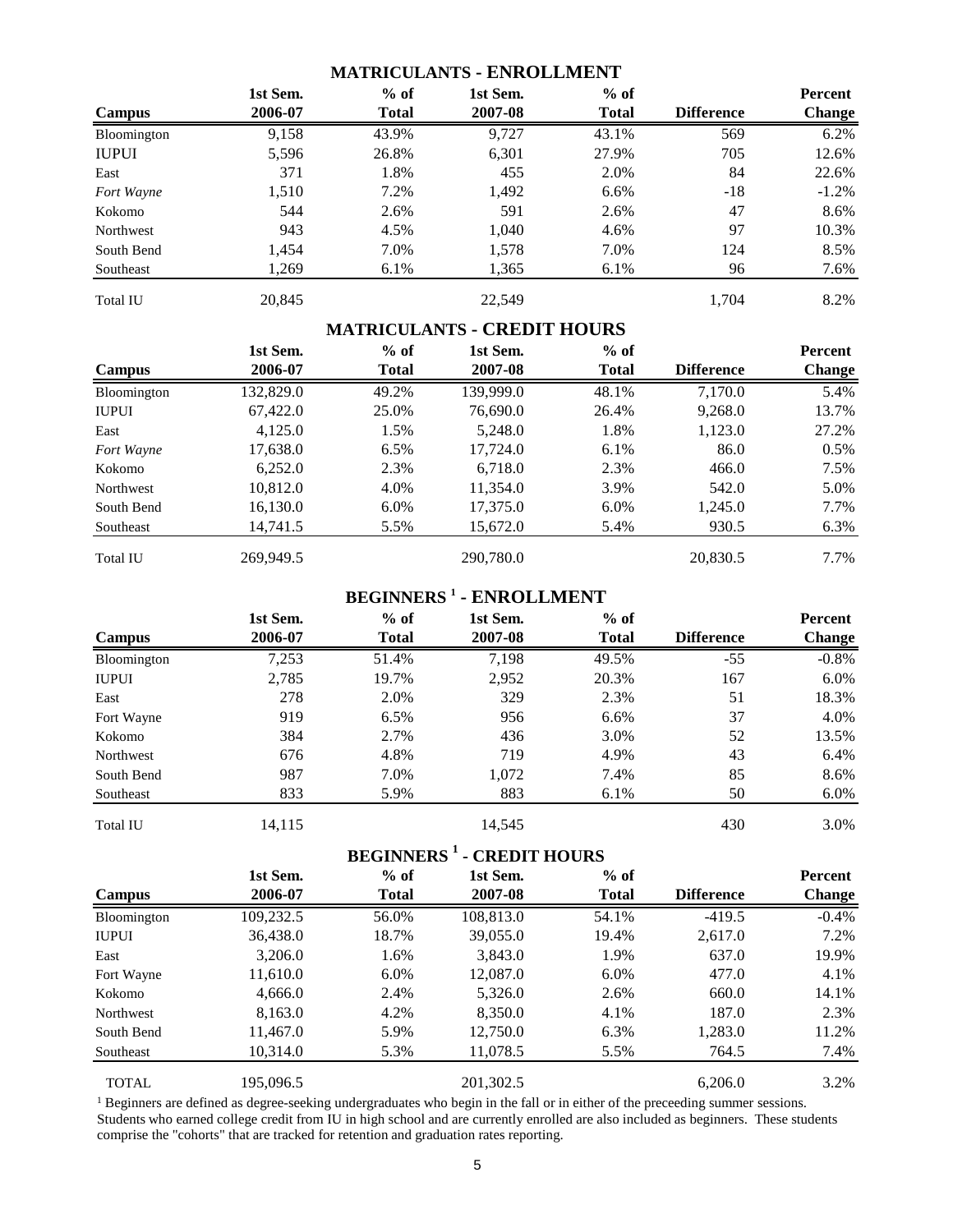|                          |               | 1st Sem. | $%$ of       | 1st Sem. | $%$ of       |                   | Percent       |
|--------------------------|---------------|----------|--------------|----------|--------------|-------------------|---------------|
|                          | <b>Campus</b> | 2006-07  | <b>Total</b> | 2007-08  | <b>Total</b> | <b>Difference</b> | <b>Change</b> |
| Resident                 | Bloomington   | 22,360   | 29.1%        | 22,128   | 28.8%        | $-232$            | $-1.0%$       |
|                          | <b>IUPUI</b>  | 27,186   | 35.4%        | 27,149   | 35.4%        | $-37$             | $-0.1%$       |
|                          | East          | 1,960    | 2.6%         | 1,975    | 2.6%         | 15                | 0.8%          |
|                          | Fort Wayne    | 6,299    | 8.2%         | 6,374    | 8.3%         | 75                | 1.2%          |
|                          | Kokomo        | 2,711    | 3.5%         | 2,819    | 3.7%         | 108               | 4.0%          |
|                          | Northwest     | 4,759    | 6.2%         | 4,721    | 6.2%         | $-38$             | $-0.8%$       |
|                          | South Bend    | 6,957    | 9.1%         | 7,044    | 9.2%         | 87                | 1.3%          |
|                          | Southeast     | 4,560    | 5.9%         | 4,500    | 5.9%         | $-60$             | $-1.3%$       |
|                          | Total IU      | 76,792   |              | 76,710   |              | $-82$             | $-0.1%$       |
| Non-Resident             | Bloomington   | 15,887   | 75.1%        | 16,862   | 75.2%        | 975               | 6.1%          |
|                          | <b>IUPUI</b>  | 2,578    | 12.2%        | 2,705    | 12.1%        | 127               | 4.9%          |
|                          | East          | 286      | 1.4%         | 291      | 1.3%         | 5                 | 1.7%          |
|                          | Fort Wayne    | 247      | 1.2%         | 255      | 1.1%         | 8                 | 3.2%          |
|                          | Kokomo        | 23       | 0.1%         | 16       | 0.1%         | $-7$              | $-30.4%$      |
|                          | Northwest     | 60       | 0.3%         | 69       | 0.3%         | 9                 | 15.0%         |
|                          | South Bend    | 463      | 2.2%         | 473      | 2.1%         | 10                | 2.2%          |
|                          | Southeast     | 1,623    | 7.7%         | 1,741    | 7.8%         | 118               | 7.3%          |
|                          | Total IU      | 21,167   |              | 22,412   |              | 1,245             | 5.9%          |
| Reciprocity <sup>1</sup> | East          | 256      | 14.1%        | 250      | 12.9%        | $-6$              | $-2.3%$       |
|                          | Southeast     | 1,565    | 85.9%        | 1,689    | 87.1%        | 124               | 7.9%          |
|                          | Total IU      | 1,821    |              | 1,939    |              | 118               | 6.5%          |

## **STUDENTS BY RESIDENCY CLASSIFICATION**

## **CREDIT HOURS BY RESIDENCY CLASSIFICATION**

|                           |               | 1st Sem.  | $%$ of       | 1st Sem.  | $%$ of       |                   | Percent       |
|---------------------------|---------------|-----------|--------------|-----------|--------------|-------------------|---------------|
|                           | <b>Campus</b> | 2006-07   | <b>Total</b> | 2007-08   | <b>Total</b> | <b>Difference</b> | <b>Change</b> |
| Resident                  | Bloomington   | 307,126.5 | 35.3%        | 304,764.0 | 34.9%        | $-2,362.5$        | $-0.8%$       |
|                           | <b>IUPUI</b>  | 293,349.0 | 33.7%        | 295,782.8 | 33.9%        | 2,433.8           | 0.8%          |
|                           | East          | 18,672.0  | 2.1%         | 19,503.5  | 2.2%         | 831.5             | 4.5%          |
|                           | Fort Wayne    | 65,401.0  | 7.5%         | 65,907.0  | 7.6%         | 506.0             | 0.8%          |
|                           | Kokomo        | 26,473.0  | 3.0%         | 27,445.0  | 3.1%         | 972.0             | 3.7%          |
|                           | Northwest     | 47,184.0  | 5.4%         | 46,524.0  | 5.3%         | $-660.0$          | $-1.4%$       |
|                           | South Bend    | 65,411.0  | 7.5%         | 66,347.0  | 7.6%         | 936.0             | 1.4%          |
|                           | Southeast     | 46,079.5  | 5.3%         | 45,790.0  | 5.3%         | $-289.5$          | $-0.6%$       |
|                           | Total IU      | 869,696.0 |              | 872,063.3 |              | 2,367.3           | 0.3%          |
| Non-Resident              | Bloomington   | 207,055.0 | 80.5%        | 219,127.5 | 80.3%        | 12,072.5          | 5.8%          |
|                           | <b>IUPUI</b>  | 24,262.3  | 9.4%         | 26,667.5  | 9.8%         | 2,405.3           | 9.9%          |
|                           | East          | 3,016.0   | 1.2%         | 3,019.5   | 1.1%         | 3.5               | 0.1%          |
|                           | Fort Wayne    | 2,744.0   | 1.1%         | 2,953.0   | 1.1%         | 209.0             | 7.6%          |
|                           | Kokomo        | 214.0     | 0.1%         | 154.0     | 0.1%         | $-60.0$           | $-28.0\%$     |
|                           | Northwest     | 640.0     | 0.2%         | 690.0     | 0.3%         | 50.0              | 7.8%          |
|                           | South Bend    | 4,570.0   | 1.8%         | 4,687.0   | 1.7%         | 117.0             | 2.6%          |
|                           | Southeast     | 14,808.5  | 5.8%         | 15,639.5  | 5.7%         | 831.0             | 5.6%          |
|                           | Total IU      | 257,309.8 |              | 272,938.0 |              | 15,628.3          | 6.1%          |
| Reciprocity $\frac{1}{1}$ | East          | 2,829.0   | 16.6%        | 2,669.5   | 15.0%        | $-159.5$          | $-5.6\%$      |
|                           | Southeast     | 14,247.5  | 83.4%        | 15,107.0  | 85.0%        | 859.5             | 6.0%          |
|                           | <b>TOTAL</b>  | 17,076.5  |              | 17,776.5  |              | 700.0             | 4.1%          |

<sup>1</sup> Reciprocity heads and hours illustrate the portion of non-resident figures that are reciprocity.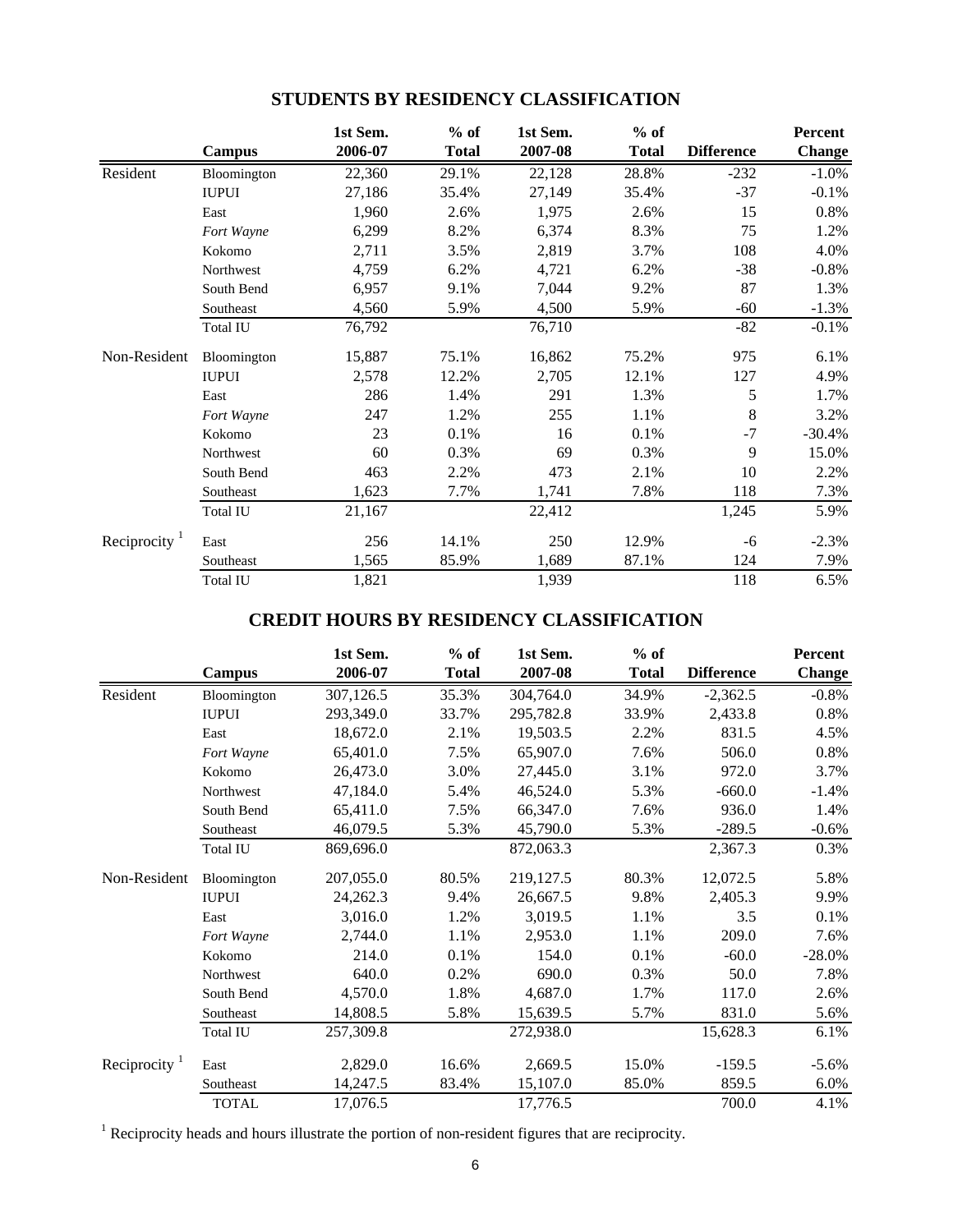| Level  | Campus          | 1st Sem.<br>2006-07 | $%$ of<br><b>Total</b> | 1st Sem.<br>2007-08 | $%$ of<br><b>Total</b> | <b>Difference</b> | Percent<br><b>Change</b> |
|--------|-----------------|---------------------|------------------------|---------------------|------------------------|-------------------|--------------------------|
| Male   | Bloomington     | 18,426              | 44.3%                  | 19,037              | 44.8%                  | 611               | 3.3%                     |
|        | <b>IUPUI</b>    | 12,445              | 29.9%                  | 12,560              | 29.5%                  | 115               | 0.9%                     |
|        | East            | 719                 | 1.7%                   | 738                 | 1.7%                   | 19                | 2.6%                     |
|        | Fort Wayne      | 2,670               | 6.4%                   | 2,699               | 6.3%                   | 29                | 1.1%                     |
|        | Kokomo          | 844                 | 2.0%                   | 879                 | 2.1%                   | 35                | 4.1%                     |
|        | Northwest       | 1,445               | 3.5%                   | 1,465               | 3.4%                   | 20                | 1.4%                     |
|        | South Bend      | 2,814               | 6.8%                   | 2,785               | 6.6%                   | $-29$             | $-1.0\%$                 |
|        | Southeast       | 2,271               | 5.5%                   | 2,347               | 5.5%                   | 76                | 3.3%                     |
|        | <b>Total IU</b> | 41,634              |                        | 42,510              |                        | 876               | 2.1%                     |
| Female | Bloomington     | 19,821              | 35.2%                  | 19,953              | 35.2%                  | 132               | 0.7%                     |
|        | <b>IUPUI</b>    | 17,319              | 30.7%                  | 17,294              | 30.5%                  | $-25$             | $-0.1%$                  |
|        | East            | 1,527               | 2.7%                   | 1,528               | 2.7%                   | 1                 | 0.1%                     |
|        | Fort Wayne      | 3,876               | 6.9%                   | 3,930               | 6.9%                   | 54                | 1.4%                     |
|        | Kokomo          | 1,890               | 3.4%                   | 1,956               | 3.5%                   | 66                | 3.5%                     |
|        | Northwest       | 3,374               | 6.0%                   | 3,325               | 5.9%                   | $-49$             | $-1.5%$                  |
|        | South Bend      | 4,606               | 8.2%                   | 4,732               | 8.4%                   | 126               | 2.7%                     |
|        | Southeast       | 3,912               | 6.9%                   | 3,894               | 6.9%                   | $-18$             | $-0.5\%$                 |
|        | <b>Total IU</b> | 56,325              |                        | 56,612              |                        | 287               | 0.5%                     |

## **STUDENT ENROLLMENT BY SEX**

## **CREDIT HOURS BY SEX**

| Level  | Campus          | 1st Sem.<br>2006-07 | $%$ of<br><b>Total</b> | 1st Sem.<br>2007-08 | $%$ of<br><b>Total</b> | <b>Difference</b> | Percent<br><b>Change</b> |
|--------|-----------------|---------------------|------------------------|---------------------|------------------------|-------------------|--------------------------|
| Male   | Bloomington     | 248,378.5           | 50.8%                  | 256,635.5           | 51.1%                  | 8,257.0           | 3.3%                     |
|        | <b>IUPUI</b>    | 133,285.0           | 27.3%                  | 136,767.8           | 27.2%                  | 3,482.8           | 2.6%                     |
|        | East            | 6,766.0             | 1.4%                   | 7,357.5             | 1.5%                   | 591.5             | 8.7%                     |
|        | Fort Wayne      | 28,349.0            | 5.8%                   | 28,569.0            | 5.7%                   | 220.0             | 0.8%                     |
|        | Kokomo          | 8,215.0             | 1.7%                   | 8,419.0             | 1.7%                   | 204.0             | 2.5%                     |
|        | Northwest       | 14,718.0            | 3.0%                   | 14,836.0            | 3.0%                   | 118.0             | 0.8%                     |
|        | South Bend      | 26,906.0            | 5.5%                   | 26,666.0            | 5.3%                   | $-240.0$          | $-0.9\%$                 |
|        | Southeast       | 22,285.5            | 4.6%                   | 23,459.5            | 4.7%                   | 1,174.0           | 5.3%                     |
|        | <b>Total IU</b> | 488,903.0           |                        | 502,710.3           |                        | 13,807.3          | 2.8%                     |
| Female | Bloomington     | 265,803.0           | 41.7%                  | 267,256.0           | 41.6%                  | 1,453.0           | 0.5%                     |
|        | <b>IUPUI</b>    | 184,326.3           | 28.9%                  | 185,682.5           | 28.9%                  | 1,356.3           | 0.7%                     |
|        | East            | 14,922.0            | 2.3%                   | 15,165.5            | 2.4%                   | 243.5             | 1.6%                     |
|        | Fort Wayne      | 39,796.0            | 6.2%                   | 40,291.0            | 6.3%                   | 495.0             | 1.2%                     |
|        | Kokomo          | 18,472.0            | 2.9%                   | 19,180.0            | 3.0%                   | 708.0             | 3.8%                     |
|        | Northwest       | 33,106.0            | 5.2%                   | 32,378.0            | 5.0%                   | $-728.0$          | $-2.2%$                  |
|        | South Bend      | 43,075.0            | 6.8%                   | 44,368.0            | 6.9%                   | 1,293.0           | 3.0%                     |
|        | Southeast       | 38,602.5            | 6.0%                   | 37,970.0            | 5.9%                   | $-632.5$          | $-1.6\%$                 |
|        | <b>Total IU</b> | 638,102.8           |                        | 642,291.0           |                        | 4,188.3           | 0.7%                     |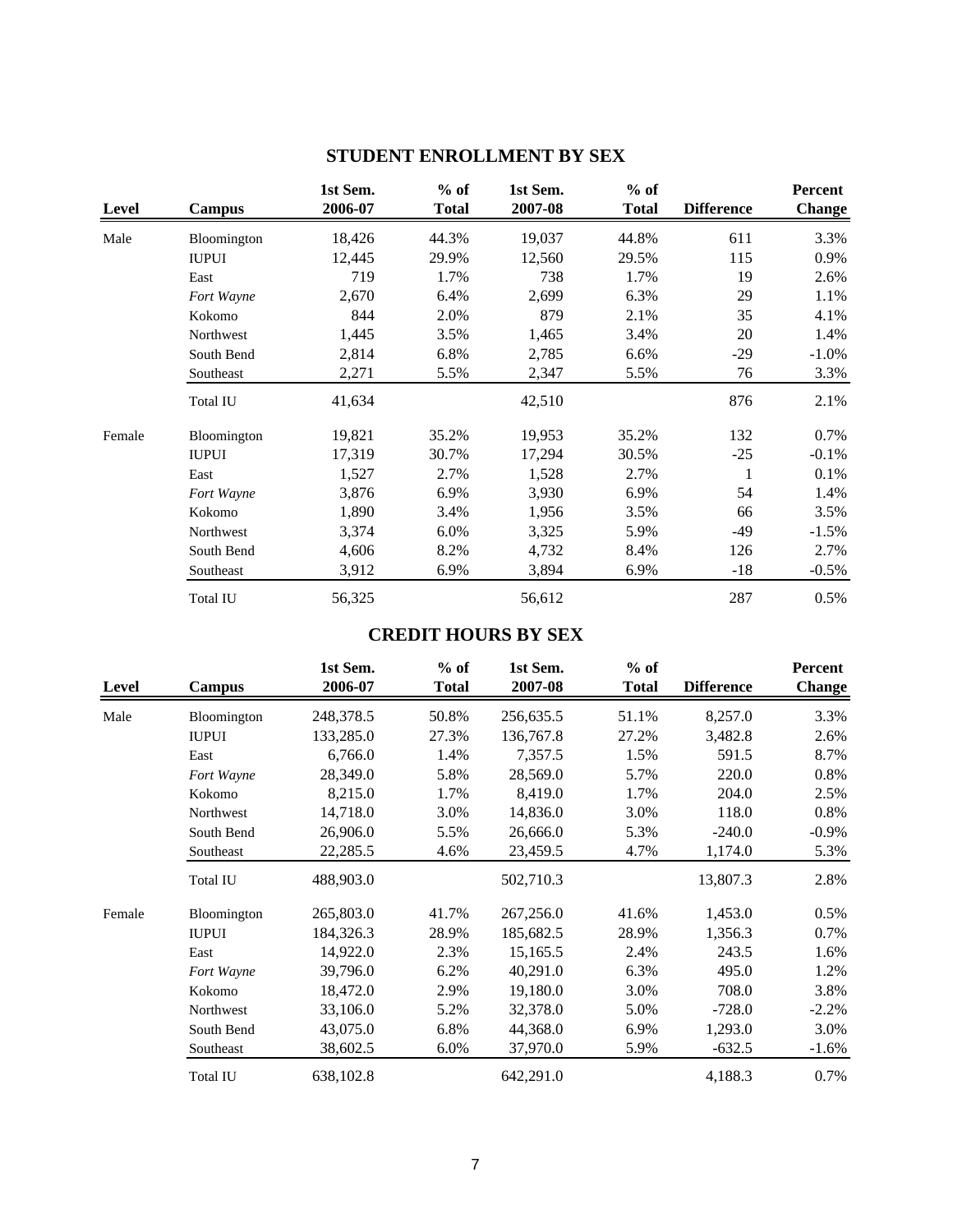### **HISTORICAL ENROLLMENT BY CAMPUS**

### **CAMPUS 98-99 99-00 00-01 01-02 02-03 03-04 04-05 05-06 06-07 07-08** Bloomington 35,600 36,201 37,076 37,963 38,903 38,589 37,821 37,958 38,247 38,990 Indianapolis 27,821 27,587 27,525 28,339 29,025 29,860 29,953 29,933 29,764 29,854 East 2,280 2,254 2,335 2,469 2,481 2,568 2,516 2,459 2,246 2,266 *Fort Wayne* 5,990 5,990 5,829 6,094 6,463 6,408 6,475 6,688 6,546 6,629 Kokomo 2,796 2,634 2,682 2,741 2,772 2,954 2,903 2,895 2,734 2,835 Northwest 4,792 4,748 4,649 4,639 4,893 5,097 5,138 4,987 4,819 4,790 South Bend 7,387 7,070 7,252 7,417 7,457 7,280 7,501 7,459 7,420 7,517 Southeast 5,813 6,115 6,427 6,557 6,716 6,408 6,238 6,164 6,183 6,241 Total IU 92,479 92,599 93,775 96,219 98,710 99,164 98,545 98,543 97,959 99,122

#### **FIRST SEMESTER**

#### **EDUCATIONAL SERVICE RENDERED**

#### **FIRST SEMESTER, 2007-08**

Several campuses offer special programs for which the enrollment is not reflected in the official statistics. The tables below depict the level of educational service provided by the campuses by combining all Indiana University headcounts and credit hours generated with the headcounts and credit hours for these special programs.

|                    | <b>OFFICIAL IU</b> |                 | <b>EDUCATIONAL</b> |
|--------------------|--------------------|-----------------|--------------------|
|                    | <b>ENROLLMENT</b>  | <b>SPECIAL</b>  | <b>SERVICE</b>     |
| <b>CAMPUS</b>      | <b>FIGURES</b>     | <b>PROGRAMS</b> | <b>RENDERED</b>    |
| <b>Bloomington</b> | 38,990             | 10              | 39,000             |
| <b>IUPUI</b>       | 29,854             | 321             | 30,175             |
| East               | 2,266              | 157             | 2,423              |
| Fort Wayne         | 6,629              | 5,295           | 11,924             |
| Kokomo             | 2,835              | 190             | 3,025              |
| <b>Northwest</b>   | 4,790              | $\Omega$        | 4,790              |
| South Bend         | 7,517              | 168             | 7,685              |
| Southeast          | 6,241              | 184             | 6,425              |
| Total IU           | 99.122             | 6.325           | 105,447            |

### **CREDIT HOURS**

|                  | <b>OFFICIAL IU</b> |                 | <b>EDUCATIONAL</b> |
|------------------|--------------------|-----------------|--------------------|
|                  | <b>ENROLLMENT</b>  | <b>SPECIAL</b>  | <b>SERVICE</b>     |
| <b>CAMPUS</b>    | <b>FIGURES</b>     | <b>PROGRAMS</b> | <b>RENDERED</b>    |
| Bloomington      | 523,891.5          | 33.0            | 523,924.5          |
| Indianapolis     | 322,450.3          | 2,404.0         | 324,854.3          |
| East             | 22,523.0           | 1,230.0         | 23,753.0           |
| Fort Wayne       | 68,860.0           | 57,212.0        | 126,072.0          |
| Kokomo           | 27,599.0           | 2,029.0         | 29,628.0           |
| <b>Northwest</b> | 47,214.0           | 0.0             | 47,214.0           |
| South Bend       | 71,034.0           | 1,517.0         | 72,551.0           |
| Southeast        | 61,429.5           | 1,782.5         | 63,212.0           |
| <b>Total IU</b>  | 1,145,001.3        | 66,207.5        | 1,211,208.8        |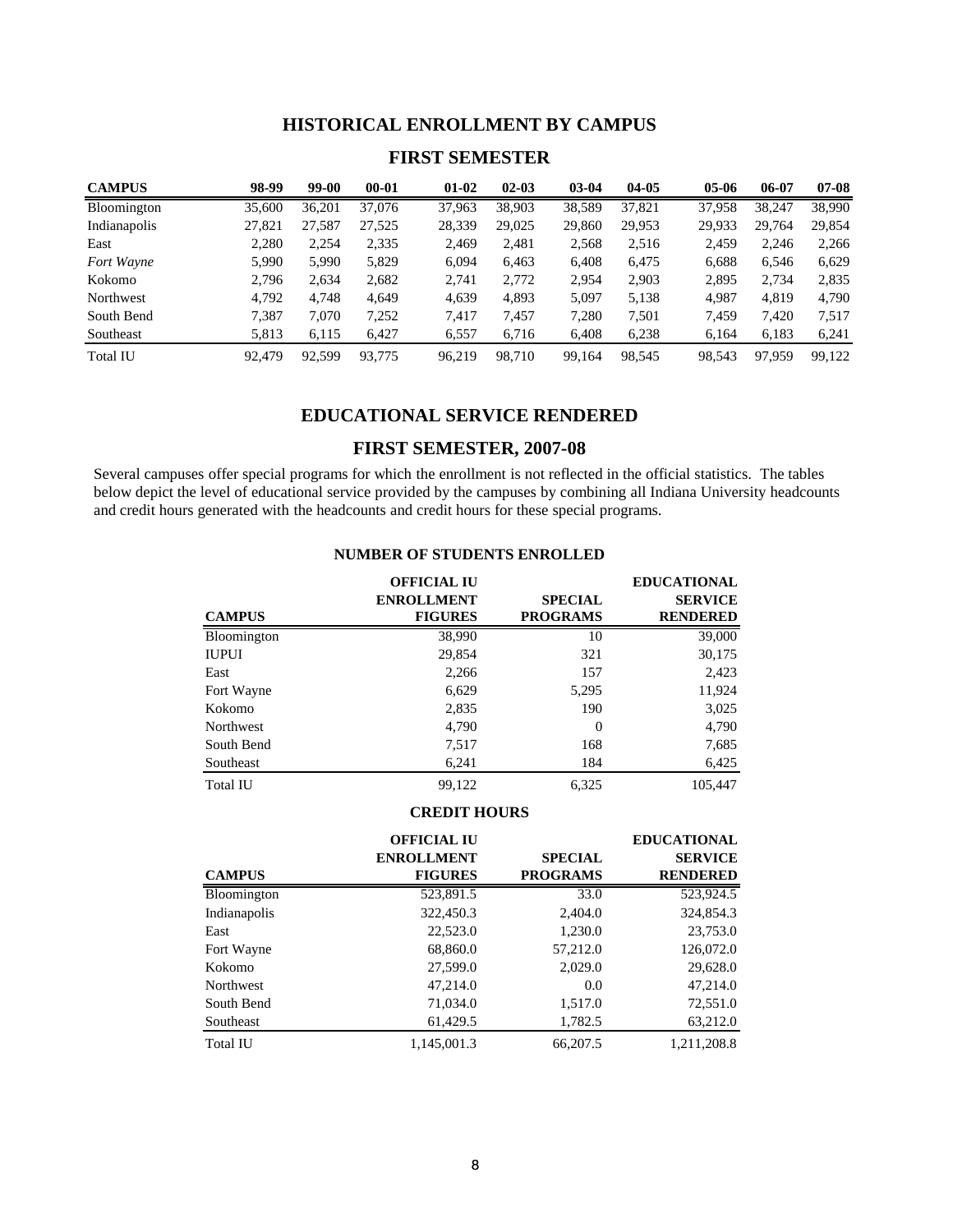### **ALL CAMPUSES**

| <b>Students by Level</b> |                                         | 1st Sem.<br>2006-07  | $%$ of<br><b>Total</b> | 1st Sem.<br>2007-08  | $%$ of<br><b>Total</b> | <b>Difference</b>   | <b>Percent</b><br><b>Change</b> |
|--------------------------|-----------------------------------------|----------------------|------------------------|----------------------|------------------------|---------------------|---------------------------------|
| Undergraduate            |                                         | 74,408               | 76.0%                  | 74,766               | 75.4%                  | 358                 | 0.5%                            |
| Non-Degree (special)     |                                         | 3,286                | 3.4%                   | 3,727                | 3.8%                   | 441                 | 13.4%                           |
| Undergraduate Total      |                                         | 77,694               | 79.3%                  | 78,493               | 79.2%                  | 799                 | 1.0%                            |
| Graduate                 |                                         | 14,438               | 14.7%                  | 14,921               | 15.1%                  | 483                 | 3.3%                            |
| Professional             |                                         | 3,518                | 3.6%                   | 3,524                | 3.6%                   | 6                   | 0.2%                            |
| Non-Degree (special)     |                                         | 2,309                | 2.4%                   | 2,184                | 2.2%                   | $-125$              | $-5.4%$                         |
|                          | Graduate/Professional Total             | 20,265               | 20.7%                  | 20,629               | 20.8%                  | 364                 | 1.8%                            |
| Total IU                 |                                         | 97,959               |                        | 99,122               |                        | 1,163               | 1.2%                            |
|                          | <b>Credit Hours by Level</b>            |                      |                        |                      |                        |                     |                                 |
| Undergraduate            |                                         | 932,129.0            | 82.7%                  | 944,319.0            | 82.5%                  | 12,190.0            | 1.3%                            |
| Non-Degree (special)     |                                         | 17,411.0             | 1.5%                   | 18,873.5             | 1.6%                   | 1,462.5             | 8.4%                            |
| Undergraduate Total      |                                         | 949,540.0            | 84.3%                  | 963,192.5            | 84.1%                  | 13,652.5            | 1.4%                            |
| Graduate                 |                                         | 111,220.5            | 9.9%                   | 115,968.5            | 10.1%                  | 4,748.0             | 4.3%                            |
| Professional             |                                         | 55,725.3<br>10,520.0 | 4.9%<br>0.9%           | 55,646.3<br>10,194.0 | 4.9%<br>0.9%           | $-79.0$<br>$-326.0$ | $-0.1%$<br>$-3.1%$              |
| Non-Degree (special)     | <b>Graduate/Professional Total</b>      | 177,465.8            | 15.7%                  | 181,808.8            | 15.9%                  | 4,343.0             | 2.4%                            |
| <b>Total IU</b>          |                                         | 1,127,005.8          |                        | 1,145,001.3          |                        | 17,995.5            | 1.6%                            |
|                          | <b>Students by Courseload and Level</b> |                      |                        |                      |                        |                     |                                 |
| Full-Time                | Undergraduate                           | 57,632               | 85.1%                  | 58,865               | 85.0%                  | 1,233               | 2.1%                            |
|                          | <b>UG</b> Non-Degree                    | 397                  | 0.6%                   | 378                  | 0.5%                   | $-19$               | $-4.8%$                         |
|                          | Graduate                                | 6,238                | 9.2%                   | 6,583                | 9.5%                   | 345                 | 5.5%                            |
|                          | Professional                            | 3,213                | 4.7%                   | 3,196                | 4.6%                   | $-17$               | $-0.5%$                         |
|                          | Grad./Prof. Non-Degree                  | 257                  | 0.4%                   | 254                  | 0.4%                   | $-3$                | $-1.2%$                         |
|                          | <b>Total Full-Time</b>                  | 67,737               |                        | 69,276               |                        | 1,539               | 2.3%                            |
| Part-Time                | Undergraduate                           | 16,776               | 55.5%                  | 15,901               | 53.3%                  | $-875$              | $-5.2%$                         |
|                          | <b>UG</b> Non-Degree                    | 2,889                | 9.6%                   | 3,349                | 11.2%                  | 460                 | 15.9%                           |
|                          | Graduate                                | 8,200                | 27.1%                  | 8,338                | 27.9%                  | 138                 | 1.7%                            |
|                          | Professional                            | 305                  | 1.0%                   | 328                  | 1.1%                   | 23                  | 7.5%                            |
|                          | Grad./Prof. Non-Degree                  | 2,052                | 6.8%                   | 1,930                | 6.5%                   | $-122$              | $-5.9%$                         |
|                          | <b>Total Part-Time</b>                  | 30,222               |                        | 29,846               |                        | $-376$              | $-1.2%$                         |
|                          | <b>Students by Undergraduate Class</b>  |                      |                        |                      |                        |                     |                                 |
| Freshmen                 |                                         | 21,991               | 29.6%                  | 22,206               | 29.7%                  | 215                 | 1.0%                            |
| Sophomore                |                                         | 18,507               | 24.9%                  | 18,570               | 24.8%                  | 63                  | 0.3%                            |
| Junior                   |                                         | 14,118               | 19.0%                  | 14,461               | 19.3%                  | 343                 | 2.4%                            |
| Senior                   |                                         | 19,792               | 26.6%                  | 19,529               | 26.1%                  | $-263$              | $-1.3%$                         |
|                          | <b>Student Enrollment by Sex</b>        |                      |                        |                      |                        |                     |                                 |
| Male                     |                                         | 41,634               | 42.5%                  | 42,510               | 42.9%                  | 876                 | 2.1%                            |
| Female                   |                                         | 56,325               | 57.5%                  | 56,612               | 57.1%                  | 287                 | 0.5%                            |
|                          | <b>Student Enrollment by Residency</b>  |                      |                        |                      |                        |                     |                                 |
| Resident                 |                                         | 76,792               | 78.4%                  | 76,710               | 77.4%                  | $-82$               | $-0.1%$                         |
| Non-Resident             |                                         | 21,167               | 21.6%                  | 22,412               | 22.6%                  | 1,245               | 5.9%                            |
| Reciprocity $1$          |                                         | 1,821                | 1.9%                   | 1,939                | 8.7%                   | 118                 | 6.5%                            |
|                          | <b>Student Enrollment by Ethnicity</b>  |                      |                        |                      |                        |                     |                                 |
| African American         |                                         | 6,704                | 6.8%                   | 6,773                | 6.8%                   | 69                  | 1.0%                            |
| American Indian          |                                         | 324                  | 0.3%                   | 327                  | 0.3%                   | 3                   | 0.9%                            |
| Asian American           |                                         | 2,690                | 2.7%                   | 2,878                | 2.9%                   | 188                 | 7.0%                            |
| Hispanic                 |                                         | 2,729                | 2.8%                   | 2,869                | 2.9%                   | 140                 | 5.1%                            |
| White                    |                                         | 77,940               | 79.6%                  | 77,982               | 78.7%                  | 42                  | 0.1%                            |
| Foreign                  |                                         | 4,664                | 4.8%                   | 5,253                | 5.3%                   | 589                 | 12.6%                           |
| Unknown                  |                                         | 2,908                | 3.0%                   | 3,040                | 3.1%                   | 132                 | 4.5%                            |

<sup>1</sup> Reciprocity heads illustrate the portion of non-resident enrollments that are reciprocity.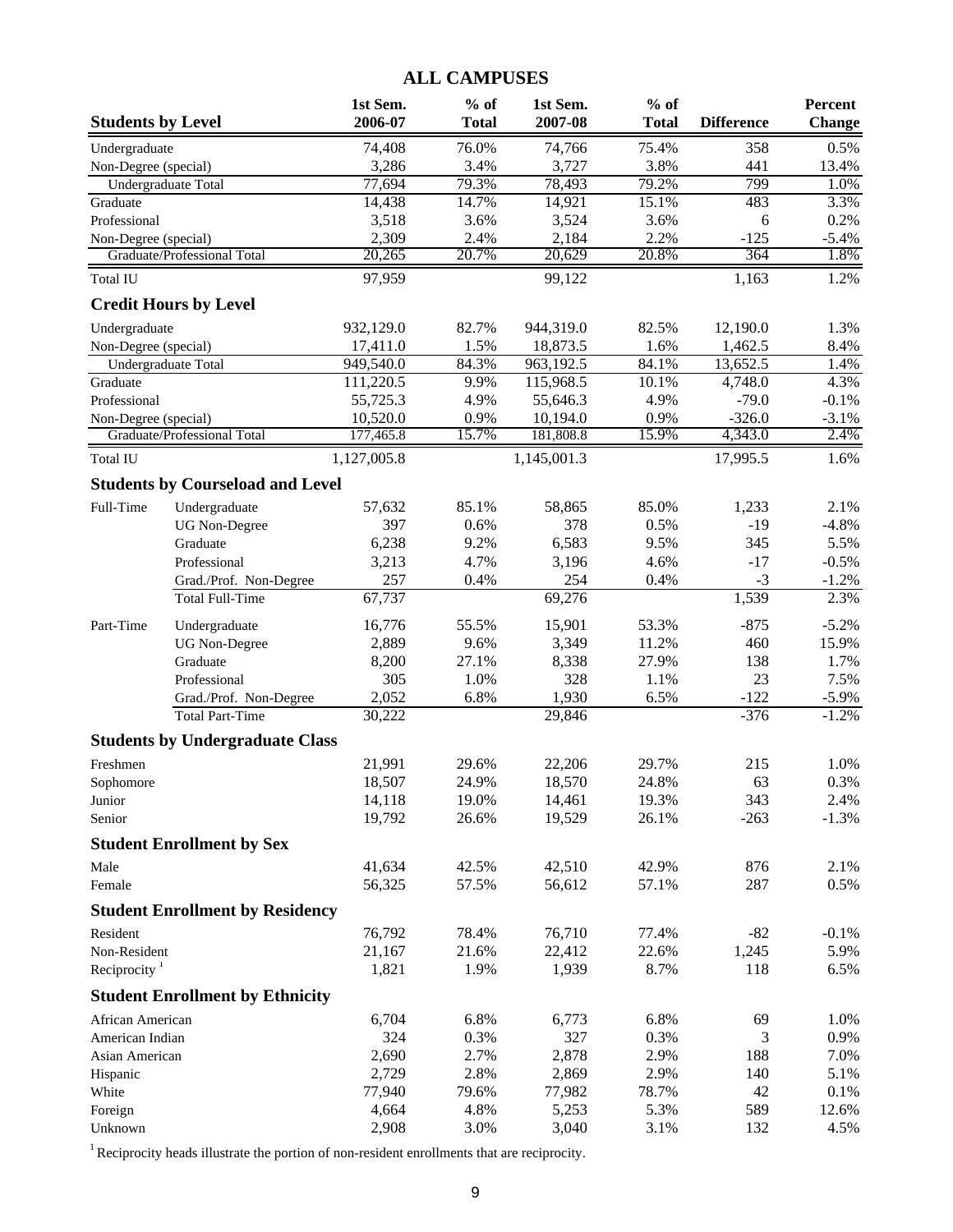### **BLOOMINGTON**

| <b>Students by Level</b> |                                         | 1st Sem.<br>2006-07 | $%$ of<br><b>Total</b> | 1st Sem.<br>2007-08 | $%$ of | <b>Total Difference</b> | <b>Percent</b><br><b>Change</b> |
|--------------------------|-----------------------------------------|---------------------|------------------------|---------------------|--------|-------------------------|---------------------------------|
| Undergraduate            |                                         | 29,258              | 76.5%                  | 29,734              | 76.3%  | 476                     | 1.6%                            |
| Non-Degree (special)     |                                         | 570                 | 1.5%                   | 660                 | 1.7%   | 90                      | 15.8%                           |
|                          | Undergraduate Total                     | 29,828              | 78.0%                  | 30,394              | 78.0%  | 566                     | 1.9%                            |
| Graduate                 |                                         | 7,010               | 18.3%                  | 7,238               | 18.6%  | 228                     | 3.3%                            |
| Professional             |                                         | 938                 | 2.5%                   | 924                 | 2.4%   | $-14$                   | $-1.5%$                         |
| Non-Degree (special)     |                                         | 471                 | 1.2%                   | 434                 | 1.1%   | $-37$                   | $-7.9%$                         |
|                          | Graduate/Professional Total             | 8,419               | 22.0%                  | 8,596               | 22.0%  | 177                     | 2.1%                            |
| <b>Total BL</b>          |                                         | 38,247              |                        | 38,990              |        | 743                     | 1.9%                            |
|                          | <b>Credit Hours by Level</b>            |                     |                        |                     |        |                         |                                 |
| Undergraduate            |                                         | 431,098.0           | 83.8%                  | 438,796.5           | 83.8%  | 7,698.5                 | 1.8%                            |
| Non-Degree (special)     |                                         | 2,702.0             | 0.5%                   | 2,840.0             | 0.5%   | 138.0                   | 5.1%                            |
|                          | Undergraduate Total                     | 433,800.0           | 84.4%                  | 441,636.5           | 84.3%  | 7,836.5                 | 1.8%                            |
| Graduate                 |                                         | 63,919.0            | 12.4%                  | 66,112.5            | 12.6%  | 2,193.5                 | 3.4%                            |
| Professional             |                                         | 14,230.5            | 2.8%                   | 14,054.5            | 2.7%   | $-176.0$                | $-1.2%$                         |
| Non-Degree (special)     |                                         | 2,232.0             | 0.4%                   | 2,088.0             | 0.4%   | $-144.0$                | $-6.5%$                         |
|                          | Graduate/Professional Total             | 80,381.5            | 15.6%                  | 82,255.0            | 15.7%  | 1,873.5                 | 2.3%                            |
| <b>Total BL</b>          |                                         | 514,181.5           |                        | 523,891.5           |        | 9,710.0                 | 1.9%                            |
|                          | <b>Students by Courseload and Level</b> |                     |                        |                     |        |                         |                                 |
| Full-Time                | Undergraduate                           | 28,138              | 83.5%                  | 28,694              | 83.3%  | 556                     | 2.0%                            |
|                          | <b>UG</b> Non-Degree                    | 100                 | 0.3%                   | 96                  | 0.3%   | $-4$                    | $-4.0%$                         |
|                          | Graduate                                | 4,472               | 13.3%                  | 4,668               | 13.6%  | 196                     | 4.4%                            |
|                          | Professional                            | 909                 | 2.7%                   | 895                 | 2.6%   | $-14$                   | $-1.5%$                         |
|                          | Grad./Prof. Non-Degree                  | 88                  | 0.3%                   | 73                  | 0.2%   | $-15$                   | $-17.0%$                        |
|                          | <b>Total Full-Time</b>                  | 33,707              |                        | 34,426              |        | 719                     | 2.1%                            |
| Part-Time                | Undergraduate                           | 1,120               | 24.7%                  | 1,040               | 22.8%  | $-80$                   | $-7.1%$                         |
|                          | <b>UG</b> Non-Degree                    | 470                 | 10.4%                  | 564                 | 12.4%  | 94                      | 20.0%                           |
|                          | Graduate                                | 2,538               | 55.9%                  | 2,570               | 56.3%  | 32                      | 1.3%                            |
|                          | Professional                            | 29                  | 0.6%                   | 29                  | 0.6%   | $\boldsymbol{0}$        | 0.0%                            |
|                          | Grad./Prof. Non-Degree                  | 383                 | 8.4%                   | 361                 | 7.9%   | $-22$                   | $-5.7%$                         |
|                          | <b>Total Part-Time</b>                  | 4,540               |                        | 4,564               |        | 24                      | 0.5%                            |
|                          | <b>Students by Undergraduate Class</b>  |                     |                        |                     |        |                         |                                 |
| Freshmen                 |                                         | 8,126               | 27.8%                  | 8,051               | 27.1%  | $-75$                   | $-0.9%$                         |
| Sophomore                |                                         | 7,260               | 24.8%                  | 7,869               | 26.5%  | 609                     | 8.4%                            |
| Junior                   |                                         | 6,129               | 20.9%                  | 6,572               | 22.1%  | 443                     | 7.2%                            |
| Senior                   |                                         | 7,743               | 26.5%                  | 7,242               | 24.4%  | $-501$                  | $-6.5%$                         |
|                          | <b>Student Enrollment by Sex</b>        |                     |                        |                     |        |                         |                                 |
| Male                     |                                         | 18,426              | 48.2%                  | 19,037              | 48.8%  | 611                     | 3.3%                            |
| Female                   |                                         | 19,821              | 51.8%                  | 19,953              | 51.2%  | 132                     | 0.7%                            |
|                          | <b>Student Enrollment by Residency</b>  |                     |                        |                     |        |                         |                                 |
| Resident                 |                                         | 22,360              | 58.5%                  | 22,128              | 56.8%  | $-232$                  | $-1.0%$                         |
| Non-Resident             |                                         | 15,887              | 41.5%                  | 16,862              | 43.2%  | 975                     | 6.1%                            |
|                          | <b>Student Enrollment by Ethnicity</b>  |                     |                        |                     |        |                         |                                 |
| African American         |                                         | 1,669               | 4.4%                   | 1,665               | 4.3%   | $-4$                    | $-0.2%$                         |
| American Indian          |                                         | 105                 | 0.3%                   | 112                 | 0.3%   | 7                       | 6.7%                            |
| Asian American           |                                         | 1,339               | 3.5%                   | 1,409               | 3.6%   | 70                      | 5.2%                            |
| Hispanic                 |                                         | 889                 | 2.3%                   | 962                 | 2.5%   | 73                      | 8.2%                            |
| White                    |                                         | 30,185              | 78.9%                  | 30,426              | 78.0%  | 241                     | 0.8%                            |
| Foreign                  |                                         | 3,373               | 8.8%                   | 3,749               | 9.6%   | 376                     | 11.1%                           |
| Unknown                  |                                         | 687                 | 1.8%                   | 667                 | 1.7%   | $-20$                   | $-2.9%$                         |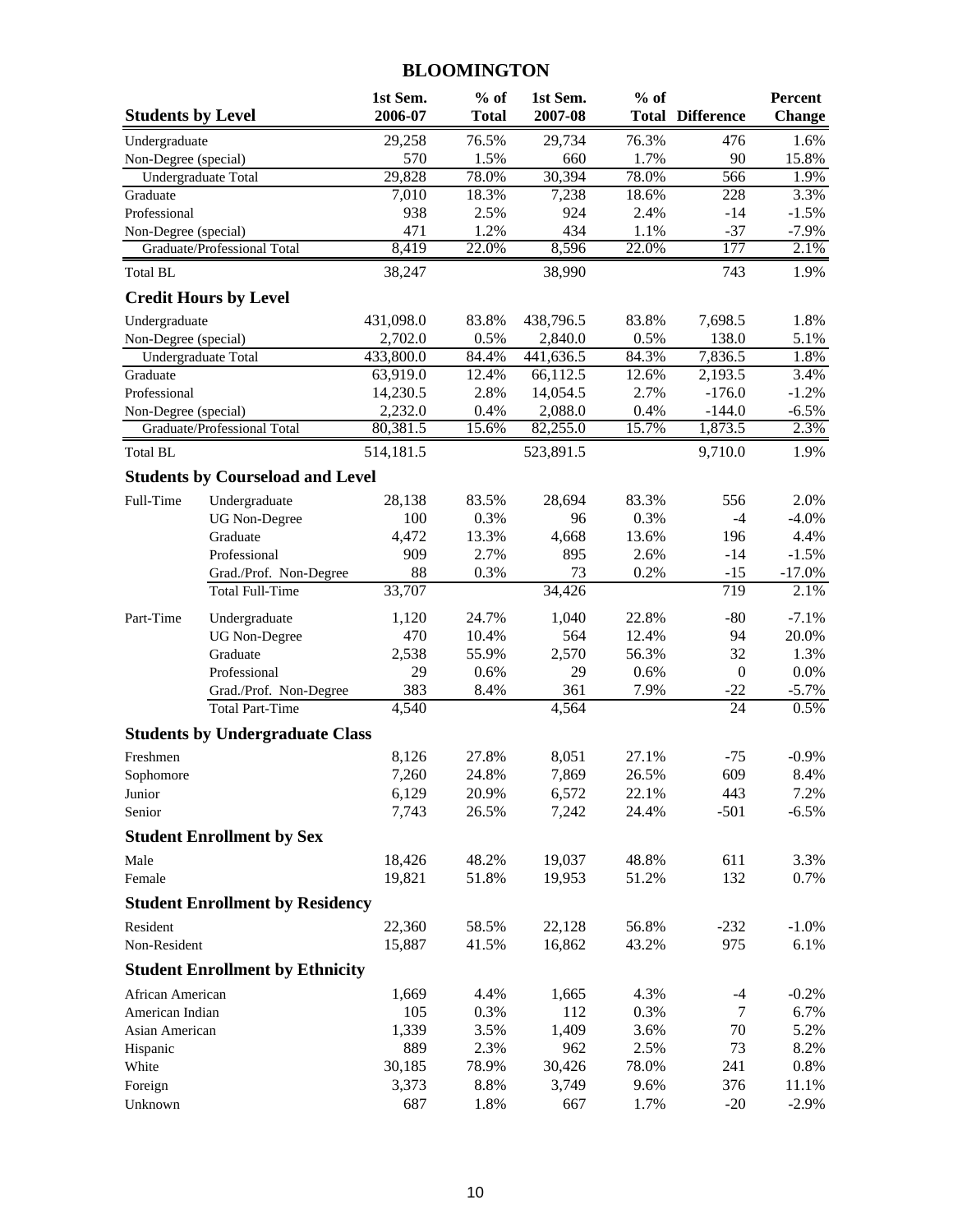**IUPUI**

| <b>Students by Level</b> |                                         | 1st Sem.<br>2006-07 | $%$ of<br><b>Total</b> | 1st Sem.<br>2007-08 | $%$ of        | <b>Total Difference</b> | Percent<br><b>Change</b> |
|--------------------------|-----------------------------------------|---------------------|------------------------|---------------------|---------------|-------------------------|--------------------------|
| Undergraduate            |                                         | 20,221              | 67.9%                  | 20,136              | 67.4%         | $-85$                   | $-0.4%$                  |
| Non-Degree (special)     |                                         | 972                 | 3.3%                   | 1,066               | 3.6%          | 94                      | 9.7%                     |
|                          | Undergraduate Total                     | 21,193              | 71.2%                  | 21,202              | 71.0%         | $\overline{9}$          | 0.0%                     |
| Graduate                 |                                         | 5,144               | 17.3%                  | 5,258               | 17.6%         | 114                     | 2.2%                     |
| Professional             |                                         | 2,580               | 8.7%                   | 2,600               | 8.7%          | 20                      | 0.8%                     |
| Non-Degree (special)     |                                         | 847                 | 2.8%                   | 794                 | 2.7%          | $-53$                   | $-6.3%$                  |
|                          | Graduate/Professional Total             | 8,571               | 28.8%                  | 8,652               | 29.0%         | 81                      | 0.9%                     |
| <b>Total IUPUI</b>       |                                         | 29,764              |                        | 29,854              |               | 90                      | 0.3%                     |
|                          | <b>Credit Hours by Level</b>            |                     |                        |                     |               |                         |                          |
| Undergraduate            |                                         | 231,416.5           | 72.9%                  | 234,216.0           | 72.6%         | 2,799.5                 | 1.2%                     |
| Non-Degree (special)     |                                         | 6,302.0             | 2.0%                   | 6,759.5             | 2.1%          | 457.5                   | 7.3%                     |
|                          | Undergraduate Total                     | 237,718.5           | 74.8%                  | 240,975.5           | 74.7%         | 3,257.0                 | 1.4%                     |
| Graduate                 |                                         | 34,694.0            | 10.9%                  | 36,394.0            | 11.3%         | 1,700.0                 | 4.9%                     |
| Professional             |                                         | 41,494.8            | 13.1%                  | 41,591.8            | 12.9%         | 97.0                    | 0.2%                     |
| Non-Degree (special)     | Graduate/Professional Total             | 3,704.0<br>79,892.8 | 1.2%<br>25.2%          | 3,489.0<br>81,474.8 | 1.1%<br>25.3% | $-215.0$<br>1,582.0     | $-5.8%$<br>2.0%          |
|                          |                                         |                     |                        |                     |               |                         |                          |
| <b>Total IUPUI</b>       |                                         | 317,611.3           |                        | 322,450.3           |               | 4,839.0                 | 1.5%                     |
|                          | <b>Students by Courseload and Level</b> |                     |                        |                     |               |                         |                          |
| Full-Time                | Undergraduate                           | 13,778              | 77.6%                  | 14,228              | 77.7%         | 450                     | 3.3%                     |
|                          | <b>UG</b> Non-Degree                    | 164                 | 0.9%                   | 180                 | 1.0%          | 16                      | 9.8%                     |
|                          | Graduate                                | 1,431               | 8.1%                   | 1,529               | 8.4%          | 98                      | 6.8%                     |
|                          | Professional                            | 2,304               | 13.0%                  | 2,301               | 12.6%         | $-3$                    | $-0.1%$                  |
|                          | Grad./Prof. Non-Degree                  | 77                  | 0.4%                   | 67                  | 0.4%          | $-10$                   | $-13.0%$                 |
|                          | <b>Total Full-Time</b>                  | 17,754              |                        | 18,305              |               | $\overline{551}$        | 3.1%                     |
| Part-Time                | Undergraduate                           | 6,443               | 53.6%                  | 5,908               | 51.2%         | $-535$                  | $-8.3%$                  |
|                          | <b>UG</b> Non-Degree                    | 808                 | 6.7%                   | 886                 | 7.7%          | 78                      | 9.7%                     |
|                          | Graduate                                | 3,713               | 30.9%                  | 3,729               | 32.3%         | 16                      | 0.4%                     |
|                          | Professional                            | 276                 | 2.3%                   | 299                 | 2.6%          | 23                      | 8.3%                     |
|                          | Grad./Prof. Non-Degree                  | 770                 | 6.4%                   | 727                 | 6.3%          | $-43$                   | $-5.6%$                  |
|                          | <b>Total Part-Time</b>                  | 12,010              |                        | 11,549              |               | $-461$                  | $-3.8%$                  |
|                          | <b>Students by Undergraduate Class</b>  |                     |                        |                     |               |                         |                          |
| Freshmen                 |                                         | 5,213               | 25.8%                  | 5,208               | 25.9%         | $-5$                    | $-0.1%$                  |
| Sophomore                |                                         | 4,950               | 24.5%                  | 4,657               | 23.1%         | $-293$                  | $-5.9%$                  |
| Junior                   |                                         | 3,898               | 19.3%                  | 3,888               | 19.3%         | $-10$                   | $-0.3%$                  |
| Senior                   |                                         | 6,160               | 30.5%                  | 6,383               | 31.7%         | 223                     | 3.6%                     |
|                          | <b>Student Enrollment by Sex</b>        |                     |                        |                     |               |                         |                          |
| Male                     |                                         | 12,445              | 41.8%                  | 12,560              | 42.1%         | 115                     | 0.9%                     |
| Female                   |                                         | 17,319              | 58.2%                  | 17,294              | 57.9%         | $-25$                   | $-0.1%$                  |
|                          | <b>Student Enrollment by Residency</b>  |                     |                        |                     |               |                         |                          |
| Resident                 |                                         | 27,186              | 91.3%                  | 27,149              | 90.9%         | $-37$                   | $-0.1%$                  |
| Non-Resident             |                                         | 2,578               | 8.7%                   | 2,705               | 9.1%          | 127                     | 4.9%                     |
|                          | <b>Student Enrollment by Ethnicity</b>  |                     |                        |                     |               |                         |                          |
| African American         |                                         | 2,631               | 8.8%                   | 2,650               | 8.9%          | 19                      | 0.7%                     |
| American Indian          |                                         | 99                  | 0.3%                   | 89                  | 0.3%          | $-10$                   | $-10.1%$                 |
| Asian American           |                                         | 980                 | 3.3%                   | 1,059               | 3.5%          | 79                      | 8.1%                     |
| Hispanic                 |                                         | 669                 | 2.2%                   | 724                 | 2.4%          | 55                      | 8.2%                     |
| White                    |                                         | 23,060              | 77.5%                  | 22,724              | 76.1%         | $-336$                  | $-1.5%$                  |
| Foreign                  |                                         | 955                 | 3.2%                   | 1,137               | 3.8%          | 182                     | 19.1%                    |
| Unknown                  |                                         | 1,370               | 4.6%                   | 1,471               | 4.9%          | 101                     | 7.4%                     |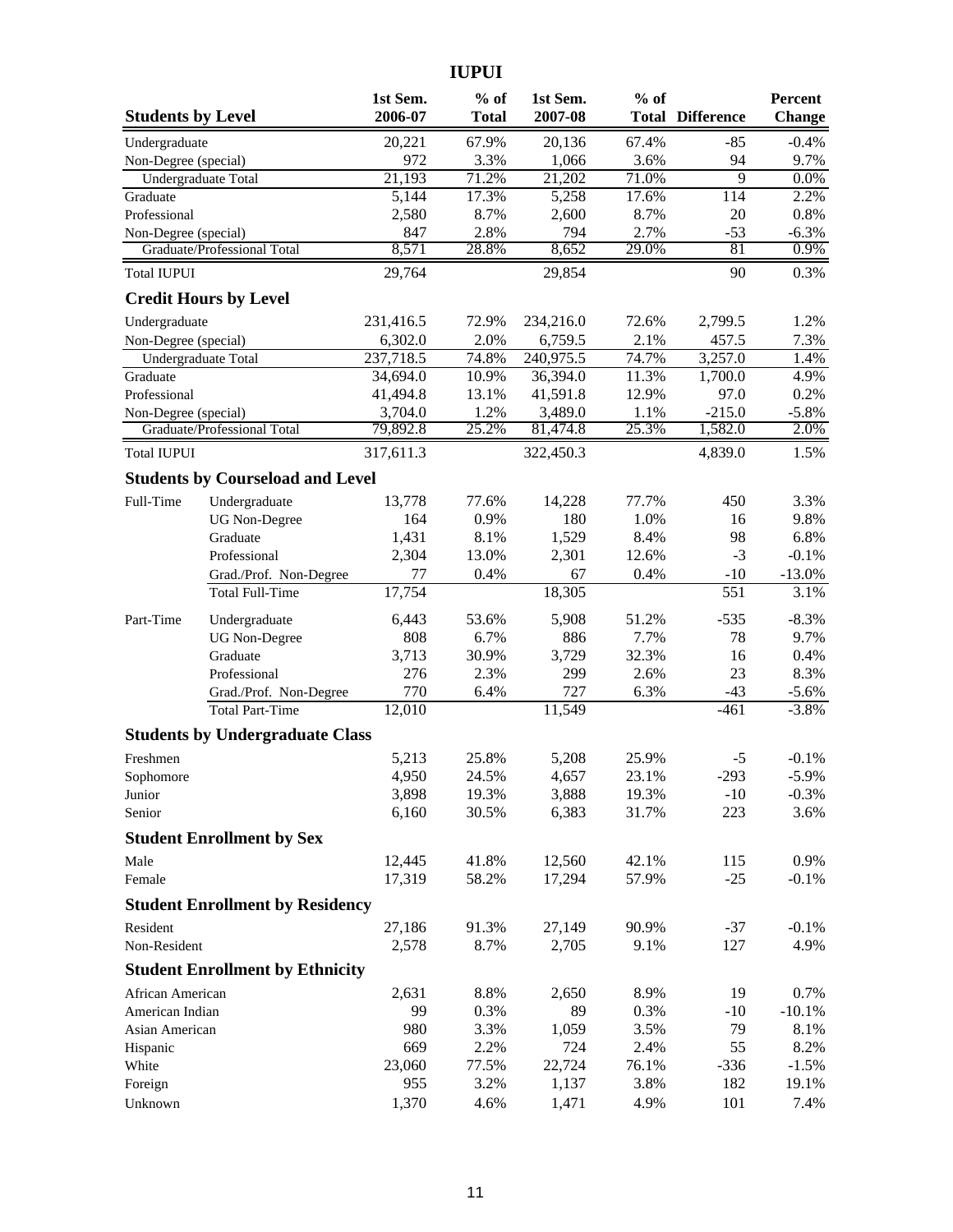|                            |                                         | 1st Sem.                | $%$ of       | 1st Sem. | $%$ of |                         | Percent       |
|----------------------------|-----------------------------------------|-------------------------|--------------|----------|--------|-------------------------|---------------|
| <b>Students by Level</b>   |                                         | 2006-07                 | <b>Total</b> | 2007-08  |        | <b>Total Difference</b> | <b>Change</b> |
| Undergraduate              |                                         | 1,924                   | 85.7%        | 1,974    | 87.1%  | 50                      | 2.6%          |
| Non-Degree (special)       |                                         | 270                     | 12.0%        | 250      | 11.0%  | $-20$                   | $-7.4%$       |
|                            | Undergraduate Total                     | 2,194                   | 97.7%        | 2,224    | 98.1%  | 30                      | 1.4%          |
| <b>Graduate Non-Degree</b> |                                         | 52                      | 2.3%         | 42       | 1.9%   | $-10$                   | $-19.2%$      |
| <b>Total EA</b>            |                                         | 2,246                   |              | 2,266    |        | 20                      | 0.9%          |
|                            | <b>Credit Hours by Level</b>            |                         |              |          |        |                         |               |
| Undergraduate              |                                         | 20,354.0                | 93.8%        | 21,248.0 | 94.3%  | 894.0                   | 4.4%          |
| Non-Degree (special)       |                                         | 1,091.0                 | 5.0%         | 1,068.0  | 4.7%   | $-23.0$                 | $-2.1%$       |
|                            | Undergraduate Total                     | 21,445.0                | 98.9%        | 22,316.0 | 99.1%  | 871.0                   | 4.1%          |
| <b>Graduate Non-Degree</b> |                                         | 243.0                   | 1.1%         | 207.0    | 0.9%   | $-36.0$                 | $-14.8%$      |
| <b>Total EA</b>            |                                         | 21,688.0                |              | 22,523.0 |        | 835.0                   | 3.9%          |
|                            | <b>Students by Courseload and Level</b> |                         |              |          |        |                         |               |
| Full-Time                  | Undergraduate                           | 1,174                   | 98.1%        | 1,243    | 98.4%  | 69                      | 5.9%          |
|                            | <b>UG</b> Non-Degree                    | 15                      | 1.3%         | 13       | 1.0%   | $-2$                    | $-13.3%$      |
|                            | <b>Graduate Non-Degree</b>              | 8                       | 0.7%         | $\tau$   | 0.6%   | $-1$                    | $-12.5%$      |
|                            | <b>Total Full-Time</b>                  | 1,197                   |              | 1,263    |        | 66                      | 5.5%          |
| Part-Time                  | Undergraduate                           | 750                     | 71.5%        | 731      | 72.9%  | $-19$                   | $-2.5%$       |
|                            | <b>UG Non-Degree</b>                    | 255                     | 24.3%        | 237      | 23.6%  | $-18$                   | $-7.1%$       |
|                            | <b>Graduate Non-Degree</b>              | 44                      | 4.2%         | 35       | 3.5%   | $-9$                    | $-20.5%$      |
|                            | <b>Total Part-Time</b>                  | 1,049                   |              | 1,003    |        | $-46$                   | $-4.4%$       |
|                            | <b>Students by Undergraduate Class</b>  |                         |              |          |        |                         |               |
| Freshmen                   |                                         | 661                     | 34.4%        | 754      | 38.2%  | 93                      | 14.1%         |
| Sophomore                  |                                         | 520                     | 27.0%        | 468      | 23.7%  | $-52$                   | $-10.0\%$     |
| Junior                     |                                         | 302                     | 15.7%        | 326      | 16.5%  | 24                      | 7.9%          |
| Senior                     |                                         | 441                     | 22.9%        | 426      | 21.6%  | $-15$                   | $-3.4%$       |
|                            | <b>Student Enrollment by Sex</b>        |                         |              |          |        |                         |               |
| Male                       |                                         | 719                     | 32.0%        | 738      | 32.6%  | 19                      | 2.6%          |
| Female                     |                                         | 1,527                   | 68.0%        | 1,528    | 67.4%  | $\mathbf{1}$            | 0.1%          |
|                            | <b>Student Enrollment by Residency</b>  |                         |              |          |        |                         |               |
| Resident                   |                                         | 1,960                   | 87.3%        | 1,975    | 87.2%  | 15                      | 0.8%          |
| Non-Resident               |                                         | 286                     | 12.7%        | 291      | 12.8%  | $\sqrt{5}$              | 1.7%          |
| Reciprocity <sup>1</sup>   |                                         | 256                     | 89.5%        | 250      | 85.9%  | $-6$                    | $-2.3%$       |
|                            |                                         |                         |              |          |        |                         |               |
|                            | <b>Student Enrollment by Ethnicity</b>  |                         |              |          |        |                         |               |
| African American           |                                         | 78                      | 3.5%         | 75       | 3.3%   | $-3$                    | $-3.8%$       |
| American Indian            |                                         | $\overline{\mathbf{4}}$ | 0.2%         | $\tau$   | 0.3%   | 3                       | 75.0%         |
| Asian American             |                                         | 12                      | 0.5%         | 14       | 0.6%   | $\mathfrak 2$           | 16.7%         |
| Hispanic                   |                                         | 25                      | 1.1%         | 34       | 1.5%   | 9                       | 36.0%         |
| White                      |                                         | 2,057                   | 91.6%        | 2,057    | 90.8%  | $\boldsymbol{0}$        | $0.0\%$       |
| Foreign                    |                                         | $\overline{c}$          | 0.1%         | 5        | 0.2%   | $\mathfrak 3$           | 150.0%        |
| Unknown                    |                                         | 68                      | 3.0%         | 74       | 3.3%   | $6\,$                   | 8.8%          |

 $1$  Reciprocity heads illustrate the portion of non-resident enrollments that are reciprocity.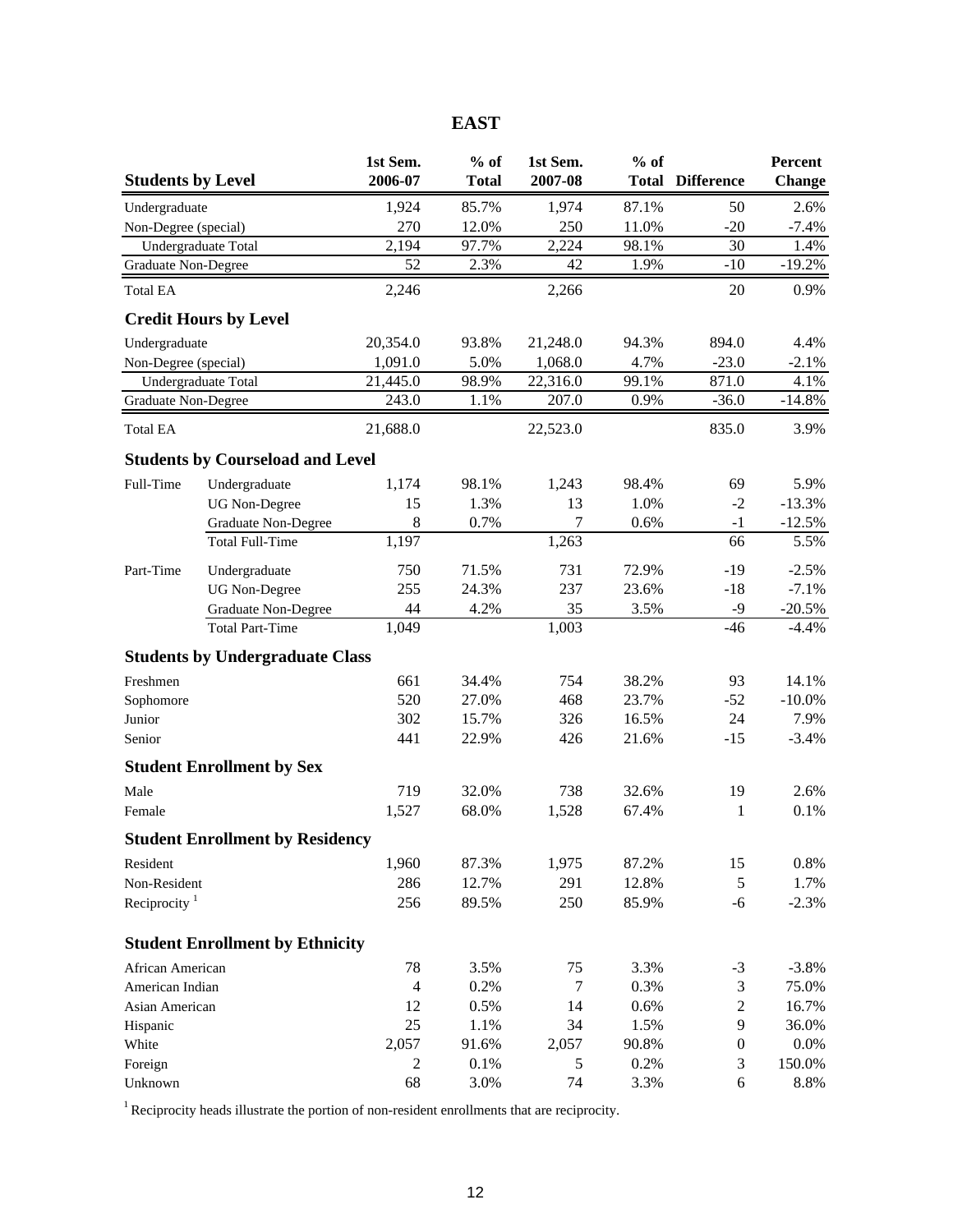## *FORT WAYNE*

| <b>Students by Level</b> |                                         | 1st Sem.<br>2006-07 | $%$ of<br><b>Total</b> | 1st Sem.<br>2007-08 | $%$ of | <b>Total Difference</b> | <b>Percent</b><br><b>Change</b> |
|--------------------------|-----------------------------------------|---------------------|------------------------|---------------------|--------|-------------------------|---------------------------------|
| Undergraduate            |                                         | 5,787               | 88.4%                  | 5,685               | 85.8%  | $-102$                  | $-1.8%$                         |
| Non-Degree (special)     |                                         | 123                 | 1.9%                   | 268                 | 4.0%   | 145                     | 117.9%                          |
| Undergraduate Total      |                                         | 5,910               | 90.3%                  | 5,953               | 89.8%  | 43                      | 0.7%                            |
| Graduate                 |                                         | 501                 | 7.7%                   | 527                 | 7.9%   | 26                      | 5.2%                            |
| Non-Degree (special)     |                                         | 135                 | 2.1%                   | 149                 | 2.2%   | 14                      | 10.4%                           |
| Graduate Total           |                                         | 636                 | 9.7%                   | 676                 | 10.2%  | 40                      | 6.3%                            |
| <b>Total FW</b>          |                                         | 6,546               |                        | 6,629               |        | 83                      | 1.3%                            |
|                          | <b>Credit Hours by Level</b>            |                     |                        |                     |        |                         |                                 |
| Undergraduate            |                                         | 64,181.0            | 94.2%                  | 64,068.0            | 93.0%  | $-113.0$                | $-0.2%$                         |
| Non-Degree (special)     |                                         | 560.0               | 0.8%                   | 1,190.0             | 1.7%   | 630.0                   | 112.5%                          |
| Undergraduate Total      |                                         | 64,741.0            | 95.0%                  | 65,258.0            | 94.8%  | 517.0                   | 0.8%                            |
| Graduate                 |                                         | 2,740.0             | 4.0%                   | 2,840.0             | 4.1%   | 100.0                   | 3.6%                            |
| Non-Degree (special)     |                                         | 664.0               | 1.0%                   | 762.0               | 1.1%   | 98.0                    | 14.8%                           |
| <b>Graduate Total</b>    |                                         | 3,404.0             | 5.0%                   | 3,602.0             | 5.2%   | 198.0                   | 5.8%                            |
| <b>Total FW</b>          |                                         | 68,145.0            |                        | 68,860.0            |        | 715.0                   | 1.0%                            |
|                          | <b>Students by Courseload and Level</b> |                     |                        |                     |        |                         |                                 |
| Full-Time                | Undergraduate                           | 3,894               | 98.4%                  | 3,978               | 98.4%  | 84                      | 2.2%                            |
|                          | <b>UG</b> Non-Degree                    | 7                   | 0.2%                   | 7                   | 0.2%   | $\boldsymbol{0}$        | 0.0%                            |
|                          | Graduate                                | 54                  | 1.4%                   | 51                  | 1.3%   | $-3$                    | $-5.6%$                         |
|                          | <b>Graduate Non-Degree</b>              | $\overline{4}$      | 0.1%                   | 5                   | 0.1%   | 1                       | 25.0%                           |
|                          | <b>Total Full-Time</b>                  | 3,959               |                        | 4,041               |        | 82                      | 2.1%                            |
| Part-Time                | Undergraduate                           | 1,893               | 73.2%                  | 1,707               | 66.0%  | $-186$                  | $-9.8%$                         |
|                          | <b>UG</b> Non-Degree                    | 116                 | 4.5%                   | 261                 | 10.1%  | 145                     | 125.0%                          |
|                          | Graduate                                | 447                 | 17.3%                  | 476                 | 18.4%  | 29                      | 6.5%                            |
|                          | <b>Graduate Non-Degree</b>              | 131                 | 5.1%                   | 144                 | 5.6%   | 13                      | 9.9%                            |
|                          | <b>Total Part-Time</b>                  | 2,587               |                        | 2,588               |        | $\mathbf{1}$            | 0.0%                            |
| <b>Students by Class</b> |                                         |                     |                        |                     |        |                         |                                 |
| Freshmen                 |                                         | 2,175               | 33.2%                  | 2,108               | 31.8%  | $-67$                   | $-3.1%$                         |
| Sophomore                |                                         | 1,382               | 21.1%                  | 1,355               | 20.4%  | $-27$                   | $-2.0%$                         |
| Junior                   |                                         | 879                 | 13.4%                  | 852                 | 12.9%  | $-27$                   | $-3.1%$                         |
| Senior                   |                                         | 1,351               | 20.6%                  | 1,370               | 20.7%  | 19                      | 1.4%                            |
|                          | <b>Student Enrollment by Sex</b>        |                     |                        |                     |        |                         |                                 |
| Male                     |                                         | 2,670               | 40.8%                  | 2,699               | 40.7%  | 29                      | 1.1%                            |
| Female                   |                                         | 3,876               | 59.2%                  | 3,930               | 59.3%  | 54                      | 1.4%                            |
|                          | <b>Student Enrollment by Residency</b>  |                     |                        |                     |        |                         |                                 |
| Resident                 |                                         | 6,299               | 96.2%                  | 6,374               | 96.2%  | 75                      | 1.2%                            |
| Non-Resident             |                                         | 247                 | 3.8%                   | 255                 | 3.8%   | 8                       | 3.2%                            |
|                          | <b>Student Enrollment by Ethnicity</b>  |                     |                        |                     |        |                         |                                 |
| African American         |                                         | 331                 | 5.1%                   | 331                 | 5.0%   | $\boldsymbol{0}$        | 0.0%                            |
| American Indian          |                                         | 24                  | 0.4%                   | 20                  | 0.3%   | $-4$                    | $-16.7%$                        |
| Asian American           |                                         | 100                 | 1.5%                   | 101                 | 1.5%   | $\mathbf{1}$            | 1.0%                            |
| Hispanic                 |                                         | 189                 | 2.9%                   | 183                 | 2.8%   | $-6$                    | $-3.2%$                         |
| White                    |                                         | 5,709               | 87.2%                  | 5,787               | 87.3%  | 78                      | 1.4%                            |
| Foreign                  |                                         | 78                  | 1.2%                   | 87                  | 1.3%   | 9                       | 11.5%                           |
| Unknown                  |                                         | 115                 | 1.8%                   | 120                 | 1.8%   | 5                       | 4.3%                            |

*IU enrollments only*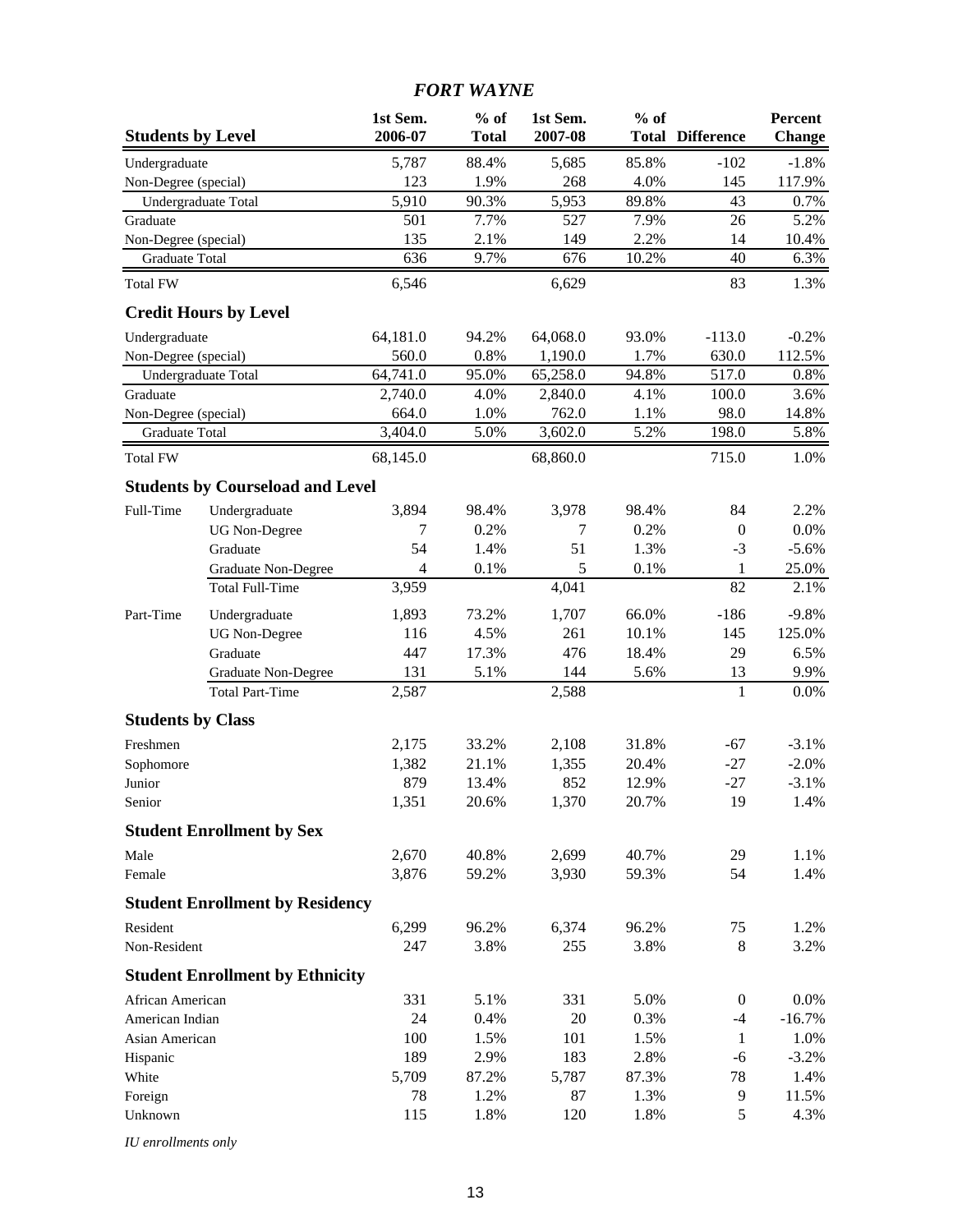### **KOKOMO 1st Sem. % of 1st Sem. % of Percent Students by Level 2006-07 Total 2007-08 Total Difference Change** Undergraduate 2,368 86.6% 2,387 84.2% 19 0.8% Non-Degree (special) 236 8.6% 309 10.9% 73 30.9% Undergraduate Total 2,604 95.2% 2,696 95.1% 92 3.5% Graduate 62 2.3% 86 3.0% 24 38.7% Non-Degree (special) 68 2.5% 53 1.9% -15 -22.1% Graduate Total **130** 4.8% 139 4.9% 9 6.9% Total KO 2,734 2,835 101 3.7% **Credit Hours by Level** Undergraduate 25,037.0 93.8% 25,637.0 92.9% 600.0 2.4% Non-Degree (special) 947.0 3.5% 1,098.0 4.0% 151.0 15.9% Undergraduate Total 25,984.0 97.4% 26,735.0 96.9% 751.0 2.9% Graduate 358.0 1.3% 501.0 1.8% 143.0 39.9% Non-Degree (special) 345.0 1.3% 363.0 1.3% 18.0 5.2% Graduate Total **703.0** 2.6% 864.0 3.1% 161.0 22.9% Total KO 26,687.0 27,599.0 912.0 3.4% **Students by Courseload and Level** Full-Time Undergraduate 1,360 98.3% 1,381 97.0% 21 1.5% UG Non-Degree  $\qquad \qquad 5 \qquad \qquad 0.4\% \qquad \qquad 2 \qquad \qquad 0.1\% \qquad \qquad -3 \qquad \qquad -60.0\%$ Graduate 19 8 0.6% 19 1.3% 11 137.5% Graduate Non-Degree 10 0.7% 22 1.5% 12 120.0% Total Full-Time 1,383 1,424 41 3.0% Part-Time Undergraduate 1,008 74.6% 1,006 71.3% -2 -0.2% UG Non-Degree 231 17.1% 307 21.8% 76 32.9% Graduate **54** 54 4.0% 67 4.7% 13 24.1% Graduate Non-Degree 58 4.3% 31 2.2% -27 -46.6% Total Part-Time 1,351 1,411 60 4.4% **Students by Class** Freshmen 776 28.4% 818 28.9% 42 5.4% Sophomore 749 27.4% 654 23.1% -95 -12.7% Junior 361 13.2% 394 13.9% 33 9.1% Senior 482 17.6% 521 18.4% 39 8.1% **Student Enrollment by Sex** Male 844 30.9% 879 31.0% 35 4.1% Female 1,890 69.1% 1,956 69.0% 66 3.5% **Student Enrollment by Residency** Resident 2,711 99.2% 2,819 99.4% 108 4.0% Non-Resident 23 0.8% 16 0.6% -7 -30.4% **Student Enrollment by Ethnicity** African American 198 3.6% 106 3.7% 8 8.2% American Indian 15 0.5% 20 0.7% 5 33.3% Asian American 27 1.0% 33 1.2% 6 22.2% Hispanic 39 1.4% 46 1.6% 7 17.9% White 2,451 89.6% 2,532 89.3% 81 3.3% Foreign 18 0.7% 17 0.6% -1 -5.6%

Unknown 86 3.1% 81 2.9% -5 -5.8%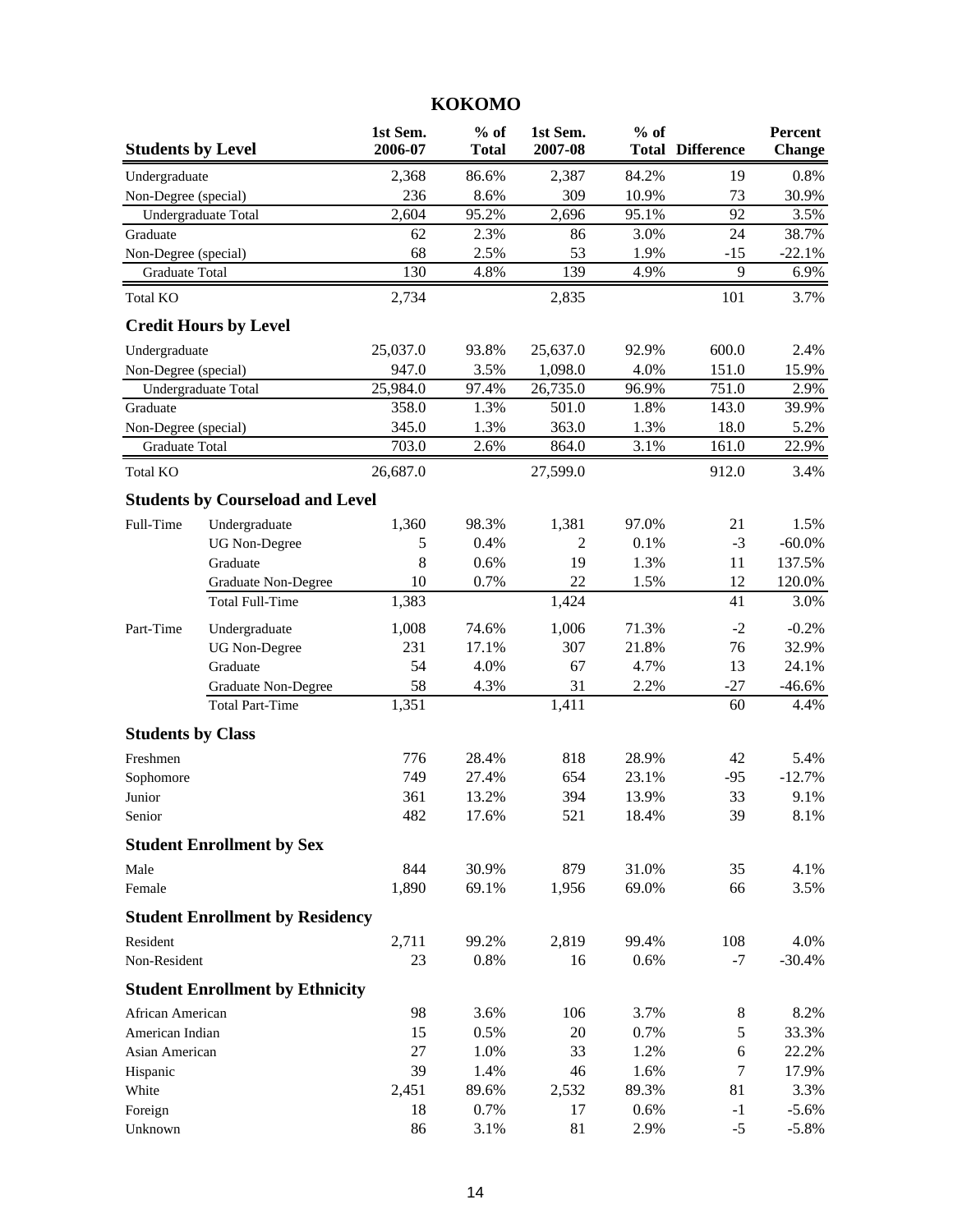### **NORTHWEST**

| <b>Students by Level</b> |                                         | 1st Sem.<br>2006-07 | $%$ of<br><b>Total</b> | 1st Sem.<br>2007-08 | $%$ of | <b>Total Difference</b> | Percent<br><b>Change</b> |
|--------------------------|-----------------------------------------|---------------------|------------------------|---------------------|--------|-------------------------|--------------------------|
| Undergraduate            |                                         | 4,003               | 83.1%                  | 3,965               | 82.8%  | $-38$                   | $-0.9%$                  |
| Non-Degree (special)     |                                         | 226                 | 4.7%                   | 185                 | 3.9%   | $-41$                   | $-18.1%$                 |
|                          | Undergraduate Total                     | 4,229               | 87.8%                  | 4,150               | 86.6%  | $-79$                   | $-1.9%$                  |
| Graduate                 |                                         | 401                 | 8.3%                   | 453                 | 9.5%   | 52                      | 13.0%                    |
| Non-Degree (special)     |                                         | 189                 | 3.9%                   | 187                 | 3.9%   | $-2$                    | $-1.1%$                  |
| Graduate Total           |                                         | 590                 | 12.2%                  | 640                 | 13.4%  | $\overline{50}$         | 8.5%                     |
| <b>Total NW</b>          |                                         | 4,819               |                        | 4,790               |        | $-29$                   | $-0.6%$                  |
|                          | <b>Credit Hours by Level</b>            |                     |                        |                     |        |                         |                          |
| Undergraduate            |                                         | 43,375.0            | 90.7%                  | 42,312.0            | 89.6%  | $-1,063.0$              | $-2.5%$                  |
| Non-Degree (special)     |                                         | 1,249.0             | 2.6%                   | 1,057.0             | 2.2%   | $-192.0$                | $-15.4%$                 |
|                          | Undergraduate Total                     | 44,624.0            | 93.3%                  | 43,369.0            | 91.9%  | $-1,255.0$              | $-2.8%$                  |
| Graduate                 |                                         | 2,283.0             | 4.8%                   | 2,875.0             | 6.1%   | 592.0                   | 25.9%                    |
| Non-Degree (special)     |                                         | 917.0               | 1.9%                   | 970.0               | 2.1%   | 53.0                    | 5.8%                     |
| Graduate Total           |                                         | 3,200.0             | 6.7%                   | 3,845.0             | 8.1%   | 645.0                   | 20.2%                    |
| <b>Total NW</b>          |                                         | 47,824.0            |                        | 47,214.0            |        | $-610.0$                | $-1.3%$                  |
|                          | <b>Students by Courseload and Level</b> |                     |                        |                     |        |                         |                          |
| Full-Time                | Undergraduate                           | 2,494               | 95.9%                  | 2,400               | 93.5%  | $-94$                   | $-3.8%$                  |
|                          | <b>UG</b> Non-Degree                    | 28                  | 1.1%                   | 32                  | 1.2%   | $\overline{4}$          | 14.3%                    |
|                          | Graduate                                | 59                  | 2.3%                   | 110                 | 4.3%   | 51                      | 86.4%                    |
|                          | Graduate Non-Degree                     | 19                  | 0.7%                   | 25                  | 1.0%   | 6                       | 31.6%                    |
|                          | <b>Total Full-Time</b>                  | 2,600               |                        | 2,567               |        | $-33$                   | $-1.3%$                  |
| Part-Time                | Undergraduate                           | 1,509               | 68.0%                  | 1,565               | 70.4%  | 56                      | 3.7%                     |
|                          | <b>UG</b> Non-Degree                    | 198                 | 8.9%                   | 153                 | 6.9%   | $-45$                   | $-22.7%$                 |
|                          | Graduate                                | 342                 | 15.4%                  | 343                 | 15.4%  | $\mathbf{1}$            | 0.3%                     |
|                          | <b>Graduate Non-Degree</b>              | 170                 | 7.7%                   | 162                 | 7.3%   | -8                      | $-4.7%$                  |
|                          | <b>Total Part-Time</b>                  | 2,219               |                        | 2,223               |        | $\overline{4}$          | 0.2%                     |
| <b>Students by Class</b> |                                         |                     |                        |                     |        |                         |                          |
| Freshmen                 |                                         | 1,442               | 29.9%                  | 1,506               | 31.4%  | 64                      | 4.4%                     |
| Sophomore                |                                         | 1,107               | 23.0%                  | 1,012               | 21.1%  | $-95$                   | $-8.6%$                  |
| Junior                   |                                         | 583                 | 12.1%                  | 595                 | 12.4%  | 12                      | 2.1%                     |
| Senior                   |                                         | 871                 | 18.1%                  | 852                 | 17.8%  | $-19$                   | $-2.2%$                  |
|                          | <b>Student Enrollment by Sex</b>        |                     |                        |                     |        |                         |                          |
| Male                     |                                         | 1,445               | 30.0%                  | 1,465               | 30.6%  | 20                      | 1.4%                     |
| Female                   |                                         | 3,374               | 70.0%                  | 3,325               | 69.4%  | $-49$                   | $-1.5%$                  |
|                          | <b>Student Enrollment by Residency</b>  |                     |                        |                     |        |                         |                          |
| Resident                 |                                         | 4,759               | 98.8%                  | 4,721               | 98.6%  | $-38$                   | $-0.8%$                  |
| Non-Resident             |                                         | 60                  | 1.2%                   | 69                  | 1.4%   | 9                       | 15.0%                    |
|                          | <b>Student Enrollment by Ethnicity</b>  |                     |                        |                     |        |                         |                          |
| African American         |                                         | 1,098               | 22.8%                  | 1,130               | 23.6%  | 32                      | 2.9%                     |
| American Indian          |                                         | 19                  | 0.4%                   | 20                  | 0.4%   | 1                       | 5.3%                     |
| Asian American           |                                         | 75                  | 1.6%                   | 89                  | 1.9%   | 14                      | 18.7%                    |
| Hispanic                 |                                         | 578                 | 12.0%                  | 555                 | 11.6%  | $-23$                   | $-4.0%$                  |
| White                    |                                         | 2,901               | 60.2%                  | 2,841               | 59.3%  | $-60$                   | $-2.1%$                  |
| Foreign                  |                                         | 10                  | 0.2%                   | 11                  | 0.2%   | 1                       | 10.0%                    |
| Unknown                  |                                         | 138                 | 2.9%                   | 144                 | 3.0%   | 6                       | 4.3%                     |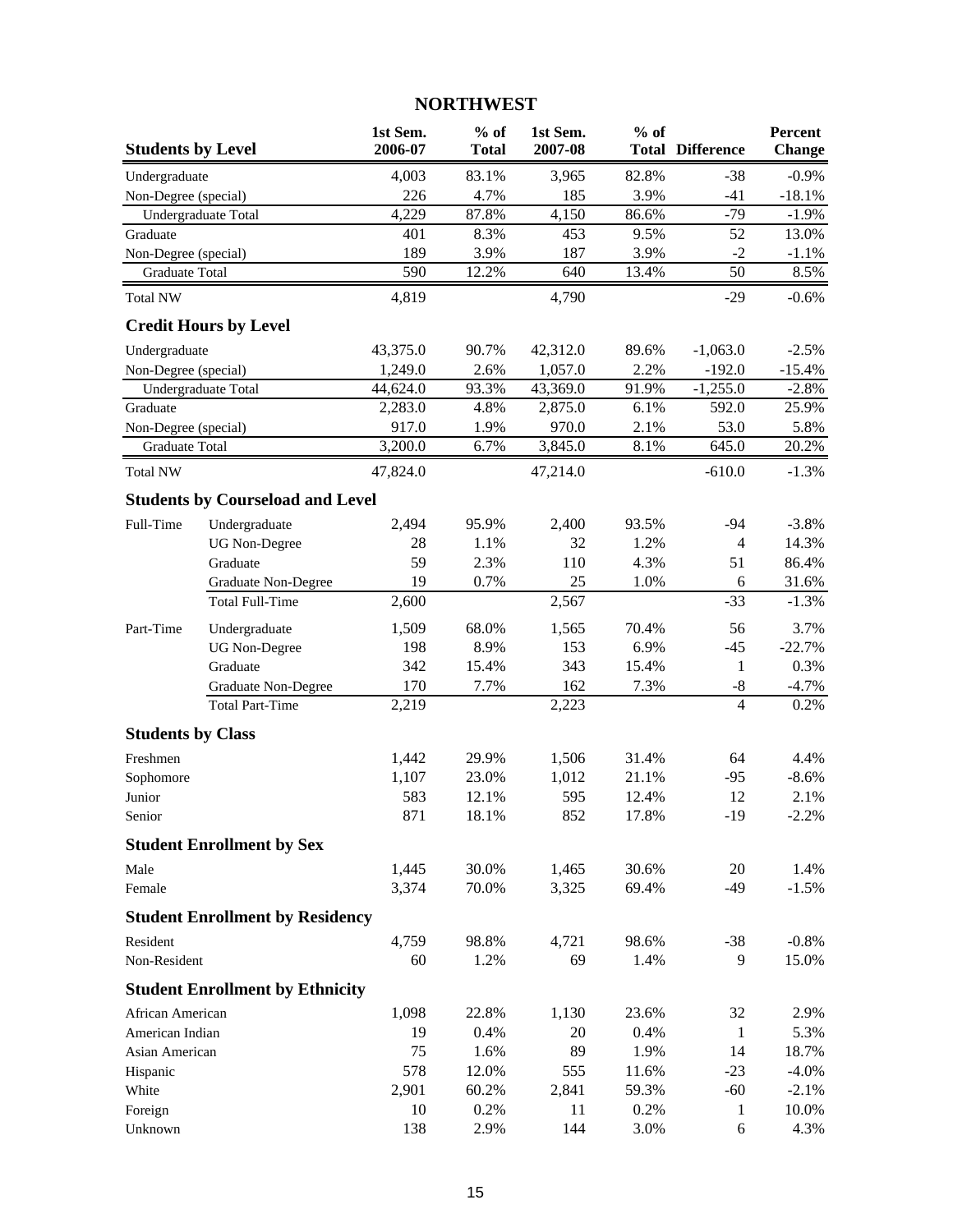### **SOUTH BEND**

| <b>Students by Level</b> |                                         | 1st Sem.<br>2006-07 | $%$ of<br><b>Total</b> | 1st Sem.<br>2007-08 | $%$ of | <b>Total Difference</b> | Percent<br><b>Change</b> |
|--------------------------|-----------------------------------------|---------------------|------------------------|---------------------|--------|-------------------------|--------------------------|
| Undergraduate            |                                         | 5,714               | 77.0%                  | 5,718               | 76.1%  | $\overline{4}$          | 0.1%                     |
| Non-Degree (special)     |                                         | 657                 | 8.9%                   | 722                 | 9.6%   | 65                      | 9.9%                     |
|                          | Undergraduate Total                     | 6,371               | 85.9%                  | 6,440               | 85.7%  | 69                      | 1.1%                     |
| Graduate                 |                                         | 734                 | 9.9%                   | 769                 | 10.2%  | 35                      | 4.8%                     |
| Non-Degree (special)     |                                         | 315                 | 4.2%                   | 308                 | 4.1%   | $-7$                    | $-2.2%$                  |
| <b>Graduate Total</b>    |                                         | 1,049               | 14.1%                  | 1,077               | 14.3%  | 28                      | 2.7%                     |
| <b>Total SB</b>          |                                         | 7,420               |                        | 7,517               |        | 97                      | 1.3%                     |
|                          | <b>Credit Hours by Level</b>            |                     |                        |                     |        |                         |                          |
| Undergraduate            |                                         | 60,534.0            | 86.5%                  | 61,558.0            | 86.7%  | 1,024.0                 | 1.7%                     |
| Non-Degree (special)     |                                         | 3,449.0             | 4.9%                   | 3,442.0             | 4.8%   | $-7.0$                  | $-0.2%$                  |
|                          | Undergraduate Total                     | 63,983.0            | 91.4%                  | 65,000.0            | 91.5%  | 1,017.0                 | 1.6%                     |
| Graduate                 |                                         | 4,584.0             | 6.6%                   | 4,617.0             | 6.5%   | 33.0                    | 0.7%                     |
| Non-Degree (special)     |                                         | 1,414.0             | 2.0%                   | 1,417.0             | 2.0%   | 3.0                     | 0.2%                     |
| Graduate Total           |                                         | 5,998.0             | 8.6%                   | 6,034.0             | 8.5%   | 36.0                    | 0.6%                     |
| <b>Total SB</b>          |                                         | 69,981.0            |                        | 71,034.0            |        | 1,053.0                 | 1.5%                     |
|                          | <b>Students by Courseload and Level</b> |                     |                        |                     |        |                         |                          |
| Full-Time                | Undergraduate                           | 3,543               | 92.4%                  | 3,655               | 93.4%  | 112                     | 3.2%                     |
|                          | <b>UG</b> Non-Degree                    | 63                  | 1.6%                   | 31                  | 0.8%   | $-32$                   | $-50.8%$                 |
|                          | Graduate                                | 196                 | 5.1%                   | 187                 | 4.8%   | -9                      | $-4.6%$                  |
|                          | Graduate Non-Degree                     | 34                  | 0.9%                   | 40                  | 1.0%   | 6                       | 17.6%                    |
|                          | <b>Total Full-Time</b>                  | 3,836               |                        | 3,913               |        | 77                      | 2.0%                     |
| Part-Time                | Undergraduate                           | 2,171               | 60.6%                  | 2,063               | 57.2%  | $-108$                  | $-5.0\%$                 |
|                          | <b>UG</b> Non-Degree                    | 594                 | 16.6%                  | 691                 | 19.2%  | 97                      | 16.3%                    |
|                          | Graduate                                | 538                 | 15.0%                  | 582                 | 16.1%  | 44                      | 8.2%                     |
|                          | <b>Graduate Non-Degree</b>              | 281                 | 7.8%                   | 268                 | 7.4%   | $-13$                   | $-4.6%$                  |
|                          | <b>Total Part-Time</b>                  | 3,584               |                        | 3,604               |        | 20                      | 0.6%                     |
| <b>Students by Class</b> |                                         |                     |                        |                     |        |                         |                          |
| Freshmen                 |                                         | 2,065               | 27.8%                  | 2,136               | 28.4%  | 71                      | 3.4%                     |
| Sophomore                |                                         | 1,370               | 18.5%                  | 1,339               | 17.8%  | $-31$                   | $-2.3%$                  |
| Junior                   |                                         | 937                 | 12.6%                  | 851                 | 11.3%  | $-86$                   | $-9.2%$                  |
| Senior                   |                                         | 1,342               | 18.1%                  | 1,392               | 18.5%  | 50                      | 3.7%                     |
|                          | <b>Student Enrollment by Sex</b>        |                     |                        |                     |        |                         |                          |
| Male                     |                                         | 2,814               | 37.9%                  | 2,785               | 37.0%  | $-29$                   | $-1.0\%$                 |
| Female                   |                                         | 4,606               | 62.1%                  | 4,732               | 63.0%  | 126                     | 2.7%                     |
|                          | <b>Student Enrollment by Residency</b>  |                     |                        |                     |        |                         |                          |
| Resident                 |                                         | 6,957               | 93.8%                  | 7,044               | 93.7%  | 87                      | 1.3%                     |
| Non-Resident             |                                         | 463                 | 6.2%                   | 473                 | 6.3%   | 10                      | 2.2%                     |
|                          | <b>Student Enrollment by Ethnicity</b>  |                     |                        |                     |        |                         |                          |
| African American         |                                         | 505                 | 6.8%                   | 503                 | 6.7%   | $-2$                    | $-0.4%$                  |
| American Indian          |                                         | 38                  | 0.5%                   | 33                  | 0.4%   | $-5$                    | $-13.2%$                 |
| Asian American           |                                         | 98                  | 1.3%                   | 107                 | 1.4%   | $\mathbf{9}$            | 9.2%                     |
| Hispanic                 |                                         | 269                 | 3.6%                   | 276                 | 3.7%   | $\tau$                  | 2.6%                     |
| White                    |                                         | 6,021               | 81.1%                  | 6,044               | 80.4%  | 23                      | 0.4%                     |
| Foreign                  |                                         | 207                 | 2.8%                   | 225                 | 3.0%   | 18                      | 8.7%                     |
| Unknown                  |                                         | 282                 | 3.8%                   | 329                 | 4.4%   | 47                      | 16.7%                    |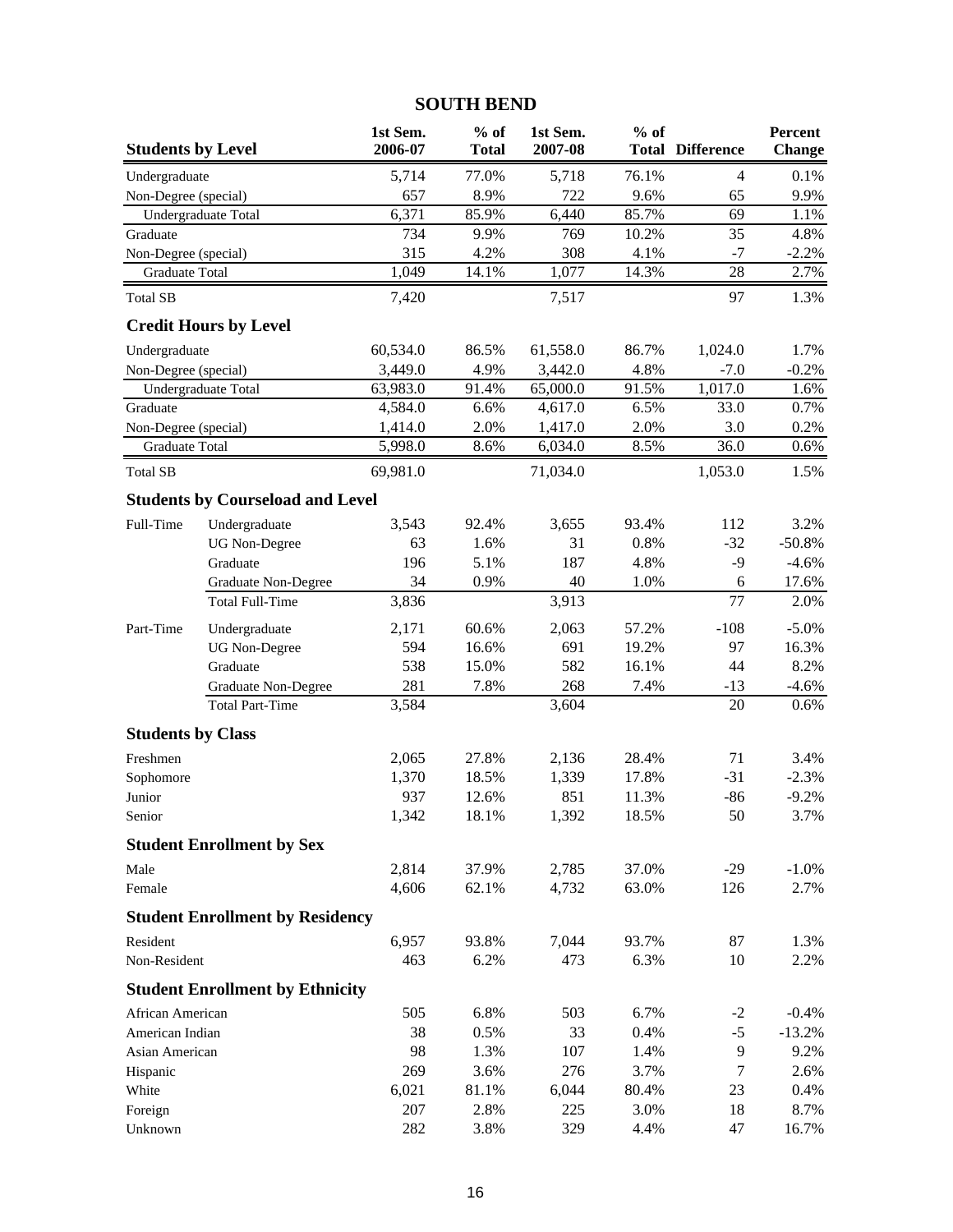### **SOUTHEAST**

| <b>Students by Level</b> |                                         | 1st Sem.<br>2006-07 | $%$ of<br><b>Total</b> | 1st Sem.<br>2007-08 | $%$ of | <b>Total Difference</b> | Percent<br><b>Change</b> |
|--------------------------|-----------------------------------------|---------------------|------------------------|---------------------|--------|-------------------------|--------------------------|
| Undergraduate            |                                         | 5,133               | 83.0%                  | 5,167               | 82.8%  | 34                      | 0.7%                     |
| Non-Degree (special)     |                                         | 232                 | 3.8%                   | 267                 | 4.3%   | 35                      | 15.1%                    |
|                          | Undergraduate Total                     | 5,365               | 86.8%                  | 5,434               | 87.1%  | 69                      | 1.3%                     |
| Graduate                 |                                         | 586                 | 9.5%                   | 590                 | 9.5%   | $\overline{4}$          | 0.7%                     |
| Non-Degree (special)     |                                         | 232                 | 3.8%                   | 217                 | 3.5%   | $-15$                   | $-6.5%$                  |
| Graduate Total           |                                         | 818                 | 13.2%                  | 807                 | 12.9%  | $-11$                   | $-1.3%$                  |
| <b>Total SE</b>          |                                         | 6,183               |                        | 6,241               |        | 58                      | 0.9%                     |
|                          | <b>Credit Hours by Level</b>            |                     |                        |                     |        |                         |                          |
| Undergraduate            |                                         | 56,133.5            | 92.2%                  | 56,483.5            | 91.9%  | 350.0                   | 0.6%                     |
| Non-Degree (special)     |                                         | 1,111.0             | 1.8%                   | 1,419.0             | 2.3%   | 308.0                   | 27.7%                    |
|                          | Undergraduate Total                     | 57,244.5            | 94.0%                  | 57,902.5            | 94.3%  | 658.0                   | 1.1%                     |
| Graduate                 |                                         | 2,642.5             | 4.3%                   | 2,629.0             | 4.3%   | $-13.5$                 | $-0.5%$                  |
| Non-Degree (special)     |                                         | 1,001.0             | 1.6%                   | 898.0               | 1.5%   | $-103.0$                | $-10.3%$                 |
| Graduate Total           |                                         | 3,643.5             | 6.0%                   | 3,527.0             | 5.7%   | $-116.5$                | $-3.2%$                  |
| <b>Total SE</b>          |                                         | 60,888.0            |                        | 61,429.5            |        | 541.5                   | 0.9%                     |
|                          | <b>Students by Courseload and Level</b> |                     |                        |                     |        |                         |                          |
| Full-Time                | Undergraduate                           | 3,251               | 98.5%                  | 3,286               | 98.5%  | 35                      | 1.1%                     |
|                          | <b>UG</b> Non-Degree                    | 15                  | 0.5%                   | 17                  | 0.5%   | $\sqrt{2}$              | 13.3%                    |
|                          | Graduate                                | 18                  | 0.5%                   | 19                  | 0.6%   | $\mathbf{1}$            | 5.6%                     |
|                          | <b>Graduate Non-Degree</b>              | 17                  | 0.5%                   | 15                  | 0.4%   | $-2$                    | $-11.8%$                 |
|                          | <b>Total Full-Time</b>                  | 3,301               |                        | 3,337               |        | 36                      | 1.1%                     |
| Part-Time                | Undergraduate                           | 1,882               | 65.3%                  | 1,881               | 64.8%  | $-1$                    | $-0.1%$                  |
|                          | <b>UG</b> Non-Degree                    | 217                 | 7.5%                   | 250                 | 8.6%   | 33                      | 15.2%                    |
|                          | Graduate                                | 568                 | 19.7%                  | 571                 | 19.7%  | 3                       | 0.5%                     |
|                          | Graduate Non-Degree                     | 215                 | 7.5%                   | 202                 | 7.0%   | $-13$                   | $-6.0\%$                 |
|                          | <b>Total Part-Time</b>                  | 2,882               |                        | 2,904               |        | 22                      | 0.8%                     |
| <b>Students by Class</b> |                                         |                     |                        |                     |        |                         |                          |
| Freshmen                 |                                         | 1,533               | 24.8%                  | 1,625               | 26.0%  | 92                      | 6.0%                     |
| Sophomore                |                                         | 1,169               | 18.9%                  | 1,216               | 19.5%  | 47                      | 4.0%                     |
| Junior                   |                                         | 1,029               | 16.6%                  | 983                 | 15.8%  | $-46$                   | $-4.5%$                  |
| Senior                   |                                         | 1,402               | 22.7%                  | 1,343               | 21.5%  | $-59$                   | $-4.2%$                  |
|                          | <b>Student Enrollment by Sex</b>        |                     |                        |                     |        |                         |                          |
| Male                     |                                         | 2,271               | 36.7%                  | 2,347               | 37.6%  | 76                      | 3.3%                     |
| Female                   |                                         | 3,912               | 63.3%                  | 3,894               | 62.4%  | $-18$                   | $-0.5%$                  |
|                          | <b>Student Enrollment by Residency</b>  |                     |                        |                     |        |                         |                          |
| Resident                 |                                         | 4,560               | 73.8%                  | 4,500               | 72.1%  | $-60$                   | $-1.3%$                  |
| Non-Resident             |                                         | 1,623               | 26.2%                  | 1,741               | 27.9%  | 118                     | 7.3%                     |
| Reciprocity $1$          |                                         | 1,565               | 96.4%                  | 1,689               | 97.0%  | 124                     | 7.9%                     |
|                          | <b>Student Enrollment by Ethnicity</b>  |                     |                        |                     |        |                         |                          |
| African American         |                                         | 294                 | 4.8%                   | 313                 | 5.0%   | 19                      | 6.5%                     |
| American Indian          |                                         | $20\,$              | 0.3%                   | 26                  | 0.4%   | 6                       | 30.0%                    |
| Asian American           |                                         | 59                  | 1.0%                   | 66                  | 1.1%   | $\overline{7}$          | 11.9%                    |
| Hispanic                 |                                         | 71                  | 1.1%                   | 89                  | 1.4%   | 18                      | 25.4%                    |
| White                    |                                         | 5,556               | 89.9%                  | 5,571               | 89.3%  | 15                      | 0.3%                     |
| Foreign                  |                                         | 21                  | 0.3%                   | 22                  | 0.4%   | $\mathbf{1}$            | 4.8%                     |
| Unknown                  |                                         | 162                 | 2.6%                   | 154                 | 2.5%   | $\mbox{-}8$             | $-4.9%$                  |

 $1$  Reciprocity heads illustrate the portion of non-resident enrollments that are reciprocity.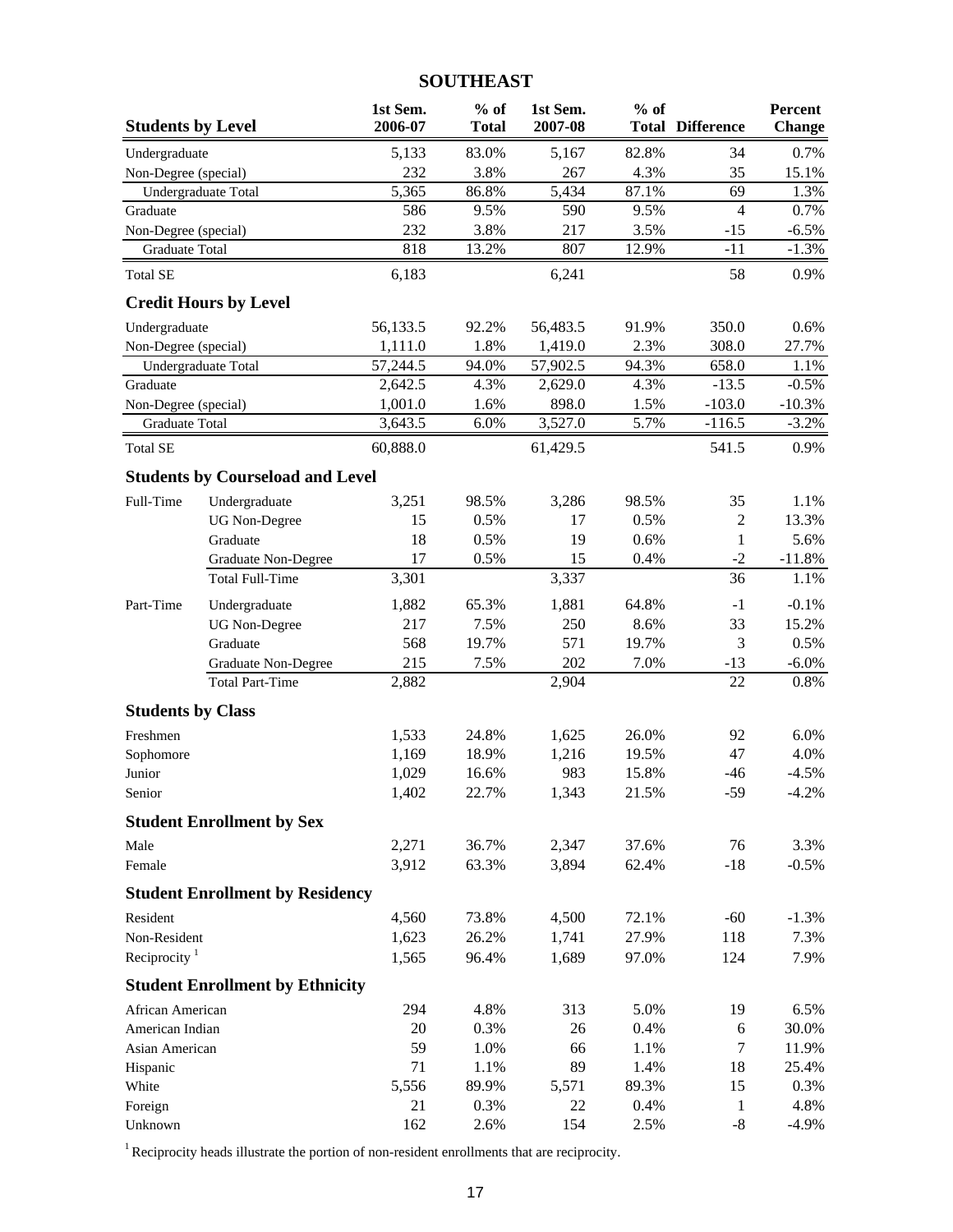### **Enrollment Summary by Class Standing - All Campuses First Semester, 2007-08**

|              |          |           |               |        |                   | <b>Undergraduate</b> |          |                     |                   | <b>Grad/Prof</b> | Grand        |
|--------------|----------|-----------|---------------|--------|-------------------|----------------------|----------|---------------------|-------------------|------------------|--------------|
|              | Freshman | Sophomore | <b>Junior</b> | Senior | <b>Non-Degree</b> | <b>Total</b>         | Graduate | <b>Professional</b> | <b>Non-Degree</b> | <b>Total</b>     | <b>Total</b> |
| Total        | 22,206   | 18,570    | 14.461        | 19.529 | 3.727             | 78.493               | 14.921   | 3,524               | 2,184             | 20,629           | 99,122       |
| Full-Time    | 18,572   | 14,745    | 11,652        | 13,896 | 378               | 59.243               | 6,583    | 3,196               | 254               | 10,033           | 69,276       |
| Part-Time    | 3,634    | 3,825     | 2,809         | 5,633  | 3.349             | 19,250               | 8,338    | 328                 | 1,930             | 10,596           | 29,846       |
| Matrics      | 15,309   | .804      | 773           | 232    |                   | 18.118               | 3,603    | 828                 |                   | 4,431            | 22,549       |
| Resident     | 18,113   | 15,108    | 11,705        | 16,450 | 3,288             | 64,664               | 7,671    | 2,541               | 1,834             | 12.046           | 76,710       |
| Non-Resident | 4,093    | 3,462     | 2,756         | 3,079  | 439               | 13,829               | 7,250    | 983                 | 350               | 8,583            | 22,412       |
| Male         | 9,751    | 7,663     | 6,272         | 8,151  | .569              | 33,406               | 6,423    | 1,895               | 786               | 9.104            | 42,510       |
| Female       | 12,455   | 10,907    | 8,189         | 11,378 | 2,158             | 45,087               | 8,498    | 1,629               | 1.398             | 11,525           | 56,612       |

#### **Enrollment Summary by Class Standing and Ethnicity - All Campuses First Semester, 2007-08**

| $\overline{\phantom{0}}$ |               |          |           | <b>Grad/Prof</b> | Grand         |                   |              |          |              |                   |              |              |
|--------------------------|---------------|----------|-----------|------------------|---------------|-------------------|--------------|----------|--------------|-------------------|--------------|--------------|
| $\infty$                 |               | Freshman | Sophomore | <b>Junior</b>    | <b>Senior</b> | <b>Non-Degree</b> | <b>Total</b> | Graduate | Professional | <b>Non-Degree</b> | <b>Total</b> | <b>Total</b> |
|                          | Total         | 22,206   | 18,570    | 14,461           | 19,529        | 3,727             | 78,493       | 14,921   | 3,524        | 2,184             | 20,629       | 99,122       |
|                          | African-Amer. | 1,644    | 1,297     | 1,046            | 1,374         | 148               | 5,509        | 887      | 186          | 191               | 1,264        | 6,773        |
|                          | Am. Indian    | 73       | 73        | 48               | 51            | 10                | 255          | 53       | 13           | O                 | 72           | 327          |
|                          | Asian-Amer.   | 557      | 503       | 404              | 514           | 93                | 2,071        | 523      | 209          | 75                | 807          | 2,878        |
|                          | Hispanic      | 816      | 524       | 395              | 509           | 90                | 2,334        | 379      | 106          | 50                | 535          | 2,869        |
|                          | White         | 17,901   | 15,317    | 11,849           | 16,141        | 2,932             | 64.140       | 9,794    | 2,425        | 1,623             | 13,842       | 77,982       |
|                          | Foreign       | 566      | 465       | 408              | 582           | 281               | 2,302        | 2,764    | 66           | 121               | 2,951        | 5,253        |
|                          | Unknown       | 649      | 391       | 311              | 358           | 173               | 1,882        | 521      | 519          | 118               | 1,158        | 3,040        |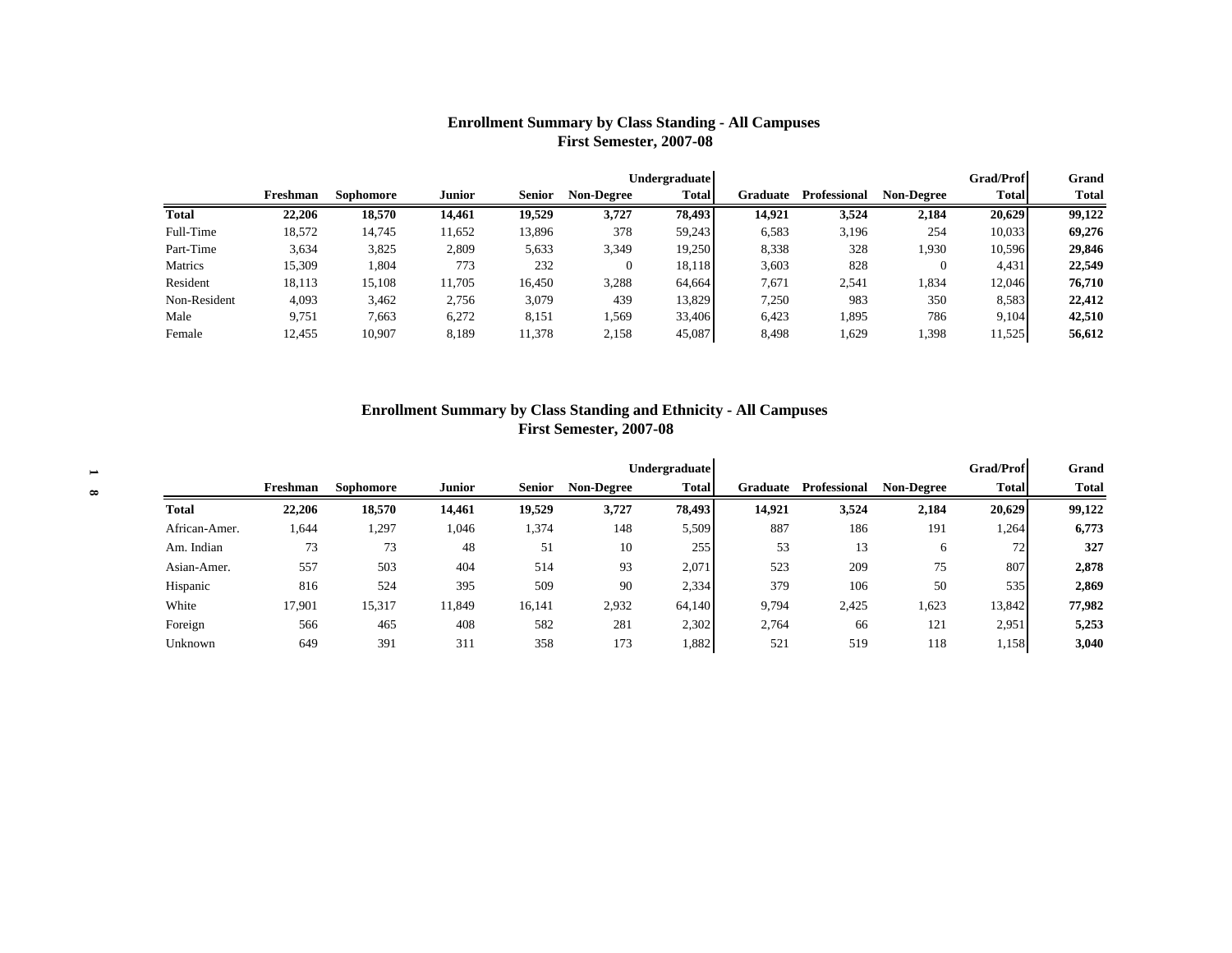#### **Enrollment Summary by Campus and Class Standing First Semester, 2007-08**

|                           |                     |                |              |                |               |                   | Undergraduate   |                |              |                       | <b>Grad/Prof</b> | Grand           |
|---------------------------|---------------------|----------------|--------------|----------------|---------------|-------------------|-----------------|----------------|--------------|-----------------------|------------------|-----------------|
|                           |                     | Freshman       | Sophomore    | Junior         | <b>Senior</b> | <b>Non-Degree</b> | <b>Total</b>    | Graduate       | Professional | <b>Non-Degree</b>     | <b>Total</b>     | <b>Total</b>    |
| Bloomington               | <b>Total</b>        | 8,051          | 7,869        | 6,572          | 7,242         | 660               | 30,394          | 7,238          | 924          | 434                   | 8,596            | 38,990          |
|                           | Full-Time           | 7,981          | 7,671        | 6,383          | 6,659         | 96                | 28,790          | 4,668          | 895          | 73                    | 5,636            | 34,426          |
|                           | Part-Time           | 70             | 198          | 189            | 583           | 564               | 1,604           | 2,570          | 29           | 361                   | 2.960            | 4,564           |
|                           | Matrics             | 6,706          | 689          | 189            | 29            | $\overline{0}$    | 7,613           | 1,915          | 199          | $\Omega$              | 2,114            | 9,727           |
|                           | Resident            | 4,830          | 5.022        | 4,358          | 4.964         | 393               | 19,567          | 1,862          | 395          | 304                   | 2,561            | 22,128          |
|                           | Non-Resident        | 3,221          | 2,847        | 2,214          | 2,278         | 267               | 10,827          | 5,376          | 529          | 130                   | 6,035            | 16,862          |
|                           | Male                | 3,958          | 3,875        | 3,145          | 3,576         | 321               | 14,875          | 3,497          | 497          | 168                   | 4,162            | 19,037          |
|                           | Female              | 4.093          | 3.994        | 3,427          | 3,666         | 339               | 15,519          | 3,741          | 427          | 266                   | 4,434            | 19,953          |
| Indianapolis <sup>*</sup> | Total               | 5,208          | 4.657        | 3.888          | 6,383         | 1,066             | 21,202          | 5,258          | 2.600        | 794                   | 8,652            | 29,854          |
|                           | Full-Time           | 4,188          | 3,342        | 2,749          | 3,949         | 180               | 14,408          | 1,529          | 2,301        | 67                    | 3,897            | 18,305          |
|                           | Part-Time           | 1,020          | 1,315        | 1.139          | 2.434         | 886<br>$\Omega$   | 6,794           | 3,729          | 299          | 727                   | 4,755            | 11,549          |
|                           | Matrics<br>Resident | 3,427<br>4,932 | 559<br>4,520 | 306<br>3,777   | 103<br>6,211  | 1,020             | 4,395<br>20,460 | 1,277<br>3,840 | 629<br>2,146 | $\overline{0}$<br>703 | 1,906<br>6,689   | 6,301<br>27,149 |
|                           | Non-Resident        | 276            | 137          | 111            | 172           | 46                | 742             | 1,418          | 454          | 91                    | 1,963            | 2,705           |
|                           | Male                | 2,169          | 1,809        | 1,668          | 2,599         | 473               | 8,718           | 2,115          | 1,398        | 329                   | 3,842            | 12,560          |
|                           | Female              | 3.039          | 2,848        | 2,220          | 3,784         | 593               | 12,484          | 3,143          | 1,202        | 465                   | 4,810            | 17,294          |
| East                      | <b>Total</b>        | 754            | 468          | 326            | 426           | 250               | 2,224           | $\theta$       |              | 42                    | 42               | 2,266           |
|                           | Full-Time           | 526            | 280          | 197            | 240           | 13                | 1,256           | $\Omega$       |              | $7\phantom{.0}$       |                  | 1,263           |
|                           | Part-Time           | 228            | 188          | 129            | 186           | 237               | 968             | 0              |              | 35                    | 35               | 1,003           |
|                           |                     | 429            | 11           | 15             | $\mathbf{0}$  | $\theta$          | 455             |                |              | $\mathbf{0}$          |                  | 455             |
|                           | Matrics<br>Resident | 650            | 413          | 283            | 355           | 232               | 1,933           | 0              |              | 42                    | 42               | 1,975           |
|                           | Non-Resident        | 104            | 55           | 43             | 71            | 18                | 291             | $\Omega$       |              | $\Omega$              |                  | 291             |
|                           | Male                | 291            | 135          | 96             | 110           | 96                | 728             | $\mathbf{0}$   |              | 10                    | 10               | 738             |
|                           | Female              | 463            | 333          | 230            | 316           | 154               | 1,496           | $\Omega$       |              | 32                    | 32               | 1,528           |
| <b>Fort Wayne</b>         | <b>Total</b>        | 2,108          | 1,355        | 852            | 1,370         | 268               | 5,953           | 527            |              | 149                   | 676              | 6,629           |
|                           | Full-Time           | 1,629          | 940          | 595            | 814           | $\overline{7}$    | 3,985           | 51             |              | 5                     | 56               | 4,041           |
|                           | Part-Time           | 479            | 415          | 257            | 556           | 261               | 1,968           | 476            |              | 144                   | 620              | 2,588           |
|                           | Matrics             | 1.242          | 130          | 55             | 18            | $\overline{0}$    | 1.445           | 47             |              | $\Omega$              | 47               | 1.492           |
|                           | Resident            | 2,022          | 1,309        | 821            | 1,314         | 262               | 5,728           | 504            |              | 142                   | 646              | 6,374           |
|                           | Non-Resident        | 86             | 46           | 31             | 56            | 6                 | 225             | 23             |              | 7                     | 30               | 255             |
|                           | Male                | 940            | 512          | 376            | 539           | 100               | 2,467           | 195            |              | 37                    | 232              | 2,699           |
|                           | Female              | 1,168          | 843          | 476            | 831           | 168               | 3,486           | 332            |              | 112                   | 444              | 3,930           |
| Kokomo                    | <b>Total</b>        | 818            | 654          | 394            | 521           | 309               | 2,696           | 86             |              | 53                    | 139              | 2,835           |
|                           | Full-Time           | 574            | 321          | 233            | 253           | $\overline{2}$    | 1,383           | 19             |              | $22\,$                | 41               | 1,424           |
|                           | Part-Time           | 244            | 333          | 161            | 268           | 307               | 1,313           | 67             |              | 31                    | 98               | 1,411           |
|                           | Matrics             | 489            | 50           | 19             | 14            | $\overline{0}$    | 572             | 19             |              | $\mathbf{0}$          | 19               | 591             |
|                           | Resident            | 812            | 652          | 391            | 520           | 306               | 2,681           | 86             |              | 52                    | 138              | 2,819           |
|                           | Non-Resident        | -6             | 2            | $\overline{3}$ |               | 3                 | 15              | $\overline{0}$ |              | -1                    |                  | <b>16</b>       |
|                           | Male                | 311            | 153          | 96             | 141           | 120               | 821             | 40             |              | 18                    | 58               | 879             |
|                           | Female              | 507            | 501          | 298            | 380           | 189               | 1,875           | 46             |              | 35                    | 81               | 1,956           |
| <b>Northwest</b>          | <b>Total</b>        | 1,506          | 1,012        | 595            | 852           | 185               | 4,150           | 453            |              | 187                   | 640              | 4,790           |
|                           | Full-Time           | 976            | 618          | 350            | 456           | 32                | 2,432           | 110            |              | 25                    | 135              | 2,567           |
|                           | Part-Time           | 530            | 394          | 245            | 396           | 153               | 1,718           | 343            |              | 162                   | 505              | 2,223           |
|                           | Matrics             | 806            | 102          | 30             | 15            | $\mathbf{0}$      | 953             | 87             |              | $\overline{0}$        | 87               | 1,040           |
|                           | Resident            | 1,485          | 998          | 584            | 842           | 182               | 4,091           | 443            |              | 187                   | 630              | 4,721           |
|                           | Non-Resident        | 21             | 14           | 11             | 10            | 3                 | 59              | 10             |              | $\overline{0}$        | 10               | -69             |
|                           | Male                | 496            | 276          | 198            | 228           | 76                | 1.274           | 126            |              | 65                    | 191              | 1,465           |
|                           | Female              | 1,010          | 736          | 397            | 624           | 109               | 2,876           | 327            |              | 122                   | 449              | 3,325           |
| <b>South Bend</b>         | Total               | 2,136          | 1,339        | 851            | 1,392         | 722               | 6,440           | 769            |              | 308                   | 1,077            | 7,517           |
|                           | Full-Time           | 1,486          | 817          | 549            | 803           | 31                | 3,686           | 187            |              | 40                    | 227              | 3,913           |
|                           | Part-Time           | 650            | 522          | 302            | 589           | 691               | 2,754           | 582            |              | 268                   | 850              | 3,604           |
|                           | Matrics             | 1,205          | 122          | 71             | 36            | $\mathbf{0}$      | 1,434           | 144            |              | $\overline{0}$        | 144              | 1,578           |
|                           | Resident            | 2,041          | 1,277        | 797            | 1.306         | 678               | 6,099           | 659            |              | 286                   | 945              | 7,044           |
|                           | Non-Resident        | 95             | 62           | 54             | 86            | 44                | 341             | 110            |              | 22                    | 132              | 473             |
|                           | Male                | 890            | 445          | 341            | 465           | 291               | 2,432           | 254            |              | 99                    | 353              | 2,785           |
|                           | Female              | 1,246          | 894          | 510            | 927           | 431               | 4,008           | 515            |              | 209                   | 724              | 4,732           |
| Southeast                 | <b>Total</b>        | 1,625          | 1,216        | 983            | 1,343         | 267               | 5,434           | 590            |              | 217                   | 807              | 6,241           |
|                           | Full-Time           | 1,212          | 756          | 596            | 722           | 17                | 3,303           | 19             |              | 15                    | 34               | 3,337           |
|                           | Part-Time           | 413            | 460          | 387            | 621           | 250               | 2,131           | 571            |              | 202                   | 773              | 2,904           |
|                           | Matrics             | 1,005          | 141          | 88             | 17            | $\overline{0}$    | 1,251           | 114            |              | $\overline{0}$        | 114              | 1,365           |
|                           | Resident            | 1,341          | 917          | 694            | 938           | 215               | 4,105           | 277            |              | 118                   | 395              | 4,500           |
|                           | Non-Resident        | 284            | 299          | 289            | 405           | 52                | 1,329           | 313            |              | 99                    | 412              | 1,741           |
|                           | Male                | 696            | 458          | 352            | 493           | 92                | 2,091           | 196            |              | 60                    | 256              | 2,347           |
|                           | Female              | 929            | 758          | 631            | 850           | 175               | 3,343           | 394            |              | 157                   | 551              | 3,894           |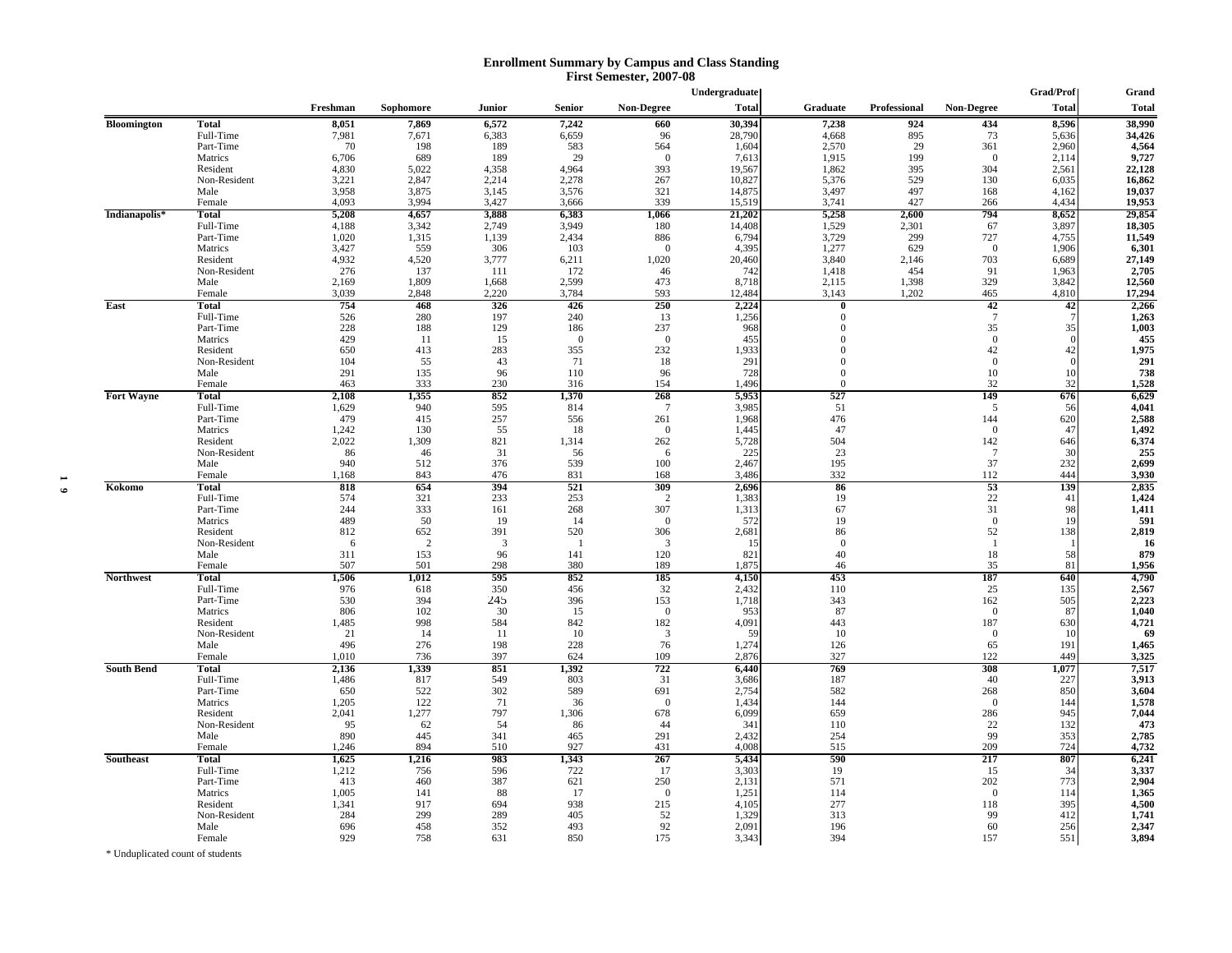#### **Enrollment Summary by Campus, Class Standing and Ethnicity First Semester, 2007-08**

|                   |               |                |                 |                |                |                   | Undergraduate |                |                |                   | Grad/Prof     | Grand        |
|-------------------|---------------|----------------|-----------------|----------------|----------------|-------------------|---------------|----------------|----------------|-------------------|---------------|--------------|
|                   |               | Freshman       | Sophomore       | Junior         | <b>Senior</b>  | <b>Non-Degree</b> | <b>Total</b>  | Graduate       | Professional   | <b>Non-Degree</b> | <b>Total</b>  | <b>Total</b> |
| Bloomington*      | <b>Total</b>  | 8,051          | 7,869           | 6,572          | 7,242          | 660               | 30,394        | 7,238          | 924            | 434               | 8,596         | 38,990       |
|                   | African-Amer. | 382            | 385             | 284            | 273            | 10                | 1,334         | 254            | 61             | 16                | 331           | 1,665        |
|                   | Amer. Indian  | 24             | 30              | 12             | 12             | $\overline{1}$    | 79            | 32             | $\overline{1}$ | $\Omega$          | 33            | 112          |
|                   | Asian-Amer.   | 327            | 276             | 234            | 258            | 14                | 1,109         | 248            | 39             | 13                | 300           | 1,409        |
|                   | Hispanic      | 204            | 178             | 138            | 172            | 14                | 706           | 207            | 38             | 11                | 256           | 962          |
|                   | White         | 6,581          | 6,564           | 5,511          | 6,052          | 364               | 25,072        | 4,316          | 726            | 312               | 5.354         | 30,426       |
|                   | Foreign       | 315            | 348             | 299            | 404            | 230               | 1,596         | 2,080          | 18             | 55                | 2,153         | 3,749        |
|                   | Other         | 218            | 88              | 94             | 71             | 27                | 498           | 101            | 41             | 27                | 169           | 667          |
| Indianapolis*     | <b>Total</b>  | 5,208          | 4,657           | 3,888          | 6,383          | 1,066             | 21,202        | 5,258          | 2,600          | 794               | 8,652         | 29,854       |
|                   | African-Amer. | 498            | 430             | 453            | 657            | 73                | 2,111         | 345            | 125            | 69                | 539           | 2,650        |
|                   | Amer. Indian  | 17             | 15              | 14             | -11            | 3                 | 60            | 14             | 12             | 3                 | 29            | 89           |
|                   | Asian-Amer.   | 136            | 147             | 105            | 182            | 42                | 612           | 224            | 170            | 53                | 447           | 1,059        |
|                   | Hispanic      | 164            | 110             | 102            | 143            | 23                | 542           | 101            | 68             | 13                | 182           | 724          |
|                   | White         | 4,066          | 3,755           | 3,032          | 5,118          | 851               | 16,822        | 3,656          | 1,699          | 547               | 5,902         | 22,724       |
|                   | Foreign       | 177            | 79              | 76             | 115            | 32                | 479           | 557            | 48             | 53                | 658           | 1,137        |
|                   | Other         | 150            | 121             | 106            | 157            | 42                | 576           | 361            | 478            | 56                | 895           | 1,471        |
| East              | <b>Total</b>  | 754            | 468             | 326            | 426            | 250               | 2,224         | $\mathbf{0}$   |                | 42                | 42            | 2,266        |
|                   | African-Amer. | 24             | 13              | 11             | 23             | $\overline{4}$    | 75            | $\mathbf{0}$   |                | $\mathbf{0}$      |               | 75           |
|                   | Amer. Indian  | $\Omega$       | $\Omega$        | 3              | 2              | $\overline{c}$    |               | $\Omega$       |                | $\Omega$          |               | -7           |
|                   | Asian-Amer.   | 3              | $\overline{1}$  | $\overline{2}$ | 3              | 5                 | 14            | $\Omega$       |                | $\Omega$          |               | 14           |
|                   | Hispanic      | 14             | 7               | $\overline{5}$ | 6              | $\overline{2}$    | 34            | $\Omega$       |                | $\Omega$          |               | 34           |
|                   | White         | 693            | 424             | 294            | 382            | 223               | 2,016         | $\Omega$       |                | 41                | 41            | 2,057        |
|                   | Foreign       | 2              | $\overline{1}$  | $\mathbf{1}$   | $\mathbf{1}$   | $\overline{0}$    |               | $\Omega$       |                | $\Omega$          |               | -5           |
|                   | Other         | 18             | 22              | 10             | $\mathbf Q$    | 14                | 73            | $\mathbf{0}$   |                |                   |               | 74           |
| <b>Fort Wayne</b> | <b>Total</b>  | 2.108          | 1,355           | 852            | 1,370          | 268               | 5,953         | 527            |                | 149               | 676           | 6,629        |
|                   | African-Amer. | 128            | 66              | 37             | 59             | 8                 | 298           | 31             |                | 2                 | 33            | 331          |
|                   | Amer. Indian  | 6              | $\overline{4}$  | 5              | 5              | $\overline{0}$    | 20            | $\overline{0}$ |                | $\mathbf{0}$      | $\sqrt{ }$    | 20           |
|                   | Asian-Amer.   | 20             | 20              | 18             | 17             | 8                 | 83            | 17             |                | -1                | 18            | 101          |
|                   | Hispanic      | 67             | 35              | 26             | 40             | $\overline{4}$    | 172           | 8              |                | 3                 | 11            | 183          |
|                   | White         | 1,821          | 1,192           | 746            | 1,210          | 242               | 5,211         | 439            |                | 137               | 576           | 5,787        |
|                   | Foreign       | 24             | 14              | 8              | 16             | $\mathbf{0}$      | 62            | 22             |                | 3                 | 25            | 87           |
|                   | Other         | 42             | 24              | 12             | 23             | 6                 | 107           | 10             |                | 3                 | 13            | 120          |
| Kokomo            | <b>Total</b>  | 818            | 654             | 394            | 521            | 309               | 2,696         | 86             |                | 53                | 139           | 2,835        |
|                   | African-Amer. | 23             | 30              | 18             | 16             | 14                | 101           | 5              |                | $\mathbf{0}$      |               | 106          |
|                   | Amer. Indian  | $\overline{7}$ | 2               | 6              | $\overline{4}$ | $\overline{0}$    | 19            | $\Omega$       |                | $\mathbf{1}$      |               | 20           |
|                   | Asian-Amer.   | 6              | 10              | 6              | 3              | 5                 | 30            | $\mathfrak{D}$ |                | $\mathbf{1}$      |               | 33           |
|                   | Hispanic      | 21             | $7\phantom{.0}$ | 3              | $\tau$         | 6                 | 44            | $\overline{2}$ |                | $\mathbf{0}$      |               | 46           |
|                   | White         | 734            | 585             | 348            | 477            | 267               | 2,411         | 71             |                | 50                | 121           | 2,532        |
|                   | Foreign       | 3              | $\overline{2}$  |                | 2              | 3                 | -11           | 5              |                | -1                |               | 17           |
|                   | Other         | 24             | 18              | 12             | 12             | 14                | 80            | $\blacksquare$ |                | $\Omega$          |               | 81           |
| Northwest*        | <b>Total</b>  | 1,506          | 1,012           | 595            | 852            | 185               | 4,150         | 453            |                | 187               | 640           | 4,790        |
|                   | African-Amer. | 339            | 203             | 123            | 200            | 22                | 887           | 168            |                | 75                | 243           | 1,130        |
|                   | Amer. Indian  | 5              | 6               | $\overline{2}$ | 3              | -1                | 17            | 2              |                | 1                 |               | 20           |
|                   | Asian-Amer.   | 25             | 21              | 14             | 14             | 6                 | 80            | 8              |                | $\mathbf{1}$      | $\mathbf{Q}$  | 89           |
|                   | Hispanic      | 200            | 117             | 77             | 87             | 17                | 498           | 43             |                | 14                | 57            | 555          |
|                   | White         | 883            | 626             | 365            | 523            | 131               | 2,528         | 220            |                | 93                | 313           | 2,841        |
|                   | Foreign       | -1             | - 1             | $\overline{2}$ | $\overline{4}$ | $\overline{0}$    |               | $\mathbf{3}$   |                | $\mathbf{0}$      |               | 11           |
|                   | Other         | 53             | 38              | 12             | 21             | 8                 | 132           | $\mathbf{Q}$   |                | 3                 | 12            | 144          |
| South Bend*       | <b>Total</b>  | 2,136          | 1,339           | 851            | 1,392          | 722               | 6,440         | 769            |                | 308               | 1,077         | 7,517        |
|                   | African-Amer. | 171            | 103             | 57             | 93             | 12                | 436           | 53             |                | 14                | 67            | 503          |
|                   | Amer. Indian  | 8              | $\overline{7}$  | $\overline{1}$ | 10             | $\overline{2}$    | 28            | $\overline{4}$ |                | $\mathbf{1}$      | $\mathcal{D}$ | 33           |
|                   | Asian-Amer.   | 27             | 15              | 11             | 23             | 12                | 88            | 13             |                | 6                 | 19            | 107          |
|                   | Hispanic      | 108            | 57              | 27             | 38             | 22                | 252           | 17             |                | $\overline{7}$    | 24            | 276          |
|                   | White         | 1,670          | 1,085           | 705            | 1,150          | 629               | 5,239         | 559            |                | 246               | 805           | 6,044        |
|                   | Foreign       | 38             | 18              | 16             | 38             | 14                | 124           | 92             |                | 9                 | 101           | 225          |
|                   | Other         | 114            | 54              | 34             | 40             | 31                | 273           | 31             |                | 25                | 56            | 329          |
| Southeast*        | <b>Total</b>  | 1.625          | 1,216           | 983            | 1,343          | 267               | 5.434         | 590            |                | 217               | 807           | 6,241        |
|                   | African-Amer. | 79             | 67              | 63             | 53             | 5                 | 267           | 31             |                | 15                | 46            | 313          |
|                   | Amer. Indian  | 6              | 9               | 5              | $\overline{4}$ | $\overline{1}$    | 25            | $\overline{1}$ |                | $\mathbf{0}$      |               | 26           |
|                   | Asian-Amer.   | 13             | 13              | 14             | 14             | $\overline{1}$    | 55            | 11             |                | $\mathbf{0}$      | 11            | 66           |
|                   | Hispanic      | 38             | 13              | 17             | 16             | $\mathcal{D}$     | 86            | -1             |                | $\overline{2}$    |               | 89           |
|                   | White         | 1,453          | 1,086           | 848            | 1.229          | 225               | 4,841         | 533            |                | 197               | 730           | 5,571        |
|                   | Foreign       | 6              | 2               | 5              | 2              | $\overline{c}$    | 17            | 5              |                | $\Omega$          | -5            | 22           |
|                   | Other         | 30             | 26              | 31             | 25             | 31                | 143           |                |                | 3                 | 11            | 154          |
|                   |               |                |                 |                |                |                   |               |                |                |                   |               |              |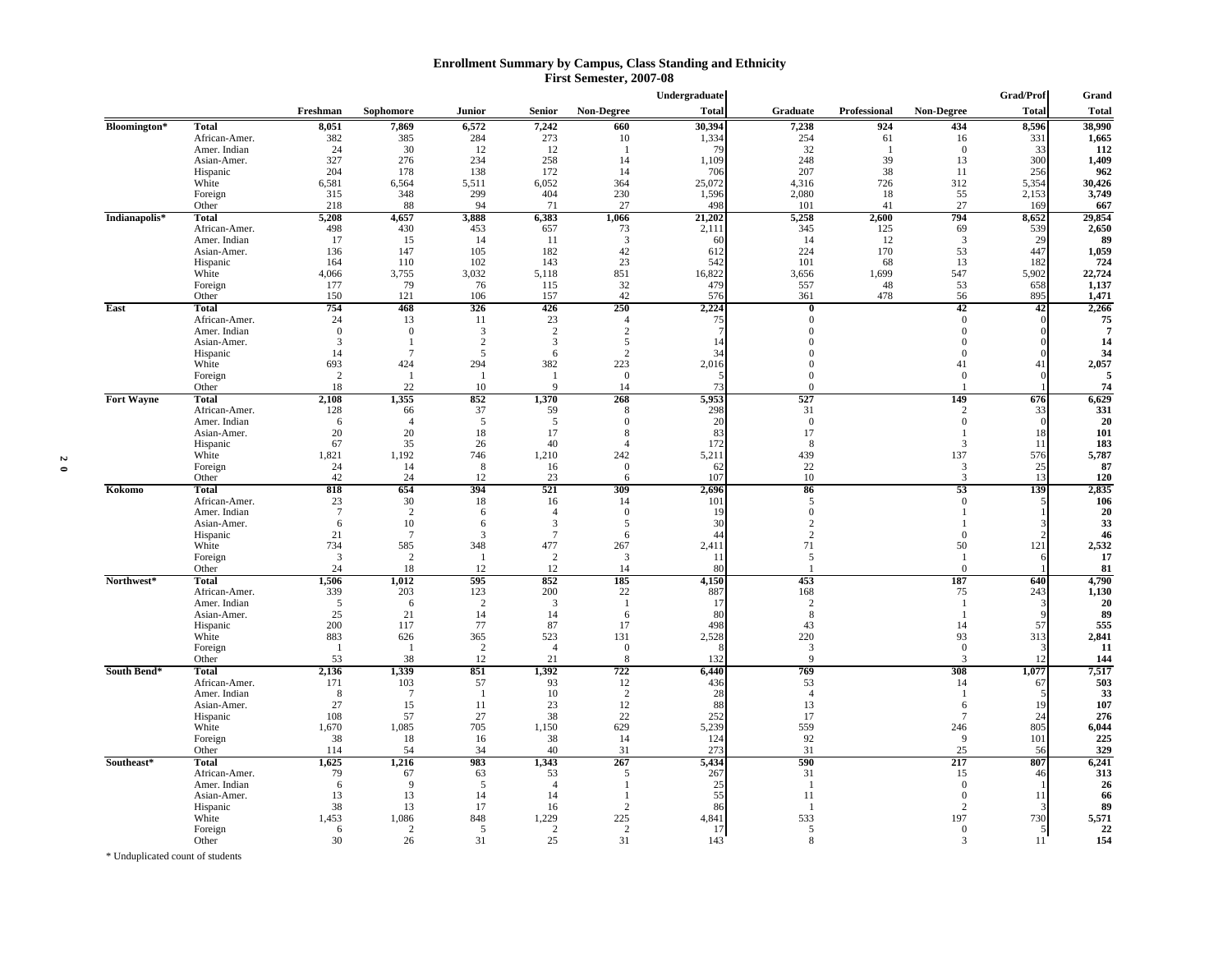### **Enrollment by School (or Division) and by Campus First Semester, 2007-08**

|                               | BL*            | $IN^*$          | EA               | <b>FW</b>      | KO               | $NW*$          | $SB*$                | $SE*$            | <b>Total</b> |
|-------------------------------|----------------|-----------------|------------------|----------------|------------------|----------------|----------------------|------------------|--------------|
| <b>ALLIED HEALTH</b>          | $\overline{0}$ | $\Omega$        | $\mathbf{0}$     | $\overline{0}$ | 181              | 627            | 218                  | $\mathbf{0}$     | 1,026        |
| <b>ARTS &amp; LETTERS</b>     | $\Omega$       | $\Omega$        | $\mathbf{0}$     | $\overline{0}$ | $\mathbf{0}$     | $\theta$       | $\Omega$             | 387              | 387          |
| <b>ARTS &amp; SCIENCES</b>    | 8,337          | $\Omega$        | $\theta$         | 701            | 472              | 940            | $\Omega$             | $\Omega$         | 10,450       |
| <b>BEH/SOCIAL SCI</b>         | $\Omega$       | $\Omega$        | 73               | $\theta$       | $\mathbf{0}$     | $\theta$       | $\Omega$             | $\theta$         | 73           |
| <b>BUS &amp; ECONOMICS</b>    | $\Omega$       | $\Omega$        | $\overline{0}$   | $\Omega$       | $\mathbf{0}$     | 624            | 1,330                | $\Omega$         | 1,954        |
| <b>BUS &amp; MGMT SCI</b>     | $\Omega$       | $\overline{0}$  | $\mathbf{0}$     | 1,192          | $\mathbf{0}$     | $\overline{0}$ | $\theta$             | $\mathbf{0}$     | 1,192        |
| <b>BUSINESS</b>               | 4,898          | 2,257           | $\Omega$         | $\Omega$       | 399              | $\Omega$       | $\Omega$             | 729              | 8,283        |
| <b>BUSINESS &amp; ECON</b>    | $\Omega$       | $\Omega$        | 305              | $\Omega$       | $\mathbf{0}$     | $\Omega$       | $\Omega$             | $\Omega$         | 305          |
| <b>COLUMBUS CAMPUS</b>        | $\Omega$       | 1,532           | $\mathbf{0}$     | $\Omega$       | $\mathbf{0}$     | $\theta$       | $\Omega$             | $\Omega$         | 1,532        |
| <b>CONTINUING STDY</b>        | 857            | 1,033           | 81               | 603            | 256              | 320            | 305                  | 435              | 3,890        |
| DENTAL AUX EDUC               | $\Omega$       | 152             | $\Omega$         | $\Omega$       | $\Omega$         | 207            | 234                  | $\Omega$         | 593          |
| <b>DENTISTRY</b>              | $\Omega$       | 514             | $\mathbf{0}$     | $\overline{0}$ | $\mathbf{0}$     | $\mathbf{0}$   | $\overline{0}$       | $\theta$         | 514          |
| DIV OF THE ARTS               | $\Omega$       | $\Omega$        | $\mathbf{0}$     | $\Omega$       | $\Omega$         | $\theta$       | 454                  | $\Omega$         | 454          |
| <b>EDUCATION</b>              | 1,668          | 1,676           | 305              | 1,464          | 358              | 599            | 1,343                | 929              | 8,342        |
| <b>ENGINEERING</b>            | $\mathbf{0}$   | 831             | $\theta$         | $\Omega$       | $\mathbf{0}$     | $\theta$       | $\overline{0}$       | $\theta$         | 831          |
| <b>GRAD NON-DEGREE</b>        | $\theta$       | 428             | $\Omega$         | $\Omega$       | $\Omega$         | $\Omega$       | $\Omega$             | $\Omega$         | 428          |
| <b>GRADUATE SCHOOL</b>        | 4,181          | 783             | $\Omega$         | $\theta$       | 20               | $\mathbf{0}$   | 90                   | 33               | 5,107        |
| <b>GUIDED STUDY</b>           | $\Omega$       | $\overline{0}$  | $\Omega$         | $\Omega$       | $\mathbf{0}$     | 158            | $\Omega$             | $\Omega$         | 158          |
| <b>HEALTH &amp; REHAB SCI</b> | $\Omega$       | 195             | $\Omega$         | $\Omega$       | $\Omega$         | $\Omega$       | $\Omega$             | $\Omega$         | 195          |
|                               |                | $\Omega$        | $\Omega$         | $\Omega$       | $\theta$         | $\Omega$       | $\Omega$             |                  |              |
| HEALTH, PE, REC               | 2,134          |                 | $\theta$         | $\theta$       | $\Omega$         | $\Omega$       | $\Omega$             | 17<br>$\theta$   | 2,151        |
| <b>HERRON ART</b>             | $\Omega$       | 866<br>$\Omega$ |                  |                |                  | $\Omega$       | $\Omega$             |                  | 866          |
| HLTH & HUMAN SVCS             | $\Omega$       |                 | $\mathbf{0}$     | 500            | $\mathbf{0}$     |                |                      | $\mathbf{0}$     | 500          |
| <b>HUM/FINE ARTS</b>          | $\Omega$       | $\overline{0}$  | 96               | $\theta$       | $\Omega$         | $\Omega$       | $\Omega$<br>$\Omega$ | $\mathbf{0}$     | 96           |
| <b>INFORMATICS</b>            | 434            | 626             | $\Omega$         | $\Omega$       | $\Omega$         | $\Omega$       |                      | $\Omega$         | 1,060        |
| <b>JOURNALISM</b>             | 667            | 156             | $\theta$         | $\Omega$       | $\mathbf{0}$     | $\theta$       | $\Omega$             | $\boldsymbol{0}$ | 823          |
| <b>LABOR STUDIES</b>          | $\overline{1}$ | 18              | $\Omega$         | 6              | 9                | 26             | 6                    | $\overline{0}$   | 66           |
| LAW                           | 735            | 1,011           | $\Omega$         | $\Omega$       | $\Omega$         | $\Omega$       | $\Omega$             | $\Omega$         | 1,746        |
| LIB ARTS & SCI                | $\overline{0}$ | $\theta$        | $\Omega$         | $\Omega$       | $\theta$         | $\Omega$       | 1,816                | $\mathbf{0}$     | 1,816        |
| <b>LIBERAL ARTS</b>           | $\Omega$       | 1.601           | $\Omega$         | $\Omega$       | $\Omega$         | $\Omega$       | $\Omega$             | $\Omega$         | 1,601        |
| <b>LIBRARY &amp; INFO SCI</b> | 297            | 338             | $\Omega$         | $\Omega$       | $\theta$         | $\Omega$       | $\Omega$             | $\mathbf{0}$     | 635          |
| <b>MEDICINE</b>               | $\Omega$       | 1,570           | $\Omega$         | $\Omega$       | $\Omega$         |                | $\Omega$             | $\mathbf{0}$     | 1,570        |
| <b>MUSIC</b>                  | 1,610          | 50              | $\Omega$         | $\Omega$       | $\Omega$         |                | $\Omega$             | $\Omega$         | 1,660        |
| NAT SCI & MATH                | $\theta$       | $\Omega$        | 48               | $\Omega$       | $\mathbf{0}$     | $\Omega$       | $\Omega$             | $\Omega$         | 48           |
| <b>NATURAL SCIENCE</b>        | $\Omega$       | $\Omega$        | $\overline{0}$   | $\Omega$       | $\mathbf{0}$     | $\theta$       | $\overline{0}$       | 453              | 453          |
| NON-DEGREE                    | $\Omega$       | $\Omega$        | 35               | $\Omega$       | 14               | 42             | 745                  | 146              | 982          |
| <b>NURSING</b>                | 152            | 1,421           | 159              | $\theta$       | 415              | 430            | 539                  | 184              | 3,300        |
| <b>NURSING ASSOC</b>          | $\Omega$       | $\overline{0}$  | 21               | $\Omega$       | 121              |                | $\overline{0}$       | $\Omega$         | 143          |
| <b>OPTOMETRY</b>              | 314            | $\overline{0}$  | $\boldsymbol{0}$ | $\Omega$       | $\boldsymbol{0}$ | $\theta$       | $\Omega$             | $\theta$         | 314          |
| PHYSICAL EDUC                 | $\theta$       | 895             | $\mathbf{0}$     | $\Omega$       | $\theta$         | $\theta$       | $\theta$             | $\theta$         | 895          |
| <b>PUB &amp; ENVIR AFF</b>    | 1.174          | 974             | 63               | 428            | 129              | 532            | 298                  | $\Omega$         | 3,598        |
| <b>SCIENCE</b>                | $\mathbf{0}$   | 1,961           | $\mathbf{0}$     | $\theta$       | $\boldsymbol{0}$ | $\mathbf{0}$   | $\mathbf{0}$         | $\theta$         | 1,961        |
| <b>SOCIAL SCIENCE</b>         | $\Omega$       | $\Omega$        | $\mathbf{0}$     | $\Omega$       | $\mathbf{0}$     | $\overline{0}$ | $\theta$             | 541              | 541          |
| <b>SOCIAL WORK</b>            | 62             | 696             | 80               | $\Omega$       | $\mathbf{0}$     | 128            | 110                  | $\Omega$         | 1,076        |
| <b>TECHNOLOGY</b>             | $\Omega$       | 1,563           | $\theta$         | $\Omega$       | $\mathbf{0}$     | $\mathbf{0}$   | $\theta$             | $\theta$         | 1,563        |
| <b>TRANSIENT</b>              | $\Omega$       | 631             | 11               | $\Omega$       | 13               | 79             | 30                   | $\Omega$         | 764          |
| <b>UNIT AFFIL PROG</b>        | $\theta$       | $\Omega$        | $\mathbf{0}$     | 1,169          | $\mathbf{0}$     | $\theta$       | $\overline{0}$       | $\theta$         | 1,169        |
| UNIVERSITY COLLEGE            | $\Omega$       | 6,206           | $\theta$         | $\theta$       | $\mathbf{0}$     | $\theta$       | $\overline{0}$       | $\Omega$         | 6,206        |
| UNIVERSITY DIV                | 11,485         | $\Omega$        | 989              | $\Omega$       | 448              | 77             | $\theta$             | 2,389            | 15,388       |
| <b>VIS/PERF ARTS</b>          | $\Omega$       | $\Omega$        | $\Omega$         | 567            | $\Omega$         | $\Omega$       | $\Omega$             | $\Omega$         | 567          |
| <b>Total</b>                  | 39,006         | 29,984          | 2.266            | 6.630          | 2.835            | 4,790          | 7.518                | 6.243            | 99,272       |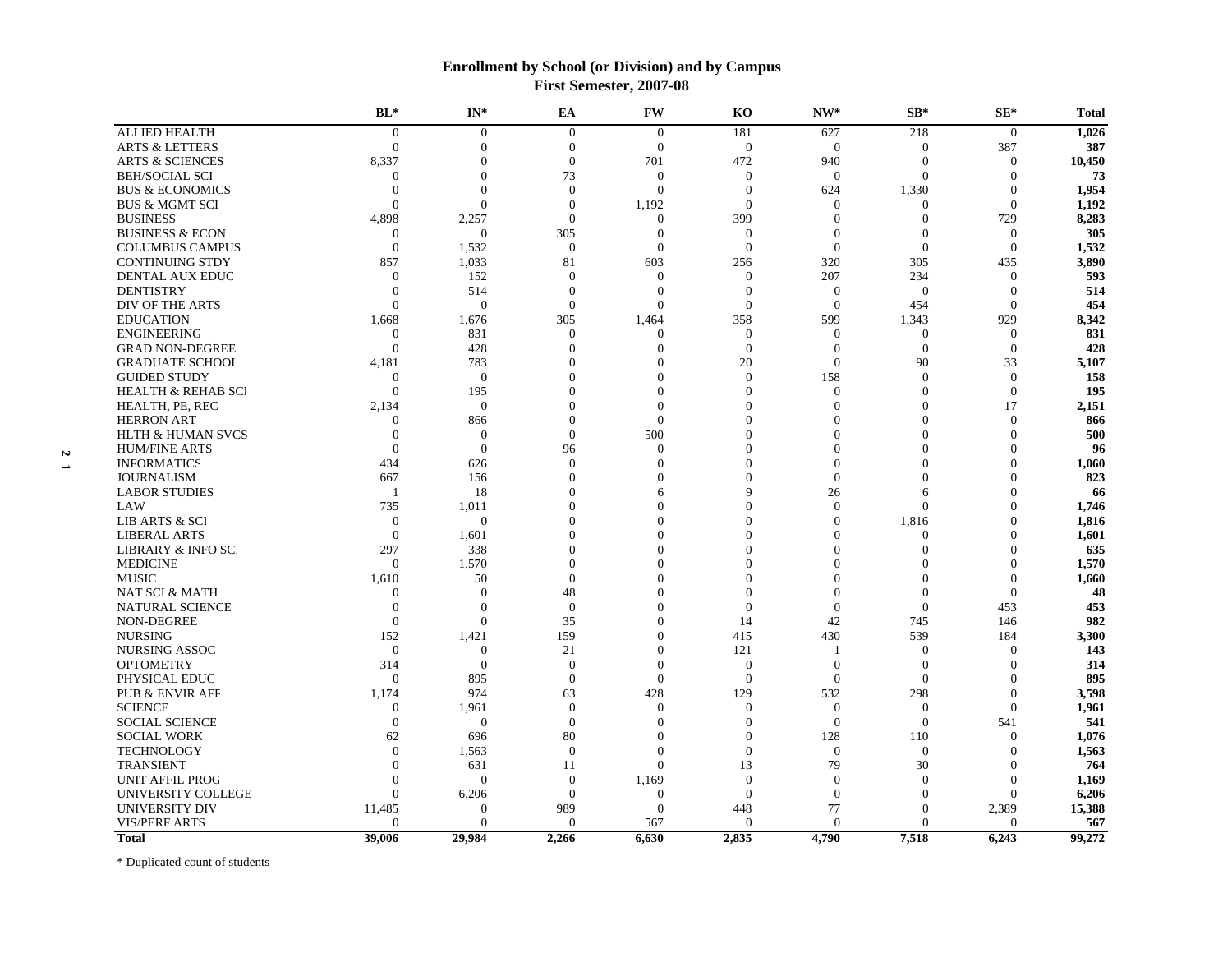### **Students by School and Level - All Campuses \***

|                               |                |                |                |                | First Semester, 2007-08 |               |                |                |                   |                  |              |
|-------------------------------|----------------|----------------|----------------|----------------|-------------------------|---------------|----------------|----------------|-------------------|------------------|--------------|
|                               |                |                |                |                |                         | Undergraduate |                |                |                   | <b>Grad/Prof</b> | Grand        |
|                               | Freshman       | Sophomore      | <b>Junior</b>  | <b>Senior</b>  | <b>Non-Degree</b>       | <b>Total</b>  | Graduate       | Professional   | <b>Non-Degree</b> | <b>Total</b>     | <b>Total</b> |
| <b>ALLIED HEALTH</b>          | 453            | 436            | 58             | 77             | 2                       | 1,026         | $\mathbf{0}$   | $\overline{0}$ | $\boldsymbol{0}$  | $\overline{0}$   | 1,026        |
| <b>ARTS &amp; LETTERS</b>     | 26             | 90             | 106            | 165            | $\theta$                | 387           | $\mathbf{0}$   | $\Omega$       | $\theta$          | $\Omega$         | 387          |
| <b>ARTS &amp; SCIENCES</b>    | 904            | 2,807          | 2,957          | 3,403          | 248                     | 10,319        | 92             | $\Omega$       | 39                | 131              | 10,450       |
| <b>BEH/SOCIAL SCI</b>         | 9              | 20             | 16             | 28             | $\Omega$                | 73            | $\overline{0}$ | $\Omega$       | $\Omega$          | $\Omega$         | 73           |
| <b>BUS &amp; ECONOMICS</b>    | 625            | 365            | 266            | 308            | 5                       | 1,569         | 322            | $\Omega$       | 63                | 385              | 1,954        |
| <b>BUS &amp; MGMT SCI</b>     | 347            | 249            | 192            | 241            | $\mathbf{1}$            | 1,030         | 158            | $\Omega$       | $\overline{4}$    | 162              | 1,192        |
| <b>BUSINESS</b>               | 894            | 1,228          | 1,603          | 2,322          | 26                      | 6,073         | 2,093          | $\Omega$       | 117               | 2,210            | 8,283        |
| <b>BUSINESS &amp; ECON</b>    | 27             | 88             | 89             | 101            | $\theta$                | 305           | $\mathbf{0}$   | $\Omega$       | $\mathbf{0}$      | $\Omega$         | 305          |
| <b>COLUMBUS CAMPUS</b>        | 560            | 369            | 209            | 267            | 64                      | 1,469         | 54             | $\Omega$       | $\mathbf Q$       | 63               | 1,532        |
| <b>CONTINUING STDY</b>        | 323            | 745            | 832            | 1,693          | 239                     | 3,832         | 58             | $\Omega$       | $\Omega$          | 58               | 3,890        |
| DENTAL AUX EDUC               | 242            | 306            | 23             | 22             | $\theta$                | 593           | $\overline{0}$ | $\Omega$       | $\Omega$          | $\Omega$         | 593          |
| <b>DENTISTRY</b>              | $\Omega$       | $\theta$       | $\Omega$       | $\Omega$       | $\Omega$                |               | 110            | 404            | $\Omega$          | 514              | 514          |
| DIV OF THE ARTS               | 162            | 94             | 69             | 119            | 2                       | 446           | 8              | $\mathbf{0}$   | $\Omega$          |                  | 454          |
| <b>EDUCATION</b>              | 954            | 853            | 1.059          | 2,216          | 100                     | 5,182         | 2,039          | $\Omega$       | 1.121             | 3,160            | 8,342        |
| <b>ENGINEERING</b>            | 165            | 153            | 145            | 252            | $\overline{c}$          | 717           | 114            | $\Omega$       | $\mathbf{0}$      | 114              | 831          |
| <b>GRAD NON-DEGREE</b>        | $\Omega$       | $\overline{0}$ | $\Omega$       | $\Omega$       | $\theta$                |               | $\Omega$       | $\Omega$       | 428               | 428              | 428          |
| <b>GRADUATE SCHOOL</b>        | $\Omega$       | $\Omega$       | $\Omega$       | $\Omega$       | $\Omega$                | $\Omega$      | 4,955          | $\Omega$       | 152               | 5,107            | 5,107        |
| <b>GUIDED STUDY</b>           | 156            | $\overline{2}$ | $\Omega$       | $\theta$       | $\Omega$                | 158           | $\mathbf{0}$   | $\Omega$       | $\mathbf{0}$      | $\Omega$         | 158          |
| <b>HEALTH &amp; REHAB SCI</b> | $\Omega$       | $\Omega$       | $\Omega$       | $\Omega$       | $\Omega$                |               | 85             | 103            | $\tau$            | 195              | 195          |
| HEALTH, PE, REC               | 30             | 440            | 640            | 779            | $\Delta$                | 1,893         | 242            | $\Omega$       | 16                | 258              | 2,151        |
| <b>HERRON ART</b>             | 153            | 229            | 176            | 287            |                         | 846           | 20             | $\Omega$       | $\Omega$          | 20               | 866          |
| HLTH & HUMAN SVCS             | 267            | 201            | 19             | 13             | $\Omega$                | 500           | $\mathbf{0}$   | $\Omega$       | $\Omega$          | $\Omega$         | 500          |
| <b>HUM/FINE ARTS</b>          | 10             | 27             | 26             | 33             | $\theta$                | 96            | $\Omega$       |                | $\overline{0}$    | $\bigcap$        | 96           |
| <b>INFORMATICS</b>            | 56             | 173            | 243            | 362            | 7                       | 841           | 217            | $\Omega$       | $\overline{2}$    | 219              | 1,060        |
| <b>JOURNALISM</b>             | 66             | 205            | 295            | 257            | $\Omega$                | 823           | $\mathbf{0}$   | $\Omega$       | $\theta$          | $\sqrt{ }$       | 823          |
| <b>LABOR STUDIES</b>          | 14             | 12             | 20             | 20             | $\Omega$                | 66            | $\mathbf{0}$   | $\Omega$       | $\mathbf{0}$      | $\Omega$         | 66           |
| LAW                           | $\Omega$       | $\mathbf{0}$   | $\Omega$       | $\theta$       | $\Omega$                |               | 166            | 1,575          | 5                 | 1,746            | 1,746        |
| LIB ARTS & SCI                | 813            | 366            | 279            | 351            | $\tau$                  | 1,816         | $\mathbf{0}$   | $\Omega$       | $\theta$          | $\Omega$         | 1,816        |
| <b>LIBERAL ARTS</b>           | 192            | 309            | 416            | 661            | 23                      | 1,601         | $\theta$       | $\Omega$       | $\Omega$          | $\Omega$         | 1,601        |
| <b>LIBRARY &amp; INFO SCI</b> | $\overline{0}$ | $\overline{0}$ | $\Omega$       | $\overline{0}$ | $\theta$                |               | 598            | $\Omega$       | 37                | 635              | 635          |
| <b>MEDICINE</b>               | 54             | 24             | 48             | 164            | 3                       | 293           | 143            | 1,133          |                   | 1,277            | 1,570        |
| <b>MUSIC</b>                  | 202            | 169            | 129            | 257            | 5                       | 762           | 892            | $\mathbf{0}$   | 6                 | 898              | 1,660        |
| <b>NAT SCI &amp; MATH</b>     | 2              | 13             | 14             | 19             | $\Omega$                | 48            | $\mathbf{0}$   | $\Omega$       | $\Omega$          | $\Omega$         | 48           |
| NATURAL SCIENCE               | 69             | 131            | 113            | 140            | $\Omega$                | 453           | $\Omega$       | $\Omega$       | $\Omega$          | $\bigcap$        | 453          |
| NON-DEGREE                    | $\Omega$       | $\overline{0}$ | $\theta$       | $\Omega$       | 880                     | 880           | $\mathbf{0}$   | $\Omega$       | 102               | 102              | 982          |
| <b>NURSING</b>                | 430            | 402            | 537            | 1,477          | $\theta$                | 2,846         | 418            | $\Omega$       | 36                | 454              | 3,300        |
| NURSING ASSOC                 | $\overline{2}$ | 141            | $\overline{0}$ | $\overline{0}$ | $\mathbf{0}$            | 143           | $\theta$       | $\Omega$       | $\overline{0}$    | $\Omega$         | 143          |
| <b>OPTOMETRY</b>              | $\theta$       | $\overline{4}$ | $\Omega$       | $\overline{0}$ | $\Omega$                |               | $\overline{0}$ | 309            |                   | 310              | 314          |
| PHYSICAL EDUC                 | 141            | 176            | 226            | 322            | 1                       | 866           | 25             | $\theta$       | $\overline{4}$    | 29               | 895          |
| <b>PUB &amp; ENVIR AFF</b>    | 373            | 511            | 761            | 951            | 2                       | 2,598         | 978            | $\Omega$       | 22                | 1,000            | 3,598        |
| <b>SCIENCE</b>                | 270            | 242            | 302            | 638            | 150                     | 1,602         | 359            | $\Omega$       | $\Omega$          | 359              | 1,961        |
| <b>SOCIAL SCIENCE</b>         | 49             | 148            | 150            | 194            | $\mathbf{0}$            | 541           | $\theta$       | $\Omega$       | $\overline{0}$    | $\Omega$         | 541          |
| <b>SOCIAL WORK</b>            | 3              | 49             | 92             | 125            | $\Omega$                | 269           | 795            | $\Omega$       | 12                | 807              | 1,076        |
| <b>TECHNOLOGY</b>             | 162            | 359            | 355            | 659            | $\mathbf{0}$            | 1,535         | 28             | $\Omega$       | $\Omega$          | 28               | 1,563        |
| <b>TRANSIENT</b>              | $\mathbf{0}$   | $\overline{0}$ | $\overline{0}$ | $\overline{0}$ | 764                     | 764           | $\mathbf{0}$   | $\Omega$       | $\theta$          | $\Omega$         | 764          |
| <b>UNIT AFFIL PROG</b>        | 658            | 166            | 59             | 34             | 252                     | 1.169         | $\Omega$       |                | $\Omega$          | $\sqrt{ }$       | 1,169        |
| UNIVERSITY COLLEGE            | 3,164          | 1,962          | 722            | 248            | 110                     | 6,206         | $\Omega$       |                | $\Omega$          | $\bigcap$        | 6,206        |
| UNIVERSITY DIV                | 9,016          | 4,176          | 1,140          | 201            | 855                     | 15,388        | $\Omega$       |                | $\Omega$          | $\sqrt{ }$       | 15,388       |
| <b>VIS/PERF ARTS</b>          | 172            | 148            | 91             | 151            | 5                       | 567           | 0              | $\Omega$       | $\Omega$          | $\Omega$         | 567          |
| <b>Total</b>                  | 22,215         | 18.588         | 14,477         | 19,557         | 3,758                   | 78.595        | 14.969         | 3.524          | 2.184             | 20,677           | 99,272       |

\* Duplicated count of students for Bloomington, IUPUI, Fort Wayne, South Bend and Southeast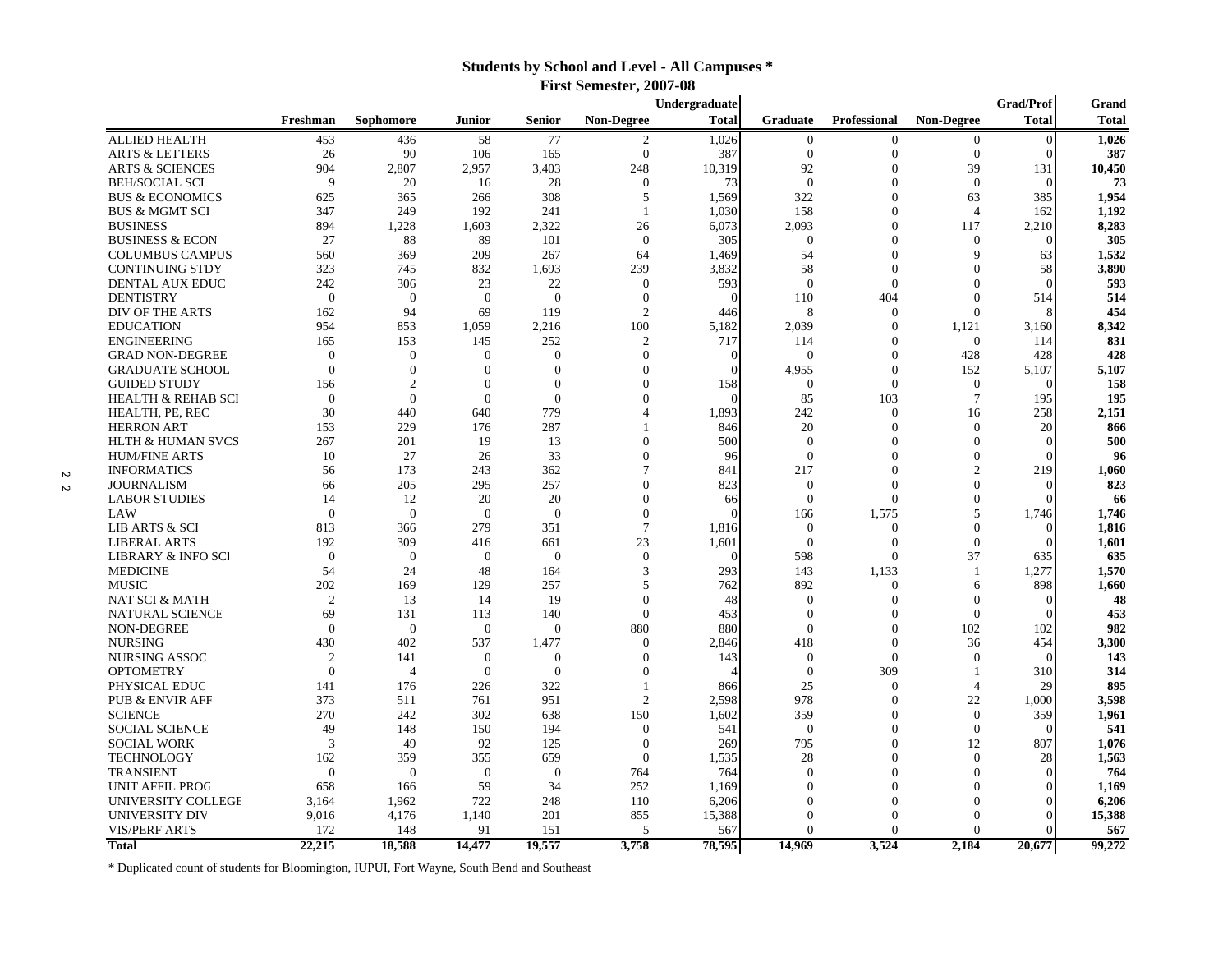#### **Students by Campus, School, and Level First Semester, 2007-08**

|                     |                                                    |                 |                 |                  |                 |                   | Undergraduate   |                                  |                      |                       | Grad/Prof         | Grand        |
|---------------------|----------------------------------------------------|-----------------|-----------------|------------------|-----------------|-------------------|-----------------|----------------------------------|----------------------|-----------------------|-------------------|--------------|
|                     |                                                    | Freshman        | Sophomore       | <b>Junior</b>    | <b>Senior</b>   | <b>Non-Degree</b> | <b>Total</b>    | Graduate                         | Professional         | <b>Non-Degree</b>     | <b>Total</b>      | <b>Total</b> |
| <b>Bloomington*</b> | <b>ARTS &amp; SCIENCES</b>                         | 156             | 2,343           | 2,633            | 2,932           | 241               | 8,305           | 32                               | $\mathbf{0}$         | $\overline{0}$        | 32                | 8,337        |
|                     | <b>BUSINESS</b>                                    | 688             | 982             | 1,114            | 1,400           | -11               | 4,195           | 685                              | $\mathbf{0}$         | 18                    | 703               | 4,898        |
|                     | <b>CONTINUING STDY</b>                             | 63              | 118             | 157              | 291             | 228               | 857             | $\mathbf{0}$                     | $\overline{0}$       | $\theta$              | $\Omega$          | 857          |
|                     | <b>EDUCATION</b>                                   |                 | 7               | 229              | 637             | $\overline{0}$    | 874             | 563                              | $\overline{0}$       | 231                   | 794               | 1,668        |
|                     | <b>GRADUATE SCHOOL</b>                             | $\Omega$        | $\Omega$        | $\Omega$         | $\Omega$        | $\Omega$          | $\Omega$        | 4,038                            | $\Omega$             | 143                   | 4,181             | 4,181        |
|                     | HEALTH, PE, REC                                    | 16              | 437             | 640              | 779             | $\overline{4}$    | 1,876           | 242                              | $\mathbf{0}$         | 16                    | 258               | 2,134        |
|                     | <b>INFORMATICS</b>                                 | 7               | 76              | 97               | 146             | $\overline{c}$    | 328             | 105                              | $\Omega$             | 1                     | 106               | 434          |
|                     | <b>JOURNALISM</b>                                  | 33              | 167             | 257              | 210             | $\theta$          | 667             | $\mathbf{0}$                     | $\mathbf{0}$         | $\mathbf{0}$          | $\overline{0}$    | 667          |
|                     | <b>LABOR STUDIES</b>                               | $\Omega$        | $\Omega$        | $\overline{0}$   | $\overline{1}$  | $\Omega$          |                 | $\mathbf{0}$                     | $\Omega$             | $\theta$              | $\sqrt{ }$        |              |
|                     | LAW                                                | $\Omega$        | $\Omega$        | $\overline{0}$   | $\Omega$        | $\Omega$          |                 | 115                              | 615                  | 5                     | 735               | 735          |
|                     | LIBRARY & INFO SCI                                 | $\Omega$        | $\Omega$        | $\Omega$         | $\Omega$        | $\Omega$          |                 | 282                              | $\Omega$             | 15                    | 297               | 297          |
|                     | <b>MUSIC</b>                                       | 202             | 169             | 129              | 257             | 5                 | 762             | 844                              | $\overline{0}$       | $\overline{4}$        | 848               | 1,610        |
|                     | <b>NURSING</b>                                     | $\Omega$        | 28              | 50               | 74              | $\Omega$          | 152             | $\mathbf{0}$                     | $\Omega$             | $\theta$              | $\Omega$          | 152          |
|                     | <b>OPTOMETRY</b>                                   | $\Omega$        | $\overline{4}$  | $\theta$         | $\overline{0}$  | $\Omega$          |                 | $\overline{0}$                   | 309                  |                       | 310               | 314          |
|                     | <b>PUB &amp; ENVIR AFF</b>                         | $\Omega$        | 108             | 352              | 366             |                   | 827             | 347                              | $\overline{0}$       | $\theta$              | 347               | 1,174        |
|                     | <b>SOCIAL WORK</b>                                 | $\Omega$        | 8               | 22               | 32              | $\mathbf{0}$      | 62              | $\mathbf{0}$                     | $\Omega$             | $\Omega$              | $\Omega$          | 62           |
|                     | <b>UNIVERSITY DIV</b>                              | 6,885           | 3,422           | 892              | 117             | 169               | 11,485          | $\theta$                         | $\theta$             | $\theta$              | $\Omega$          | 11,485       |
|                     | <b>Bloomington Total</b>                           | 8,051           | 7,869           | 6,572            | 7,242           | 661               | 30,395          | 7,253                            | 924                  | 434                   | 8,611             | 39,006       |
|                     |                                                    |                 |                 |                  |                 |                   |                 |                                  |                      |                       |                   |              |
| Indianapolis*       | <b>BUSINESS</b>                                    | 63              | 92              | 252              | 566             | 15                | 988             | 1,171                            | $\mathbf{0}$         | 98<br>$\mathbf{Q}$    | 1,269             | 2,257        |
|                     | <b>COLUMBUS CAMPUS</b>                             | 560             | 369             | 209              | 267             | 64                | 1,469           | 54                               | $\mathbf{0}$         |                       | 63                | 1,532        |
|                     | <b>CONTINUING STDY</b>                             | 27              | 145             | 250              | 553             | $\theta$          | 975             | 58                               | $\mathbf{0}$         | $\overline{0}$        | 58                | 1,033        |
|                     | DENTAL AUX EDUC                                    | 42              | 97              | $\overline{0}$   | 13              | $\theta$          | 152<br>$\Omega$ | $\mathbf{0}$                     | $\Omega$             | $\theta$              | $\Omega$          | 152          |
|                     | <b>DENTISTRY</b>                                   | $\overline{0}$  | $\overline{0}$  | $\overline{0}$   | $\mathbf{0}$    | $\theta$<br>90    |                 | 110                              | 404<br>$\Omega$      | $\overline{0}$        | 514               | 514          |
|                     | <b>EDUCATION</b>                                   | 101             | 184             | 249              | 433             |                   | 1,057           | 432                              |                      | 187                   | 619               | 1,676        |
|                     | <b>ENGINEERING</b>                                 | 165<br>$\Omega$ | 153<br>$\Omega$ | 145<br>$\Omega$  | 252<br>$\Omega$ | 2<br>$\Omega$     | 717             | 114<br>$\Omega$                  | $\Omega$<br>$\Omega$ | $\overline{0}$        | 114               | 831<br>428   |
|                     | <b>GRAD NON-DEGREE</b><br><b>GRADUATE SCHOOL</b>   | $\mathbf{0}$    | $\Omega$        | $\overline{0}$   | $\overline{0}$  | $\Omega$          |                 | 783                              | $\Omega$             | 428<br>$\overline{0}$ | 428<br>783        | 783          |
|                     |                                                    | $\Omega$        | $\overline{0}$  | $\theta$         | $\theta$        | $\Omega$          |                 | 85                               | 103                  | $\overline{7}$        | 195               |              |
|                     | <b>HEALTH &amp; REHAB SCI</b><br><b>HERRON ART</b> | 153             | 229             | 176              | 287             |                   | 846             | 20                               | $\Omega$             | $\theta$              | 20                | 195<br>866   |
|                     |                                                    | 49              | 97              | 146              | 216             | 5                 | 513             | 112                              | $\Omega$             | -1                    | 113               | 626          |
|                     | <b>INFORMATICS</b>                                 | 33              | 38              | 38               | 47              | $\Omega$          | 156             |                                  | $\Omega$             | $\Omega$              | $\Omega$          |              |
|                     | <b>JOURNALISM</b>                                  | $\overline{c}$  | $\overline{4}$  | $\overline{7}$   | 5               | $\Omega$          |                 | $\mathbf{0}$<br>$\boldsymbol{0}$ | $\overline{0}$       | $\overline{0}$        | $\Omega$          | 156<br>18    |
|                     | <b>LABOR STUDIES</b><br>LAW                        | $\mathbf{0}$    | $\overline{0}$  | $\boldsymbol{0}$ | $\overline{0}$  | $\theta$          | 18<br>$\Omega$  | 51                               | 960                  | $\overline{0}$        |                   |              |
|                     | <b>LIBERAL ARTS</b>                                | 192             | 309             | 416              | 661             | 23                | 1,601           | $\overline{0}$                   | $\Omega$             | $\overline{0}$        | 1,011<br>$\Omega$ | 1,011        |
|                     | <b>LIBRARY &amp; INFO SCI</b>                      | $\theta$        | $\overline{0}$  | $\theta$         | $\Omega$        | $\theta$          | $\Omega$        | 316                              | $\Omega$             | 22                    | 338               | 1,601<br>338 |
|                     | <b>MEDICINE</b>                                    | 54              | 24              | 48               | 164             | 3                 | 293             | 143                              | 1,133                | -1                    | 1,277             | 1,570        |
|                     | <b>MUSIC</b>                                       | $\Omega$        | $\Omega$        | $\Omega$         | $\Omega$        | $\Omega$          | $\Omega$        | 48                               | $\Omega$             | $\overline{2}$        | 50                |              |
|                     | <b>NURSING</b>                                     | 12              | 59              | 150              | 754             | $\theta$          | 975             | 418                              | $\overline{0}$       | 28                    | 446               | 50<br>1,421  |
|                     | PHYSICAL EDUC                                      | 141             | 176             | 226              | 322             |                   | 866             | 25                               | $\Omega$             | $\overline{4}$        | 29                | 895          |
|                     | <b>PUB &amp; ENVIR AFF</b>                         | 25              | 125             | 163              | 259             | $\overline{0}$    | 572             | 401                              | $\Omega$             | 1                     | 402               | 974          |
|                     | <b>SCIENCE</b>                                     | 270             | 242             | 302              | 638             | 150               | 1,602           | 359                              | $\theta$             | $\Omega$              | 359               | 1,961        |
|                     | <b>SOCIAL WORK</b>                                 |                 | 11              | 50               | 65              | $\theta$          | 127             | 563                              | $\Omega$             | 6                     | 569               | 696          |
|                     | <b>TECHNOLOGY</b>                                  | 162             | 359             | 355              | 659             | $\theta$          | 1,535           | 28                               | $\Omega$             | $\Omega$              | 28                | 1,563        |
|                     | <b>TRANSIENT</b>                                   | $\overline{0}$  | $\mathbf{0}$    | $\mathbf{0}$     | $\overline{0}$  | 631               | 631             | $\mathbf{0}$                     | $\Omega$             | $\theta$              | $\Omega$          | 631          |
|                     | UNIVERSITY COLLEGE                                 | 3,164           | 1,962           | 722              | 248             | 110               | 6,206           | $\Omega$                         | $\Omega$             | $\Omega$              | $\Omega$          | 6,206        |
|                     | <b>Indianapolis Total</b>                          | 5.216           | 4.675           | 3.904            | 6.409           | 1.095             | 21,299          | 5.291                            | 2.600                | 794                   | 8.685             | 29.984       |
|                     |                                                    |                 |                 |                  |                 |                   |                 |                                  |                      |                       |                   |              |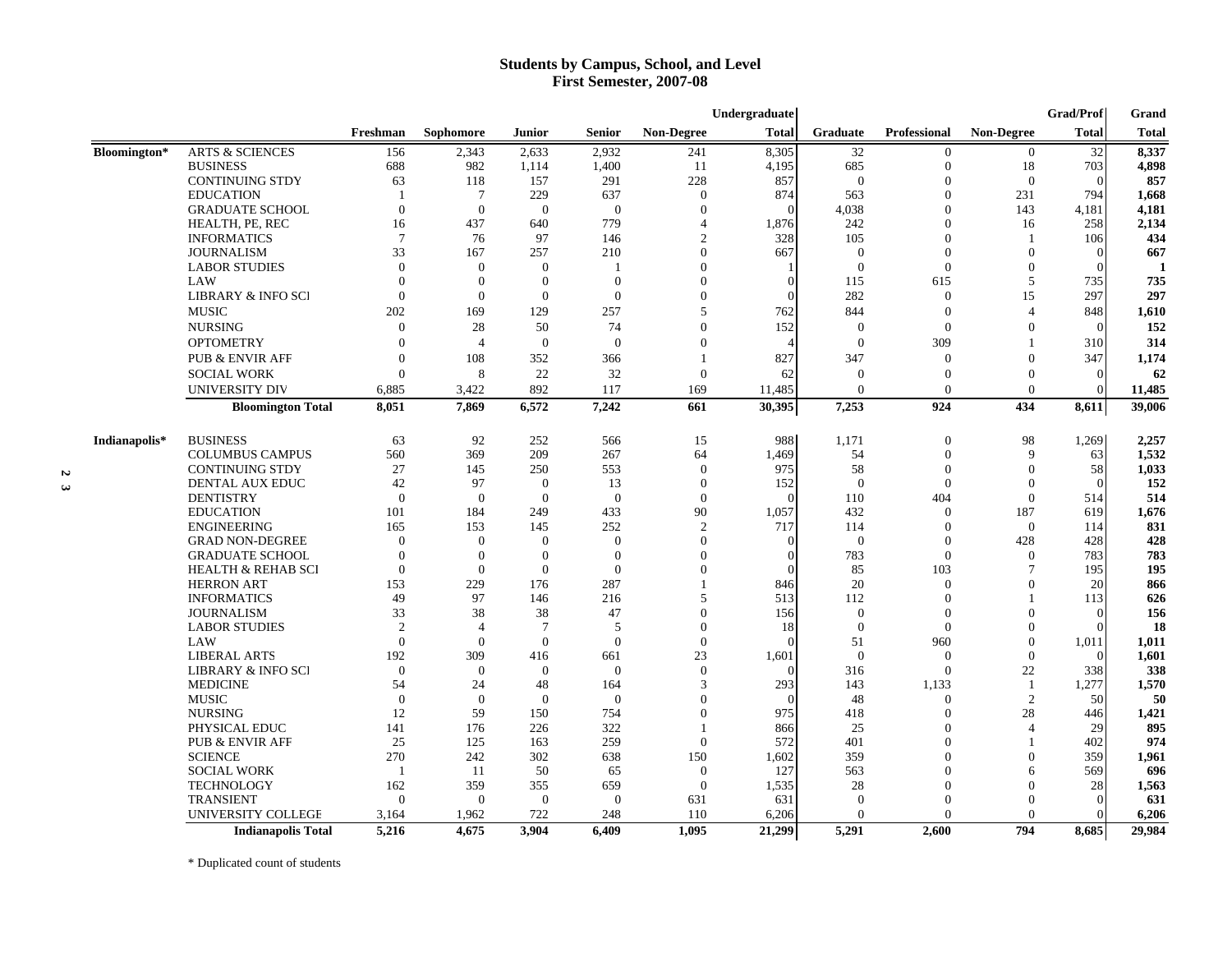#### **Students by Campus, School, and Level First Semester, 2007-08**

|             |                              |                |                |                |                |              | Undergraduate |              |              |                   | <b>Grad/Prof</b> | Grand        |
|-------------|------------------------------|----------------|----------------|----------------|----------------|--------------|---------------|--------------|--------------|-------------------|------------------|--------------|
|             |                              | Freshman       | Sophomore      | Junior         | <b>Senior</b>  | Non-Degree   | <b>Total</b>  | Graduate     | Professional | <b>Non-Degree</b> | <b>Total</b>     | <b>Total</b> |
| East        | <b>BEH/SOCIAL SCI</b>        | 9              | 20             | 16             | 28             | $\Omega$     | 73            | $\Omega$     |              |                   | $\overline{0}$   | 73           |
|             | <b>BUSINESS &amp; ECON</b>   | 27             | 88             | 89             | 101            | $\theta$     | 305           | $\mathbf{0}$ |              | $\Omega$          | $\Omega$         | 305          |
|             | <b>CONTINUING STDY</b>       | 9              | 24             | 14             | 34             | $\Omega$     | 81            | $\theta$     |              | $\theta$          | $\Omega$         | 81           |
|             | <b>EDUCATION</b>             | 97             | 57             | 47             | 78             | $\Omega$     | 279           | $\Omega$     |              | 26                | 26               | 305          |
|             | <b>HUM/FINE ARTS</b>         | 10             | 27             | 26             | 33             | $\Omega$     | 96            | $\Omega$     |              | $\Omega$          | $\theta$         | 96           |
|             | <b>NAT SCI &amp; MATH</b>    | $\overline{2}$ | 13             | 14             | 19             | $\theta$     | 48            | $\mathbf{0}$ |              | $\Omega$          | $\Omega$         | 48           |
|             | NON-DEGREE                   | $\Omega$       | $\theta$       | $\theta$       | $\theta$       | 19           | 19            | $\theta$     |              | 16                | 16               | 35           |
|             | <b>NURSING</b>               | 12             | 34             | 47             | 66             | $\Omega$     | 159           | $\Omega$     |              | $\Omega$          | $\theta$         | 159          |
|             | <b>NURSING ASSOC</b>         |                | 20             | $\overline{0}$ | $\Omega$       |              | 21            | $\Omega$     |              |                   | $\Omega$         | 21           |
|             | <b>PUB &amp; ENVIR AFF</b>   |                | 22             | 19             | 18             |              | 63            | 0            |              |                   | $\Omega$         | 63           |
|             | <b>SOCIAL WORK</b>           |                | 30             | 20             | 28             | $\Omega$     | 80            | 0            |              |                   | $\Omega$         | 80           |
|             | <b>TRANSIENT</b>             | $\Omega$       | $\Omega$       | $\Omega$       | $\Omega$       | 11           | 11            | $\Omega$     |              |                   | $\Omega$         | 11           |
|             | <b>UNIVERSITY DIV</b>        | 581            | 133            | 34             | 21             | 220          | 989           | $\Omega$     |              | $\Omega$          | $\Omega$         | 989          |
|             | <b>East Total</b>            | 754            | 468            | 326            | 426            | 250          | 2,224         | $\bf{0}$     |              | 42                | 42               | 2,266        |
| Fort Wayne* | <b>ARTS &amp; SCIENCES</b>   | 191            | 136            | 106            | 165            |              | 602           | 60           |              | 39                | 99               | 701          |
|             | <b>BUS &amp; MGMT SCI</b>    | 347            | 249            | 192            | 241            |              | 1,030         | 158          |              | $\overline{4}$    | 162              | 1,192        |
|             | <b>CONTINUING STDY</b>       | 93             | 151            | 107            | 248            |              | 603           | $\Omega$     |              | $\Omega$          | $\Omega$         | 603          |
|             | <b>EDUCATION</b>             | 262            | 222            | 203            | 406            |              | 1,095         | 263          |              | 106               | 369              | 1,464        |
|             | <b>HLTH &amp; HUMAN SVCS</b> | 267            | 201            | 19             | 13             |              | 500           | $\mathbf{0}$ |              | $\Omega$          | $\Omega$         | 500          |
|             | <b>LABOR STUDIES</b>         | $\overline{2}$ | $\theta$       | $\overline{2}$ | $\overline{2}$ |              |               | $\Omega$     |              |                   | $\Omega$         | -6           |
|             | <b>PUB &amp; ENVIR AFF</b>   | 117            | 82             | 73             | 110            | $\mathbf{0}$ | 382           | 46           |              |                   | 46               | 428          |
|             | <b>UNIT AFFIL PROG</b>       | 658            | 166            | 59             | 34             | 252          | 1,169         | $\mathbf{0}$ |              |                   | $\mathbf{0}$     | 1,169        |
|             | <b>VIS/PERF ARTS</b>         | 172            | 148            | 91             | 151            | 5            | 567           | $\theta$     |              | 0                 | $\Omega$         | 567          |
|             | <b>Fort Wayne Total</b>      | 2,109          | 1,355          | 852            | 1,370          | 268          | 5,954         | 527          |              | 149               | 676              | 6,630        |
| Kokomo      | <b>ALLIED HEALTH</b>         | 99             | 58             | 12             | 12             | $\mathbf{0}$ | 181           | $\mathbf{0}$ |              | $\overline{0}$    | $\overline{0}$   | 181          |
|             | <b>ARTS &amp; SCIENCES</b>   | 172            | 112            | 84             | 104            | $\mathbf{0}$ | 472           | $\mathbf{0}$ |              | 0                 | $\Omega$         | 472          |
|             | <b>BUSINESS</b>              | 133            | 80             | 70             | 74             | $\theta$     | 357           | 42           |              |                   | 42               | 399          |
|             | <b>CONTINUING STDY</b>       | 44             | 84             | 46             | 82             | $\Omega$     | 256           | $\Omega$     |              | $\Omega$          | $\theta$         | 256          |
|             | <b>EDUCATION</b>             | 106            | 72             | 54             | 74             |              | 307           | 10           |              | 41                | 51               | 358          |
|             | <b>GRADUATE SCHOOL</b>       | $\Omega$       | $\Omega$       | $\overline{0}$ | $\Omega$       |              |               | 19           |              |                   | 20               | 20           |
|             | <b>LABOR STUDIES</b>         | 3              | 3              | $\overline{2}$ |                |              |               | $\Omega$     |              | $\Omega$          | $\Omega$         | 9            |
|             | NON-DEGREE                   | $\Omega$       | $\theta$       | $\overline{0}$ | $\mathbf{0}$   |              |               | $\Omega$     |              | 11                | 11               | 14           |
|             | <b>NURSING</b>               | 99             | 65             | 106            | 145            |              | 415           | $\Omega$     |              | $\Omega$          | $\Omega$         | 415          |
|             | <b>NURSING ASSOC</b>         |                | 120            | $\overline{0}$ | $\Omega$       | $\Omega$     | 121           | $\mathbf{0}$ |              |                   | $\Omega$         | 121          |
|             | <b>PUB &amp; ENVIR AFF</b>   | 39             | 36             | 12             | 27             | $\Omega$     | 114           | 15           |              |                   | 15               | 129          |
|             | <b>TRANSIENT</b>             | $\Omega$       | $\overline{0}$ | $\mathbf{0}$   | $\mathbf{0}$   | 13           | 13            | $\Omega$     |              |                   | $\Omega$         | 13           |
|             | <b>UNIVERSITY DIV</b>        | 122            | 24             | 8              | $\overline{2}$ | 292          | 448           | $\Omega$     |              | $\Omega$          | $\Omega$         | 448          |
|             |                              |                |                |                |                |              |               |              |              |                   |                  |              |
|             | <b>Kokomo Total</b>          | 818            | 654            | 394            | 521            | 309          | 2,696         | 86           |              | 53                | 139              | 2,835        |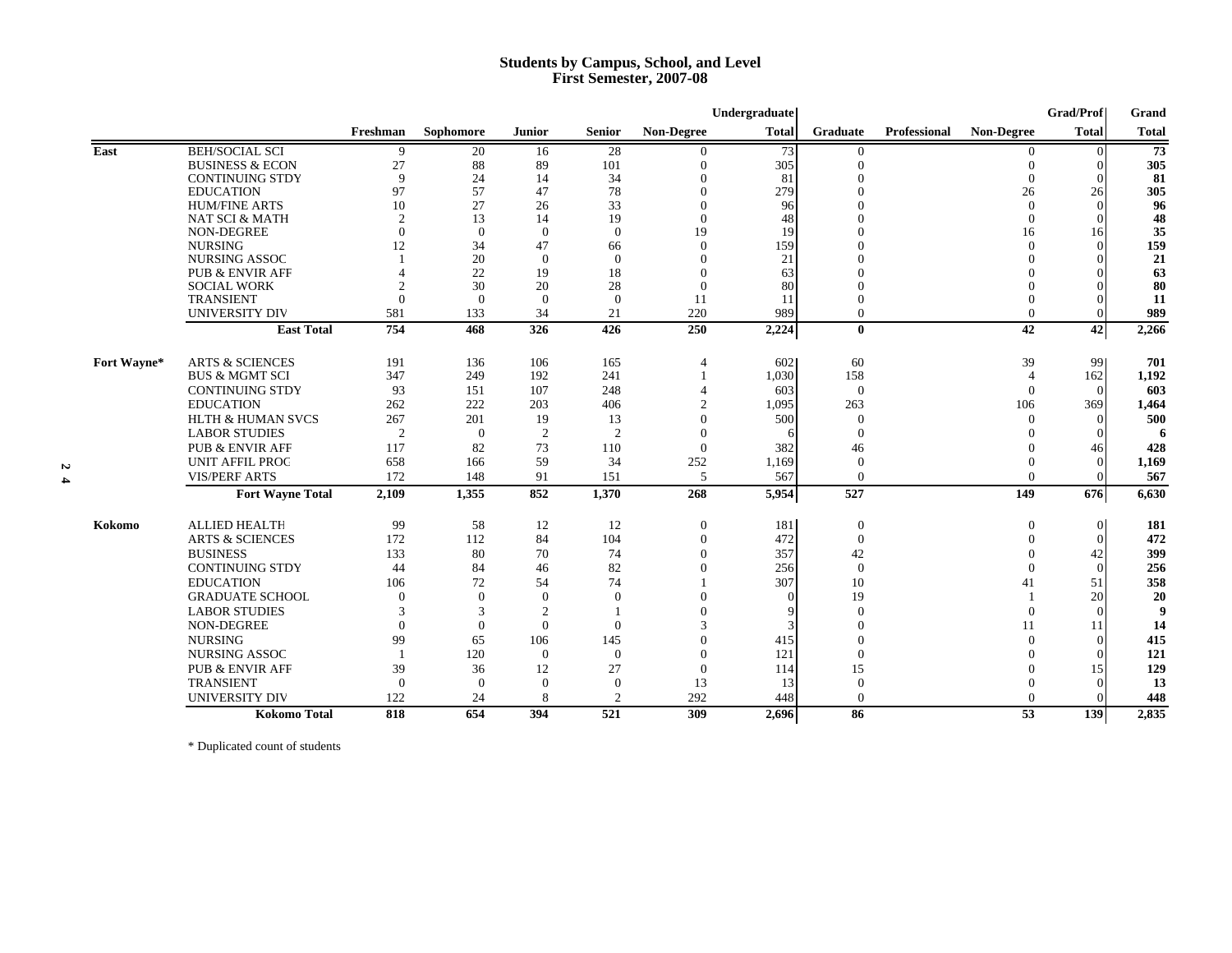#### **Students by Campus, School, and Level First Semester, 2007-08**

|                  |                            |                |                |                |                |                   | Undergraduate |                |              |                   | Grad/Prof      | Grand        |
|------------------|----------------------------|----------------|----------------|----------------|----------------|-------------------|---------------|----------------|--------------|-------------------|----------------|--------------|
|                  |                            | Freshman       | Sophomore      | <b>Junior</b>  | Senior         | <b>Non-Degree</b> | <b>Total</b>  | Graduate       | Professional | <b>Non-Degree</b> | <b>Total</b>   | <b>Total</b> |
| <b>Northwest</b> | <b>ALLIED HEALTH</b>       | 246            | 271            | 45             | 64             |                   | 627           | $\mathbf{0}$   |              | $\overline{0}$    | $\mathbf{0}$   | 627          |
|                  | <b>ARTS &amp; SCIENCES</b> | 385            | 216            | 134            | 202            | 3                 | 940           | $\overline{0}$ |              | $\overline{0}$    | $\mathbf{0}$   | 940          |
|                  | <b>BUS &amp; ECONOMICS</b> | 173            | 121            | 95             | 92             |                   | 482           | 124            |              | 18                | 142            | 624          |
|                  | <b>CONTINUING STDY</b>     | 38             | 68             | 78             | 133            | 3                 | 320           | $\mathbf{0}$   |              | $\overline{0}$    | $\Omega$       | 320          |
|                  | DENTAL AUX EDUC            | 100            | 80             | 22             | 5              |                   | 207           | $\mathbf{0}$   |              | $\mathbf{0}$      | $\Omega$       | 207          |
|                  | <b>EDUCATION</b>           | 137            | 71             | 57             | 104            |                   | 373           | 77             |              | 149               | 226            | 599          |
|                  | <b>GUIDED STUDY</b>        | 156            | 2              | $\overline{0}$ | $\theta$       |                   | 158           | $\mathbf{0}$   |              | $\overline{0}$    | $\Omega$       | 158          |
|                  | <b>LABOR STUDIES</b>       | 6              | $\overline{4}$ | 8              | 8              | $\Omega$          | 26            | $\theta$       |              | $\Omega$          | $\Omega$       | 26           |
|                  | <b>NON-DEGREE</b>          | $\Omega$       | $\mathbf{0}$   | $\overline{0}$ | $\theta$       | 37                | 37            | $\Omega$       |              |                   |                | 42           |
|                  | <b>NURSING</b>             | 131            | 75             | 70             | 153            | $\Omega$          | 429           | $\Omega$       |              |                   |                | 430          |
|                  | <b>NURSING ASSOC</b>       | $\Omega$       | $\overline{1}$ | $\theta$       | $\Omega$       | $\Omega$          |               | $\Omega$       |              | $\Omega$          | $\Omega$       | $\mathbf{1}$ |
|                  | <b>PUB &amp; ENVIR AFF</b> | 124            | 95             | 84             | 90             |                   | 394           | 126            |              | 12                | 138            | 532          |
|                  | <b>SOCIAL WORK</b>         | $\Omega$       | $\Omega$       | $\theta$       | $\Omega$       | $\Omega$          |               | 126            |              | 2                 | 128            | 128          |
|                  | <b>TRANSIENT</b>           | $\Omega$       | $\Omega$       | $\overline{0}$ | $\theta$       | 79                | 79            | $\Omega$       |              | $\overline{0}$    | $\Omega$       | 79           |
|                  | UNIVERSITY DIV             | 10             | 8              | $\overline{2}$ |                | 56                | 77            | $\Omega$       |              | $\Omega$          | $\Omega$       | 77           |
|                  | <b>Northwest Total</b>     | 1,506          | 1.012          | 595            | 852            | 185               | 4,150         | 453            |              | 187               | 640            | 4,790        |
| South Bend*      | <b>ALLIED HEALTH</b>       | 108            | 107            | -1             | 1              |                   | 218           | $\overline{0}$ |              | $\mathbf{0}$      | $\Omega$       | 218          |
|                  | <b>BUS &amp; ECONOMICS</b> | 452            | 244            | 171            | 216            |                   | 1,087         | 198            |              | 45                | 243            | 1,330        |
|                  | <b>CONTINUING STDY</b>     | 23             | 50             | 80             | 152            | $\Omega$          | 305           | $\Omega$       |              | $\Omega$          | $\Omega$       | 305          |
|                  | <b>DENTAL AUX EDUC</b>     | 100            | 129            | -1             | $\overline{4}$ | $\Omega$          | 234           | $\Omega$       |              | $\Omega$          | $\Omega$       | 234          |
|                  | DIV OF THE ARTS            | 162            | 94             | 69             | 119            | $\overline{2}$    | 446           | 8              |              | $\overline{0}$    | 8              | 454          |
|                  | <b>EDUCATION</b>           | 238            | 197            | 133            | 275            | 3                 | 846           | 332            |              | 165               | 497            | 1,343        |
|                  | <b>GRADUATE SCHOOL</b>     | $\overline{0}$ | $\mathbf{0}$   | $\mathbf{0}$   | $\mathbf{0}$   |                   |               | 82             |              | 8                 | 90             | 90           |
|                  | <b>LABOR STUDIES</b>       |                |                | $\overline{1}$ | 3              | $\Omega$          |               | $\mathbf{0}$   |              | $\overline{0}$    | $\mathbf{0}$   | 6            |
|                  | LIB ARTS & SCI             | 813            | 366            | 279            | 351            | $\tau$            | 1,816         | $\theta$       |              | $\overline{0}$    | $\mathbf{0}$   | 1,816        |
|                  | NON-DEGREE                 | $\overline{0}$ | $\theta$       | $\mathbf{0}$   | $\theta$       | 675               | 675           | $\theta$       |              | 70                | 70             | 745          |
|                  | <b>NURSING</b>             | 175            | 108            | 58             | 191            | $\theta$          | 532           | $\mathbf{0}$   |              | $\overline{7}$    | $\overline{7}$ | 539          |
|                  | <b>PUB &amp; ENVIR AFF</b> | 64             | 43             | 58             | 81             | $\Omega$          | 246           | 43             |              | 9                 | 52             | 298          |
|                  | <b>SOCIAL WORK</b>         | $\overline{0}$ | $\theta$       | $\overline{0}$ | $\theta$       | $\theta$          |               | 106            |              | 4                 | 110            | 110          |
|                  | <b>TRANSIENT</b>           | $\Omega$       | $\Omega$       | $\overline{0}$ | $\theta$       | 30                | 30            | $\overline{0}$ |              | $\Omega$          | $\Omega$       | 30           |
|                  | <b>South Bend Total</b>    | 2,136          | 1,339          | 851            | 1,393          | 722               | 6,441         | 769            |              | 308               | 1,077          | 7,518        |
| Southeast*       | <b>ARTS &amp; LETTERS</b>  | 26             | 90             | 106            | 165            | $\mathbf{0}$      | 387           | $\overline{0}$ |              | $\overline{0}$    | $\overline{0}$ | 387          |
|                  | <b>BUSINESS</b>            | 10             | 74             | 167            | 282            | $\Omega$          | 533           | 195            |              |                   | 196            | 729          |
|                  | <b>CONTINUING STDY</b>     | 26             | 105            | 100            | 200            |                   | 435           | $\overline{0}$ |              | $\Omega$          | $\Omega$       | 435          |
|                  | <b>EDUCATION</b>           | 12             | 43             | 87             | 209            | $\Omega$          | 351           | 362            |              | 216               | 578            | 929          |
|                  | <b>GRADUATE SCHOOL</b>     | $\Omega$       | $\mathbf{0}$   | $\overline{0}$ | $\theta$       |                   |               | 33             |              | $\Omega$          | 33             | 33           |
|                  | HEALTH, PE, REC            | 14             | 3              | $\overline{0}$ | $\Omega$       | $\Omega$          | 17            | $\Omega$       |              | 0                 | $\Omega$       | 17           |
|                  | <b>NATURAL SCIENCE</b>     | 69             | 131            | 113            | 140            | $\Omega$          | 453           | $\Omega$       |              |                   | $\Omega$       | 453          |
|                  | <b>NON-DEGREE</b>          | $\Omega$       | $\theta$       | $\overline{0}$ | $\Omega$       | 146               | 146           | $\Omega$       |              | 0                 | $\Omega$       | 146          |
|                  | <b>NURSING</b>             |                | 33             | 56             | 94             | $\Omega$          | 184           | $\Omega$       |              | $\Omega$          | $\Omega$       | 184          |
|                  | <b>SOCIAL SCIENCE</b>      | 49             | 148            | 150            | 194            | $\Omega$          | 541           | $\Omega$       |              | $\Omega$          | $\Omega$       | 541          |
|                  | UNIVERSITY DIV             | 1,418          | 589            | 204            | 60             | 118               | 2,389         | $\Omega$       |              | $\Omega$          | $\Omega$       | 2,389        |
|                  | <b>Southeast Total</b>     | 1.625          | 1.216          | 983            | 1,344          | 268               | 5.436         | 590            |              | 217               | 807            | 6.243        |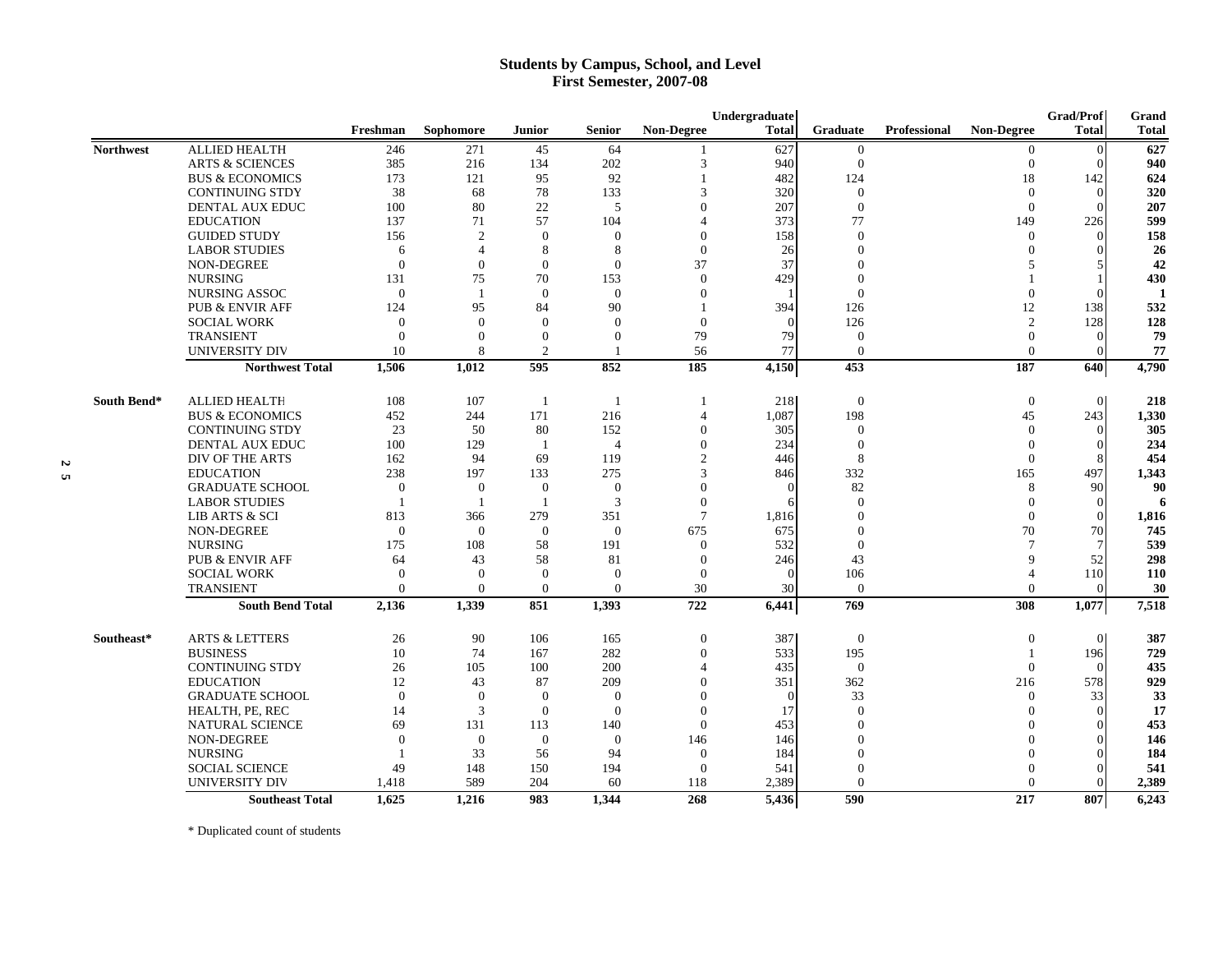#### **Students by School and Level - Full-Time Students Only - All Campuses \* First Semester, 2007-08**

|           |                                                  |                       |                       |                       |                     |                   | Undergraduate   |                 |                     |                | <b>Grad/Prof</b> | Grand        |
|-----------|--------------------------------------------------|-----------------------|-----------------------|-----------------------|---------------------|-------------------|-----------------|-----------------|---------------------|----------------|------------------|--------------|
|           |                                                  | Freshman              | Sophomore             | Junior                | <b>Senior</b>       | <b>Non-Degree</b> | <b>Total</b>    | <b>Graduate</b> | <b>Professional</b> | Non-Degree     | <b>Total</b>     | <b>Total</b> |
|           | <b>ALLIED HEALTH</b>                             | 224                   | 249                   | 32                    | 53                  | -1                | 559             | $\mathbf{0}$    | $\boldsymbol{0}$    | $\mathbf{0}$   | $\mathbf{0}$     | 559          |
|           | <b>ARTS &amp; LETTERS</b>                        | 18                    | 62                    | 69                    | 83                  | $\mathbf{0}$      | 232             | $\mathbf{0}$    | $\mathbf{0}$        | $\mathbf{0}$   | $\overline{0}$   | 232          |
|           | <b>ARTS &amp; SCIENCES</b>                       | 707                   | 2,623                 | 2,787                 | 2,904               | 53                | 9.074           | 40              | $\Omega$            | $\Omega$       | 40               | 9,114        |
|           | <b>BEH/SOCIAL SCI</b>                            | 6                     | 15                    | 13                    | 9                   | $\Omega$          | 43              | $\Omega$        | $\Omega$            | $\Omega$       | $\Omega$         | 43           |
|           | <b>BUS &amp; ECONOMICS</b>                       | 431                   | 202                   | 148                   | 148                 | $\overline{4}$    | 933             | 106             | $\Omega$            | $\overline{4}$ | 110              | 1,043        |
|           | <b>BUS &amp; MGMT SCI</b>                        | 275                   | 178                   | 139                   | 152                 | $\Omega$          | 744             | 24              | $\Omega$            | $\overline{c}$ | 26               | 770          |
|           | <b>BUSINESS</b>                                  | 830                   | 1,134                 | 1,442                 | 1,923               | 12                | 5,341           | 781             | $\Omega$            | 8              | 789              | 6,130        |
|           | <b>BUSINESS &amp; ECON</b>                       | 20                    | 40                    | 52                    | 62                  | $\Omega$          | 174             | $\Omega$        | $\Omega$            | $\Omega$       | $\Omega$         | 174          |
|           | <b>COLUMBUS CAMPUS</b>                           | 436                   | 202                   | 125                   | 134                 | 8                 | 905             | $\Delta$        | 0                   | 1              |                  | 910          |
|           | <b>CONTINUING STDY</b>                           | 151                   | 298                   | 452                   | 812                 | 27                | 1,740           |                 | $\overline{0}$      | $\Omega$       |                  | 1,741        |
|           | DENTAL AUX EDUC                                  | 172                   | 228                   | 15                    | 5                   | $\Omega$          | 420             | $\mathbf{0}$    | $\Omega$            | $\Omega$       |                  | 420          |
|           | <b>DENTISTRY</b>                                 | $\overline{0}$        | $\overline{0}$        | $\overline{0}$        | $\mathbf{0}$        | $\mathbf{0}$      | $\Omega$        | 63              | 391                 | $\mathbf{0}$   | 454              | 454          |
|           | DIV OF THE ARTS                                  | 127                   | 71                    | 50                    | 75                  | -1                | 324             | $\overline{7}$  | $\Omega$            | $\theta$       |                  | 331          |
|           | <b>EDUCATION</b>                                 | 759                   | 638                   | 860                   | 1.805               | 41                | 4,103           | 413             | $\Omega$            | 127            | 540              | 4.643        |
|           | <b>ENGINEERING</b>                               | 125                   | 115                   | 111                   | 159                 | 2                 | 512             | 50              | $\theta$            | $\mathbf{0}$   | 50               | 562          |
|           | <b>GRAD NON-DEGREE</b>                           | $\overline{0}$        | $\overline{0}$        | $\overline{0}$        | $\mathbf{0}$        | $\mathbf{0}$      | $\Omega$        | $\Omega$        | $\Omega$            | 54             | 54               | 54           |
|           | <b>GRADUATE SCHOOL</b>                           | $\Omega$              | $\Omega$              | $\mathbf{0}$          | $\theta$            | $\Omega$          | $\Omega$        | 2,560           | $\Omega$            | 20             | 2580             | 2,580        |
|           | <b>GUIDED STUDY</b>                              | 103                   |                       | $\Omega$              | $\Omega$            | $\Omega$          | 104             | $\Omega$        | $\Omega$            | $\Omega$       | $\Omega$         | 104          |
|           | <b>HEALTH &amp; REHAB SCI</b>                    | $\overline{0}$        | $\boldsymbol{0}$      | $\mathbf{0}$          | $\mathbf{0}$        | $\mathbf{0}$      | $\Omega$        | 79              | 103                 | $\Omega$       | 182              | 182          |
|           | HEALTH, PE, REC                                  | 19                    | 430                   | 623                   | 727                 | $\Omega$          | 1,799           | 174             | $\Omega$            | 3              | 177              | 1,976        |
|           | <b>HERRON ART</b>                                | 137                   | 186                   | 141                   | 196                 | $\Omega$          | 660             | $\overline{2}$  | $\Omega$            | $\Omega$       | $\mathfrak{D}$   | 662          |
|           | <b>HLTH &amp; HUMAN SVCS</b>                     | 187                   | 154                   | 9                     | 6                   | $\mathbf{0}$      | 356             | $\overline{0}$  | $\Omega$            | $\Omega$       | $\Omega$         | 356          |
|           | <b>HUM/FINE ARTS</b>                             | 6                     | 21                    | 10                    | 20                  | $\Omega$          | 57              | $\Omega$        | $\Omega$            | $\Omega$       |                  | 57           |
| Z         | <b>INFORMATICS</b>                               | 43                    | 147                   | 195                   | 242                 | 5                 | 632             | 120             | $\Omega$            | $\Omega$       | 120              | 752          |
| $\bullet$ | <b>JOURNALISM</b>                                | 62                    | 197                   | 283                   | 240                 | $\Omega$          | 782             | $\theta$        | $\Omega$            | $\Omega$       | $\Omega$         | 782          |
|           | <b>LABOR STUDIES</b>                             | $\overline{1}$        | 2                     | 6                     | $\overline{2}$      | $\Omega$          | 11              | $\Omega$        | $\Omega$            | $\Omega$       | $\Omega$         | 11           |
|           | LAW                                              | $\Omega$              | $\Omega$              | $\overline{0}$        | $\overline{0}$      | $\Omega$          |                 | 95              | 1,241               | 4              | 1340             | 1,340        |
|           | <b>LIB ARTS &amp; SCI</b>                        |                       | 230                   |                       |                     | 4                 |                 | $\Omega$        | $\Omega$            | $\Omega$       | $\Omega$         |              |
|           |                                                  | 543                   |                       | 189                   | 181                 | 3                 | 1,147           | $\mathbf{0}$    | $\mathbf{0}$        | $\theta$       | $\Omega$         | 1,147        |
|           | <b>LIBERAL ARTS</b>                              | 123<br>$\overline{0}$ | 220<br>$\overline{0}$ | 288<br>$\overline{0}$ | 364<br>$\mathbf{0}$ | $\Omega$          | 998<br>$\Omega$ | 272             | $\Omega$            | $\mathfrak{D}$ | 274              | 998<br>274   |
|           | <b>LIBRARY &amp; INFO SCI</b><br><b>MEDICINE</b> | 53                    | 22                    | 46                    | 144                 | $\Omega$          |                 | 67              |                     | $\Omega$       | 1197             |              |
|           |                                                  |                       |                       |                       |                     |                   | 265             |                 | 1,130               |                |                  | 1,462        |
|           | <b>MUSIC</b>                                     | 201                   | 166                   | 129                   | 253                 | 2<br>$\Omega$     | 751             | 600             | $\Omega$            | 3<br>$\Omega$  | 603              | 1,354        |
|           | NAT SCI & MATH                                   | $\overline{2}$        | 8                     | 10                    | 11                  |                   | 31              | $\Omega$        | $\Omega$            |                | $\Omega$         | 31           |
|           | <b>NATURAL SCIENCE</b>                           | 24                    | 78                    | 66                    | 74                  | $\Omega$          | 242             | $\Omega$        | $\Omega$            | $\theta$       | $\Omega$         | 242          |
|           | NON-DEGREE                                       | $\overline{0}$        | $\overline{0}$        | $\overline{0}$        | $\mathbf{0}$        | 31                | 31              | $\theta$        | $\Omega$            | 16             | 16               | 47           |
|           | <b>NURSING</b>                                   | 309                   | 265                   | 372                   | 893                 | $\Omega$          | 1,839           | 32              | $\Omega$            | $\Omega$       | 32               | 1,871        |
|           | NURSING ASSOC                                    | $\Omega$              | 23                    | $\Omega$              | $\Omega$            | $\Omega$          | 23              | $\Omega$        | $\Omega$            | $\Omega$       | $\Omega$         | 23           |
|           | <b>OPTOMETRY</b>                                 | $\overline{0}$        | 3                     | $\overline{0}$        | $\mathbf{0}$        | $\mathbf{0}$      | 3               | $\mathbf{0}$    | 302                 | 1              | 303              | 306          |
|           | PHYSICAL EDUC                                    | 100                   | 147                   | 197                   | 246                 | $\Omega$          | 690             | 11              | $\mathbf{0}$        | $\Omega$       | 11               | 701          |
|           | <b>PUB &amp; ENVIR AFF</b>                       | 277                   | 389                   | 614                   | 677                 | $\overline{1}$    | 1,958           | 475             | $\Omega$            | $\Delta$       | 479              | 2,437        |
|           | <b>SCIENCE</b>                                   | 247                   | 208                   | 233                   | 396                 | 28                | 1.112           | 202             | 0                   | $\Omega$       | 202              | 1,314        |
|           | <b>SOCIAL SCIENCE</b>                            | 33                    | 96                    | 93                    | 111                 | $\Omega$          | 333             | $\mathbf{0}$    | 0                   | $\theta$       | $\Omega$         | 333          |
|           | <b>SOCIAL WORK</b>                               | 2                     | 36                    | 69                    | 104                 | $\Omega$          | 211             | 395             | $\Omega$            | $\overline{2}$ | 397              | 608          |
|           | <b>TECHNOLOGY</b>                                | 104                   | 218                   | 208                   | 303                 | $\Omega$          | 833             | 8               | $\Omega$            | $\Omega$       | 8                | 841          |
|           | <b>TRANSIENT</b>                                 | $\overline{0}$        | $\overline{0}$        | $\overline{0}$        | $\mathbf{0}$        | 122               | 122             | $\Omega$        | $\Omega$            | $\Omega$       |                  | 122          |
|           | UNIT AFFIL PROG                                  | 542                   | 110                   | 34                    | 9                   | 6                 | 701             | $\Omega$        | $\Omega$            | $\Omega$       |                  | 701          |
|           | UNIVERSITY COLLEGE                               | 2,573                 | 1,394                 | 456                   | 127                 | 10                | 4,560           | $\theta$        | $\Omega$            | $\Omega$       |                  | 4,560        |
|           | UNIVERSITY DIV                                   | 8,460                 | 3,826                 | 1,007                 | 147                 | 17                | 13,457          | $\Omega$        | $\Omega$            | $\Omega$       |                  | 13,457       |
|           | <b>VIS/PERF ARTS</b>                             | 137                   | 100                   | 74                    | 90                  | $\Omega$          | 401             | $\Omega$        | $\Omega$            | $\Omega$       |                  | 401          |
|           | <b>Total</b>                                     | 18.569                | 14,732                | 11.647                | 13,887              | 378               | 59.213          | 6.581           | 3.167               | 251            | 9.999            | 69.212       |

\* Duplicated count of students at Bloomington,IUPUI and Southeast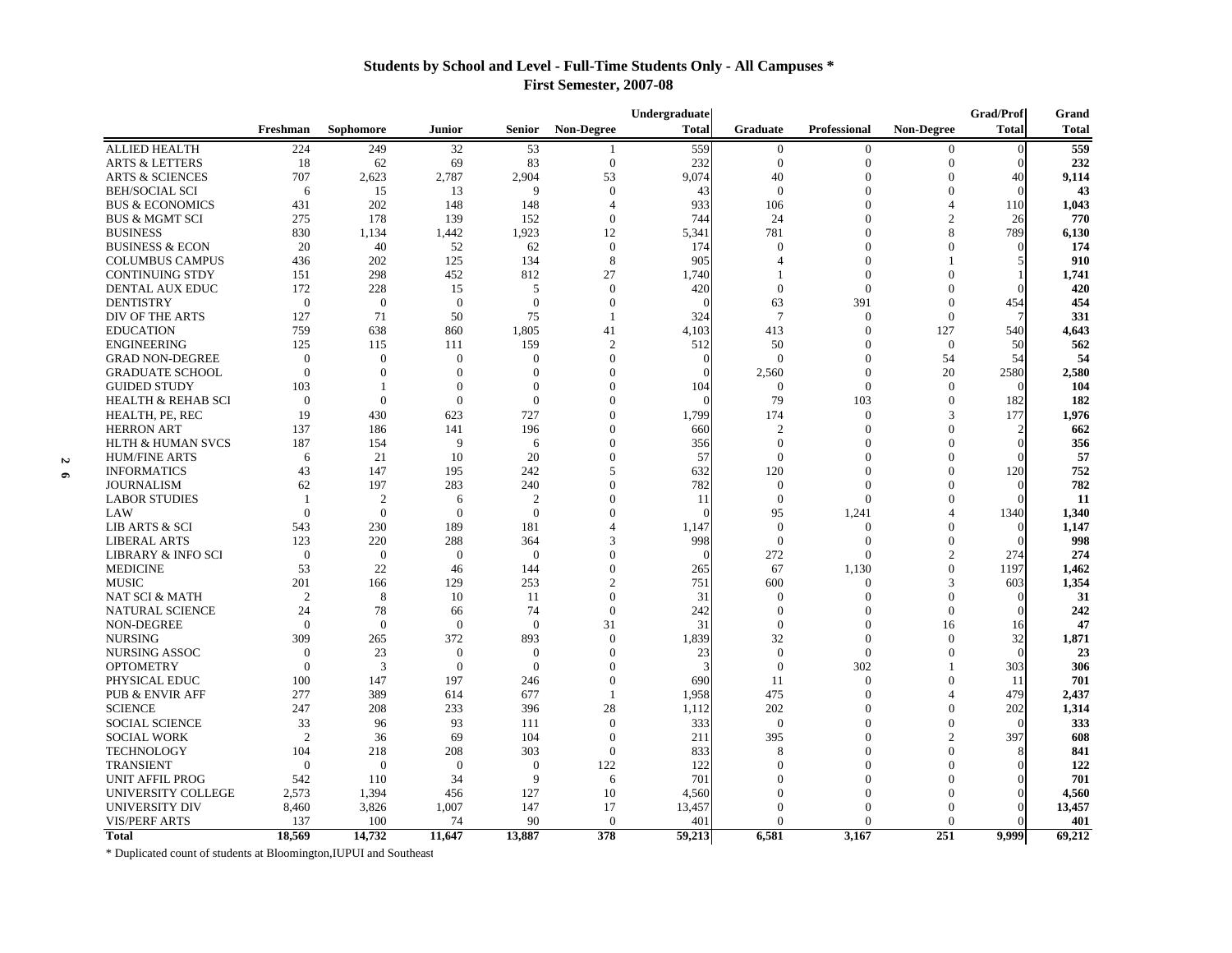#### **Students by Campus, School and Level - Full-Time Students Only First Semester, 2007-08**

|               |                               |                 |                 |                |                |                | Undergraduate |                |                |                   | <b>Grad/Prof</b> | Grand        |
|---------------|-------------------------------|-----------------|-----------------|----------------|----------------|----------------|---------------|----------------|----------------|-------------------|------------------|--------------|
|               |                               | Freshman        | Sophomore       | Junior         | <b>Senior</b>  | Non-Degree     | <b>Total</b>  | Graduate       | Professional   | <b>Non-Degree</b> | <b>Total</b>     | <b>Total</b> |
| Bloomington*  | <b>ARTS &amp; SCIENCES</b>    | 155             | 2,297           | 2,554          | 2,641          | 53             | 7,700         | 23             | $\overline{0}$ | $\overline{0}$    | 23               | 7,723        |
|               | <b>BUSINESS</b>               | 686             | 974             | 1,101          | 1,343          | 11             | 4,115         | 637            | $\Omega$       | 8                 | 645              | 4,760        |
|               | <b>CONTINUING STDY</b>        | 42              | 69              | 125            | 208            | 26             | 470           | $\overline{0}$ | $\Omega$       | $\overline{0}$    | $\Omega$         | 470          |
|               | <b>EDUCATION</b>              | $\overline{1}$  | $7\phantom{.0}$ | 229            | 618            | $\mathbf{0}$   | 855           | 275            | $\Omega$       | 33                | 308              | 1,163        |
|               | <b>GRADUATE SCHOOL</b>        | $\Omega$        | $\Omega$        | $\Omega$       | $\Omega$       | $\Omega$       | $\mathbf{r}$  | 2,295          | $\Omega$       | 20                | 2,315            | 2,315        |
|               | HEALTH, PE, REC               | 15              | 429             | 623            | 727            | $\mathbf{0}$   | 1,794         | 174            | $\Omega$       | 3                 | 177              | 1,971        |
|               | <b>INFORMATICS</b>            | $7\phantom{.0}$ | 76              | 91             | 118            | $\mathbf{0}$   | 292           | 89             | $\Omega$       | $\theta$          | 89               | 381          |
|               | <b>JOURNALISM</b>             | 33              | 165             | 253            | 201            | $\mathbf{0}$   | 652           | $\theta$       | $\Omega$       | $\Omega$          | $\Omega$         | 652          |
|               | <b>LABOR STUDIES</b>          | $\Omega$        | $\overline{0}$  | $\overline{0}$ |                | $\Omega$       |               | $\overline{0}$ | $\Omega$       | $\Omega$          | $\Omega$         |              |
|               | LAW                           | $\Omega$        | $\Omega$        | $\theta$       | $\Omega$       | $\Omega$       |               | 63             | 584            | $\Delta$          | 651              | 651          |
|               | LIBRARY & INFO SCI            | $\Omega$        | $\Omega$        | $\Omega$       | $\Omega$       | $\Omega$       |               | 206            | $\Omega$       |                   | 207              | 207          |
|               | <b>MUSIC</b>                  | 201             | 166             | 129            | 253            | $\overline{c}$ | 751           | 591            | $\overline{0}$ | 3                 | 594              | 1,345        |
|               | <b>NURSING</b>                | $\Omega$        | 28              | 49             | 71             | $\Omega$       | 148           | $\theta$       | $\Omega$       | $\Omega$          | $\Omega$         | 148          |
|               | <b>OPTOMETRY</b>              | $\Omega$        | 3               | $\Omega$       | $\overline{0}$ | $\Omega$       |               | $\overline{0}$ | 302            |                   | 303              | 306          |
|               | <b>PUB &amp; ENVIR AFF</b>    | $\overline{0}$  | 107             | 344            | 337            |                | 789           | 319            | $\overline{0}$ | $\Omega$          | 319              | 1,108        |
|               | <b>SOCIAL WORK</b>            | $\Omega$        | 8               | 21             | 30             | $\Omega$       | 59            | $\overline{0}$ | $\Omega$       | $\Omega$          | $\Omega$         | 59           |
|               | UNIVERSITY DIV                | 6,841           | 3,342           | 864            | 111            | 3              | 11,161        | $\Omega$       | $\Omega$       | $\overline{0}$    | $\Omega$         | 11,161       |
|               | <b>Bloomington Total</b>      | 7,981           | 7,671           | 6,383          | 6,659          | 96             | 28,790        | 4,672          | 886            | 73                | 5,631            | 34,421       |
|               |                               |                 |                 |                |                |                |               |                |                |                   |                  |              |
| Indianapolis* | <b>BUSINESS</b>               | 57              | 82              | 204            | 390            | 1              | 734           | 126            | $\mathbf{0}$   | $\overline{0}$    | 126              | 860          |
|               | <b>COLUMBUS CAMPUS</b>        | 436             | 202             | 125            | 134            | 8              | 905           | $\overline{4}$ | $\overline{0}$ |                   | 5                | 910          |
|               | <b>CONTINUING STDY</b>        | $7\phantom{.0}$ | 41              | 135            | 236            | $\Omega$       | 419           |                | $\Omega$       | $\Omega$          |                  | 420          |
|               | DENTAL AUX EDUC               | 42              | 93              | $\overline{0}$ | $\theta$       | $\mathbf{0}$   | 135           | $\mathbf{0}$   | $\Omega$       | $\Omega$          | $\Omega$         | 135          |
|               | <b>DENTISTRY</b>              | $\overline{0}$  | $\overline{0}$  | $\overline{0}$ | $\Omega$       | $\mathbf{0}$   |               | 63             | 391            | $\theta$          | 454              | 454          |
|               | <b>EDUCATION</b>              | 96              | 150             | 192            | 358            | 39             | 835           | 64             | $\Omega$       | $\overline{7}$    | 71               | 906          |
|               | <b>ENGINEERING</b>            | 125             | 115             | 111            | 159            | 2              | 512           | 50             | $\Omega$       | $\Omega$          | 50               | 562          |
|               | <b>GRAD NON-DEGREE</b>        | $\Omega$        | $\Omega$        | $\Omega$       | $\Omega$       | $\Omega$       | 0             | $\overline{0}$ | $\Omega$       | 54                | .54              | 54           |
|               | <b>GRADUATE SCHOOL</b>        | $\Omega$        | $\Omega$        | $\theta$       | $\Omega$       | $\Omega$       | $\Omega$      | 248            | $\Omega$       | $\Omega$          | 248              | 248          |
|               | <b>HEALTH &amp; REHAB SCI</b> | $\overline{0}$  | $\overline{0}$  | $\theta$       | $\theta$       | $\mathbf{0}$   |               | 79             | 103            | $\Omega$          | 182              | 182          |
|               | <b>HERRON ART</b>             | 137             | 186             | 141            | 196            | $\Omega$       | 660           | $\overline{2}$ | $\Omega$       | $\Omega$          |                  | 662          |
|               | <b>INFORMATICS</b>            | 36              | 71              | 104            | 124            | 5              | 340           | 31             | $\Omega$       | $\Omega$          | 31               | 371          |
|               | <b>JOURNALISM</b>             | 29              | 32              | 30             | 39             | $\mathbf{0}$   | 130           | $\overline{0}$ | $\Omega$       | $\Omega$          | $\Omega$         | 130          |
|               | <b>LABOR STUDIES</b>          | $\Omega$        | $\theta$        | $\overline{4}$ | $\overline{1}$ | $\Omega$       |               | $\Omega$       | $\Omega$       | $\Omega$          | $\Omega$         |              |
|               | LAW                           | $\Omega$        | $\Omega$        | $\overline{0}$ | $\mathbf{0}$   | $\Omega$       | $\Omega$      | 32             | 657            | $\Omega$          | 689              | 689          |
|               | <b>LIBERAL ARTS</b>           | 123             | 220             | 288            | 364            | 3              | 998           | $\mathbf{0}$   | $\Omega$       | $\Omega$          | $\Omega$         | 998          |
|               | <b>LIBRARY &amp; INFO SCI</b> | $\Omega$        | $\Omega$        | $\Omega$       | $\overline{0}$ | $\Omega$       |               | 66             | $\Omega$       |                   | 67               | 67           |
|               | <b>MEDICINE</b>               | 53              | 22              | 46             | 144            | $\mathbf{0}$   | 265           | 67             | 1,130          | $\theta$          | 1,197            | 1,462        |
|               | <b>MUSIC</b>                  | $\Omega$        | $\theta$        | $\Omega$       | $\Omega$       | $\Omega$       |               | 9              | $\Omega$       | $\Omega$          |                  |              |
|               | <b>NURSING</b>                |                 | 51              | 120            | 509            | $\Omega$       | 681           | 32             | $\Omega$       | $\Omega$          | 32               | 713          |
|               | PHYSICAL EDUC                 | 100             | 147             | 197            | 246            | $\mathbf{0}$   | 690           | 11             | $\Omega$       | $\Omega$          | 11               | 701          |
|               | <b>PUB &amp; ENVIR AFF</b>    | 19              | 87              | 113            | 156            | $\Omega$       | 375           | 108            | $\Omega$       | $\Omega$          | 108              | 483          |
|               | <b>SCIENCE</b>                | 247             | 208             | 233            | 396            | 28             | 1,112         | 202            | $\Omega$       | $\Omega$          | 202              | 1,314        |
|               | <b>SOCIAL WORK</b>            | $\overline{0}$  | 10              | 37             | 57             | $\mathbf{0}$   | 104           | 322            | $\Omega$       | $\overline{2}$    | 324              | 428          |
|               | <b>TECHNOLOGY</b>             | 104             | 218             | 208            | 303            | $\Omega$       | 833           | 8              | $\Omega$       | $\Omega$          |                  | 841          |
|               | <b>TRANSIENT</b>              | $\Omega$        | $\overline{0}$  | $\overline{0}$ | $\theta$       | 84             | 84            | $\Omega$       | $\Omega$       | $\Omega$          |                  | 84           |
|               | UNIVERSITY COLLEGE            | 2,573           | 1,394           | 456            | 127            | 10             | 4,560         | $\mathbf{0}$   | $\Omega$       | $\Omega$          |                  | 4,560        |
|               | <b>Indianapolis Total</b>     | 4.185           | 3.329           | 2.744          | 3.939          | 180            | 14,377        | 1.525          | 2.281          | 65                | 3.871            | 18,248       |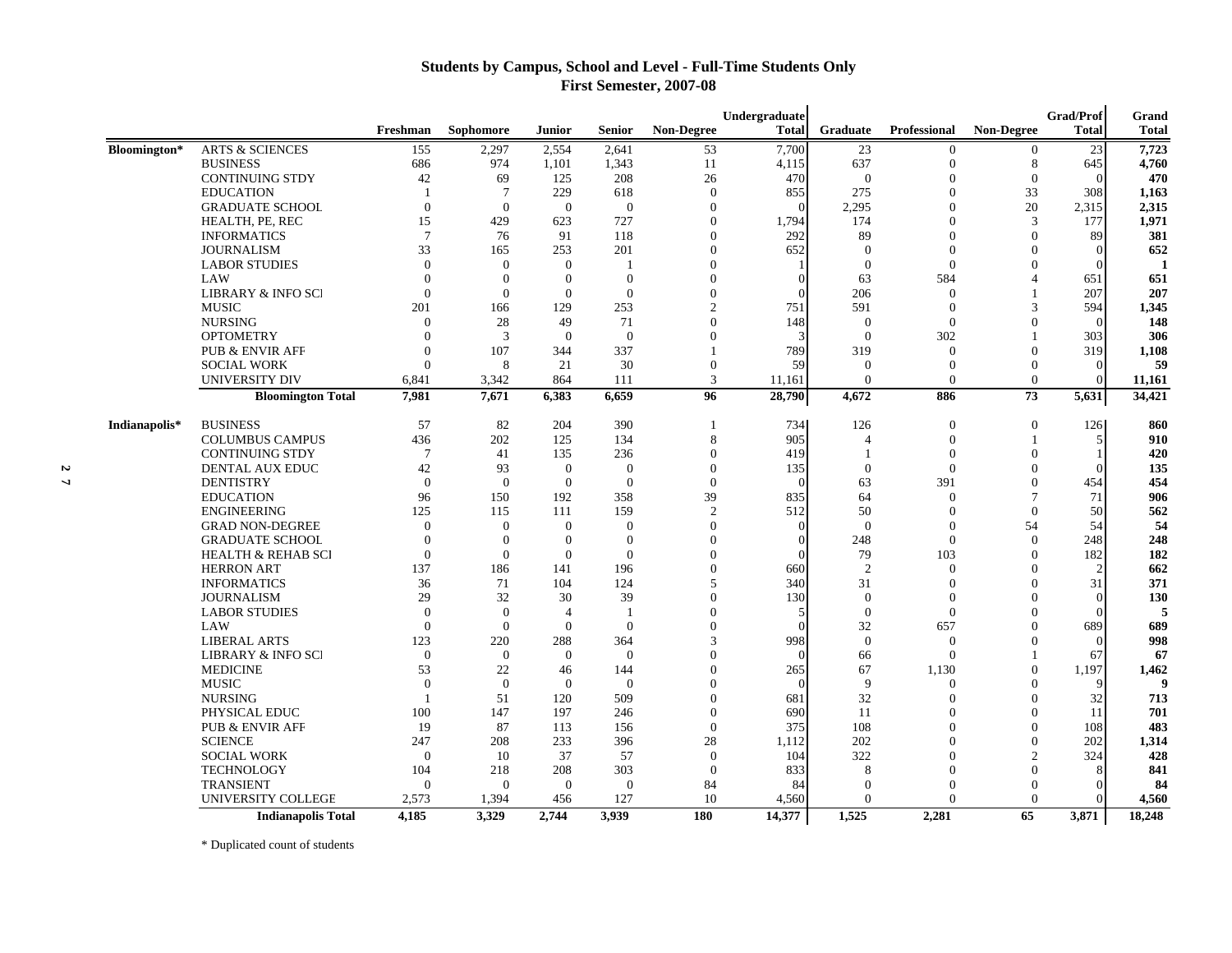### **Students by Campus, School and Level - Full-Time Students Only First Semester, 2007-08**

|            |                              |                |                |                 |                |                | Undergraduate |                  |                     |                   | <b>Grad/Prof</b> | Grand        |
|------------|------------------------------|----------------|----------------|-----------------|----------------|----------------|---------------|------------------|---------------------|-------------------|------------------|--------------|
|            |                              | Freshman       | Sophomore      | <b>Junior</b>   | <b>Senior</b>  | Non-Degree     | <b>Total</b>  | <b>Graduate</b>  | <b>Professional</b> | <b>Non-Degree</b> | <b>Total</b>     | <b>Total</b> |
| East       | <b>BEH/SOCIAL SCI</b>        | 6              | 15             | 13              | 9              | $\theta$       | 43            | $\mathbf{0}$     |                     | $\Omega$          | $\Omega$         | 43           |
|            | <b>BUSINESS &amp; ECON</b>   | 20             | 40             | 52              | 62             | $\Omega$       | 174           | $\overline{0}$   |                     | $\Omega$          | 0                | 174          |
|            | <b>CONTINUING STDY</b>       | 6              | 8              | 5               | 16             | $\theta$       | 35            |                  |                     |                   |                  | 35           |
|            | <b>EDUCATION</b>             | 78             | 41             | 34              | 48             | $\Omega$       | 201           |                  |                     |                   |                  | 205          |
|            | <b>HUM/FINE ARTS</b>         | 6              | 21             | 10              | 20             | $\Omega$       | 57            |                  |                     | $\Omega$          |                  | 57           |
|            | <b>NAT SCI &amp; MATH</b>    | $\mathcal{D}$  | 8              | 10              | 11             | $\theta$       | 31            |                  |                     | $\Omega$          | 0                | 31           |
|            | NON-DEGREE                   | $\Omega$       | $\overline{0}$ | $\theta$        | $\overline{0}$ | $\overline{c}$ |               |                  |                     |                   |                  | 5            |
|            | <b>NURSING</b>               | $\Omega$       | 27             | 35              | 39             | $\Omega$       | 101           |                  |                     | $\Omega$          | ∩                | 101          |
|            | <b>NURSING ASSOC</b>         | $\Omega$       | 11             | $\overline{0}$  | $\Omega$       | $\Omega$       | 11            |                  |                     | $\Omega$          | 0                | 11           |
|            | <b>PUB &amp; ENVIR AFF</b>   |                | 18             | 12              | 10             | $\Omega$       | 41            |                  |                     | $\Omega$          |                  | 41           |
|            | <b>SOCIAL WORK</b>           | $\overline{2}$ | 18             | 11              | 17             | $\Omega$       | 48            |                  |                     | $\Omega$          | 0                | 48           |
|            | <b>TRANSIENT</b>             | $\theta$       | $\overline{0}$ | $\overline{0}$  | $\theta$       | $\mathcal{R}$  |               |                  |                     | $\Omega$          |                  | 3            |
|            | <b>UNIVERSITY DIV</b>        | 405            | 73             | 15              | 8              | 8              | 509           | $\mathbf{0}$     |                     | $\Omega$          | 0                | 509          |
|            | <b>East Total</b>            | 526            | 280            | 197             | 240            | 13             | 1,256         | $\mathbf{0}$     |                     | $\overline{7}$    | $\overline{7}$   | 1,263        |
| Fort Wayne | <b>ARTS &amp; SCIENCES</b>   | 141            | 95             | 84              | 104            | $\mathbf{0}$   | 424           | 17               |                     | $\theta$          | 17 <sup>1</sup>  | 441          |
|            | <b>BUS &amp; MGMT SCI</b>    | 275            | 178            | 139             | 152            |                | 744           | 24               |                     | $\overline{2}$    |                  | 770          |
|            | <b>CONTINUING STDY</b>       | 55             | 77             |                 | 109            | $\mathbf{0}$   | 295           | $\Omega$         |                     | $\Omega$          | 26<br>$\Omega$   | 295          |
|            |                              | 198            |                | 53              | 280            | $\Omega$       | 795           |                  |                     | $\mathcal{D}$     |                  | 801          |
|            | <b>EDUCATION</b>             |                | 166            | 151             |                |                |               |                  |                     |                   | 6                |              |
|            | <b>HLTH &amp; HUMAN SVCS</b> | 187            | 154            | 9               | 6              | $\Omega$       | 356           |                  |                     | $\Omega$          | $\Omega$         | 356          |
|            | <b>LABOR STUDIES</b>         | $\overline{0}$ | $\overline{0}$ |                 | $\mathbf{0}$   | $\Omega$       |               |                  |                     | $\Omega$          | 0                | -1           |
|            | <b>PUB &amp; ENVIR AFF</b>   | 94             | 60             | 50              | 64             | $\Omega$       | 268           | 6                |                     | $\Omega$          | 6                | 274          |
|            | <b>UNIT AFFIL PROG</b>       | 542            | 110            | 34              | 9              | 6              | 701           | $\Omega$         |                     | $\Omega$          | 0                | 701          |
|            | <b>VIS/PERF ARTS</b>         | 137            | 100            | 74              | 90             | $\overline{0}$ | 401           | $\mathbf{0}$     |                     | $\mathbf{0}$      | $\Omega$         | 401          |
|            | <b>Fort Wayne Total</b>      | 1,629          | 940            | 595             | 814            | $\overline{7}$ | 3,985         | 51               |                     | $\overline{4}$    | 55               | 4,040        |
| Kokomo     | <b>ALLIED HEALTH</b>         | 56             | 43             | 7               | 5              | $\mathbf{0}$   | 111           | $\boldsymbol{0}$ |                     | $\overline{0}$    | $\overline{0}$   | 111          |
|            | <b>ARTS &amp; SCIENCES</b>   | 129            | 77             | 56              | 60             | $\mathbf{0}$   | 322           | $\mathbf{0}$     |                     | $\Omega$          | $\overline{0}$   | 322          |
|            | <b>BUSINESS</b>              | 85             | 46             | 43              | 47             | $\theta$       | 221           | 10               |                     | $\Omega$          | 10               | 231          |
|            | <b>CONTINUING STDY</b>       | 19             | 16             | 19              | 36             | $\Omega$       | 90            | $\Omega$         |                     | $\Omega$          |                  | 90           |
|            | <b>EDUCATION</b>             | 89             | 51             | 45              | 49             |                | 235           |                  |                     | 18                | 18               | 253          |
|            | <b>GRADUATE SCHOOL</b>       | $\Omega$       | $\Omega$       | $\theta$        | $\Omega$       | $\Omega$       |               |                  |                     | $\Omega$          | 5                | 5            |
|            | <b>LABOR STUDIES</b>         | $\Omega$       |                | $\overline{0}$  | $\mathbf{0}$   | $\Omega$       |               |                  |                     | $\Omega$          | ∩                | -1           |
|            | <b>NON-DEGREE</b>            | $\Omega$       | $\Omega$       | $\Omega$        | $\Omega$       | $\Omega$       |               |                  |                     |                   |                  |              |
|            | <b>NURSING</b>               | 81             | 34             | 49              | 41             | $\Omega$       | 205           |                  |                     | $\Omega$          | 0                | 205          |
|            | <b>NURSING ASSOC</b>         | $\overline{0}$ | 12             | $\theta$        | $\theta$       | $\Omega$       | 12            |                  |                     |                   | ∩                | 12           |
|            | <b>PUB &amp; ENVIR AFF</b>   | 25             | 27             | $\overline{7}$  | 15             | $\Omega$       | 74            |                  |                     | $\Omega$          |                  | 78           |
|            | <b>TRANSIENT</b>             | $\overline{0}$ | $\Omega$       | $\theta$        | $\theta$       |                |               |                  |                     | $\Omega$          | 0                | 1            |
|            | <b>UNIVERSITY DIV</b>        | 90             | 14             | $7\phantom{.0}$ | $\theta$       | $\Omega$       | 111           | $\mathbf{0}$     |                     | $\Omega$          | $\Omega$         | 111          |
|            | <b>Kokomo Total</b>          | 574            | 321            | 233             | 253            | $\mathbf{2}$   | 1.383         | 19               |                     | 22                | 41               | 1,424        |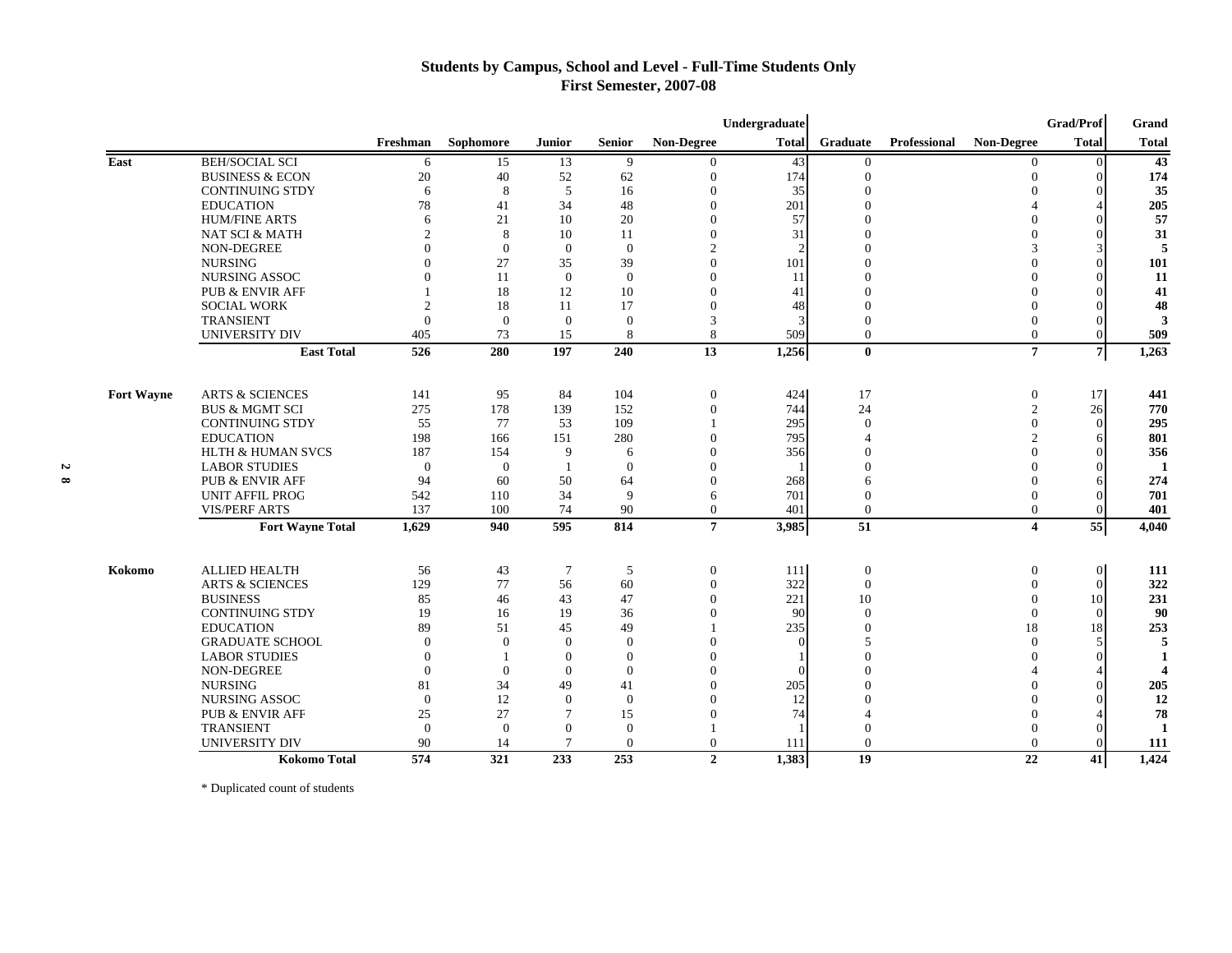### **Students by Campus, School and Level - Full-Time Students Only First Semester, 2007-08**

|           |                   |                            |                |              |                |                |                          | Undergraduate |                |              |                   | Grad/Prof        | Grand          |
|-----------|-------------------|----------------------------|----------------|--------------|----------------|----------------|--------------------------|---------------|----------------|--------------|-------------------|------------------|----------------|
|           |                   |                            | Freshman       | Sophomore    | <b>Junior</b>  | <b>Senior</b>  | <b>Non-Degree</b>        | <b>Total</b>  | Graduate       | Professional | <b>Non-Degree</b> | <b>Total</b>     | <b>Total</b>   |
|           | <b>Northwest</b>  | ALLIED HEALTH              | 106            | 135          | 24             | 48             | $\overline{0}$           | 313           | $\mathbf{0}$   |              | $\theta$          | $\boldsymbol{0}$ | 313            |
|           |                   | <b>ARTS &amp; SCIENCES</b> | 282            | 154          | 93             | 99             | $\theta$                 | 628           | $\theta$       |              | $\Omega$          | $\Omega$         | 628            |
|           |                   | <b>BUS &amp; ECONOMICS</b> | 109            | 78           | 54             | 50             | $\overline{0}$           | 291           | 44             |              | $\Omega$          | 44               | 335            |
|           |                   | <b>CONTINUING STDY</b>     | 14             | 31           | 33             | 62             | $\overline{0}$           | 140           | $\Omega$       |              | $\Omega$          | $\Omega$         | 140            |
|           |                   | DENTAL AUX EDUC            | 63             | 56           | 14             | $\overline{4}$ | $\Omega$                 | 137           | $\Omega$       |              | $\Omega$          | $\Omega$         | 137            |
|           |                   | <b>EDUCATION</b>           | 104            | 48           | 37             | 84             |                          | 274           |                |              | 22                | 22               | 296            |
|           |                   | <b>GUIDED STUDY</b>        | 103            |              | $\Omega$       | $\Omega$       | $\Omega$                 | 104           |                |              | $\Omega$          | $\Omega$         | 104            |
|           |                   | <b>LABOR STUDIES</b>       | $\overline{1}$ |              | $\Omega$       | $\theta$       | $\Omega$                 |               |                |              | $\Omega$          | $\Omega$         | $\overline{2}$ |
|           |                   | NON-DEGREE                 | $\theta$       | $\theta$     | $\overline{0}$ | $\theta$       | 3                        |               | $\Omega$       |              | $\Omega$          | $\Omega$         | 3              |
|           |                   | <b>NURSING</b>             | 92             | 44           | 41             | 52             | $\Omega$                 | 229           | $\Omega$       |              | $\Omega$          | $\Omega$         | 229            |
|           |                   | <b>PUB &amp; ENVIR AFF</b> | 96             | 65           | 53             | 57             | $\overline{0}$           | 271           | 28             |              | $\mathcal{R}$     | 31               | 302            |
|           |                   | <b>SOCIAL WORK</b>         | $\Omega$       | $\Omega$     | $\Omega$       | $\Omega$       | $\overline{0}$           |               | 38             |              | $\Omega$          | 38               | 38             |
|           |                   | <b>TRANSIENT</b>           | $\Omega$       | $\Omega$     | $\Omega$       | $\mathbf{0}$   | 26                       | 26            | $\Omega$       |              | $\Omega$          | $\Omega$         | 26             |
|           |                   | <b>UNIVERSITY DIV</b>      | 6              | 5            |                | $\theta$       | 2                        | 14            | $\overline{0}$ |              | $\Omega$          | $\Omega$         | 14             |
|           |                   | <b>Northwest Total</b>     | 976            | 618          | 350            | 456            | 32                       | 2,432         | 110            |              | 25                | 135              | 2,567          |
|           | <b>South Bend</b> | <b>ALLIED HEALTH</b>       | 62             | 71           | $\overline{1}$ | $\theta$       |                          | 135           | $\mathbf{0}$   |              | $\theta$          | $\overline{0}$   | 135            |
|           |                   | <b>BUS &amp; ECONOMICS</b> | 322            | 124          | 94             | 98             | $\Delta$                 | 642           | 62             |              |                   | 66               | 708            |
|           |                   | <b>CONTINUING STDY</b>     | 3              | 12           | 42             | 66             | $\Omega$                 | 123           | $\Omega$       |              | $\Omega$          | $\Omega$         | 123            |
|           |                   | <b>DENTAL AUX EDUC</b>     | 67             | 79           | -1             | $\overline{1}$ | $\Omega$                 | 148           | $\Omega$       |              | $\Omega$          | $\overline{0}$   | 148            |
|           |                   | DIV OF THE ARTS            | 127            | 71           | 50             | 75             |                          | 324           | 7              |              | $\Omega$          | $\overline{7}$   | 331            |
|           |                   | <b>EDUCATION</b>           | 185            | 143          | 103            | 214            | $\overline{0}$           | 645           | 61             |              | 26                | 87               | 732            |
| Z         |                   | <b>GRADUATE SCHOOL</b>     | $\theta$       | $\theta$     | $\overline{0}$ | $\theta$       | $\theta$                 | $\Omega$      | 11             |              | $\Omega$          | 11               | 11             |
| $\bullet$ |                   | <b>LABOR STUDIES</b>       | $\Omega$       | $\Omega$     | $\overline{1}$ | $\Omega$       | $\Omega$                 |               | $\Omega$       |              | $\Omega$          | $\Omega$         | 1              |
|           |                   | <b>LIB ARTS &amp; SCI</b>  | 543            | 230          | 189            | 181            | $\overline{4}$           | 1,147         | $\Omega$       |              |                   | $\Omega$         | 1,147          |
|           |                   | <b>NON-DEGREE</b>          | $\overline{0}$ | $\theta$     | $\overline{0}$ | $\theta$       | 13                       | 13            | $\Omega$       |              | $\mathbf Q$       | 9                | 22             |
|           |                   | <b>NURSING</b>             | 135            | 62           | 33             | 131            | $\Omega$                 | 361           | $\Omega$       |              | $\Omega$          | $\Omega$         | 361            |
|           |                   | <b>PUB &amp; ENVIR AFF</b> | 42             | 25           | 35             | 38             | $\Omega$                 | 140           | 10             |              |                   | 11               | 151            |
|           |                   | <b>SOCIAL WORK</b>         | $\Omega$       | $\theta$     | $\overline{0}$ | $\overline{0}$ | $\overline{0}$           |               | 35             |              | $\Omega$          | 35               | 35             |
|           |                   | <b>TRANSIENT</b>           | $\Omega$       | $\theta$     | $\overline{0}$ | $\mathbf{0}$   | 8                        |               | $\overline{0}$ |              | $\Omega$          | $\Omega$         | 8              |
|           |                   | <b>South Bend Total</b>    | 1,486          | 817          | 549            | 804            | 31                       | 3,687         | 186            |              | 40                | 226              | 3,913          |
|           | Southeast*        | <b>ARTS &amp; LETTERS</b>  | 18             | 62           | 69             | 83             | $\overline{0}$           | 232           | $\overline{0}$ |              | $\theta$          | $\overline{0}$   | 232            |
|           |                   | <b>BUSINESS</b>            | $\overline{c}$ | 32           | 94             | 143            | $\overline{0}$           | 271           | 8              |              | $\theta$          | 8                | 279            |
|           |                   | <b>CONTINUING STDY</b>     | 5              | 44           | 40             | 79             | $\overline{0}$           | 168           |                |              | $\theta$          | $\Omega$         | 168            |
|           |                   | <b>EDUCATION</b>           |                | 32           | 69             | 154            | $\Omega$                 | 263           | Q              |              | 15                | 24               | 287            |
|           |                   | <b>GRADUATE SCHOOL</b>     | $\Omega$       | $\mathbf{0}$ | $\overline{0}$ | $\overline{0}$ | $\Omega$                 | $\Omega$      |                |              | $\Omega$          |                  | 1              |
|           |                   | HEALTH, PE, REC            |                |              | $\theta$       | $\Omega$       | $\Omega$                 |               |                |              | $\Omega$          | $\Omega$         | 5              |
|           |                   | <b>NATURAL SCIENCE</b>     | 24             | 78           | 66             | 74             | $\Omega$                 | 242           |                |              | $\Omega$          | $\Omega$         | 242            |
|           |                   | NON-DEGREE                 | $\Omega$       | $\theta$     | $\overline{0}$ | $\overline{0}$ | 13                       | 13            |                |              | $\Omega$          | $\Omega$         | 13             |
|           |                   | <b>NURSING</b>             | $\Omega$       | 19           | 45             | 50             | $\overline{0}$           | 114           |                |              | $\Omega$          | $\Omega$         | 114            |
|           |                   | <b>SOCIAL SCIENCE</b>      | 33             | 96           | 93             | 111            | $\overline{0}$           | 333           | $\Omega$       |              |                   | $\Omega$         | 333            |
|           |                   | <b>UNIVERSITY DIV</b>      | 1,118          | 392          | 120            | 28             | $\boldsymbol{\varDelta}$ | 1,662         | $\Omega$       |              | $\Omega$          | $\Omega$         | 1,662          |
|           |                   | <b>Southeast Total</b>     | 1,212          | 756          | 596            | 722            | 17                       | 3,303         | 18             |              | 15                | 33               | 3,336          |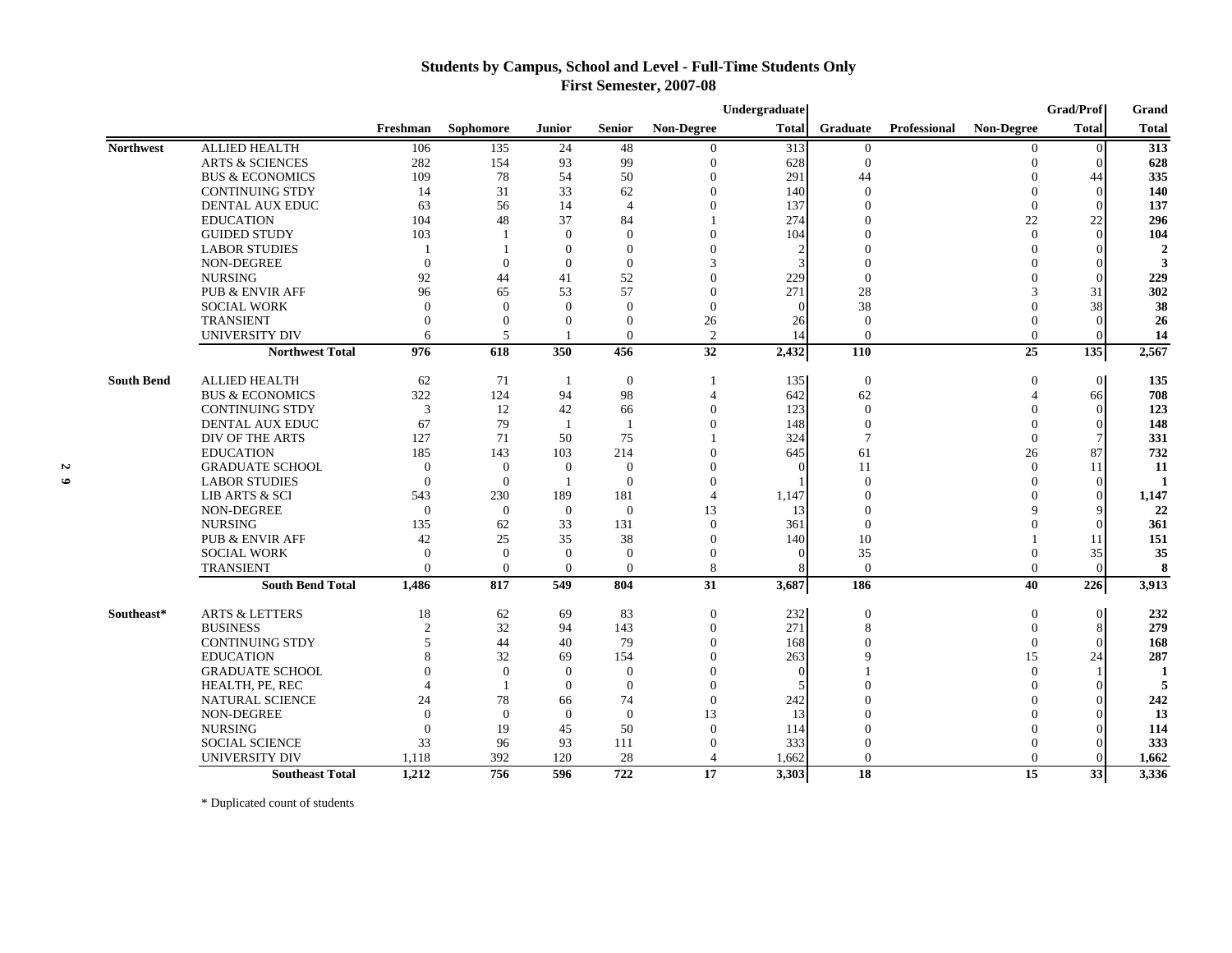#### **Students by School and Level - Part-Time Students Only - All Campuses\* First Semester, 2007-08**

|                       |                                             |                      |                  |                        |                    |                          | Undergraduate |                 |                      |                          | <b>Grad/Prof</b> | Grand        |
|-----------------------|---------------------------------------------|----------------------|------------------|------------------------|--------------------|--------------------------|---------------|-----------------|----------------------|--------------------------|------------------|--------------|
|                       |                                             | Freshman             | Sophomore        | <b>Junior</b>          | <b>Senior</b>      | <b>Non-Degree</b>        | <b>Total</b>  | <b>Graduate</b> |                      | Professional Non-Degree  | <b>Total</b>     | <b>Total</b> |
|                       | <b>ALLIED HEALTH</b>                        | 229                  | 187              | 26                     | 24                 |                          | 467           | $\mathbf{0}$    | $\Omega$             | $\mathbf{0}$             | $\Omega$         | 467          |
|                       | <b>ARTS &amp; LETTERS</b>                   | 8                    | 28               | 37                     | 82                 | $\boldsymbol{0}$         | 155           | $\mathbf{0}$    | $\Omega$             | $\boldsymbol{0}$         | $\Omega$         | 155          |
|                       | <b>ARTS &amp; SCIENCES</b>                  | 197                  | 184              | 170                    | 499                | 195                      | 1,245         | 52              | $\Omega$             | 39                       | 91               | 1,336        |
|                       | <b>BEH/SOCIAL SCI</b>                       | 3                    | 5                | 3                      | 19                 | $\theta$                 | 30            | $\overline{0}$  | $\Omega$             | $\mathbf{0}$             |                  | 30           |
|                       | <b>BUS &amp; ECONOMICS</b>                  | 194                  | 163              | 118                    | 160                | -1                       | 636           | 216             | $\Omega$             | 59                       | 275              | 911          |
|                       | <b>BUS &amp; MGMT SCI</b>                   | 72                   | 71               | 53                     | 89                 |                          | 286           | 134             | $\Omega$             | 2                        | 136              | 422          |
|                       | <b>BUSINESS</b>                             | 64                   | 94               | 161                    | 399                | 14                       | 732           | 1,312           | $\Omega$             | 109                      | 1,421            | 2,153        |
|                       | <b>BUSINESS &amp; ECON</b>                  | $\overline{7}$       | 48               | 37                     | 39                 | $\Omega$                 | 131           | $\overline{0}$  | $\Omega$             | $\mathbf{0}$             |                  | 131          |
|                       | <b>COLUMBUS CAMPUS</b>                      | 124                  | 167              | 84                     | 133                | 56                       | 564           | 50              | $\Omega$             | 8                        | 58               | 622          |
|                       | <b>CONTINUING STDY</b>                      | 172                  | 447              | 380                    | 881                | 212                      | 2.092         | 57              | $\Omega$             | $\mathbf{0}$             | 57               | 2,149        |
|                       | <b>DENTAL AUX EDUC</b>                      | 70                   | 78               | 8                      | 17                 | $\Omega$                 | 173           | $\overline{0}$  | $\Omega$             | $\Omega$                 |                  | 173          |
|                       | <b>DENTISTRY</b>                            | $\overline{0}$       | $\overline{0}$   | $\overline{0}$         | $\overline{0}$     | $\overline{0}$           |               | 47              | 13                   | $\mathbf{0}$             | 60               | 60           |
|                       | DIV OF THE ARTS                             | 35                   | 23               | 19                     | 44                 |                          | 122           |                 | $\Omega$             | $\mathbf{0}$             |                  | 123          |
|                       | <b>EDUCATION</b>                            | 195                  | 215              | 199                    | 411                | 59                       | 1,079         | 1,626           | $\Omega$             | 994                      | 2,620            | 3,699        |
|                       | <b>ENGINEERING</b>                          | 40                   | 38               | 34                     | 93                 | $\Omega$                 | 205           | 64              | $\Omega$             | $\mathbf{0}$             | 64               | 269          |
|                       | <b>GRAD NON-DEGREE</b>                      | $\mathbf{0}$         | $\boldsymbol{0}$ | $\boldsymbol{0}$       | $\mathbf{0}$       | $\Omega$                 |               | $\Omega$        | $\Omega$             | 374                      | 374              | 374          |
|                       | <b>GRADUATE SCHOOL</b>                      | $\mathbf{0}$         | $\theta$         | $\overline{0}$         | $\overline{0}$     | $\Omega$                 |               | 2,395           | $\Omega$             | 132                      | 2,527            | 2,527        |
|                       | <b>GUIDED STUDY</b>                         | 53                   |                  | $\overline{0}$         | $\Omega$           | $\Omega$                 | 54            | $\theta$        | $\Omega$             | $\overline{0}$           |                  | 54           |
|                       | <b>HEALTH &amp; REHAB SCI</b>               | $\Omega$             | $\mathbf{0}$     | $\overline{0}$         | $\mathbf{0}$       | $\Omega$                 | $\Omega$      | 6               | $\Omega$             | $\tau$                   | 13               | 13           |
|                       | HEALTH, PE, REC                             | 11                   | 10               | 17                     | 52                 | $\boldsymbol{\varDelta}$ | 94            | 68              | $\Omega$             | 13                       | 81               | 175          |
|                       | <b>HERRON ART</b>                           | 16                   | 43               | 35                     | 91                 |                          | 186           | 18              | $\Omega$             | $\overline{0}$           | 18               | 204          |
|                       | <b>HLTH &amp; HUMAN SVCS</b>                | 80                   | 47               | 10                     | $7\phantom{.0}$    | $\overline{0}$           | 144           | $\overline{0}$  | $\theta$             | $\mathbf{0}$             | $\Omega$         | 144          |
|                       | <b>HUM/FINE ARTS</b>                        | $\overline{4}$       | 6                | 16                     | 13                 | $\theta$                 | 39            | $\overline{0}$  | $\Omega$             | $\boldsymbol{0}$         | $\Omega$         | 39           |
| $\boldsymbol{\omega}$ | <b>INFORMATICS</b>                          | 13                   | 26               | 48                     | 120                | $\overline{2}$           | 209           | 97              | $\Omega$             | $\overline{c}$           | 99               | 308          |
| $\bullet$             | <b>JOURNALISM</b>                           | $\overline{4}$       | 8                | 12                     | 17                 | $\Omega$                 | 41            | $\Omega$        | $\Omega$             | $\Omega$                 |                  | 41           |
|                       | <b>LABOR STUDIES</b>                        | 13                   | 10               | 14                     | 18                 | $\Omega$                 | 55            | $\overline{0}$  | $\Omega$             | $\mathbf{0}$             |                  | 55           |
|                       | LAW                                         | $\Omega$             | $\theta$         | $\overline{0}$         | $\overline{0}$     | $\Omega$                 | $\Omega$      | 71              | 334                  |                          | 406              | 406          |
|                       | LIB ARTS & SCI                              | 270                  | 136              | 90                     | 170                | 3                        | 669           | $\overline{0}$  | $\Omega$             | $\mathbf{0}$             | $\Omega$         | 669          |
|                       | <b>LIBERAL ARTS</b>                         | 69                   | 89               | 128                    | 297                | 20                       | 603           | $\overline{0}$  | $\Omega$             | $\mathbf{0}$             | $\Omega$         | 603          |
|                       | <b>LIBRARY &amp; INFO SCI</b>               | $\mathbf{0}$         | $\boldsymbol{0}$ | $\boldsymbol{0}$       | $\overline{0}$     | $\Omega$                 | $\Omega$      | 326             | $\Omega$             | 35                       | 361              | 361          |
|                       | <b>MEDICINE</b>                             |                      | $\overline{2}$   | $\overline{2}$         | 20                 | 3                        | 28            | 76              | 3                    | -1                       | 80               | 108          |
|                       | <b>MUSIC</b>                                |                      | 3                | $\overline{0}$         | $\overline{4}$     | 3                        | 11            | 292             | $\Omega$             | 3                        | 295              | 306          |
|                       | <b>NAT SCI &amp; MATH</b>                   | $\Omega$             | 5                | $\overline{4}$         | 8                  | $\Omega$                 | 17            | $\Omega$        | $\Omega$             | $\mathbf{0}$             | $\Omega$         | 17           |
|                       | NATURAL SCIENCE                             | 45                   | 53               | 47                     | 66                 | $\Omega$                 | 211           | $\Omega$        | $\Omega$             | $\Omega$                 |                  | 211          |
|                       | NON-DEGREE                                  | $\mathbf{0}$         | $\boldsymbol{0}$ | $\boldsymbol{0}$       | $\theta$           | 849                      | 849           | $\overline{0}$  | $\theta$             | 86                       | 86               | 935          |
|                       | <b>NURSING</b>                              | 121                  | 137              | 165                    | 584                | $\Omega$                 | 1,007         | 386             | $\Omega$             | 36                       | 422              | 1,429        |
|                       | <b>NURSING ASSOC</b>                        | 2                    | 118              | $\overline{0}$         | $\mathbf{0}$       | $\Omega$                 | 120           | $\overline{0}$  | $\Omega$             | $\mathbf{0}$             | $\Omega$         | 120          |
|                       | <b>OPTOMETRY</b>                            | $\Omega$             | $\mathbf{1}$     | $\overline{0}$         | $\mathbf{0}$       | $\Omega$                 |               | $\Omega$        | $\tau$               | $\mathbf{0}$             | 7                | -9           |
|                       | PHYSICAL EDUC                               | 41                   | 29               | 29                     | 76                 |                          | 176           | 14              | $\Omega$             | $\boldsymbol{\Delta}$    | 18               | 194          |
|                       | <b>PUB &amp; ENVIR AFF</b>                  | 96                   | 122              | 147                    | 274                |                          | 640           | 503             | $\Omega$             | 18                       | 521              | 1,161        |
|                       | <b>SCIENCE</b>                              | 23                   | 34               | 69                     | 242                | 122                      | 490           | 157             | $\Omega$             | $\mathbf{0}$             | 157              | 647          |
|                       |                                             |                      | 52               | 57                     | 83                 | $\theta$                 | 208           | $\theta$        | $\Omega$             | $\mathbf{0}$             | $\Omega$         | 208          |
|                       | <b>SOCIAL SCIENCE</b><br><b>SOCIAL WORK</b> | 16<br>$\overline{1}$ | 13               | 23                     | 21                 | $\Omega$                 | 58            |                 | $\Omega$             | 10                       | 410              | 468          |
|                       | <b>TECHNOLOGY</b>                           | 58                   | 141              | 147                    | 356                | $\overline{0}$           | 702           | 400<br>20       | $\Omega$             | $\mathbf{0}$             | 20               | 722          |
|                       |                                             |                      |                  |                        |                    |                          | 642           | $\Omega$        | $\Omega$             |                          |                  | 642          |
|                       | <b>TRANSIENT</b>                            | $\overline{0}$       | $\boldsymbol{0}$ | $\boldsymbol{0}$<br>25 | $\mathbf{0}$<br>25 | 642                      | 468           | $\Omega$        | $\Omega$             | $\mathbf{0}$<br>$\Omega$ |                  |              |
|                       | <b>UNIT AFFIL PROC</b>                      | 116                  | 56               |                        |                    | 246                      |               | $\Omega$        | $\Omega$             |                          |                  | 468          |
|                       | UNIVERSITY COLLEGE                          | 591                  | 568              | 266                    | 121                | 100                      | 1.646         | $\Omega$        |                      | $\Omega$                 |                  | 1,646        |
|                       | UNIVERSITY DIV                              | 556                  | 350              | 133                    | 54                 | 838<br>$\overline{2}$    | 1,931         | $\Omega$        | $\Omega$<br>$\Omega$ | $\Omega$<br>$\Omega$     |                  | 1,931        |
|                       | VIS/PERF ARTS                               | 35                   | 48               | 17                     | 61                 |                          | 166           |                 |                      |                          |                  | 166          |
|                       | <b>Total</b>                                | 3.646                | 3,856            | 2,830                  | 5,670              | 3.380                    | 19,382        | 8.388           | 357                  | 1.933                    | 10,678           | 30.060       |

\* Duplicated count of students at Bloomington, IUPUI, Fort Wayne, South Bend and Southeast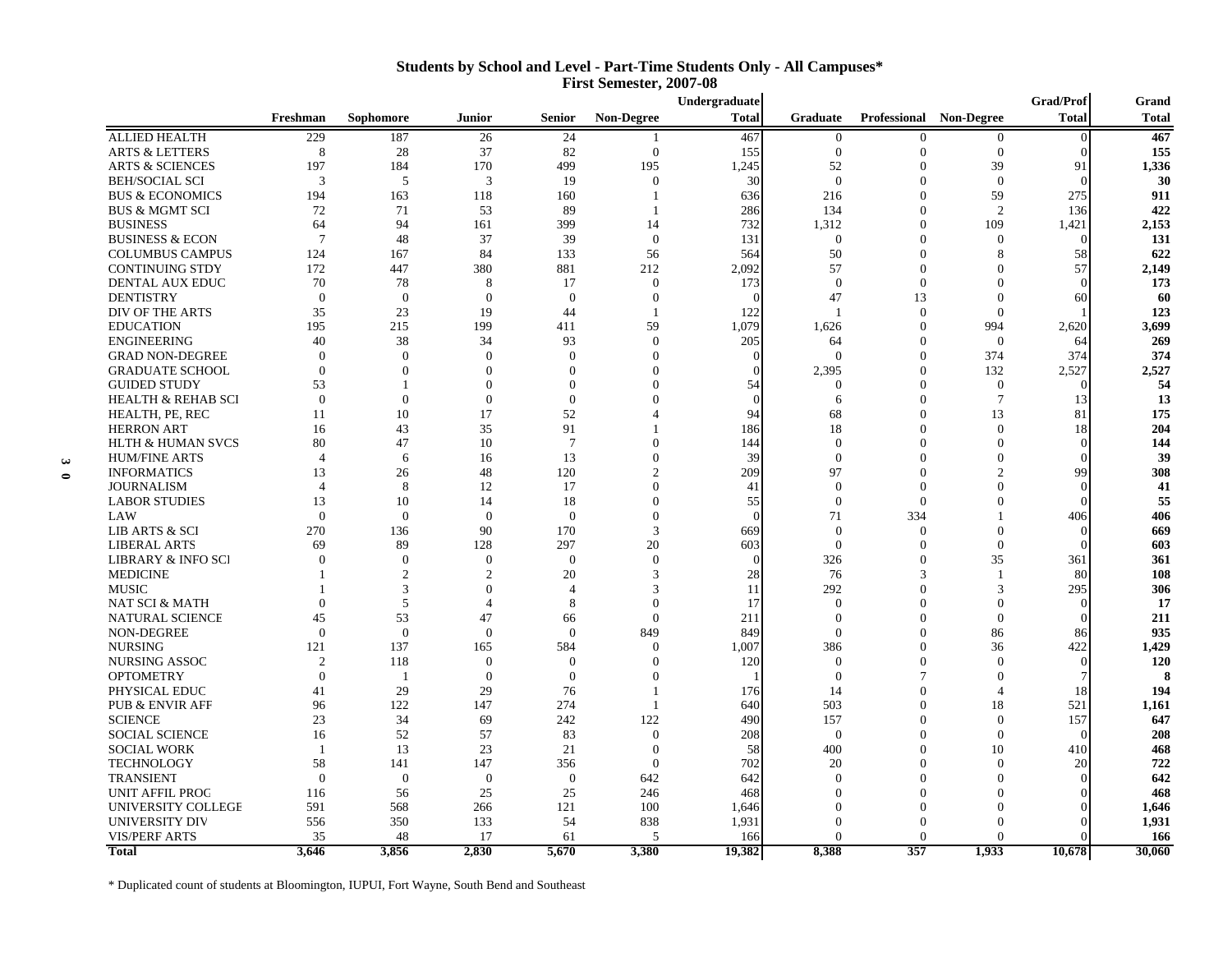#### **Students by Campus, School, and Level - Part-Time Students Only First Semester, 2007-08**

|               |                               |                |                |               |                       |                | Undergraduate |          |                |                          | <b>Grad/Prof</b> | Grand        |
|---------------|-------------------------------|----------------|----------------|---------------|-----------------------|----------------|---------------|----------|----------------|--------------------------|------------------|--------------|
|               |                               | Freshman       | Sophomore      | <b>Junior</b> | <b>Senior</b>         | Non-Degree     | <b>Total</b>  | Graduate | Professional   | Non-Degree               | <b>Total</b>     | <b>Total</b> |
| Bloomington*  | <b>ARTS &amp; SCIENCES</b>    |                | 46             | 79            | 291                   | 188            | 605           | 9        |                | $\overline{0}$           | $\mathbf Q$      | 614          |
|               | <b>BUSINESS</b>               | 2              | 8              | 13            | 57                    | $\Omega$       | 80            | 48       | $\theta$       | 10                       | 58               | 138          |
|               | <b>CONTINUING STDY</b>        | 21             | 49             | 32            | 83                    | 202            | 387           | $\Omega$ | $\Omega$       | $\overline{0}$           | $\Omega$         | 387          |
|               | <b>EDUCATION</b>              | $\Omega$       | $\Omega$       | $\Omega$      | 19                    | $\Omega$       | 19            | 288      | $\Omega$       | 198                      | 486              | 505          |
|               | <b>GRADUATE SCHOOL</b>        | $\Omega$       | $\Omega$       | $\theta$      | $\overline{0}$        | $\Omega$       | $\Omega$      | 1,743    | $\Omega$       | 123                      | 1,866            | 1,866        |
|               | HEALTH, PE, REC               |                | 8              | 17            | 52                    |                | 82            | 68       | $\Omega$       | 13                       | 81               | 163          |
|               | <b>INFORMATICS</b>            |                | $\Omega$       | 6             | 28                    | $\overline{c}$ | 36            | 16       | $\Omega$       | $\overline{1}$           | 17               | 53           |
|               | <b>JOURNALISM</b>             |                | $\overline{c}$ | $\Delta$      | 9                     | $\Omega$       | 15            | $\Omega$ | $\Omega$       | $\Omega$                 | $\Omega$         | 15           |
|               | LAW                           |                | $\Omega$       | $\Omega$      | $\Omega$              | $\Omega$       | $\Omega$      | 52       | 31             |                          | 84               | 84           |
|               | <b>LIBRARY &amp; INFO SCI</b> |                | $\Omega$       | $\Omega$      | $\Omega$              | $\Omega$       | $\Omega$      | 76       | $\Omega$       | 14                       | 90               | 90           |
|               | <b>MUSIC</b>                  |                |                | $\Omega$      | $\boldsymbol{\Delta}$ |                | 11            | 253      | $\Omega$       | $\mathbf{1}$             | 254              | 265          |
|               | <b>NURSING</b>                |                |                |               | 3                     | 0              |               | $\Omega$ | $\Omega$       | $\Omega$                 |                  |              |
|               | <b>OPTOMETRY</b>              |                |                | $\Omega$      | $\Omega$              | 0              |               | $\Omega$ | $\overline{7}$ | $\Omega$                 |                  |              |
|               | PUB & ENVIR AFF               | $\mathbf{0}$   |                | 8             | 29                    | $\theta$       | 38            | 28       | $\theta$       | $\Omega$                 | 28               | 66           |
|               | <b>SOCIAL WORK</b>            | $\Omega$       | $\Omega$       |               | $\overline{2}$        | $\theta$       |               | $\theta$ | $\theta$       | $\Omega$                 |                  |              |
|               | UNIVERSITY DIV                | 44             | 80             | 28            | 6                     | 166            | 324           | $\theta$ | $\theta$       | $\theta$                 |                  | 324          |
|               | <b>Bloomington Total</b>      | 70             | 198            | 189           | 583                   | 565            | 1,605         | 2,581    | 38             | 361                      | 2,980            | 4,585        |
| Indianapolis* | <b>BUSINESS</b>               | 6              | 10             | 48            | 176                   | 14             | 254           | 1,045    | $\overline{0}$ | 98                       | 1,143            | 1,397        |
|               | <b>COLUMBUS CAMPUS</b>        | 124            | 167            | 84            | 133                   | 56             | 564           | 50       | $\Omega$       | 8                        | 58               | 622          |
|               | <b>CONTINUING STDY</b>        | 20             | 104            | 115           | 317                   | $\theta$       | 556           | 57       | $\Omega$       | $\Omega$                 | 57               | 613          |
|               | DENTAL AUX EDUC               | $\theta$       | $\overline{4}$ | $\theta$      | 13                    | $\Omega$       | 17            | $\Omega$ | $\Omega$       | $\Omega$                 | $\Omega$         | 17           |
|               | <b>DENTISTRY</b>              | 0              | $\Omega$       | $\Omega$      | $\overline{0}$        | $\Omega$       | $\Omega$      | 47       | 13             | $\Omega$                 | 60               | 60           |
|               | <b>EDUCATION</b>              | 5              | 34             | 57            | 75                    | 51             | 222           | 368      | $\Omega$       | 180                      | 548              | 770          |
|               | <b>ENGINEERING</b>            | 40             | 38             | 34            | 93                    | $\theta$       | 205           | 64       | $\Omega$       | $\overline{0}$           | 64               | 269          |
|               | <b>GRAD NON-DEGREE</b>        | $\Omega$       | $\Omega$       | $\Omega$      | $\theta$              | $\Omega$       |               | $\Omega$ | $\Omega$       | 374                      | 374              | 374          |
|               | <b>GRADUATE SCHOOL</b>        | $\Omega$       |                | $\theta$      | $\overline{0}$        | $\Omega$       |               | 535      | $\Omega$       | $\overline{0}$           | 535              | 535          |
|               | <b>HEALTH &amp; REHAB SCI</b> | $\Omega$       | $\Omega$       | $\Omega$      | $\Omega$              | $\Omega$       | $\Omega$      | 6        | $\Omega$       | 7                        | 13               | 13           |
|               | <b>HERRON ART</b>             | 16             | 43             | 35            | 91                    |                | 186           | 18       | $\Omega$       | $\theta$                 | 18               | 204          |
|               | <b>INFORMATICS</b>            | 13             | 26             | 42            | 92                    | $\Omega$       | 173           | 81       | $\Omega$       |                          | 82               | 255          |
|               | <b>JOURNALISM</b>             |                | 6              | 8             | 8                     | $\Omega$       | 26            | $\Omega$ | $\Omega$       | $\Omega$                 | $\Omega$         | 26           |
|               | <b>LABOR STUDIES</b>          |                |                | 3             | $\overline{4}$        | $\Omega$       | 13            | $\Omega$ | $\Omega$       | $\theta$                 |                  | 13           |
|               | LAW                           | $\Omega$       | $\Omega$       | $\theta$      | $\theta$              | $\Omega$       | $\Omega$      | 19       | 303            | $\theta$                 | 322              | 322          |
|               | <b>LIBERAL ARTS</b>           | 69             | 89             | 128           | 297                   | 20             | 603           | $\theta$ | $\Omega$       | $\theta$                 | $\Omega$         | 603          |
|               | LIBRARY & INFO SCI            | $\Omega$       | $\Omega$       | $\theta$      | $\theta$              | $\theta$       | $\Omega$      | 250      | $\Omega$       | 21                       | 271              | 271          |
|               | <b>MEDICINE</b>               |                | $\overline{2}$ | 2             | 20                    | 3              | 28            | 76       | 3              | -1                       | 80               | 108          |
|               | <b>MUSIC</b>                  | $\Omega$       | $\Omega$       | $\theta$      | $\theta$              | $\theta$       | $\Omega$      | 39       | $\theta$       | $\overline{2}$           | 41               | 41           |
|               | <b>NURSING</b>                | 11             |                | 30            | 245                   | $\Omega$       | 294           | 386      | $\Omega$       | 28                       | 414              | 708          |
|               | PHYSICAL EDUC                 | 41             | 29             | 29            | 76                    |                | 176           | 14       | $\Omega$       | $\boldsymbol{\varDelta}$ | 18               | 194          |
|               | <b>PUB &amp; ENVIR AFF</b>    | 6              | 38             | 50            | 103                   | $\theta$       | 197           | 293      | $\theta$       |                          | 294              | 491          |
|               | <b>SCIENCE</b>                | 23             | 34             | 69            | 242                   | 122            | 490           | 157      | $\theta$       | $\theta$                 | 157              | 647          |
|               | <b>SOCIAL WORK</b>            | $\overline{1}$ | $\overline{1}$ | 13            | 8                     | $\theta$       | 23            | 241      | $\Omega$       | $\boldsymbol{\varDelta}$ | 245              | 268          |
|               | <b>TECHNOLOGY</b>             | 58             | 141            | 147           | 356                   | $\theta$       | 702           | 20       | $\Omega$       | $\Omega$                 | 20               | 722          |
|               | <b>TRANSIENT</b>              | $\Omega$       | $\Omega$       | $\theta$      | $\overline{0}$        | 547            | 547           | $\Omega$ | $\Omega$       | $\Omega$                 | $\Omega$         | 547          |
|               | UNIVERSITY COLLEGE            | 591            | 568            | 266           | 121                   | 100            | 1,646         | $\Omega$ | $\Omega$       | $\Omega$                 |                  | 1,646        |
|               | <b>Indianapolis Total</b>     | 1,031          | 1,346          | 1,160         | 2,470                 | 915            | 6.922         | 3,766    | 319            | 729                      | 4,814            | 11,736       |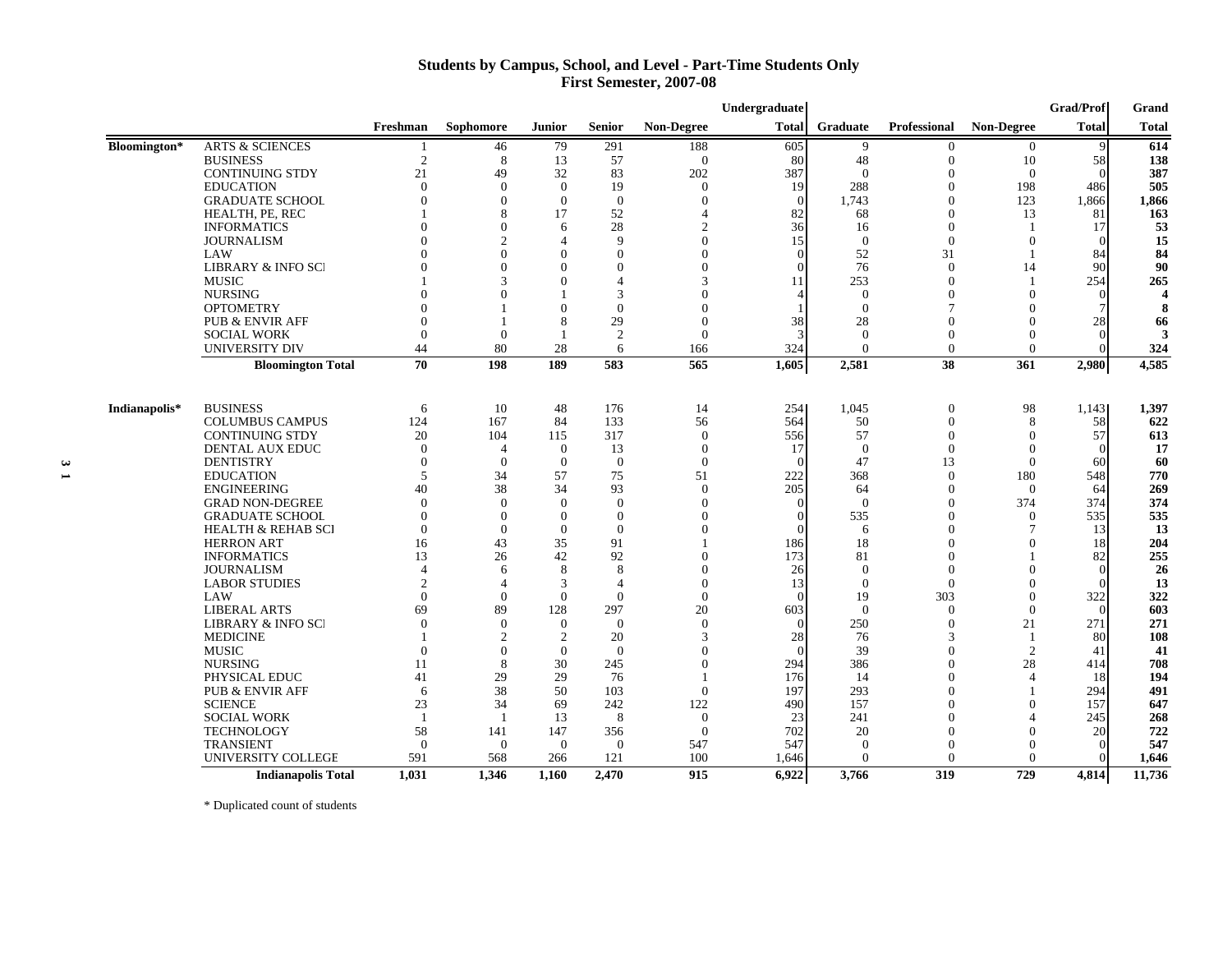#### **Students by Campus, School, and Level - Part-Time Students Only First Semester, 2007-08**

|             |                                                    |                |                |                |               |                          | Undergraduate  |                              |              |                          | Grad/Prof                  | Grand        |
|-------------|----------------------------------------------------|----------------|----------------|----------------|---------------|--------------------------|----------------|------------------------------|--------------|--------------------------|----------------------------|--------------|
|             |                                                    | Freshman       | Sophomore      | <b>Junior</b>  | <b>Senior</b> | <b>Non-Degree</b>        | <b>Total</b>   | <b>Graduate</b>              | Professional | Non-Degree               | <b>Total</b>               | <b>Total</b> |
| East        | <b>BEH/SOCIAL SCI</b>                              | 3              | 5              | 3              | 19            | $\Omega$                 | 30             | $\overline{0}$               |              | $\Omega$                 | $\Omega$                   | 30           |
|             | <b>BUSINESS &amp; ECON</b>                         | 7              | 48             | 37             | 39            |                          | 131            | $\theta$                     |              |                          | $\Omega$                   | 131          |
|             | <b>CONTINUING STDY</b>                             | 3              | 16             | 9              | 18            |                          | 46             | $\Omega$                     |              | $\Omega$                 | $\Omega$                   | 46           |
|             | <b>EDUCATION</b>                                   | 19             | 16             | 13             | 30            |                          | 78             | $\Omega$                     |              | 22                       | 22                         | 100          |
|             | <b>HUM/FINE ARTS</b>                               |                | 6              | 16             | 13            |                          | 39             | $\Omega$                     |              | $\Omega$                 | $\theta$                   | 39           |
|             | <b>NAT SCI &amp; MATH</b>                          |                | 5              | $\overline{4}$ | 8             | $\Omega$                 | 17             | $\Omega$                     |              | $\Omega$                 |                            | 17           |
|             | NON-DEGREE                                         |                | $\Omega$       | $\Omega$       | $\theta$      | 17                       | 17             | $\Omega$                     |              | 13                       | 13                         | 30           |
|             | <b>NURSING</b>                                     | 12             | 7              | 12             | 27            | $\Omega$                 | 58             |                              |              | $\Omega$                 | $\Omega$                   | 58           |
|             | <b>NURSING ASSOC</b>                               |                | $\Omega$       | $\Omega$       | $\Omega$      |                          | 10             | $\Omega$                     |              |                          |                            | 10           |
|             | <b>PUB &amp; ENVIR AFF</b>                         | 3              |                |                | 8             |                          | 22             | $\Omega$                     |              |                          |                            | 22           |
|             | <b>SOCIAL WORK</b>                                 |                | 12             | $\mathbf Q$    | 11            | $\Omega$                 | 32             | $\bigcap$                    |              |                          |                            | 32           |
|             | <b>TRANSIENT</b>                                   | $\overline{0}$ | $\Omega$       | $\Omega$       | $\theta$      | 8                        |                | $\overline{0}$               |              | $\Omega$                 |                            | 8            |
|             | UNIVERSITY DIV                                     | 176            | 60             | 19             | 13            | 212                      | 480            | $\theta$                     |              | $\Omega$                 | ∩                          | 480          |
|             | <b>East Total</b>                                  | 228            | 188            | 129            | 186           | 237                      | 968            | $\bf{0}$                     |              | 35                       | 35                         | 1,003        |
|             |                                                    |                |                |                |               |                          |                |                              |              |                          |                            |              |
| Fort Wayne* | <b>ARTS &amp; SCIENCES</b>                         | 50             | 41             | 22             | 61            |                          | 178            | 43                           |              | 39                       | 82                         | 260          |
|             | <b>BUS &amp; MGMT SCI</b>                          | 72             | 71             | 53             | 89            |                          | 286            | 134                          |              | $\overline{2}$           | 136                        | 422          |
|             | <b>CONTINUING STDY</b>                             | 38             | 74             | 54             | 139           |                          | 308            | $\Omega$                     |              | $\Omega$                 | $\Omega$                   | 308          |
|             | <b>EDUCATION</b>                                   | 64             | 56             | 52             | 126           |                          | 300            | 259                          |              | 104                      | 363                        | 663          |
|             | <b>HLTH &amp; HUMAN SVCS</b>                       | 80             | 47             | 10             | 7             |                          | 144            | $\theta$                     |              | $\Omega$                 | $\Omega$                   | 144          |
|             | <b>LABOR STUDIES</b>                               | $\overline{2}$ | $\Omega$       | $\overline{1}$ | 2             |                          |                | $\Omega$                     |              |                          | $\Omega$                   | 5            |
|             | <b>PUB &amp; ENVIR AFF</b>                         | 23             | 22             | 23             | 46            | $\theta$                 | 114            | 40                           |              |                          | 40                         | 154          |
|             | <b>UNIT AFFIL PROG</b>                             | 116            | 56             | 25             | 25            | 246                      | 468            | $\theta$                     |              | $\Omega$                 | $\Omega$                   | 468          |
|             | <b>VIS/PERF ARTS</b>                               | 35             | 48             | 17             | 61            | 5                        | 166            | $\theta$                     |              | $\Omega$                 |                            | 166          |
|             | <b>Fort Wayne Total</b>                            | 480            | 415            | 257            | 556           | 261                      | 1,969          | 476                          |              | 145                      | 621                        | 2,590        |
|             |                                                    |                |                |                |               |                          |                |                              |              |                          |                            |              |
| Kokomo      | <b>ALLIED HEALTH</b><br><b>ARTS &amp; SCIENCES</b> | 43             | 15<br>35       | 5<br>28        | 7             | $\mathbf{0}$<br>$\theta$ | 70             | $\boldsymbol{0}$<br>$\theta$ |              | $\mathbf{0}$<br>$\Omega$ | $\overline{0}$<br>$\Omega$ | 70<br>150    |
|             |                                                    | 43             | 34             |                | 44            | $\Omega$                 | 150            |                              |              | $\Omega$                 |                            |              |
|             | <b>BUSINESS</b>                                    | 48             |                | 27             | 27            |                          | 136            | 32                           |              | $\Omega$                 | 32<br>$\Omega$             | 168          |
|             | <b>CONTINUING STDY</b><br><b>EDUCATION</b>         | 25<br>17       | 68             | 27<br>9        | 46            |                          | 166            | $\theta$                     |              |                          | 33                         | 166          |
|             |                                                    | $\Omega$       | 21<br>$\theta$ | $\Omega$       | 25            |                          | 72<br>$\Omega$ | 10                           |              | 23                       | 15                         | 105          |
|             | <b>GRADUATE SCHOOL</b><br><b>LABOR STUDIES</b>     |                | $\overline{2}$ | 2              | $\theta$      |                          |                | 14<br>$\Omega$               |              | $\Omega$                 | $\Omega$                   | 15           |
|             |                                                    |                |                |                |               |                          |                |                              |              |                          |                            | 8            |
|             | NON-DEGREE<br><b>NURSING</b>                       |                | $\Omega$<br>31 | $\theta$<br>57 | $\theta$      |                          |                | $\Omega$<br>$\Omega$         |              |                          | $\Omega$                   | 10           |
|             | <b>NURSING ASSOC</b>                               | 18             | 108            | $\theta$       | 104           | $\Omega$                 | 210<br>109     | $\Omega$                     |              |                          |                            | 210<br>109   |
|             |                                                    |                |                | 5              | $\theta$      |                          |                |                              |              |                          |                            |              |
|             | <b>PUB &amp; ENVIR AFF</b><br><b>TRANSIENT</b>     | 14<br>$\theta$ | 9<br>$\theta$  | $\Omega$       | 12            | $\theta$<br>12           | 40             | 11                           |              | $\Omega$                 | 11<br>$\Omega$             | 51           |
|             | UNIVERSITY DIV                                     | 32             | 10             |                | $\theta$<br>2 | 292                      | 12<br>337      | $\boldsymbol{0}$<br>$\theta$ |              | $\Omega$                 | $\Omega$                   | 12<br>337    |
|             |                                                    |                |                |                |               |                          |                |                              |              |                          |                            |              |
|             | <b>Kokomo Total</b>                                | 244            | 333            | 161            | 268           | 307                      | 1,313          | 67                           |              | 31                       | 98                         | 1,411        |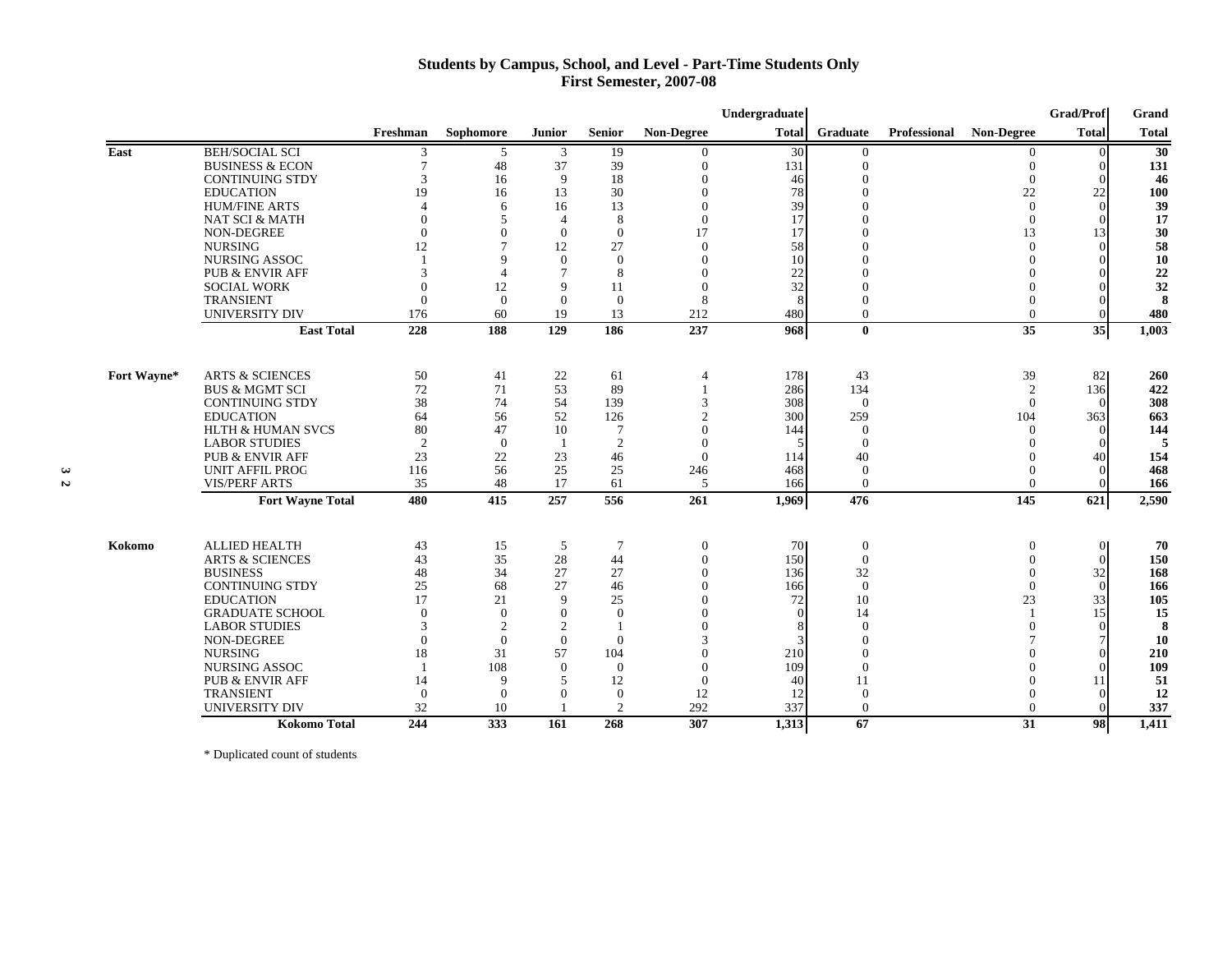#### **Students by Campus, School, and Level - Part-Time Students Only First Semester, 2007-08**

|    |                  |                            |                      |                      |                |                  |                       | Undergraduate |                       |                         | <b>Grad/Prof</b> | Grand        |
|----|------------------|----------------------------|----------------------|----------------------|----------------|------------------|-----------------------|---------------|-----------------------|-------------------------|------------------|--------------|
|    |                  |                            | Freshman             | Sophomore            | <b>Junior</b>  | <b>Senior</b>    | <b>Non-Degree</b>     | <b>Total</b>  | Graduate              | Professional Non-Degree | <b>Total</b>     | <b>Total</b> |
|    | <b>Northwest</b> | <b>ALLIED HEALTH</b>       | 140                  | 136                  | 21             | 16               |                       | 314           | $\overline{0}$        | 0                       | $\Omega$         | 314          |
|    |                  | <b>ARTS &amp; SCIENCES</b> | 103                  | 62                   | 41             | 103              | $\mathcal{R}$         | 312           | $\overline{0}$        | $\mathbf{0}$            | $\Omega$         | 312          |
|    |                  | <b>BUS &amp; ECONOMICS</b> | 64                   | 43                   | 41             | 42               |                       | 191           | 80                    | 18                      | 98               | 289          |
|    |                  | <b>CONTINUING STDY</b>     | 24                   | 37                   | 45             | 71               | 3                     | 180           | $\theta$              | $\theta$                | $\Omega$         | 180          |
|    |                  | DENTAL AUX EDUC            | 37                   | 24                   | 8              | $\overline{1}$   | $\Omega$              | 70            | $\theta$              | $\theta$                |                  | 70           |
|    |                  | <b>EDUCATION</b>           | 33                   | 23                   | 20             | 20               | 3                     | 99            | 77                    | 127                     | 204              | 303          |
|    |                  | <b>GUIDED STUDY</b>        | 53                   | $\mathbf{1}$         | $\Omega$       | $\theta$         | $\theta$              | 54            | $\theta$              | $\boldsymbol{0}$        |                  | 54           |
|    |                  | <b>LABOR STUDIES</b>       | 5                    | 3                    | 8              | 8                | $\theta$              | 24            | $\Omega$              | $\theta$                |                  | 24           |
|    |                  | NON-DEGREE                 | $\theta$             | $\theta$             | $\theta$       | $\theta$         | 34                    | 34            | $\Omega$              | 5                       |                  | 39           |
|    |                  | <b>NURSING</b>             | 39                   | 31                   | 29             | 101              | $\theta$              | 200           | $\Omega$              |                         |                  | 201          |
|    |                  | <b>NURSING ASSOC</b>       | $\theta$             | $\mathbf{1}$         | $\theta$       | $\theta$         | $\Omega$              |               | $\theta$              | $\Omega$                |                  | -1           |
|    |                  | <b>PUB &amp; ENVIR AFF</b> | 28                   | 30                   | 31             | 33               |                       | 123           | 98                    | 9                       | 107              | 230          |
|    |                  | <b>SOCIAL WORK</b>         | $\theta$<br>$\theta$ | $\Omega$<br>$\Omega$ | $\Omega$       | $\theta$         | $\theta$              |               | 88                    | 2                       | 90<br>$\Omega$   | 90           |
|    |                  | <b>TRANSIENT</b>           | $\overline{4}$       |                      | $\theta$       | $\theta$         | 53                    | 53            | $\theta$              | $\Omega$                |                  | 53           |
|    |                  | UNIVERSITY DIV             | 530                  | 3<br>394             |                | 396              | 54<br>153             | 63<br>1,718   | $\overline{0}$<br>343 | $\Omega$<br>162         |                  | 63<br>2,223  |
|    |                  | <b>Northwest Total</b>     |                      |                      | 245            |                  |                       |               |                       |                         | 505              |              |
|    | South Bend*      | <b>ALLIED HEALTH</b>       | 46                   | 36                   | $\overline{0}$ | -1               | $\boldsymbol{0}$      | 83            | $\theta$              | $\overline{0}$          | $\Omega$         | 83           |
|    |                  | <b>BUS &amp; ECONOMICS</b> | 130                  | 120                  | 77             | 118              | $\Omega$              | 445           | 136                   | 41                      | 177              | 622          |
|    |                  | <b>CONTINUING STDY</b>     | 20                   | 38                   | 38             | 86               | $\Omega$              | 182           | $\overline{0}$        | $\overline{0}$          | $\Omega$         | 182          |
|    |                  | DENTAL AUX EDUC            | 33                   | 50                   | $\Omega$       | 3                |                       | 86            | $\overline{0}$        | $\Omega$                | $\Omega$         | 86           |
|    |                  | DIV OF THE ARTS            | 35                   | 23                   | 19             | 44               |                       | 122           |                       | $\overline{0}$          |                  | 123          |
| ىن |                  | <b>EDUCATION</b>           | 53                   | 54                   | 30             | 61               | 3                     | 201           | 271                   | 139                     | 410              | 611          |
|    |                  | <b>GRADUATE SCHOOL</b>     | $\theta$             | $\theta$             | $\theta$       | $\Omega$         | $\Omega$              |               | 71                    | 8                       | 79               | 79           |
|    |                  | <b>LABOR STUDIES</b>       |                      |                      | $\theta$       | 3                | $\Omega$              |               | $\theta$              | $\theta$                | $\Omega$         |              |
|    |                  | LIB ARTS & SCI             | 270                  | 136                  | 90             | 170              | 3                     | 669           | $\theta$              | $\theta$                | $\Omega$         | 669          |
|    |                  | NON-DEGREE                 | $\mathbf{0}$         | $\theta$             | $\theta$       | $\theta$         | 662                   | 662           | $\theta$              | 61                      | 61               | 723          |
|    |                  | <b>NURSING</b>             | 40                   | 46                   | 25             | 60               | $\theta$              | 171           | $\theta$              | 7                       | $\tau$           | 178          |
|    |                  | <b>PUB &amp; ENVIR AFF</b> | 22                   | 18                   | 23             | 43               | $\theta$              | 106           | 33                    | 8                       | 41               | 147          |
|    |                  | <b>SOCIAL WORK</b>         | $\theta$             | $\Omega$             | $\Omega$       | $\boldsymbol{0}$ | $\theta$              |               | 71                    | 4                       | 75               | 75           |
|    |                  | <b>TRANSIENT</b>           | $\theta$             | $\Omega$             | $\theta$       | $\theta$         | 22                    | 22            | $\theta$              | $\Omega$                | $\theta$         | 22           |
|    |                  | <b>South Bend Total</b>    | 650                  | 522                  | 302            | 589              | 691                   | 2,754         | 583                   | 268                     | 851              | 3,605        |
|    | Southeast*       | <b>ARTS &amp; LETTERS</b>  | 8                    | 28                   | 37             | 82               | $\boldsymbol{0}$      | 155           | $\mathbf{0}$          | $\mathbf{0}$            | $\theta$         | 155          |
|    |                  | <b>BUSINESS</b>            | 8                    | 42                   | 73             | 139              | $\overline{0}$        | 262           | 187                   |                         | 188              | 450          |
|    |                  | <b>CONTINUING STDY</b>     | 21                   | 61                   | 60             | 121              | $\boldsymbol{\Delta}$ | 267           | $\Omega$              | $\Omega$                | $\Omega$         | 267          |
|    |                  |                            | $\overline{4}$       | 11                   | 18             | 55               | $\Omega$              |               | 353                   | 201                     | 554              |              |
|    |                  | <b>EDUCATION</b>           |                      |                      |                |                  |                       | 88            |                       |                         |                  | 642          |
|    |                  | <b>GRADUATE SCHOOL</b>     | $\overline{0}$       | $\overline{0}$       | $\theta$       | $\mathbf{0}$     |                       |               | 32                    | $\overline{0}$          | 32               | 32           |
|    |                  | HEALTH, PE, REC            | 10                   | $\overline{2}$       | $\Omega$       | $\theta$         | $\Omega$              | 12            | $\Omega$              | $\Omega$                | $\Omega$         | 12           |
|    |                  | <b>NATURAL SCIENCE</b>     | 45                   | 53                   | 47             | 66               | $\theta$              | 211           | $\Omega$              | 0                       |                  | 211          |
|    |                  | <b>NON-DEGREE</b>          | $\Omega$             | $\Omega$             | $\Omega$       | $\overline{0}$   | 133                   | 133           | $\Omega$              | 0                       |                  | 133          |
|    |                  | <b>NURSING</b>             | $\overline{1}$       | 14                   | 11             | 44               | $\mathbf{0}$          | 70            | $\mathbf{0}$          | 0                       |                  | 70           |
|    |                  | <b>SOCIAL SCIENCE</b>      | 16                   | 52                   | 57             | 83               | $\theta$              | 208           | $\mathbf{0}$          | 0                       |                  | 208          |
|    |                  | UNIVERSITY DIV             | 300                  | 197                  | 84             | 32               | 114                   | 727           | $\overline{0}$        | $\Omega$                |                  | 727          |
|    |                  | <b>Southeast Total</b>     | 413                  | 460                  | 387            | $\overline{622}$ | 251                   | 2.133         | $\overline{572}$      | 202                     | 774              | 2.907        |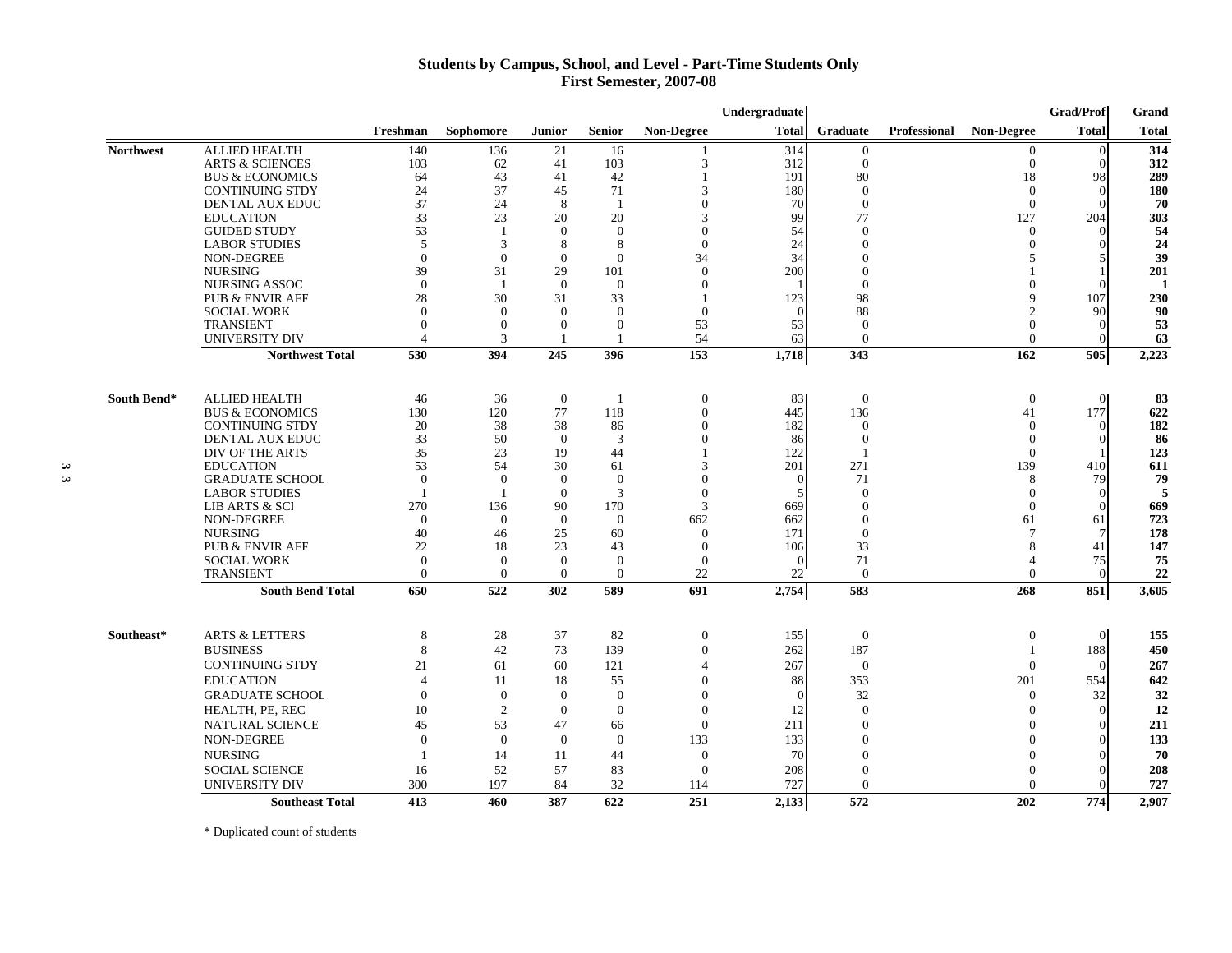# **Matriculants by School and Level - All Campuses First Semester, 2007-08**

| <b>Total</b><br><b>Total</b><br><b>Total</b><br>Freshman<br>Sophomore<br><b>Senior</b><br><b>Non-Degree</b><br>Graduate<br><b>Professional</b><br><b>Non-Degree</b><br>Junior<br><b>ALLIED HEALTH</b><br>240<br>240<br>203<br>30<br>3<br>$\Omega$<br>$\boldsymbol{0}$<br>$\theta$<br>$\theta$<br>9<br>$\mathbf{0}$<br><b>ARTS &amp; LETTERS</b><br>9<br>11<br>30<br>$\Omega$<br>30<br>$\Omega$<br>$\Omega$<br>$\Omega$<br>598<br>889<br><b>ARTS &amp; SCIENCES</b><br>186<br>65<br>20<br>869<br>20<br>20<br>$\Omega$<br>$\Omega$<br>$\Omega$<br><b>BEH/SOCIAL SCI</b><br>$\theta$<br>$\Omega$<br>$\Omega$<br>$\Omega$<br>$\Omega$<br>$\Omega$<br>$\Omega$<br>$\Omega$<br>$\mathbf{1}$<br>-1<br>328<br>39<br>19<br>388<br>95<br>483<br><b>BUS &amp; ECONOMICS</b><br>$\mathfrak{D}$<br>$\Omega$<br>$\Omega$<br>$\Omega$<br>95<br>274<br>287<br><b>BUS &amp; MGMT SCI</b><br>225<br>34<br>12<br>3<br>$\Omega$<br>13<br>$\Omega$<br>$\Omega$<br>13<br>53<br>20<br>717<br><b>BUSINESS</b><br>788<br>$\Omega$<br>864<br>717<br>$\Omega$<br>$\Omega$<br>1,581<br>3<br>17<br><b>BUSINESS &amp; ECON</b><br>$\overline{4}$<br>$\overline{1}$<br>12<br>$\Omega$<br>$\Omega$<br>17<br>$\Omega$<br>$\Omega$<br>$\Omega$<br>$\Omega$<br><b>COLUMBUS CAMPUS</b><br>31<br>10<br>409<br>10<br>10<br>419<br>363<br>$\overline{\phantom{0}}$<br>$\Omega$<br>$\Omega$<br>$\Omega$<br><b>CONTINUING STDY</b><br>104<br>49<br>47<br>17<br>217<br>221<br>$\Omega$<br>$\Omega$<br>$\Omega$<br>$\overline{4}$<br>DENTAL AUX EDUC<br>123<br>21<br>$\theta$<br>$\mathbf{0}$<br>$\Omega$<br>145<br>145<br>$\Omega$<br>$\Omega$<br>3<br><b>DENTISTRY</b><br>$\overline{0}$<br>$\theta$<br>$\theta$<br>$\Omega$<br>$\Omega$<br>3<br>$\Omega$<br>$\Omega$<br>$\mathbf 0$<br>DIV OF THE ARTS<br>101<br>3<br>5<br>$\Omega$<br>115<br>$\Omega$<br>$\Omega$<br>116<br>6<br>42<br><b>EDUCATION</b><br>585<br>103<br>24<br>$\Omega$<br>754<br>354<br>$\Omega$<br>354<br>1,108<br>$\Omega$<br>10<br>32<br>32<br>193<br><b>ENGINEERING</b><br>131<br>16<br>$\Omega$<br>161<br>$\Omega$<br>$\Omega$<br>$\overline{0}$<br>985<br>$\Omega$<br>$\Omega$<br>$\Omega$<br>985<br>$\Omega$<br>$\Omega$<br>985<br><b>GRADUATE SCHOOL</b><br>$\Omega$<br><b>GUIDED STUDY</b><br>110<br>$\Omega$<br>$\Omega$<br>$\Omega$<br>$\theta$<br>$\Omega$<br>110<br>$\Omega$<br>110<br>$\Omega$<br>$\Omega$<br>50<br><b>HEALTH &amp; REHAB SCI</b><br>$\Omega$<br>$\Omega$<br>$\Omega$<br>$\Omega$<br>14<br>36<br>$\Omega$<br>50<br>$\Omega$<br>$\mathbf 0$<br>HEALTH, PE, REC<br>18<br>12<br>109<br>$\Omega$<br>109<br>153<br>14<br>$\Omega$<br>$\Omega$<br>44<br>$\Omega$<br><b>HERRON ART</b><br>24<br>15<br>$\Omega$<br>158<br>110<br>$\overline{2}$<br>$\Omega$<br>151<br>$\Omega$<br>7<br>19<br>3<br>158<br>158<br><b>HLTH &amp; HUMAN SVCS</b><br>136<br>$\Omega$<br>$\Omega$<br>$\Omega$<br>$\Omega$<br>$\Omega$<br>$\Omega$<br>$\overline{0}$<br><b>HUM/FINE ARTS</b><br>$\Omega$<br>$\Omega$<br>$\Omega$<br>$\overline{0}$<br>$\Omega$<br>$\Omega$<br>-1<br>-1<br>$\Omega$<br>37<br>$\overline{7}$<br>51<br>60<br>60<br>111<br><b>INFORMATICS</b><br>3<br>$\Omega$<br>$\Omega$<br>$\Omega$<br><b>JOURNALISM</b><br>5<br>$\Omega$<br>62<br>$\overline{0}$<br>$\Omega$<br>$\Omega$<br>62<br>56<br>$\Omega$<br>$\Omega$<br>$\mathbf{0}$<br>$\Omega$<br>5<br><b>LABOR STUDIES</b><br>$\boldsymbol{\varDelta}$<br>$\Omega$<br>$\Omega$<br>$\Omega$<br>$\Omega$<br>$\Omega$<br>$\overline{0}$<br>$\Omega$<br>442<br>505<br>505<br>LAW<br>$\Omega$<br>$\Omega$<br>$\Omega$<br>63<br>$\Omega$<br><b>LIB ARTS &amp; SCI</b><br>33<br>26<br>15<br>$\Omega$<br>520<br>$\Omega$<br>$\Omega$<br>$\Omega$<br>520<br>446<br>$\Omega$<br>42<br>29<br>175<br>175<br><b>LIBERAL ARTS</b><br>89<br>15<br>$\Omega$<br>$\theta$<br>$\Omega$<br>$\Omega$<br>£<br>$\overline{0}$<br>170<br><b>LIBRARY &amp; INFO SCI</b><br>$\Omega$<br>$\Omega$<br>$\Omega$<br>170<br>$\Omega$<br>$\Omega$<br>170<br>$\Omega$<br>$\mathbf{0}$<br>42<br>396<br><b>MEDICINE</b><br>51<br>$\Omega$<br>$\Omega$<br>298<br>$\Omega$<br>340<br>$\overline{1}$<br>56<br><b>MUSIC</b><br>192<br>223<br>25<br>5<br>$\Omega$<br>243<br>$\Omega$<br>$\Omega$<br>243<br>466<br><b>NATURAL SCIENCE</b><br>$\mathbf Q$<br>14<br>33<br>$\Omega$<br>$\Omega$<br>33<br>6<br>$\Omega$<br>$\Omega$<br>$\Omega$<br>$\Delta$<br><b>NURSING</b><br>34<br>22<br>22<br>354<br>61<br>$\Omega$<br>$\Omega$<br>415<br>276<br>$\Omega$<br>61<br>$\theta$<br>$\theta$<br>52<br>52<br>52<br><b>OPTOMETRY</b><br>$\theta$<br>$\Omega$<br>$\Omega$<br>$\theta$<br>$\Omega$<br>22<br>$\mathbf{0}$<br>128<br>PHYSICAL EDUC<br>83<br>12<br>3<br>$\Omega$<br>120<br>8<br>$\Omega$<br>8<br>194<br>47<br>27<br>271<br>305<br>576<br><b>PUB &amp; ENVIR AFF</b><br>3<br>$\Omega$<br>305<br>$\Omega$<br>$\Omega$<br><b>SCIENCE</b><br>211<br>29<br>19<br>$\Omega$<br>262<br>163<br>$\Omega$<br>163<br>425<br>3<br>$\Omega$<br><b>SOCIAL SCIENCE</b><br>15<br>14<br>14<br>$\Omega$<br>48<br>$\overline{0}$<br>$\Omega$<br>$\Omega$<br>48<br>5<br>$\Omega$<br>$\overline{0}$<br>$\theta$<br>8<br><b>SOCIAL WORK</b><br>$\Omega$<br>115<br>124<br>$\Omega$<br>$\Omega$<br>115<br><b>TECHNOLOGY</b><br>78<br>52<br>39<br>18<br>187<br>196<br>$\Omega$<br>9<br>$\Omega$<br>$\Omega$<br>407<br>5<br>$\overline{2}$<br>$\overline{2}$<br><b>UNIT AFFIL PROG</b><br>$\Omega$<br>416<br>$\Omega$<br>$\Omega$<br>$\Omega$<br>416<br>$\Omega$<br>274<br>119<br>26<br>2,499<br>2,499<br>UNIVERSITY COLLEGE<br>2,080<br>$\Omega$<br>$\Omega$<br>$\Omega$<br>$\Omega$<br>7,757<br>$\theta$<br>7,757<br>UNIVERSITY DIV<br>7,043<br>549<br>150<br>15<br>$\Omega$<br>$\Omega$<br>$\Omega$<br>104<br><b>VIS/PERF ARTS</b><br>14<br>3<br>$\Omega$<br>122<br>$\Omega$<br>$\Omega$<br>$\Omega$<br>122<br>$\overline{1}$ |              |        |       |     |     |              | Undergraduate |       |     |          | <b>Grad/Prof</b> | Grand  |
|-----------------------------------------------------------------------------------------------------------------------------------------------------------------------------------------------------------------------------------------------------------------------------------------------------------------------------------------------------------------------------------------------------------------------------------------------------------------------------------------------------------------------------------------------------------------------------------------------------------------------------------------------------------------------------------------------------------------------------------------------------------------------------------------------------------------------------------------------------------------------------------------------------------------------------------------------------------------------------------------------------------------------------------------------------------------------------------------------------------------------------------------------------------------------------------------------------------------------------------------------------------------------------------------------------------------------------------------------------------------------------------------------------------------------------------------------------------------------------------------------------------------------------------------------------------------------------------------------------------------------------------------------------------------------------------------------------------------------------------------------------------------------------------------------------------------------------------------------------------------------------------------------------------------------------------------------------------------------------------------------------------------------------------------------------------------------------------------------------------------------------------------------------------------------------------------------------------------------------------------------------------------------------------------------------------------------------------------------------------------------------------------------------------------------------------------------------------------------------------------------------------------------------------------------------------------------------------------------------------------------------------------------------------------------------------------------------------------------------------------------------------------------------------------------------------------------------------------------------------------------------------------------------------------------------------------------------------------------------------------------------------------------------------------------------------------------------------------------------------------------------------------------------------------------------------------------------------------------------------------------------------------------------------------------------------------------------------------------------------------------------------------------------------------------------------------------------------------------------------------------------------------------------------------------------------------------------------------------------------------------------------------------------------------------------------------------------------------------------------------------------------------------------------------------------------------------------------------------------------------------------------------------------------------------------------------------------------------------------------------------------------------------------------------------------------------------------------------------------------------------------------------------------------------------------------------------------------------------------------------------------------------------------------------------------------------------------------------------------------------------------------------------------------------------------------------------------------------------------------------------------------------------------------------------------------------------------------------------------------------------------------------------------------------------------------------------------------------------------------------------------------------------------------------------------------------------------------------------------------------------------------------------------------------------------------------------------------------------------------------------------------------------------------------------------------------------------------------------------------------------------------------------------------------------------------------------------------------------------------------------------------------------------------------------------------------------------------------------------------------------------------------------------------------------------------------------------------------------------------------------------------------------------------------------------------------------------------------------------------------------------------------------------------------------------------------------------------------------------------------------------------------------|--------------|--------|-------|-----|-----|--------------|---------------|-------|-----|----------|------------------|--------|
|                                                                                                                                                                                                                                                                                                                                                                                                                                                                                                                                                                                                                                                                                                                                                                                                                                                                                                                                                                                                                                                                                                                                                                                                                                                                                                                                                                                                                                                                                                                                                                                                                                                                                                                                                                                                                                                                                                                                                                                                                                                                                                                                                                                                                                                                                                                                                                                                                                                                                                                                                                                                                                                                                                                                                                                                                                                                                                                                                                                                                                                                                                                                                                                                                                                                                                                                                                                                                                                                                                                                                                                                                                                                                                                                                                                                                                                                                                                                                                                                                                                                                                                                                                                                                                                                                                                                                                                                                                                                                                                                                                                                                                                                                                                                                                                                                                                                                                                                                                                                                                                                                                                                                                                                                                                                                                                                                                                                                                                                                                                                                                                                                                                                                                                                                                       |              |        |       |     |     |              |               |       |     |          |                  |        |
|                                                                                                                                                                                                                                                                                                                                                                                                                                                                                                                                                                                                                                                                                                                                                                                                                                                                                                                                                                                                                                                                                                                                                                                                                                                                                                                                                                                                                                                                                                                                                                                                                                                                                                                                                                                                                                                                                                                                                                                                                                                                                                                                                                                                                                                                                                                                                                                                                                                                                                                                                                                                                                                                                                                                                                                                                                                                                                                                                                                                                                                                                                                                                                                                                                                                                                                                                                                                                                                                                                                                                                                                                                                                                                                                                                                                                                                                                                                                                                                                                                                                                                                                                                                                                                                                                                                                                                                                                                                                                                                                                                                                                                                                                                                                                                                                                                                                                                                                                                                                                                                                                                                                                                                                                                                                                                                                                                                                                                                                                                                                                                                                                                                                                                                                                                       |              |        |       |     |     |              |               |       |     |          |                  |        |
|                                                                                                                                                                                                                                                                                                                                                                                                                                                                                                                                                                                                                                                                                                                                                                                                                                                                                                                                                                                                                                                                                                                                                                                                                                                                                                                                                                                                                                                                                                                                                                                                                                                                                                                                                                                                                                                                                                                                                                                                                                                                                                                                                                                                                                                                                                                                                                                                                                                                                                                                                                                                                                                                                                                                                                                                                                                                                                                                                                                                                                                                                                                                                                                                                                                                                                                                                                                                                                                                                                                                                                                                                                                                                                                                                                                                                                                                                                                                                                                                                                                                                                                                                                                                                                                                                                                                                                                                                                                                                                                                                                                                                                                                                                                                                                                                                                                                                                                                                                                                                                                                                                                                                                                                                                                                                                                                                                                                                                                                                                                                                                                                                                                                                                                                                                       |              |        |       |     |     |              |               |       |     |          |                  |        |
|                                                                                                                                                                                                                                                                                                                                                                                                                                                                                                                                                                                                                                                                                                                                                                                                                                                                                                                                                                                                                                                                                                                                                                                                                                                                                                                                                                                                                                                                                                                                                                                                                                                                                                                                                                                                                                                                                                                                                                                                                                                                                                                                                                                                                                                                                                                                                                                                                                                                                                                                                                                                                                                                                                                                                                                                                                                                                                                                                                                                                                                                                                                                                                                                                                                                                                                                                                                                                                                                                                                                                                                                                                                                                                                                                                                                                                                                                                                                                                                                                                                                                                                                                                                                                                                                                                                                                                                                                                                                                                                                                                                                                                                                                                                                                                                                                                                                                                                                                                                                                                                                                                                                                                                                                                                                                                                                                                                                                                                                                                                                                                                                                                                                                                                                                                       |              |        |       |     |     |              |               |       |     |          |                  |        |
|                                                                                                                                                                                                                                                                                                                                                                                                                                                                                                                                                                                                                                                                                                                                                                                                                                                                                                                                                                                                                                                                                                                                                                                                                                                                                                                                                                                                                                                                                                                                                                                                                                                                                                                                                                                                                                                                                                                                                                                                                                                                                                                                                                                                                                                                                                                                                                                                                                                                                                                                                                                                                                                                                                                                                                                                                                                                                                                                                                                                                                                                                                                                                                                                                                                                                                                                                                                                                                                                                                                                                                                                                                                                                                                                                                                                                                                                                                                                                                                                                                                                                                                                                                                                                                                                                                                                                                                                                                                                                                                                                                                                                                                                                                                                                                                                                                                                                                                                                                                                                                                                                                                                                                                                                                                                                                                                                                                                                                                                                                                                                                                                                                                                                                                                                                       |              |        |       |     |     |              |               |       |     |          |                  |        |
|                                                                                                                                                                                                                                                                                                                                                                                                                                                                                                                                                                                                                                                                                                                                                                                                                                                                                                                                                                                                                                                                                                                                                                                                                                                                                                                                                                                                                                                                                                                                                                                                                                                                                                                                                                                                                                                                                                                                                                                                                                                                                                                                                                                                                                                                                                                                                                                                                                                                                                                                                                                                                                                                                                                                                                                                                                                                                                                                                                                                                                                                                                                                                                                                                                                                                                                                                                                                                                                                                                                                                                                                                                                                                                                                                                                                                                                                                                                                                                                                                                                                                                                                                                                                                                                                                                                                                                                                                                                                                                                                                                                                                                                                                                                                                                                                                                                                                                                                                                                                                                                                                                                                                                                                                                                                                                                                                                                                                                                                                                                                                                                                                                                                                                                                                                       |              |        |       |     |     |              |               |       |     |          |                  |        |
|                                                                                                                                                                                                                                                                                                                                                                                                                                                                                                                                                                                                                                                                                                                                                                                                                                                                                                                                                                                                                                                                                                                                                                                                                                                                                                                                                                                                                                                                                                                                                                                                                                                                                                                                                                                                                                                                                                                                                                                                                                                                                                                                                                                                                                                                                                                                                                                                                                                                                                                                                                                                                                                                                                                                                                                                                                                                                                                                                                                                                                                                                                                                                                                                                                                                                                                                                                                                                                                                                                                                                                                                                                                                                                                                                                                                                                                                                                                                                                                                                                                                                                                                                                                                                                                                                                                                                                                                                                                                                                                                                                                                                                                                                                                                                                                                                                                                                                                                                                                                                                                                                                                                                                                                                                                                                                                                                                                                                                                                                                                                                                                                                                                                                                                                                                       |              |        |       |     |     |              |               |       |     |          |                  |        |
|                                                                                                                                                                                                                                                                                                                                                                                                                                                                                                                                                                                                                                                                                                                                                                                                                                                                                                                                                                                                                                                                                                                                                                                                                                                                                                                                                                                                                                                                                                                                                                                                                                                                                                                                                                                                                                                                                                                                                                                                                                                                                                                                                                                                                                                                                                                                                                                                                                                                                                                                                                                                                                                                                                                                                                                                                                                                                                                                                                                                                                                                                                                                                                                                                                                                                                                                                                                                                                                                                                                                                                                                                                                                                                                                                                                                                                                                                                                                                                                                                                                                                                                                                                                                                                                                                                                                                                                                                                                                                                                                                                                                                                                                                                                                                                                                                                                                                                                                                                                                                                                                                                                                                                                                                                                                                                                                                                                                                                                                                                                                                                                                                                                                                                                                                                       |              |        |       |     |     |              |               |       |     |          |                  |        |
|                                                                                                                                                                                                                                                                                                                                                                                                                                                                                                                                                                                                                                                                                                                                                                                                                                                                                                                                                                                                                                                                                                                                                                                                                                                                                                                                                                                                                                                                                                                                                                                                                                                                                                                                                                                                                                                                                                                                                                                                                                                                                                                                                                                                                                                                                                                                                                                                                                                                                                                                                                                                                                                                                                                                                                                                                                                                                                                                                                                                                                                                                                                                                                                                                                                                                                                                                                                                                                                                                                                                                                                                                                                                                                                                                                                                                                                                                                                                                                                                                                                                                                                                                                                                                                                                                                                                                                                                                                                                                                                                                                                                                                                                                                                                                                                                                                                                                                                                                                                                                                                                                                                                                                                                                                                                                                                                                                                                                                                                                                                                                                                                                                                                                                                                                                       |              |        |       |     |     |              |               |       |     |          |                  |        |
|                                                                                                                                                                                                                                                                                                                                                                                                                                                                                                                                                                                                                                                                                                                                                                                                                                                                                                                                                                                                                                                                                                                                                                                                                                                                                                                                                                                                                                                                                                                                                                                                                                                                                                                                                                                                                                                                                                                                                                                                                                                                                                                                                                                                                                                                                                                                                                                                                                                                                                                                                                                                                                                                                                                                                                                                                                                                                                                                                                                                                                                                                                                                                                                                                                                                                                                                                                                                                                                                                                                                                                                                                                                                                                                                                                                                                                                                                                                                                                                                                                                                                                                                                                                                                                                                                                                                                                                                                                                                                                                                                                                                                                                                                                                                                                                                                                                                                                                                                                                                                                                                                                                                                                                                                                                                                                                                                                                                                                                                                                                                                                                                                                                                                                                                                                       |              |        |       |     |     |              |               |       |     |          |                  |        |
|                                                                                                                                                                                                                                                                                                                                                                                                                                                                                                                                                                                                                                                                                                                                                                                                                                                                                                                                                                                                                                                                                                                                                                                                                                                                                                                                                                                                                                                                                                                                                                                                                                                                                                                                                                                                                                                                                                                                                                                                                                                                                                                                                                                                                                                                                                                                                                                                                                                                                                                                                                                                                                                                                                                                                                                                                                                                                                                                                                                                                                                                                                                                                                                                                                                                                                                                                                                                                                                                                                                                                                                                                                                                                                                                                                                                                                                                                                                                                                                                                                                                                                                                                                                                                                                                                                                                                                                                                                                                                                                                                                                                                                                                                                                                                                                                                                                                                                                                                                                                                                                                                                                                                                                                                                                                                                                                                                                                                                                                                                                                                                                                                                                                                                                                                                       |              |        |       |     |     |              |               |       |     |          |                  |        |
|                                                                                                                                                                                                                                                                                                                                                                                                                                                                                                                                                                                                                                                                                                                                                                                                                                                                                                                                                                                                                                                                                                                                                                                                                                                                                                                                                                                                                                                                                                                                                                                                                                                                                                                                                                                                                                                                                                                                                                                                                                                                                                                                                                                                                                                                                                                                                                                                                                                                                                                                                                                                                                                                                                                                                                                                                                                                                                                                                                                                                                                                                                                                                                                                                                                                                                                                                                                                                                                                                                                                                                                                                                                                                                                                                                                                                                                                                                                                                                                                                                                                                                                                                                                                                                                                                                                                                                                                                                                                                                                                                                                                                                                                                                                                                                                                                                                                                                                                                                                                                                                                                                                                                                                                                                                                                                                                                                                                                                                                                                                                                                                                                                                                                                                                                                       |              |        |       |     |     |              |               |       |     |          |                  |        |
|                                                                                                                                                                                                                                                                                                                                                                                                                                                                                                                                                                                                                                                                                                                                                                                                                                                                                                                                                                                                                                                                                                                                                                                                                                                                                                                                                                                                                                                                                                                                                                                                                                                                                                                                                                                                                                                                                                                                                                                                                                                                                                                                                                                                                                                                                                                                                                                                                                                                                                                                                                                                                                                                                                                                                                                                                                                                                                                                                                                                                                                                                                                                                                                                                                                                                                                                                                                                                                                                                                                                                                                                                                                                                                                                                                                                                                                                                                                                                                                                                                                                                                                                                                                                                                                                                                                                                                                                                                                                                                                                                                                                                                                                                                                                                                                                                                                                                                                                                                                                                                                                                                                                                                                                                                                                                                                                                                                                                                                                                                                                                                                                                                                                                                                                                                       |              |        |       |     |     |              |               |       |     |          |                  |        |
|                                                                                                                                                                                                                                                                                                                                                                                                                                                                                                                                                                                                                                                                                                                                                                                                                                                                                                                                                                                                                                                                                                                                                                                                                                                                                                                                                                                                                                                                                                                                                                                                                                                                                                                                                                                                                                                                                                                                                                                                                                                                                                                                                                                                                                                                                                                                                                                                                                                                                                                                                                                                                                                                                                                                                                                                                                                                                                                                                                                                                                                                                                                                                                                                                                                                                                                                                                                                                                                                                                                                                                                                                                                                                                                                                                                                                                                                                                                                                                                                                                                                                                                                                                                                                                                                                                                                                                                                                                                                                                                                                                                                                                                                                                                                                                                                                                                                                                                                                                                                                                                                                                                                                                                                                                                                                                                                                                                                                                                                                                                                                                                                                                                                                                                                                                       |              |        |       |     |     |              |               |       |     |          |                  |        |
|                                                                                                                                                                                                                                                                                                                                                                                                                                                                                                                                                                                                                                                                                                                                                                                                                                                                                                                                                                                                                                                                                                                                                                                                                                                                                                                                                                                                                                                                                                                                                                                                                                                                                                                                                                                                                                                                                                                                                                                                                                                                                                                                                                                                                                                                                                                                                                                                                                                                                                                                                                                                                                                                                                                                                                                                                                                                                                                                                                                                                                                                                                                                                                                                                                                                                                                                                                                                                                                                                                                                                                                                                                                                                                                                                                                                                                                                                                                                                                                                                                                                                                                                                                                                                                                                                                                                                                                                                                                                                                                                                                                                                                                                                                                                                                                                                                                                                                                                                                                                                                                                                                                                                                                                                                                                                                                                                                                                                                                                                                                                                                                                                                                                                                                                                                       |              |        |       |     |     |              |               |       |     |          |                  |        |
|                                                                                                                                                                                                                                                                                                                                                                                                                                                                                                                                                                                                                                                                                                                                                                                                                                                                                                                                                                                                                                                                                                                                                                                                                                                                                                                                                                                                                                                                                                                                                                                                                                                                                                                                                                                                                                                                                                                                                                                                                                                                                                                                                                                                                                                                                                                                                                                                                                                                                                                                                                                                                                                                                                                                                                                                                                                                                                                                                                                                                                                                                                                                                                                                                                                                                                                                                                                                                                                                                                                                                                                                                                                                                                                                                                                                                                                                                                                                                                                                                                                                                                                                                                                                                                                                                                                                                                                                                                                                                                                                                                                                                                                                                                                                                                                                                                                                                                                                                                                                                                                                                                                                                                                                                                                                                                                                                                                                                                                                                                                                                                                                                                                                                                                                                                       |              |        |       |     |     |              |               |       |     |          |                  |        |
|                                                                                                                                                                                                                                                                                                                                                                                                                                                                                                                                                                                                                                                                                                                                                                                                                                                                                                                                                                                                                                                                                                                                                                                                                                                                                                                                                                                                                                                                                                                                                                                                                                                                                                                                                                                                                                                                                                                                                                                                                                                                                                                                                                                                                                                                                                                                                                                                                                                                                                                                                                                                                                                                                                                                                                                                                                                                                                                                                                                                                                                                                                                                                                                                                                                                                                                                                                                                                                                                                                                                                                                                                                                                                                                                                                                                                                                                                                                                                                                                                                                                                                                                                                                                                                                                                                                                                                                                                                                                                                                                                                                                                                                                                                                                                                                                                                                                                                                                                                                                                                                                                                                                                                                                                                                                                                                                                                                                                                                                                                                                                                                                                                                                                                                                                                       |              |        |       |     |     |              |               |       |     |          |                  |        |
|                                                                                                                                                                                                                                                                                                                                                                                                                                                                                                                                                                                                                                                                                                                                                                                                                                                                                                                                                                                                                                                                                                                                                                                                                                                                                                                                                                                                                                                                                                                                                                                                                                                                                                                                                                                                                                                                                                                                                                                                                                                                                                                                                                                                                                                                                                                                                                                                                                                                                                                                                                                                                                                                                                                                                                                                                                                                                                                                                                                                                                                                                                                                                                                                                                                                                                                                                                                                                                                                                                                                                                                                                                                                                                                                                                                                                                                                                                                                                                                                                                                                                                                                                                                                                                                                                                                                                                                                                                                                                                                                                                                                                                                                                                                                                                                                                                                                                                                                                                                                                                                                                                                                                                                                                                                                                                                                                                                                                                                                                                                                                                                                                                                                                                                                                                       |              |        |       |     |     |              |               |       |     |          |                  |        |
|                                                                                                                                                                                                                                                                                                                                                                                                                                                                                                                                                                                                                                                                                                                                                                                                                                                                                                                                                                                                                                                                                                                                                                                                                                                                                                                                                                                                                                                                                                                                                                                                                                                                                                                                                                                                                                                                                                                                                                                                                                                                                                                                                                                                                                                                                                                                                                                                                                                                                                                                                                                                                                                                                                                                                                                                                                                                                                                                                                                                                                                                                                                                                                                                                                                                                                                                                                                                                                                                                                                                                                                                                                                                                                                                                                                                                                                                                                                                                                                                                                                                                                                                                                                                                                                                                                                                                                                                                                                                                                                                                                                                                                                                                                                                                                                                                                                                                                                                                                                                                                                                                                                                                                                                                                                                                                                                                                                                                                                                                                                                                                                                                                                                                                                                                                       |              |        |       |     |     |              |               |       |     |          |                  |        |
|                                                                                                                                                                                                                                                                                                                                                                                                                                                                                                                                                                                                                                                                                                                                                                                                                                                                                                                                                                                                                                                                                                                                                                                                                                                                                                                                                                                                                                                                                                                                                                                                                                                                                                                                                                                                                                                                                                                                                                                                                                                                                                                                                                                                                                                                                                                                                                                                                                                                                                                                                                                                                                                                                                                                                                                                                                                                                                                                                                                                                                                                                                                                                                                                                                                                                                                                                                                                                                                                                                                                                                                                                                                                                                                                                                                                                                                                                                                                                                                                                                                                                                                                                                                                                                                                                                                                                                                                                                                                                                                                                                                                                                                                                                                                                                                                                                                                                                                                                                                                                                                                                                                                                                                                                                                                                                                                                                                                                                                                                                                                                                                                                                                                                                                                                                       |              |        |       |     |     |              |               |       |     |          |                  |        |
|                                                                                                                                                                                                                                                                                                                                                                                                                                                                                                                                                                                                                                                                                                                                                                                                                                                                                                                                                                                                                                                                                                                                                                                                                                                                                                                                                                                                                                                                                                                                                                                                                                                                                                                                                                                                                                                                                                                                                                                                                                                                                                                                                                                                                                                                                                                                                                                                                                                                                                                                                                                                                                                                                                                                                                                                                                                                                                                                                                                                                                                                                                                                                                                                                                                                                                                                                                                                                                                                                                                                                                                                                                                                                                                                                                                                                                                                                                                                                                                                                                                                                                                                                                                                                                                                                                                                                                                                                                                                                                                                                                                                                                                                                                                                                                                                                                                                                                                                                                                                                                                                                                                                                                                                                                                                                                                                                                                                                                                                                                                                                                                                                                                                                                                                                                       |              |        |       |     |     |              |               |       |     |          |                  |        |
|                                                                                                                                                                                                                                                                                                                                                                                                                                                                                                                                                                                                                                                                                                                                                                                                                                                                                                                                                                                                                                                                                                                                                                                                                                                                                                                                                                                                                                                                                                                                                                                                                                                                                                                                                                                                                                                                                                                                                                                                                                                                                                                                                                                                                                                                                                                                                                                                                                                                                                                                                                                                                                                                                                                                                                                                                                                                                                                                                                                                                                                                                                                                                                                                                                                                                                                                                                                                                                                                                                                                                                                                                                                                                                                                                                                                                                                                                                                                                                                                                                                                                                                                                                                                                                                                                                                                                                                                                                                                                                                                                                                                                                                                                                                                                                                                                                                                                                                                                                                                                                                                                                                                                                                                                                                                                                                                                                                                                                                                                                                                                                                                                                                                                                                                                                       |              |        |       |     |     |              |               |       |     |          |                  |        |
|                                                                                                                                                                                                                                                                                                                                                                                                                                                                                                                                                                                                                                                                                                                                                                                                                                                                                                                                                                                                                                                                                                                                                                                                                                                                                                                                                                                                                                                                                                                                                                                                                                                                                                                                                                                                                                                                                                                                                                                                                                                                                                                                                                                                                                                                                                                                                                                                                                                                                                                                                                                                                                                                                                                                                                                                                                                                                                                                                                                                                                                                                                                                                                                                                                                                                                                                                                                                                                                                                                                                                                                                                                                                                                                                                                                                                                                                                                                                                                                                                                                                                                                                                                                                                                                                                                                                                                                                                                                                                                                                                                                                                                                                                                                                                                                                                                                                                                                                                                                                                                                                                                                                                                                                                                                                                                                                                                                                                                                                                                                                                                                                                                                                                                                                                                       |              |        |       |     |     |              |               |       |     |          |                  |        |
|                                                                                                                                                                                                                                                                                                                                                                                                                                                                                                                                                                                                                                                                                                                                                                                                                                                                                                                                                                                                                                                                                                                                                                                                                                                                                                                                                                                                                                                                                                                                                                                                                                                                                                                                                                                                                                                                                                                                                                                                                                                                                                                                                                                                                                                                                                                                                                                                                                                                                                                                                                                                                                                                                                                                                                                                                                                                                                                                                                                                                                                                                                                                                                                                                                                                                                                                                                                                                                                                                                                                                                                                                                                                                                                                                                                                                                                                                                                                                                                                                                                                                                                                                                                                                                                                                                                                                                                                                                                                                                                                                                                                                                                                                                                                                                                                                                                                                                                                                                                                                                                                                                                                                                                                                                                                                                                                                                                                                                                                                                                                                                                                                                                                                                                                                                       |              |        |       |     |     |              |               |       |     |          |                  |        |
|                                                                                                                                                                                                                                                                                                                                                                                                                                                                                                                                                                                                                                                                                                                                                                                                                                                                                                                                                                                                                                                                                                                                                                                                                                                                                                                                                                                                                                                                                                                                                                                                                                                                                                                                                                                                                                                                                                                                                                                                                                                                                                                                                                                                                                                                                                                                                                                                                                                                                                                                                                                                                                                                                                                                                                                                                                                                                                                                                                                                                                                                                                                                                                                                                                                                                                                                                                                                                                                                                                                                                                                                                                                                                                                                                                                                                                                                                                                                                                                                                                                                                                                                                                                                                                                                                                                                                                                                                                                                                                                                                                                                                                                                                                                                                                                                                                                                                                                                                                                                                                                                                                                                                                                                                                                                                                                                                                                                                                                                                                                                                                                                                                                                                                                                                                       |              |        |       |     |     |              |               |       |     |          |                  |        |
|                                                                                                                                                                                                                                                                                                                                                                                                                                                                                                                                                                                                                                                                                                                                                                                                                                                                                                                                                                                                                                                                                                                                                                                                                                                                                                                                                                                                                                                                                                                                                                                                                                                                                                                                                                                                                                                                                                                                                                                                                                                                                                                                                                                                                                                                                                                                                                                                                                                                                                                                                                                                                                                                                                                                                                                                                                                                                                                                                                                                                                                                                                                                                                                                                                                                                                                                                                                                                                                                                                                                                                                                                                                                                                                                                                                                                                                                                                                                                                                                                                                                                                                                                                                                                                                                                                                                                                                                                                                                                                                                                                                                                                                                                                                                                                                                                                                                                                                                                                                                                                                                                                                                                                                                                                                                                                                                                                                                                                                                                                                                                                                                                                                                                                                                                                       |              |        |       |     |     |              |               |       |     |          |                  |        |
|                                                                                                                                                                                                                                                                                                                                                                                                                                                                                                                                                                                                                                                                                                                                                                                                                                                                                                                                                                                                                                                                                                                                                                                                                                                                                                                                                                                                                                                                                                                                                                                                                                                                                                                                                                                                                                                                                                                                                                                                                                                                                                                                                                                                                                                                                                                                                                                                                                                                                                                                                                                                                                                                                                                                                                                                                                                                                                                                                                                                                                                                                                                                                                                                                                                                                                                                                                                                                                                                                                                                                                                                                                                                                                                                                                                                                                                                                                                                                                                                                                                                                                                                                                                                                                                                                                                                                                                                                                                                                                                                                                                                                                                                                                                                                                                                                                                                                                                                                                                                                                                                                                                                                                                                                                                                                                                                                                                                                                                                                                                                                                                                                                                                                                                                                                       |              |        |       |     |     |              |               |       |     |          |                  |        |
|                                                                                                                                                                                                                                                                                                                                                                                                                                                                                                                                                                                                                                                                                                                                                                                                                                                                                                                                                                                                                                                                                                                                                                                                                                                                                                                                                                                                                                                                                                                                                                                                                                                                                                                                                                                                                                                                                                                                                                                                                                                                                                                                                                                                                                                                                                                                                                                                                                                                                                                                                                                                                                                                                                                                                                                                                                                                                                                                                                                                                                                                                                                                                                                                                                                                                                                                                                                                                                                                                                                                                                                                                                                                                                                                                                                                                                                                                                                                                                                                                                                                                                                                                                                                                                                                                                                                                                                                                                                                                                                                                                                                                                                                                                                                                                                                                                                                                                                                                                                                                                                                                                                                                                                                                                                                                                                                                                                                                                                                                                                                                                                                                                                                                                                                                                       |              |        |       |     |     |              |               |       |     |          |                  |        |
|                                                                                                                                                                                                                                                                                                                                                                                                                                                                                                                                                                                                                                                                                                                                                                                                                                                                                                                                                                                                                                                                                                                                                                                                                                                                                                                                                                                                                                                                                                                                                                                                                                                                                                                                                                                                                                                                                                                                                                                                                                                                                                                                                                                                                                                                                                                                                                                                                                                                                                                                                                                                                                                                                                                                                                                                                                                                                                                                                                                                                                                                                                                                                                                                                                                                                                                                                                                                                                                                                                                                                                                                                                                                                                                                                                                                                                                                                                                                                                                                                                                                                                                                                                                                                                                                                                                                                                                                                                                                                                                                                                                                                                                                                                                                                                                                                                                                                                                                                                                                                                                                                                                                                                                                                                                                                                                                                                                                                                                                                                                                                                                                                                                                                                                                                                       |              |        |       |     |     |              |               |       |     |          |                  |        |
|                                                                                                                                                                                                                                                                                                                                                                                                                                                                                                                                                                                                                                                                                                                                                                                                                                                                                                                                                                                                                                                                                                                                                                                                                                                                                                                                                                                                                                                                                                                                                                                                                                                                                                                                                                                                                                                                                                                                                                                                                                                                                                                                                                                                                                                                                                                                                                                                                                                                                                                                                                                                                                                                                                                                                                                                                                                                                                                                                                                                                                                                                                                                                                                                                                                                                                                                                                                                                                                                                                                                                                                                                                                                                                                                                                                                                                                                                                                                                                                                                                                                                                                                                                                                                                                                                                                                                                                                                                                                                                                                                                                                                                                                                                                                                                                                                                                                                                                                                                                                                                                                                                                                                                                                                                                                                                                                                                                                                                                                                                                                                                                                                                                                                                                                                                       |              |        |       |     |     |              |               |       |     |          |                  |        |
|                                                                                                                                                                                                                                                                                                                                                                                                                                                                                                                                                                                                                                                                                                                                                                                                                                                                                                                                                                                                                                                                                                                                                                                                                                                                                                                                                                                                                                                                                                                                                                                                                                                                                                                                                                                                                                                                                                                                                                                                                                                                                                                                                                                                                                                                                                                                                                                                                                                                                                                                                                                                                                                                                                                                                                                                                                                                                                                                                                                                                                                                                                                                                                                                                                                                                                                                                                                                                                                                                                                                                                                                                                                                                                                                                                                                                                                                                                                                                                                                                                                                                                                                                                                                                                                                                                                                                                                                                                                                                                                                                                                                                                                                                                                                                                                                                                                                                                                                                                                                                                                                                                                                                                                                                                                                                                                                                                                                                                                                                                                                                                                                                                                                                                                                                                       |              |        |       |     |     |              |               |       |     |          |                  |        |
|                                                                                                                                                                                                                                                                                                                                                                                                                                                                                                                                                                                                                                                                                                                                                                                                                                                                                                                                                                                                                                                                                                                                                                                                                                                                                                                                                                                                                                                                                                                                                                                                                                                                                                                                                                                                                                                                                                                                                                                                                                                                                                                                                                                                                                                                                                                                                                                                                                                                                                                                                                                                                                                                                                                                                                                                                                                                                                                                                                                                                                                                                                                                                                                                                                                                                                                                                                                                                                                                                                                                                                                                                                                                                                                                                                                                                                                                                                                                                                                                                                                                                                                                                                                                                                                                                                                                                                                                                                                                                                                                                                                                                                                                                                                                                                                                                                                                                                                                                                                                                                                                                                                                                                                                                                                                                                                                                                                                                                                                                                                                                                                                                                                                                                                                                                       |              |        |       |     |     |              |               |       |     |          |                  |        |
|                                                                                                                                                                                                                                                                                                                                                                                                                                                                                                                                                                                                                                                                                                                                                                                                                                                                                                                                                                                                                                                                                                                                                                                                                                                                                                                                                                                                                                                                                                                                                                                                                                                                                                                                                                                                                                                                                                                                                                                                                                                                                                                                                                                                                                                                                                                                                                                                                                                                                                                                                                                                                                                                                                                                                                                                                                                                                                                                                                                                                                                                                                                                                                                                                                                                                                                                                                                                                                                                                                                                                                                                                                                                                                                                                                                                                                                                                                                                                                                                                                                                                                                                                                                                                                                                                                                                                                                                                                                                                                                                                                                                                                                                                                                                                                                                                                                                                                                                                                                                                                                                                                                                                                                                                                                                                                                                                                                                                                                                                                                                                                                                                                                                                                                                                                       |              |        |       |     |     |              |               |       |     |          |                  |        |
|                                                                                                                                                                                                                                                                                                                                                                                                                                                                                                                                                                                                                                                                                                                                                                                                                                                                                                                                                                                                                                                                                                                                                                                                                                                                                                                                                                                                                                                                                                                                                                                                                                                                                                                                                                                                                                                                                                                                                                                                                                                                                                                                                                                                                                                                                                                                                                                                                                                                                                                                                                                                                                                                                                                                                                                                                                                                                                                                                                                                                                                                                                                                                                                                                                                                                                                                                                                                                                                                                                                                                                                                                                                                                                                                                                                                                                                                                                                                                                                                                                                                                                                                                                                                                                                                                                                                                                                                                                                                                                                                                                                                                                                                                                                                                                                                                                                                                                                                                                                                                                                                                                                                                                                                                                                                                                                                                                                                                                                                                                                                                                                                                                                                                                                                                                       |              |        |       |     |     |              |               |       |     |          |                  |        |
|                                                                                                                                                                                                                                                                                                                                                                                                                                                                                                                                                                                                                                                                                                                                                                                                                                                                                                                                                                                                                                                                                                                                                                                                                                                                                                                                                                                                                                                                                                                                                                                                                                                                                                                                                                                                                                                                                                                                                                                                                                                                                                                                                                                                                                                                                                                                                                                                                                                                                                                                                                                                                                                                                                                                                                                                                                                                                                                                                                                                                                                                                                                                                                                                                                                                                                                                                                                                                                                                                                                                                                                                                                                                                                                                                                                                                                                                                                                                                                                                                                                                                                                                                                                                                                                                                                                                                                                                                                                                                                                                                                                                                                                                                                                                                                                                                                                                                                                                                                                                                                                                                                                                                                                                                                                                                                                                                                                                                                                                                                                                                                                                                                                                                                                                                                       |              |        |       |     |     |              |               |       |     |          |                  |        |
|                                                                                                                                                                                                                                                                                                                                                                                                                                                                                                                                                                                                                                                                                                                                                                                                                                                                                                                                                                                                                                                                                                                                                                                                                                                                                                                                                                                                                                                                                                                                                                                                                                                                                                                                                                                                                                                                                                                                                                                                                                                                                                                                                                                                                                                                                                                                                                                                                                                                                                                                                                                                                                                                                                                                                                                                                                                                                                                                                                                                                                                                                                                                                                                                                                                                                                                                                                                                                                                                                                                                                                                                                                                                                                                                                                                                                                                                                                                                                                                                                                                                                                                                                                                                                                                                                                                                                                                                                                                                                                                                                                                                                                                                                                                                                                                                                                                                                                                                                                                                                                                                                                                                                                                                                                                                                                                                                                                                                                                                                                                                                                                                                                                                                                                                                                       |              |        |       |     |     |              |               |       |     |          |                  |        |
|                                                                                                                                                                                                                                                                                                                                                                                                                                                                                                                                                                                                                                                                                                                                                                                                                                                                                                                                                                                                                                                                                                                                                                                                                                                                                                                                                                                                                                                                                                                                                                                                                                                                                                                                                                                                                                                                                                                                                                                                                                                                                                                                                                                                                                                                                                                                                                                                                                                                                                                                                                                                                                                                                                                                                                                                                                                                                                                                                                                                                                                                                                                                                                                                                                                                                                                                                                                                                                                                                                                                                                                                                                                                                                                                                                                                                                                                                                                                                                                                                                                                                                                                                                                                                                                                                                                                                                                                                                                                                                                                                                                                                                                                                                                                                                                                                                                                                                                                                                                                                                                                                                                                                                                                                                                                                                                                                                                                                                                                                                                                                                                                                                                                                                                                                                       |              |        |       |     |     |              |               |       |     |          |                  |        |
|                                                                                                                                                                                                                                                                                                                                                                                                                                                                                                                                                                                                                                                                                                                                                                                                                                                                                                                                                                                                                                                                                                                                                                                                                                                                                                                                                                                                                                                                                                                                                                                                                                                                                                                                                                                                                                                                                                                                                                                                                                                                                                                                                                                                                                                                                                                                                                                                                                                                                                                                                                                                                                                                                                                                                                                                                                                                                                                                                                                                                                                                                                                                                                                                                                                                                                                                                                                                                                                                                                                                                                                                                                                                                                                                                                                                                                                                                                                                                                                                                                                                                                                                                                                                                                                                                                                                                                                                                                                                                                                                                                                                                                                                                                                                                                                                                                                                                                                                                                                                                                                                                                                                                                                                                                                                                                                                                                                                                                                                                                                                                                                                                                                                                                                                                                       |              |        |       |     |     |              |               |       |     |          |                  |        |
|                                                                                                                                                                                                                                                                                                                                                                                                                                                                                                                                                                                                                                                                                                                                                                                                                                                                                                                                                                                                                                                                                                                                                                                                                                                                                                                                                                                                                                                                                                                                                                                                                                                                                                                                                                                                                                                                                                                                                                                                                                                                                                                                                                                                                                                                                                                                                                                                                                                                                                                                                                                                                                                                                                                                                                                                                                                                                                                                                                                                                                                                                                                                                                                                                                                                                                                                                                                                                                                                                                                                                                                                                                                                                                                                                                                                                                                                                                                                                                                                                                                                                                                                                                                                                                                                                                                                                                                                                                                                                                                                                                                                                                                                                                                                                                                                                                                                                                                                                                                                                                                                                                                                                                                                                                                                                                                                                                                                                                                                                                                                                                                                                                                                                                                                                                       |              |        |       |     |     |              |               |       |     |          |                  |        |
|                                                                                                                                                                                                                                                                                                                                                                                                                                                                                                                                                                                                                                                                                                                                                                                                                                                                                                                                                                                                                                                                                                                                                                                                                                                                                                                                                                                                                                                                                                                                                                                                                                                                                                                                                                                                                                                                                                                                                                                                                                                                                                                                                                                                                                                                                                                                                                                                                                                                                                                                                                                                                                                                                                                                                                                                                                                                                                                                                                                                                                                                                                                                                                                                                                                                                                                                                                                                                                                                                                                                                                                                                                                                                                                                                                                                                                                                                                                                                                                                                                                                                                                                                                                                                                                                                                                                                                                                                                                                                                                                                                                                                                                                                                                                                                                                                                                                                                                                                                                                                                                                                                                                                                                                                                                                                                                                                                                                                                                                                                                                                                                                                                                                                                                                                                       |              |        |       |     |     |              |               |       |     |          |                  |        |
|                                                                                                                                                                                                                                                                                                                                                                                                                                                                                                                                                                                                                                                                                                                                                                                                                                                                                                                                                                                                                                                                                                                                                                                                                                                                                                                                                                                                                                                                                                                                                                                                                                                                                                                                                                                                                                                                                                                                                                                                                                                                                                                                                                                                                                                                                                                                                                                                                                                                                                                                                                                                                                                                                                                                                                                                                                                                                                                                                                                                                                                                                                                                                                                                                                                                                                                                                                                                                                                                                                                                                                                                                                                                                                                                                                                                                                                                                                                                                                                                                                                                                                                                                                                                                                                                                                                                                                                                                                                                                                                                                                                                                                                                                                                                                                                                                                                                                                                                                                                                                                                                                                                                                                                                                                                                                                                                                                                                                                                                                                                                                                                                                                                                                                                                                                       |              |        |       |     |     |              |               |       |     |          |                  |        |
|                                                                                                                                                                                                                                                                                                                                                                                                                                                                                                                                                                                                                                                                                                                                                                                                                                                                                                                                                                                                                                                                                                                                                                                                                                                                                                                                                                                                                                                                                                                                                                                                                                                                                                                                                                                                                                                                                                                                                                                                                                                                                                                                                                                                                                                                                                                                                                                                                                                                                                                                                                                                                                                                                                                                                                                                                                                                                                                                                                                                                                                                                                                                                                                                                                                                                                                                                                                                                                                                                                                                                                                                                                                                                                                                                                                                                                                                                                                                                                                                                                                                                                                                                                                                                                                                                                                                                                                                                                                                                                                                                                                                                                                                                                                                                                                                                                                                                                                                                                                                                                                                                                                                                                                                                                                                                                                                                                                                                                                                                                                                                                                                                                                                                                                                                                       |              |        |       |     |     |              |               |       |     |          |                  |        |
|                                                                                                                                                                                                                                                                                                                                                                                                                                                                                                                                                                                                                                                                                                                                                                                                                                                                                                                                                                                                                                                                                                                                                                                                                                                                                                                                                                                                                                                                                                                                                                                                                                                                                                                                                                                                                                                                                                                                                                                                                                                                                                                                                                                                                                                                                                                                                                                                                                                                                                                                                                                                                                                                                                                                                                                                                                                                                                                                                                                                                                                                                                                                                                                                                                                                                                                                                                                                                                                                                                                                                                                                                                                                                                                                                                                                                                                                                                                                                                                                                                                                                                                                                                                                                                                                                                                                                                                                                                                                                                                                                                                                                                                                                                                                                                                                                                                                                                                                                                                                                                                                                                                                                                                                                                                                                                                                                                                                                                                                                                                                                                                                                                                                                                                                                                       |              |        |       |     |     |              |               |       |     |          |                  |        |
|                                                                                                                                                                                                                                                                                                                                                                                                                                                                                                                                                                                                                                                                                                                                                                                                                                                                                                                                                                                                                                                                                                                                                                                                                                                                                                                                                                                                                                                                                                                                                                                                                                                                                                                                                                                                                                                                                                                                                                                                                                                                                                                                                                                                                                                                                                                                                                                                                                                                                                                                                                                                                                                                                                                                                                                                                                                                                                                                                                                                                                                                                                                                                                                                                                                                                                                                                                                                                                                                                                                                                                                                                                                                                                                                                                                                                                                                                                                                                                                                                                                                                                                                                                                                                                                                                                                                                                                                                                                                                                                                                                                                                                                                                                                                                                                                                                                                                                                                                                                                                                                                                                                                                                                                                                                                                                                                                                                                                                                                                                                                                                                                                                                                                                                                                                       |              |        |       |     |     |              |               |       |     |          |                  |        |
|                                                                                                                                                                                                                                                                                                                                                                                                                                                                                                                                                                                                                                                                                                                                                                                                                                                                                                                                                                                                                                                                                                                                                                                                                                                                                                                                                                                                                                                                                                                                                                                                                                                                                                                                                                                                                                                                                                                                                                                                                                                                                                                                                                                                                                                                                                                                                                                                                                                                                                                                                                                                                                                                                                                                                                                                                                                                                                                                                                                                                                                                                                                                                                                                                                                                                                                                                                                                                                                                                                                                                                                                                                                                                                                                                                                                                                                                                                                                                                                                                                                                                                                                                                                                                                                                                                                                                                                                                                                                                                                                                                                                                                                                                                                                                                                                                                                                                                                                                                                                                                                                                                                                                                                                                                                                                                                                                                                                                                                                                                                                                                                                                                                                                                                                                                       | <b>Total</b> | 15,309 | 1,804 | 773 | 232 | $\mathbf{0}$ | 18,118        | 3,603 | 828 | $\bf{0}$ | 4,431            | 22,549 |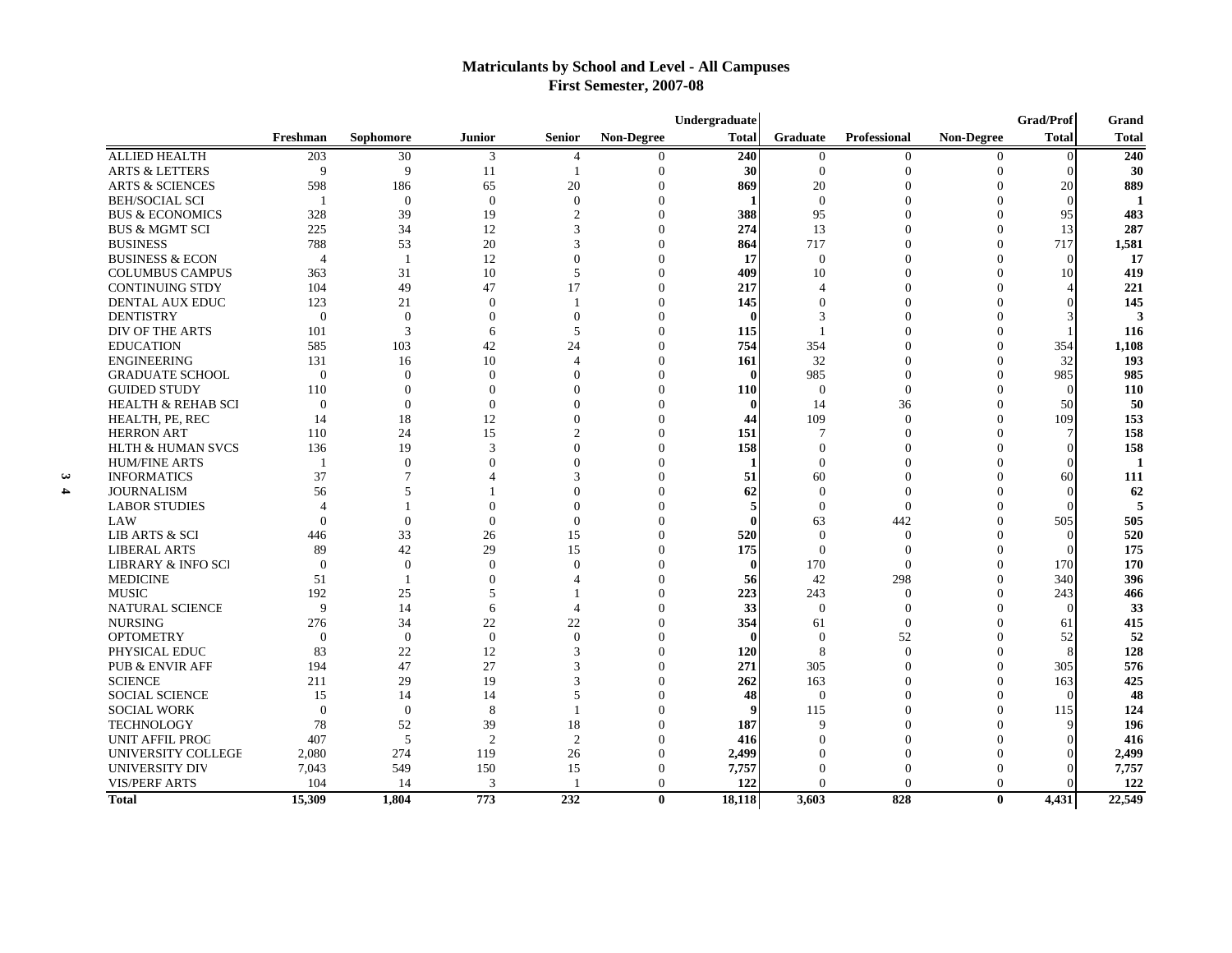### **Matriculants by Campus, School, and Level First Semester, 2007-08**

|                    |                               | Undergraduate  |                  |                          |                |              |              |                |                  | <b>Grad/Prof</b> | Grand        |              |
|--------------------|-------------------------------|----------------|------------------|--------------------------|----------------|--------------|--------------|----------------|------------------|------------------|--------------|--------------|
|                    |                               | Freshman       | <b>Sophomore</b> | <b>Junior</b>            | <b>Senior</b>  | Non-Degree   | <b>Total</b> | Graduate       | Professional     | Non-Degree       | <b>Total</b> | <b>Total</b> |
| <b>Bloomington</b> | <b>ARTS &amp; SCIENCES</b>    | 141            | 133              | 43                       | 13             | $\Omega$     | 330          | 14             | 0                | $\Omega$         | 14           | 344          |
|                    | <b>BUSINESS</b>               | 654            | 36               |                          | $\Omega$       | $\Omega$     | 691          | 335            | $\overline{0}$   | $\mathbf{0}$     | 335          | 1,026        |
|                    | <b>CONTINUING STDY</b>        | 25             | 6                | $\Delta$                 |                | $\Omega$     | 36           | $\overline{0}$ | $\Omega$         | $\Omega$         | $\Omega$     | 36           |
|                    | <b>EDUCATION</b>              | $\Omega$       | $\Omega$         | $\Omega$                 | $\Omega$       | $\Omega$     | $\Omega$     | 117            | $\Omega$         | $\Omega$         | 117          | 117          |
|                    | <b>GRADUATE SCHOOL</b>        | $\Omega$       | $\Omega$         | $\Omega$                 | $\Omega$       | $\Omega$     | $\Omega$     | 770            | $\Omega$         | $\Omega$         | 770          | 770          |
|                    | HEALTH, PE, REC               | 12             | 17               | 12                       | $\Omega$       | $\Omega$     | 41           | 109            | $\Omega$         | $\Omega$         | 109          | 150          |
|                    | <b>INFORMATICS</b>            | $\mathcal{I}$  |                  | $\theta$                 | $\Omega$       | $\Omega$     |              | 47             | $\Omega$         | $\Omega$         | 47           |              |
|                    | <b>JOURNALISM</b>             | 32             |                  | $\Omega$                 |                | $\Omega$     | 33           | $\Omega$       | $\Omega$         | $\Omega$         | $\Omega$     |              |
|                    | LAW                           | $\Omega$       | $\Omega$         | $\Omega$                 | $\Omega$       | $\Omega$     | $\Omega$     | 40             | 147              | $\Omega$         | 187          | 187          |
|                    | <b>LIBRARY &amp; INFO SCI</b> | $\Omega$       | $\theta$         | $\Omega$                 | $\Omega$       | $\Omega$     |              | 106            | $\mathbf{0}$     | $\theta$         | 106          | 106          |
|                    | <b>MUSIC</b>                  | 192            | 25               | 5                        |                | $\Omega$     | 223          | 226            | $\theta$         | $\Omega$         | 226          | 449          |
|                    | <b>OPTOMETRY</b>              | $\Omega$       | $\Omega$         | $\theta$                 | $\theta$       | $\theta$     | $\Omega$     | $\theta$       | 52               | $\Omega$         | 52           |              |
|                    | <b>PUB &amp; ENVIR AFF</b>    | $\Omega$       | 8                | 2                        |                | $\theta$     | 11           | 151            | $\theta$         | $\theta$         | 151          | 162          |
|                    | <b>UNIVERSITY DIV</b>         | 5.643          | 462              | 122                      | 13             | $\theta$     | 6,240        | $\theta$       | $\Omega$         | $\theta$         | $\theta$     | 6,240        |
|                    | <b>Bloomington Total</b>      | 6,706          | 689              | 189                      | 29             | $\bf{0}$     | 7,613        | 1,915          | 199              | $\bf{0}$         | 2,114        | 9,727        |
|                    |                               |                |                  |                          |                |              |              |                |                  |                  |              |              |
| Indianapolis       | <b>BUSINESS</b>               | 53             | $\overline{0}$   | $\mathbf{1}$             | $\theta$       | $\mathbf{0}$ | 54           | 334            | $\boldsymbol{0}$ | $\boldsymbol{0}$ | 334          | 388          |
|                    | <b>COLUMBUS CAMPUS</b>        | 363            | 31               | 10                       | 5              | $\theta$     | 409          | 10             | $\theta$         | $\theta$         | 10           | 419          |
|                    | <b>CONTINUING STDY</b>        | $\overline{4}$ | 6                | 11                       | 5              | $\theta$     | 26           | $\Delta$       | $\theta$         | $\Omega$         |              |              |
|                    | DENTAL AUX EDUC               | 19             | 6                | $\theta$                 |                | $\theta$     | 26           | $\theta$       | $\Omega$         | $\theta$         |              |              |
|                    | <b>DENTISTRY</b>              | $\theta$       | $\theta$         | $\theta$                 | $\Omega$       | $\theta$     | $\Omega$     | 3              | $\theta$         | $\Omega$         |              |              |
|                    | <b>EDUCATION</b>              | 84             | 28               | 12                       | $\mathbf Q$    | $\theta$     | 133          | 71             | $\overline{()}$  | $\theta$         | 71           | 204          |
|                    | <b>ENGINEERING</b>            | 131            | 16               | 10                       | $\overline{4}$ | $\theta$     | 161          | 32             | $\Omega$         | $\theta$         | 32           | 193          |
|                    | <b>GRADUATE SCHOOL</b>        | $\theta$       | $\theta$         | $\Omega$                 | $\Omega$       | $\theta$     | $\Omega$     | 185            | $\theta$         | $\theta$         | 185          | 185          |
|                    | <b>HEALTH &amp; REHAB SCI</b> | $\theta$       | $\theta$         | $\theta$                 | $\Omega$       | $\Omega$     | $\Omega$     | 14             | 36               | $\Omega$         | 50           |              |
|                    | <b>HERRON ART</b>             | 110            | 24               | 15                       | $\overline{2}$ | $\Omega$     | 151          | 7              | $\Omega$         | $\Omega$         |              | 158          |
|                    | <b>INFORMATICS</b>            | 30             | 6                | $\overline{\mathcal{A}}$ | 3              | $\theta$     | 43           | 13             | $\mathbf{0}$     | $\Omega$         | 13           |              |
|                    | <b>JOURNALISM</b>             | 24             |                  |                          | $\Omega$       | $\Omega$     | 29           | $\overline{0}$ | $\Omega$         | $\Omega$         | $\Omega$     |              |
|                    | <b>LABOR STUDIES</b>          |                | $\Omega$         | $\Omega$                 | $\Omega$       | $\Omega$     |              | $\overline{0}$ | $\mathbf{0}$     | $\Omega$         | $\Omega$     |              |
|                    | LAW                           | $\Omega$       | $\theta$         | $\theta$                 | $\theta$       | $\Omega$     |              | 23             | 295              | $\theta$         | 318          | 318          |
|                    | <b>LIBERAL ARTS</b>           | 89             | 42               | 29                       | 15             | $\Omega$     | 175          | $\overline{0}$ | $\mathbf{0}$     | $\Omega$         | $\theta$     | 175          |
|                    | <b>LIBRARY &amp; INFO SCI</b> | $\Omega$       | $\Omega$         | $\Omega$                 | $\Omega$       | $\Omega$     | $\Omega$     | 64             | $\Omega$         | $\Omega$         | 64           |              |
|                    | <b>MEDICINE</b>               | 51             |                  | $\theta$                 |                | $\theta$     | 56           | 42             | 298              | $\theta$         | 340          | 396          |
|                    | <b>MUSIC</b>                  | $\Omega$       | $\theta$         | $\Omega$                 | $\Omega$       | $\Omega$     | $\Omega$     | 17             | $\Omega$         | $\Omega$         | 17           |              |
|                    | <b>NURSING</b>                | -6             |                  | 5                        | $\overline{4}$ | $\theta$     | 16           | 61             | $\Omega$         | $\Omega$         | 61           |              |
|                    | PHYSICAL EDUC                 | 83             | 22               | 12                       | $\mathcal{R}$  | $\Omega$     | 120          | 8              | $\Omega$         | $\Omega$         | 8            | 128          |
|                    | <b>PUB &amp; ENVIR AFF</b>    | 10             | 17               | 11                       | $\Omega$       | $\Omega$     | 38           | 104            | $\Omega$         | $\Omega$         | 104          | 142          |
|                    | <b>SCIENCE</b>                | 211            | 29               | 19                       | 3              | $\Omega$     | 262          | 163            | $\Omega$         | $\Omega$         | 163          | 425          |
|                    | <b>SOCIAL WORK</b>            | $\overline{0}$ | $\overline{0}$   | 8                        |                | $\Omega$     | $\mathbf Q$  | 113            | $\Omega$         | $\Omega$         | 113          | 122          |
|                    | <b>TECHNOLOGY</b>             | 78             | 52               | 39                       | 18             | $\Omega$     | 187          | 9              | $\Omega$         | $\Omega$         | 9            | 196          |
|                    | UNIVERSITY COLLEGE            | 2,080          | 274              | 119                      | 26             | $\Omega$     | 2,499        | $\theta$       | $\Omega$         | $\theta$         |              | 2,499        |
|                    | <b>Indianapolis Total</b>     | 3,427          | 559              | 306                      | 103            | 0            | 4.395        | 1.277          | 629              | $\mathbf{0}$     | 1.906        | 6,301        |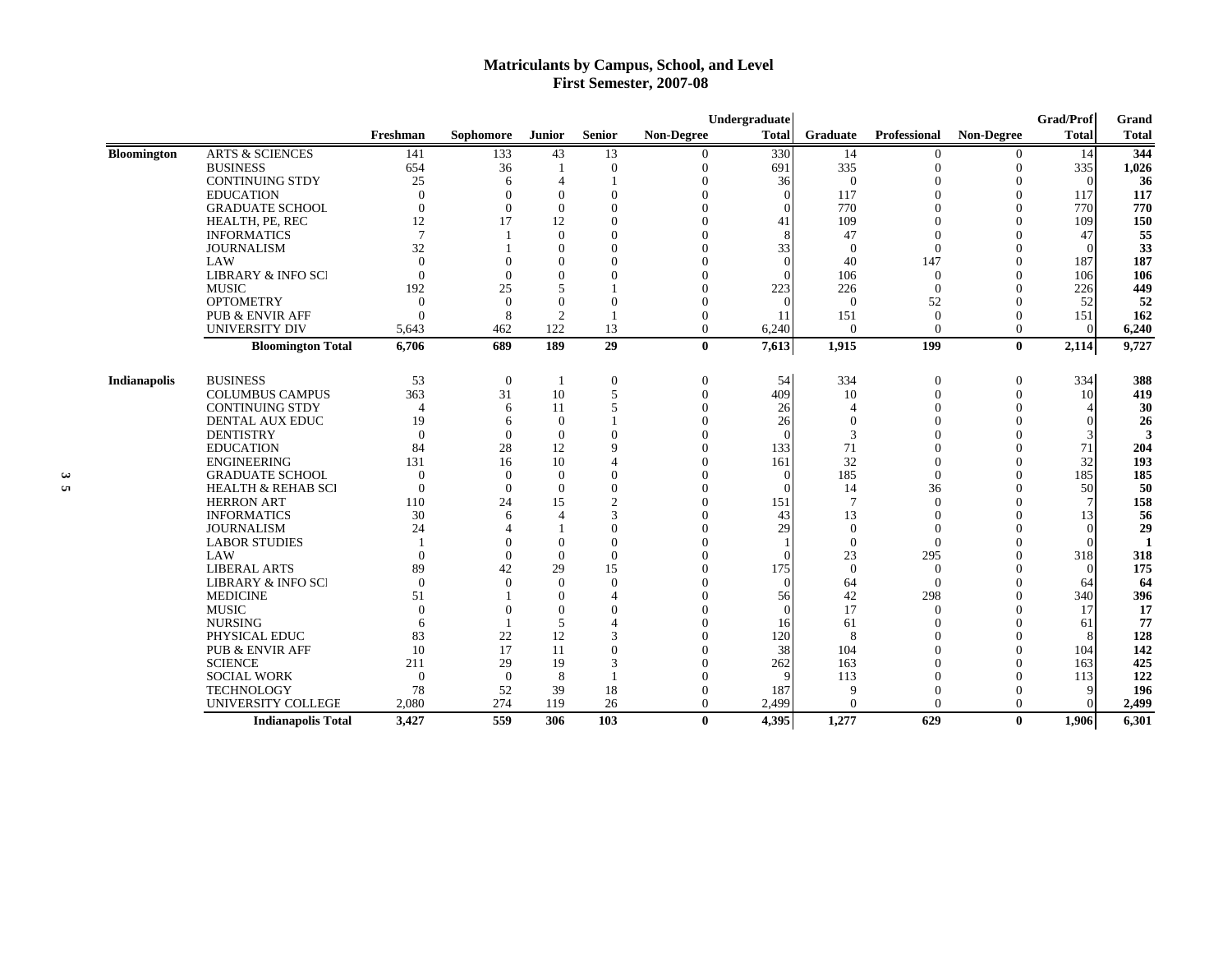# **Matriculants by Campus, School, and Level First Semester, 2007-08**

|                   |                              |                |                |                |                |                  | Undergraduate    |                  |              |                   | Grad/Prof    | Grand        |
|-------------------|------------------------------|----------------|----------------|----------------|----------------|------------------|------------------|------------------|--------------|-------------------|--------------|--------------|
|                   |                              | Freshman       | Sophomore      | <b>Junior</b>  | <b>Senior</b>  | Non-Degree       | <b>Total</b>     | Graduate         | Professional | <b>Non-Degree</b> | <b>Total</b> | <b>Total</b> |
| East              | <b>BEH/SOCIAL SCI</b>        |                |                | $\Omega$       | $\theta$       |                  |                  |                  |              |                   | $^{\circ}$   |              |
|                   | <b>BUSINESS &amp; ECON</b>   | $\overline{4}$ |                | 12             | $\Omega$       | $\Omega$         | 17               | $\Omega$         |              |                   |              | 17           |
|                   | <b>CONTINUING STDY</b>       | 3              | $\Omega$       | $\overline{0}$ | $\Omega$       |                  | 3                |                  |              |                   |              | 3            |
|                   | <b>EDUCATION</b>             | 54             |                | $\mathbf{1}$   | $\Omega$       | $\Omega$         | 56               |                  |              |                   |              | 56           |
|                   | <b>HUM/FINE ARTS</b>         |                | $\theta$       | $\Omega$       | $\Omega$       | $\Omega$         |                  |                  |              |                   |              |              |
|                   | <b>NURSING</b>               |                |                |                | $\Omega$       | 0                |                  |                  |              |                   |              | 3            |
|                   | <b>UNIVERSITY DIV</b>        | 365            | 8              |                | $\mathbf{0}$   | $\theta$         | 374              | $\mathbf{0}$     |              | $\Omega$          |              | 374          |
|                   | <b>East Total</b>            | 429            | 11             | 15             | $\mathbf{0}$   | $\mathbf{0}$     | 455              | $\bf{0}$         |              | $\bf{0}$          | $\bf{0}$     | 455          |
| <b>Fort Wayne</b> | <b>ARTS &amp; SCIENCES</b>   | 113            | 15             | $\overline{7}$ | 3              | $\mathbf{0}$     | 138              | 6                |              | $\Omega$          | 6            | 144          |
|                   | <b>BUS &amp; MGMT SCI</b>    | 225            | 34             | 12             | 3              | $\Omega$         | 274              | 13               |              |                   | 13           | 287          |
|                   | <b>CONTINUING STDY</b>       | 38             | 20             | 11             |                | $\mathbf{0}$     | 73               | $\theta$         |              |                   | $\Omega$     | 73           |
|                   | <b>EDUCATION</b>             | 150            | 17             | 13             | 5              | $\Omega$         | 185              | 17               |              |                   | 17           | 202          |
|                   | <b>HLTH &amp; HUMAN SVCS</b> | 136            | 19             | $\overline{3}$ | $\Omega$       | $\Omega$         | 158              | $\Omega$         |              |                   |              | 158          |
|                   | <b>PUB &amp; ENVIR AFF</b>   | 69             | 6              | $\overline{4}$ | $\theta$       | $\mathbf{0}$     | 79               | 11               |              |                   | 11           | 90           |
|                   | <b>UNIT AFFIL PROG</b>       | 407            | 5              | 2              | $\overline{2}$ | $\theta$         | 416              | $\theta$         |              |                   |              | 416          |
|                   | <b>VIS/PERF ARTS</b>         | 104            | 14             | 3              |                | $\theta$         | 122              | $\theta$         |              | $\Omega$          |              | 122          |
|                   | <b>Fort Wayne Total</b>      | 1,242          | 130            | 55             | 18             | $\mathbf{0}$     | 1,445            | 47               |              | $\mathbf{0}$      | 47           | 1,492        |
| Kokomo            | <b>ALLIED HEALTH</b>         | 47             | 3              | $\mathbf{1}$   | $\overline{2}$ | $\overline{0}$   | 53               | $\overline{0}$   |              | $\theta$          | $\Omega$     | 53           |
|                   | <b>ARTS &amp; SCIENCES</b>   | 107            | 9              | $\overline{7}$ |                | $\overline{0}$   | 124              | $\Omega$         |              |                   |              | 124          |
|                   | <b>BUSINESS</b>              | 79             | 8              | $\mathcal{D}$  |                | $\Omega$         | 90               |                  |              |                   |              | 98           |
|                   | <b>CONTINUING STDY</b>       | 14             | 3              |                | $\mathfrak{D}$ | $\Omega$         | 20               |                  |              |                   |              | 20           |
|                   | <b>EDUCATION</b>             | 62             | 13             |                |                | $\Omega$         | 77               |                  |              |                   |              | 81           |
|                   | <b>GRADUATE SCHOOL</b>       | $\theta$       | $\Omega$       | $\sqrt{ }$     | $\Omega$       |                  | $\Omega$         |                  |              |                   |              | 5            |
|                   | <b>NURSING</b>               | 77             | 8              | 6              |                | 0                | 97               |                  |              |                   |              | 97           |
|                   | <b>PUB &amp; ENVIR AFF</b>   | 25             | $\overline{4}$ |                |                | 0                | 31               | $\mathfrak{D}$   |              |                   |              | 33           |
|                   | <b>UNIVERSITY DIV</b>        | 78             | $\mathfrak{D}$ | $\overline{0}$ | $\Omega$       | $\overline{0}$   | 80               | $\theta$         |              | $\theta$          |              | 80           |
|                   | <b>Kokomo Total</b>          | 489            | 50             | 19             | 14             | $\bf{0}$         | $\overline{572}$ | 19               |              | $\bf{0}$          | 19           | 591          |
| <b>Northwest</b>  | <b>ALLIED HEALTH</b>         | 100            | 22             | $\overline{2}$ | $\mathfrak{2}$ | $\boldsymbol{0}$ | 126              | $\boldsymbol{0}$ |              | $\Omega$          | $\Omega$     | 126          |
|                   | <b>ARTS &amp; SCIENCES</b>   | 237            | 29             | 8              | $\mathcal{R}$  | $\Omega$         | 277              | $\theta$         |              |                   | $\Omega$     | 277          |
|                   | <b>BUS &amp; ECONOMICS</b>   | 84             | 12             | 3              |                | $\Omega$         | 100              | 52               |              |                   | 52           | 152          |
|                   | <b>CONTINUING STDY</b>       | 6              | 6              | 6              |                | $\theta$         | 19               | $\Omega$         |              |                   |              | 19           |
|                   | <b>DENTAL AUX EDUC</b>       | 53             | $\tau$         | $\bigcap$      | $\Omega$       | $\theta$         | 60               |                  |              |                   |              | 60           |
|                   | <b>EDUCATION</b>             | 81             | 11             | $\overline{2}$ | $\mathfrak{D}$ | $\Omega$         | 96               |                  |              |                   |              | 104          |
|                   | <b>GUIDED STUDY</b>          | 110            | $\Omega$       | $\Omega$       | $\Omega$       | $\mathbf{0}$     | 110              |                  |              |                   |              | 110          |
|                   | <b>LABOR STUDIES</b>         | 3              |                | $\bigcap$      | $\Omega$       | $\Omega$         |                  | $\Omega$         |              |                   |              | 4            |
|                   | <b>NURSING</b>               | 80             | 8              | $\overline{4}$ | 5              | $\Omega$         | 97               | $\Omega$         |              |                   |              | 97           |
|                   | <b>PUB &amp; ENVIR AFF</b>   | 52             | 6              | 5              |                | $\Omega$         | 64               | 27               |              | $\theta$          | 27           | 91           |
|                   | <b>Northwest Total</b>       | 806            | 102            | 30             | 15             | $\bf{0}$         | 953              | 87               |              | $\bf{0}$          | 87           | 1,040        |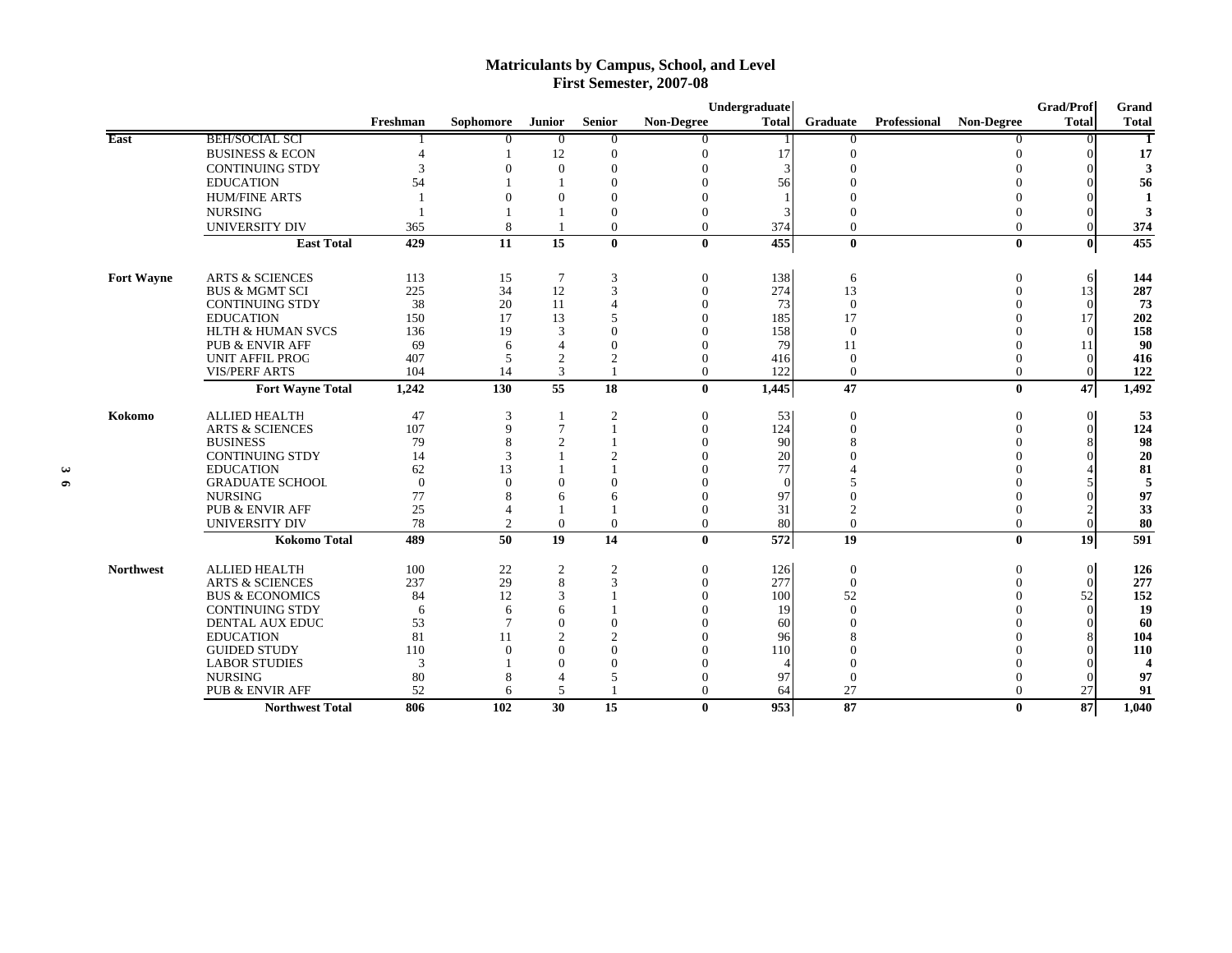# **Matriculants by Campus, School, and Level First Semester, 2007-08**

|                   |                            |          |           |          |                |                   | Undergraduate |           |              |                   | <b>Grad/Prof</b> | Grand        |
|-------------------|----------------------------|----------|-----------|----------|----------------|-------------------|---------------|-----------|--------------|-------------------|------------------|--------------|
|                   |                            | Freshman | Sophomore | Junior   | Senior         | <b>Non-Degree</b> | <b>Total</b>  | Graduate  | Professional | <b>Non-Degree</b> | <b>Total</b>     | <b>Total</b> |
| <b>South Bend</b> | <b>ALLIED HEALTH</b>       | 56       |           | $\theta$ |                |                   | 61            | $\Omega$  |              |                   |                  | 61           |
|                   | <b>BUS &amp; ECONOMICS</b> | 244      | 27        | 16       |                |                   | 288           | 43        |              |                   | 43               | 331          |
|                   | <b>CONTINUING STDY</b>     | 6        |           |          |                |                   |               |           |              |                   |                  | 16           |
|                   | DENTAL AUX EDUC            | 51       |           |          |                |                   | 59            |           |              |                   |                  | 59           |
|                   | DIV OF THE ARTS            | 101      |           |          |                |                   | 115           |           |              |                   |                  | 116          |
|                   | <b>EDUCATION</b>           | 152      | 25        |          |                |                   | 193           | 70        |              |                   | 70               | 263          |
|                   | <b>GRADUATE SCHOOL</b>     |          |           |          |                |                   |               | 18        |              |                   | 18               | 18           |
|                   | <b>LIB ARTS &amp; SCI</b>  | 446      | 33        | 26       | 15             |                   | 520           |           |              |                   |                  | 520          |
|                   | <b>NURSING</b>             | 111      |           |          |                |                   | 134           |           |              |                   |                  | 134          |
|                   | <b>PUB &amp; ENVIR AFF</b> | 38       |           |          | $\Omega$       |                   |               | 10        |              |                   |                  | 58           |
|                   | <b>SOCIAL WORK</b>         |          |           |          | $\theta$       |                   |               | $\bigcap$ |              |                   |                  |              |
|                   | <b>South Bend Total</b>    | 1,205    | 122       | 71       | 36             | $\bf{0}$          | 1,434         | 144       |              | $\bf{0}$          | 144              | 1,578        |
| <b>Southeast</b>  | <b>ARTS &amp; LETTERS</b>  |          | 9         | 11       |                |                   | 30            | $\theta$  |              |                   |                  | 30           |
|                   | <b>BUSINESS</b>            |          | 9         | 16       |                |                   | 29            | 40        |              |                   | 40               | 69           |
|                   | <b>CONTINUING STDY</b>     |          |           |          |                |                   | 24            |           |              |                   |                  | 24           |
|                   | <b>EDUCATION</b>           |          |           |          |                |                   |               | 67        |              |                   | 67               | 81           |
|                   | <b>GRADUATE SCHOOL</b>     |          |           |          |                |                   |               |           |              |                   |                  |              |
|                   | HEALTH, PE, REC            |          |           |          |                |                   |               |           |              |                   |                  |              |
|                   | NATURAL SCIENCE            |          |           |          |                |                   | 33            |           |              |                   |                  | 33           |
|                   | NURSING                    |          |           |          |                |                   |               |           |              |                   |                  |              |
|                   | <b>SOCIAL SCIENCE</b>      | 15       | 14        | 14       |                |                   |               |           |              |                   |                  | 48           |
|                   | <b>UNIVERSITY DIV</b>      | 957      | 77        | 27       | $\overline{2}$ |                   | 1,063         |           |              |                   |                  | 1,063        |
|                   | <b>Southeast Total</b>     | 1,005    | 141       | 88       | 17             | $\mathbf{0}$      | 1,251         | 114       |              | $\mathbf{0}$      | 114              | 1,365        |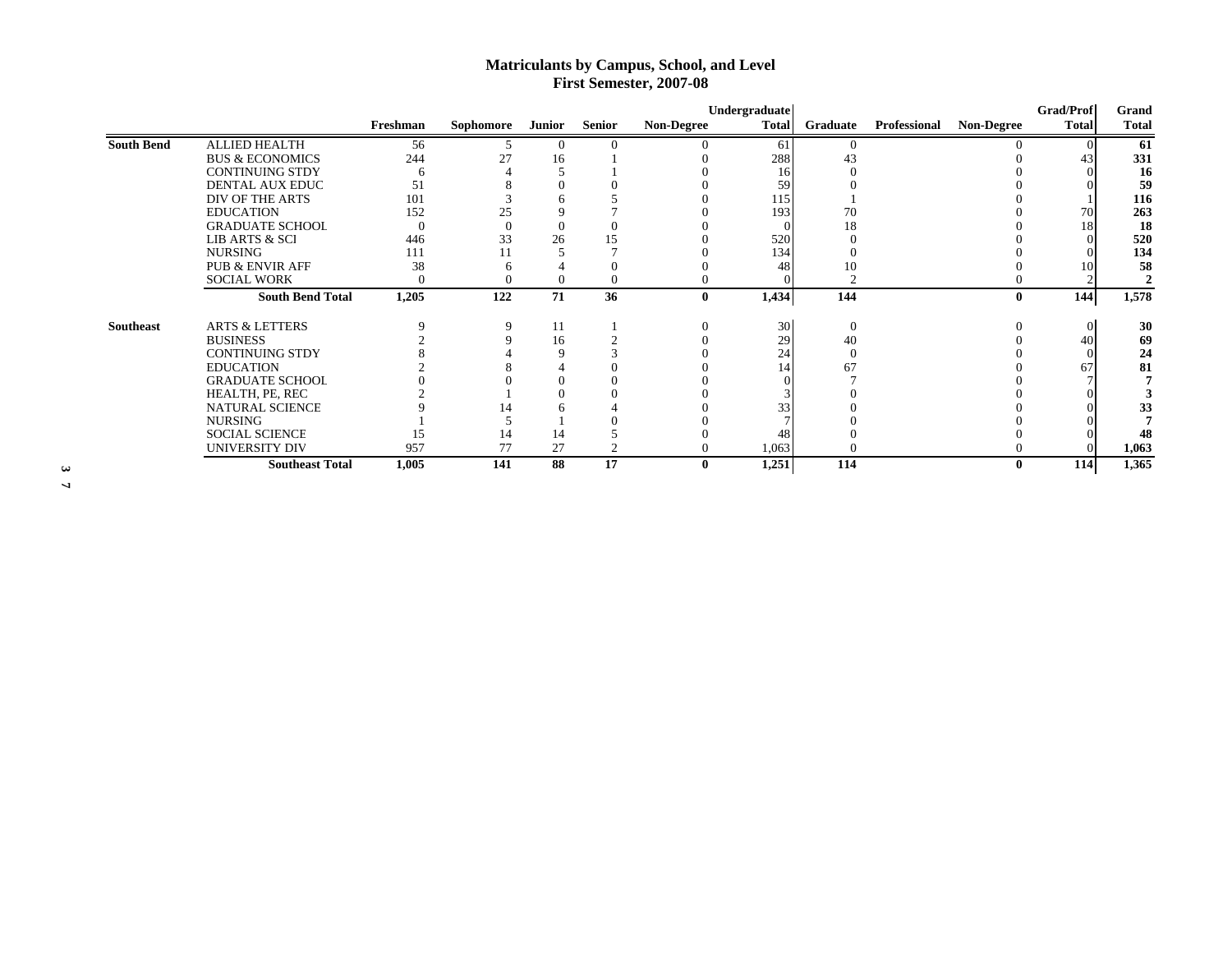# **Resident Students by School and Level - All Campuses\* First Semester, 2007-08**

|                               |                |                |                |               |                   | Undergraduate |                 |                     |                   | <b>Grad/Prof</b> | Grand        |
|-------------------------------|----------------|----------------|----------------|---------------|-------------------|---------------|-----------------|---------------------|-------------------|------------------|--------------|
|                               | Freshman       | Sophomore      | <b>Junior</b>  | <b>Senior</b> | <b>Non-Degree</b> | <b>Total</b>  | <b>Graduate</b> | <b>Professional</b> | <b>Non-Degree</b> | <b>Total</b>     | <b>Total</b> |
| <b>ALLIED HEALTH</b>          | 445            | 428            | 54             | 75            | $\boldsymbol{2}$  | 1,004         | $\mathbf{0}$    | $\Omega$            | $\theta$          | $\Omega$         | 1,004        |
| <b>ARTS &amp; LETTERS</b>     | 20             | 71             | 68             | 114           | $\theta$          | 273           | $\mathbf{0}$    | $\theta$            | $\theta$          | $\Omega$         | 273          |
| <b>ARTS &amp; SCIENCES</b>    | 850            | 2,076          | 2,228          | 2,663         | 28                | 7,845         | 73              | $\Omega$            | 38                | 111              | 7,956        |
| <b>BEH/SOCIAL SCI</b>         | 8              | 19             | -11            | 27            | $\theta$          | 65            | $\Omega$        | $\Omega$            | $\theta$          | $\Omega$         | -65          |
| <b>BUS &amp; ECONOMICS</b>    | 598            | 358            | 253            | 298           | 5                 | 1,512         | 246             | $\Omega$            | 58                | 304              | 1,816        |
| <b>BUS &amp; MGMT SCI</b>     | 325            | 238            | 185            | 232           | $\overline{1}$    | 981           | 145             | $\Omega$            | $\overline{2}$    | 147              | 1.128        |
| <b>BUSINESS</b>               | 440            | 666            | 973            | 1,512         | 14                | 3,605         | 806             | $\Omega$            | 53                | 859              | 4,464        |
| <b>BUSINESS &amp; ECON</b>    | 24             | 73             | 72             | 78            | $\theta$          | 247           | $\theta$        | $\theta$            | $\theta$          | $\Omega$         | 247          |
| <b>COLUMBUS CAMPUS</b>        | 560            | 366            | 208            | 267           | 63                | 1.464         | 53              | $\Omega$            | 8                 | 61               | 1,525        |
| <b>CONTINUING STDY</b>        | 304            | 693            | 749            | 1,536         | 209               | 3,491         | 56              | $\theta$            | $\theta$          | 56               | 3,547        |
| DENTAL AUX EDUC               | 237            | 294            | 22             | 21            | $\theta$          | 574           | $\Omega$        | $\Omega$            | $\theta$          |                  | 574          |
| <b>DENTISTRY</b>              | $\theta$       | $\theta$       | $\theta$       | $\theta$      | $\theta$          |               | 50              | 283                 | $\theta$          | 333              | 333          |
| DIV OF THE ARTS               | 153            | 92             | 65             | 107           | $\overline{2}$    | 419           | 3               | $\Omega$            | $\theta$          |                  | 422          |
| <b>EDUCATION</b>              | 917            | 812            | 940            | 1,978         | 98                | 4,745         | 1,608           | $\Omega$            | 965               | 2,573            | 7,318        |
| <b>ENGINEERING</b>            | 96             | 131            | 121            | 217           | $\Omega$          | 565           | 56              | $\Omega$            | $\Omega$          | 56               | 621          |
| <b>GRAD NON-DEGREE</b>        | $\Omega$       | $\Omega$       | $\theta$       | $\Omega$      | $\Omega$          | $\Omega$      | $\Omega$        | $\Omega$            | 399               | 399              | 399          |
| <b>GRADUATE SCHOOL</b>        | $\theta$       | $\theta$       | $\theta$       | $\Omega$      | $\theta$          | $\Omega$      | 1,461           | $\theta$            | 99                | 1,560            | 1,560        |
| <b>GUIDED STUDY</b>           | 154            | $\overline{c}$ | $\overline{0}$ | $\Omega$      | $\theta$          | 156           | $\theta$        | $\mathbf{0}$        | $\theta$          | $\Omega$         | 156          |
| <b>HEALTH &amp; REHAB SCI</b> | $\Omega$       | $\Omega$       | $\theta$       | $\Omega$      | $\mathbf{0}$      | $\Omega$      | 74              | 99                  | 3                 | 176              | 176          |
| HEALTH, PE, REC               | 17             | 324            | 478            | 579           | 3                 | 1.401         | 121             | $\Omega$            | 9                 | 130              | 1,531        |
| <b>HERRON ART</b>             | 143            | 221            | 168            | 286           |                   | 819           | 20              | $\Omega$            | $\Omega$          | 20               | 839          |
| <b>HLTH &amp; HUMAN SVCS</b>  | 256            | 192            | 19             | 13            | $\Omega$          | 480           | $\Omega$        | $\Omega$            | $\Omega$          | $\Omega$         | 480          |
| <b>HUM/FINE ARTS</b>          | 10             | 24             | 23             | 29            | $\overline{0}$    | 86            | $\Omega$        | $\Omega$            | $\theta$          |                  | 86           |
| <b>INFORMATICS</b>            | 54             | 152            | 216            | 323           | $\overline{2}$    | 747           | 111             | $\Omega$            | $\overline{2}$    | 113              | 860          |
| <b>JOURNALISM</b>             | 49             | 131            | 185            | 174           | $\Omega$          | 539           | $\Omega$        | $\Omega$            | $\Omega$          | $\Omega$         | 539          |
| <b>LABOR STUDIES</b>          | 14             | 12             | 19             | 19            | $\theta$          | 64            | $\theta$        | $\Omega$            | $\theta$          |                  | 64           |
| LAW                           | $\Omega$       | $\Omega$       | $\Omega$       | $\Omega$      | $\Omega$          |               | 5               | 1,004               | $\Omega$          | 1,009            | 1,009        |
| <b>LIB ARTS &amp; SCI</b>     | 776            | 345            | 258            | 321           | $\overline{7}$    | 1.707         | $\Omega$        | $\theta$            | $\theta$          |                  | 1,707        |
| <b>LIBERAL ARTS</b>           | 190            | 295            | 411            | 648           | $\Omega$          | 1.544         | $\Omega$        | $\Omega$            | $\Omega$          |                  | 1.544        |
| LIBRARY & INFO SCI            | $\Omega$       | $\overline{0}$ | $\theta$       | $\Omega$      | $\theta$          | $\sqrt{ }$    | 420             | $\Omega$            | 37                | 457              | 457          |
| <b>MEDICINE</b>               | 10             | 23             | 47             | 160           | 3                 | 243           | 122             | 1,003               | $\overline{1}$    | 1,126            | 1,369        |
| <b>MUSIC</b>                  | 35             | 39             | 38             | 71            | $\overline{2}$    | 185           | 125             | $\Omega$            | $\theta$          | 125              | 310          |
| <b>NAT SCI &amp; MATH</b>     | -1             | 10             | 13             | 16            | $\theta$          | 40            | $\theta$        | $\theta$            | $\theta$          | $\Omega$         | 40           |
| <b>NATURAL SCIENCE</b>        | 56             | 98             | 83             | 93            | $\theta$          | 330           | $\Omega$        | $\theta$            | $\theta$          | $\Omega$         | 330          |
| <b>NON-DEGREE</b>             | $\Omega$       | $\theta$       | $\theta$       | $\theta$      | 785               | 785           | $\theta$        | $\theta$            | 92                | 92               | 877          |
| <b>NURSING</b>                | 413            | 373            | 513            | 1,398         | $\theta$          | 2.697         | 407             | $\Omega$            | 32                | 439              | 3,136        |
| <b>NURSING ASSOC</b>          | $\overline{c}$ | 140            | $\theta$       | $\theta$      | $\theta$          | 142           | $\Omega$        | $\theta$            | $\theta$          | $\Omega$         | 142          |
| <b>OPTOMETRY</b>              | $\Omega$       | $\overline{4}$ | $\theta$       | $\theta$      | $\Omega$          |               | $\Omega$        | 152                 | $\theta$          | 152              | 156          |
| PHYSICAL EDUC                 | 140            | 173            | 221            | 312           | $\mathbf{1}$      | 847           | 21              | $\Omega$            | 3                 | 24               | 871          |
| <b>PUB &amp; ENVIR AFF</b>    | 365            | 467            | 647            | 844           | $\overline{1}$    | 2,324         | 664             | $\Omega$            | 21                | 685              | 3,009        |
| <b>SCIENCE</b>                | 260            | 232            | 295            | 627           | 144               | 1,558         | 252             | $\Omega$            | $\theta$          | 252              | 1,810        |
| <b>SOCIAL SCIENCE</b>         | 35             | 113            | 106            | 139           | $\theta$          | 393           | $\theta$        | $\theta$            | $\theta$          | $\Omega$         | 393          |
| <b>SOCIAL WORK</b>            | 3              | 47             | 86             | 115           | $\Omega$          | 251           | 787             | $\Omega$            | 12                | 799              | 1,050        |
| <b>TECHNOLOGY</b>             | 134            | 346            | 342            | 635           | $\mathbf{0}$      | 1,457         | 21              | $\Omega$            | $\theta$          | 21               | 1,478        |
| <b>TRANSIENT</b>              | $\Omega$       | $\Omega$       | $\theta$       | $\Omega$      | 729               | 729           | $\Omega$        | $\Omega$            | $\Omega$          | $\Omega$         | 729          |
| UNIT AFFIL PROG               | 644            | 161            | 56             | 33            | 247               | 1.141         | $\Omega$        | $\Omega$            | $\Omega$          |                  | 1,141        |
| UNIVERSITY COLLEGE            | 3,054          | 1,917          | 701            | 237           | 109               | 6,018         | $\Omega$        | $\Omega$            | $\Omega$          |                  | 6,018        |
| UNIVERSITY DIV                | 6,166          | 2,821          | 760            | 135           | 839               | 10,721        | $\Omega$        | $\Omega$            | $\Omega$          | $\Omega$         | 10,721       |
| <b>VIS/PERF ARTS</b>          | 164            | 147            | 87             | 145           | $\overline{4}$    | 547           | $\Omega$        | $\Omega$            | $\Omega$          |                  | 547          |
| <b>Total</b>                  | 18.122         | 15.126         | 11.721         | 16.477        | 3.299             | 64,745        | 7.707           | 2.541               | 1.834             | 12.082           | 76.827       |
|                               |                |                |                |               |                   |               |                 |                     |                   |                  |              |

\* Duplicated count of students at Bloomington, IUPUI, Fort Wayne, South Bend and Southeast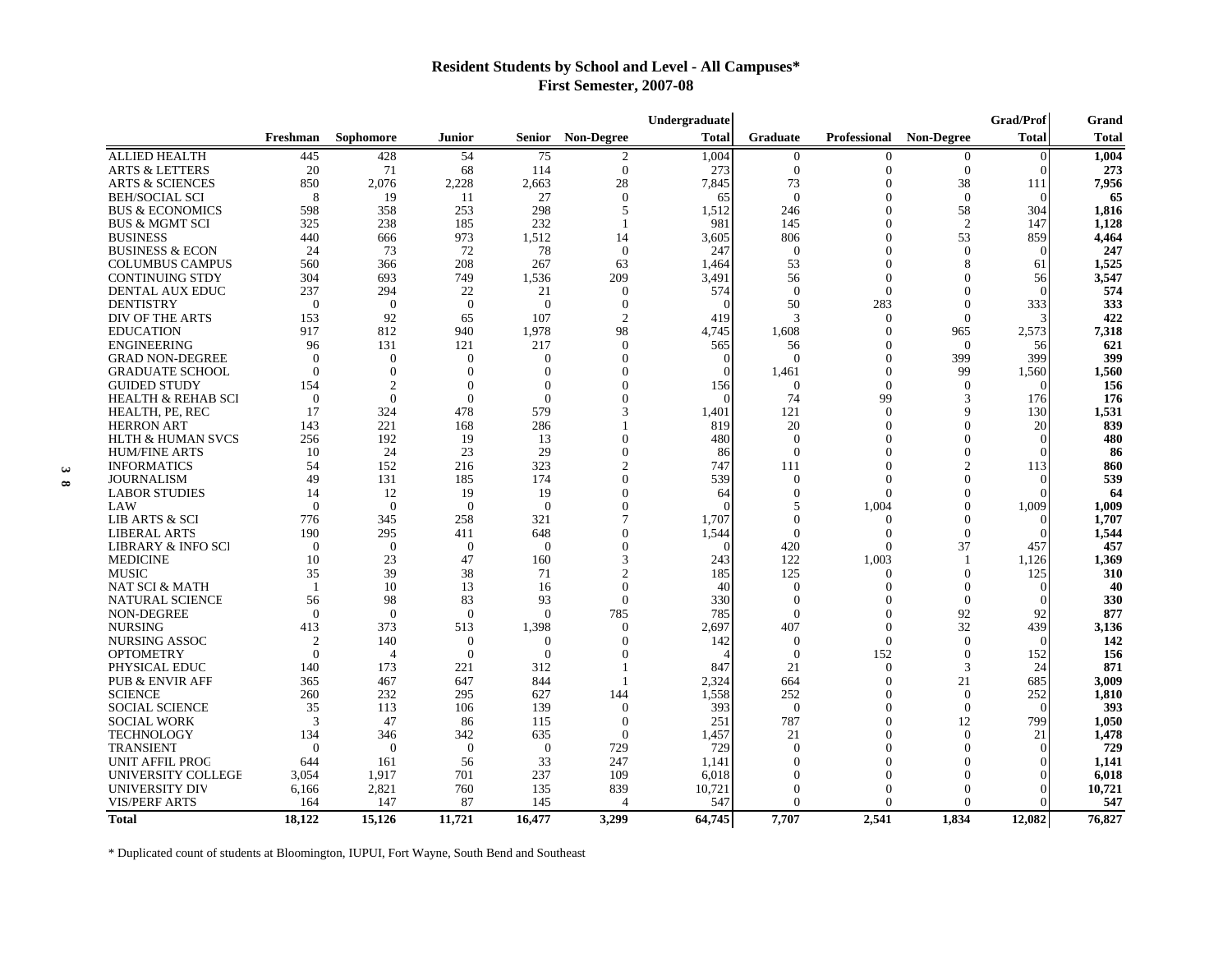# **Resident Students by Campus, School, and Level First Semester, 2007-08**

| <b>Total</b><br><b>Total</b><br>Freshman<br>Junior<br><b>Senior</b><br><b>Non-Degree</b><br><b>Professional</b><br><b>Non-Degree</b><br><b>Sophomore</b><br>Graduate<br>5,873<br>Bloomington*<br><b>ARTS &amp; SCIENCES</b><br>122<br>1,623<br>2,199<br>21<br>15<br>15<br>1,908<br>$\mathbf{0}$<br>$\overline{0}$<br>177<br><b>BUSINESS</b><br>238<br>440<br>696<br>$\overline{0}$<br>1,920<br>$\Omega$<br>178<br>546<br><b>CONTINUING STDY</b><br>60<br>108<br>241<br>198<br>733<br>$\mathbf{0}$<br>126<br>$\mathbf{0}$<br>$\Omega$<br>359<br>545<br><b>EDUCATION</b><br>5<br>154<br>498<br>$\overline{0}$<br>658<br>$\Omega$<br>186<br>$\mathbf{1}$<br>909<br><b>GRADUATE SCHOOL</b><br>$\theta$<br>$\overline{0}$<br>$\theta$<br>$\overline{0}$<br>$\overline{0}$<br>817<br>92<br>$\Omega$<br>8<br>3<br>9<br>130<br>HEALTH, PE, REC<br>323<br>478<br>579<br>1,391<br>121<br>$\Omega$<br>5<br>60<br>113<br>$\overline{c}$<br>253<br>27<br><b>INFORMATICS</b><br>73<br>28<br>$\Omega$<br>387<br><b>JOURNALISM</b><br>17<br>93<br>148<br>129<br>$\theta$<br>$\mathbf{0}$<br>$\Omega$<br>$\Omega$<br>$\Omega$<br><b>LABOR STUDIES</b><br>$\theta$<br>$\theta$<br>$\mathbf{0}$<br>$\mathbf{0}$<br>$\theta$<br>$\Omega$<br>$\Omega$<br>$\mathbf{0}$<br>243<br>$\theta$<br>243<br>LAW<br>$\Omega$<br>$\mathbf{0}$<br>$\Omega$<br>$\Omega$<br>$\Omega$<br>$\Omega$<br>128<br>LIBRARY & INFO SCI<br>$\Omega$<br>$\Omega$<br>$\Omega$<br>$\Omega$<br>113<br>15<br>$\Omega$<br>$\Omega$<br>$\Omega$<br>35<br><b>MUSIC</b><br>39<br>38<br>71<br>$\overline{c}$<br>106<br>106<br>185<br>$\Omega$<br>$\Omega$<br><b>NURSING</b><br>$\Omega$<br>23<br>45<br>62<br>$\Omega$<br>130<br>$\mathbf{0}$<br>$\Omega$<br>$\Omega$<br><b>OPTOMETRY</b><br>152<br>$\Omega$<br>$\overline{4}$<br>$\Omega$<br>$\Omega$<br>$\Omega$<br>$\Omega$<br>152<br>$\Omega$<br>73<br><b>PUB &amp; ENVIR AFF</b><br>$\theta$<br>248<br>275<br>$\overline{0}$<br>596<br>134<br>134<br>$\Omega$<br>$\Omega$<br>27<br><b>SOCIAL WORK</b><br>$\Omega$<br>$\Omega$<br>50<br>$\Omega$<br>6<br>17<br>$\Omega$<br>$\Omega$<br><b>UNIVERSITY DIV</b><br>2,225<br>577<br>73<br>7,387<br>4,344<br>168<br>$\Omega$<br>$\Omega$<br>$\Omega$<br>5,022<br>4,358<br>394<br>304<br><b>Bloomington Total</b><br>4,830<br>4,964<br>19,568<br>1,869<br>395<br>2,568<br><b>BUSINESS</b><br>Indianapolis*<br>62<br>89<br>243<br>545<br>14<br>953<br>505<br>$\boldsymbol{0}$<br>52<br>557<br><b>COLUMBUS CAMPUS</b><br>560<br>366<br>208<br>267<br>63<br>53<br>8<br>1,464<br>$\mathbf{0}$<br>61<br><b>CONTINUING STDY</b><br>27<br>142<br>247<br>549<br>56<br>$\overline{0}$<br>965<br>56<br>$\Omega$<br>$\mathbf{0}$<br>DENTAL AUX EDUC<br>42<br>12<br>150<br>96<br>$\Omega$<br>$\Omega$<br>$\overline{0}$<br>$\Omega$<br>$\theta$<br>$\Omega$<br><b>DENTISTRY</b><br>$\Omega$<br>$\mathbf{0}$<br>$\Omega$<br>50<br>283<br>$\Omega$<br>333<br>$\Omega$<br>$\Omega$<br><b>EDUCATION</b><br>101<br>182<br>244<br>431<br>88<br>413<br>183<br>596<br>1,046<br>$\Omega$<br><b>ENGINEERING</b><br>96<br>131<br>121<br>217<br>$\theta$<br>565<br>56<br>$\theta$<br>56<br>$\Omega$<br><b>GRAD NON-DEGREE</b><br>399<br>399<br>$\Omega$<br>$\mathbf{0}$<br>$\Omega$<br>$\overline{0}$<br>$\overline{0}$<br>$\Omega$<br>$\Omega$<br><b>GRADUATE SCHOOL</b><br>$\mathbf{0}$<br>533<br>533<br>$\Omega$<br>$\Omega$<br>$\Omega$<br>$\Omega$<br>$\Omega$<br>$\theta$<br>74<br>99<br><b>HEALTH &amp; REHAB SCI</b><br>$\overline{0}$<br>$\mathbf{0}$<br>$\theta$<br>$\Omega$<br>$\Omega$<br>3<br>176<br><b>HERRON ART</b><br>143<br>221<br>168<br>286<br>819<br>20<br>20<br>$\Omega$<br>$\Omega$<br>92<br><b>INFORMATICS</b><br>49<br>143<br>210<br>$\theta$<br>494<br>84<br>85<br>$\Omega$<br>32<br>38<br>37<br>45<br>$\overline{0}$<br>152<br>$\mathbf{0}$<br>JOURNALISM<br>$\Omega$<br>$\Omega$<br>$\Omega$<br><b>LABOR STUDIES</b><br>$\overline{2}$<br>5<br>$\theta$<br>$\mathbf{0}$<br>$\overline{4}$<br>17<br>$\Omega$<br>$\Omega$<br>6<br>LAW<br>$\overline{0}$<br>$\mathbf{0}$<br>$\overline{0}$<br>$\theta$<br>5<br>761<br>766<br>$\theta$<br>$\mathbf{0}$<br><b>LIBERAL ARTS</b><br>190<br>295<br>411<br>648<br>1,544<br>$\Omega$<br>$\Omega$<br>$\mathbf{0}$<br>$\Omega$<br>22<br>329<br><b>LIBRARY &amp; INFO SCI</b><br>$\mathbf{0}$<br>$\Omega$<br>$\Omega$<br>307<br>$\Omega$<br>$\Omega$<br>$\Omega$<br><b>MEDICINE</b><br>10<br>23<br>47<br>160<br>3<br>243<br>122<br>1,003<br>1,126<br>$\overline{1}$<br><b>MUSIC</b><br>$\mathbf{0}$<br>$\overline{0}$<br>$\Omega$<br>$\Omega$<br>19<br>$\Omega$<br>19<br>$\Omega$<br>$\Omega$<br><b>NURSING</b><br>12<br>58<br>733<br>951<br>407<br>24<br>431<br>148<br>$\Omega$<br>$\Omega$<br>173<br>312<br>847<br>24<br>PHYSICAL EDUC<br>140<br>221<br>21<br>3<br>$\Omega$<br>25<br>254<br>312<br><b>PUB &amp; ENVIR AFF</b><br>122<br>161<br>$\theta$<br>562<br>311<br>$\Omega$<br><b>SCIENCE</b><br>260<br>232<br>295<br>627<br>252<br>252<br>144<br>1,558<br>$\mathbf{0}$<br><b>SOCIAL WORK</b><br>11<br>50<br>64<br>$\overline{0}$<br>126<br>560<br>566<br>$\mathbf{1}$<br>$\Omega$<br>6<br><b>TECHNOLOGY</b><br>134<br>346<br>342<br>635<br>1,457<br>21<br>21<br>$\overline{0}$<br>$\Omega$<br>$\Omega$<br><b>TRANSIENT</b><br>$\overline{0}$<br>$\theta$<br>606<br>$\mathbf{0}$<br>$\overline{0}$<br>606<br>$\mathbf{0}$<br>$\Omega$<br>$\Omega$<br>UNIVERSITY COLLEGE<br>3,054<br>1,917<br>701<br>237<br>109<br>6,018<br>$\Omega$<br>$\Omega$ |                           |       |       |       |       |       | Undergraduate |       |       |     | <b>Grad/Prof</b> | Grand        |
|--------------------------------------------------------------------------------------------------------------------------------------------------------------------------------------------------------------------------------------------------------------------------------------------------------------------------------------------------------------------------------------------------------------------------------------------------------------------------------------------------------------------------------------------------------------------------------------------------------------------------------------------------------------------------------------------------------------------------------------------------------------------------------------------------------------------------------------------------------------------------------------------------------------------------------------------------------------------------------------------------------------------------------------------------------------------------------------------------------------------------------------------------------------------------------------------------------------------------------------------------------------------------------------------------------------------------------------------------------------------------------------------------------------------------------------------------------------------------------------------------------------------------------------------------------------------------------------------------------------------------------------------------------------------------------------------------------------------------------------------------------------------------------------------------------------------------------------------------------------------------------------------------------------------------------------------------------------------------------------------------------------------------------------------------------------------------------------------------------------------------------------------------------------------------------------------------------------------------------------------------------------------------------------------------------------------------------------------------------------------------------------------------------------------------------------------------------------------------------------------------------------------------------------------------------------------------------------------------------------------------------------------------------------------------------------------------------------------------------------------------------------------------------------------------------------------------------------------------------------------------------------------------------------------------------------------------------------------------------------------------------------------------------------------------------------------------------------------------------------------------------------------------------------------------------------------------------------------------------------------------------------------------------------------------------------------------------------------------------------------------------------------------------------------------------------------------------------------------------------------------------------------------------------------------------------------------------------------------------------------------------------------------------------------------------------------------------------------------------------------------------------------------------------------------------------------------------------------------------------------------------------------------------------------------------------------------------------------------------------------------------------------------------------------------------------------------------------------------------------------------------------------------------------------------------------------------------------------------------------------------------------------------------------------------------------------------------------------------------------------------------------------------------------------------------------------------------------------------------------------------------------------------------------------------------------------------------------------------------------------------------------------------------------------------------------------------------------------------------------------------------------------------------------------------------------------------------------------------------------------------------------------------------------------------------------------------------------------------------------------------------------------------------------------------------------------------------------------------------------------------------------------------------------------------------------------------------------------------------------------------------------------------------------------------------------------------------------------------------------------------------------------------------------------------------------|---------------------------|-------|-------|-------|-------|-------|---------------|-------|-------|-----|------------------|--------------|
|                                                                                                                                                                                                                                                                                                                                                                                                                                                                                                                                                                                                                                                                                                                                                                                                                                                                                                                                                                                                                                                                                                                                                                                                                                                                                                                                                                                                                                                                                                                                                                                                                                                                                                                                                                                                                                                                                                                                                                                                                                                                                                                                                                                                                                                                                                                                                                                                                                                                                                                                                                                                                                                                                                                                                                                                                                                                                                                                                                                                                                                                                                                                                                                                                                                                                                                                                                                                                                                                                                                                                                                                                                                                                                                                                                                                                                                                                                                                                                                                                                                                                                                                                                                                                                                                                                                                                                                                                                                                                                                                                                                                                                                                                                                                                                                                                                                                                                                                                                                                                                                                                                                                                                                                                                                                                                                                                                                                                                      |                           |       |       |       |       |       |               |       |       |     |                  | <b>Total</b> |
|                                                                                                                                                                                                                                                                                                                                                                                                                                                                                                                                                                                                                                                                                                                                                                                                                                                                                                                                                                                                                                                                                                                                                                                                                                                                                                                                                                                                                                                                                                                                                                                                                                                                                                                                                                                                                                                                                                                                                                                                                                                                                                                                                                                                                                                                                                                                                                                                                                                                                                                                                                                                                                                                                                                                                                                                                                                                                                                                                                                                                                                                                                                                                                                                                                                                                                                                                                                                                                                                                                                                                                                                                                                                                                                                                                                                                                                                                                                                                                                                                                                                                                                                                                                                                                                                                                                                                                                                                                                                                                                                                                                                                                                                                                                                                                                                                                                                                                                                                                                                                                                                                                                                                                                                                                                                                                                                                                                                                                      |                           |       |       |       |       |       |               |       |       |     |                  | 5,888        |
|                                                                                                                                                                                                                                                                                                                                                                                                                                                                                                                                                                                                                                                                                                                                                                                                                                                                                                                                                                                                                                                                                                                                                                                                                                                                                                                                                                                                                                                                                                                                                                                                                                                                                                                                                                                                                                                                                                                                                                                                                                                                                                                                                                                                                                                                                                                                                                                                                                                                                                                                                                                                                                                                                                                                                                                                                                                                                                                                                                                                                                                                                                                                                                                                                                                                                                                                                                                                                                                                                                                                                                                                                                                                                                                                                                                                                                                                                                                                                                                                                                                                                                                                                                                                                                                                                                                                                                                                                                                                                                                                                                                                                                                                                                                                                                                                                                                                                                                                                                                                                                                                                                                                                                                                                                                                                                                                                                                                                                      |                           |       |       |       |       |       |               |       |       |     |                  | 2,098        |
|                                                                                                                                                                                                                                                                                                                                                                                                                                                                                                                                                                                                                                                                                                                                                                                                                                                                                                                                                                                                                                                                                                                                                                                                                                                                                                                                                                                                                                                                                                                                                                                                                                                                                                                                                                                                                                                                                                                                                                                                                                                                                                                                                                                                                                                                                                                                                                                                                                                                                                                                                                                                                                                                                                                                                                                                                                                                                                                                                                                                                                                                                                                                                                                                                                                                                                                                                                                                                                                                                                                                                                                                                                                                                                                                                                                                                                                                                                                                                                                                                                                                                                                                                                                                                                                                                                                                                                                                                                                                                                                                                                                                                                                                                                                                                                                                                                                                                                                                                                                                                                                                                                                                                                                                                                                                                                                                                                                                                                      |                           |       |       |       |       |       |               |       |       |     |                  | 733          |
|                                                                                                                                                                                                                                                                                                                                                                                                                                                                                                                                                                                                                                                                                                                                                                                                                                                                                                                                                                                                                                                                                                                                                                                                                                                                                                                                                                                                                                                                                                                                                                                                                                                                                                                                                                                                                                                                                                                                                                                                                                                                                                                                                                                                                                                                                                                                                                                                                                                                                                                                                                                                                                                                                                                                                                                                                                                                                                                                                                                                                                                                                                                                                                                                                                                                                                                                                                                                                                                                                                                                                                                                                                                                                                                                                                                                                                                                                                                                                                                                                                                                                                                                                                                                                                                                                                                                                                                                                                                                                                                                                                                                                                                                                                                                                                                                                                                                                                                                                                                                                                                                                                                                                                                                                                                                                                                                                                                                                                      |                           |       |       |       |       |       |               |       |       |     |                  | 1,203        |
|                                                                                                                                                                                                                                                                                                                                                                                                                                                                                                                                                                                                                                                                                                                                                                                                                                                                                                                                                                                                                                                                                                                                                                                                                                                                                                                                                                                                                                                                                                                                                                                                                                                                                                                                                                                                                                                                                                                                                                                                                                                                                                                                                                                                                                                                                                                                                                                                                                                                                                                                                                                                                                                                                                                                                                                                                                                                                                                                                                                                                                                                                                                                                                                                                                                                                                                                                                                                                                                                                                                                                                                                                                                                                                                                                                                                                                                                                                                                                                                                                                                                                                                                                                                                                                                                                                                                                                                                                                                                                                                                                                                                                                                                                                                                                                                                                                                                                                                                                                                                                                                                                                                                                                                                                                                                                                                                                                                                                                      |                           |       |       |       |       |       |               |       |       |     |                  | 909          |
|                                                                                                                                                                                                                                                                                                                                                                                                                                                                                                                                                                                                                                                                                                                                                                                                                                                                                                                                                                                                                                                                                                                                                                                                                                                                                                                                                                                                                                                                                                                                                                                                                                                                                                                                                                                                                                                                                                                                                                                                                                                                                                                                                                                                                                                                                                                                                                                                                                                                                                                                                                                                                                                                                                                                                                                                                                                                                                                                                                                                                                                                                                                                                                                                                                                                                                                                                                                                                                                                                                                                                                                                                                                                                                                                                                                                                                                                                                                                                                                                                                                                                                                                                                                                                                                                                                                                                                                                                                                                                                                                                                                                                                                                                                                                                                                                                                                                                                                                                                                                                                                                                                                                                                                                                                                                                                                                                                                                                                      |                           |       |       |       |       |       |               |       |       |     |                  | 1,521        |
|                                                                                                                                                                                                                                                                                                                                                                                                                                                                                                                                                                                                                                                                                                                                                                                                                                                                                                                                                                                                                                                                                                                                                                                                                                                                                                                                                                                                                                                                                                                                                                                                                                                                                                                                                                                                                                                                                                                                                                                                                                                                                                                                                                                                                                                                                                                                                                                                                                                                                                                                                                                                                                                                                                                                                                                                                                                                                                                                                                                                                                                                                                                                                                                                                                                                                                                                                                                                                                                                                                                                                                                                                                                                                                                                                                                                                                                                                                                                                                                                                                                                                                                                                                                                                                                                                                                                                                                                                                                                                                                                                                                                                                                                                                                                                                                                                                                                                                                                                                                                                                                                                                                                                                                                                                                                                                                                                                                                                                      |                           |       |       |       |       |       |               |       |       |     |                  | 281          |
|                                                                                                                                                                                                                                                                                                                                                                                                                                                                                                                                                                                                                                                                                                                                                                                                                                                                                                                                                                                                                                                                                                                                                                                                                                                                                                                                                                                                                                                                                                                                                                                                                                                                                                                                                                                                                                                                                                                                                                                                                                                                                                                                                                                                                                                                                                                                                                                                                                                                                                                                                                                                                                                                                                                                                                                                                                                                                                                                                                                                                                                                                                                                                                                                                                                                                                                                                                                                                                                                                                                                                                                                                                                                                                                                                                                                                                                                                                                                                                                                                                                                                                                                                                                                                                                                                                                                                                                                                                                                                                                                                                                                                                                                                                                                                                                                                                                                                                                                                                                                                                                                                                                                                                                                                                                                                                                                                                                                                                      |                           |       |       |       |       |       |               |       |       |     |                  | 387          |
|                                                                                                                                                                                                                                                                                                                                                                                                                                                                                                                                                                                                                                                                                                                                                                                                                                                                                                                                                                                                                                                                                                                                                                                                                                                                                                                                                                                                                                                                                                                                                                                                                                                                                                                                                                                                                                                                                                                                                                                                                                                                                                                                                                                                                                                                                                                                                                                                                                                                                                                                                                                                                                                                                                                                                                                                                                                                                                                                                                                                                                                                                                                                                                                                                                                                                                                                                                                                                                                                                                                                                                                                                                                                                                                                                                                                                                                                                                                                                                                                                                                                                                                                                                                                                                                                                                                                                                                                                                                                                                                                                                                                                                                                                                                                                                                                                                                                                                                                                                                                                                                                                                                                                                                                                                                                                                                                                                                                                                      |                           |       |       |       |       |       |               |       |       |     |                  |              |
|                                                                                                                                                                                                                                                                                                                                                                                                                                                                                                                                                                                                                                                                                                                                                                                                                                                                                                                                                                                                                                                                                                                                                                                                                                                                                                                                                                                                                                                                                                                                                                                                                                                                                                                                                                                                                                                                                                                                                                                                                                                                                                                                                                                                                                                                                                                                                                                                                                                                                                                                                                                                                                                                                                                                                                                                                                                                                                                                                                                                                                                                                                                                                                                                                                                                                                                                                                                                                                                                                                                                                                                                                                                                                                                                                                                                                                                                                                                                                                                                                                                                                                                                                                                                                                                                                                                                                                                                                                                                                                                                                                                                                                                                                                                                                                                                                                                                                                                                                                                                                                                                                                                                                                                                                                                                                                                                                                                                                                      |                           |       |       |       |       |       |               |       |       |     |                  | 243          |
|                                                                                                                                                                                                                                                                                                                                                                                                                                                                                                                                                                                                                                                                                                                                                                                                                                                                                                                                                                                                                                                                                                                                                                                                                                                                                                                                                                                                                                                                                                                                                                                                                                                                                                                                                                                                                                                                                                                                                                                                                                                                                                                                                                                                                                                                                                                                                                                                                                                                                                                                                                                                                                                                                                                                                                                                                                                                                                                                                                                                                                                                                                                                                                                                                                                                                                                                                                                                                                                                                                                                                                                                                                                                                                                                                                                                                                                                                                                                                                                                                                                                                                                                                                                                                                                                                                                                                                                                                                                                                                                                                                                                                                                                                                                                                                                                                                                                                                                                                                                                                                                                                                                                                                                                                                                                                                                                                                                                                                      |                           |       |       |       |       |       |               |       |       |     |                  | 128          |
|                                                                                                                                                                                                                                                                                                                                                                                                                                                                                                                                                                                                                                                                                                                                                                                                                                                                                                                                                                                                                                                                                                                                                                                                                                                                                                                                                                                                                                                                                                                                                                                                                                                                                                                                                                                                                                                                                                                                                                                                                                                                                                                                                                                                                                                                                                                                                                                                                                                                                                                                                                                                                                                                                                                                                                                                                                                                                                                                                                                                                                                                                                                                                                                                                                                                                                                                                                                                                                                                                                                                                                                                                                                                                                                                                                                                                                                                                                                                                                                                                                                                                                                                                                                                                                                                                                                                                                                                                                                                                                                                                                                                                                                                                                                                                                                                                                                                                                                                                                                                                                                                                                                                                                                                                                                                                                                                                                                                                                      |                           |       |       |       |       |       |               |       |       |     |                  | 291          |
|                                                                                                                                                                                                                                                                                                                                                                                                                                                                                                                                                                                                                                                                                                                                                                                                                                                                                                                                                                                                                                                                                                                                                                                                                                                                                                                                                                                                                                                                                                                                                                                                                                                                                                                                                                                                                                                                                                                                                                                                                                                                                                                                                                                                                                                                                                                                                                                                                                                                                                                                                                                                                                                                                                                                                                                                                                                                                                                                                                                                                                                                                                                                                                                                                                                                                                                                                                                                                                                                                                                                                                                                                                                                                                                                                                                                                                                                                                                                                                                                                                                                                                                                                                                                                                                                                                                                                                                                                                                                                                                                                                                                                                                                                                                                                                                                                                                                                                                                                                                                                                                                                                                                                                                                                                                                                                                                                                                                                                      |                           |       |       |       |       |       |               |       |       |     |                  | 130          |
|                                                                                                                                                                                                                                                                                                                                                                                                                                                                                                                                                                                                                                                                                                                                                                                                                                                                                                                                                                                                                                                                                                                                                                                                                                                                                                                                                                                                                                                                                                                                                                                                                                                                                                                                                                                                                                                                                                                                                                                                                                                                                                                                                                                                                                                                                                                                                                                                                                                                                                                                                                                                                                                                                                                                                                                                                                                                                                                                                                                                                                                                                                                                                                                                                                                                                                                                                                                                                                                                                                                                                                                                                                                                                                                                                                                                                                                                                                                                                                                                                                                                                                                                                                                                                                                                                                                                                                                                                                                                                                                                                                                                                                                                                                                                                                                                                                                                                                                                                                                                                                                                                                                                                                                                                                                                                                                                                                                                                                      |                           |       |       |       |       |       |               |       |       |     |                  | 156          |
|                                                                                                                                                                                                                                                                                                                                                                                                                                                                                                                                                                                                                                                                                                                                                                                                                                                                                                                                                                                                                                                                                                                                                                                                                                                                                                                                                                                                                                                                                                                                                                                                                                                                                                                                                                                                                                                                                                                                                                                                                                                                                                                                                                                                                                                                                                                                                                                                                                                                                                                                                                                                                                                                                                                                                                                                                                                                                                                                                                                                                                                                                                                                                                                                                                                                                                                                                                                                                                                                                                                                                                                                                                                                                                                                                                                                                                                                                                                                                                                                                                                                                                                                                                                                                                                                                                                                                                                                                                                                                                                                                                                                                                                                                                                                                                                                                                                                                                                                                                                                                                                                                                                                                                                                                                                                                                                                                                                                                                      |                           |       |       |       |       |       |               |       |       |     |                  | 730          |
|                                                                                                                                                                                                                                                                                                                                                                                                                                                                                                                                                                                                                                                                                                                                                                                                                                                                                                                                                                                                                                                                                                                                                                                                                                                                                                                                                                                                                                                                                                                                                                                                                                                                                                                                                                                                                                                                                                                                                                                                                                                                                                                                                                                                                                                                                                                                                                                                                                                                                                                                                                                                                                                                                                                                                                                                                                                                                                                                                                                                                                                                                                                                                                                                                                                                                                                                                                                                                                                                                                                                                                                                                                                                                                                                                                                                                                                                                                                                                                                                                                                                                                                                                                                                                                                                                                                                                                                                                                                                                                                                                                                                                                                                                                                                                                                                                                                                                                                                                                                                                                                                                                                                                                                                                                                                                                                                                                                                                                      |                           |       |       |       |       |       |               |       |       |     |                  | 50           |
|                                                                                                                                                                                                                                                                                                                                                                                                                                                                                                                                                                                                                                                                                                                                                                                                                                                                                                                                                                                                                                                                                                                                                                                                                                                                                                                                                                                                                                                                                                                                                                                                                                                                                                                                                                                                                                                                                                                                                                                                                                                                                                                                                                                                                                                                                                                                                                                                                                                                                                                                                                                                                                                                                                                                                                                                                                                                                                                                                                                                                                                                                                                                                                                                                                                                                                                                                                                                                                                                                                                                                                                                                                                                                                                                                                                                                                                                                                                                                                                                                                                                                                                                                                                                                                                                                                                                                                                                                                                                                                                                                                                                                                                                                                                                                                                                                                                                                                                                                                                                                                                                                                                                                                                                                                                                                                                                                                                                                                      |                           |       |       |       |       |       |               |       |       |     |                  | 7,387        |
|                                                                                                                                                                                                                                                                                                                                                                                                                                                                                                                                                                                                                                                                                                                                                                                                                                                                                                                                                                                                                                                                                                                                                                                                                                                                                                                                                                                                                                                                                                                                                                                                                                                                                                                                                                                                                                                                                                                                                                                                                                                                                                                                                                                                                                                                                                                                                                                                                                                                                                                                                                                                                                                                                                                                                                                                                                                                                                                                                                                                                                                                                                                                                                                                                                                                                                                                                                                                                                                                                                                                                                                                                                                                                                                                                                                                                                                                                                                                                                                                                                                                                                                                                                                                                                                                                                                                                                                                                                                                                                                                                                                                                                                                                                                                                                                                                                                                                                                                                                                                                                                                                                                                                                                                                                                                                                                                                                                                                                      |                           |       |       |       |       |       |               |       |       |     |                  | 22,136       |
|                                                                                                                                                                                                                                                                                                                                                                                                                                                                                                                                                                                                                                                                                                                                                                                                                                                                                                                                                                                                                                                                                                                                                                                                                                                                                                                                                                                                                                                                                                                                                                                                                                                                                                                                                                                                                                                                                                                                                                                                                                                                                                                                                                                                                                                                                                                                                                                                                                                                                                                                                                                                                                                                                                                                                                                                                                                                                                                                                                                                                                                                                                                                                                                                                                                                                                                                                                                                                                                                                                                                                                                                                                                                                                                                                                                                                                                                                                                                                                                                                                                                                                                                                                                                                                                                                                                                                                                                                                                                                                                                                                                                                                                                                                                                                                                                                                                                                                                                                                                                                                                                                                                                                                                                                                                                                                                                                                                                                                      |                           |       |       |       |       |       |               |       |       |     |                  |              |
|                                                                                                                                                                                                                                                                                                                                                                                                                                                                                                                                                                                                                                                                                                                                                                                                                                                                                                                                                                                                                                                                                                                                                                                                                                                                                                                                                                                                                                                                                                                                                                                                                                                                                                                                                                                                                                                                                                                                                                                                                                                                                                                                                                                                                                                                                                                                                                                                                                                                                                                                                                                                                                                                                                                                                                                                                                                                                                                                                                                                                                                                                                                                                                                                                                                                                                                                                                                                                                                                                                                                                                                                                                                                                                                                                                                                                                                                                                                                                                                                                                                                                                                                                                                                                                                                                                                                                                                                                                                                                                                                                                                                                                                                                                                                                                                                                                                                                                                                                                                                                                                                                                                                                                                                                                                                                                                                                                                                                                      |                           |       |       |       |       |       |               |       |       |     |                  | 1,510        |
|                                                                                                                                                                                                                                                                                                                                                                                                                                                                                                                                                                                                                                                                                                                                                                                                                                                                                                                                                                                                                                                                                                                                                                                                                                                                                                                                                                                                                                                                                                                                                                                                                                                                                                                                                                                                                                                                                                                                                                                                                                                                                                                                                                                                                                                                                                                                                                                                                                                                                                                                                                                                                                                                                                                                                                                                                                                                                                                                                                                                                                                                                                                                                                                                                                                                                                                                                                                                                                                                                                                                                                                                                                                                                                                                                                                                                                                                                                                                                                                                                                                                                                                                                                                                                                                                                                                                                                                                                                                                                                                                                                                                                                                                                                                                                                                                                                                                                                                                                                                                                                                                                                                                                                                                                                                                                                                                                                                                                                      |                           |       |       |       |       |       |               |       |       |     |                  | 1,525        |
|                                                                                                                                                                                                                                                                                                                                                                                                                                                                                                                                                                                                                                                                                                                                                                                                                                                                                                                                                                                                                                                                                                                                                                                                                                                                                                                                                                                                                                                                                                                                                                                                                                                                                                                                                                                                                                                                                                                                                                                                                                                                                                                                                                                                                                                                                                                                                                                                                                                                                                                                                                                                                                                                                                                                                                                                                                                                                                                                                                                                                                                                                                                                                                                                                                                                                                                                                                                                                                                                                                                                                                                                                                                                                                                                                                                                                                                                                                                                                                                                                                                                                                                                                                                                                                                                                                                                                                                                                                                                                                                                                                                                                                                                                                                                                                                                                                                                                                                                                                                                                                                                                                                                                                                                                                                                                                                                                                                                                                      |                           |       |       |       |       |       |               |       |       |     |                  | 1,021        |
|                                                                                                                                                                                                                                                                                                                                                                                                                                                                                                                                                                                                                                                                                                                                                                                                                                                                                                                                                                                                                                                                                                                                                                                                                                                                                                                                                                                                                                                                                                                                                                                                                                                                                                                                                                                                                                                                                                                                                                                                                                                                                                                                                                                                                                                                                                                                                                                                                                                                                                                                                                                                                                                                                                                                                                                                                                                                                                                                                                                                                                                                                                                                                                                                                                                                                                                                                                                                                                                                                                                                                                                                                                                                                                                                                                                                                                                                                                                                                                                                                                                                                                                                                                                                                                                                                                                                                                                                                                                                                                                                                                                                                                                                                                                                                                                                                                                                                                                                                                                                                                                                                                                                                                                                                                                                                                                                                                                                                                      |                           |       |       |       |       |       |               |       |       |     |                  | 150          |
|                                                                                                                                                                                                                                                                                                                                                                                                                                                                                                                                                                                                                                                                                                                                                                                                                                                                                                                                                                                                                                                                                                                                                                                                                                                                                                                                                                                                                                                                                                                                                                                                                                                                                                                                                                                                                                                                                                                                                                                                                                                                                                                                                                                                                                                                                                                                                                                                                                                                                                                                                                                                                                                                                                                                                                                                                                                                                                                                                                                                                                                                                                                                                                                                                                                                                                                                                                                                                                                                                                                                                                                                                                                                                                                                                                                                                                                                                                                                                                                                                                                                                                                                                                                                                                                                                                                                                                                                                                                                                                                                                                                                                                                                                                                                                                                                                                                                                                                                                                                                                                                                                                                                                                                                                                                                                                                                                                                                                                      |                           |       |       |       |       |       |               |       |       |     |                  | 333          |
|                                                                                                                                                                                                                                                                                                                                                                                                                                                                                                                                                                                                                                                                                                                                                                                                                                                                                                                                                                                                                                                                                                                                                                                                                                                                                                                                                                                                                                                                                                                                                                                                                                                                                                                                                                                                                                                                                                                                                                                                                                                                                                                                                                                                                                                                                                                                                                                                                                                                                                                                                                                                                                                                                                                                                                                                                                                                                                                                                                                                                                                                                                                                                                                                                                                                                                                                                                                                                                                                                                                                                                                                                                                                                                                                                                                                                                                                                                                                                                                                                                                                                                                                                                                                                                                                                                                                                                                                                                                                                                                                                                                                                                                                                                                                                                                                                                                                                                                                                                                                                                                                                                                                                                                                                                                                                                                                                                                                                                      |                           |       |       |       |       |       |               |       |       |     |                  | 1,642        |
|                                                                                                                                                                                                                                                                                                                                                                                                                                                                                                                                                                                                                                                                                                                                                                                                                                                                                                                                                                                                                                                                                                                                                                                                                                                                                                                                                                                                                                                                                                                                                                                                                                                                                                                                                                                                                                                                                                                                                                                                                                                                                                                                                                                                                                                                                                                                                                                                                                                                                                                                                                                                                                                                                                                                                                                                                                                                                                                                                                                                                                                                                                                                                                                                                                                                                                                                                                                                                                                                                                                                                                                                                                                                                                                                                                                                                                                                                                                                                                                                                                                                                                                                                                                                                                                                                                                                                                                                                                                                                                                                                                                                                                                                                                                                                                                                                                                                                                                                                                                                                                                                                                                                                                                                                                                                                                                                                                                                                                      |                           |       |       |       |       |       |               |       |       |     |                  | 621          |
|                                                                                                                                                                                                                                                                                                                                                                                                                                                                                                                                                                                                                                                                                                                                                                                                                                                                                                                                                                                                                                                                                                                                                                                                                                                                                                                                                                                                                                                                                                                                                                                                                                                                                                                                                                                                                                                                                                                                                                                                                                                                                                                                                                                                                                                                                                                                                                                                                                                                                                                                                                                                                                                                                                                                                                                                                                                                                                                                                                                                                                                                                                                                                                                                                                                                                                                                                                                                                                                                                                                                                                                                                                                                                                                                                                                                                                                                                                                                                                                                                                                                                                                                                                                                                                                                                                                                                                                                                                                                                                                                                                                                                                                                                                                                                                                                                                                                                                                                                                                                                                                                                                                                                                                                                                                                                                                                                                                                                                      |                           |       |       |       |       |       |               |       |       |     |                  | 399          |
|                                                                                                                                                                                                                                                                                                                                                                                                                                                                                                                                                                                                                                                                                                                                                                                                                                                                                                                                                                                                                                                                                                                                                                                                                                                                                                                                                                                                                                                                                                                                                                                                                                                                                                                                                                                                                                                                                                                                                                                                                                                                                                                                                                                                                                                                                                                                                                                                                                                                                                                                                                                                                                                                                                                                                                                                                                                                                                                                                                                                                                                                                                                                                                                                                                                                                                                                                                                                                                                                                                                                                                                                                                                                                                                                                                                                                                                                                                                                                                                                                                                                                                                                                                                                                                                                                                                                                                                                                                                                                                                                                                                                                                                                                                                                                                                                                                                                                                                                                                                                                                                                                                                                                                                                                                                                                                                                                                                                                                      |                           |       |       |       |       |       |               |       |       |     |                  | 533          |
|                                                                                                                                                                                                                                                                                                                                                                                                                                                                                                                                                                                                                                                                                                                                                                                                                                                                                                                                                                                                                                                                                                                                                                                                                                                                                                                                                                                                                                                                                                                                                                                                                                                                                                                                                                                                                                                                                                                                                                                                                                                                                                                                                                                                                                                                                                                                                                                                                                                                                                                                                                                                                                                                                                                                                                                                                                                                                                                                                                                                                                                                                                                                                                                                                                                                                                                                                                                                                                                                                                                                                                                                                                                                                                                                                                                                                                                                                                                                                                                                                                                                                                                                                                                                                                                                                                                                                                                                                                                                                                                                                                                                                                                                                                                                                                                                                                                                                                                                                                                                                                                                                                                                                                                                                                                                                                                                                                                                                                      |                           |       |       |       |       |       |               |       |       |     |                  | 176          |
|                                                                                                                                                                                                                                                                                                                                                                                                                                                                                                                                                                                                                                                                                                                                                                                                                                                                                                                                                                                                                                                                                                                                                                                                                                                                                                                                                                                                                                                                                                                                                                                                                                                                                                                                                                                                                                                                                                                                                                                                                                                                                                                                                                                                                                                                                                                                                                                                                                                                                                                                                                                                                                                                                                                                                                                                                                                                                                                                                                                                                                                                                                                                                                                                                                                                                                                                                                                                                                                                                                                                                                                                                                                                                                                                                                                                                                                                                                                                                                                                                                                                                                                                                                                                                                                                                                                                                                                                                                                                                                                                                                                                                                                                                                                                                                                                                                                                                                                                                                                                                                                                                                                                                                                                                                                                                                                                                                                                                                      |                           |       |       |       |       |       |               |       |       |     |                  | 839          |
|                                                                                                                                                                                                                                                                                                                                                                                                                                                                                                                                                                                                                                                                                                                                                                                                                                                                                                                                                                                                                                                                                                                                                                                                                                                                                                                                                                                                                                                                                                                                                                                                                                                                                                                                                                                                                                                                                                                                                                                                                                                                                                                                                                                                                                                                                                                                                                                                                                                                                                                                                                                                                                                                                                                                                                                                                                                                                                                                                                                                                                                                                                                                                                                                                                                                                                                                                                                                                                                                                                                                                                                                                                                                                                                                                                                                                                                                                                                                                                                                                                                                                                                                                                                                                                                                                                                                                                                                                                                                                                                                                                                                                                                                                                                                                                                                                                                                                                                                                                                                                                                                                                                                                                                                                                                                                                                                                                                                                                      |                           |       |       |       |       |       |               |       |       |     |                  | 579          |
|                                                                                                                                                                                                                                                                                                                                                                                                                                                                                                                                                                                                                                                                                                                                                                                                                                                                                                                                                                                                                                                                                                                                                                                                                                                                                                                                                                                                                                                                                                                                                                                                                                                                                                                                                                                                                                                                                                                                                                                                                                                                                                                                                                                                                                                                                                                                                                                                                                                                                                                                                                                                                                                                                                                                                                                                                                                                                                                                                                                                                                                                                                                                                                                                                                                                                                                                                                                                                                                                                                                                                                                                                                                                                                                                                                                                                                                                                                                                                                                                                                                                                                                                                                                                                                                                                                                                                                                                                                                                                                                                                                                                                                                                                                                                                                                                                                                                                                                                                                                                                                                                                                                                                                                                                                                                                                                                                                                                                                      |                           |       |       |       |       |       |               |       |       |     |                  | 152          |
|                                                                                                                                                                                                                                                                                                                                                                                                                                                                                                                                                                                                                                                                                                                                                                                                                                                                                                                                                                                                                                                                                                                                                                                                                                                                                                                                                                                                                                                                                                                                                                                                                                                                                                                                                                                                                                                                                                                                                                                                                                                                                                                                                                                                                                                                                                                                                                                                                                                                                                                                                                                                                                                                                                                                                                                                                                                                                                                                                                                                                                                                                                                                                                                                                                                                                                                                                                                                                                                                                                                                                                                                                                                                                                                                                                                                                                                                                                                                                                                                                                                                                                                                                                                                                                                                                                                                                                                                                                                                                                                                                                                                                                                                                                                                                                                                                                                                                                                                                                                                                                                                                                                                                                                                                                                                                                                                                                                                                                      |                           |       |       |       |       |       |               |       |       |     |                  | 17           |
|                                                                                                                                                                                                                                                                                                                                                                                                                                                                                                                                                                                                                                                                                                                                                                                                                                                                                                                                                                                                                                                                                                                                                                                                                                                                                                                                                                                                                                                                                                                                                                                                                                                                                                                                                                                                                                                                                                                                                                                                                                                                                                                                                                                                                                                                                                                                                                                                                                                                                                                                                                                                                                                                                                                                                                                                                                                                                                                                                                                                                                                                                                                                                                                                                                                                                                                                                                                                                                                                                                                                                                                                                                                                                                                                                                                                                                                                                                                                                                                                                                                                                                                                                                                                                                                                                                                                                                                                                                                                                                                                                                                                                                                                                                                                                                                                                                                                                                                                                                                                                                                                                                                                                                                                                                                                                                                                                                                                                                      |                           |       |       |       |       |       |               |       |       |     |                  | 766<br>1.544 |
|                                                                                                                                                                                                                                                                                                                                                                                                                                                                                                                                                                                                                                                                                                                                                                                                                                                                                                                                                                                                                                                                                                                                                                                                                                                                                                                                                                                                                                                                                                                                                                                                                                                                                                                                                                                                                                                                                                                                                                                                                                                                                                                                                                                                                                                                                                                                                                                                                                                                                                                                                                                                                                                                                                                                                                                                                                                                                                                                                                                                                                                                                                                                                                                                                                                                                                                                                                                                                                                                                                                                                                                                                                                                                                                                                                                                                                                                                                                                                                                                                                                                                                                                                                                                                                                                                                                                                                                                                                                                                                                                                                                                                                                                                                                                                                                                                                                                                                                                                                                                                                                                                                                                                                                                                                                                                                                                                                                                                                      |                           |       |       |       |       |       |               |       |       |     |                  | 329          |
|                                                                                                                                                                                                                                                                                                                                                                                                                                                                                                                                                                                                                                                                                                                                                                                                                                                                                                                                                                                                                                                                                                                                                                                                                                                                                                                                                                                                                                                                                                                                                                                                                                                                                                                                                                                                                                                                                                                                                                                                                                                                                                                                                                                                                                                                                                                                                                                                                                                                                                                                                                                                                                                                                                                                                                                                                                                                                                                                                                                                                                                                                                                                                                                                                                                                                                                                                                                                                                                                                                                                                                                                                                                                                                                                                                                                                                                                                                                                                                                                                                                                                                                                                                                                                                                                                                                                                                                                                                                                                                                                                                                                                                                                                                                                                                                                                                                                                                                                                                                                                                                                                                                                                                                                                                                                                                                                                                                                                                      |                           |       |       |       |       |       |               |       |       |     |                  | 1,369        |
|                                                                                                                                                                                                                                                                                                                                                                                                                                                                                                                                                                                                                                                                                                                                                                                                                                                                                                                                                                                                                                                                                                                                                                                                                                                                                                                                                                                                                                                                                                                                                                                                                                                                                                                                                                                                                                                                                                                                                                                                                                                                                                                                                                                                                                                                                                                                                                                                                                                                                                                                                                                                                                                                                                                                                                                                                                                                                                                                                                                                                                                                                                                                                                                                                                                                                                                                                                                                                                                                                                                                                                                                                                                                                                                                                                                                                                                                                                                                                                                                                                                                                                                                                                                                                                                                                                                                                                                                                                                                                                                                                                                                                                                                                                                                                                                                                                                                                                                                                                                                                                                                                                                                                                                                                                                                                                                                                                                                                                      |                           |       |       |       |       |       |               |       |       |     |                  | 19           |
|                                                                                                                                                                                                                                                                                                                                                                                                                                                                                                                                                                                                                                                                                                                                                                                                                                                                                                                                                                                                                                                                                                                                                                                                                                                                                                                                                                                                                                                                                                                                                                                                                                                                                                                                                                                                                                                                                                                                                                                                                                                                                                                                                                                                                                                                                                                                                                                                                                                                                                                                                                                                                                                                                                                                                                                                                                                                                                                                                                                                                                                                                                                                                                                                                                                                                                                                                                                                                                                                                                                                                                                                                                                                                                                                                                                                                                                                                                                                                                                                                                                                                                                                                                                                                                                                                                                                                                                                                                                                                                                                                                                                                                                                                                                                                                                                                                                                                                                                                                                                                                                                                                                                                                                                                                                                                                                                                                                                                                      |                           |       |       |       |       |       |               |       |       |     |                  | 1,382        |
|                                                                                                                                                                                                                                                                                                                                                                                                                                                                                                                                                                                                                                                                                                                                                                                                                                                                                                                                                                                                                                                                                                                                                                                                                                                                                                                                                                                                                                                                                                                                                                                                                                                                                                                                                                                                                                                                                                                                                                                                                                                                                                                                                                                                                                                                                                                                                                                                                                                                                                                                                                                                                                                                                                                                                                                                                                                                                                                                                                                                                                                                                                                                                                                                                                                                                                                                                                                                                                                                                                                                                                                                                                                                                                                                                                                                                                                                                                                                                                                                                                                                                                                                                                                                                                                                                                                                                                                                                                                                                                                                                                                                                                                                                                                                                                                                                                                                                                                                                                                                                                                                                                                                                                                                                                                                                                                                                                                                                                      |                           |       |       |       |       |       |               |       |       |     |                  | 871          |
|                                                                                                                                                                                                                                                                                                                                                                                                                                                                                                                                                                                                                                                                                                                                                                                                                                                                                                                                                                                                                                                                                                                                                                                                                                                                                                                                                                                                                                                                                                                                                                                                                                                                                                                                                                                                                                                                                                                                                                                                                                                                                                                                                                                                                                                                                                                                                                                                                                                                                                                                                                                                                                                                                                                                                                                                                                                                                                                                                                                                                                                                                                                                                                                                                                                                                                                                                                                                                                                                                                                                                                                                                                                                                                                                                                                                                                                                                                                                                                                                                                                                                                                                                                                                                                                                                                                                                                                                                                                                                                                                                                                                                                                                                                                                                                                                                                                                                                                                                                                                                                                                                                                                                                                                                                                                                                                                                                                                                                      |                           |       |       |       |       |       |               |       |       |     |                  | 874          |
|                                                                                                                                                                                                                                                                                                                                                                                                                                                                                                                                                                                                                                                                                                                                                                                                                                                                                                                                                                                                                                                                                                                                                                                                                                                                                                                                                                                                                                                                                                                                                                                                                                                                                                                                                                                                                                                                                                                                                                                                                                                                                                                                                                                                                                                                                                                                                                                                                                                                                                                                                                                                                                                                                                                                                                                                                                                                                                                                                                                                                                                                                                                                                                                                                                                                                                                                                                                                                                                                                                                                                                                                                                                                                                                                                                                                                                                                                                                                                                                                                                                                                                                                                                                                                                                                                                                                                                                                                                                                                                                                                                                                                                                                                                                                                                                                                                                                                                                                                                                                                                                                                                                                                                                                                                                                                                                                                                                                                                      |                           |       |       |       |       |       |               |       |       |     |                  | 1,810        |
|                                                                                                                                                                                                                                                                                                                                                                                                                                                                                                                                                                                                                                                                                                                                                                                                                                                                                                                                                                                                                                                                                                                                                                                                                                                                                                                                                                                                                                                                                                                                                                                                                                                                                                                                                                                                                                                                                                                                                                                                                                                                                                                                                                                                                                                                                                                                                                                                                                                                                                                                                                                                                                                                                                                                                                                                                                                                                                                                                                                                                                                                                                                                                                                                                                                                                                                                                                                                                                                                                                                                                                                                                                                                                                                                                                                                                                                                                                                                                                                                                                                                                                                                                                                                                                                                                                                                                                                                                                                                                                                                                                                                                                                                                                                                                                                                                                                                                                                                                                                                                                                                                                                                                                                                                                                                                                                                                                                                                                      |                           |       |       |       |       |       |               |       |       |     |                  | 692          |
|                                                                                                                                                                                                                                                                                                                                                                                                                                                                                                                                                                                                                                                                                                                                                                                                                                                                                                                                                                                                                                                                                                                                                                                                                                                                                                                                                                                                                                                                                                                                                                                                                                                                                                                                                                                                                                                                                                                                                                                                                                                                                                                                                                                                                                                                                                                                                                                                                                                                                                                                                                                                                                                                                                                                                                                                                                                                                                                                                                                                                                                                                                                                                                                                                                                                                                                                                                                                                                                                                                                                                                                                                                                                                                                                                                                                                                                                                                                                                                                                                                                                                                                                                                                                                                                                                                                                                                                                                                                                                                                                                                                                                                                                                                                                                                                                                                                                                                                                                                                                                                                                                                                                                                                                                                                                                                                                                                                                                                      |                           |       |       |       |       |       |               |       |       |     |                  | 1,478        |
|                                                                                                                                                                                                                                                                                                                                                                                                                                                                                                                                                                                                                                                                                                                                                                                                                                                                                                                                                                                                                                                                                                                                                                                                                                                                                                                                                                                                                                                                                                                                                                                                                                                                                                                                                                                                                                                                                                                                                                                                                                                                                                                                                                                                                                                                                                                                                                                                                                                                                                                                                                                                                                                                                                                                                                                                                                                                                                                                                                                                                                                                                                                                                                                                                                                                                                                                                                                                                                                                                                                                                                                                                                                                                                                                                                                                                                                                                                                                                                                                                                                                                                                                                                                                                                                                                                                                                                                                                                                                                                                                                                                                                                                                                                                                                                                                                                                                                                                                                                                                                                                                                                                                                                                                                                                                                                                                                                                                                                      |                           |       |       |       |       |       |               |       |       |     |                  | 606          |
|                                                                                                                                                                                                                                                                                                                                                                                                                                                                                                                                                                                                                                                                                                                                                                                                                                                                                                                                                                                                                                                                                                                                                                                                                                                                                                                                                                                                                                                                                                                                                                                                                                                                                                                                                                                                                                                                                                                                                                                                                                                                                                                                                                                                                                                                                                                                                                                                                                                                                                                                                                                                                                                                                                                                                                                                                                                                                                                                                                                                                                                                                                                                                                                                                                                                                                                                                                                                                                                                                                                                                                                                                                                                                                                                                                                                                                                                                                                                                                                                                                                                                                                                                                                                                                                                                                                                                                                                                                                                                                                                                                                                                                                                                                                                                                                                                                                                                                                                                                                                                                                                                                                                                                                                                                                                                                                                                                                                                                      |                           |       |       |       |       |       |               |       |       |     |                  | 6,018        |
|                                                                                                                                                                                                                                                                                                                                                                                                                                                                                                                                                                                                                                                                                                                                                                                                                                                                                                                                                                                                                                                                                                                                                                                                                                                                                                                                                                                                                                                                                                                                                                                                                                                                                                                                                                                                                                                                                                                                                                                                                                                                                                                                                                                                                                                                                                                                                                                                                                                                                                                                                                                                                                                                                                                                                                                                                                                                                                                                                                                                                                                                                                                                                                                                                                                                                                                                                                                                                                                                                                                                                                                                                                                                                                                                                                                                                                                                                                                                                                                                                                                                                                                                                                                                                                                                                                                                                                                                                                                                                                                                                                                                                                                                                                                                                                                                                                                                                                                                                                                                                                                                                                                                                                                                                                                                                                                                                                                                                                      | <b>Indianapolis Total</b> | 4.940 | 4,538 | 3,793 | 6,237 | 1,029 | 20,537        | 3,869 | 2,146 | 703 | 6,718            | 27,255       |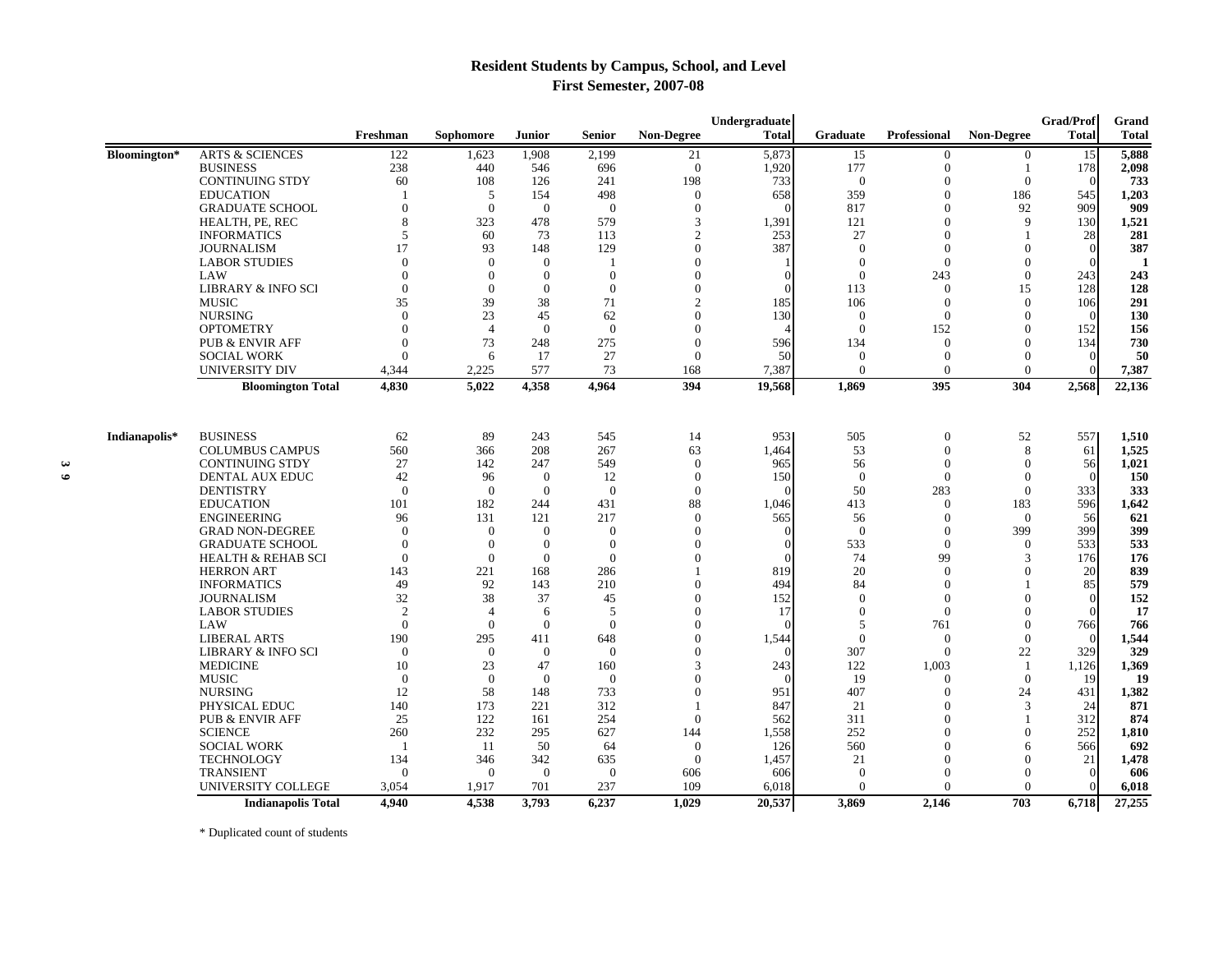### **Resident Students by Campus, School, and Level First Semester, 2007-08**

|             |                              |                |                |               |                |                   | Undergraduate |              |                     |                   | <b>Grad/Prof</b> | Grand        |
|-------------|------------------------------|----------------|----------------|---------------|----------------|-------------------|---------------|--------------|---------------------|-------------------|------------------|--------------|
|             |                              | Freshman       | Sophomore      | <b>Junior</b> | <b>Senior</b>  | <b>Non-Degree</b> | <b>Total</b>  | Graduate     | <b>Professional</b> | <b>Non-Degree</b> | <b>Total</b>     | <b>Total</b> |
| East        | <b>BEH/SOCIAL SCI</b>        | 8              | 19             | 11            | 27             | $\theta$          | 65            | $\Omega$     |                     | $\bf{0}$          | $\Omega$         | 65           |
|             | <b>BUSINESS &amp; ECON</b>   | 24             | 73             | 72            | 78             | $\overline{0}$    | 247           | $\theta$     |                     |                   |                  | 247          |
|             | <b>CONTINUING STDY</b>       | 8              | 22             | 11            | 33             | $\Omega$          | 74            | $\Omega$     |                     | $\Omega$          |                  | 74           |
|             | <b>EDUCATION</b>             | 82             | 50             | 42            | 56             | $\Omega$          | 230           | Ū            |                     | 26                | 26               | 256          |
|             | <b>HUM/FINE ARTS</b>         | 10             | 24             | 23            | 29             | $\Omega$          | 86            | $\Omega$     |                     | $\Omega$          | $\Omega$         | 86           |
|             | <b>NAT SCI &amp; MATH</b>    |                | 10             | 13            | 16             | $\Omega$          | 40            | $\Omega$     |                     | $\Omega$          | $\Omega$         | 40           |
|             | <b>NON-DEGREE</b>            | $\Omega$       | $\overline{0}$ | $\theta$      | $\theta$       | 17                | 17            | Ū            |                     | 16                | 16               | 33           |
|             | <b>NURSING</b>               |                | 28             | 42            | 59             | $\Omega$          | 131           | Ū            |                     | $\Omega$          | $\Omega$         | 131          |
|             | NURSING ASSOC                |                | 19             | $\Omega$      | $\Omega$       | $\Omega$          | 20            | 0            |                     |                   | $\Omega$         | 20           |
|             | <b>PUB &amp; ENVIR AFF</b>   |                | 19             | 17            | 16             | $\Omega$          | 56            |              |                     |                   |                  | 56           |
|             | <b>SOCIAL WORK</b>           | $\mathfrak{D}$ | 30             | 19            | 24             | $\Omega$          | 75            | $\Omega$     |                     |                   |                  | 75           |
|             | <b>TRANSIENT</b>             | $\Omega$       | $\overline{0}$ | $\Omega$      | $\Omega$       | 9                 |               | 0            |                     |                   | $\Omega$         | 9            |
|             | <b>UNIVERSITY DIV</b>        | 508            | 119            | 33            | 17             | 206               | 883           | $\Omega$     |                     | $\mathbf{0}$      | $\Omega$         | 883          |
|             | <b>East Total</b>            | 650            | 413            | 283           | 355            | 232               | 1,933         | $\mathbf{0}$ |                     | 42                | 42               | 1,975        |
| Fort Wayne* | <b>ARTS &amp; SCIENCES</b>   | 178            | 129            | 104           | 161            | $\overline{4}$    | 576           | 58           |                     | 38                | 96               | 672          |
|             | <b>BUS &amp; MGMT SCI</b>    | 325            | 238            | 185           | 232            |                   | 981           | 145          |                     | 2                 | 147              | 1,128        |
|             | <b>CONTINUING STDY</b>       | 87             | 144            | 99            | 226            |                   | 560           | $\Omega$     |                     | $\Omega$          | $\Omega$         | 560          |
|             | <b>EDUCATION</b>             | 252            | 217            | 200           | 398            | $\mathcal{D}$     | 1,069         | 256          |                     | 102               | 358              | 1,427        |
|             | <b>HLTH &amp; HUMAN SVCS</b> | 256            | 192            | 19            | 13             | $\Omega$          | 480           | $\Omega$     |                     | $\Omega$          | $\Omega$         | 480          |
|             | <b>LABOR STUDIES</b>         | 2              | $\overline{0}$ | 2             | - 1            | $\Omega$          |               | $\Omega$     |                     |                   | $\Omega$         | 5            |
|             | <b>PUB &amp; ENVIR AFF</b>   | 115            | 81             | 69            | 105            | $\Omega$          | 370           | 45           |                     |                   | 45               | 415          |
|             | <b>UNIT AFFIL PROG</b>       | 644            | 161            | 56            | 33             | 247               | 1,141         | $\theta$     |                     | $\Omega$          | $\Omega$         | 1,141        |
|             | <b>VIS/PERF ARTS</b>         | 164            | 147            | 87            | 145            | $\overline{4}$    | 547           | $\Omega$     |                     | $\Omega$          |                  | 547          |
|             | <b>Fort Wayne Total</b>      | 2,023          | 1,309          | 821           | 1,314          | 262               | 5,729         | 504          |                     | 142               | 646              | 6,375        |
| Kokomo      | ALLIED HEALTH                | 98             | 57             | 12            | 12             | $\mathbf{0}$      | 179           | $\mathbf{0}$ |                     | $\theta$          | $\overline{0}$   | 179          |
|             | <b>ARTS &amp; SCIENCES</b>   | 171            | 112            | 84            | 103            | $\overline{0}$    | 470           | $\mathbf{0}$ |                     | $\Omega$          | $\Omega$         | 470          |
|             | <b>BUSINESS</b>              | 132            | 79             | 69            | 74             | $\Omega$          | 354           | 42           |                     |                   | 42               | 396          |
|             | <b>CONTINUING STDY</b>       | 43             | 84             | 45            | 82             | $\Omega$          | 254           | $\Omega$     |                     |                   | $\Omega$         | 254          |
|             | <b>EDUCATION</b>             | 105            | 72             | 54            | 74             |                   | 306           | 10           |                     | 40                | 50               | 356          |
|             | <b>GRADUATE SCHOOL</b>       | $\mathbf{0}$   | $\Omega$       | $\Omega$      | $\Omega$       | $\Omega$          |               | 19           |                     |                   | 20               | 20           |
|             | <b>LABOR STUDIES</b>         | 3              | 3              | 2             |                |                   |               | $\Omega$     |                     | $\mathbf{0}$      | $\Omega$         | 9            |
|             | NON-DEGREE                   | $\Omega$       | $\Omega$       | $\Omega$      | $\Omega$       |                   |               | $\Omega$     |                     | 11                | 11               | 12           |
|             | <b>NURSING</b>               | 99             | 65             | 105           | 145            | $\Omega$          | 414           | $\Omega$     |                     | $\Omega$          | $\Omega$         | 414          |
|             | <b>NURSING ASSOC</b>         | - 1            | 120            | $\Omega$      | $\Omega$       | $\Omega$          | 121           | $\Omega$     |                     | $\Omega$          | $\Omega$         | 121          |
|             | <b>PUB &amp; ENVIR AFF</b>   | 39             | 36             | 12            | 27             | $\theta$          | 114           | 15           |                     | $\Omega$          | 15               | 129          |
|             | <b>TRANSIENT</b>             | $\theta$       | $\overline{0}$ | $\theta$      | $\theta$       | 12                | 12            | $\theta$     |                     |                   | $\Omega$         | <b>12</b>    |
|             | <b>UNIVERSITY DIV</b>        | 121            | 24             | 8             | $\overline{c}$ | 292               | 447           | $\Omega$     |                     | $\Omega$          |                  | 447          |
|             | Kokomo Total                 | 812            | 652            | 391           | 520            | 306               | 2,681         | 86           |                     | 52                | 138              | 2,819        |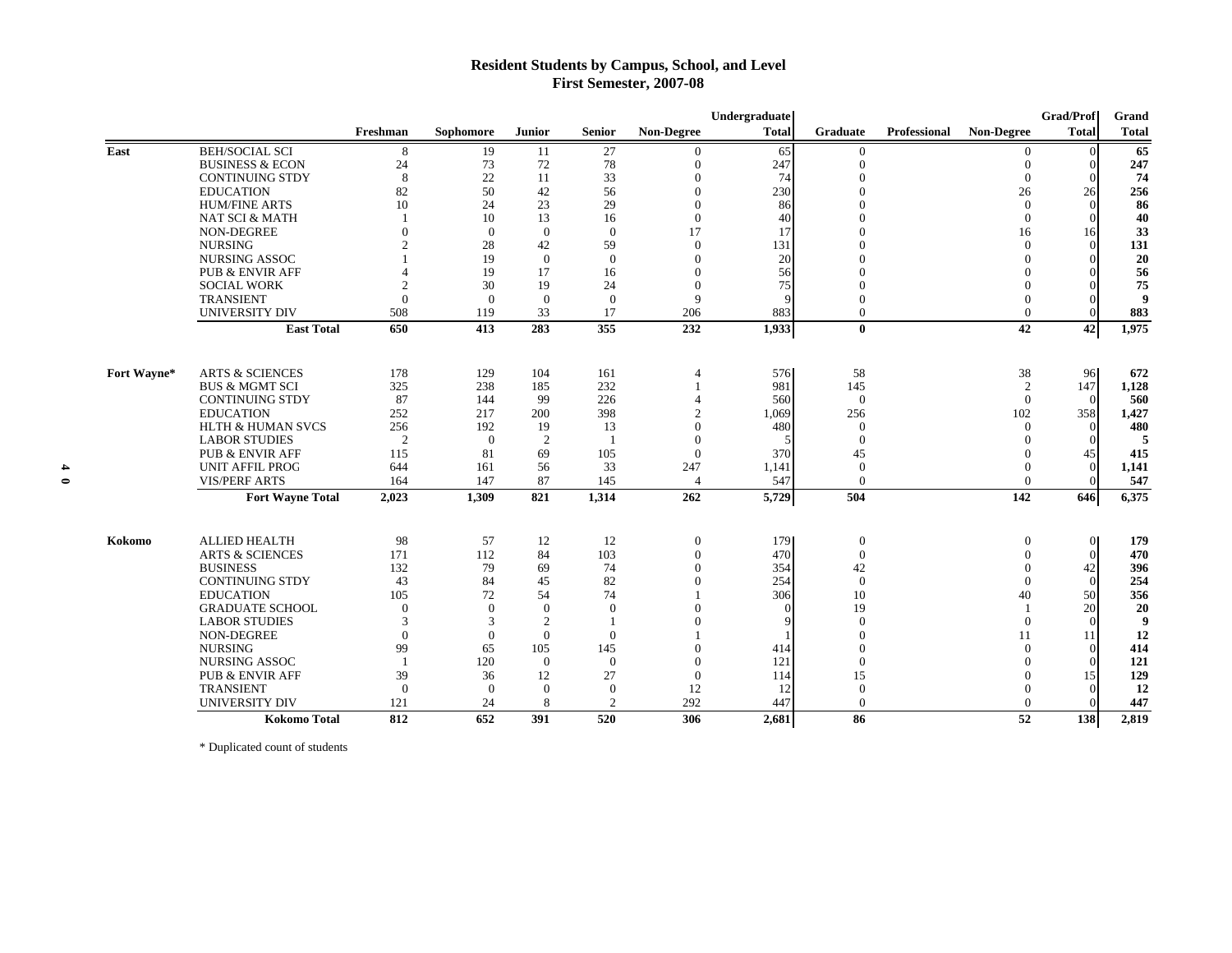# **Resident Students by Campus, School, and Level First Semester, 2007-08**

|                  |                                                |              |                  |              |                |                   | Undergraduate |                  |                     |                   | <b>Grad/Prof</b> | Grand          |
|------------------|------------------------------------------------|--------------|------------------|--------------|----------------|-------------------|---------------|------------------|---------------------|-------------------|------------------|----------------|
|                  |                                                | Freshman     | <b>Sophomore</b> | Junior       | <b>Senior</b>  | <b>Non-Degree</b> | <b>Total</b>  | Graduate         | <b>Professional</b> | <b>Non-Degree</b> | <b>Total</b>     | <b>Total</b>   |
| <b>Northwest</b> | <b>ALLIED HEALTH</b>                           | 242          | 268              | 41           | 62             |                   | 614           | $\overline{0}$   |                     | $\overline{0}$    | $\Omega$         | 614            |
|                  | <b>ARTS &amp; SCIENCES</b>                     | 379          | 212              | 132          | 200            | 3                 | 926           | $\Omega$         |                     | $\Omega$          |                  | 926            |
|                  | <b>BUS &amp; ECONOMICS</b>                     | 170          | 120              | 95           | 92             |                   | 478           | 121              |                     | 18                | 139              | 617            |
|                  | <b>CONTINUING STDY</b>                         | 38           | 68               | 77           | 133            | 3                 | 319           | $\Omega$         |                     | $\Omega$          | $\Omega$         | 319            |
|                  | DENTAL AUX EDUC                                | 99           | 78               | 21           | 5              | $\Omega$          | 203           | $\overline{0}$   |                     | $\Omega$          | $\Omega$         | 203            |
|                  | <b>EDUCATION</b>                               | 137          | 69               | 55           | 102            |                   | 367           | 77               |                     | 149               | 226              | 593            |
|                  | <b>GUIDED STUDY</b>                            | 154          | $\overline{2}$   | $\Omega$     | $\Omega$       | $\Omega$          | 156           | $\Omega$         |                     | $\Omega$          | $\Omega$         | 156            |
|                  | <b>LABOR STUDIES</b>                           | 6            | 4                | 8            | 8              | $\Omega$          | 26            | $\Omega$         |                     |                   |                  | 26             |
|                  | <b>NON-DEGREE</b>                              | $\Omega$     | $\Omega$         | $\Omega$     | $\Omega$       | 36                | 36            |                  |                     |                   |                  | 41             |
|                  | <b>NURSING</b>                                 | 129          | 73               | 69           | 151            | $\Omega$          | 422           | $\Omega$         |                     |                   |                  | 423            |
|                  | <b>NURSING ASSOC</b>                           | $\Omega$     |                  | $\Omega$     | $\Omega$       | $\Omega$          |               | $\Omega$         |                     | $\Omega$          |                  | $\mathbf{1}$   |
|                  | <b>PUB &amp; ENVIR AFF</b>                     | 121          | 95               | 84           | 88             |                   | 389           | 121              |                     | 12                | 133              | 522            |
|                  | <b>SOCIAL WORK</b>                             | $\Omega$     | $\Omega$         | $\Omega$     | $\Omega$       | $\Omega$          |               | 124              |                     | $\overline{2}$    | 126              | 126            |
|                  | <b>TRANSIENT</b>                               | $\Omega$     | $\Omega$         | $\Omega$     | $\Omega$       | 77                | 77            | $\Omega$         |                     | $\Omega$          |                  | 77             |
|                  | <b>UNIVERSITY DIV</b>                          | 10           | 8                | 2            |                | 56                | 77            | $\Omega$         |                     | $\Omega$          |                  | 77             |
|                  | <b>Northwest Total</b>                         | 1,485        | 998              | 584          | 842            | 182               | 4,091         | 443              |                     | 187               | 630              | 4,721          |
| South Bend*      | <b>ALLIED HEALTH</b>                           | 105          | 103              | -1           | $\overline{1}$ |                   | 211           | $\overline{0}$   |                     | $\mathbf{0}$      | $\Omega$         | 211            |
|                  | <b>BUS &amp; ECONOMICS</b>                     | 428          | 238              | 158          | 206            | $\overline{4}$    | 1,034         | 125              |                     | 40                | 165              | 1,199          |
|                  | <b>CONTINUING STDY</b>                         | 22           | 49               | 77           | 146            | $\Omega$          | 294           | $\Omega$         |                     | $\Omega$          | $\Omega$         | 294            |
|                  | DENTAL AUX EDUC                                | 96           | 120              | -1           | $\overline{4}$ | $\Omega$          | 221           | $\Omega$         |                     | $\Omega$          | $\Omega$         | 221            |
|                  | DIV OF THE ARTS                                | 153          | 92               | 65           | 107            | $\overline{2}$    | 419           | 3                |                     | $\Omega$          |                  | 422            |
|                  | <b>EDUCATION</b>                               | 229          | 187              | 123          | 261            | $\mathcal{R}$     | 803           | 318              |                     | 161               | 479              | 1,282          |
|                  | <b>GRADUATE SCHOOL</b>                         | $\Omega$     | $\overline{0}$   | $\Omega$     | $\Omega$       | $\Omega$          |               | 72               |                     | 6                 | 78               | 78             |
|                  | <b>LABOR STUDIES</b>                           |              |                  | $\mathbf{1}$ | 3              | $\Omega$          |               | $\Omega$         |                     | $\Omega$          | $\Omega$         | -6             |
|                  | LIB ARTS & SCI                                 | 776          | 345              | 258          | 321            | $\overline{7}$    | 1,707         | $\Omega$         |                     | $\Omega$          | $\Omega$         | 1,707          |
|                  | NON-DEGREE                                     | $\theta$     | $\overline{0}$   | $\theta$     | $\Omega$       | 636               | 636           | $\Omega$         |                     | 60                | 60               | 696            |
|                  | <b>NURSING</b>                                 | 170          | 101              | 57           | 179            | $\Omega$          | 507           | $\Omega$         |                     |                   |                  | 514            |
|                  | <b>PUB &amp; ENVIR AFF</b>                     | 61           | 41               | 56           | 79             | $\Omega$          | 237           | 38               |                     |                   | 46               | 283            |
|                  | <b>SOCIAL WORK</b>                             | $\mathbf{0}$ | $\overline{0}$   | $\theta$     | $\theta$       | $\Omega$          |               | 103              |                     |                   | 107              | 107            |
|                  | <b>TRANSIENT</b>                               | $\Omega$     | $\Omega$         | $\theta$     | $\Omega$       | 25                | 25            | $\Omega$         |                     | $\Omega$          | $\Omega$         | 25             |
|                  | <b>South Bend Total</b>                        | 2,041        | 1,277            | 797          | 1,307          | 678               | 6,100         | 659              |                     | 286               | 945              | 7,045          |
| Southeast*       | <b>ARTS &amp; LETTERS</b>                      | 20           | 71               | 68           | 114            | $\boldsymbol{0}$  | 273           | $\boldsymbol{0}$ |                     | $\theta$          | $\overline{0}$   | 273            |
|                  | <b>BUSINESS</b>                                | 8            | 58               | 115          | 197            | $\mathbf{0}$      | 378           | 82               |                     | $\Omega$          | 82               | 460            |
|                  | <b>CONTINUING STDY</b>                         | 19           | 76               | 67           | 126            | $\Delta$          | 292           | $\mathbf{0}$     |                     | $\Omega$          | $\Omega$         | 292            |
|                  | <b>EDUCATION</b>                               | 10           | 30               | 68           | 158            | $\Omega$          | 266           | 175              |                     | 118               | 293              | 559            |
|                  | <b>GRADUATE SCHOOL</b>                         | $\Omega$     | $\overline{0}$   | $\mathbf{0}$ | $\theta$       | $\Omega$          |               | 20               |                     | $\Omega$          | 20               | 20             |
|                  | HEALTH, PE, REC                                | 9            |                  | $\Omega$     | $\Omega$       | $\Omega$          | 10            | $\theta$         |                     |                   | $\Omega$         | 10             |
|                  | <b>NATURAL SCIENCE</b>                         | 56           | 98               | 83           | 93             | $\Omega$          | 330           | $\Omega$         |                     |                   |                  | 330            |
|                  | NON-DEGREE                                     | $\Omega$     | $\overline{0}$   | $\theta$     | $\Omega$       | 95                | 95            |                  |                     |                   |                  | 95             |
|                  | <b>NURSING</b>                                 |              | 25               | 47           | 69             | $\mathbf{0}$      | 142           |                  |                     |                   | $\Omega$         | 142            |
|                  |                                                |              |                  |              |                |                   | 393           | $\Omega$         |                     |                   |                  |                |
|                  | <b>SOCIAL SCIENCE</b><br><b>UNIVERSITY DIV</b> | 35<br>1,183  | 113              | 106          | 139<br>42      | $\mathbf{0}$      | 1,927         | $\Omega$         |                     |                   |                  | 393            |
|                  | <b>Southeast Total</b>                         | 1,341        | 445<br>917       | 140<br>694   | 938            | 117<br>216        | 4,106         | 277              |                     | 118               | 395              | 1,927<br>4,501 |
|                  |                                                |              |                  |              |                |                   |               |                  |                     |                   |                  |                |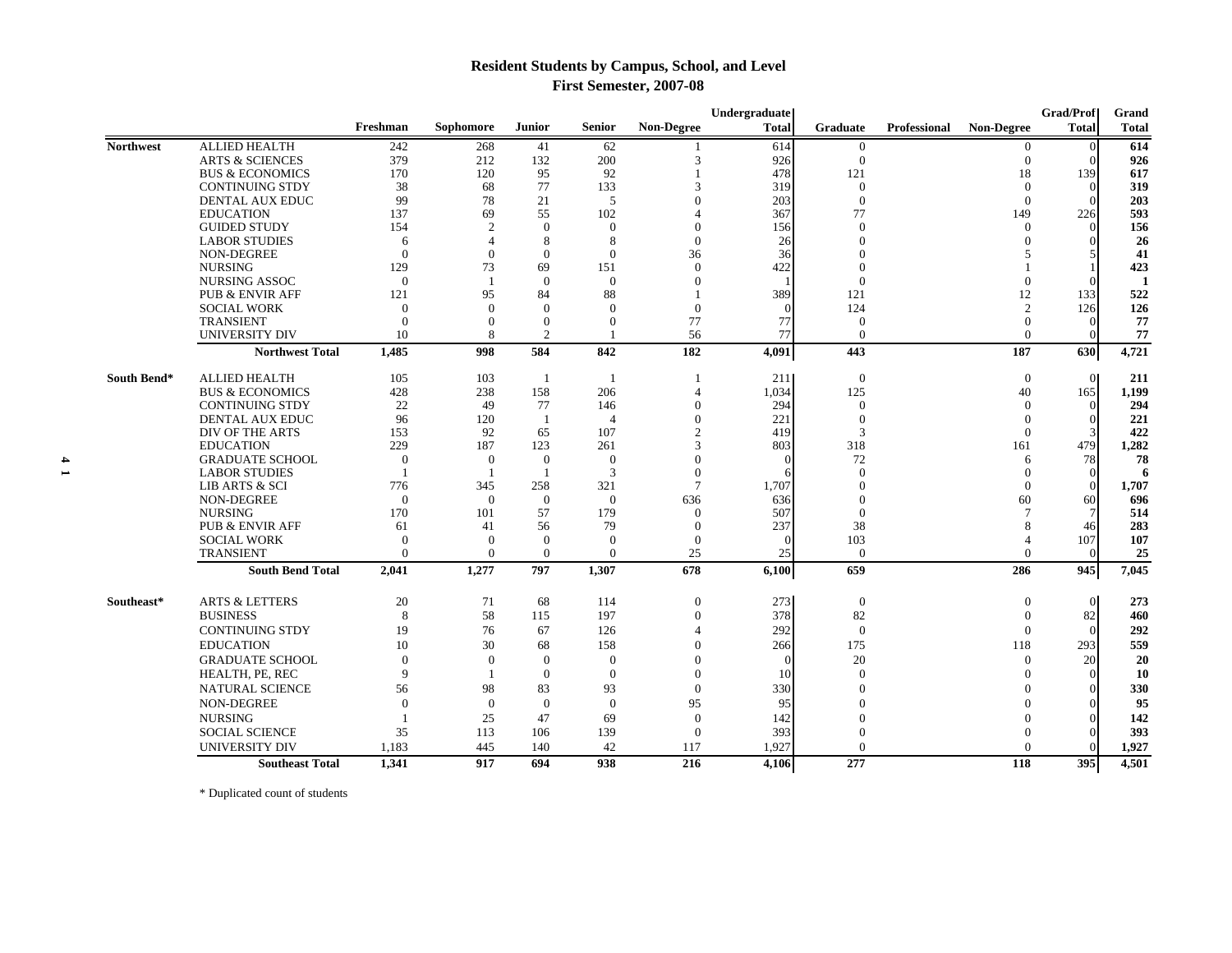### **Non-Resident Students by School and Level - All Campuses\* First Semester, 2007-08**

|   |                                 |                |                  |                 |                                |                          | Undergraduate  |                       |                      |                          | <b>Grad/Prof</b> | Grand         |
|---|---------------------------------|----------------|------------------|-----------------|--------------------------------|--------------------------|----------------|-----------------------|----------------------|--------------------------|------------------|---------------|
|   |                                 | Freshman       | Sophomore        | Junior          | <b>Senior</b>                  | <b>Non-Degree</b>        | <b>Total</b>   | <b>Graduate</b>       | Professional         | <b>Non-Degree</b>        | <b>Total</b>     | <b>Total</b>  |
|   | <b>ALLIED HEALTH</b>            | 8              | 8                | $\overline{4}$  | 2                              | $\overline{0}$           | 22             | $\theta$              | $\mathbf{0}$         | $\overline{0}$           | $\Omega$         | 22            |
|   | <b>ARTS &amp; LETTERS</b>       | 6              | 19               | 38              | 51                             | $\boldsymbol{0}$         | 114            | $\Omega$              | $\Omega$             | $\Omega$                 |                  | 114           |
|   | <b>ARTS &amp; SCIENCES</b>      | 54             | 731              | 729             | 740                            | 220                      | 2,474          | 19                    | $\Omega$             |                          | 20               | 2,494         |
|   | <b>BEH/SOCIAL SCI</b>           | $\overline{1}$ | $\overline{1}$   | 5               | - 1                            | $\mathbf{0}$             |                | $\Omega$              | $\Omega$             | $\Omega$                 | $\Omega$         | 8             |
|   | <b>BUS &amp; ECONOMICS</b>      | 27             | $\overline{7}$   | 13              | 10                             | $\mathbf{0}$             | 57             | 76                    | $\Omega$             | 5                        | 81               | 138           |
|   | <b>BUS &amp; MGMT SCI</b>       | 22             | 11               | $\overline{7}$  | 9                              | $\overline{0}$           | 49             | 13                    | $\Omega$             | $\overline{2}$           | 15               | 64            |
|   | <b>BUSINESS</b>                 | 454            | 562              | 630             | 810                            | 12                       | 2,468          | 1,287                 | $\Omega$             | 64                       | 1,351            | 3,819         |
|   | <b>BUSINESS &amp; ECON</b>      | $\mathcal{R}$  | 15               | 17              | 23                             | $\mathbf{0}$             | 58             | $\Omega$              | $\Omega$             | $\Omega$                 |                  | 58            |
|   | <b>COLUMBUS CAMPUS</b>          | $\Omega$       | 3                | $\overline{1}$  | $\overline{0}$                 |                          | 5              |                       | $\Omega$             |                          |                  |               |
|   | <b>CONTINUING STDY</b>          | 19             | 52               | 83              | 157                            | 30                       | 341            | $\mathcal{D}$         | $\Omega$             | $\Omega$                 |                  | 343           |
|   | DENTAL AUX EDUC                 | 5              | 12               | $\overline{1}$  | $\overline{1}$                 | $\mathbf{0}$             | 19             | $\mathbf{0}$          | $\theta$             | $\Omega$                 |                  | 19            |
|   | <b>DENTISTRY</b>                | $\Omega$       | $\mathbf{0}$     | $\overline{0}$  | $\mathbf{0}$                   | $\theta$                 | $\Omega$       | 60                    | 121                  | $\Omega$                 | 181              | 181           |
|   | DIV OF THE ARTS                 | $\mathbf Q$    | 2                | $\overline{4}$  | 12                             | $\Omega$                 | 27             | 5                     | $\Omega$             | $\Omega$                 | 5                | 32            |
|   | <b>EDUCATION</b>                | 37             | 41               | 119             | 238                            | $\overline{2}$           | 437            | 431                   | $\Omega$             | 156                      | 587              | 1,024         |
|   | <b>ENGINEERING</b>              | 69             | 22               | 24              | 35                             | $\overline{2}$           | 152            | 58                    | $\Omega$             | $\theta$                 | 58               | 210           |
|   | <b>GRAD NON-DEGREE</b>          | $\Omega$       | $\theta$         | $\Omega$        | $\Omega$                       | $\theta$                 | $\Omega$       | $\Omega$              | $\Omega$             | 29                       | 29               | 29            |
|   | <b>GRADUATE SCHOOL</b>          | $\theta$       | $\mathbf{0}$     | $\theta$        | $\theta$                       | $\Omega$                 | 0              | 3,494                 | $\Omega$             | 53                       | 3,547            | 3,547         |
|   | <b>GUIDED STUDY</b>             | $\mathfrak{D}$ | $\Omega$         | $\overline{0}$  | $\Omega$                       | $\Omega$                 |                | $\Omega$              | $\Omega$             | $\Omega$                 |                  |               |
|   | <b>HEALTH &amp; REHAB SCI</b>   | $\Omega$       | $\boldsymbol{0}$ | $\Omega$        | $\Omega$                       | $\Omega$                 | $\theta$       | 11                    |                      | $\boldsymbol{\varDelta}$ | 19               | 19            |
|   | HEALTH, PE, REC                 | 13             | 116              | 162             | 200                            |                          | 492            | 121                   | $\Omega$             |                          | 128              | 620           |
|   | <b>HERRON ART</b>               | 10             | 8                | 8               |                                | $\Omega$                 | 27             | $\Omega$              | $\Omega$             | $\Omega$                 |                  | 27            |
|   | <b>HLTH &amp; HUMAN SVCS</b>    | 11             | 9                | $\overline{0}$  | $\Omega$                       | $\Omega$                 | 20             | $\Omega$              | $\Omega$             | $\Omega$                 |                  | 20            |
|   | <b>HUM/FINE ARTS</b>            | $\mathbf{0}$   | 3                | 3               | 4                              | $\Omega$                 | 10             | $\theta$              | $\Omega$             | $\Omega$                 |                  | 10            |
| 4 | <b>INFORMATICS</b>              | $\overline{2}$ | 21               | 27              | 39                             | $\overline{\phantom{0}}$ | 94             | 106                   | $\Omega$             |                          | 106              | 200           |
| N | <b>JOURNALISM</b>               | 17             | 74               | 110             | 83                             | $\Omega$                 | 284            | $\Omega$              | $\Omega$             | $\Omega$                 |                  | 284           |
|   | <b>LABOR STUDIES</b>            | $\Omega$       | $\theta$         | $\mathbf{1}$    | $\overline{1}$                 | $\Omega$                 | $\overline{c}$ | $\theta$              | $\Omega$             | $\Omega$                 |                  | $\mathcal{D}$ |
|   | LAW                             | $\Omega$       | $\Omega$         | $\Omega$        | $\Omega$                       | $\Omega$                 | $\Omega$       | 161                   | 571                  | 5                        | 737              | 737           |
|   | LIB ARTS & SCI                  | 37             | 21               |                 | 30                             | $\overline{0}$           |                | $\theta$              | $\overline{0}$       | $\Omega$                 |                  |               |
|   |                                 | $\overline{2}$ |                  | 21              |                                |                          | 109            |                       | $\Omega$             | $\Omega$                 | $\Omega$         | 109           |
|   | <b>LIBERAL ARTS</b>             | $\Omega$       | 14<br>$\Omega$   | 5<br>$\Omega$   | 13                             | 23<br>$\theta$           | 57<br>$\Omega$ | $\overline{0}$<br>178 | $\Omega$             | $\Omega$                 | 178              | 57            |
|   | <b>LIBRARY &amp; INFO SCI</b>   |                |                  |                 | $\mathbf{0}$<br>$\overline{A}$ | $\theta$                 |                |                       |                      |                          |                  | 178           |
|   | <b>MEDICINE</b><br><b>MUSIC</b> | 44             | $\overline{1}$   | $\overline{1}$  |                                | $\mathcal{R}$            | 50<br>577      | 21                    | 130                  | $\Omega$                 | 151              | 201           |
|   |                                 | 167            | 130              | 91              | 186                            |                          |                | 767                   | $\Omega$             | 6                        | 773              | 1,350         |
|   | <b>NAT SCI &amp; MATH</b>       |                | 3                | $\overline{1}$  | 3                              | $\Omega$                 | 8              | $\Omega$              | $\Omega$<br>$\Omega$ | $\Omega$                 | $\Omega$         | 8             |
|   | NATURAL SCIENCE                 | 13             | 33               | 30              | 47                             | $\boldsymbol{0}$         | 123            | $\Omega$              |                      | $\Omega$                 | $\Omega$         | 123           |
|   | NON-DEGREE                      | $\Omega$       | $\theta$         | $\theta$        | $\overline{0}$                 | 95                       | 95             | $\Omega$              | $\Omega$             | 10                       | 10               | 105           |
|   | <b>NURSING</b>                  | 17             | 29               | 24              | 79                             | $\Omega$                 | 149            | 11                    | $\Omega$             | $\boldsymbol{\varDelta}$ | 15               | 164           |
|   | <b>NURSING ASSOC</b>            | $\Omega$       |                  | $\Omega$        | $\Omega$                       | $\Omega$                 |                | $\Omega$              | $\Omega$             | $\Omega$                 |                  |               |
|   | <b>OPTOMETRY</b>                | $\Omega$       | $\Omega$         | $\Omega$        | $\Omega$                       | $\Omega$                 | $\Omega$       | $\Omega$              | 157                  |                          | 158              | 158           |
|   | PHYSICAL EDUC                   |                | 3                | 5               | 10                             | $\Omega$                 | 19             | $\overline{4}$        | $\Omega$             |                          |                  | 24            |
|   | <b>PUB &amp; ENVIR AFF</b>      | 8              | 44               | 114             | 107                            |                          | 274            | 314                   | $\Omega$             | -1                       | 315              | 589           |
|   | <b>SCIENCE</b>                  | 10             | 10               | $7\phantom{.0}$ | -11                            | 6                        | 44             | 107                   | $\Omega$             | $\Omega$                 | 107              | 151           |
|   | <b>SOCIAL SCIENCE</b>           | 14             | 35               | 44              | 55                             | $\Omega$                 | 148            | $\Omega$              | $\Omega$             | $\Omega$                 |                  | 148           |
|   | <b>SOCIAL WORK</b>              | $\Omega$       | $\overline{2}$   | 6               | 10                             | $\Omega$                 | 18             | 8                     | $\Omega$             | $\Omega$                 |                  | 26            |
|   | <b>TECHNOLOGY</b>               | 28             | 13               | 13              | 24                             | $\overline{0}$           | 78             |                       | $\Omega$             | $\Omega$                 |                  | 85            |
|   | <b>TRANSIENT</b>                | $\theta$       | $\theta$         | $\theta$        | $\mathbf{0}$                   | 35                       | 35             | $\Omega$              | $\Omega$             |                          |                  | 35            |
|   | UNIT AFFIL PROG                 | 14             | 5                | 3               | $\overline{1}$                 | 5                        | 28             | $\Omega$              | $\Omega$             |                          |                  | 28            |
|   | UNIVERSITY COLLEGE              | 110            | 45               | 21              | 11                             | $\overline{1}$           | 188            | $\Omega$              | $\Omega$             |                          |                  | 188           |
|   | UNIVERSITY DIV                  | 2,850          | 1,355            | 380             | 66                             | 16                       | 4,667          | $\Omega$              | $\Omega$             | $\Omega$                 |                  | 4,667         |
|   | <b>VIS/PERF ARTS</b>            | 8              |                  | $\overline{A}$  | 6                              | -1                       | 20             | $\Omega$              | $\Omega$             | $\Omega$                 |                  | 20            |
|   | <b>Total</b>                    | 4.093          | 3,462            | 2.756           | 3,080                          | 459                      | 13,850         | 7.262                 | 983                  | 350                      | 8.595            | 22,445        |

\* Duplicated count of students at Bloomington, IUPUI, Northwest and Southeast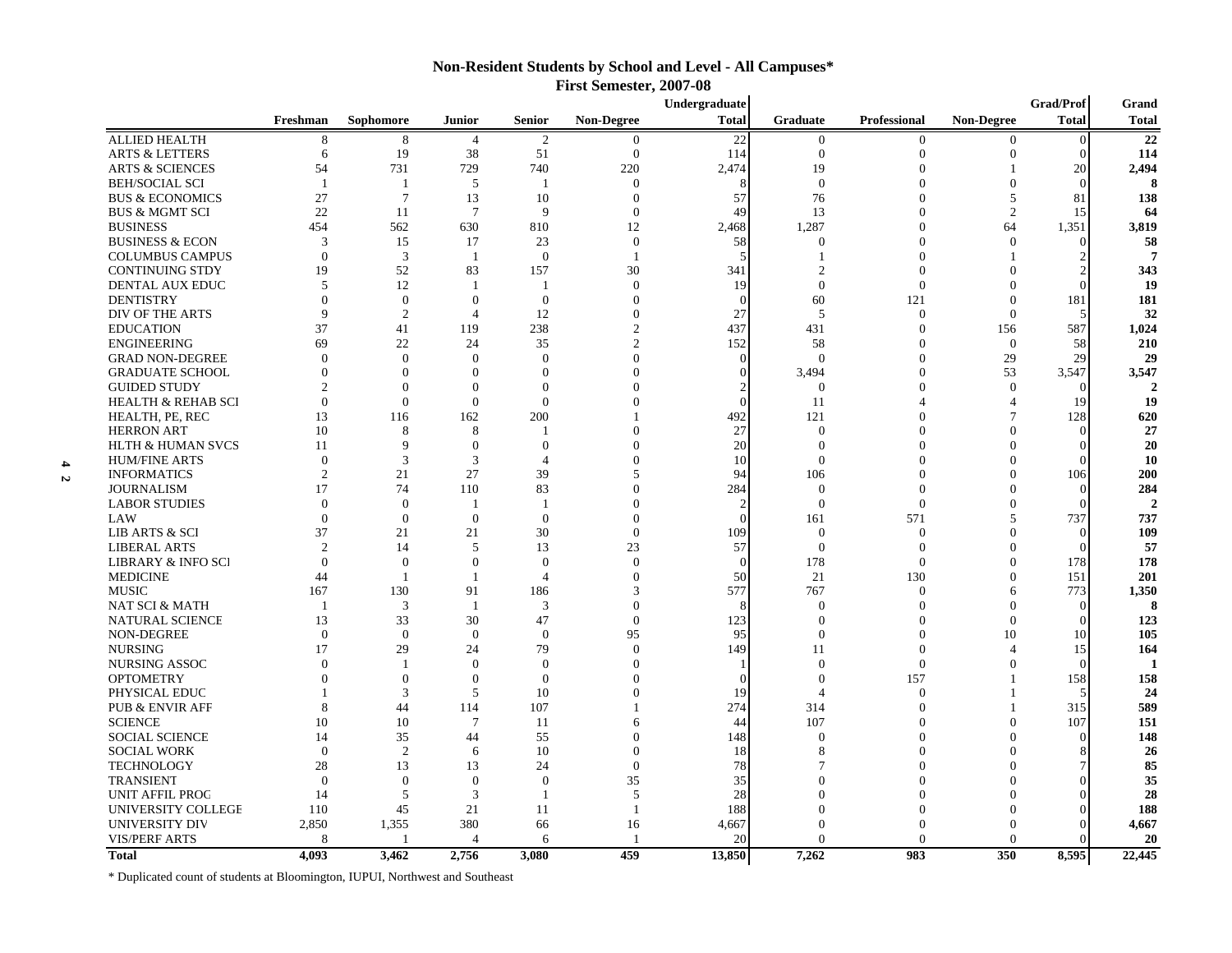### **Non-Resident Students by Campus, School, and Level First Semester, 2007-08**

|               |                                              |                      |                             |                             |                |                      | Undergraduate  |                |                  |                         | Grad/Prof    | Grand        |
|---------------|----------------------------------------------|----------------------|-----------------------------|-----------------------------|----------------|----------------------|----------------|----------------|------------------|-------------------------|--------------|--------------|
|               |                                              | Freshman             | Sophomore                   | Junior                      | <b>Senior</b>  | <b>Non-Degree</b>    | <b>Total</b>   | Graduate       |                  | Professional Non-Degree | <b>Total</b> | <b>Total</b> |
| Bloomington*  | <b>ARTS &amp; SCIENCES</b>                   | 34                   | 720                         | 725                         | 733            | 220                  | 2,432          | 17             | $\overline{0}$   | $\overline{0}$          | 17           | 2,449        |
|               | <b>BUSINESS</b>                              | 450                  | 542                         | 568                         | 704            | 11                   | 2,275          | 508            | $\theta$         | 17                      | 525          | 2,800        |
|               | <b>CONTINUING STDY</b>                       | 3                    | 10                          | 31                          | 50             | 30                   | 124            | $\Omega$       | $\Omega$         | $\theta$                |              | 124          |
|               | <b>EDUCATION</b>                             | $\Omega$             | $\overline{2}$              | 75                          | 139            | $\Omega$             | 216            | 204            | $\Omega$         | 45                      | 249          | 465          |
|               | <b>GRADUATE SCHOOL</b>                       | $\Omega$             | $\theta$                    | $\Omega$                    | $\Omega$       | $\Omega$             | $\Omega$       | 3,221          | $\Omega$         | 51                      | 3,272        | 3,272        |
|               | HEALTH, PE, REC                              | 8                    | 114                         | 162                         | 200            |                      | 485            | 121            | $\Omega$         | $\overline{7}$          | 128          | 613          |
|               | <b>INFORMATICS</b>                           | $\mathcal{D}$        | 16                          | 24                          | 33             | $\Omega$             | 75             | 78             | $\Omega$         | $\Omega$                | 78           | 153          |
|               | <b>JOURNALISM</b>                            | 16                   | 74                          | 109                         | 81             | $\Omega$             | 280            | $\overline{0}$ | $\overline{0}$   | $\Omega$                |              | 280          |
|               | LAW                                          |                      | $\Omega$                    | $\Omega$                    | $\Omega$       | $\Omega$             | $\Omega$       | 115            | 372              | 5                       | 492          | 492          |
|               | <b>LIBRARY &amp; INFO SCI</b>                | $\Omega$             | $\Omega$                    | $\Omega$                    | $\overline{0}$ | $\Omega$             | $\Omega$       | 169            | $\Omega$         | $\Omega$                | 169          | 169          |
|               | <b>MUSIC</b>                                 | 167                  | 130                         | 91                          | 186            | 3                    | 577            | 738            | $\Omega$         |                         | 742          | 1,319        |
|               | <b>NURSING</b>                               | $\Omega$             | 5                           | 5                           | 12             | $\Omega$             | 22             | $\theta$       | $\overline{0}$   |                         | $\Omega$     | 22           |
|               | <b>OPTOMETRY</b>                             | $\Omega$             | $\theta$                    | $\mathbf{0}$                | $\mathbf{0}$   | $\Omega$             | $\Omega$       | $\overline{0}$ | 157              |                         | 158          | 158          |
|               | <b>PUB &amp; ENVIR AFF</b>                   | $\theta$             | 35                          | 104                         | 91             |                      | 231            | 213            | $\overline{0}$   | $\Omega$                | 213          | 444          |
|               | <b>SOCIAL WORK</b>                           | $\theta$             | $\mathcal{D}_{\mathcal{A}}$ | 5                           | 5              | $\theta$             | 12             | $\theta$       | $\theta$         | $\Omega$                |              | 12           |
|               | UNIVERSITY DIV                               | 2,541                | 1,197                       | 315                         | 44             |                      | 4,098          | $\overline{0}$ | $\overline{0}$   | $\Omega$                |              | 4,098        |
|               | <b>Bloomington Total</b>                     | 3,221                | 2,847                       | 2,214                       | 2,278          | 267                  | 10,827         | 5,384          | 529              | 130                     | 6,043        | 16,870       |
|               |                                              |                      |                             |                             |                |                      |                |                |                  |                         |              |              |
| Indianapolis* | <b>BUSINESS</b>                              |                      | 3                           | 9                           | 21             |                      | 35             | 666            | $\boldsymbol{0}$ | 46                      | 712          | 747          |
|               | <b>COLUMBUS CAMPUS</b>                       | $\theta$             | 3                           | $\mathbf{1}$                | $\mathbf{0}$   |                      | 5              |                | $\theta$         | $\mathbf{1}$            |              |              |
|               | <b>CONTINUING STDY</b>                       | $\Omega$             | 3                           | 3                           | $\overline{4}$ | $\theta$             | 10             | $\overline{2}$ | $\theta$         | $\mathbf{0}$            |              | 12           |
|               | <b>DENTAL AUX EDUC</b>                       | $\Omega$             |                             | $\Omega$                    |                | $\Omega$             |                | $\Omega$       | $\Omega$         | $\Omega$                |              |              |
|               | <b>DENTISTRY</b>                             |                      | $\Omega$                    | $\Omega$                    | $\mathbf{0}$   | $\theta$             | $\Omega$       | 60             | 121              | $\Omega$                | 181          | 181          |
|               | <b>EDUCATION</b>                             | $\Omega$             | 2                           | 5                           | $\overline{2}$ | $\mathfrak{D}$       | 11             | 19             | $\theta$         |                         | 23           | 34           |
|               | <b>ENGINEERING</b>                           | 69                   | 22                          | 24                          | 35             | $\overline{c}$       | 152            | 58             | $\Omega$         | $\Omega$                | 58           | 210          |
|               | <b>GRAD NON-DEGREE</b>                       | $\Omega$             | $\Omega$                    | $\Omega$                    | $\Omega$       | $\Omega$             | $\Omega$       | $\Omega$       | $\Omega$         | 29                      | 29           | 29           |
|               | <b>GRADUATE SCHOOL</b>                       | $\Omega$             | $\Omega$                    | $\Omega$                    | $\Omega$       | $\Omega$             | $\Omega$       | 250            | $\Omega$         | $\Omega$                | 250          | 250          |
|               | <b>HEALTH &amp; REHAB SCI</b>                | $\Omega$             | $\Omega$                    | $\Omega$                    | $\Omega$       | $\Omega$             |                | 11             | Δ                |                         | 19           | 19           |
|               | <b>HERRON ART</b>                            | 10                   | 8                           | 8                           |                | $\Omega$             | 27             | $\mathbf{0}$   | $\Omega$         | $\Omega$                |              | 27           |
|               | <b>INFORMATICS</b>                           | $\Omega$             | 5                           | 3                           | 6              | 5                    | 19             | 28             | $\Omega$         | $\Omega$                | 28           | 47           |
|               | <b>JOURNALISM</b>                            |                      | $\Omega$                    |                             | $\overline{2}$ | $\Omega$             |                | $\overline{0}$ | $\overline{0}$   | $\Omega$                | $\Omega$     |              |
|               | <b>LABOR STUDIES</b>                         | $\Omega$<br>$\Omega$ | $\Omega$<br>$\Omega$        |                             | $\Omega$       | $\Omega$<br>$\Omega$ |                | $\overline{0}$ | $\overline{0}$   | $\Omega$                |              |              |
|               | LAW                                          |                      |                             | $\Omega$                    | $\theta$       |                      |                | 46             | 199              | $\Omega$<br>$\Omega$    | 245          | 245          |
|               | <b>LIBERAL ARTS</b>                          | $\Omega$             | 14<br>$\Omega$              | 5                           | 13<br>$\Omega$ | 23                   | 57             | $\Omega$<br>9  | $\Omega$         | $\Omega$                |              | 57           |
|               | <b>LIBRARY &amp; INFO SCI</b>                | 44                   |                             | $\Omega$                    | $\overline{4}$ | $\Omega$<br>$\Omega$ | $\Omega$<br>50 | 21             | $\Omega$<br>130  | $\Omega$                |              | 201          |
|               | <b>MEDICINE</b><br><b>MUSIC</b>              | $\Omega$             | $\Omega$                    | $\Omega$                    | $\Omega$       | $\Omega$             | $\Omega$       | 29             | $\Omega$         |                         | 151<br>31    |              |
|               | <b>NURSING</b>                               |                      |                             | $\mathcal{D}_{\mathcal{A}}$ | 21             | $\theta$             | 24             | 11             | $\Omega$         |                         |              | 31<br>39     |
|               |                                              |                      | 3                           | 5                           |                | $\theta$             |                | $\overline{4}$ | $\Omega$         |                         | 15           |              |
|               | PHYSICAL EDUC                                | $\Omega$             | 3                           | 2                           | 10<br>5        | $\theta$             | 19             | 90             | $\Omega$         | $\Omega$                | 90           | 24<br>100    |
|               | <b>PUB &amp; ENVIR AFF</b><br><b>SCIENCE</b> | 10                   | 10                          |                             | 11             | 6                    | 10<br>44       | 107            | $\Omega$         | $\Omega$                | 107          | 151          |
|               | <b>SOCIAL WORK</b>                           | $\Omega$             | $\theta$                    | $\Omega$                    | $\mathbf{1}$   | $\Omega$             |                | 3              | $\Omega$         | $\Omega$                |              |              |
|               | <b>TECHNOLOGY</b>                            | 28                   | 13                          | 13                          | 24             | $\Omega$             | 78             |                | $\Omega$         | $\Omega$                |              |              |
|               | <b>TRANSIENT</b>                             | $\mathbf{0}$         | $\overline{0}$              | $\mathbf{0}$                | $\mathbf{0}$   | 25                   | 25             | $\Omega$       | $\Omega$         | $\Omega$                |              | 85<br>25     |
|               | UNIVERSITY COLLEGE                           | 110                  | 45                          | 21                          | 11             |                      | 188            | $\Omega$       | $\Omega$         | $\Omega$                |              | 188          |
|               |                                              |                      | 137                         |                             | 172            |                      | 762            | 1,422          | 454              | 91                      | 1,967        | 2,729        |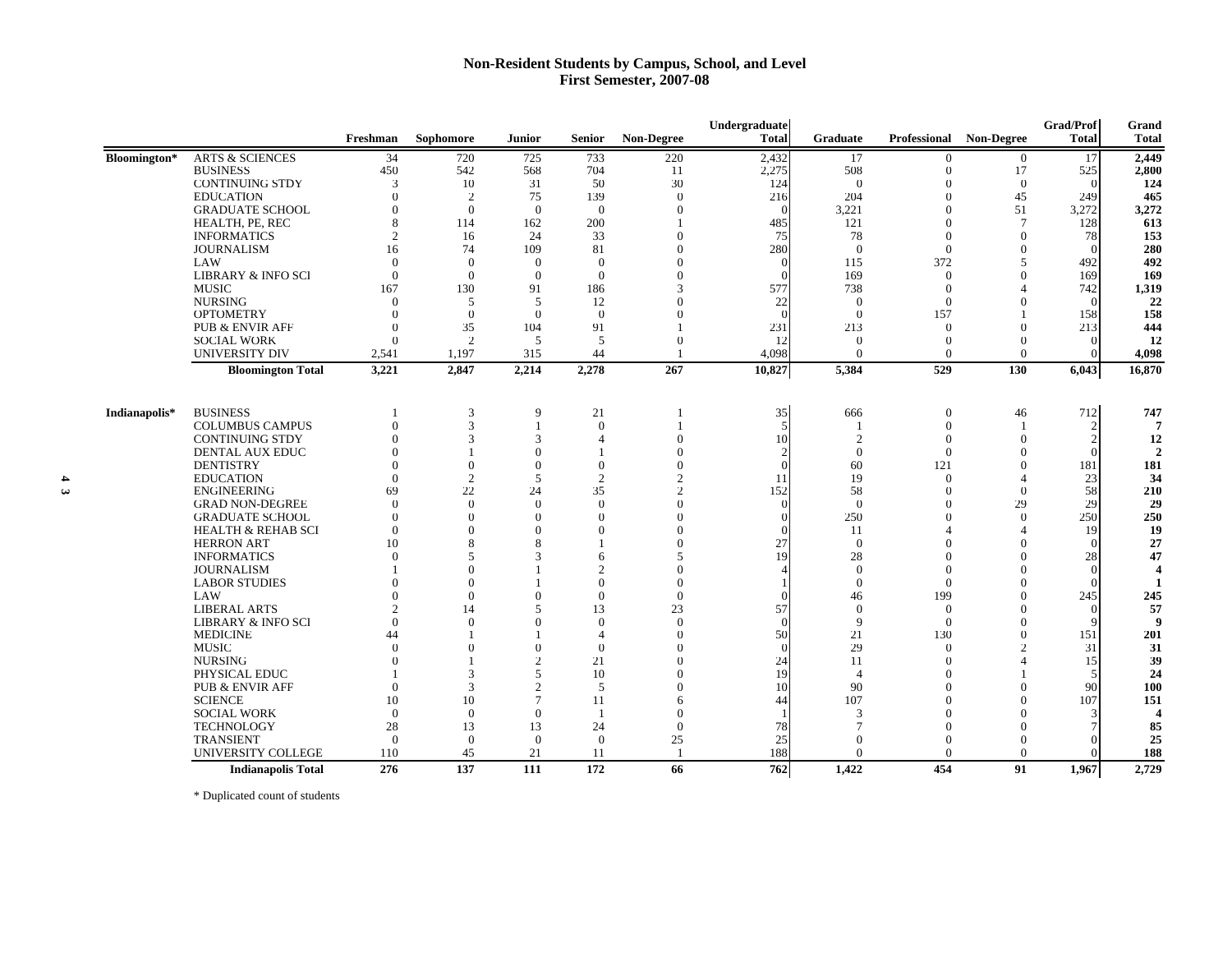# **Non-Resident Students by Campus, School, and Level First Semester, 2007-08**

|                   |                                        |                      |                             |                      |                            |                            | Undergraduate  |                 |                         | <b>Grad/Prof</b> | Grand                        |
|-------------------|----------------------------------------|----------------------|-----------------------------|----------------------|----------------------------|----------------------------|----------------|-----------------|-------------------------|------------------|------------------------------|
|                   |                                        | Freshman             | Sophomore                   | <b>Junior</b>        | <b>Senior</b>              | Non-Degree                 | <b>Total</b>   | Graduate        | Professional Non-Degree | <b>Total</b>     | <b>Total</b>                 |
| East              | <b>BEH/SOCIAL SCI</b>                  |                      | $\mathbf{1}$                | 5                    | -1                         | $\Omega$                   |                | $\mathbf{0}$    | $\Omega$                |                  | 8                            |
|                   | <b>BUSINESS &amp; ECON</b>             | 3                    | 15                          | 17                   | 23                         | $\mathbf{0}$               | 58             | $\Omega$        | $\Omega$                |                  | 58                           |
|                   | <b>CONTINUING STDY</b>                 |                      | $\overline{2}$              | 3                    | -1                         | $\Omega$                   | $\overline{7}$ |                 |                         |                  | 7                            |
|                   | <b>EDUCATION</b>                       | 15                   | $7\phantom{.0}$             | 5                    | 22                         | $\Omega$                   | 49             |                 |                         |                  | 49                           |
|                   | <b>HUM/FINE ARTS</b>                   | $\Omega$             | 3                           | 3                    | $\Delta$                   |                            | 10             |                 |                         |                  | 10                           |
|                   | <b>NAT SCI &amp; MATH</b>              |                      | 3                           |                      | 3                          | $\Omega$                   | 8              |                 |                         |                  | 8                            |
|                   | NON-DEGREE                             | $\Omega$             | $\mathbf{0}$                | $\Omega$             | $\Omega$                   |                            |                |                 |                         |                  | $\mathbf{2}$                 |
|                   | <b>NURSING</b>                         | 10                   | 6                           | 5                    | 7                          |                            | 28             |                 |                         |                  | 28                           |
|                   | NURSING ASSOC                          | $\Omega$             |                             | $\Omega$             |                            | $\Omega$                   |                |                 |                         |                  | 1                            |
|                   | <b>PUB &amp; ENVIR AFF</b>             | $\Omega$             | 3                           | $\mathcal{D}$        |                            |                            |                |                 |                         |                  | 7                            |
|                   | <b>SOCIAL WORK</b><br><b>TRANSIENT</b> | $\Omega$<br>$\Omega$ | $\mathbf{0}$<br>$\Omega$    | $\Omega$             | $\Omega$                   | $\Omega$<br>2              |                |                 | $\Omega$                |                  | 5<br>$\mathbf{2}$            |
|                   | <b>UNIVERSITY DIV</b>                  | 73                   | 14                          | $\overline{1}$       | $\overline{4}$             | 14                         | 106            | $\mathbf{0}$    | $\overline{0}$          |                  | 106                          |
|                   | <b>East Total</b>                      | 104                  | $\overline{55}$             | 43                   | $\overline{71}$            | $\overline{18}$            | 291            | $\mathbf{0}$    | $\mathbf{0}$            | $\mathbf{0}$     | 291                          |
|                   |                                        |                      |                             |                      |                            |                            |                |                 |                         |                  |                              |
| <b>Fort Wayne</b> | <b>ARTS &amp; SCIENCES</b>             | 13                   | $\overline{7}$              | $\sqrt{2}$           | $\overline{4}$             | $\boldsymbol{0}$           | 26             | $\overline{2}$  |                         | 3                | 29                           |
|                   | <b>BUS &amp; MGMT SCI</b>              | 22                   | 11                          | $\overline{7}$       | 9                          | $\Omega$                   | 49             | 13              | 2                       | 15               | 64                           |
|                   | <b>CONTINUING STDY</b>                 | 6                    | $7\phantom{.0}$             | 8                    | 22                         | $\Omega$                   | 43             | $\Omega$        |                         | $\Omega$         | 43                           |
|                   | <b>EDUCATION</b>                       | 10                   | 5                           | 3                    | 8                          | $\Omega$                   | 26             |                 |                         | 11               | 37                           |
|                   | HLTH & HUMAN SVCS                      | 11                   | 9                           | $\Omega$             | $\Omega$                   | $\Omega$                   | 20             |                 |                         |                  | 20                           |
|                   | <b>LABOR STUDIES</b>                   | $\Omega$             | $\Omega$                    |                      |                            |                            |                |                 |                         |                  | 1                            |
|                   | <b>PUB &amp; ENVIR AFF</b>             | 2                    |                             | $\Delta$             | 5                          | $\Omega$                   | 12             |                 |                         |                  | 13                           |
|                   | <b>UNIT AFFIL PROG</b>                 | 14                   | .5                          | 3                    |                            | 5                          | 28             |                 | $\Omega$                |                  | 28                           |
|                   | <b>VIS/PERF ARTS</b>                   | 8                    | $\mathbf{1}$                | $\overline{4}$       | 6                          | $\mathbf{1}$               | 20             | $\mathbf{0}$    | $\overline{0}$          |                  | 20                           |
|                   | <b>Fort Wayne Total</b>                | 86                   | 46                          | $\overline{31}$      | 56                         | 6                          | 225            | $\overline{23}$ | $\overline{7}$          | 30               | 255                          |
| Kokomo            | <b>ALLIED HEALTH</b>                   |                      |                             | $\mathbf{0}$         | $\boldsymbol{0}$           | $\mathbf{0}$               | $\overline{c}$ | $\overline{0}$  | $\mathbf{0}$            | $\Omega$         | $\overline{2}$               |
|                   | <b>ARTS &amp; SCIENCES</b>             |                      | $\Omega$                    | $\Omega$             | $\mathbf{1}$               | $\Omega$                   | $\mathfrak{D}$ | $\Omega$        | $\Omega$                | $\Omega$         | $\mathcal{P}$                |
|                   | <b>BUSINESS</b>                        |                      |                             |                      | $\Omega$                   | $\Omega$                   |                |                 |                         |                  |                              |
|                   | <b>CONTINUING STDY</b>                 |                      | $\Omega$                    |                      | $\Omega$                   |                            |                |                 |                         |                  |                              |
|                   | <b>EDUCATION</b>                       |                      | $\Omega$                    | $\Omega$             | $\Omega$                   |                            |                |                 |                         |                  |                              |
|                   | <b>NON-DEGREE</b>                      | $\Omega$             | $\Omega$                    | $\Omega$             | $\Omega$                   | $\mathcal{D}$              |                |                 |                         |                  |                              |
|                   | <b>NURSING</b>                         | $\Omega$             | $\overline{0}$              |                      | $\Omega$                   | $\Omega$                   |                |                 |                         |                  |                              |
|                   | <b>TRANSIENT</b>                       | $\Omega$             | $\boldsymbol{0}$            | $\Omega$             | $\Omega$                   |                            |                |                 | $\Omega$                |                  | 1                            |
|                   | UNIVERSITY DIV                         |                      | $\mathbf{0}$                | $\mathbf{0}$         | $\overline{0}$             | $\mathbf{0}$               |                | $\Omega$        | $\Omega$                |                  | 1                            |
|                   | <b>Kokomo Total</b>                    | 6                    | $\overline{2}$              | $\mathbf{3}$         | $\mathbf{1}$               | $\mathbf{3}$               | 15             | $\bf{0}$        | $\mathbf{1}$            | 1                | 16                           |
| <b>Northwest</b>  | ALLIED HEALTH                          | 4                    | 3                           | $\overline{4}$       | 2                          | $\mathbf{0}$               | 13             | $\Omega$        | $\mathbf{0}$            | $\Omega$         | 13                           |
|                   | <b>ARTS &amp; SCIENCES</b>             | 6                    | $\overline{4}$              | 2                    | $\overline{2}$             | $\Omega$                   | 14             | $\Omega$        | $\Omega$                | $\Omega$         | 14                           |
|                   | <b>BUS &amp; ECONOMICS</b>             | 3                    |                             | $\Omega$             | $\Omega$                   | $\Omega$                   |                |                 |                         |                  | 7                            |
|                   | <b>CONTINUING STDY</b>                 |                      | $\Omega$                    |                      | $\Omega$                   | $\Omega$                   |                |                 |                         |                  |                              |
|                   | DENTAL AUX EDUC                        |                      | $\mathcal{D}$               |                      | $\Omega$                   |                            |                |                 |                         |                  |                              |
|                   | <b>EDUCATION</b>                       |                      | $\mathfrak{D}$              |                      | $\mathcal{D}$              |                            |                |                 |                         |                  |                              |
|                   | <b>GUIDED STUDY</b>                    |                      | $\Omega$                    |                      |                            |                            |                |                 |                         |                  |                              |
|                   | NON-DEGREE                             | $\Omega$             | $\Omega$                    |                      | $\Omega$                   |                            |                |                 |                         |                  |                              |
|                   | <b>NURSING</b>                         | っ                    | $\mathcal{D}_{\mathcal{A}}$ |                      | $\mathcal{D}$              |                            |                |                 |                         |                  | 7                            |
|                   | <b>PUB &amp; ENVIR AFF</b>             | 3                    | $\Omega$                    | $\Omega$<br>$\Omega$ | $\mathfrak{D}$             |                            |                |                 |                         |                  | 10                           |
|                   | <b>SOCIAL WORK</b><br><b>TRANSIENT</b> | $\Omega$<br>$\Omega$ | $\Omega$<br>$\mathbf{0}$    | $\Omega$             | $\Omega$<br>$\overline{0}$ | $\Omega$<br>$\overline{2}$ | 0              | $\overline{0}$  | $\Omega$                |                  | $\mathbf{2}$<br>$\mathbf{2}$ |
|                   | <b>Northwest Total</b>                 | 21                   | 14                          | 11                   | 10                         | 3                          | 59             | 10              | $\mathbf{0}$            | <b>10</b>        | 69                           |

**4 4Kokomo**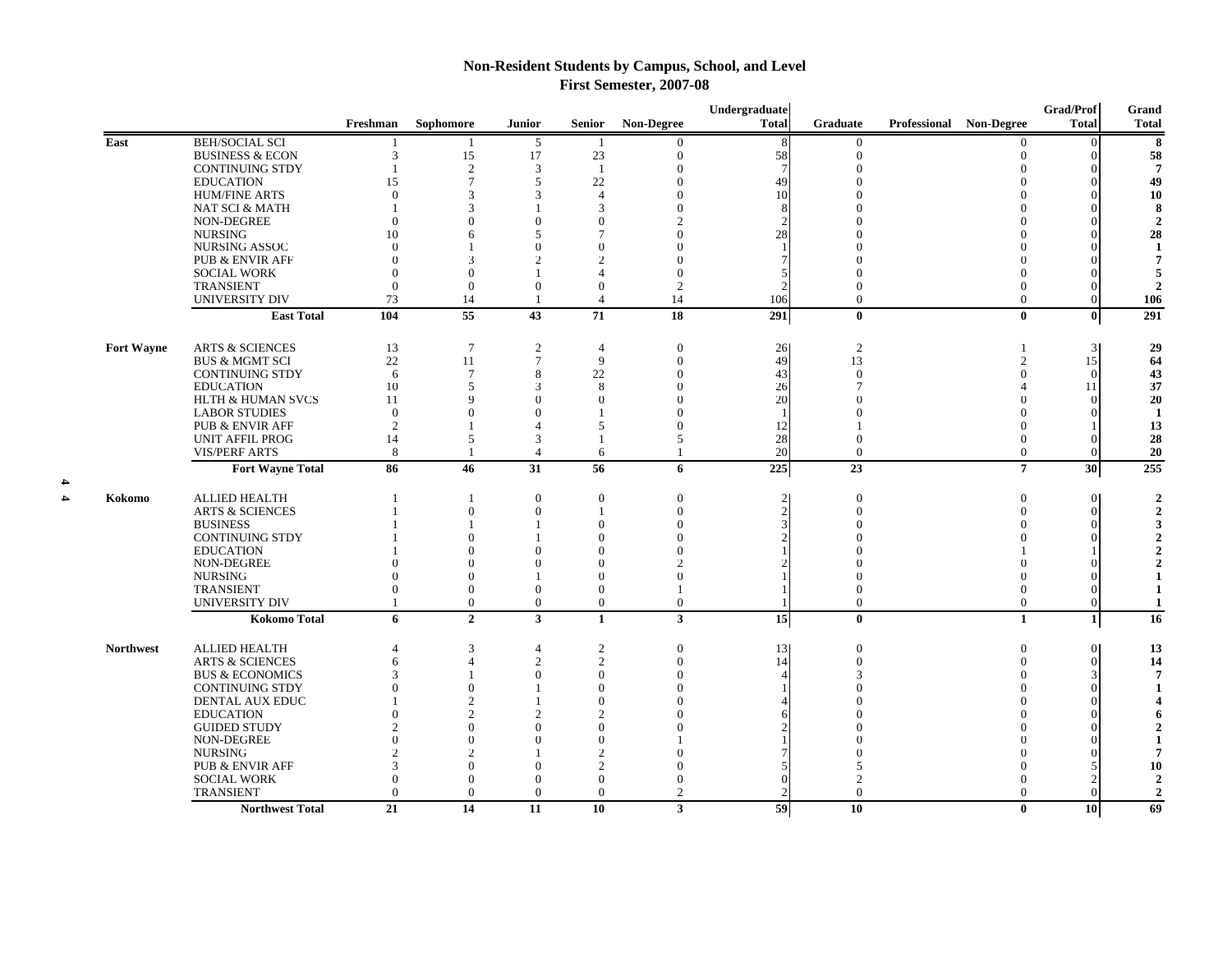# **Non-Resident Students by Campus, School, and Level First Semester, 2007-08**

|                   |                            |          |           |               |                |                   | Undergraduate |                 |                         | <b>Grad/Prof</b> | Grand        |
|-------------------|----------------------------|----------|-----------|---------------|----------------|-------------------|---------------|-----------------|-------------------------|------------------|--------------|
|                   |                            | Freshman | Sophomore | <b>Junior</b> | Senior         | <b>Non-Degree</b> | <b>Total</b>  | <b>Graduate</b> | Professional Non-Degree | <b>Total</b>     | <b>Total</b> |
| <b>South Bend</b> | ALLIED HEALTH              |          |           | $\mathbf{0}$  | $\mathbf{0}$   |                   |               |                 |                         |                  |              |
|                   | <b>BUS &amp; ECONOMICS</b> | 24       |           | 13            | 10             |                   | 53            | 73              |                         |                  | 131          |
|                   | <b>CONTINUING STDY</b>     |          |           |               |                |                   |               |                 |                         |                  | 11           |
|                   | DENTAL AUX EDUC            |          |           |               |                |                   |               |                 |                         |                  | 13           |
|                   | DIV OF THE ARTS            |          |           |               | 12             |                   | 27            |                 |                         |                  | 32           |
|                   | <b>EDUCATION</b>           |          |           | 10            | 14             |                   |               |                 |                         |                  | 61           |
|                   | <b>GRADUATE SCHOOL</b>     |          |           | $\Omega$      | $\overline{0}$ |                   |               | 10              |                         |                  | 12           |
|                   | <b>LIB ARTS &amp; SCI</b>  | 37       | 21        | 21            | 30             |                   | 109           |                 |                         |                  | 109          |
|                   | NON-DEGREE                 |          |           |               | $\Omega$       | 39                | 39            |                 | 10                      | 10               | 49           |
|                   | <b>NURSING</b>             |          |           |               | 12             |                   | 25            |                 |                         |                  | 25           |
|                   | <b>PUB &amp; ENVIR AFF</b> |          |           |               | $\bigcap$      |                   |               |                 |                         |                  | 15           |
|                   | <b>SOCIAL WORK</b>         |          |           |               | $\Omega$       |                   |               |                 |                         |                  |              |
|                   | <b>TRANSIENT</b>           | $\Omega$ |           | $\theta$      | $\theta$       |                   |               |                 |                         |                  |              |
|                   | <b>South Bend Total</b>    | 95       | 62        | 54            | 86             | 44                | 341           | 110             | 22                      | 132              | 473          |
| Southeast*        | <b>ARTS &amp; LETTERS</b>  | 6        | 19        | 38            | 51             |                   | 114           | $\Omega$        | $\Omega$                |                  | 114          |
|                   | <b>BUSINESS</b>            |          | 16        | 52            | 85             |                   | 155           | 113             |                         | 114              | 269          |
|                   | <b>CONTINUING STDY</b>     |          | 29        | 33            | 74             |                   | 143           | $\Omega$        |                         |                  | 143          |
|                   | <b>EDUCATION</b>           |          | 13        | 19            | 51             |                   | 85            | 187             | 98                      | 285              | 370          |
|                   | <b>GRADUATE SCHOOL</b>     |          |           |               | $\Omega$       |                   |               | 13              |                         |                  | 13           |
|                   | HEALTH, PE, REC            |          |           |               | $\Omega$       |                   |               |                 |                         |                  |              |
|                   | <b>NATURAL SCIENCE</b>     | 13       | 33        | 30            | 47             |                   | 123           |                 |                         |                  | 123          |
|                   | NON-DEGREE                 |          |           |               | $\overline{0}$ | 51                | 51            |                 |                         |                  | 51           |
|                   | <b>NURSING</b>             |          |           |               | 25             |                   |               |                 |                         |                  | 42           |
|                   | <b>SOCIAL SCIENCE</b>      | 14       | 35        | 44            | 55             |                   | 148           |                 |                         |                  | 148          |
|                   | <b>UNIVERSITY DIV</b>      | 235      | 144       | 64            | 18             |                   | 462           |                 |                         |                  | 462          |
|                   | <b>Southeast Total</b>     | 284      | 299       | 289           | 406            | 52                | 1,330         | 313             | 99                      | 412              | 1,742        |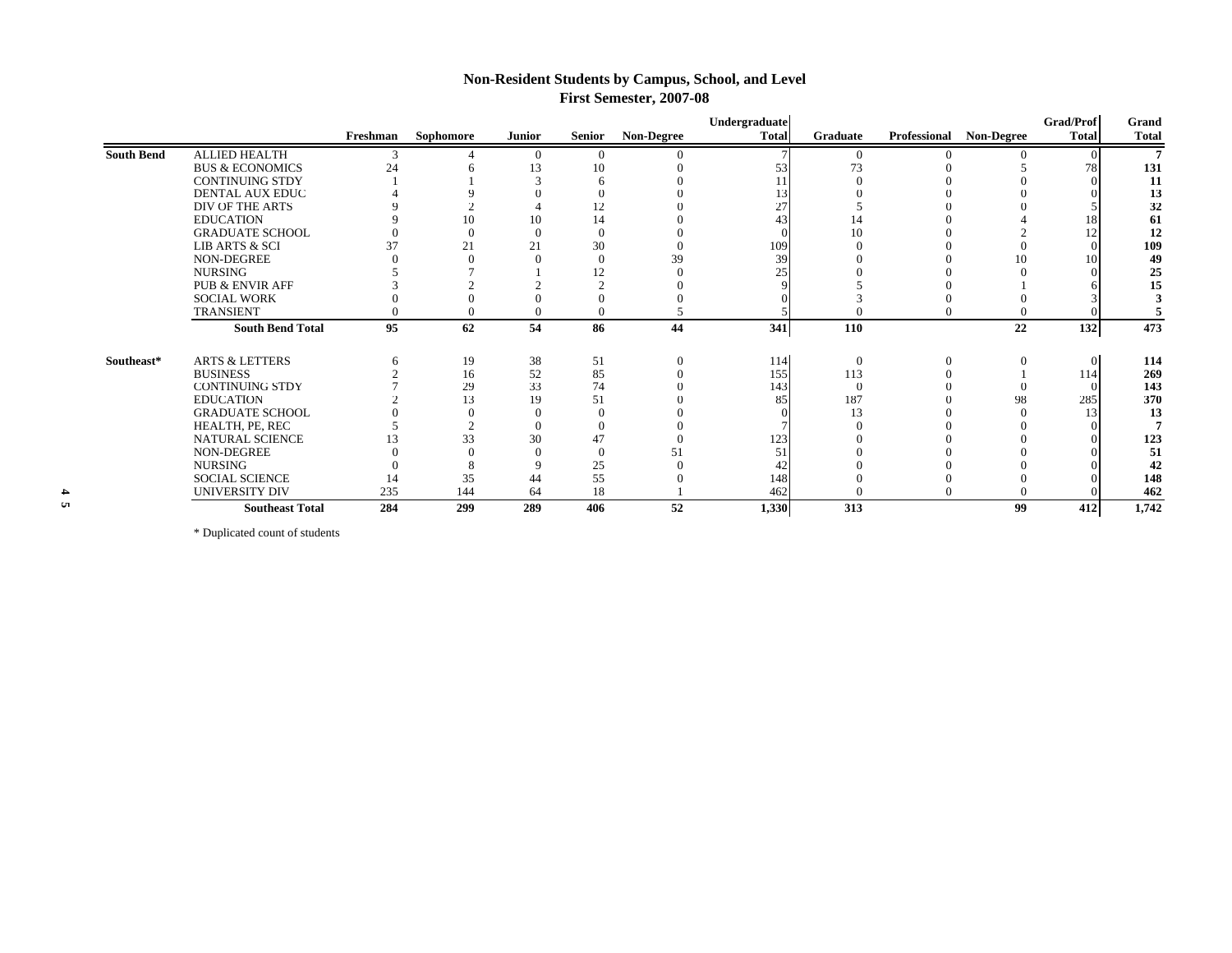# **Credit Hour Summary by Class Standing - All Campuses First Semester, 2007-08**

|              |           |           |               |           |                   | <b>Undergraduate</b> |           |                     |                   | <b>Grad/Prof</b> | Grand        |
|--------------|-----------|-----------|---------------|-----------|-------------------|----------------------|-----------|---------------------|-------------------|------------------|--------------|
|              | Freshman  | Sophomore | <b>Junior</b> | Senior    | <b>Non-Degree</b> | <b>Total</b>         | Graduate  | <b>Professional</b> | <b>Non-Degree</b> | <b>Total</b>     | <b>Total</b> |
| Total        | 284,054.0 | 236,181.0 | 187,155.0     | 236,929.0 | 18,873.5          | 963,192.5            | 115,968.5 | 55,646.3            | 10,194.0          | 181,809          | 1,145,001.3  |
| Full-Time    | 259,975.5 | 210,444.5 | 168,060.0     | 199,727.0 | 5,310.0           | 843,517.0            | 74,687.0  | 52,367.3            | 2,617.0           | 129,671          | 973,188.3    |
| Part-Time    | 24,078.5  | 25,736.5  | 19,095.0      | 37,202.0  | 13,563.5          | 119,675.5            | 41,281.5  | 3,279.0             | 7,577.0           | 52,138           | 171,813.0    |
| Matrics      | 207,620.0 | 23,086.5  | 9,301.5       | 2,483.0   | 0.0               | 242,491.0            | 34,960.0  | 13,329.0            | 0.0               | 48.289           | 290,780.0    |
| Resident     | 225,016.0 | 186,205.0 | 147,744.0     | 193,988.0 | 16,740.5          | 769,693.5            | 53,823.5  | 40,038.3            | 8,508.0           | 102,370          | 872,063.3    |
| Non-Resident | 59,038.0  | 49,976.0  | 39,411.0      | 42,941.0  | 2,133.0           | 193,499.0            | 62,145.0  | 15,608.0            | 1,686.0           | 79,439           | 272,938.0    |
| Male         | 126.897.0 | 100,009.0 | 82,027.0      | 99,908.5  | 8,357.5           | 417.199.0            | 51,724.0  | 29,954.8            | 3,832.5           | 85,511           | 502,710.3    |
| Female       | 157,157.0 | 136,172.0 | 105,128.0     | 137,020.5 | 10,516.0          | 545,993.5            | 64,244.5  | 25,691.5            | 6,361.5           | 96,298           | 642,291.0    |

# **Credit Hour Summary by Class Standing and Ethnicity - All Campuses First Semester, 2007-08**

| 4         |               |           |           |               |               |                   | <b>Undergraduate</b> |           |              |                   | <b>Grad/Prof</b> | Grand       |
|-----------|---------------|-----------|-----------|---------------|---------------|-------------------|----------------------|-----------|--------------|-------------------|------------------|-------------|
| $\bullet$ |               | Freshman  | Sophomore | <b>Junior</b> | <b>Senior</b> | <b>Non-Degree</b> | Total                | Graduate  | Professional | <b>Non-Degree</b> | Total            | Total       |
|           | Total         | 284,054.0 | 236,181.0 | 187,155.0     | 236,929.0     | 18,873.5          | 963,192.5            | 115,968.5 | 55,646.3     | 10,194.0          | 181,808.8        | 1,145,001.3 |
|           | African-Amer. | 19,316.0  | 15,030.5  | 12,173.0      | 15,374.0      | 799.0             | 62,692.5             | 6.592.0   | 2,742.3      | 961.5             | 10,295.8         | 72,988.3    |
|           | Am. Indian    | 872.0     | 875.0     | 555.5         | 555.0         | 59.0              | 2,916.5              | 431.0     | 201.8        | 30.0              | 662.8            | 3,579.3     |
|           | Asian-Amer.   | 7,745.0   | 6,888.5   | 5,521.5       | 6.782.0       | 573.0             | 27.510.0             | 4.269.0   | 3,454.8      | 380.0             | 8,103.8          | 35,613.8    |
|           | Hispanic      | 9,901.0   | 6,370.5   | 4,951.0       | 5,929.5       | 463.0             | 27,615.0             | 2,940.5   | 1,636.5      | 214.5             | 4,791.5          | 32,406.5    |
|           | White         | 230,290.0 | 195,943.5 | 154,358.0     | 196,185.5     | 14.884.5          | 791,661.5            | 73,719.0  | 38,215.5     | 7,295.0           | 119,229.5        | 910,891.0   |
|           | Foreign       | 7,910.0   | 6,539.0   | 5,876.5       | 8,045.0       | 1,157.5           | 29,528.0             | 24,253.0  | 1,080.3      | 744.0             | 26,077.3         | 55,605.3    |
|           | Unknown       | 8,020.0   | 4,534.0   | 3,719.5       | 4,058.0       | 937.5             | 21,269.0             | 3,764.0   | 8,315.3      | 569.0             | 12,648.3         | 33,917.3    |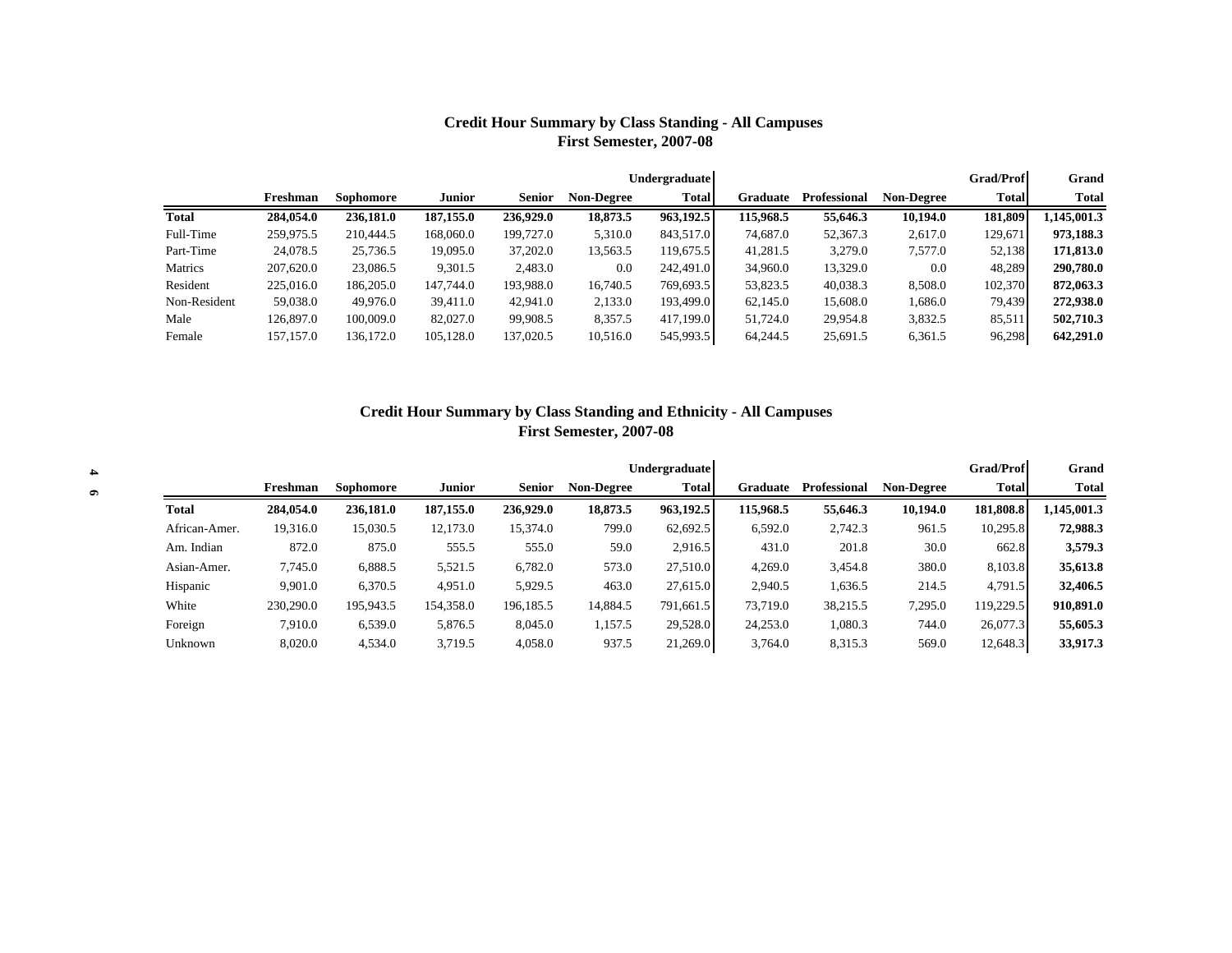#### **Credit Hour Summary by Campus and Class Standing First Semester, 2007-08**

|                     |              |           |           |          |           |                   | Undergraduate |          |              |            | Grad/Prof    | Grand        |
|---------------------|--------------|-----------|-----------|----------|-----------|-------------------|---------------|----------|--------------|------------|--------------|--------------|
|                     |              | Freshman  | Sophomore | Junior   | Senior    | <b>Non-Degree</b> | <b>Total</b>  | Graduate | Professional | Non-Degree | <b>Total</b> | <b>Total</b> |
| <b>Bloomington</b>  | <b>Total</b> | 120,697.0 | 116,898.5 | 97,608.5 | 103,592.5 | 2,840.0           | 441,636.5     | 66,112.5 | 14,054.5     | 2,088.0    | 82,255.0     | 523,891.5    |
|                     | Full-Time    | 120,175.0 | 115,461.0 | 96,314.0 | 99,775.0  | 1,371.0           | 433,096.0     | 53,346.5 | 13,713.5     | 765.0      | 67,825.0     | 500,921.0    |
|                     | Part-Time    | 522.0     | 1,437.5   | 1,294.5  | 3,817.5   | 1,469.0           | 8,540.5       | 12,766.0 | 341.0        | 1,323.0    | 14,430.0     | 22,970.5     |
|                     | Matrics      | 101,400.5 | 10,106.5  | 2,733.5  | 401.0     | 0.0               | 114,641.5     | 21,896.5 | 3,461.0      | 0.0        | 25,357.5     | 139,999.0    |
|                     | Resident     | 71,823.5  | 73,815.5  | 64,197.0 | 69,509.5  | 1,828.0           | 281,173.5     | 16,271.5 | 6,006.5      | 1,312.5    | 23,590.5     | 304,764.0    |
|                     | Non-Resident | 48,873.5  | 43,083.0  | 33,411.5 | 34,083.0  | 1,012.0           | 160,463.0     | 49,841.0 | 8,048.0      | 775.5      | 58,664.5     | 219,127.5    |
|                     | Male         | 59,417.0  | 57,231.0  | 46,429.0 | 50,811.5  | 1,516.0           | 215,404.5     | 32,917.0 | 7,439.5      | 874.5      | 41,231.0     | 256,635.5    |
|                     | Female       | 61,280.0  | 59,667.5  | 51,179.5 | 52,781.0  | 1,324.0           | 226,232.0     | 33,195.5 | 6,615.0      | 1,213.5    | 41,024.0     | 267,256.0    |
| <b>Indianapolis</b> | Total        | 63,353.0  | 54,112.5  | 45,546.5 | 71,204.0  | 6,759.5           | 240,975.5     | 36,394.0 | 41,591.8     | 3,489.0    | 81,474.8     | 322,450.3    |
|                     | Full-Time    | 56,616.0  | 45,456.5  | 37,796.0 | 55,258.0  | 2,552.0           | 197,678.5     | 17,529.5 | 38,653.8     | 686.0      | 56,869.3     | 254,547.8    |
|                     | Part-Time    | 6,737.0   | 8,656.0   | 7,750.5  | 15,946.0  | 4,207.5           | 43,297.0      | 18,864.5 | 2,938.0      | 2,803.0    | 24,605.5     | 67,902.5     |
|                     | Matrics      | 44,770.0  | 6,812.0   | 3,424.0  | 1,156.0   | 0.0               | 56,162.0      | 10,660.0 | 9,868.0      | 0.0        | 20,528.0     | 76,690.0     |
|                     | Resident     | 59,972.0  | 52,398.5  | 44,198.5 | 69,130.0  | 6,370.5           | 232,069.5     | 26,572.0 | 34,031.8     | 3,109.5    | 63,713.3     | 295,782.8    |
|                     | Non-Resident | 3,381.0   | 1,714.0   | 1,348.0  | 2,074.0   | 389.0             | 8,906.0       | 9,822.0  | 7,560.0      | 379.5      | 17,761.5     | 26,667.5     |
|                     | Male         | 26,341.0  | 21,180.0  | 19,396.0 | 28,635.5  | 2,940.5           | 98,493.0      | 14,272.5 | 22,515.3     | 1,487.0    | 38,274.8     | 136,767.8    |
|                     | Female       | 37,012.0  | 32,932.5  | 26,150.5 | 42,568.5  | 3,819.0           | 142,482.5     | 22,121.5 | 19,076.5     | 2,002.0    | 43,200.0     | 185,682.5    |
| East                | <b>Total</b> | 8,185.0   | 4,961.0   | 3,542.5  | 4,559.5   | 1,068.0           | 22,316.0      | 0.0      |              | 207.0      | 207.0        | 22,523.0     |
|                     | Full-Time    | 6,711.0   | 3,686.0   | 2,633.5  | 3,227.0   | 174.0             | 16,431.5      | 0.0      |              | 75.0       | 75.0         | 16,506.5     |
|                     | Part-Time    | 1,474.0   | 1,275.0   | 909.0    | 1,332.5   | 894.0             | 5,884.5       | 0.0      |              | 132.0      | 132.0        | 6,016.5      |
|                     | Matrics      | 4,918.0   | 122.0     | 208.0    | 0.0       | 0.0               | 5,248.0       | $0.0\,$  |              | 0.0        | 0.0          | 5,248.0      |
|                     | Resident     | 7,090.0   | 4,398.0   | 3,100.5  | 3,733.0   | 975.0             | 19,296.5      | 0.0      |              | 207.0      | 207.0        | 19,503.5     |
|                     | Non-Resident | 1,095.0   | 563.0     | 442.0    | 826.5     | 93.0              | 3,019.5       | 0.0      |              | 0.0        | 0.0          | 3,019.5      |
|                     | Male         | 3,195.0   | 1,437.0   | 1,059.0  | 1,164.5   | 433.0             | 7,288.5       | 0.0      |              | 69.0       | 69.0         | 7,357.5      |
|                     | Female       | 4,990.0   | 3,524.0   | 2,483.5  | 3,395.0   | 635.0             | 15,027.5      | 0.0      |              | 138.0      | 138.0        | 15,165.5     |
| <b>Fort Wayne</b>   | Total        | 24,472.0  | 15,169.0  | 9,779.0  | 14,648.0  | 1,190.0           | 65,258.0      | 2,840.0  |              | 762.0      | 3,602.0      | 68,860.0     |
|                     | Full-Time    | 21,415.0  | 12,604.0  | 8,085.0  | 11,323.0  | 95.0              | 53,522.0      | 481.0    |              | 38.0       | 519.0        | 54,041.0     |
|                     | Part-Time    | 3,057.0   | 2,565.0   | 1,694.0  | 3,325.0   | 1,095.0           | 11,736.0      | 2,359.0  |              | 724.0      | 3,083.0      | 14,819.0     |
|                     | Matrics      | 15,121.0  | 1,566.0   | 617.0    | 178.0     | 0.0               | 17,482.0      | 242.0    |              | 0.0        | 0.0          | 17,724.0     |
|                     | Resident     | 23,361.0  | 14,590.0  | 9,377.0  | 13,988.0  | 1,160.0           | 62,476.0      | 2,714.0  |              | 717.0      | 3,431.0      | 65,907.0     |
|                     | Non-Resident | 1,111.0   | 579.0     | 402.0    | 660.0     | 30.0              | 2,782.0       | 126.0    |              | 45.0       | 171.0        | 2,953.0      |
|                     | Male         | 11,134.0  | 5,757.0   | 4,215.0  | 5,771.0   | 465.0             | 27,342.0      | 1,064.0  |              | 163.0      | 1,227.0      | 28,569.0     |
|                     | Female       | 13,338.0  | 9,412.0   | 5,564.0  | 8,877.0   | 725.0             | 37,916.0      | 1,776.0  |              | 599.0      | 2,375.0      | 40,291.0     |
| Kokomo              | Total        | 8,940.0   | 6,883.0   | 4,323.0  | 5,491.0   | 1,098.0           | 26,735.0      | 501.0    |              | 363.0      | 864.0        | 27,599.0     |
|                     | Full-Time    | 7,405.0   | 4,255.0   | 3,115.0  | 3,474.0   | 27.0              | 18,276.0      | 180.0    |              | 233.0      | 413.0        | 18,689.0     |
|                     | Part-Time    | 1,535.0   | 2,628.0   | 1,208.0  | 2,017.0   | 1,071.0           | 8,459.0       | 321.0    |              | 130.0      | 451.0        | 8,910.0      |
|                     | Matrics      | 5,795.0   | 505.0     | 202.0    | 116.0     | 0.0               | 6,618.0       | 100.0    |              | 0.0        | 100.0        | 6,718.0      |
|                     | Resident     | 8,867.0   | 6,861.0   | 4,297.0  | 5,483.0   | 1,076.0           | 26,584.0      | 501.0    |              | 360.0      | 861.0        | 27,445.0     |
|                     | Non-Resident | 73.0      | 22.0      | 26.0     | 8.0       | 22.0              | 151.0         | 0.0      |              | 3.0        | 3.0          | 154.0        |
|                     | Male         | 3,366.0   | 1,648.0   | 1,067.0  | 1,545.0   | 440.0             | 8,066.0       | 220.0    |              | 133.0      | 353.0        | 8,419.0      |
|                     | Female       | 5,574.0   | 5,235.0   | 3,256.0  | 3,946.0   | 658.0             | 18,669.0      | 281.0    |              | 230.0      | 511.0        | 19,180.0     |
| <b>Northwest</b>    | <b>Total</b> | 16,146.0  | 10,983.0  | 6,352.0  | 8,831.0   | 1,057.0           | 43,369.0      | 2,875.0  |              | 970.0      | 3,845.0      | 47,214.0     |
|                     | Full-Time    | 12,596.0  | 8,160.0   | 4,685.0  | 6,096.0   | 429.0             | 31,966.0      | 1,139.0  |              | 258.0      | 1,397.0      | 33,363.0     |
|                     | Part-Time    | 3,550.0   | 2,823.0   | 1,66/0   | 2,735.0   | 628.0             | 11,403.0      | 1,736.0  |              | 712.0      | 2,448.0      | 13,851.0     |
|                     | Matrics      | 9,174.0   | 1,071.0   | 302.0    | 125.0     | 0.0               | 10,672.0      | 682.0    |              | 0.0        | 682.0        | 11,354.0     |
|                     | Resident     | 15,915.0  | 10,820.0  | 6,242.0  | 8,735.0   | 1,039.0           | 42,751.0      | 2,803.0  |              | 970.0      | 3,773.0      | 46,524.0     |
|                     | Non-Resident | 231.0     | 163.0     | 110.0    | 96.0      | 18.0              | 618.0         | 72.0     |              | 0.0        | 72.0         | 690.0        |
|                     | Male         | 5,470.0   | 3,146.0   | 2,179.0  | 2,355.0   | 535.0             | 13,685.0      | 806.0    |              | 345.0      | 1,151.0      | 14,836.0     |
|                     | Female       | 10,676.0  | 7,837.0   | 4,173.0  | 6,476.0   | 522.0             | 29,684.0      | 2,069.0  |              | 625.0      | 2,694.0      | 32,378.0     |
| <b>South Bend</b>   | <b>Total</b> | 23,601.0  | 14,036.0  | 9,376.0  | 14,545.0  | 3,442.0           | 65,000.0      | 4,617.0  |              | 1,417.0    | 6,034.0      | 71,034.0     |
|                     | Full-Time    | 19,112.0  | 10,666.0  | 7,380.0  | 10,790.0  | 425.0             | 48,373.0      | 1,840.0  |              | 405.0      | 2,245.0      | 50,618.0     |
|                     | Part-Time    | 4,489.0   | 3,370.0   | 1,996.0  | 3,755.0   | 3,017.0           | 16,627.0      | 2,777.0  |              | 1,012.0    | 3,789.0      | 20,416.0     |
|                     | Matrics      | 14,018.0  | 1,313.0   | 845.0    | 344.0     | 0.0               | 16,520.0      | 855.0    |              | 0.0        | 855.0        | 17,375.0     |
|                     | Resident     | 22,479.0  | 13,350.0  | 8,713.0  | 13,607.0  | 3,146.0           | 61,295.0      | 3,753.0  |              | 1,299.0    | 5,052.0      | 66,347.0     |
|                     | Non-Resident | 1,122.0   | 686.0     | 663.0    | 938.0     | 296.0             | 3,705.0       | 864.0    |              | 118.0      | 982.0        | 4,687.0      |
|                     | Male         | 9,983.0   | 4,681.0   | 3,834.0  | 4,643.0   | 1,497.0           | 24,638.0      | 1,541.0  |              | 487.0      | 2,028.0      | 26,666.0     |
|                     | Female       | 13,618.0  | 9,355.0   | 5,542.0  | 9,902.0   | 1,945.0           | 40,362.0      | 3,076.0  |              | 930.0      | 4,006.0      | 44,368.0     |
| <b>Southeast</b>    | <b>Total</b> | 18,660.0  | 13,138.0  | 10,627.5 | 14,058.0  | 1,419.0           | 57,902.5      | 2,629.0  |              | 898.0      | 3,527.0      | 61,429.5     |
|                     | Full-Time    | 15,945.5  | 10,156.0  | 8,051.5  | 9,784.0   | 237.0             | 44,174.0      | 171.0    |              | 157.0      | 328.0        | 44,502.0     |
|                     | Part-Time    | 2,714.5   | 2,982.0   | 2,576.0  | 4,274.0   | 1,182.0           | 13,728.5      | 2,458.0  |              | 741.0      | 3,199.0      | 16,927.5     |
|                     | Matrics      | 12,423.5  | 1,591.0   | 970.0    | 163.0     | 0.0               | 15,147.5      | 524.5    |              | 0.0        | 524.5        | 15,672.0     |
|                     | Resident     | 15,508.5  | 9,972.0   | 7,619.0  | 9,802.5   | 1,146.0           | 44,048.0      | 1,209.0  |              | 533.0      | 1,742.0      | 45,790.0     |
|                     | Non-Resident | 3,151.5   | 3,166.0   | 3,008.5  | 4,255.5   | 273.0             | 13,854.5      | 1,420.0  |              | 365.0      | 1,785.0      | 15,639.5     |
|                     | Male         | 7,991.0   | 4,929.0   | 3,848.0  | 4,983.0   | 531.0             | 22,282.0      | 903.5    |              | 274.0      | 1,177.5      | 23,459.5     |
|                     | Female       | 10,669.0  | 8,209.0   | 6,779.5  | 9,075.0   | 888.0             | 35,620.5      | 1,725.5  |              | 624.0      | 2,349.5      | 37,970.0     |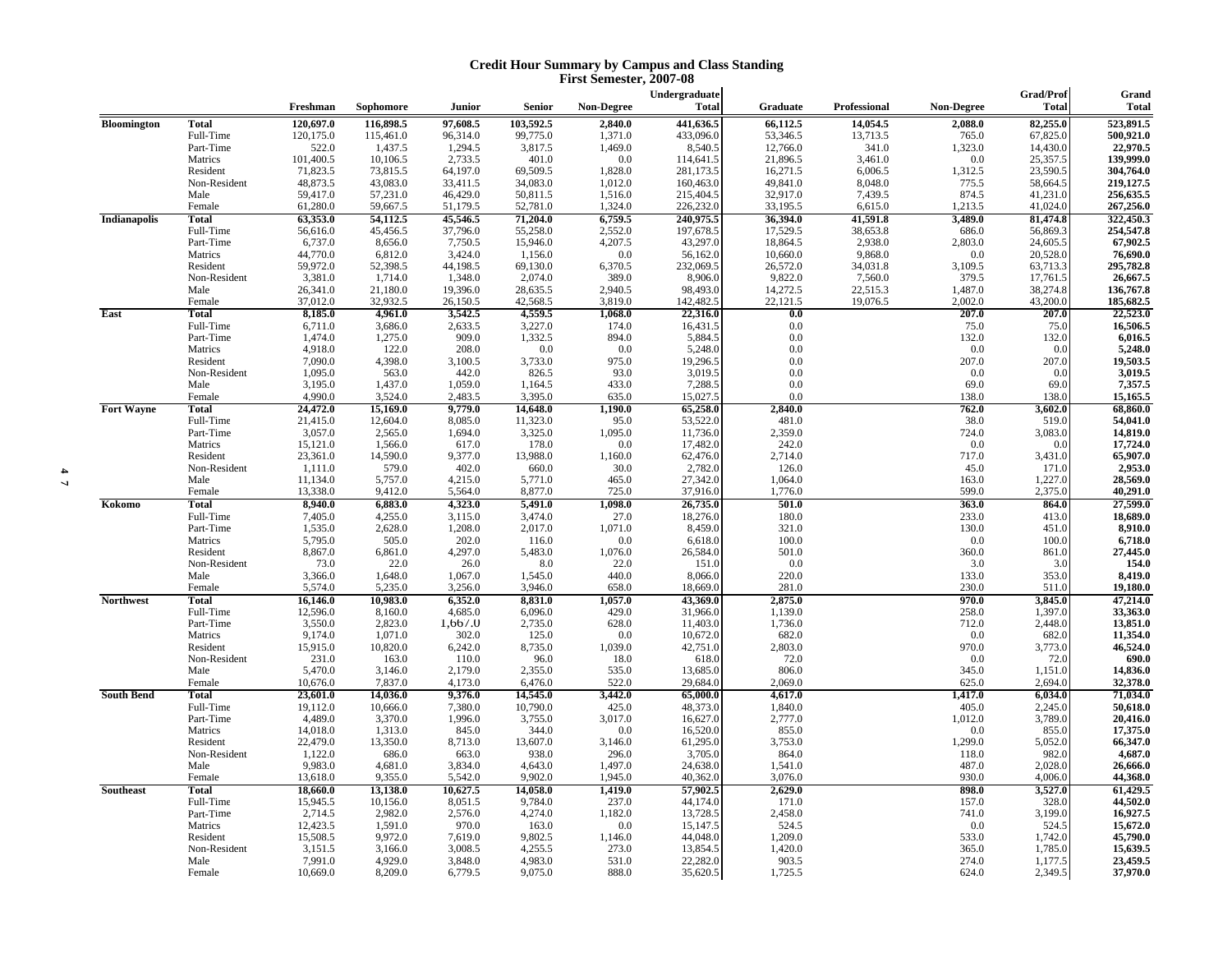#### **Credit Hour Summary by Campus, Class Standing and Ethnicity First Semester, 2007-08**

|                    |                             |                  |                  |                  |                 |                   | Undergraduate      |                  |                     |               | Grad/Prof        | Grand              |
|--------------------|-----------------------------|------------------|------------------|------------------|-----------------|-------------------|--------------------|------------------|---------------------|---------------|------------------|--------------------|
|                    |                             | Freshman         | <b>Sophomore</b> | <b>Junior</b>    | Senior          | <b>Non-Degree</b> | <b>Total</b>       | Graduate         | <b>Professional</b> | Non-Degree    | <b>Total</b>     | <b>Total</b>       |
| <b>Bloomington</b> | <b>Total</b>                | 120,697.0        | 116,898.5        | 97,608.5         | 103,592.5       | 2,840.0           | 441,636.5          | 66,112.5         | 14,054.5            | 2,088.0       | 82,255.0         | 523,891.5          |
|                    | African-Amer.               | 5,581.0          | 5,526.0          | 4,088.0          | 3,903.0         | 44.0              | 19,142.0           | 2,266.0          | 915.5               | 93.0          | 3,274.5          | 22,416.5           |
|                    | Am. Indian                  | 347.0            | 412.0            | 177.0            | 126.0           | 1.0               | 1,063.0            | 294.0            | 18.5                | 0.0           | 312.5            | 1,375.5            |
|                    | Asian-Amer.                 | 4.971.0          | 4,115.5          | 3.495.5          | 3,776.0         | 84.0              | 16,442.0           | 2,361.5          | 585.5               | 43.0          | 2,990.0          | 19,432.0           |
|                    | Hispanic                    | 3,070.0          | 2,579.5          | 1,969.5          | 2,369.5         | 72.0              | 10,060.5           | 1,851.0          | 563.0               | 28.0          | 2,442.0          | 12,502.5           |
|                    | White                       | 98,670.0         | 97,912.5         | 82,082.5         | 86,434.5        | 1,782.0           | 366,881.5          | 39,434.0         | 10,996.0            | 1,342.5       | 51,772.5         | 418,654.0          |
|                    | Foreign                     | 4,730.0          | 5,086.0          | 4,437.5          | 5,961.5         | 683.5             | 20,898.5           | 18,916.0         | 295.0               | 438.0         | 19,649.0         | 40,547.5           |
|                    | Unknown                     | 3,328.0          | 1,267.0          | 1,358.5          | 1,022.0         | 173.5             | 7,149.0            | 990.0            | 681.0               | 143.5         | 1,814.5          | 8,963.5            |
| Indianapolis       | <b>Total</b>                | 63,353.0         | 54,112.5         | 45,546.5         | 71,204.0        | 6,759.5           | 240,975.5          | 36,394.0         | 41,591.8            | 3,489.0       | 81,474.8         | 322,450.3          |
|                    | African-Amer.<br>Am. Indian | 5,712.0<br>178.0 | 4,654.5<br>181.0 | 5,007.5<br>163.5 | 6,984.0<br>99.0 | 450.0<br>9.0      | 22,808.0<br>630.5  | 2,467.5<br>102.0 | 1,826.8<br>183.3    | 373.5<br>9.0  | 4,667.8<br>294.3 | 27,475.8<br>924.8  |
|                    | Asian-Amer.                 | 1,745.0          | 1,844.0          | 1,313.0          | 2,212.5         | 267.0             | 7,381.5            | 1,596.5          | 2,869.3             | 270.0         | 4,735.8          | 12,117.3           |
|                    | Hispanic                    | 2,001.0          | 1,271.0          | 1,231.5          | 1,641.5         | 134.0             | 6,279.0            | 653.5            | 1,073.5             | 55.5          | 1,782.5          | 8,061.5            |
|                    | White                       | 49,691.0         | 43,728.0         | 35,637.0         | 57,172.0        | 5,361.5           | 191,589.5          | 24,848.5         | 27,219.5            | 2,336.5       | 54,404.5         | 245,994.0          |
|                    | Foreign                     | 2,265.0          | 1,029.0          | 1,009.0          | 1,400.5         | 299.0             | 6,002.5            | 4,324.0          | 785.3               | 224.0         | 5,333.3          | 11,335.8           |
|                    | Unknown                     | 1,761.0          | 1,405.0          | 1,185.0          | 1,694.5         | 239.0             | 6,284.             | 2,402.0          | 7,634.3             | 220.5         | 10,256.8         | 16,541.3           |
| <b>East</b>        | <b>Total</b>                | 8,185.0          | 4,961.0          | 3,542.5          | 4,559.5         | 1,068.0           | 22,316.0           | 0.0              |                     | 207.0         | 207.0            | 22,523.0           |
|                    | African-Amer.               | 269.0            | 128.0            | 131.0            | 235.0           | 12.0              | 775.0              | 0.0              |                     | 0.0           | 0.0              | 775.0              |
|                    | Am. Indian                  | 0.0              | 0.0              | 24.0             | 28.0            | 16.0              | 68.0               | 0.0              |                     | 0.0           | 0.0              | 68.0               |
|                    | Asian-Amer.                 | 29.0             | 9.0              | 25.0             | 23.0            | 28.0              | 114.0              | 0.0              |                     | 0.0           | 0.0              | 114.0              |
|                    | Hispanic                    | 170.0            | 78.0<br>4.507.0  | 60.0             | 57.5            | 6.0<br>934.0      | 371.5              | 0.0              |                     | 0.0           | 0.0              | 371.5              |
|                    | White                       | 7,525.0          |                  | 3,195.5          | 4,102.5         |                   | 20,264.0           | 0.0              |                     | 195.0         | 195.0            | 20,459.0           |
|                    | Foreign<br>Unknown          | 18.0<br>174.0    | 13.0<br>226.0    | 11.0<br>96.0     | 9.0<br>104.5    | 0.0<br>72.0       | 51.0<br>672.       | 0.0<br>0.0       |                     | 0.0<br>12.0   | 0.0<br>12.0      | 51.0<br>684.5      |
| <b>Fort Wayne</b>  | <b>Total</b>                | 24,472.0         | 15,169.0         | 9,779.0          | 14,648.0        | 1,190.0           | 65,258.0           | 2,840.0          |                     | 762.0         | 3,602.0          | 68,860.0           |
|                    | African-Amer.               | 1,450.0          | 692.0            | 391.0            | 602.0           | 44.0              | 3,179.0            | 187.0            |                     | 12.0          | 199.0            | 3,378.0            |
|                    | Am. Indian                  | 68.0             | 40.0             | 61.0             | 62.0            | 0.0               | 231.0              | 0.0              |                     | 0.0           | 0.0              | 231.0              |
|                    | Asian-Amer.                 | 229.0            | 246.0            | 181.0            | 211.0           | 40.0              | 907.0              | 92.0             |                     | 6.0           | 98.0             | 1,005.0            |
|                    | Hispanic                    | 699.0            | 395.0            | 324.0            | 372.0           | 23.0              | 1,813.0            | 43.0             |                     | 16.0          | 59.0             | 1,872.0            |
|                    | White                       | 21,279.0         | 13,366.0         | 8.601.0          | 12,972.0        | 1,055.0           | 57,273.0           | 2.324.0          |                     | 689.0         | 3.013.0          | 60,286.0           |
|                    | Foreign                     | 295.0            | 173.0            | 113.0            | 175.0           | 0.0               | 756.0              | 131.0            |                     | 21.0          | 152.0            | 908.0              |
|                    | Unknown                     | 452.0            | 257.0            | 108.0            | 254.0           | 28.0              | 1.099.0            | 63.0             |                     | 18.0          | 81.0             | 1,180.0            |
| Kokomo             | <b>Total</b>                | 8,940.0          | 6,883.0          | 4,323.0          | 5,491.0         | 1,098.0           | 26,735.0           | 501.0            |                     | 363.0         | 864.0            | 27,599.0           |
|                    | African-Amer.               | 233.0<br>64.0    | 273.0<br>9.0     | 162.0            | 163.0<br>38.0   | 46.0<br>0.0       | 877.0<br>178.0     | 33.0<br>0.0      |                     | 0.0<br>12.0   | 33.0<br>12.0     | 910.0<br>190.0     |
|                    | Am. Indian<br>Asian-Amer.   | 55.0             | 96.0             | 67.0<br>56.0     | 28.0            | 18.0              | 253.0              | 15.0             |                     | 11.0          | 26.0             | 279.0              |
|                    | Hispanic                    | 242.0            | 70.0             | 39.0             | 68.0            | 19.0              | 438.0              | 5.0              |                     | 0.0           | 5.0              | 443.0              |
|                    | White                       | 8,030.0          | 6,239.0          | 3,847.0          | 5,037.0         | 944.0             | 24,097.0           | 406.0            |                     | 337.0         | 743.0            | 24,840.0           |
|                    | Foreign                     | 38.0             | 17.0             | 18.0             | 16.0            | 24.0              | 113.0              | 33.0             |                     | 3.0           | 36.0             | 149.0              |
|                    | Unknown                     | 278.0            | 179.0            | 134.0            | 141.0           | 47.0              | 779.0              | 9.0              |                     | 0.0           | 9.0              | 788.0              |
| <b>Northwest</b>   | <b>Total</b>                | 16,146.0         | 10,983.0         | 6,352.0          | 8,831.0         | 1,057.0           | 43,369.0           | 2,875.0          |                     | 970.0         | 3,845.0          | 47,214.0           |
|                    | African-Amer.               | 3,425.0          | 2,074.0          | 1,194.0          | 2,055.0         | 124.0             | 8,872.0            | 1,109.0          |                     | 369.0         | 1,478.0          | 10,350.0           |
|                    | Am. Indian                  | 65.0             | 62.0             | 9.0              | 42.0            | 18.0              | 196.0              | 12.0             |                     | 6.0           | 18.0             | 214.0              |
|                    | Asian-Amer.                 | 285.0<br>2,192.0 | 263.0<br>1,214.0 | 173.0<br>850.0   | 153.0<br>867.0  | 64.0<br>97.0      | 938.0<br>5,220.0   | 64.0<br>277.0    |                     | 12.0<br>80.0  | 76.0<br>357.0    | 1,014.0<br>5,577.0 |
|                    | Hispanic<br>White           | 9,634.0          | 6,995.0          | 3,973.0          | 5,467.0         | 716.0             | 26,785.0           | 1,332.0          |                     | 494.0         | 1,826.0          | 28,611.0           |
|                    | Foreign                     | 12.0             | 11.0             | 24.0             | 43.0            | 0.0               | 90.0               | 21.0             |                     | 0.0           | 21.0             | 111.0              |
|                    | Unknown                     | 533.0            | 364.0            | 129.0            | 204.0           | 38.0              | 1,268.0            | 60.0             |                     | 9.0           | 69.0             | 1,337.0            |
| <b>South Bend</b>  | Total                       | 23,601.0         | 14,036.0         | 9,376.0          | 14,545.0        | 3,442.0           | 65,000.0           | 4,617.0          |                     | 1,417.0       | 6,034.0          | 71,034.0           |
|                    | African-Amer.               | 1,791.0          | 1,039.0          | 573.0            | 896.0           | 58.0              | 4,357.0            | 369.0            |                     | 61.0          | 430.0            | 4,787.0            |
|                    | Am. Indian                  | 77.0             | 67.0             | 6.0              | 113.0           | 12.0              | 275.0              | 17.0             |                     | 3.0           | 20.0             | 295.0              |
|                    | Asian-Amer.                 | 282.0            | 150.0            | 126.0            | 219.0           | 63.0              | 840.0              | 88.0             |                     | 38.0          | 126.0            | 966.0              |
|                    | Hispanic                    | 1,118.0          | 631.0            | 300.0            | 393.0           | 103.0             | 2,545.0            | 108.0            |                     | 26.0          | 134.0            | 2,679.0            |
|                    | White                       | 18,638.0         | 11,389.0         | 7,782.0          | 12,108.0        | 2,900.0           | 52,817.0           | 3,053.0          |                     | 1,077.0       | 4,130.0          | 56,947.0           |
|                    | Foreign<br>Unknown          | 479.0<br>1,216.0 | 182.0<br>578.0   | 200.0<br>389.0   | 410.0<br>406.0  | 144.0<br>162.0    | 1,415.0<br>2,751.0 | 789.0<br>193.0   |                     | 58.0<br>154.0 | 847.0<br>347.0   | 2,262.0<br>3,098.0 |
|                    | <b>Total</b>                | 18,660.0         | 13,138.0         | 10,627.5         | 14,058.0        | 1,419.0           | 57,902.5           | 2,629.0          |                     | 898.0         | 3,527.0          | 61,429.5           |
| <b>Southeast</b>   | African-Amer.               | 855.0            | 644.0            | 626.5            | 536.0           | 21.0              | 2,682.5            | 160.5            |                     | 53.0          | 213.5            | 2,896.0            |
|                    | Am. Indian                  | 73.0             | 104.0            | 48.0             | 47.0            | 3.0               | 275.0              | 6.0              |                     | 0.0           | 6.0              | 281.0              |
|                    | Asian-Amer.                 | 149.0            | 165.0            | 152.0            | 159.5           | 9.0               | 634.               | 52.0             |                     | 0.0           | 52.0             | 686.5              |
|                    | Hispanic                    | 409.0            | 132.0            | 177.0            | 161.0           | 9.0               | 888.0              | 3.0              |                     | 9.0           | 12.0             | 900.0              |
|                    | White                       | 16,823.0         | 11,807.0         | 9,240.0          | 12,892.5        | 1,192.0           | 51,954.5           | 2,321.5          |                     | 824.0         | 3,145.5          | 55,100.0           |
|                    | Foreign                     | 73.0             | 28.0             | 64.0             | 30.0            | 7.0               | 202.0              | 39.0             |                     | 0.0           | 39.0             | 241.0              |
|                    | Unknown                     | 278.0            | 258.0            | 320.0            | 232.0           | 178.0             | 1,266.0            | 47.0             |                     | 12.0          | 59.0             | 1,325.0            |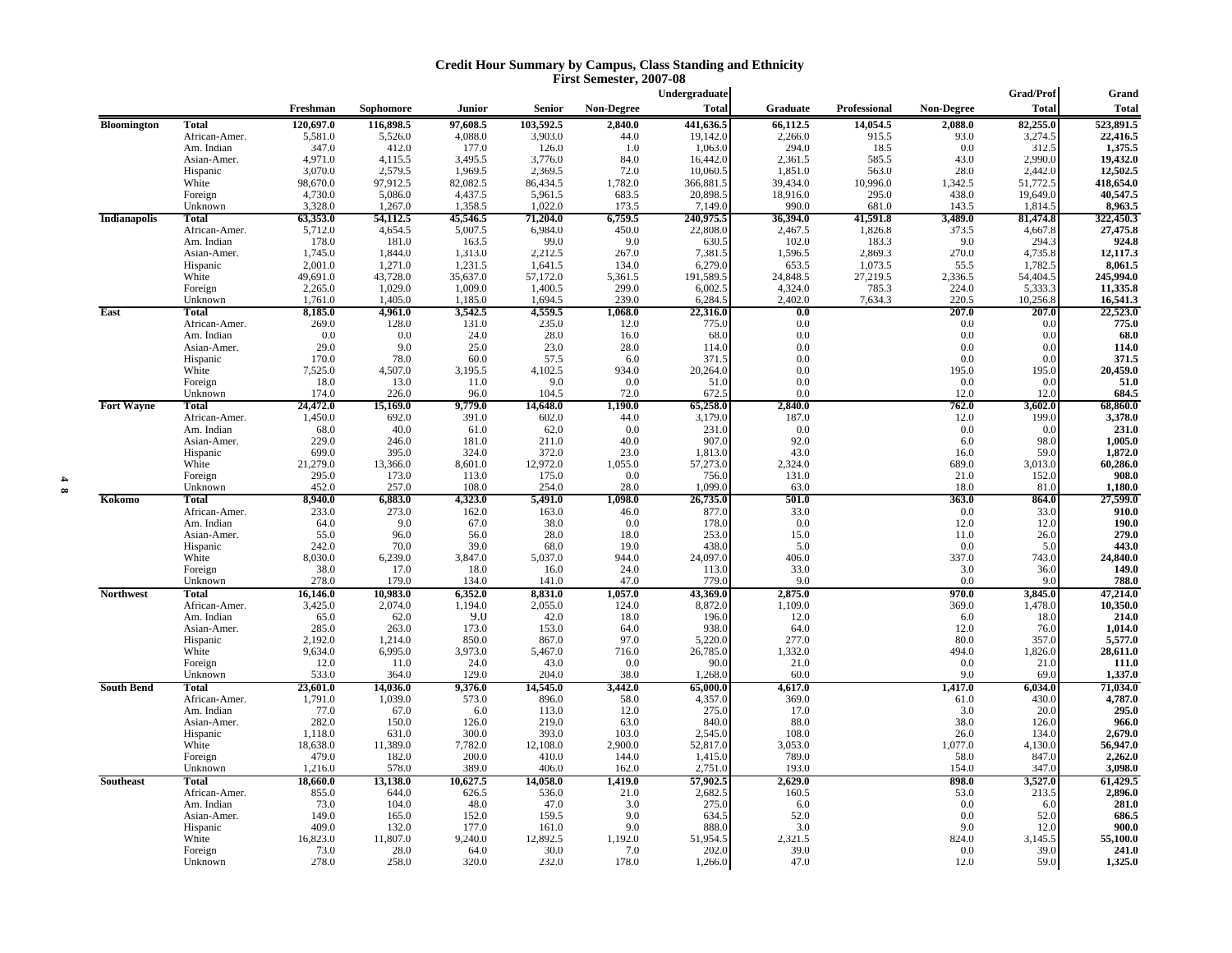#### **Credit Hours by School and Level - All Campuses First Semester, 2007-08**

|                               |                               |            |           |           |               |                   | Undergraduate |           |              |            | <b>Grad/Prof</b> | Grand        |
|-------------------------------|-------------------------------|------------|-----------|-----------|---------------|-------------------|---------------|-----------|--------------|------------|------------------|--------------|
|                               |                               | Freshman   | Sophomore | Junior    | <b>Senior</b> | <b>Non-Degree</b> | <b>Total</b>  | Graduate  | Professional | Non-Degree | <b>Total</b>     | <b>Total</b> |
|                               | <b>ALLIED HEALTH</b>          | 4,424.0    | 4,581.0   | 634.0     | 890.0         | 21.0              | 10,550.0      | 0.0       | 0.0          | 0.0        | 0.0              | 10,550.0     |
|                               | <b>ARTS &amp; LETTERS</b>     | 277.0      | 1,016.0   | 1,179.0   | 1,640.0       | 0.0               | 4,112.0       | 0.0       | 0.0          | 0.0        | 0.0              | 4,112.0      |
|                               | <b>ARTS &amp; SCIENCES</b>    | 10,928.0   | 40,385.0  | 42,639.0  | 45,478.5      | 865.5             | 140,296.0     | 709.0     | 0.0          | 151.0      | 860.0            | 141,156.0    |
|                               | <b>BEH/SOCIAL SCI</b>         | 93.0       | 230.0     | 197.0     | 251.0         | 0.0               | 771.0         | 0.0       | 0.0          | 0.0        | 0.0              | 771.0        |
|                               | <b>BUS &amp; ECONOMICS</b>    | 6,691.0    | 3,703.0   | 2,703.0   | 3,010.0       | 65.0              | 16,172.0      | 2,193.0   | 0.0          | 296.0      | 2,489.0          | 18,661.0     |
|                               | <b>BUS &amp; MGMT SCI</b>     | 4,118.0    | 2,826.0   | 2,244.0   | 2,708.0       | 3.0               | 11,899.0      | 897.0     | 0.0          | 27.0       | 924.0            | 12,823.0     |
|                               | <b>BUSINESS</b>               | 12,831.0   | 17,532.5  | 22,269.5  | 31,705.0      | 245.5             | 84,583.5      | 17,963.0  | 0.0          | 475.5      | 18,438.5         | 103,022.0    |
|                               | <b>BUSINESS &amp; ECON</b>    | 306.0      | 824.0     | 946.0     | 1,099.0       | 0.0               | 3,175.0       | 0.0       | 0.0          | 0.0        | 0.0              | 3,175.0      |
|                               | <b>COLUMBUS CAMPUS</b>        | 6.790.0    | 3,783.0   | 2,295.0   | 2,795.0       | 317.0             | 15,980.0      | 381.0     | 0.0          | 46.5       | 427.5            | 16,407.5     |
|                               | <b>CONTINUING STDY</b>        | 2,940.0    | 6,483.0   | 8,500.0   | 16,408.0      | 1,218.0           | 35,549.0      | 258.0     | 0.0          | 0.0        | 258.0            | 35,807.0     |
|                               | DENTAL AUX EDUC               | 2,899.0    | 3,547.0   | 267.0     | 176.0         | 0.0               | 6,889.0       | 0.0       | 0.0          | 0.0        | 0.0              | 6,889.0      |
|                               | <b>DENTISTRY</b>              | 0.0        | 0.0       | 0.0       | 0.0           | 0.0               | 0.0           | 1,103.5   | 8,658.8      | 0.0        | 9.762.3          | 9,762.3      |
|                               | DIV OF THE ARTS               | 1,916.0    | 1,069.0   | 800.0     | 1,289.0       | 15.0              | 5,089.0       | 78.0      | 0.0          | 0.0        | 78.0             | 5,167.0      |
|                               | <b>EDUCATION</b>              | 11,488.0   | 10,055.0  | 13,700.5  | 29,051.5      | 944.0             | 65,239.0      | 11,492.0  | 0.0          | 5,274.0    | 16,766.0         | 82,005.0     |
|                               | <b>ENGINEERING</b>            | 1.917.0    | 1.784.0   | 1.807.0   | 2,855.0       | 25.0              | 8,388.0       | 761.0     | 0.0          | 0.0        | 761.0            | 9,149.0      |
|                               | <b>GRAD NON-DEGREE</b>        | 0.0        | 0.0       | 0.0       | $0.0\,$       | 0.0               | 0.0           | 0.0       | 0.0          | 2,078.0    | 2.078.0          | 2,078.0      |
|                               | <b>GRADUATE SCHOOL</b>        | 0.0        | 0.0       | 0.0       | 0.0           | 0.0               | 0.0           | 39,933.0  | 0.0          | 686.5      | 40.619.5         | 40,619.5     |
|                               | <b>GUIDED STUDY</b>           | 1,615.0    | 24.0      | 0.0       | 0.0           | 0.0               | 1,639.0       | 0.0       | 0.0          | 0.0        | 0.0              | 1.639.0      |
|                               | <b>HEALTH &amp; REHAB SCI</b> | 0.0        | 0.0       | 0.0       | 0.0           | 0.0               | 0.0           | 1,202.0   | 1,657.0      | 39.0       | 2,898.0          | 2,898.0      |
|                               | HEALTH, PE, REC               | 363.0      | 6,585.0   | 9,737.5   | 11,268.5      | 23.0              | 27,977.0      | 2,154.0   | 0.0          | 78.0       | 2,232.0          | 30,209.0     |
|                               | <b>HERRON ART</b>             | 1,984.0    | 2,801.0   | 2,132.0   | 3,230.0       | 3.0               | 10,150.0      | 105.0     | 0.0          | 0.0        | 105.0            | 10,255.0     |
|                               | HLTH & HUMAN SVCS             | 3,037.0    | 2,383.0   | 189.0     | 115.0         | 0.0               | 5,724.0       | 0.0       | 0.0          | 0.0        | 0.0              | 5,724.0      |
|                               | <b>HUM/FINE ARTS</b>          | 100.0      | 316.0     | 255.0     | 357.0         | 0.0               | 1,028.0       | 0.0       | 0.0          | 0.0        | 0.0              | 1,028.0      |
|                               | <b>INFORMATICS</b>            | 656.5      | 2,287.0   | 3,120.0   | 4,153.0       | 67.0              | 10,283.5      | 1,487.5   | 0.0          | 6.0        | 1,493.5          | 11,777.0     |
|                               | <b>JOURNALISM</b>             | 962.0      | 3,081.0   | 4,373.0   | 3,636.0       | 0.0               | 12,052.0      | 0.0       | 0.0          | 0.0        | 0.0              | 12,052.0     |
|                               | <b>LABOR STUDIES</b>          | 80.0       | 66.0      | 181.0     | 114.0         | 0.0               | 441.0         | 0.0       | 0.0          | 0.0        | 0.0              | 441.0        |
| $\blacktriangle$<br>$\bullet$ | <b>LAW</b>                    | 0.0        | 0.0       | 0.0       | 0.0           | 0.0               | 0.0           | 1,543.0   | 21,533.5     | 56.0       | 23,132.5         | 23,132.5     |
|                               | <b>LIB ARTS &amp; SCI</b>     | 8,834.0    | 3,905.0   | 3,157.0   | 3,539.0       | 61.0              | 19,496.0      | 0.0       | 0.0          | 0.0        | 0.0              | 19,496.0     |
|                               | <b>LIBERAL ARTS</b>           | 2,123.0    | 3,543.0   | 4,887.5   | 6,899.0       | 102.0             | 17,554.5      | 0.0       | 0.0          | 0.0        | 0.0              | 17,554.5     |
|                               | <b>LIBRARY &amp; INFO SCI</b> | 0.0        | 0.0       | 0.0       | 0.0           | 0.0               | 0.0           | 4,174.0   | 0.0          | 147.0      | 4,321.0          | 4,321.0      |
|                               | <b>MEDICINE</b>               | 642.0      | 309.0     | 603.0     | 2,149.0       | 18.0              | 3,721.0       | 1,175.0   | 18,598.0     | 3.0        | 19,776.0         | 23,497.0     |
|                               | <b>MUSIC</b>                  | 3,644.0    | 2,966.0   | 2,247.0   | 4,403.0       | 48.0              | 13,308.0      | 7,941.5   | 0.0          | 38.0       | 7,979.5          | 21,287.5     |
|                               | NAT SCI & MATH                | 27.0       | 143.0     | 164.0     | 236.0         | 0.0               | 570.0         | 0.0       | 0.0          | 0.0        | 0.0              | 570.0        |
|                               | <b>NATURAL SCIENCE</b>        | 564.0      | 1,423.0   | 1,262.0   | 1,505.0       | 0.0               | 4,754.0       | 0.0       | 0.0          | 0.0        | 0.0              | 4,754.0      |
|                               | NON-DEGREE                    | 0.0        | 0.0       | 0.0       | 0.0           | 4,105.0           | 4,105.0       | 0.0       | 0.0          | 479.0      | 479.0            | 4,584.0      |
|                               | <b>NURSING</b>                | 4,854.0    | 4,661.0   | 6,327.0   | 16,495.0      | 0.0               | 32,337.0      | 2,151.0   | 0.0          | 126.0      | 2,277.0          | 34,614.0     |
|                               | <b>NURSING ASSOC</b>          | 19.0       | 1,514.0   | 0.0       | 0.0           | 0.0               | 1,533.0       | 0.0       | 0.0          | 0.0        | 0.0              | 1,533.0      |
|                               | <b>OPTOMETRY</b>              | 0.0        | 43.0      | 0.0       | 0.0           | 0.0               | 43.0          | 0.0       | 5,199.0      | 9.0        | 5,208.0          | 5,251.0      |
|                               | PHYSICAL EDUC                 | 1,569.0    | 2,312.0   | 2,952.0   | 4,049.0       | 3.0               | 10,885.0      | 188.0     | 0.0          | 6.0        | 194.0            | 11,079.0     |
|                               | <b>PUB &amp; ENVIR AFF</b>    | 4,195.0    | 6,166.0   | 9,870.0   | 11,340.0      | 20.0              | 31,591.0      | 7,716.0   | 0.0          | 114.0      | 7,830.0          | 39,421.0     |
|                               | <b>SCIENCE</b>                | 3,678.0    | 3,241.0   | 3.775.0   | 7,174.0       | 1,078.0           | 18,946.0      | 3,102.0   | 0.0          | 0.0        | 3.102.0          | 22,048.0     |
|                               | <b>SOCIAL SCIENCE</b>         | 541.0      | 1,642.0   | 1,622.0   | 1,998.0       | 0.0               | 5,803.0       | 0.0       | 0.0          | 0.0        | 0.0              | 5,803.0      |
|                               | <b>SOCIAL WORK</b>            | 30.0       | 583.0     | 1,115.0   | 1,503.0       | 0.0               | 3,231.0       | 7,094.0   | 0.0          | 58.5       | 7,152.5          | 10,383.5     |
|                               | <b>TECHNOLOGY</b>             | 1.767.0    | 3,862.0   | 3,800.0   | 6,600.0       | 0.0               | 16,029.0      | 167.0     | 0.0          | 0.0        | 167.0            | 16,196.0     |
|                               | <b>TRANSIENT</b>              | 0.0        | 0.0       | 0.0       | 0.0           | 4,524.5           | 4,524.5       | 0.0       | 0.0          | $0.0\,$    | 0.0              | 4,524.5      |
|                               | <b>UNIT AFFIL PROG</b>        | 7,547.0    | 1,794.0   | 589.0     | 228.0         | 1,096.0           | 11,254.0      | 0.0       | 0.0          | 0.0        | 0.0              | 11,254.0     |
|                               | UNIVERSITY COLLEGE            | 38,403.0   | 22,547.0  | 7,949.0   | 2,458.5       | 626.0             | 71,983.5      | 0.0       | 0.0          | 0.0        | 0.0              | 71,983.5     |
|                               | UNIVERSITY DIV                | 127, 135.5 | 58,530.5  | 15,576.0  | 2,466.0       | 3,348.0           | 207,056.0     | 0.0       | 0.0          | 0.0        | 0.0              | 207,056.0    |
|                               | <b>VIS/PERF ARTS</b>          | 2,066.0    | 1,635.0   | 1,091.0   | 1,657.0       | 32.0              | 6,481.0       | 0.0       | 0.0          | 0.0        | 0.0              | 6,481.0      |
|                               | <b>Total</b>                  | 284,054.0  | 236,181.0 | 187,155.0 | 236,929.0     | 18,873.5          | 963,192.5     | 115,968.5 | 55,646.3     | 10,194.0   | 181,808.8        | 1,145,001.3  |
|                               |                               |            |           |           |               |                   |               |           |              |            |                  |              |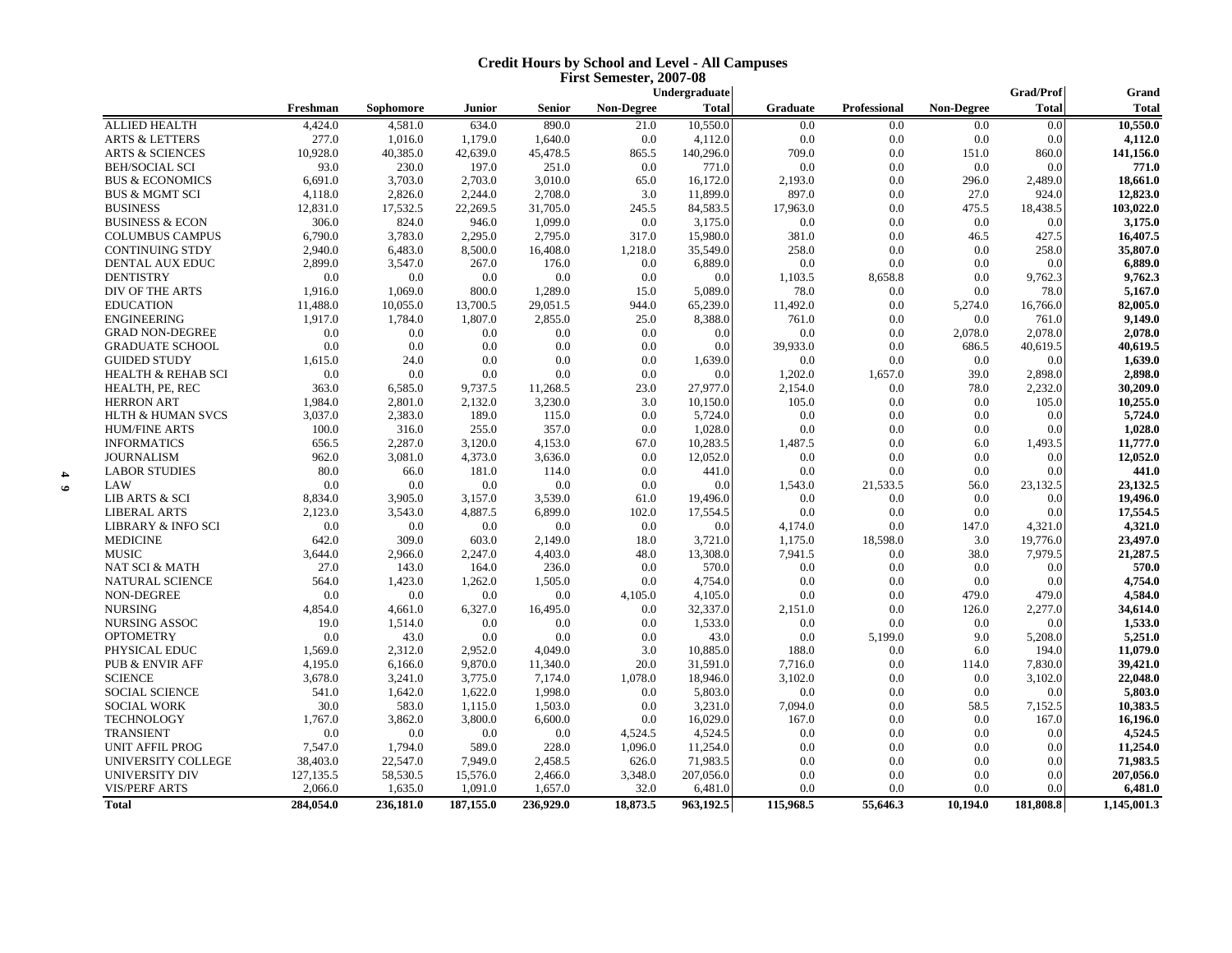# **Credit Hours by School (or Division) and by Campus First Semester, 2007-08**

|           |                               | <b>BL</b>      | IN         | EA               | <b>FW</b>  | KO          | <b>NW</b>        | SB                 | <b>SE</b>        | <b>Total</b>       |
|-----------|-------------------------------|----------------|------------|------------------|------------|-------------|------------------|--------------------|------------------|--------------------|
|           | <b>ALLIED HEALTH</b>          | 0.0            | 0.0        | $\overline{0.0}$ | 0.0        | 1,936.0     | 6,280.0          | 2,334.0            | $\overline{0.0}$ | 10,550.0           |
|           | <b>ARTS &amp; LETTERS</b>     | 0.0            | 0.0        | 0.0              | 0.0        | 0.0         | 0.0              | 0.0                | 4,112.0          | 4,112.0            |
|           | <b>ARTS &amp; SCIENCES</b>    | 117,793.0      | 0.0        | 0.0              | 7,516.0    | 5,346.0     | 10,501.0         | 0.0                | 0.0              | 141,156.0          |
|           | <b>BEH/SOCIAL SCI</b>         | 0.0            | 0.0        | 771.0            | 0.0        | 0.0         | 0.0              | 0.0                | 0.0              | 771.0              |
|           | <b>BUS &amp; ECONOMICS</b>    | 0.0            | 0.0        | 0.0              | 0.0        | 0.0         | 6,084.0          | 12,577.0           | 0.0              | 18,661.0           |
|           | <b>BUS &amp; MGMT SCI</b>     | 0.0            | 0.0        | 0.0              | 12,823.0   | 0.0         | 0.0              | 0.0                | 0.0              | 12,823.0           |
|           | <b>BUSINESS</b>               | 73,052.5       | 19.544.0   | 0.0              | 0.0        | 4,037.0     | 0.0              | 0.0                | 6,388.5          | 103,022.0          |
|           | <b>BUSINESS &amp; ECON</b>    | 0.0            | 0.0        | 3,175.0          | 0.0        | 0.0         | 0.0              | 0.0                | 0.0              | 3,175.0            |
|           | <b>COLUMBUS CAMPUS</b>        | 0.0            | 16,407.5   | 0.0              | 0.0        | 0.0         | 0.0              | 0.0                | 0.0              | 16,407.5           |
|           | <b>CONTINUING STDY</b>        | 8,429.0        | 9,186.5    | 748.0            | 5,777.0    | 2,211.0     | 2,901.0          | 2,701.0            | 3,853.5          | 35,807.0           |
|           | DENTAL AUX EDUC               | 0.0            | 2,029.0    | 0.0              | 0.0        | 0.0         | 2,285.0          | 2,575.0            | 0.0              | 6,889.0            |
|           | <b>DENTISTRY</b>              | 0.0            | 9.762.3    | 0.0              | 0.0        | 0.0         | 0.0              | 0.0                | 0.0              | 9,762.3            |
|           | DIV OF THE ARTS               | 0.0            | 0.0        | 0.0              | 0.0        | 0.0         | 0.0              | 5,167.0            | 0.0              | 5,167.0            |
|           | <b>EDUCATION</b>              | 18,587.0       | 16,679.0   | 3,362.0          | 14,724.0   | 3,943.0     | 5,389.0          | 12,611.0           | 6,710.0          | 82,005.0           |
|           | <b>ENGINEERING</b>            | 0.0            | 9,149.0    | 0.0              | 0.0        | 0.0         | 0.0              | 0.0                | 0.0              | 9,149.0            |
|           | <b>GRAD NON-DEGREE</b>        | 0.0            | 2,078.0    | 0.0              | 0.0        | 0.0         | 0.0              | 0.0                | 0.0              | 2,078.0            |
|           | <b>GRADUATE SCHOOL</b>        | 34,580.0       | 5,289.5    | 0.0              | 0.0        | 119.0       | 0.0              | 483.0              | 148.0            | 40,619.5           |
|           | <b>GUIDED STUDY</b>           | 0.0            | 0.0        | 0.0              | 0.0        | 0.0         | 1,639.0          | 0.0                | 0.0              | 1,639.0            |
|           | <b>HEALTH &amp; REHAB SCI</b> | 0.0            | 2,898.0    | 0.0              | 0.0        | 0.0         | 0.0              | 0.0                | 0.0              | 2,898.0            |
|           | HEALTH, PE, REC               | 30,067.0       | 0.0        | 0.0              | 0.0        | 0.0         | 0.0              | 0.0                | 142.0            | 30,209.0           |
|           | <b>HERRON ART</b>             | 0.0            | 10,255.0   | 0.0              | 0.0        | 0.0         | 0.0              | 0.0                | 0.0              | 10,255.0           |
|           | <b>HLTH &amp; HUMAN SVCS</b>  | 0.0            | 0.0        | 0.0              | 5,724.0    | 0.0         | 0.0              | 0.0                | 0.0              | 5,724.0            |
|           | <b>HUM/FINE ARTS</b>          | 0.0            | 0.0        | 1,028.0          | 0.0        | 0.0         | 0.0              | 0.0                | 0.0              | 1,028.0            |
|           | <b>INFORMATICS</b>            | 5,460.0        | 6,317.0    | 0.0              | 0.0        | 0.0         | 0.0              | 0.0                | 0.0              | 11,777.0           |
| <b>u</b>  | <b>JOURNALISM</b>             | 9,994.0        | 2,058.0    | 0.0              | 0.0        | 0.0         | 0.0              | 0.0                | 0.0              | 12,052.0           |
| $\bullet$ | <b>LABOR STUDIES</b>          | 12.0           | 135.0      | 0.0              | 40.0       | 57.0        | 166.0            | 31.0               | 0.0              | 441.0              |
|           | LAW                           | 9,997.5        | 13,135.0   | 0.0              | 0.0        | 0.0         | 0.0              | 0.0                | 0.0              | 23,132.5           |
|           | LIB ARTS & SCI                | 0.0            | 0.0        | 0.0              | 0.0        | 0.0         | 0.0              | 19,496.0           | 0.0              | 19,496.0           |
|           | <b>LIBERAL ARTS</b>           | 0.0            | 17,554.5   | 0.0              | 0.0        | 0.0         | 0.0              | 0.0                | 0.0              | 17.554.5           |
|           | <b>LIBRARY &amp; INFO SCI</b> | 2,469.5        | 1,851.5    | 0.0              | 0.0        | 0.0         | 0.0              | 0.0                | 0.0              | 4,321.0            |
|           | <b>MEDICINE</b>               | 0.0            | 23,497.0   | 0.0              | 0.0        | 0.0         | 0.0              | 0.0                | 0.0              | 23,497.0           |
|           | <b>MUSIC</b>                  | 21,023.5       | 264.0      | 0.0              | 0.0        | 0.0         | 0.0              | 0.0                | 0.0              | 21,287.5           |
|           | <b>NAT SCI &amp; MATH</b>     | 0.0            | 0.0        | 570.0            | 0.0        | 0.0         | 0.0              | 0.0                | 0.0              | 570.0              |
|           | <b>NATURAL SCIENCE</b>        | 0.0            | 0.0<br>0.0 | 0.0              | 0.0<br>0.0 | 0.0<br>90.0 | 0.0              | 0.0                | 4,754.0<br>770.0 | 4,754.0<br>4,584.0 |
|           | NON-DEGREE<br><b>NURSING</b>  | 0.0<br>2,162.0 | 13,491.0   | 159.0<br>1,777.0 | 0.0        | 4,525.0     | 190.0<br>4,679.0 | 3,375.0<br>5,883.0 | 2,097.0          | 34,614.0           |
|           | <b>NURSING ASSOC</b>          | 0.0            | 0.0        | 238.0            | 0.0        | 1,291.0     | 4.0              | 0.0                | 0.0              | 1,533.0            |
|           | <b>OPTOMETRY</b>              | 5,251.0        | 0.0        | 0.0              | 0.0        | 0.0         | 0.0              | 0.0                | 0.0              | 5,251.0            |
|           | PHYSICAL EDUC                 | 0.0            | 11,079.0   | 0.0              | 0.0        | 0.0         | 0.0              | 0.0                | 0.0              | 11,079.0           |
|           | <b>PUB &amp; ENVIR AFF</b>    | 15,939.0       | 9,045.0    | 683.0            | 4,521.0    | 1,288.0     | 5,145.0          | 2,800.0            | 0.0              | 39,421.0           |
|           | <b>SCIENCE</b>                | 0.0            | 22,048.0   | 0.0              | 0.0        | 0.0         | 0.0              | 0.0                | 0.0              | 22,048.0           |
|           | <b>SOCIAL SCIENCE</b>         | 0.0            | 0.0        | 0.0              | 0.0        | 0.0         | 0.0              | 0.0                | 5,803.0          | 5,803.0            |
|           | <b>SOCIAL WORK</b>            | 886.0          | 6,963.5    | 831.0            | 0.0        | 0.0         | 919.0            | 784.0              | 0.0              | 10,383.5           |
|           | <b>TECHNOLOGY</b>             | 0.0            | 16,196.0   | 0.0              | 0.0        | 0.0         | 0.0              | 0.0                | 0.0              | 16,196.0           |
|           | <b>TRANSIENT</b>              | 0.0            | 3,554.5    | 74.0             | 0.0        | 65.0        | 614.0            | 217.0              | 0.0              | 4,524.5            |
|           | <b>UNIT AFFIL PROC</b>        | 0.0            | 0.0        | 0.0              | 11,254.0   | 0.0         | 0.0              | 0.0                | 0.0              | 11,254.0           |
|           | UNIVERSITY COLLEGE            | 0.0            | 71,983.5   | 0.0              | 0.0        | 0.0         | 0.0              | 0.0                | 0.0              | 71,983.5           |
|           | <b>UNIVERSITY DIV</b>         | 168,188.5      | 0.0        | 9,107.0          | 0.0        | 2,691.0     | 418.0            | 0.0                | 26,651.5         | 207,056.0          |
|           | <b>VIS/PERF ARTS</b>          | 0.0            | 0.0        | 0.0              | 6.481.0    | 0.0         | 0.0              | 0.0                | 0.0              | 6.481.0            |
|           | <b>Total</b>                  | 523,891.5      | 322,450.3  | 22,523.0         | 68,860.0   | 27,599.0    | 47,214.0         | 71,034.0           | 61,429.5         | 1,145,001.3        |
|           |                               |                |            |                  |            |             |                  |                    |                  |                    |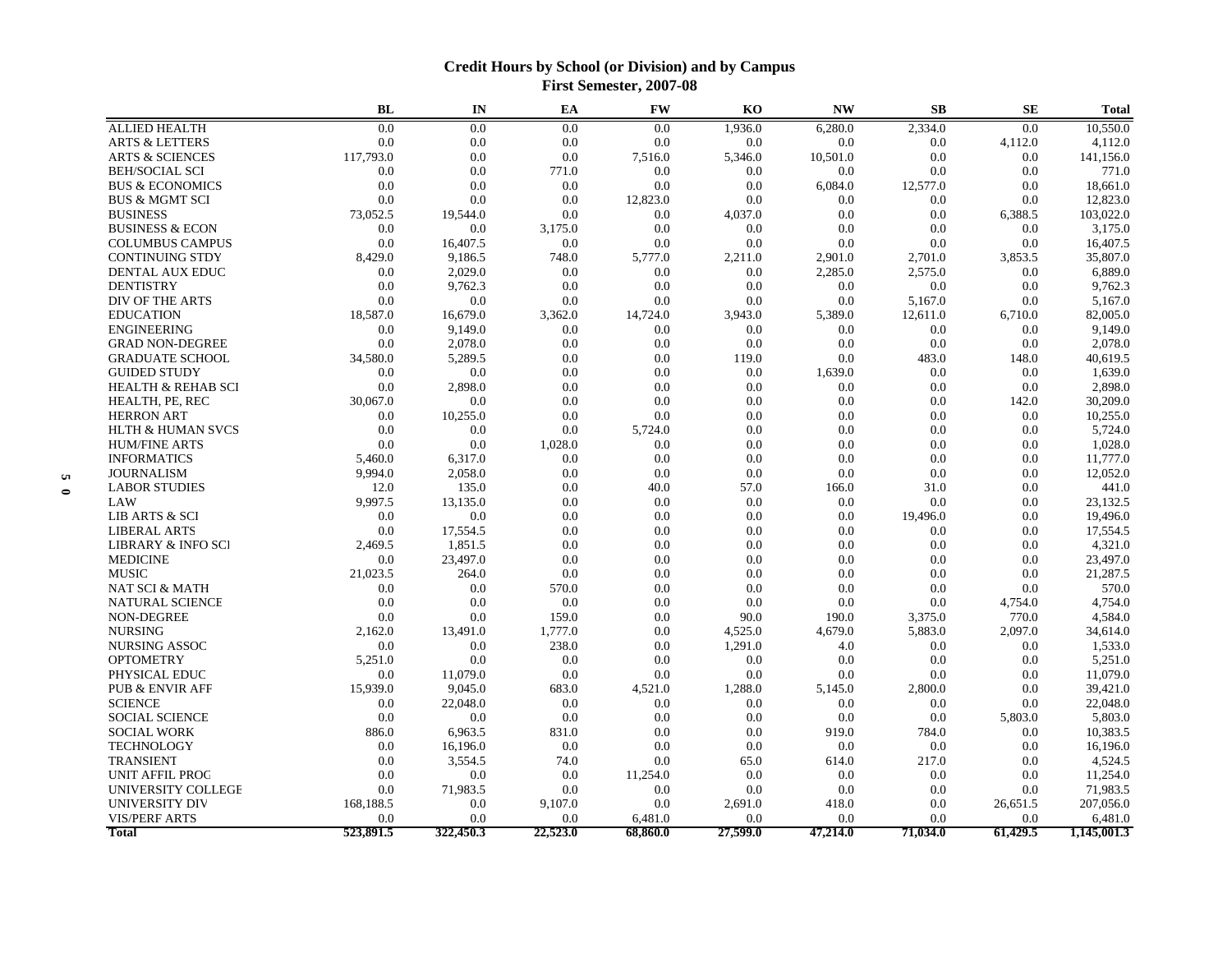### **Credit Hours by Campus, School, and Level First Semester, 2007-08**

|                    |                                              |                 |                 |                |                |                   | Undergraduate       |                  |                     |            | <b>Grad/Prof</b> | Grand               |
|--------------------|----------------------------------------------|-----------------|-----------------|----------------|----------------|-------------------|---------------------|------------------|---------------------|------------|------------------|---------------------|
|                    |                                              | Freshman        | Sophomore       | Junior         | <b>Senior</b>  | <b>Non-Degree</b> | <b>Total</b>        | <b>Graduate</b>  | <b>Professional</b> | Non-Degree | <b>Total</b>     | <b>Total</b>        |
| <b>Bloomington</b> | <b>ARTS &amp; SCIENCES</b>                   | 2,375.0         | 34,972.0        | 38,786.0       | 40,484.5       | 835.5             | 117,453.0           | 340.0            | 0.0                 | 0.0        | 340.0            | 117,793.0           |
|                    | <b>BUSINESS</b>                              | 10,536.0        | 14,828.0        | 16,638.5       | 21,169.5       | 154.5             | 63,326.5            | 9,574.5          | 0.0                 | 151.5      | 9,726.0          | 73,052.5            |
|                    | <b>CONTINUING STDY</b>                       | 656.0           | 1,182.0         | 1,994.0        | 3,441.0        | 1,156.0           | 8,429.0             | 0.0              | 0.0                 | 0.0        | 0.0              | 8,429.0             |
|                    | <b>EDUCATION</b>                             | 14.0            | 108.0           | 3,607.0        | 9,578.0        | 0.0               | 13,307.0            | 4,239.0          | 0.0                 | 1,041.0    | 5,280.0          | 18,587.0            |
|                    | <b>GRADUATE SCHOOL</b>                       | 0.0             | 0.0             | 0.0            | 0.0            | 0.0               | 0.0                 | 33,924.5         | 0.0                 | 655.5      | 34,580.0         | 34,580.0            |
|                    | HEALTH, PE, REC                              | 239.0           | 6,567.0         | 9,737.5        | 11,268.5       | 23.0              | 27,835.0            | 2,154.0          | 0.0                 | 78.0       | 2,232.0          | 30,067.0            |
|                    | <b>INFORMATICS</b>                           | 104.5           | 1,149.0         | 1,400.0        | 1,903.0        | 7.0               | 4,563.5             | 893.5            | 0.0                 | 3.0        | 896.5            | 5,460.0             |
|                    | <b>JOURNALISM</b>                            | 516.0           | 2,576.0         | 3,901.0        | 3,001.0        | $0.0\,$           | 9,994.0             | 0.0              | 0.0                 | 0.0        | 0.0              | 9,994.0             |
|                    | <b>LABOR STUDIES</b>                         | 0.0             | 0.0             | 0.0            | 12.0           | 0.0               | 12.0                | 0.0              | 0.0                 | 0.0        | 0.0              | 12.0                |
|                    | LAW                                          | 0.0             | 0.0             | 0.0            | 0.0            | 0.0               | 0.0                 | 1,086.0          | 8,855.5             | 56.0       | 9,997.5          | 9,997.5             |
|                    | <b>LIBRARY &amp; INFO SCI</b>                | 0.0             | 0.0             | 0.0            | 0.0            | 0.0               | 0.0                 | 2,410.5          | 0.0                 | 59.0       | 2,469.5          | 2,469.5             |
|                    | <b>MUSIC</b>                                 | 3,644.0         | 2,966.0         | 2,247.0        | 4,403.0        | 48.0              | 13,308.0            | 7,680.5          | 0.0                 | 35.0       | 7,715.5          | 21,023.5            |
|                    | <b>NURSING</b>                               | 0.0             | 422.0           | 712.0          | 1,028.0        | 0.0               | 2,162.0             | 0.0              | 0.0                 | 0.0        | 0.0              | 2,162.0             |
|                    | <b>OPTOMETRY</b>                             | 0.0             | 43.0            | 0.0            | 0.0            | 0.0               | 43.0                | 0.0              | 5,199.0             | 9.0        | 5,208.0          | 5,251.0             |
|                    | <b>PUB &amp; ENVIR AFF</b>                   | 0.0             | 1,660.0         | 5,278.0        | 5,174.0        | 17.0              | 12,129.0            | 3,810.0          | 0.0                 | 0.0        | 3,810.0          | 15,939.0            |
|                    | <b>SOCIAL WORK</b>                           | 0.0             | 123.0           | 319.0          | 444.0          | 0.0               | 886.0               | 0.0              | 0.0                 | 0.0        | 0.0              | 886.0               |
|                    | UNIVERSITY DIV                               | 102,612.5       | 50,302.5        | 12,988.5       | 1,686.0        | 599.0             | 168,188.5           | 0.0              | 0.0                 | 0.0        | 0.0              | 168,188.5           |
|                    | <b>Bloomington Total</b>                     | 120,697.0       | 116,898.5       | 97,608.5       | 103,592.5      | 2,840.0           | 441,636.5           | 66,112.5         | 14,054.5            | 2,088.0    | 82,255.0         | 523,891.5           |
| Indianapolis       | <b>BUSINESS</b>                              | 841.0           | 1,195.5         | 3,145.0        | 6,770.0        | 91.0              | 12,042.5            | 7,180.5          | 0.0                 | 321.0      | 7,501.5          | 19,544.0            |
|                    | <b>COLUMBUS CAMPUS</b>                       | 6,790.0         | 3,783.0         | 2,295.0        | 2,795.0        | 317.0             | 15,980.0            | 381.0            | 0.0                 | 46.5       | 427.5            | 16,407.5            |
|                    | <b>CONTINUING STDY</b>                       | 181.0           | 1,117.0         | 2,527.0        | 5,103.5        | 0.0               | 8,928.5             | 258.0            | 0.0                 | 0.0        | 258.0            | 9,186.5             |
|                    | DENTAL AUX EDUC                              | 666.0           | 1,284.0         | 0.0            | 79.0           | 0.0               | 2,029.0             | 0.0              | 0.0                 | 0.0        | 0.0              | 2,029.0             |
|                    | <b>DENTISTRY</b>                             | 0.0             | 0.0             | 0.0            | 0.0            | 0.0               | 0.0                 | 1,103.5          | 8,658.8             | 0.0        | 9,762.3          | 9,762.3             |
|                    | <b>EDUCATION</b>                             | 1,411.0         | 2,289.0         | 3,081.0        | 5,949.0        | 882.0             | 13,612.0            | 2,305.0          | 0.0                 | 762.0      | 3,067.0          | 16,679.0            |
|                    | <b>ENGINEERING</b>                           | 1,917.0         | 1,784.0         | 1,807.0        | 2,855.0        | 25.0              | 8,388.0             | 761.0            | 0.0                 | 0.0        | 761.0            | 9,149.0             |
|                    | <b>GRAD NON-DEGREE</b>                       | 0.0             | 0.0             | 0.0            | 0.0            | 0.0               | 0.0                 | 0.0              | 0.0                 | 2,078.0    | 2,078.0          | 2,078.0             |
|                    | <b>GRADUATE SCHOOL</b>                       | 0.0             | 0.0             | 0.0            | 0.0            | 0.0               | 0.0                 | 5,289.5          | 0.0                 | 0.0        | 5,289.5          | 5,289.5             |
|                    | <b>HEALTH &amp; REHAB SCI</b>                | 0.0             | 0.0             | 0.0            | 0.0            | 0.0               | 0.0                 | 1,202.0          | 1,657.0             | 39.0       | 2,898.0          | 2,898.0             |
|                    | <b>HERRON ART</b>                            | 1,984.0         | 2.801.0         | 2,132.0        | 3,230.0        | 3.0               | 10.150.0            | 105.0            | 0.0                 | 0.0        | 105.0            | 10,255.0            |
|                    | <b>INFORMATICS</b>                           | 552.0           | 1,138.0         | 1,720.0        | 2,250.0        | 60.0              | 5.720.0             | 594.0            | 0.0                 | 3.0        | 597.0            | 6.317.0             |
|                    | <b>JOURNALISM</b>                            | 446.0           | 505.0           | 472.0          | 635.0          | 0.0               | 2,058.0             | 0.0              | 0.0                 | 0.0        | 0.0              | 2,058.0             |
|                    | <b>LABOR STUDIES</b>                         | 12.0            | 15.0            | 75.0           | 33.0           | 0.0               | 135.0               | 0.0              | 0.0                 | 0.0        | 0.0              | 135.0               |
|                    | LAW                                          | 0.0             | 0.0             | 0.0            | 0.0            | 0.0               | 0.0                 | 457.0            | 12,678.0            | 0.0        | 13,135.0         | 13,135.0            |
|                    | <b>LIBERAL ARTS</b>                          | 2,123.0         | 3,543.0         | 4,887.5        | 6,899.0        | 102.0             | 17,554.5            | 0.0              | 0.0                 | 0.0        | 0.0              | 17,554.5            |
|                    | <b>LIBRARY &amp; INFO SCI</b>                | 0.0             | 0.0             | 0.0            | 0.0            | 0.0               | 0.0                 | 1,763.5          | 0.0                 | 88.0       | 1,851.5          | 1,851.5             |
|                    | <b>MEDICINE</b>                              | 642.0           | 309.0           | 603.0          | 2,149.0        | 18.0              | 3,721.0             | 1,175.0          | 18,598.0            | 3.0        | 19,776.0         | 23,497.0            |
|                    | <b>MUSIC</b>                                 | 0.0             | 0.0             | 0.0            | 0.0            | 0.0               | 0.0                 | 261.0            | 0.0                 | 3.0        | 264.0            | 264.0               |
|                    | <b>NURSING</b>                               | 77.0            | 800.0           | 1,825.0        | 8,536.0        | 0.0               | 11,238.0            | 2,151.0          | 0.0                 | 102.0      | 2,253.0          | 13,491.0            |
|                    |                                              |                 |                 |                |                |                   |                     |                  |                     |            |                  |                     |
|                    | PHYSICAL EDUC                                | 1,569.0         | 2,312.0         | 2,952.0        | 4,049.0        | 3.0<br>0.0        | 10,885.0            | 188.0<br>2,532.0 | 0.0<br>0.0          | 6.0        | 194.0<br>2,538.0 | 11,079.0            |
|                    | <b>PUB &amp; ENVIR AFF</b><br><b>SCIENCE</b> | 288.0           | 1,431.0         | 1,915.0        | 2,873.0        | 1,078.0           | 6,507.0             | 3,102.0          | 0.0                 | 6.0        | 3,102.0          | 9,045.0<br>22,048.0 |
|                    |                                              | 3,678.0         | 3,241.0         | 3,775.0        | 7,174.0        |                   | 18,946.0            |                  |                     | 0.0        |                  |                     |
|                    | <b>SOCIAL WORK</b>                           | 6.0             | 156.0           | 586.0          | 766.0          | 0.0               | 1,514.0             | 5,418.0          | 0.0                 | 31.5       | 5,449.5          | 6,963.5             |
|                    | <b>TECHNOLOGY</b>                            | 1,767.0         | 3,862.0         | 3,800.0        | 6,600.0        | 0.0               | 16,029.0            | 167.0            | 0.0                 | 0.0        | 167.0            | 16,196.0            |
|                    | <b>TRANSIENT</b><br>UNIVERSITY COLLEGE       | 0.0<br>38,403.0 | 0.0<br>22,547.0 | 0.0<br>7,949.0 | 0.0<br>2,458.5 | 3,554.5<br>626.0  | 3,554.5<br>71,983.5 | 0.0<br>0.0       | 0.0<br>0.0          | 0.0<br>0.0 | 0.0<br>0.0       | 3,554.5<br>71,983.5 |
|                    | <b>Indianapolis Total</b>                    | 63,353.0        | 54,112.5        | 45,546.5       | 71,204.0       | 6,759.5           | 240,975.5           | 36,394.0         | 41,591.8            | 3,489.0    | 81,474.8         | 322,450.3           |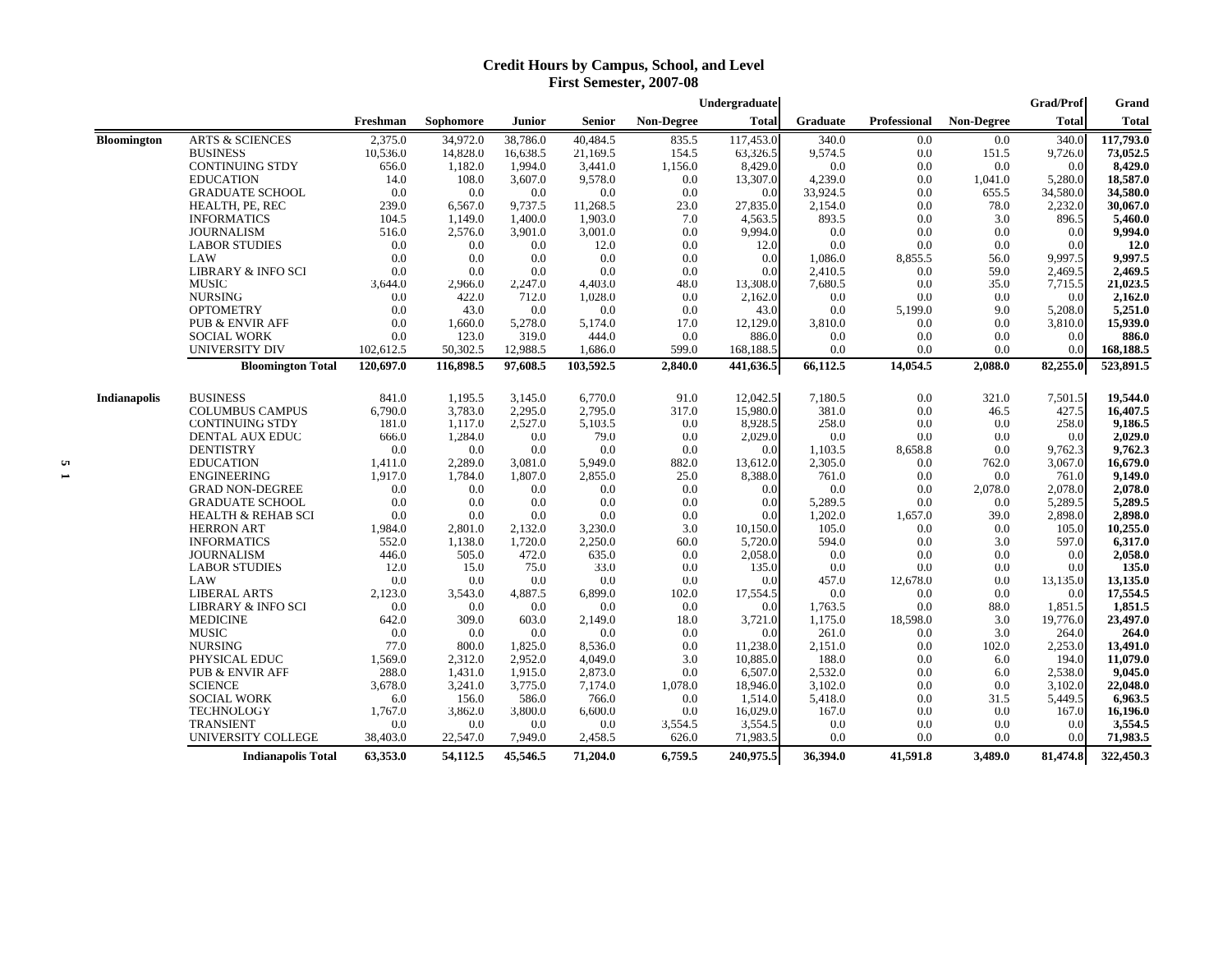### **Credit Hours by Campus, School, and Level First Semester, 2007-08**

|                   |                              | Undergraduate |           |         |               |                   |              |          |                     |                   | <b>Grad/Prof</b> | Grand        |
|-------------------|------------------------------|---------------|-----------|---------|---------------|-------------------|--------------|----------|---------------------|-------------------|------------------|--------------|
|                   |                              | Freshman      | Sophomore | Junior  | <b>Senior</b> | <b>Non-Degree</b> | <b>Total</b> | Graduate | <b>Professional</b> | <b>Non-Degree</b> | <b>Total</b>     | <b>Total</b> |
| East              | <b>BEH/SOCIAL SCI</b>        | 93.0          | 230.0     | 197.0   | 251.0         | 0.0               | 771.0        | 0.0      |                     | 0.0               | 0.0              | 771.0        |
|                   | <b>BUSINESS &amp; ECON</b>   | 306.0         | 824.0     | 946.0   | 1,099.0       | 0.0               | 3,175.0      | 0.0      |                     | 0.0               | 0.0              | 3,175.0      |
|                   | <b>CONTINUING STDY</b>       | 92.0          | 198.0     | 137.0   | 321.0         | 0.0               | 748.0        | 0.0      |                     | 0.0               | 0.0              | 748.0        |
|                   | <b>EDUCATION</b>             | 1,112.0       | 655.0     | 560.5   | 901.5         | 0.0               | 3,229.0      | 0.0      |                     | 133.0             | 133.0            | 3,362.0      |
|                   | <b>HUM/FINE ARTS</b>         | 100.0         | 316.0     | 255.0   | 357.0         | 0.0               | 1,028.0      | 0.0      |                     | 0.0               | 0.0              | 1,028.0      |
|                   | <b>NAT SCI &amp; MATH</b>    | 27.0          | 143.0     | 164.0   | 236.0         | 0.0               | 570.0        | 0.0      |                     | 0.0               | 0.0              | 570.0        |
|                   | <b>NON-DEGREE</b>            | 0.0           | 0.0       | 0.0     | 0.0           | 85.0              | 85.0         | 0.0      |                     | 74.0              | 74.0             | 159.0        |
|                   | <b>NURSING</b>               | 58.0          | 439.0     | 555.0   | 725.0         | 0.0               | 1,777.0      | 0.0      |                     | 0.0               | 0.0              | 1,777.0      |
|                   | <b>NURSING ASSOC</b>         | 8.0           | 230.0     | 0.0     | 0.0           | 0.0               | 238.0        | 0.0      |                     | 0.0               | 0.0              | 238.0        |
|                   | <b>PUB &amp; ENVIR AFF</b>   | 30.0          | 273.0     | 189.0   | 191.0         | 0.0               | 683.0        | 0.0      |                     | 0.0               | 0.0              | 683.0        |
|                   | <b>SOCIAL WORK</b>           | 24.0          | 304.0     | 210.0   | 293.0         | 0.0               | 831.0        | 0.0      |                     | 0.0               | 0.0              | 831.0        |
|                   | <b>TRANSIENT</b>             | 0.0           | 0.0       | 0.0     | 0.0           | 74.0              | 74.0         | 0.0      |                     | 0.0               | 0.0              | 74.0         |
|                   | <b>UNIVERSITY DIV</b>        | 6,335.0       | 1,349.0   | 329.0   | 185.0         | 909.0             | 9,107.0      | 0.0      |                     | 0.0               | 0.0              | 9,107.0      |
|                   | <b>East Total</b>            | 8,185.0       | 4,961.0   | 3,542.5 | 4,559.5       | 1,068.0           | 22,316.0     | 0.0      |                     | 207.0             | 207.0            | 22,523.0     |
| <b>Fort Wayne</b> | <b>ARTS &amp; SCIENCES</b>   | 2,201.0       | 1,613.0   | 1,300.0 | 1,866.0       | 16.0              | 6,996.0      | 369.0    |                     | 151.0             | 520.0            | 7,516.0      |
|                   | <b>BUS &amp; MGMT SCI</b>    | 4,118.0       | 2,826.0   | 2,244.0 | 2,708.0       | 3.0               | 11,899.0     | 897.0    |                     | 27.0              | 924.0            | 12,823.0     |
|                   | <b>CONTINUING STDY</b>       | 998.0         | 1,423.0   | 1.036.0 | 2,283.0       | 37.0              | 5,777.0      | 0.0      |                     | 0.0               | 0.0              | 5,777.0      |
|                   | <b>EDUCATION</b>             | 3,115.0       | 2,603.0   | 2,431.0 | 4,666.0       | 6.0               | 12,821.0     | 1,319.0  |                     | 584.0             | 1,903.0          | 14,724.0     |
|                   | <b>HLTH &amp; HUMAN SVCS</b> | 3,037.0       | 2,383.0   | 189.0   | 115.0         | 0.0               | 5,724.0      | 0.0      |                     | 0.0               | 0.0              | 5,724.0      |
|                   | <b>LABOR STUDIES</b>         | 12.0          | 0.0       | 22.0    | 6.0           | 0.0               | 40.0         | 0.0      |                     | 0.0               | 0.0              | 40.0         |
|                   | <b>PUB &amp; ENVIR AFF</b>   | 1.378.0       | 892.0     | 877.0   | 1,119.0       | 0.0               | 4,266.0      | 255.0    |                     | 0.0               | 255.0            | 4,521.0      |
|                   | <b>UNIT AFFIL PROG</b>       | 7,547.0       | 1,794.0   | 589.0   | 228.0         | 1,096.0           | 11,254.0     | 0.0      |                     | 0.0               | 0.0              | 11,254.0     |
|                   | <b>VIS/PERF ARTS</b>         | 2,066.0       | 1,635.0   | 1,091.0 | 1,657.0       | 32.0              | 6,481.0      | 0.0      |                     | 0.0               | 0.0              | 6,481.0      |
|                   | <b>Fort Wayne Total</b>      | 24,472.0      | 15,169.0  | 9,779.0 | 14,648.0      | 1,190.0           | 65,258.0     | 2,840.0  |                     | 762.0             | 3,602.0          | 68,860.0     |
| Kokomo            | <b>ALLIED HEALTH</b>         | 974.0         | 698.0     | 131.0   | 133.0         | 0.0               | 1,936.0      | 0.0      |                     | 0.0               | 0.0              | 1,936.0      |
|                   | <b>ARTS &amp; SCIENCES</b>   | 1,951.0       | 1,292.0   | 985.0   | 1,118.0       | 0.0               | 5,346.0      | 0.0      |                     | 0.0               | 0.0              | 5,346.0      |
|                   | <b>BUSINESS</b>              | 1,386.0       | 808.0     | 758.0   | 827.0         | 0.0               | 3,779.0      | 258.0    |                     | 0.0               | 258.0            | 4,037.0      |
|                   | <b>CONTINUING STDY</b>       | 376.0         | 626.0     | 420.0   | 789.0         | 0.0               | 2,211.0      | 0.0      |                     | 0.0               | 0.0              | 2,211.0      |
|                   | <b>EDUCATION</b>             | 1,250.0       | 812.0     | 658.0   | 879.0         | 15.0              | 3,614.0      | 37.0     |                     | 292.0             | 329.0            | 3,943.0      |
|                   | <b>GRADUATE SCHOOL</b>       | 0.0           | 0.0       | 0.0     | 0.0           | 0.0               | 0.0          | 116.0    |                     | 3.0               | 119.0            | 119.0        |
|                   | <b>LABOR STUDIES</b>         | 13.0          | 23.0      | 15.0    | 6.0           | 0.0               | 57.0         | 0.0      |                     | 0.0               | 0.0              | 57.0         |
|                   | <b>NON-DEGREE</b>            | 0.0           | 0.0       | 0.0     | 0.0           | 22.0              | 22.0         | 0.0      |                     | 68.0              | 68.0             | 90.0         |
|                   | <b>NURSING</b>               | 1,218.0       | 697.0     | 1,144.0 | 1,466.0       | 0.0               | 4,525.0      | 0.0      |                     | 0.0               | 0.0              | 4,525.0      |
|                   | <b>NURSING ASSOC</b>         | 11.0          | 1,280.0   | 0.0     | 0.0           | 0.0               | 1,291.0      | 0.0      |                     | 0.0               | 0.0              | 1,291.0      |
|                   | <b>PUB &amp; ENVIR AFF</b>   | 422.0         | 397.0     | 117.0   | 262.0         | 0.0               | 1,198.0      | 90.0     |                     | 0.0               | 90.0             | 1,288.0      |
|                   | <b>TRANSIENT</b>             | 0.0           | 0.0       | 0.0     | 0.0           | 65.0              | 65.0         | 0.0      |                     | 0.0               | 0.0              | 65.0         |
|                   | <b>UNIVERSITY DIV</b>        | 1,339.0       | 250.0     | 95.0    | 11.0          | 996.0             | 2,691.0      | 0.0      |                     | 0.0               | 0.0              | 2,691.0      |
|                   |                              |               |           |         |               |                   |              |          |                     |                   |                  |              |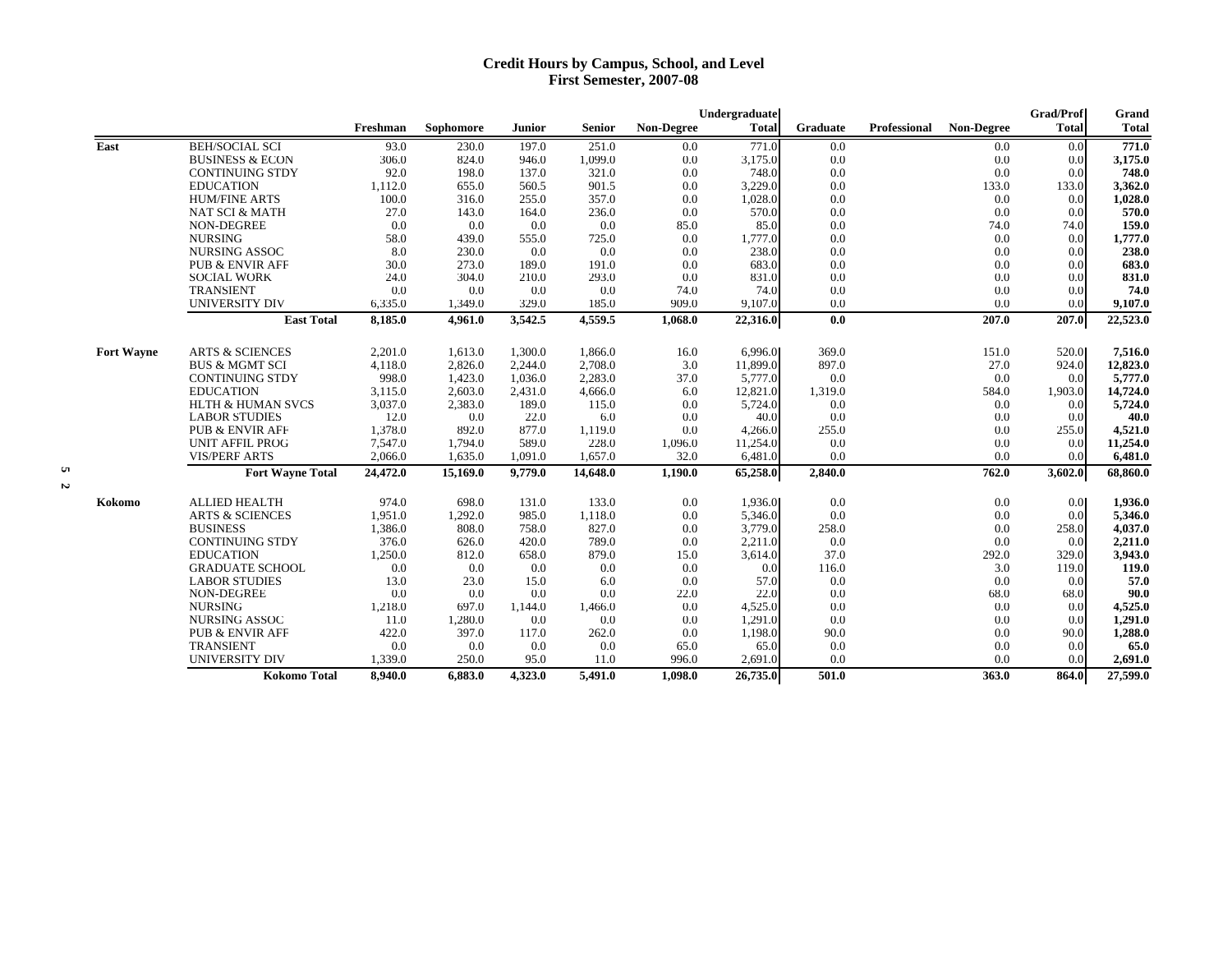# **Credit Hours by Campus, School, and Level First Semester, 2007-08**

|                            |                                                                                                                                                                                                                                                                                                                                                                                                                                                                                                                                                                                    |                                                                                                                                                                                                                                          |                                                                                                                                                                                                                                         |                                                                                                                                                                                                                                                 |                                                                                                                                                                                                                                              |                                                                                                                                                                                                     |                                                                                                                                                                                                                                                                                        |                                                                                                                                                                                                            |                   | Grad/Prof                                                                                                                                                                                             | Grand                                                                                                                                                                                                         |
|----------------------------|------------------------------------------------------------------------------------------------------------------------------------------------------------------------------------------------------------------------------------------------------------------------------------------------------------------------------------------------------------------------------------------------------------------------------------------------------------------------------------------------------------------------------------------------------------------------------------|------------------------------------------------------------------------------------------------------------------------------------------------------------------------------------------------------------------------------------------|-----------------------------------------------------------------------------------------------------------------------------------------------------------------------------------------------------------------------------------------|-------------------------------------------------------------------------------------------------------------------------------------------------------------------------------------------------------------------------------------------------|----------------------------------------------------------------------------------------------------------------------------------------------------------------------------------------------------------------------------------------------|-----------------------------------------------------------------------------------------------------------------------------------------------------------------------------------------------------|----------------------------------------------------------------------------------------------------------------------------------------------------------------------------------------------------------------------------------------------------------------------------------------|------------------------------------------------------------------------------------------------------------------------------------------------------------------------------------------------------------|-------------------|-------------------------------------------------------------------------------------------------------------------------------------------------------------------------------------------------------|---------------------------------------------------------------------------------------------------------------------------------------------------------------------------------------------------------------|
|                            | Freshman                                                                                                                                                                                                                                                                                                                                                                                                                                                                                                                                                                           | Sophomore                                                                                                                                                                                                                                | Junior                                                                                                                                                                                                                                  | <b>Senior</b>                                                                                                                                                                                                                                   | <b>Non-Degree</b>                                                                                                                                                                                                                            | <b>Total</b>                                                                                                                                                                                        | Graduate                                                                                                                                                                                                                                                                               | <b>Professional</b>                                                                                                                                                                                        | <b>Non-Degree</b> | <b>Total</b>                                                                                                                                                                                          | <b>Total</b>                                                                                                                                                                                                  |
| <b>ALLIED HEALTH</b>       | 2,319.0                                                                                                                                                                                                                                                                                                                                                                                                                                                                                                                                                                            | 2,713.0                                                                                                                                                                                                                                  | 490.0                                                                                                                                                                                                                                   | 752.0                                                                                                                                                                                                                                           | 6.0                                                                                                                                                                                                                                          | 6,280.0                                                                                                                                                                                             | 0.0                                                                                                                                                                                                                                                                                    |                                                                                                                                                                                                            | 0.0               | 0.0                                                                                                                                                                                                   | 6,280.0                                                                                                                                                                                                       |
|                            |                                                                                                                                                                                                                                                                                                                                                                                                                                                                                                                                                                                    |                                                                                                                                                                                                                                          |                                                                                                                                                                                                                                         |                                                                                                                                                                                                                                                 |                                                                                                                                                                                                                                              |                                                                                                                                                                                                     |                                                                                                                                                                                                                                                                                        |                                                                                                                                                                                                            |                   |                                                                                                                                                                                                       | 10,501.0                                                                                                                                                                                                      |
|                            |                                                                                                                                                                                                                                                                                                                                                                                                                                                                                                                                                                                    |                                                                                                                                                                                                                                          |                                                                                                                                                                                                                                         |                                                                                                                                                                                                                                                 |                                                                                                                                                                                                                                              |                                                                                                                                                                                                     |                                                                                                                                                                                                                                                                                        |                                                                                                                                                                                                            |                   |                                                                                                                                                                                                       | 6,084.0                                                                                                                                                                                                       |
|                            |                                                                                                                                                                                                                                                                                                                                                                                                                                                                                                                                                                                    |                                                                                                                                                                                                                                          |                                                                                                                                                                                                                                         |                                                                                                                                                                                                                                                 |                                                                                                                                                                                                                                              |                                                                                                                                                                                                     |                                                                                                                                                                                                                                                                                        |                                                                                                                                                                                                            |                   |                                                                                                                                                                                                       | 2,901.0                                                                                                                                                                                                       |
|                            |                                                                                                                                                                                                                                                                                                                                                                                                                                                                                                                                                                                    |                                                                                                                                                                                                                                          |                                                                                                                                                                                                                                         |                                                                                                                                                                                                                                                 |                                                                                                                                                                                                                                              |                                                                                                                                                                                                     |                                                                                                                                                                                                                                                                                        |                                                                                                                                                                                                            |                   |                                                                                                                                                                                                       | 2,285.0                                                                                                                                                                                                       |
|                            |                                                                                                                                                                                                                                                                                                                                                                                                                                                                                                                                                                                    |                                                                                                                                                                                                                                          |                                                                                                                                                                                                                                         |                                                                                                                                                                                                                                                 |                                                                                                                                                                                                                                              |                                                                                                                                                                                                     |                                                                                                                                                                                                                                                                                        |                                                                                                                                                                                                            |                   |                                                                                                                                                                                                       | 5,389.0                                                                                                                                                                                                       |
|                            |                                                                                                                                                                                                                                                                                                                                                                                                                                                                                                                                                                                    |                                                                                                                                                                                                                                          |                                                                                                                                                                                                                                         |                                                                                                                                                                                                                                                 |                                                                                                                                                                                                                                              |                                                                                                                                                                                                     |                                                                                                                                                                                                                                                                                        |                                                                                                                                                                                                            |                   |                                                                                                                                                                                                       | 1,639.0                                                                                                                                                                                                       |
|                            |                                                                                                                                                                                                                                                                                                                                                                                                                                                                                                                                                                                    |                                                                                                                                                                                                                                          |                                                                                                                                                                                                                                         |                                                                                                                                                                                                                                                 |                                                                                                                                                                                                                                              |                                                                                                                                                                                                     |                                                                                                                                                                                                                                                                                        |                                                                                                                                                                                                            |                   |                                                                                                                                                                                                       | 166.0                                                                                                                                                                                                         |
|                            |                                                                                                                                                                                                                                                                                                                                                                                                                                                                                                                                                                                    |                                                                                                                                                                                                                                          |                                                                                                                                                                                                                                         |                                                                                                                                                                                                                                                 |                                                                                                                                                                                                                                              |                                                                                                                                                                                                     |                                                                                                                                                                                                                                                                                        |                                                                                                                                                                                                            |                   |                                                                                                                                                                                                       | 190.0                                                                                                                                                                                                         |
|                            |                                                                                                                                                                                                                                                                                                                                                                                                                                                                                                                                                                                    |                                                                                                                                                                                                                                          |                                                                                                                                                                                                                                         |                                                                                                                                                                                                                                                 |                                                                                                                                                                                                                                              |                                                                                                                                                                                                     |                                                                                                                                                                                                                                                                                        |                                                                                                                                                                                                            |                   |                                                                                                                                                                                                       | 4,679.0                                                                                                                                                                                                       |
|                            |                                                                                                                                                                                                                                                                                                                                                                                                                                                                                                                                                                                    |                                                                                                                                                                                                                                          |                                                                                                                                                                                                                                         |                                                                                                                                                                                                                                                 |                                                                                                                                                                                                                                              |                                                                                                                                                                                                     |                                                                                                                                                                                                                                                                                        |                                                                                                                                                                                                            |                   |                                                                                                                                                                                                       | 4.0                                                                                                                                                                                                           |
|                            |                                                                                                                                                                                                                                                                                                                                                                                                                                                                                                                                                                                    |                                                                                                                                                                                                                                          |                                                                                                                                                                                                                                         |                                                                                                                                                                                                                                                 |                                                                                                                                                                                                                                              |                                                                                                                                                                                                     |                                                                                                                                                                                                                                                                                        |                                                                                                                                                                                                            |                   |                                                                                                                                                                                                       | 5,145.0                                                                                                                                                                                                       |
|                            |                                                                                                                                                                                                                                                                                                                                                                                                                                                                                                                                                                                    |                                                                                                                                                                                                                                          |                                                                                                                                                                                                                                         |                                                                                                                                                                                                                                                 |                                                                                                                                                                                                                                              |                                                                                                                                                                                                     |                                                                                                                                                                                                                                                                                        |                                                                                                                                                                                                            |                   |                                                                                                                                                                                                       | 919.0                                                                                                                                                                                                         |
|                            |                                                                                                                                                                                                                                                                                                                                                                                                                                                                                                                                                                                    |                                                                                                                                                                                                                                          |                                                                                                                                                                                                                                         |                                                                                                                                                                                                                                                 |                                                                                                                                                                                                                                              |                                                                                                                                                                                                     |                                                                                                                                                                                                                                                                                        |                                                                                                                                                                                                            |                   |                                                                                                                                                                                                       | 614.0                                                                                                                                                                                                         |
|                            |                                                                                                                                                                                                                                                                                                                                                                                                                                                                                                                                                                                    |                                                                                                                                                                                                                                          |                                                                                                                                                                                                                                         |                                                                                                                                                                                                                                                 |                                                                                                                                                                                                                                              |                                                                                                                                                                                                     |                                                                                                                                                                                                                                                                                        |                                                                                                                                                                                                            |                   |                                                                                                                                                                                                       | 418.0                                                                                                                                                                                                         |
|                            |                                                                                                                                                                                                                                                                                                                                                                                                                                                                                                                                                                                    |                                                                                                                                                                                                                                          |                                                                                                                                                                                                                                         |                                                                                                                                                                                                                                                 |                                                                                                                                                                                                                                              |                                                                                                                                                                                                     |                                                                                                                                                                                                                                                                                        |                                                                                                                                                                                                            |                   |                                                                                                                                                                                                       | 47,214.0                                                                                                                                                                                                      |
| <b>ALLIED HEALTH</b>       | 1,131.0                                                                                                                                                                                                                                                                                                                                                                                                                                                                                                                                                                            | 1,170.0                                                                                                                                                                                                                                  | 13.0                                                                                                                                                                                                                                    | 5.0                                                                                                                                                                                                                                             | 15.0                                                                                                                                                                                                                                         | 2,334.0                                                                                                                                                                                             | 0.0                                                                                                                                                                                                                                                                                    |                                                                                                                                                                                                            | 0.0               | 0.0                                                                                                                                                                                                   | 2,334.0                                                                                                                                                                                                       |
| <b>BUS &amp; ECONOMICS</b> |                                                                                                                                                                                                                                                                                                                                                                                                                                                                                                                                                                                    |                                                                                                                                                                                                                                          |                                                                                                                                                                                                                                         |                                                                                                                                                                                                                                                 |                                                                                                                                                                                                                                              |                                                                                                                                                                                                     |                                                                                                                                                                                                                                                                                        |                                                                                                                                                                                                            |                   |                                                                                                                                                                                                       | 12,577.0                                                                                                                                                                                                      |
| <b>CONTINUING STDY</b>     | 152.0                                                                                                                                                                                                                                                                                                                                                                                                                                                                                                                                                                              | 366.0                                                                                                                                                                                                                                    | 803.0                                                                                                                                                                                                                                   | 1,380.0                                                                                                                                                                                                                                         | 0.0                                                                                                                                                                                                                                          | 2,701.0                                                                                                                                                                                             | 0.0                                                                                                                                                                                                                                                                                    |                                                                                                                                                                                                            | 0.0               | 0.0                                                                                                                                                                                                   | 2,701.0                                                                                                                                                                                                       |
| DENTAL AUX EDUC            | 1,168.0                                                                                                                                                                                                                                                                                                                                                                                                                                                                                                                                                                            | 1,365.0                                                                                                                                                                                                                                  | 12.0                                                                                                                                                                                                                                    | 30.0                                                                                                                                                                                                                                            | 0.0                                                                                                                                                                                                                                          | 2,575.0                                                                                                                                                                                             | 0.0                                                                                                                                                                                                                                                                                    |                                                                                                                                                                                                            | 0.0               | 0.0                                                                                                                                                                                                   | 2,575.0                                                                                                                                                                                                       |
| DIV OF THE ARTS            | 1,916.0                                                                                                                                                                                                                                                                                                                                                                                                                                                                                                                                                                            | 1,069.0                                                                                                                                                                                                                                  | 800.0                                                                                                                                                                                                                                   | 1,289.0                                                                                                                                                                                                                                         | 15.0                                                                                                                                                                                                                                         | 5,089.0                                                                                                                                                                                             | 78.0                                                                                                                                                                                                                                                                                   |                                                                                                                                                                                                            | 0.0               | 78.0                                                                                                                                                                                                  | 5,167.0                                                                                                                                                                                                       |
| <b>EDUCATION</b>           | 2,834.0                                                                                                                                                                                                                                                                                                                                                                                                                                                                                                                                                                            | 2,239.0                                                                                                                                                                                                                                  | 1,622.0                                                                                                                                                                                                                                 | 3,355.0                                                                                                                                                                                                                                         | 17.0                                                                                                                                                                                                                                         | 10,067.0                                                                                                                                                                                            | 1,761.0                                                                                                                                                                                                                                                                                |                                                                                                                                                                                                            | 783.0             | 2,544.0                                                                                                                                                                                               | 12,611.0                                                                                                                                                                                                      |
| <b>GRADUATE SCHOOL</b>     | 0.0                                                                                                                                                                                                                                                                                                                                                                                                                                                                                                                                                                                | 0.0                                                                                                                                                                                                                                      | 0.0                                                                                                                                                                                                                                     | 0.0                                                                                                                                                                                                                                             | 0.0                                                                                                                                                                                                                                          | 0.0                                                                                                                                                                                                 | 455.0                                                                                                                                                                                                                                                                                  |                                                                                                                                                                                                            |                   | 483.0                                                                                                                                                                                                 | 483.0                                                                                                                                                                                                         |
| <b>LABOR STUDIES</b>       | 2.0                                                                                                                                                                                                                                                                                                                                                                                                                                                                                                                                                                                | 3.0                                                                                                                                                                                                                                      | 14.0                                                                                                                                                                                                                                    | 12.0                                                                                                                                                                                                                                            | 0.0                                                                                                                                                                                                                                          | 31.0                                                                                                                                                                                                | 0.0                                                                                                                                                                                                                                                                                    |                                                                                                                                                                                                            | 0.0               | 0.0                                                                                                                                                                                                   | 31.0                                                                                                                                                                                                          |
| LIB ARTS & SCI             | 8,834.0                                                                                                                                                                                                                                                                                                                                                                                                                                                                                                                                                                            | 3,905.0                                                                                                                                                                                                                                  |                                                                                                                                                                                                                                         | 3,539.0                                                                                                                                                                                                                                         | 61.0                                                                                                                                                                                                                                         | 19,496.0                                                                                                                                                                                            | 0.0                                                                                                                                                                                                                                                                                    |                                                                                                                                                                                                            | 0.0               | 0.0                                                                                                                                                                                                   | 19,496.0                                                                                                                                                                                                      |
| NON-DEGREE                 | 0.0                                                                                                                                                                                                                                                                                                                                                                                                                                                                                                                                                                                | 0.0                                                                                                                                                                                                                                      | 0.0                                                                                                                                                                                                                                     | 0.0                                                                                                                                                                                                                                             | 3,053.0                                                                                                                                                                                                                                      | 3,053.0                                                                                                                                                                                             | 0.0                                                                                                                                                                                                                                                                                    |                                                                                                                                                                                                            | 322.0             | 322.0                                                                                                                                                                                                 | 3,375.0                                                                                                                                                                                                       |
| <b>NURSING</b>             | 1,980.0                                                                                                                                                                                                                                                                                                                                                                                                                                                                                                                                                                            | 1,130.0                                                                                                                                                                                                                                  | 621.0                                                                                                                                                                                                                                   | 2,131.0                                                                                                                                                                                                                                         | 0.0                                                                                                                                                                                                                                          | 5,862.0                                                                                                                                                                                             | 0.0                                                                                                                                                                                                                                                                                    |                                                                                                                                                                                                            | 21.0              | 21.0                                                                                                                                                                                                  | 5,883.0                                                                                                                                                                                                       |
| <b>PUB &amp; ENVIR AFF</b> | 703.0                                                                                                                                                                                                                                                                                                                                                                                                                                                                                                                                                                              | 443.0                                                                                                                                                                                                                                    | 603.0                                                                                                                                                                                                                                   | 768.0                                                                                                                                                                                                                                           | 0.0                                                                                                                                                                                                                                          | 2,517.0                                                                                                                                                                                             | 244.0                                                                                                                                                                                                                                                                                  |                                                                                                                                                                                                            | 39.0              | 283.0                                                                                                                                                                                                 | 2,800.0                                                                                                                                                                                                       |
| <b>SOCIAL WORK</b>         | 0.0                                                                                                                                                                                                                                                                                                                                                                                                                                                                                                                                                                                | 0.0                                                                                                                                                                                                                                      | 0.0                                                                                                                                                                                                                                     | $0.0\,$                                                                                                                                                                                                                                         | 0.0                                                                                                                                                                                                                                          | 0.0                                                                                                                                                                                                 | 766.0                                                                                                                                                                                                                                                                                  |                                                                                                                                                                                                            | 18.0              | 784.0                                                                                                                                                                                                 | 784.0                                                                                                                                                                                                         |
| <b>TRANSIENT</b>           | 0.0                                                                                                                                                                                                                                                                                                                                                                                                                                                                                                                                                                                | 0.0                                                                                                                                                                                                                                      | 0.0                                                                                                                                                                                                                                     | 0.0                                                                                                                                                                                                                                             | 217.0                                                                                                                                                                                                                                        | 217.0                                                                                                                                                                                               | 0.0                                                                                                                                                                                                                                                                                    |                                                                                                                                                                                                            | 0.0               | 0.0                                                                                                                                                                                                   | 217.0                                                                                                                                                                                                         |
| <b>South Bend Total</b>    | 23,601.0                                                                                                                                                                                                                                                                                                                                                                                                                                                                                                                                                                           | 14,036.0                                                                                                                                                                                                                                 | 9,376.0                                                                                                                                                                                                                                 | 14,545.0                                                                                                                                                                                                                                        | 3,442.0                                                                                                                                                                                                                                      | 65,000.0                                                                                                                                                                                            | 4,617.0                                                                                                                                                                                                                                                                                |                                                                                                                                                                                                            | 1,417.0           | 6,034.0                                                                                                                                                                                               | 71,034.0                                                                                                                                                                                                      |
|                            |                                                                                                                                                                                                                                                                                                                                                                                                                                                                                                                                                                                    |                                                                                                                                                                                                                                          |                                                                                                                                                                                                                                         |                                                                                                                                                                                                                                                 |                                                                                                                                                                                                                                              |                                                                                                                                                                                                     |                                                                                                                                                                                                                                                                                        |                                                                                                                                                                                                            |                   |                                                                                                                                                                                                       | 4,112.0                                                                                                                                                                                                       |
|                            |                                                                                                                                                                                                                                                                                                                                                                                                                                                                                                                                                                                    |                                                                                                                                                                                                                                          |                                                                                                                                                                                                                                         |                                                                                                                                                                                                                                                 |                                                                                                                                                                                                                                              |                                                                                                                                                                                                     |                                                                                                                                                                                                                                                                                        |                                                                                                                                                                                                            |                   |                                                                                                                                                                                                       | 6,388.5                                                                                                                                                                                                       |
|                            |                                                                                                                                                                                                                                                                                                                                                                                                                                                                                                                                                                                    |                                                                                                                                                                                                                                          |                                                                                                                                                                                                                                         |                                                                                                                                                                                                                                                 |                                                                                                                                                                                                                                              |                                                                                                                                                                                                     |                                                                                                                                                                                                                                                                                        |                                                                                                                                                                                                            |                   |                                                                                                                                                                                                       | 3,853.5                                                                                                                                                                                                       |
|                            |                                                                                                                                                                                                                                                                                                                                                                                                                                                                                                                                                                                    |                                                                                                                                                                                                                                          |                                                                                                                                                                                                                                         |                                                                                                                                                                                                                                                 |                                                                                                                                                                                                                                              |                                                                                                                                                                                                     |                                                                                                                                                                                                                                                                                        |                                                                                                                                                                                                            |                   |                                                                                                                                                                                                       | 6,710.0                                                                                                                                                                                                       |
|                            |                                                                                                                                                                                                                                                                                                                                                                                                                                                                                                                                                                                    |                                                                                                                                                                                                                                          |                                                                                                                                                                                                                                         |                                                                                                                                                                                                                                                 |                                                                                                                                                                                                                                              |                                                                                                                                                                                                     |                                                                                                                                                                                                                                                                                        |                                                                                                                                                                                                            |                   |                                                                                                                                                                                                       | 148.0                                                                                                                                                                                                         |
|                            |                                                                                                                                                                                                                                                                                                                                                                                                                                                                                                                                                                                    |                                                                                                                                                                                                                                          |                                                                                                                                                                                                                                         |                                                                                                                                                                                                                                                 |                                                                                                                                                                                                                                              |                                                                                                                                                                                                     |                                                                                                                                                                                                                                                                                        |                                                                                                                                                                                                            |                   |                                                                                                                                                                                                       | 142.0                                                                                                                                                                                                         |
|                            |                                                                                                                                                                                                                                                                                                                                                                                                                                                                                                                                                                                    |                                                                                                                                                                                                                                          |                                                                                                                                                                                                                                         |                                                                                                                                                                                                                                                 |                                                                                                                                                                                                                                              |                                                                                                                                                                                                     |                                                                                                                                                                                                                                                                                        |                                                                                                                                                                                                            |                   |                                                                                                                                                                                                       | 4,754.0                                                                                                                                                                                                       |
|                            |                                                                                                                                                                                                                                                                                                                                                                                                                                                                                                                                                                                    |                                                                                                                                                                                                                                          |                                                                                                                                                                                                                                         |                                                                                                                                                                                                                                                 |                                                                                                                                                                                                                                              |                                                                                                                                                                                                     |                                                                                                                                                                                                                                                                                        |                                                                                                                                                                                                            |                   |                                                                                                                                                                                                       | 770.0                                                                                                                                                                                                         |
|                            |                                                                                                                                                                                                                                                                                                                                                                                                                                                                                                                                                                                    |                                                                                                                                                                                                                                          |                                                                                                                                                                                                                                         |                                                                                                                                                                                                                                                 |                                                                                                                                                                                                                                              |                                                                                                                                                                                                     |                                                                                                                                                                                                                                                                                        |                                                                                                                                                                                                            |                   |                                                                                                                                                                                                       | 2,097.0                                                                                                                                                                                                       |
|                            |                                                                                                                                                                                                                                                                                                                                                                                                                                                                                                                                                                                    |                                                                                                                                                                                                                                          |                                                                                                                                                                                                                                         |                                                                                                                                                                                                                                                 |                                                                                                                                                                                                                                              |                                                                                                                                                                                                     |                                                                                                                                                                                                                                                                                        |                                                                                                                                                                                                            |                   |                                                                                                                                                                                                       | 5,803.0                                                                                                                                                                                                       |
| <b>UNIVERSITY DIV</b>      | 16,751.0                                                                                                                                                                                                                                                                                                                                                                                                                                                                                                                                                                           | 6,541.0                                                                                                                                                                                                                                  | 2,148.5                                                                                                                                                                                                                                 | 577.0                                                                                                                                                                                                                                           | 634.0                                                                                                                                                                                                                                        | 26,651.5                                                                                                                                                                                            | 0.0                                                                                                                                                                                                                                                                                    |                                                                                                                                                                                                            | 0.0               | 0.0                                                                                                                                                                                                   | 26,651.5                                                                                                                                                                                                      |
|                            |                                                                                                                                                                                                                                                                                                                                                                                                                                                                                                                                                                                    |                                                                                                                                                                                                                                          |                                                                                                                                                                                                                                         |                                                                                                                                                                                                                                                 |                                                                                                                                                                                                                                              | 57,902.5                                                                                                                                                                                            |                                                                                                                                                                                                                                                                                        |                                                                                                                                                                                                            |                   | 3,527.0                                                                                                                                                                                               | 61,429.5                                                                                                                                                                                                      |
|                            | <b>ARTS &amp; SCIENCES</b><br><b>BUS &amp; ECONOMICS</b><br><b>CONTINUING STDY</b><br>DENTAL AUX EDUC<br><b>EDUCATION</b><br><b>GUIDED STUDY</b><br><b>LABOR STUDIES</b><br>NON-DEGREE<br><b>NURSING</b><br><b>NURSING ASSOC</b><br><b>PUB &amp; ENVIR AFF</b><br><b>SOCIAL WORK</b><br><b>TRANSIENT</b><br>UNIVERSITY DIV<br><b>Northwest Total</b><br><b>ARTS &amp; LETTERS</b><br><b>BUSINESS</b><br><b>CONTINUING STDY</b><br><b>EDUCATION</b><br><b>GRADUATE SCHOOL</b><br>HEALTH, PE, REC<br><b>NATURAL SCIENCE</b><br>NON-DEGREE<br><b>NURSING</b><br><b>SOCIAL SCIENCE</b> | 4,401.0<br>1,810.0<br>300.0<br>1,065.0<br>1.608.0<br>1,615.0<br>41.0<br>0.0<br>1,515.0<br>0.0<br>1,374.0<br>0.0<br>0.0<br>98.0<br>16,146.0<br>4,881.0<br>277.0<br>68.0<br>185.0<br>144.0<br>0.0<br>124.0<br>564.0<br>0.0<br>6.0<br>541.0 | 2,508.0<br>1,357.0<br>650.0<br>898.0<br>824.0<br>24.0<br>25.0<br>0.0<br>822.0<br>4.0<br>1,070.0<br>0.0<br>0.0<br>88.0<br>10.983.0<br>2,346.0<br>1,016.0<br>701.0<br>921.0<br>525.0<br>0.0<br>18.0<br>1,423.0<br>0.0<br>351.0<br>1,642.0 | 1,568.0<br>972.0<br>689.0<br>255.0<br>622.0<br>0.0<br>55.0<br>0.0<br>795.0<br>0.0<br>891.0<br>0.0<br>0.0<br>15.0<br>6.352.0<br>1,731.0<br>3,157.0<br>1,179.0<br>1,728.0<br>894.0<br>1,119.0<br>0.0<br>0.0<br>1,262.0<br>0.0<br>675.0<br>1,622.0 | 2,010.0<br>974.0<br>1,252.0<br>67.0<br>1,227.0<br>0.0<br>45.0<br>0.0<br>1,544.0<br>0.0<br>953.0<br>0.0<br>0.0<br>7.0<br>8,831.0<br>2,036.0<br>1,640.0<br>2,938.5<br>1,838.5<br>2,496.0<br>0.0<br>0.0<br>1,505.0<br>0.0<br>1,065.0<br>1,998.0 | 14.0<br>1.0<br>10.0<br>0.0<br>24.0<br>0.0<br>0.0<br>175.0<br>0.0<br>0.0<br>3.0<br>0.0<br>614.0<br>210.0<br>1.057.0<br>64.0<br>0.0<br>0.0<br>15.0<br>0.0<br>0.0<br>0.0<br>0.0<br>770.0<br>0.0<br>0.0 | Undergraduate<br>10,501.0<br>5,114.0<br>2.901.0<br>2,285.0<br>4.305.0<br>1,639.0<br>166.0<br>175.0<br>4,676.0<br>4.0<br>4,291.0<br>0.0<br>614.0<br>418.0<br>43,369.0<br>11,058.0<br>4,112.0<br>5,435.5<br>3,853.5<br>4,284.0<br>0.0<br>142.0<br>4,754.0<br>770.0<br>2,097.0<br>5,803.0 | 0.0<br>880.0<br>0.0<br>0.0<br>300.0<br>0.0<br>0.0<br>0.0<br>0.0<br>0.0<br>785.0<br>910.0<br>0.0<br>0.0<br>2,875.0<br>1,313.0<br>0.0<br>950.0<br>0.0<br>1,531.0<br>148.0<br>0.0<br>0.0<br>0.0<br>0.0<br>0.0 |                   | 0.0<br>90.0<br>0.0<br>0.0<br>784.0<br>0.0<br>0.0<br>15.0<br>3.0<br>0.0<br>69.0<br>9.0<br>0.0<br>0.0<br>970.0<br>206.0<br>28.0<br>0.0<br>3.0<br>0.0<br>895.0<br>0.0<br>0.0<br>0.0<br>0.0<br>0.0<br>0.0 | 0.0<br>970.0<br>0.0<br>0.0<br>1,084.0<br>0.0<br>0.0<br>15.0<br>3.0<br>0.0<br>854.0<br>919.0<br>0.0<br>0.0<br>3,845.0<br>1,519.0<br>0.0<br>953.0<br>0.0<br>2,426.0<br>148.0<br>0.0<br>0.0<br>0.0<br>0.0<br>0.0 |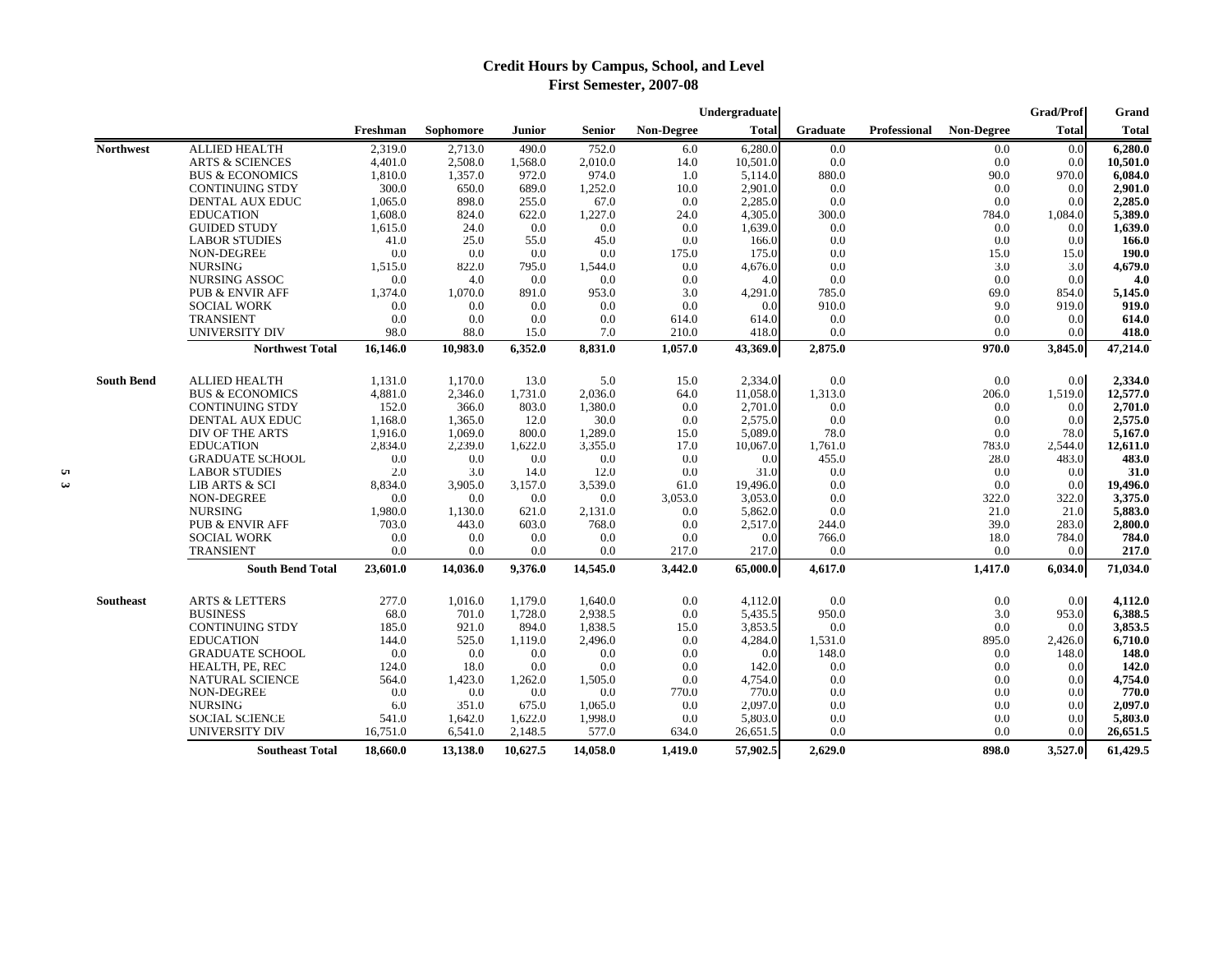# **Credit Hours by School and Level - Full-Time Students Only - All Campuses First Semester, 2007-08**

|                               |           |           |           |               |                   | Undergraduate |          |              |                   | <b>Grad/Prof</b> | Grand            |
|-------------------------------|-----------|-----------|-----------|---------------|-------------------|---------------|----------|--------------|-------------------|------------------|------------------|
|                               | Freshman  | Sophomore | Junior    | <b>Senior</b> | <b>Non-Degree</b> | <b>Total</b>  | Graduate | Professional | <b>Non-Degree</b> | <b>Total</b>     | <b>Total</b>     |
| <b>ALLIED HEALTH</b>          | 2,891.0   | 3.256.0   | 421.0     | 737.0         | 15.0              | 7,320.0       | 0.0      | 0.0          | 0.0               | 0.0              | 7.320.0          |
| <b>ARTS &amp; LETTERS</b>     | 233.0     | 824.0     | 925.0     | 1,129.0       | 0.0               | 3,111.0       | 0.0      | 0.0          | 0.0               | 0.0              | 3,111.0          |
| <b>ARTS &amp; SCIENCES</b>    | 9,634.0   | 38,984.0  | 41,415.0  | 42,218.5      | 758.5             | 133,010.0     | 435.0    | 0.0          | 0.0               | 435.0            | 133,445.0        |
| <b>BEH/SOCIAL SCI</b>         | 75.0      | 198.0     | 175.0     | 121.0         | 0.0               | 569.0         | 0.0      | 0.0          | 0.0               | 0.0              | 569.0            |
| <b>BUS &amp; ECONOMICS</b>    | 5,489.0   | 2,658.0   | 2,011.0   | 2,000.0       | 64.0              | 12,222.0      | 1,101.0  | 0.0          | 36.0              | 1,137.0          | 13,359.0         |
| <b>BUS &amp; MGMT SCI</b>     | 3,680.0   | 2,390.0   | 1,889.0   | 2,104.0       | 0.0               | 10,063.0      | 226.0    | 0.0          | 18.0              | 244.0            | 10,307.0         |
| <b>BUSINESS</b>               | 12,446.0  | 16.940.5  | 21,204.5  | 28.896.5      | 169.5             | 79,657.0      | 10.846.0 | 0.0          | 88.5              | 10.934.5         | 90,591.5         |
| <b>BUSINESS &amp; ECON</b>    | 265.0     | 514.0     | 717.0     | 861.0         | 0.0               | 2,357.0       | 0.0      | 0.0          | 0.0               | 0.0              | 2,357.0          |
| <b>COLUMBUS CAMPUS</b>        | 5,904.0   | 2,698.0   | 1,766.0   | 1,945.0       | 127.0             | 12,440.0      | 43.0     | 0.0          | 9.0               | 52.0             | 12,492.0         |
| <b>CONTINUING STDY</b>        | 1,984.0   | 3,967.0   | 6,209.5   | 11,128.5      | 396.0             | 23,685.0      | 9.0      | 0.0          | 0.0               | 9.0              | 23,694.0         |
| DENTAL AUX EDUC               | 2,386.0   | 3,030.0   | 207.0     | 72.0          | 0.0               | 5,695.0       | 0.0      | 0.0          | 0.0               | 0.0              | 5,695.0          |
| <b>DENTISTRY</b>              | 0.0       | 0.0       | 0.0       | 0.0           | 0.0               | 0.0           | 994.5    | 8,599.8      | 0.0               | 9,594.3          | 9,594.3          |
| DIV OF THE ARTS               | 1,649.0   | 916.0     | 672.0     | 1,008.0       | 12.0              | 4,257.0       | 70.0     | 0.0          | 0.0               | 70.0             | 4,327.0          |
| <b>EDUCATION</b>              | 10,191.0  | 8.593.0   | 12,291.5  | 26,290.0      | 613.0             | 57,978.5      | 4.339.0  | 0.0          | 1,334.0           | 5,673.0          | 63,651.5         |
| <b>ENGINEERING</b>            | 1,768.0   | 1,621.0   | 1,591.0   | 2,251.0       | 25.0              | 7,256.0       | 493.0    | 0.0          | 0.0               | 493.0            | 7,749.0          |
| <b>GRAD NON-DEGREE</b>        | 0.0       | 0.0       | 0.0       | 0.0           | 0.0               | 0.0           | 0.0      | 0.0          | 574.5             | 574.5            | 574.5            |
| <b>GRADUATE SCHOOL</b>        | 0.0       | 0.0       | 0.0       | 0.0           | 0.0               | 0.0           | 27,869.0 | 0.0          | 207.5             | 28,076.5         | 28,076.5         |
| <b>GUIDED STUDY</b>           | 1,257.0   | 15.0      | 0.0       | 0.0           | 0.0               | 1,272.0       | 0.0      | 0.0          | 0.0               | 0.0              | 1,272.0          |
| <b>HEALTH &amp; REHAB SCI</b> | 0.0       | 0.0       | 0.0       | 0.0           | 0.0               | 0.0           | 1,176.0  | 1,657.0      | 0.0               | 2,833.0          | 2,833.0          |
|                               | 292.0     |           |           | 10,907.5      |                   |               | 1,791.0  | 0.0          |                   |                  | 29,132.0         |
| HEALTH, PE, REC               |           | 6,510.0   | 9,604.5   |               | 0.0               | 27,314.0      |          |              | 27.0              | 1,818.0          | 8,944.0          |
| <b>HERRON ART</b>             | 1,875.0   | 2,525.0   | 1,887.0   | 2,627.0       | 0.0               | 8,914.0       | 30.0     | 0.0          | 0.0               | 30.0             |                  |
| <b>HLTH &amp; HUMAN SVCS</b>  | 2,511.0   | 2,095.0   | 119.0     | 75.0<br>270.0 | 0.0               | 4,800.0       | 0.0      | 0.0          | 0.0               | 0.0              | 4,800.0<br>759.0 |
| <b>HUM/FINE ARTS</b>          | 77.0      | 276.0     | 136.0     |               | 0.0               | 759.0         | 0.0      | 0.0          | 0.0<br>0.0        | 0.0              |                  |
| <b>INFORMATICS</b>            | 584.5     | 2,113.0   | 2,762.0   | 3,375.0       | 60.0              | 8,894.5       | 1,122.0  | 0.0          |                   | 1,122.0          | 10,016.5         |
| <b>JOURNALISM</b>             | 933.0     | 3,012.0   | 4,288.0   | 3,548.0       | 0.0               | 11,781.0      | 0.0      | 0.0          | 0.0               | 0.0              | 11,781.0         |
| <b>LABOR STUDIES</b>          | 12.0      | 26.0      | 80.0      | 24.0          | 0.0               | 142.0         | 0.0      | 0.0          | 0.0               | 0.0              | 142.0            |
| LAW                           | 0.0       | 0.0       | 0.0       | 0.0           | 0.0               | 0.0           | 1,166.0  | 18,396.5     | 48.0              | 19,610.5         | 19,610.5         |
| LIB ARTS & SCI                | 6.947.0   | 3.012.0   | 2.552.0   | 2.433.0       | 50.0              | 14,994.0      | 0.0      | 0.0          | 0.0               | 0.0              | 14,994.0         |
| <b>LIBERAL ARTS</b>           | 1,702.0   | 2,984.0   | 4,021.5   | 5,070.0       | 42.0              | 13,819.5      | 0.0      | 0.0          | 0.0               | 0.0              | 13,819.5         |
| <b>LIBRARY &amp; INFO SCI</b> | 0.0       | 0.0       | 0.0       | 0.0           | 0.0               | 0.0           | 2,667.0  | 0.0          | 18.0              | 2,685.0          | 2,685.0          |
| <b>MEDICINE</b>               | 636.0     | 297.0     | 589.0     | 2,028.0       | 0.0               | 3,550.0       | 713.0    | 18,574.0     | 0.0               | 19,287.0         | 22,837.0         |
| <b>MUSIC</b>                  | 3,635.0   | 2,950.0   | 2,247.0   | 4,371.0       | 28.0              | 13,231.0      | 6,541.5  | 0.0          | 27.0              | 6,568.5          | 19,799.5         |
| NAT SCI & MATH                | 27.0      | 109.0     | 132.0     | 167.0         | 0.0               | 435.0         | 0.0      | 0.0          | 0.0               | 0.0              | 435.0            |
| <b>NATURAL SCIENCE</b>        | 320.0     | 1,086.0   | 927.0     | 1,021.0       | 0.0               | 3,354.0       | 0.0      | 0.0          | 0.0               | 0.0              | 3,354.0          |
| <b>NON-DEGREE</b>             | 0.0       | 0.0       | 0.0       | 0.0           | 410.0             | 410.0         | 0.0      | 0.0          | 165.0             | 165.0            | 575.0            |
| <b>NURSING</b>                | 4,005.0   | 3,638.0   | 4,997.0   | 11,979.0      | 0.0               | 24,619.0      | 310.0    | 0.0          | 0.0               | 310.0            | 24,929.0         |
| <b>NURSING ASSOC</b>          | 0.0       | 310.0     | 0.0       | 0.0           | 0.0               | 310.0         | 0.0      | 0.0          | 0.0               | 0.0              | 310.0            |
| <b>OPTOMETRY</b>              | 0.0       | 39.0      | 0.0       | 0.0           | 0.0               | 39.0          | 0.0      | 5,140.0      | 9.0               | 5,149.0          | 5,188.0          |
| PHYSICAL EDUC                 | 1,376.0   | 2,105.0   | 2,743.0   | 3,492.0       | 0.0               | 9,716.0       | 113.0    | 0.0          | 0.0               | 113.0            | 9,829.0          |
| <b>PUB &amp; ENVIR AFF</b>    | 3,562.0   | 5,375.0   | 8,953.0   | 9,614.0       | 17.0              | 27,521.0      | 5,331.0  | 0.0          | 36.0              | 5,367.0          | 32,888.0         |
| <b>SCIENCE</b>                | 3,532.0   | 3,012.0   | 3.280.0   | 5,549.0       | 391.0             | 15,764.0      | 2,444.0  | 0.0          | 0.0               | 2,444.0          | 18,208.0         |
| <b>SOCIAL SCIENCE</b>         | 422.0     | 1,280.0   | 1,241.0   | 1,481.0       | 0.0               | 4,424.0       | 0.0      | 0.0          | 0.0               | 0.0              | 4,424.0          |
| <b>SOCIAL WORK</b>            | 24.0      | 489.0     | 944.0     | 1,377.0       | 0.0               | 2,834.0       | 4,780.0  | 0.0          | 19.5              | 4,799.5          | 7,633.5          |
| <b>TECHNOLOGY</b>             | 1,441.0   | 3,045.0   | 2,879.0   | 4,354.0       | 0.0               | 11,719.0      | 77.0     | 0.0          | 0.0               | 77.0             | 11,796.0         |
| <b>TRANSIENT</b>              | 0.0       | 0.0       | 0.0       | 0.0           | 1,689.0           | 1,689.0       | 0.0      | 0.0          | 0.0               | 0.0              | 1,689.0          |
| <b>UNIT AFFIL PROG</b>        | 6,799.0   | 1,464.0   | 446.0     | 124.0         | 74.0              | 8,907.0       | 0.0      | 0.0          | 0.0               | 0.0              | 8,907.0          |
| UNIVERSITY COLLEGE            | 34,272.0  | 18,703.0  | 6,128.5   | 1,720.0       | 146.0             | 60,969.5      | 0.0      | 0.0          | 0.0               | 0.0              | 60,969.5         |
| UNIVERSITY DIV                | 123,316.0 | 56,065.0  | 14,637.0  | 2,121.0       | 223.0             | 196,362.0     | 0.0      | 0.0          | 0.0               | 0.0              | 196,362.0        |
| <b>VIS/PERF ARTS</b>          | 1,823.0   | 1,320.0   | 972.0     | 1,238.0       | 0.0               | 5,353.0       | 0.0      | 0.0          | 0.0               | 0.0              | 5,353.0          |
| <b>Total</b>                  | 259,975.5 | 210,444.5 | 168,060.0 | 199,727.0     | 5.310.0           | 843,517.0     | 74,687.0 | 52,367.3     | 2.617.0           | 129,671.3        | 973.188.3        |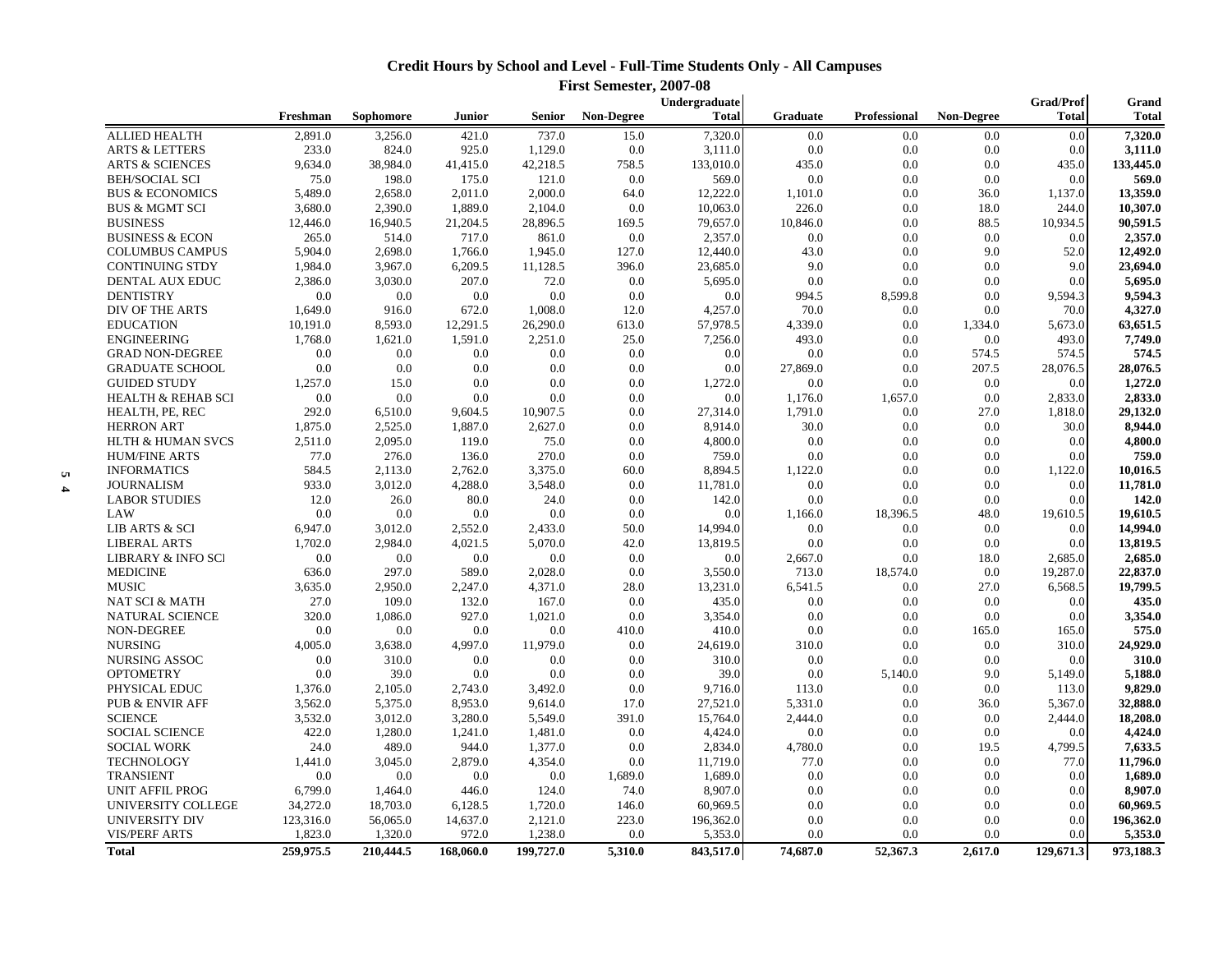#### **Credit Hours by Campus, School and Level - Full-Time Students Only First Semester, 2007-08**

|                     |                               |           |           |               |          |                   | Undergraduate |          |              |                   | <b>Grad/Prof</b> | Grand        |
|---------------------|-------------------------------|-----------|-----------|---------------|----------|-------------------|---------------|----------|--------------|-------------------|------------------|--------------|
|                     |                               | Freshman  | Sophomore | <b>Junior</b> | Senior   | <b>Non-Degree</b> | <b>Total</b>  | Graduate | Professional | <b>Non-Degree</b> | <b>Total</b>     | <b>Total</b> |
| <b>Bloomington</b>  | <b>ARTS &amp; SCIENCES</b>    | 2,366.0   | 34,593.0  | 38,252.0      | 38,565.5 | 758.5             | 114,535.0     | 276.0    | 0.0          | 0.0               | 276.0            | 114,811.0    |
|                     | <b>BUSINESS</b>               | 10,514.0  | 14,749.0  | 16,577.0      | 20,777.0 | 154.5             | 62,771.5      | 9,351.5  | 0.0          | 88.5              | 9,440.0          | 72,211.5     |
|                     | <b>CONTINUING STDY</b>        | 545.0     | 965.0     | 1,805.0       | 2,939.0  | 375.0             | 6,629.0       | 0.0      | 0.0          | 0.0               | 0.0              | 6,629.0      |
|                     | <b>EDUCATION</b>              | 14.0      | 108.0     | 3,607.0       | 9,418.0  | 0.0               | 13,147.0      | 2,998.0  | 0.0          | 349.0             | 3,347.0          | 16,494.0     |
|                     | <b>GRADUATE SCHOOL</b>        | 0.0       | 0.0       | 0.0           | 0.0      | 0.0               | 0.0           | 25,172.0 | 0.0          | 207.5             | 25,379.5         | 25,379.5     |
|                     | HEALTH, PE, REC               | 230.0     | 6,498.0   | 9,604.5       | 10,907.5 | 0.0               | 27,240.0      | 1,791.0  | 0.0          | 27.0              | 1,818.0          | 29,058.0     |
|                     | <b>INFORMATICS</b>            | 104.5     | 1,149.0   | 1,356.0       | 1,719.0  | 0.0               | 4,328.5       | 825.0    | 0.0          | 0.0               | 825.0            | 5,153.5      |
|                     | <b>JOURNALISM</b>             | 516.0     | 2,558.0   | 3,874.0       | 2,972.0  | 0.0               | 9,920.0       | 0.0      | 0.0          | 0.0               | 0.0              | 9,920.0      |
|                     | <b>LABOR STUDIES</b>          | 0.0       | 0.0       | 0.0           | 12.0     | 0.0               | 12.0          | 0.0      | 0.0          | 0.0               | 0.0              | 12.0         |
|                     | LAW                           | 0.0       | 0.0       | 0.0           | 0.0      | 0.0               | 0.0           | 785.0    | 8,573.5      | 48.0              | 9,406.5          | 9,406.5      |
|                     | <b>LIBRARY &amp; INFO SCI</b> | 0.0       | 0.0       | 0.0           | 0.0      | 0.0               | 0.0           | 2,028.5  | 0.0          | 9.0               | 2,037.5          | 2,037.5      |
|                     | <b>MUSIC</b>                  | 3,635.0   | 2,950.0   | 2,247.0       | 4,371.0  | 28.0              | 13,231.0      | 6,433.5  | 0.0          | 27.0              | 6,460.5          | 19,691.5     |
|                     | <b>NURSING</b>                | 0.0       | 422.0     | 701.0         | 1,018.0  | 0.0               | 2,141.0       | 0.0      | 0.0          | 0.0               | 0.0              | 2,141.0      |
|                     | <b>OPTOMETRY</b>              | 0.0       | 39.0      | 0.0           | 0.0      | 0.0               | 39.0          | 0.0      | 5,140.0      | 9.0               | 5,149.0          | 5,188.0      |
|                     | <b>PUB &amp; ENVIR AFF</b>    | 0.0       | 1,651.0   | 5,223.0       | 4,996.0  | 17.0              | 11,887.0      | 3,686.0  | 0.0          | 0.0               | 3,686.0          | 15,573.0     |
|                     | <b>SOCIAL WORK</b>            | 0.0       | 123.0     | 313.0         | 438.0    | 0.0               | 874.0         | 0.0      | 0.0          | 0.0               | 0.0              | 874.0        |
|                     | UNIVERSITY DIV                | 102,250.5 | 49,656.0  | 12,754.5      | 1,642.0  | 38.0              | 166,341.0     | 0.0      | 0.0          | 0.0               | 0.0              | 166,341.0    |
|                     | <b>Bloomington Total</b>      | 120,175.0 | 115,461.0 | 96,314.0      | 99,775.0 | 1,371.0           | 433,096.0     | 53,346.5 | 13,713.5     | 765.0             | 67,825.0         | 500,921.0    |
|                     |                               |           |           |               |          |                   |               |          |              |                   |                  |              |
| <b>Indianapolis</b> | <b>BUSINESS</b>               | 808.0     | 1,135.5   | 2,798.0       | 5,492.5  | 15.0              | 10,249.0      | 1,314.5  | 0.0          | 0.0               | 1,314.5          | 11,563.5     |
|                     | <b>COLUMBUS CAMPUS</b>        | 5,904.0   | 2,698.0   | 1,766.0       | 1,945.0  | 127.0             | 12,440.0      | 43.0     | 0.0          | 9.0               | 52.0             | 12,492.0     |
|                     | <b>CONTINUING STDY</b>        | 90.0      | 532.0     | 1,835.0       | 3,201.5  | 0.0               | 5,658.5       | 9.0      | 0.0          | 0.0               | 9.0              | 5,667.5      |
|                     | DENTAL AUX EDUC               | 666.0     | 1,255.0   | 0.0           | 0.0      | 0.0               | 1,921.0       | 0.0      | 0.0          | 0.0               | 0.0              | 1,921.0      |
|                     | <b>DENTISTRY</b>              | 0.0       | 0.0       | 0.0           | 0.0      | 0.0               | 0.0           | 994.5    | 8,599.8      | 0.0               | 9,594.3          | 9,594.3      |
|                     | <b>EDUCATION</b>              | 1,377.0   | 2,043.0   | 2,683.0       | 5,472.0  | 583.0             | 12,158.0      | 622.0    | 0.0          | 74.0              | 696.0            | 12,854.0     |
|                     | <b>ENGINEERING</b>            | 1,768.0   | 1,621.0   | 1,591.0       | 2,251.0  | 25.0              | 7,256.0       | 493.0    | 0.0          | 0.0               | 493.0            | 7,749.0      |
|                     | <b>GRAD NON-DEGREE</b>        | 0.0       | 0.0       | 0.0           | 0.0      | 0.0               | 0.0           | 0.0      | 0.0          | 574.5             | 574.5            | 574.5        |
|                     | <b>GRADUATE SCHOOL</b>        | 0.0       | 0.0       | 0.0           | 0.0      | 0.0               | 0.0           | 2,539.0  | 0.0          | 0.0               | 2,539.0          | 2,539.0      |
|                     | <b>HEALTH &amp; REHAB SCI</b> | 0.0       | 0.0       | 0.0           | 0.0      | 0.0               | 0.0           | 1,176.0  | 1,657.0      | 0.0               | 2,833.0          | 2,833.0      |
|                     | <b>HERRON ART</b>             | 1,875.0   | 2,525.0   | 1,887.0       | 2,627.0  | 0.0               | 8,914.0       | 30.0     | 0.0          | 0.0               | 30.0             | 8,944.0      |
|                     | <b>INFORMATICS</b>            | 480.0     | 964.0     | 1,406.0       | 1,656.0  | 60.0              | 4,566.0       | 297.0    | 0.0          | 0.0               | 297.0            | 4,863.0      |
|                     | <b>JOURNALISM</b>             | 417.0     | 454.0     | 414.0         | 576.0    | 0.0               | 1,861.0       | 0.0      | 0.0          | 0.0               | 0.0              | 1,861.0      |
|                     | <b>LABOR STUDIES</b>          | 0.0       | 0.0       | 54.0          | 12.0     | 0.0               | 66.0          | 0.0      | 0.0          | 0.0               | 0.0              | 66.0         |
|                     | LAW                           | 0.0       | 0.0       | 0.0           | 0.0      | 0.0               | 0.0           | 381.0    | 9,823.0      | 0.0               | 10,204.0         | 10,204.0     |
|                     | <b>LIBERAL ARTS</b>           | 1,702.0   | 2,984.0   | 4,021.5       | 5,070.0  | 42.0              | 13,819.5      | 0.0      | 0.0          | 0.0               | 0.0              | 13,819.5     |
|                     | <b>LIBRARY &amp; INFO SCI</b> | 0.0       | 0.0       | 0.0           | 0.0      | 0.0               | 0.0           | 638.5    | 0.0          | 9.0               | 647.5            | 647.5        |
|                     | <b>MEDICINE</b>               | 636.0     | 297.0     | 589.0         | 2,028.0  | 0.0               | 3,550.0       | 713.0    | 18,574.0     | 0.0               | 19,287.0         | 22,837.0     |
|                     | <b>MUSIC</b>                  | 0.0       | 0.0       | 0.0           | 0.0      | 0.0               | 0.0           | 108.0    | 0.0          | 0.0               | 108.0            | 108.0        |
|                     | <b>NURSING</b>                | 12.0      | 747.0     | 1,628.0       | 6,924.0  | 0.0               | 9,311.0       | 310.0    | 0.0          | 0.0               | 310.0            | 9,621.0      |
|                     | PHYSICAL EDUC                 | 1,376.0   | 2,105.0   | 2,743.0       | 3,492.0  | 0.0               | 9,716.0       | 113.0    | 0.0          | 0.0               | 113.0            | 9,829.0      |
|                     | <b>PUB &amp; ENVIR AFF</b>    | 260.0     | 1,189.0   | 1,603.0       | 2,162.0  | 0.0               | 5,214.0       | 1,190.0  | 0.0          | 0.0               | 1,190.0          | 6,404.0      |
|                     | <b>SCIENCE</b>                | 3,532.0   | 3,012.0   | 3,280.0       | 5,549.0  | 391.0             | 15,764.0      | 2,444.0  | 0.0          | 0.0               | 2,444.0          | 18,208.0     |
|                     | <b>SOCIAL WORK</b>            | 0.0       | 147.0     | 490.0         | 726.0    | 0.0               | 1,363.0       | 4,037.0  | 0.0          | 19.5              | 4,056.5          | 5,419.5      |
|                     | <b>TECHNOLOGY</b>             | 1,441.0   | 3,045.0   | 2,879.0       | 4,354.0  | 0.0               | 11,719.0      | 77.0     | 0.0          | 0.0               | 77.0             | 11,796.0     |
|                     | <b>TRANSIENT</b>              | 0.0       | 0.0       | 0.0           | 0.0      | 1,163.0           | 1,163.0       | 0.0      | 0.0          | 0.0               | 0.0              | 1,163.0      |
|                     | UNIVERSITY COLLEGE            | 34,272.0  | 18,703.0  | 6,128.5       | 1,720.0  | 146.0             | 60,969.5      | 0.0      | 0.0          | 0.0               | 0.0              | 60,969.5     |
|                     | <b>Indianapolis Total</b>     | 56,616.0  | 45,456.5  | 37,796.0      | 55,258.0 | 2,552.0           | 197,678.5     | 17,529.5 | 38,653.8     | 686.0             | 56,869.3         | 254,547.8    |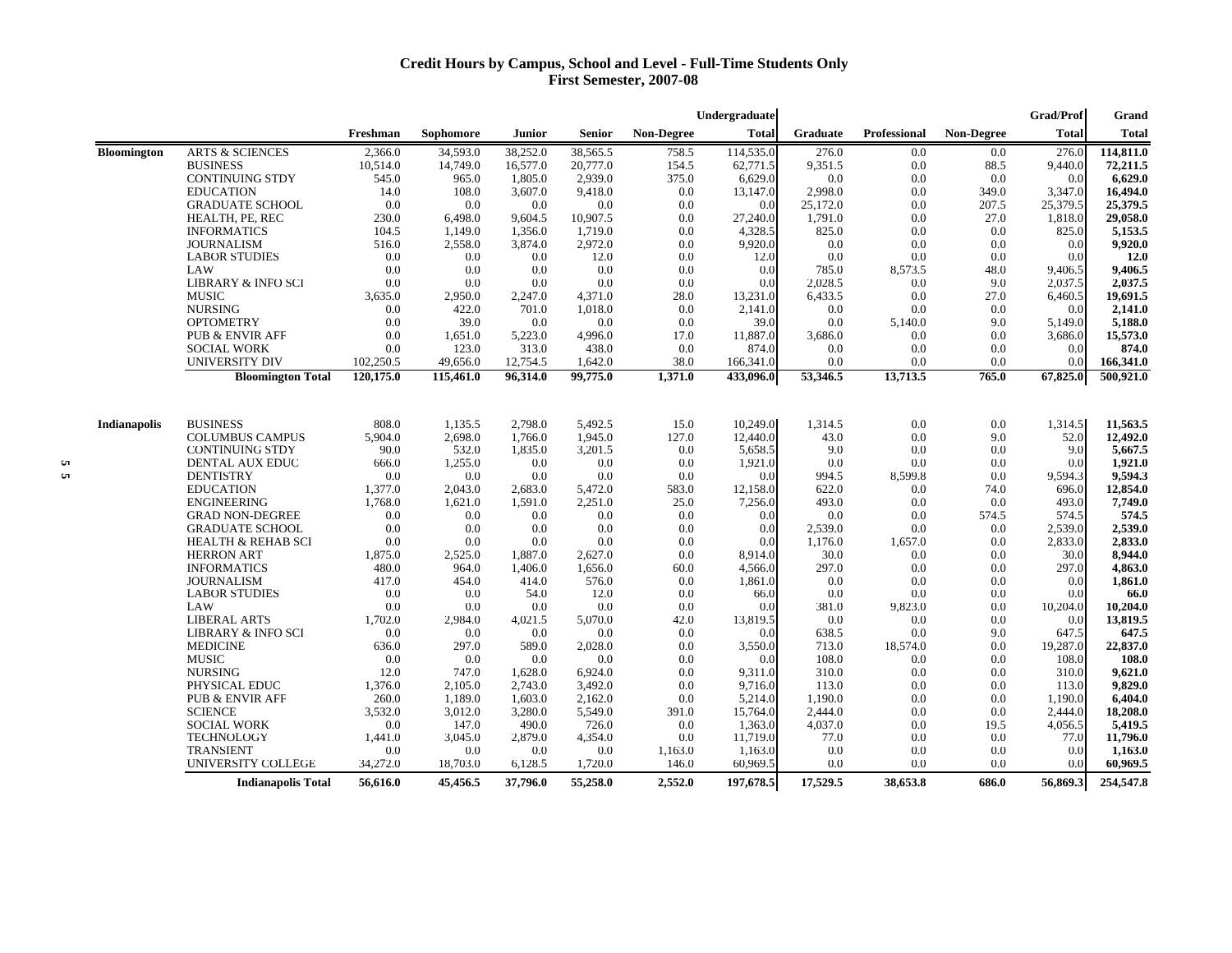#### **Credit Hours by Campus, School and Level - Full-Time Students Only First Semester, 2007-08**

|                   |                              |          |           |         |               |            | Undergraduate |          |                     |                   | <b>Grad/Prof</b> | Grand        |
|-------------------|------------------------------|----------|-----------|---------|---------------|------------|---------------|----------|---------------------|-------------------|------------------|--------------|
|                   |                              | Freshman | Sophomore | Junior  | <b>Senior</b> | Non-Degree | <b>Total</b>  | Graduate | <b>Professional</b> | <b>Non-Degree</b> | <b>Total</b>     | <b>Total</b> |
| East              | <b>BEH/SOCIAL SCI</b>        | 75.0     | 198.0     | 175.0   | 121.0         | 0.0        | 569.0         | 0.0      |                     | 0.0               | 0.0              | 569.0        |
|                   | <b>BUSINESS &amp; ECON</b>   | 265.0    | 514.0     | 717.0   | 861.0         | 0.0        | 2,357.0       | 0.0      |                     | 0.0               | 0.0              | 2,357.0      |
|                   | <b>CONTINUING STDY</b>       | 74.0     | 105.0     | 69.0    | 213.0         | 0.0        | 461.0         | 0.0      |                     | 0.0               | 0.0              | 461.0        |
|                   | <b>EDUCATION</b>             | 1,000.0  | 547.0     | 457.5   | 658.0         | 0.0        | 2,662.5       | 0.0      |                     | 47.0              | 47.0             | 2,709.5      |
|                   | <b>HUM/FINE ARTS</b>         | 77.0     | 276.0     | 136.0   | 270.0         | 0.0        | 759.0         | 0.0      |                     | 0.0               | 0.0              | 759.0        |
|                   | NAT SCI & MATH               | 27.0     | 109.0     | 132.0   | 167.0         | 0.0        | 435.0         | 0.0      |                     | 0.0               | 0.0              | 435.0        |
|                   | <b>NON-DEGREE</b>            | 0.0      | 0.0       | 0.0     | 0.0           | 30.0       | 30.0          | 0.0      |                     | 28.0              | 28.0             | 58.0         |
|                   | <b>NURSING</b>               | 0.0      | 376.0     | 451.0   | 484.0         | 0.0        | 1,311.0       | 0.0      |                     | 0.0               | 0.0              | 1,311.0      |
|                   | <b>NURSING ASSOC</b>         | 0.0      | 144.0     | 0.0     | 0.0           | 0.0        | 144.0         | 0.0      |                     | 0.0               | 0.0              | 144.0        |
|                   | <b>PUB &amp; ENVIR AFF</b>   | 12.0     | 249.0     | 156.0   | 137.0         | 0.0        | 554.0         | 0.0      |                     | 0.0               | 0.0              | 554.0        |
|                   | <b>SOCIAL WORK</b>           | 24.0     | 219.0     | 141.0   | 213.0         | 0.0        | 597.0         | 0.0      |                     | 0.0               | 0.0              | 597.0        |
|                   | <b>TRANSIENT</b>             | 0.0      | 0.0       | 0.0     | 0.0           | 41.0       | 41.0          | 0.0      |                     | 0.0               | 0.0              | 41.0         |
|                   | <b>UNIVERSITY DIV</b>        | 5,157.0  | 949.0     | 199.0   | 103.0         | 103.0      | 6,511.0       | 0.0      |                     | 0.0               | 0.0              | 6,511.0      |
|                   | <b>East Total</b>            | 6,711.0  | 3,686.0   | 2,633.5 | 3,227.0       | 174.0      | 16,431.5      | 0.0      |                     | 75.0              | 75.0             | 16,506.5     |
| <b>Fort Wayne</b> | <b>ARTS &amp; SCIENCES</b>   | 1,906.0  | 1,304.0   | 1,135.0 | 1,489.0       | 0.0        | 5,834.0       | 159.0    |                     | 0.0               | 159.0            | 5,993.0      |
|                   | <b>BUS &amp; MGMT SCI</b>    | 3,680.0  | 2,390.0   | 1,889.0 | 2,104.0       | 0.0        | 10,063.0      | 226.0    |                     | 18.0              | 244.0            | 10,307.0     |
|                   | <b>CONTINUING STDY</b>       | 760.0    | 1.010.0   | 724.0   | 1.479.0       | 21.0       | 3.994.0       | 0.0      |                     | 0.0               | 0.0              | 3,994.0      |
|                   | <b>EDUCATION</b>             | 2,704.0  | 2,251.0   | 2,074.0 | 3,960.0       | $0.0\,$    | 10,989.0      | 36.0     |                     | 20.0              | 56.0             | 11,045.0     |
|                   | <b>HLTH &amp; HUMAN SVCS</b> | 2,511.0  | 2,095.0   | 119.0   | 75.0          | 0.0        | 4,800.0       | 0.0      |                     | 0.0               | 0.0              | 4,800.0      |
|                   | <b>LABOR STUDIES</b>         | 0.0      | 0.0       | 12.0    | 0.0           | 0.0        | 12.0          | 0.0      |                     | 0.0               | 0.0              | 12.0         |
|                   | <b>PUB &amp; ENVIR AFF</b>   | 1,232.0  | 770.0     | 714.0   | 854.0         | 0.0        | 3,570.0       | 60.0     |                     | 0.0               | 60.0             | 3,630.0      |
|                   | <b>UNIT AFFIL PROG</b>       | 6,799.0  | 1.464.0   | 446.0   | 124.0         | 74.0       | 8,907.0       | 0.0      |                     | 0.0               | 0.0              | 8.907.0      |
|                   | <b>VIS/PERF ARTS</b>         | 1,823.0  | 1,320.0   | 972.0   | 1,238.0       | 0.0        | 5,353.0       | 0.0      |                     | 0.0               | 0.0              | 5,353.0      |
|                   | <b>Fort Wayne Total</b>      | 21,415.0 | 12,604.0  | 8.085.0 | 11,323.0      | 95.0       | 53,522.0      | 481.0    |                     | 38.0              | 519.0            | 54,041.0     |
|                   |                              |          |           |         |               |            |               |          |                     |                   |                  |              |
| Kokomo            | <b>ALLIED HEALTH</b>         | 720.0    | 579.0     | 92.0    | 88.0          | 0.0        | 1,479.0       | 0.0      |                     | 0.0               | 0.0              | 1,479.0      |
|                   | <b>ARTS &amp; SCIENCES</b>   | 1,674.0  | 1,031.0   | 767.0   | 824.0         | 0.0        | 4.296.0       | 0.0      |                     | 0.0               | 0.0              | 4,296.0      |
|                   | <b>BUSINESS</b>              | 1,100.0  | 601.0     | 565.0   | 650.0         | 0.0        | 2,916.0       | 99.0     |                     | 0.0               | 99.0             | 3,015.0      |
|                   | <b>CONTINUING STDY</b>       | 233.0    | 211.0     | 249.0   | 483.0         | 0.0        | 1.176.0       | 0.0      |                     | 0.0               | 0.0              | 1,176.0      |
|                   | <b>EDUCATION</b>             | 1,137.0  | 671.0     | 609.0   | 680.0         | 15.0       | 3,112.0       | 0.0      |                     | 190.0             | 190.0            | 3,302.0      |
|                   | <b>GRADUATE SCHOOL</b>       | 0.0      | 0.0       | 0.0     | 0.0           | 0.0        | 0.0           | 45.0     |                     | 0.0               | 45.0             | 45.0         |
|                   | <b>LABOR STUDIES</b>         | 0.0      | 14.0      | 0.0     | 0.0           | 0.0        | 14.0          | 0.0      |                     | 0.0               | 0.0              | 14.0         |
|                   | <b>NON-DEGREE</b>            | 0.0      | 0.0       | 0.0     | 0.0           | 0.0        | 0.0           | 0.0      |                     | 43.0              | 43.0             | 43.0         |
|                   | <b>NURSING</b>               | 1,090.0  | 455.0     | 651.0   | 550.0         | 0.0        | 2,746.0       | 0.0      |                     | 0.0               | 0.0              | 2,746.0      |
|                   | NURSING ASSOC                | 0.0      | 166.0     | 0.0     | 0.0           | 0.0        | 166.0         | 0.0      |                     | 0.0               | 0.0              | 166.0        |
|                   | <b>PUB &amp; ENVIR AFF</b>   | 328.0    | 339.0     | 90.0    | 199.0         | 0.0        | 956.0         | 36.0     |                     | 0.0               | 36.0             | 992.0        |
|                   | <b>TRANSIENT</b>             | 0.0      | 0.0       | 0.0     | 0.0           | 12.0       | 12.0          | 0.0      |                     | 0.0               | 0.0              | 12.0         |
|                   | <b>UNIVERSITY DIV</b>        | 1,123.0  | 188.0     | 92.0    | 0.0           | 0.0        | 1,403.0       | 0.0      |                     | 0.0               | 0.0              | 1,403.0      |
|                   | <b>Kokomo Total</b>          | 7,405.0  | 4,255.0   | 3,115.0 | 3,474.0       | 27.0       | 18,276.0      | 180.0    |                     | 233.0             | 413.0            | 18,689.0     |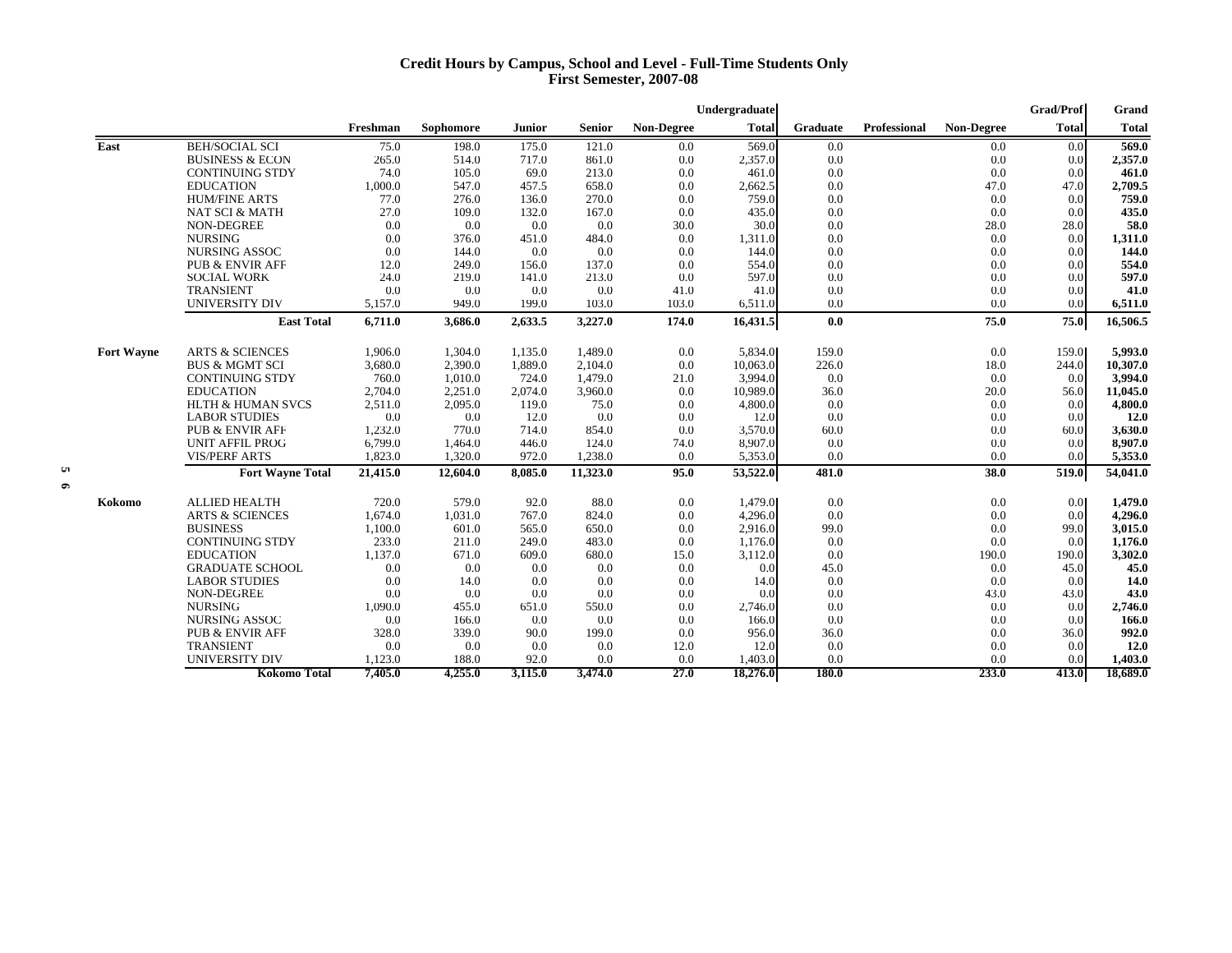# **Credit Hours by Campus, School and Level - Full-Time Students Only First Semester, 2007-08**

|                   |                            |          |           |         |          |                   | Undergraduate |          |                     |                   | Grad/Prof    | Grand        |
|-------------------|----------------------------|----------|-----------|---------|----------|-------------------|---------------|----------|---------------------|-------------------|--------------|--------------|
|                   |                            | Freshman | Sophomore | Junior  | Senior   | <b>Non-Degree</b> | <b>Total</b>  | Graduate | <b>Professional</b> | <b>Non-Degree</b> | <b>Total</b> | <b>Total</b> |
| <b>Northwest</b>  | <b>ALLIED HEALTH</b>       | 1,360.0  | 1,734.0   | 316.0   | 649.0    | $0.0\,$           | 4,059.0       | 0.0      |                     | 0.0               | 0.0          | 4,059.0      |
|                   | <b>ARTS &amp; SCIENCES</b> | 3,688.0  | 2,056.0   | 1,261.0 | 1,340.0  | 0.0               | 8,345.0       | 0.0      |                     | 0.0               | 0.0          | 8,345.0      |
|                   | <b>BUS &amp; ECONOMICS</b> | 1,452.0  | 1,043.0   | 737.0   | 684.0    | 0.0               | 3,916.0       | 480.0    |                     | 0.0               | 480.0        | 4,396.0      |
|                   | <b>CONTINUING STDY</b>     | 174.0    | 410.0     | 424.0   | 840.0    | 0.0               | 1.848.0       | 0.0      |                     | 0.0               | 0.0          | 1,848.0      |
|                   | DENTAL AUX EDUC            | 806.0    | 751.0     | 195.0   | 60.0     | 0.0               | 1,812.0       | 0.0      |                     | 0.0               | 0.0          | 1,812.0      |
|                   | <b>EDUCATION</b>           | 1,360.0  | 641.0     | 494.0   | 1,098.0  | 15.0              | 3,608.0       | 0.0      |                     | 231.0             | 231.0        | 3,839.0      |
|                   | <b>GUIDED STUDY</b>        | 1,257.0  | 15.0      | 0.0     | 0.0      | 0.0               | 1,272.0       | 0.0      |                     | 0.0               | 0.0          | 1,272.0      |
|                   | <b>LABOR STUDIES</b>       | 12.0     | 12.0      | 0.0     | 0.0      | 0.0               | 24.0          | 0.0      |                     | 0.0               | 0.0          | 24.0         |
|                   | NON-DEGREE                 | 0.0      | 0.0       | 0.0     | 0.0      | 36.0              | 36.0          | 0.0      |                     | 0.0               | 0.0          | 36.0         |
|                   | <b>NURSING</b>             | 1,219.0  | 574.0     | 543.0   | 666.0    | 0.0               | 3,002.0       | 0.0      |                     | 0.0               | 0.0          | 3.002.0      |
|                   | <b>PUB &amp; ENVIR AFF</b> | 1,188.0  | 857.0     | 703.0   | 759.0    | 0.0               | 3,507.0       | 268.0    |                     | 27.0              | 295.0        | 3,802.0      |
|                   | <b>SOCIAL WORK</b>         | 0.0      | 0.0       | 0.0     | 0.0      | 0.0               | 0.0           | 391.0    |                     | 0.0               | 391.0        | 391.0        |
|                   | <b>TRANSIENT</b>           | 0.0      | 0.0       | 0.0     | 0.0      | 354.0             | 354.0         | 0.0      |                     | 0.0               | 0.0          | 354.0        |
|                   | <b>UNIVERSITY DIV</b>      | 80.0     | 67.0      | 12.0    | 0.0      | 24.0              | 183.0         | 0.0      |                     | 0.0               | 0.0          | 183.0        |
|                   | <b>Northwest Total</b>     | 12,596.0 | 8,160.0   | 4,685.0 | 6,096.0  | 429.0             | 31,966.0      | 1,139.0  |                     | 258.0             | 1,397.0      | 33,363.0     |
| <b>South Bend</b> | <b>ALLIED HEALTH</b>       | 811.0    | 943.0     | 13.0    | 0.0      | 15.0              | 1,782.0       | 0.0      |                     | 0.0               | 0.0          | 1,782.0      |
|                   | <b>BUS &amp; ECONOMICS</b> | 4,037.0  | 1.615.0   | 1,274.0 | 1,316.0  | 64.0              | 8.306.0       | 621.0    |                     | 36.0              | 657.0        | 8.963.0      |
|                   | <b>CONTINUING STDY</b>     | 39.0     | 156.0     | 560.0   | 904.0    | 0.0               | 1,659.0       | 0.0      |                     | 0.0               | 0.0          | 1,659.0      |
|                   | DENTAL AUX EDUC            | 914.0    | 1,024.0   | 12.0    | 12.0     | 0.0               | 1,962.0       | 0.0      |                     | 0.0               | 0.0          | 1,962.0      |
|                   | DIV OF THE ARTS            | 1,649.0  | 916.0     | 672.0   | 1,008.0  | 12.0              | 4,257.0       | 70.0     |                     | 0.0               | 70.0         | 4,327.0      |
|                   | <b>EDUCATION</b>           | 2,489.0  | 1,889.0   | 1,397.0 | 2,925.0  | 0.0               | 8,700.0       | 602.0    |                     | 266.0             | 868.0        | 9,568.0      |
|                   | <b>GRADUATE SCHOOL</b>     | 0.0      | 0.0       | 0.0     | 0.0      | 0.0               | 0.0           | 104.0    |                     | 0.0               | 104.0        | 104.0        |
|                   | <b>LABOR STUDIES</b>       | 0.0      | 0.0       | 14.0    | 0.0      | 0.0               | 14.0          | 0.0      |                     | 0.0               | 0.0          | 14.0         |
|                   | LIB ARTS & SCI             | 6,947.0  | 3,012.0   | 2,552.0 | 2,433.0  | 50.0              | 14,994.0      | 0.0      |                     | 0.0               | 0.0          | 14,994.0     |
|                   | NON-DEGREE                 | 0.0      | 0.0       | 0.0     | 0.0      | 165.0             | 165.0         | 0.0      |                     | 94.0              | 94.0         | 259.0        |
|                   | <b>NURSING</b>             | 1,684.0  | 791.0     | 422.0   | 1,685.0  | 0.0               | 4,582.0       | 0.0      |                     | 0.0               | 0.0          | 4,582.0      |
|                   | <b>PUB &amp; ENVIR AFF</b> | 542.0    | 320.0     | 464.0   | 507.0    | 0.0               | 1,833.0       | 91.0     |                     | 9.0               | 100.0        | 1,933.0      |
|                   | <b>SOCIAL WORK</b>         | 0.0      | 0.0       | 0.0     | 0.0      | 0.0               | 0.0           | 352.0    |                     | 0.0               | 352.0        | 352.0        |
|                   | <b>TRANSIENT</b>           | 0.0      | 0.0       | 0.0     | 0.0      | 119.0             | 119.0         | 0.0      |                     | 0.0               | 0.0          | 119.0        |
|                   | <b>South Bend Total</b>    | 19,112.0 | 10.666.0  | 7,380.0 | 10,790.0 | 425.0             | 48,373.0      | 1,840.0  |                     | 405.0             | 2,245.0      | 50,618.0     |
| <b>Southeast</b>  | <b>ARTS &amp; LETTERS</b>  | 233.0    | 824.0     | 925.0   | 1,129.0  | 0.0               | 3,111.0       | 0.0      |                     | 0.0               | 0.0          | 3,111.0      |
|                   | <b>BUSINESS</b>            | 24.0     | 455.0     | 1,264.5 | 1,977.0  | 0.0               | 3,720.5       | 81.0     |                     | 0.0               | 81.0         | 3,801.5      |
|                   | <b>CONTINUING STDY</b>     | 69.0     | 578.0     | 543.5   | 1.069.0  | 0.0               | 2,259.5       | 0.0      |                     | 0.0               | 0.0          | 2,259.5      |
|                   | <b>EDUCATION</b>           | 110.0    | 443.0     | 970.0   | 2,079.0  | 0.0               | 3,602.0       | 81.0     |                     | 157.0             | 238.0        | 3,840.0      |
|                   | <b>GRADUATE SCHOOL</b>     | 0.0      | 0.0       | 0.0     | 0.0      | 0.0               | 0.0           | 9.0      |                     | 0.0               | 9.0          | 9.0          |
|                   | HEALTH, PE, REC            | 62.0     | 12.0      | 0.0     | 0.0      | 0.0               | 74.0          | 0.0      |                     | 0.0               | 0.0          | 74.0         |
|                   | <b>NATURAL SCIENCE</b>     | 320.0    | 1,086.0   | 927.0   | 1,021.0  | 0.0               | 3,354.0       | 0.0      |                     | 0.0               | 0.0          | 3,354.0      |
|                   | <b>NON-DEGREE</b>          | 0.0      | 0.0       | 0.0     | 0.0      | 179.0             | 179.0         | 0.0      |                     | 0.0               | 0.0          | 179.0        |
|                   | <b>NURSING</b>             | 0.0      | 273.0     | 601.0   | 652.0    | $0.0\,$           | 1,526.0       | 0.0      |                     | 0.0               | 0.0          | 1,526.0      |
|                   | <b>SOCIAL SCIENCE</b>      | 422.0    | 1,280.0   | 1,241.0 | 1,481.0  | 0.0               | 4,424.0       | 0.0      |                     | 0.0               | 0.0          | 4,424.0      |
|                   | <b>UNIVERSITY DIV</b>      | 14,705.5 | 5,205.0   | 1,579.5 | 376.0    | 58.0              | 21,924.0      | 0.0      |                     | 0.0               | 0.0          | 21,924.0     |
|                   | <b>Southeast Total</b>     | 15,945.5 | 10,156.0  | 8,051.5 | 9,784.0  | 237.0             | 44,174.0      | 171.0    |                     | 157.0             | 328.0        | 44,502.0     |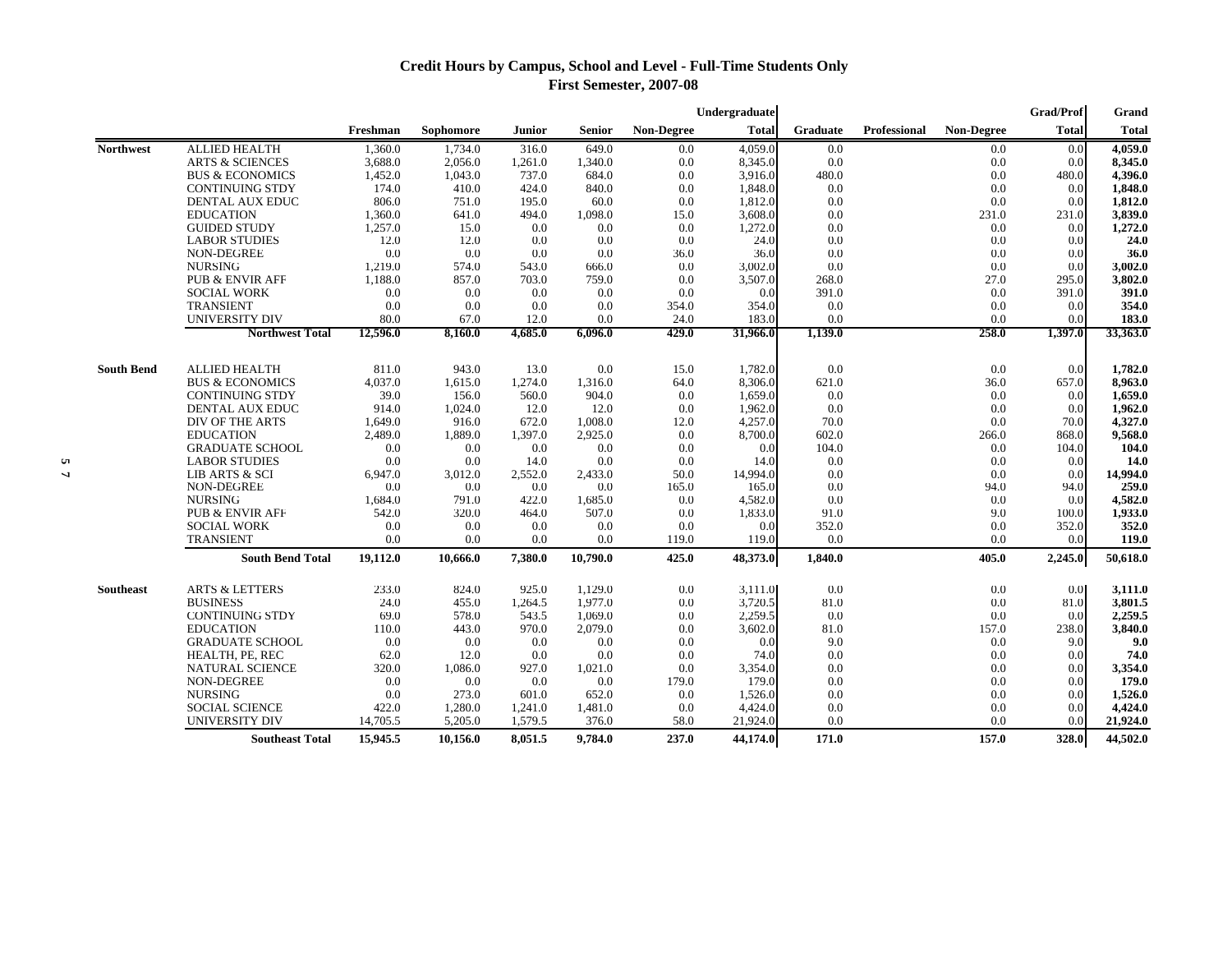| <b>Credit Hours by School and Level - Part-Time Students Only - All Campuses</b> |
|----------------------------------------------------------------------------------|
| <b>First Semester, 2007-08</b>                                                   |

|                               |          |           |          |          |            | Undergraduate |          |                     |                   | Grad/Prof    | Grand        |
|-------------------------------|----------|-----------|----------|----------|------------|---------------|----------|---------------------|-------------------|--------------|--------------|
|                               | Freshman | Sophomore | Junior   | Senior   | Non-Degree | <b>Total</b>  | Graduate | <b>Professional</b> | <b>Non-Degree</b> | <b>Total</b> | <b>Total</b> |
| <b>ALLIED HEALTH</b>          | 1,533.0  | 1,325.0   | 213.0    | 153.0    | 6.0        | 3,230.0       | 0.0      | 0.0                 | 0.0               | 0.0          | 3,230.0      |
| <b>ARTS &amp; LETTERS</b>     | 44.0     | 192.0     | 254.0    | 511.0    | 0.0        | 1,001.0       | 0.0      | 0.0                 | 0.0               | 0.0          | 1,001.0      |
| <b>ARTS &amp; SCIENCES</b>    | 1,294.0  | 1,401.0   | 1,224.0  | 3,260.0  | 107.0      | 7,286.0       | 274.0    | 0.0                 | 151.0             | 425.0        | 7,711.0      |
| <b>BEH/SOCIAL SCI</b>         | 18.0     | 32.0      | 22.0     | 130.0    | 0.0        | 202.0         | 0.0      | 0.0                 | 0.0               | 0.0          | 202.0        |
| <b>BUS &amp; ECONOMICS</b>    | 1,202.0  | 1,045.0   | 692.0    | 1,010.0  | 1.0        | 3,950.0       | 1,092.0  | 0.0                 | 260.0             | 1,352.0      | 5,302.0      |
| <b>BUS &amp; MGMT SCI</b>     | 438.0    | 436.0     | 355.0    | 604.0    | 3.0        | 1,836.0       | 671.0    | 0.0                 | 9.0               | 680.0        | 2,516.0      |
| <b>BUSINESS</b>               | 385.0    | 592.0     | 1,065.0  | 2,808.5  | 76.0       | 4,926.5       | 7,117.0  | 0.0                 | 387.0             | 7,504.0      | 12,430.5     |
| <b>BUSINESS &amp; ECON</b>    | 41.0     | 310.0     | 229.0    | 238.0    | 0.0        | 818.0         | 0.0      | 0.0                 | 0.0               | 0.0          | 818.0        |
| <b>COLUMBUS CAMPUS</b>        | 886.0    | 1,085.0   | 529.0    | 850.0    | 190.0      | 3,540.0       | 338.0    | 0.0                 | 37.5              | 375.5        | 3,915.5      |
| <b>CONTINUING STDY</b>        | 956.0    | 2,516.0   | 2,290.5  | 5,279.5  | 822.0      | 11,864.0      | 249.0    | 0.0                 | 0.0               | 249.0        | 12,113.0     |
| DENTAL AUX EDUC               | 513.0    | 517.0     | 60.0     | 104.0    | 0.0        | 1,194.0       | 0.0      | 0.0                 | 0.0               | 0.0          | 1,194.0      |
| <b>DENTISTRY</b>              | 0.0      | 0.0       | 0.0      | 0.0      | 0.0        | 0.0           | 109.0    | 59.0                | 0.0               | 168.0        | 168.0        |
| DIV OF THE ARTS               | 267.0    | 153.0     | 128.0    | 281.0    | 3.0        | 832.0         | 8.0      | 0.0                 | 0.0               | 8.0          | 840.0        |
| <b>EDUCATION</b>              | 1,297.0  | 1,462.0   | 1,409.0  | 2,761.5  | 331.0      | 7,260.5       | 7,153.0  | 0.0                 | 3,940.0           | 11,093.0     | 18,353.5     |
| <b>ENGINEERING</b>            | 149.0    | 163.0     | 216.0    | 604.0    | 0.0        | 1,132.0       | 268.0    | 0.0                 | 0.0               | 268.0        | 1,400.0      |
| <b>GRAD NON-DEGREE</b>        | 0.0      | 0.0       | 0.0      | 0.0      | 0.0        | 0.0           | 0.0      | 0.0                 | 1,503.5           | 1,503.5      | 1,503.5      |
| <b>GRADUATE SCHOOL</b>        | 0.0      | 0.0       | 0.0      | 0.0      | 0.0        | 0.0           | 12,064.0 | 0.0                 | 479.0             | 12,543.0     | 12,543.0     |
| <b>GUIDED STUDY</b>           | 358.0    | 9.0       | 0.0      | 0.0      | 0.0        | 367.0         | 0.0      | 0.0                 | 0.0               | 0.0          | 367.0        |
|                               | 0.0      | 0.0       | 0.0      | 0.0      | 0.0        | 0.0           | 26.0     | 0.0                 | 39.0              | 65.0         | 65.0         |
| <b>HEALTH &amp; REHAB SCI</b> |          |           |          |          |            |               |          |                     |                   |              |              |
| HEALTH, PE, REC               | 71.0     | 75.0      | 133.0    | 361.0    | 23.0       | 663.0         | 363.0    | 0.0                 | 51.0              | 414.0        | 1,077.0      |
| <b>HERRON ART</b>             | 109.0    | 276.0     | 245.0    | 603.0    | 3.0        | 1,236.0       | 75.0     | 0.0                 | 0.0               | 75.0         | 1,311.0      |
| <b>HLTH &amp; HUMAN SVCS</b>  | 526.0    | 288.0     | 70.0     | 40.0     | 0.0        | 924.0         | 0.0      | 0.0                 | 0.0               | 0.0          | 924.0        |
| <b>HUM/FINE ARTS</b>          | 23.0     | 40.0      | 119.0    | 87.0     | 0.0        | 269.0         | 0.0      | 0.0                 | 0.0               | 0.0          | 269.0        |
| <b>INFORMATICS</b>            | 72.0     | 174.0     | 358.0    | 778.0    | 7.0        | 1,389.0       | 365.5    | 0.0                 | 6.0               | 371.5        | 1,760.5      |
| <b>JOURNALISM</b>             | 29.0     | 69.0      | 85.0     | 88.0     | 0.0        | 271.0         | 0.0      | 0.0                 | 0.0               | 0.0          | 271.0        |
| <b>LABOR STUDIES</b>          | 68.0     | 40.0      | 101.0    | 90.0     | 0.0        | 299.0         | 0.0      | 0.0                 | 0.0               | 0.0          | 299.0        |
| LAW                           | 0.0      | 0.0       | 0.0      | 0.0      | 0.0        | 0.0           | 377.0    | 3,137.0             | 8.0               | 3,522.0      | 3,522.0      |
| LIB ARTS & SCI                | 1,887.0  | 893.0     | 605.0    | 1,106.0  | 11.0       | 4,502.0       | 0.0      | 0.0                 | 0.0               | 0.0          | 4,502.0      |
| <b>LIBERAL ARTS</b>           | 421.0    | 559.0     | 866.0    | 1,829.0  | 60.0       | 3,735.0       | 0.0      | 0.0                 | 0.0               | 0.0          | 3,735.0      |
| <b>LIBRARY &amp; INFO SCI</b> | 0.0      | 0.0       | 0.0      | 0.0      | $0.0\,$    | 0.0           | 1,507.0  | 0.0                 | 129.0             | 1,636.0      | 1,636.0      |
| <b>MEDICINE</b>               | 6.0      | 12.0      | 14.0     | 121.0    | 18.0       | 171.0         | 462.0    | 24.0                | 3.0               | 489.0        | 660.0        |
| <b>MUSIC</b>                  | 9.0      | 16.0      | 0.0      | 32.0     | 20.0       | 77.0          | 1,400.0  | 0.0                 | 11.0              | 1,411.0      | 1,488.0      |
| <b>NAT SCI &amp; MATH</b>     | 0.0      | 34.0      | 32.0     | 69.0     | 0.0        | 135.0         | 0.0      | 0.0                 | 0.0               | 0.0          | 135.0        |
| <b>NATURAL SCIENCE</b>        | 244.0    | 337.0     | 335.0    | 484.0    | 0.0        | 1,400.0       | 0.0      | 0.0                 | 0.0               | 0.0          | 1,400.0      |
| NON-DEGREE                    | 0.0      | 0.0       | 0.0      | 0.0      | 3,695.0    | 3,695.0       | 0.0      | 0.0                 | 314.0             | 314.0        | 4,009.0      |
| <b>NURSING</b>                | 849.0    | 1,023.0   | 1,330.0  | 4,516.0  | 0.0        | 7,718.0       | 1,841.0  | 0.0                 | 126.0             | 1,967.0      | 9,685.0      |
| NURSING ASSOC                 | 19.0     | 1,204.0   | 0.0      | 0.0      | 0.0        | 1,223.0       | 0.0      | 0.0                 | 0.0               | 0.0          | 1,223.0      |
| <b>OPTOMETRY</b>              | 0.0      | 4.0       | 0.0      | 0.0      | 0.0        | 4.0           | 0.0      | 59.0                | 0.0               | 59.0         | 63.0         |
| PHYSICAL EDUC                 | 193.0    | 207.0     | 209.0    | 557.0    | 3.0        | 1,169.0       | 75.0     | 0.0                 | 6.0               | 81.0         | 1,250.0      |
| <b>PUB &amp; ENVIR AFF</b>    | 633.0    | 791.0     | 917.0    | 1,726.0  | 3.0        | 4,070.0       | 2,385.0  | 0.0                 | 78.0              | 2,463.0      | 6,533.0      |
| <b>SCIENCE</b>                | 146.0    | 229.0     | 495.0    | 1,625.0  | 687.0      | 3,182.0       | 658.0    | 0.0                 | 0.0               | 658.0        | 3,840.0      |
| <b>SOCIAL SCIENCE</b>         | 119.0    | 362.0     | 381.0    | 517.0    | 0.0        | 1,379.0       | 0.0      | 0.0                 | 0.0               | 0.0          | 1,379.0      |
| <b>SOCIAL WORK</b>            | 6.0      | 94.0      | 171.0    | 126.0    | 0.0        | 397.0         | 2,314.0  | 0.0                 | 39.0              | 2,353.0      | 2,750.0      |
| <b>TECHNOLOGY</b>             | 326.0    | 817.0     | 921.0    | 2,246.0  | 0.0        | 4,310.0       | 90.0     | 0.0                 | 0.0               | 90.0         | 4,400.0      |
| <b>TRANSIENT</b>              | 0.0      | 0.0       | 0.0      | 0.0      | 2,835.5    | 2,835.5       | 0.0      | 0.0                 | 0.0               | 0.0          | 2,835.5      |
| <b>UNIT AFFIL PROG</b>        | 748.0    | 330.0     | 143.0    | 104.0    | 1,022.0    | 2,347.0       | 0.0      | 0.0                 | 0.0               | 0.0          | 2,347.0      |
| UNIVERSITY COLLEGE            | 4,131.0  | 3,844.0   | 1,820.5  | 738.5    | 480.0      | 11,014.0      | 0.0      | 0.0                 | 0.0               | 0.0          | 11,014.0     |
| <b>UNIVERSITY DIV</b>         | 3,819.5  | 2,465.5   | 939.0    | 345.0    | 3,125.0    | 10,694.0      | 0.0      | 0.0                 | 0.0               | 0.0          | 10,694.0     |
| <b>VIS/PERF ARTS</b>          | 243.0    | 315.0     | 119.0    | 419.0    | 32.0       | 1,128.0       | 0.0      | 0.0                 | 0.0               | 0.0          | 1.128.0      |
| <b>Total</b>                  | 24,078.5 | 25,736.5  | 19,095.0 | 37,202.0 | 13,563.5   | 119,675.5     | 41,281.5 | 3,279.0             | 7,577.0           | 52,137.5     | 171,813.0    |
|                               |          |           |          |          |            |               |          |                     |                   |              |              |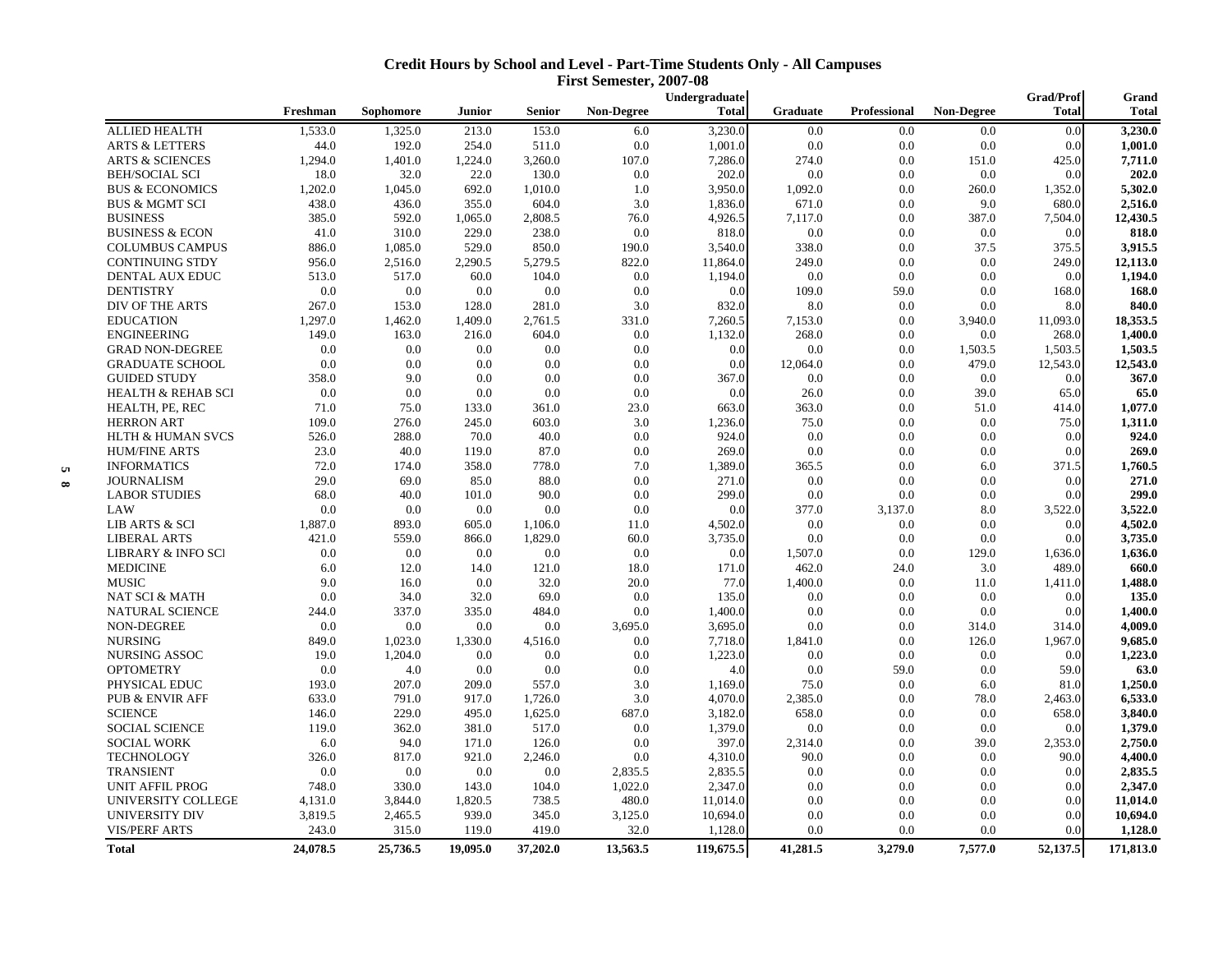### **Credit Hours by Campus, School, and Level -Part-Time Students Only First Semester, 2007-08**

| Freshman<br>Sophomore<br>Junior<br>Senior<br><b>Non-Degree</b><br>Total<br><b>Graduate</b><br><b>Professional</b><br><b>Non-Degree</b><br>Total<br><b>ARTS &amp; SCIENCES</b><br>2,918.0<br>9.0<br>379.0<br>534.0<br>1,919.0<br>77.0<br>64.0<br>0.0<br>0.0<br>64.0<br>22.0<br>79.0<br>392.5<br>555.0<br>223.0<br><b>BUSINESS</b><br>61.5<br>0.0<br>0.0<br>63.0<br>286.0<br><b>CONTINUING STDY</b><br>217.0<br>189.0<br>502.0<br>781.0<br>1,800.0<br>0.0<br>0.0<br>0.0<br>0.0<br>111.0<br>0.0<br>0.0<br><b>EDUCATION</b><br>0.0<br>160.0<br>0.0<br>160.0<br>1,241.0<br>0.0<br>692.0<br>1,933.0<br><b>GRADUATE SCHOOL</b><br>0.0<br>0.0<br>0.0<br>8,752.5<br>0.0<br>0.0<br>0.0<br>0.0<br>448.0<br>9,200.5<br>23.0<br>363.0<br>0.0<br>HEALTH, PE, REC<br>9.0<br>69.0<br>133.0<br>361.0<br>595.0<br>51.0<br>414.0<br><b>INFORMATICS</b><br>0.0<br>0.0<br>184.0<br>7.0<br>235.0<br>0.0<br>44.0<br>68.5<br>3.0<br>71.5<br><b>JOURNALISM</b><br>0.0<br>27.0<br>29.0<br>0.0<br>18.0<br>0.0<br>74.0<br>0.0<br>0.0<br>0.0<br>LAW<br>0.0<br>0.0<br>0.0<br>0.0<br>0.0<br>0.0<br>301.0<br>282.0<br>8.0<br>591.0<br>0.0<br>382.0<br>432.0<br><b>LIBRARY &amp; INFO SCI</b><br>0.0<br>0.0<br>0.0<br>0.0<br>0.0<br>0.0<br>50.0<br><b>MUSIC</b><br>9.0<br>0.0<br>32.0<br>20.0<br>77.0<br>8.0<br>1,255.0<br>16.0<br>1,247.0<br>0.0<br><b>NURSING</b><br>0.0<br>0.0<br>11.0<br>10.0<br>0.0<br>21.0<br>0.0<br>0.0<br>0.0<br>0.0<br><b>OPTOMETRY</b><br>0.0<br>0.0<br>0.0<br>0.0<br>59.0<br>4.0<br>0.0<br>4.0<br>0.0<br>59.0<br><b>PUB &amp; ENVIR AFF</b><br>0.0<br>9.0<br>55.0<br>178.0<br>0.0<br>242.0<br>124.0<br>0.0<br>0.0<br>124.0<br>0.0<br>0.0<br>6.0<br>0.0<br>12.0<br>0.0<br>0.0<br><b>SOCIAL WORK</b><br>6.0<br>0.0<br>0.0<br>UNIVERSITY DIV<br>362.0<br>234.0<br>44.0<br>1,847.5<br>0.0<br>0.0<br>646.5<br>561.0<br>0.0<br>0.0<br>522.0<br>1,437.5<br>1,294.5<br>1,469.0<br>8,540.5<br>341.0<br>1,323.0<br>14,430.0<br>3,817.5<br>12,766.0<br><b>Bloomington Total</b><br><b>BUSINESS</b><br>1,277.5<br>Indianapolis<br>33.0<br>60.0<br>347.0<br>76.0<br>1,793.5<br>5,866.0<br>0.0<br>321.0<br>6,187.0<br><b>COLUMBUS CAMPUS</b><br>1,085.0<br>529.0<br>850.0<br>190.0<br>3,540.0<br>338.0<br>0.0<br>37.5<br>375.5<br>886.0<br>585.0<br><b>CONTINUING STDY</b><br>91.0<br>692.0<br>1,902.0<br>0.0<br>3,270.0<br>249.0<br>0.0<br>0.0<br>249.0<br>DENTAL AUX EDUC<br>0.0<br>29.0<br>0.0<br>79.0<br>108.0<br>0.0<br>0.0<br>0.0<br>0.0<br>0.0<br><b>DENTISTRY</b><br>0.0<br>0.0<br>0.0<br>0.0<br>0.0<br>0.0<br>109.0<br>59.0<br>0.0<br>168.0<br><b>EDUCATION</b><br>477.0<br>2,371.0<br>34.0<br>246.0<br>398.0<br>299.0<br>1,454.0<br>1,683.0<br>0.0<br>688.0<br>0.0<br>268.0<br><b>ENGINEERING</b><br>149.0<br>163.0<br>216.0<br>604.0<br>0.0<br>1,132.0<br>268.0<br>0.0<br><b>GRAD NON-DEGREE</b><br>0.0<br>0.0<br>0.0<br>0.0<br>0.0<br>0.0<br>1,503.5<br>0.0<br>0.0<br>1,503.5<br><b>GRADUATE SCHOOL</b><br>0.0<br>0.0<br>0.0<br>0.0<br>0.0<br>0.0<br>0.0<br>0.0<br>2,750.5<br>2,750.5<br><b>HEALTH &amp; REHAB SCI</b><br>0.0<br>0.0<br>0.0<br>0.0<br>0.0<br>0.0<br>0.0<br>39.0<br>26.0<br>65.0<br><b>HERRON ART</b><br>75.0<br>109.0<br>276.0<br>245.0<br>603.0<br>3.0<br>1,236.0<br>0.0<br>0.0<br>75.0<br><b>INFORMATICS</b><br>72.0<br>174.0<br>314.0<br>594.0<br>0.0<br>1,154.0<br>297.0<br>0.0<br>3.0<br>300.0<br>29.0<br>59.0<br>197.0<br><b>JOURNALISM</b><br>51.0<br>58.0<br>0.0<br>0.0<br>0.0<br>0.0<br>0.0<br><b>LABOR STUDIES</b><br>12.0<br>21.0<br>21.0<br>0.0<br>69.0<br>0.0<br>0.0<br>0.0<br>15.0<br>0.0<br>LAW<br>0.0<br>0.0<br>0.0<br>0.0<br>0.0<br>0.0<br>76.0<br>2,855.0<br>0.0<br>2,931.0<br>2,931.0<br><b>LIBERAL ARTS</b><br>421.0<br>559.0<br>1,829.0<br>60.0<br>0.0<br>866.0<br>3,735.0<br>0.0<br>$0.0\,$<br>0.0<br>3,735.0<br>0.0<br>0.0<br>0.0<br><b>LIBRARY &amp; INFO SCI</b><br>0.0<br>0.0<br>0.0<br>1,125.0<br>0.0<br>79.0<br>1,204.0<br>1,204.0<br>121.0<br>489.0<br><b>MEDICINE</b><br>6.0<br>12.0<br>14.0<br>18.0<br>171.0<br>462.0<br>24.0<br>3.0<br><b>MUSIC</b><br>0.0<br>0.0<br>0.0<br>0.0<br>0.0<br>153.0<br>0.0<br>3.0<br>0.0<br>156.0<br><b>NURSING</b><br>53.0<br>1,927.0<br>65.0<br>197.0<br>1,612.0<br>0.0<br>1,841.0<br>0.0<br>102.0<br>1,943.0<br>PHYSICAL EDUC<br>193.0<br>207.0<br>557.0<br>1,169.0<br>0.0<br>81.0<br>209.0<br>3.0<br>75.0<br>6.0<br>28.0<br>1,293.0<br><b>PUB &amp; ENVIR AFF</b><br>242.0<br>312.0<br>711.0<br>0.0<br>1,342.0<br>0.0<br>6.0<br>1,348.0<br><b>SCIENCE</b><br>229.0<br>3,182.0<br>658.0<br>0.0<br>146.0<br>495.0<br>1,625.0<br>687.0<br>0.0<br>658.0<br><b>SOCIAL WORK</b><br>9.0<br>40.0<br>151.0<br>0.0<br>6.0<br>96.0<br>0.0<br>1,381.0<br>12.0<br>1,393.0<br>1,544.0<br><b>TECHNOLOGY</b><br>817.0<br>921.0<br>4,310.0<br>0.0<br>0.0<br>90.0<br>326.0<br>2,246.0<br>0.0<br>90.0<br>TRANSIENT<br>0.0<br>0.0<br>0.0<br>0.0<br>2,391.5<br>2,391.5<br>0.0<br>0.0<br>0.0<br>0.0<br>UNIVERSITY COLLEGE<br>4,131.0<br>3,844.0<br>1,820.5<br>738.5<br>480.0<br>11,014.0<br>0.0<br>0.0<br>0.0<br>0.0<br>43,297.0<br>24,605.5<br>6,737.0<br>8,656.0<br>7,750.5<br>4,207.5<br>18,864.5<br>2,938.0<br>2,803.0<br>15,946.0<br><b>Indianapolis Total</b> |                    |  |  |  | Undergraduate |  | Grad/Prof | Grand    |
|-----------------------------------------------------------------------------------------------------------------------------------------------------------------------------------------------------------------------------------------------------------------------------------------------------------------------------------------------------------------------------------------------------------------------------------------------------------------------------------------------------------------------------------------------------------------------------------------------------------------------------------------------------------------------------------------------------------------------------------------------------------------------------------------------------------------------------------------------------------------------------------------------------------------------------------------------------------------------------------------------------------------------------------------------------------------------------------------------------------------------------------------------------------------------------------------------------------------------------------------------------------------------------------------------------------------------------------------------------------------------------------------------------------------------------------------------------------------------------------------------------------------------------------------------------------------------------------------------------------------------------------------------------------------------------------------------------------------------------------------------------------------------------------------------------------------------------------------------------------------------------------------------------------------------------------------------------------------------------------------------------------------------------------------------------------------------------------------------------------------------------------------------------------------------------------------------------------------------------------------------------------------------------------------------------------------------------------------------------------------------------------------------------------------------------------------------------------------------------------------------------------------------------------------------------------------------------------------------------------------------------------------------------------------------------------------------------------------------------------------------------------------------------------------------------------------------------------------------------------------------------------------------------------------------------------------------------------------------------------------------------------------------------------------------------------------------------------------------------------------------------------------------------------------------------------------------------------------------------------------------------------------------------------------------------------------------------------------------------------------------------------------------------------------------------------------------------------------------------------------------------------------------------------------------------------------------------------------------------------------------------------------------------------------------------------------------------------------------------------------------------------------------------------------------------------------------------------------------------------------------------------------------------------------------------------------------------------------------------------------------------------------------------------------------------------------------------------------------------------------------------------------------------------------------------------------------------------------------------------------------------------------------------------------------------------------------------------------------------------------------------------------------------------------------------------------------------------------------------------------------------------------------------------------------------------------------------------------------------------------------------------------------------------------------------------------------------------------------------------------------------------------------------------------------------------------------------------------------------------------------------------------------------------------------------------------------------------------------------------------------------------------------------------------------------------------------------------------------------------------------|--------------------|--|--|--|---------------|--|-----------|----------|
|                                                                                                                                                                                                                                                                                                                                                                                                                                                                                                                                                                                                                                                                                                                                                                                                                                                                                                                                                                                                                                                                                                                                                                                                                                                                                                                                                                                                                                                                                                                                                                                                                                                                                                                                                                                                                                                                                                                                                                                                                                                                                                                                                                                                                                                                                                                                                                                                                                                                                                                                                                                                                                                                                                                                                                                                                                                                                                                                                                                                                                                                                                                                                                                                                                                                                                                                                                                                                                                                                                                                                                                                                                                                                                                                                                                                                                                                                                                                                                                                                                                                                                                                                                                                                                                                                                                                                                                                                                                                                                                                                                                                                                                                                                                                                                                                                                                                                                                                                                                                                                                                                                                       |                    |  |  |  |               |  |           | Total    |
|                                                                                                                                                                                                                                                                                                                                                                                                                                                                                                                                                                                                                                                                                                                                                                                                                                                                                                                                                                                                                                                                                                                                                                                                                                                                                                                                                                                                                                                                                                                                                                                                                                                                                                                                                                                                                                                                                                                                                                                                                                                                                                                                                                                                                                                                                                                                                                                                                                                                                                                                                                                                                                                                                                                                                                                                                                                                                                                                                                                                                                                                                                                                                                                                                                                                                                                                                                                                                                                                                                                                                                                                                                                                                                                                                                                                                                                                                                                                                                                                                                                                                                                                                                                                                                                                                                                                                                                                                                                                                                                                                                                                                                                                                                                                                                                                                                                                                                                                                                                                                                                                                                                       | <b>Bloomington</b> |  |  |  |               |  |           | 2,982.0  |
|                                                                                                                                                                                                                                                                                                                                                                                                                                                                                                                                                                                                                                                                                                                                                                                                                                                                                                                                                                                                                                                                                                                                                                                                                                                                                                                                                                                                                                                                                                                                                                                                                                                                                                                                                                                                                                                                                                                                                                                                                                                                                                                                                                                                                                                                                                                                                                                                                                                                                                                                                                                                                                                                                                                                                                                                                                                                                                                                                                                                                                                                                                                                                                                                                                                                                                                                                                                                                                                                                                                                                                                                                                                                                                                                                                                                                                                                                                                                                                                                                                                                                                                                                                                                                                                                                                                                                                                                                                                                                                                                                                                                                                                                                                                                                                                                                                                                                                                                                                                                                                                                                                                       |                    |  |  |  |               |  |           | 841.0    |
|                                                                                                                                                                                                                                                                                                                                                                                                                                                                                                                                                                                                                                                                                                                                                                                                                                                                                                                                                                                                                                                                                                                                                                                                                                                                                                                                                                                                                                                                                                                                                                                                                                                                                                                                                                                                                                                                                                                                                                                                                                                                                                                                                                                                                                                                                                                                                                                                                                                                                                                                                                                                                                                                                                                                                                                                                                                                                                                                                                                                                                                                                                                                                                                                                                                                                                                                                                                                                                                                                                                                                                                                                                                                                                                                                                                                                                                                                                                                                                                                                                                                                                                                                                                                                                                                                                                                                                                                                                                                                                                                                                                                                                                                                                                                                                                                                                                                                                                                                                                                                                                                                                                       |                    |  |  |  |               |  |           | 1,800.0  |
|                                                                                                                                                                                                                                                                                                                                                                                                                                                                                                                                                                                                                                                                                                                                                                                                                                                                                                                                                                                                                                                                                                                                                                                                                                                                                                                                                                                                                                                                                                                                                                                                                                                                                                                                                                                                                                                                                                                                                                                                                                                                                                                                                                                                                                                                                                                                                                                                                                                                                                                                                                                                                                                                                                                                                                                                                                                                                                                                                                                                                                                                                                                                                                                                                                                                                                                                                                                                                                                                                                                                                                                                                                                                                                                                                                                                                                                                                                                                                                                                                                                                                                                                                                                                                                                                                                                                                                                                                                                                                                                                                                                                                                                                                                                                                                                                                                                                                                                                                                                                                                                                                                                       |                    |  |  |  |               |  |           | 2.093.0  |
|                                                                                                                                                                                                                                                                                                                                                                                                                                                                                                                                                                                                                                                                                                                                                                                                                                                                                                                                                                                                                                                                                                                                                                                                                                                                                                                                                                                                                                                                                                                                                                                                                                                                                                                                                                                                                                                                                                                                                                                                                                                                                                                                                                                                                                                                                                                                                                                                                                                                                                                                                                                                                                                                                                                                                                                                                                                                                                                                                                                                                                                                                                                                                                                                                                                                                                                                                                                                                                                                                                                                                                                                                                                                                                                                                                                                                                                                                                                                                                                                                                                                                                                                                                                                                                                                                                                                                                                                                                                                                                                                                                                                                                                                                                                                                                                                                                                                                                                                                                                                                                                                                                                       |                    |  |  |  |               |  |           | 9,200.5  |
|                                                                                                                                                                                                                                                                                                                                                                                                                                                                                                                                                                                                                                                                                                                                                                                                                                                                                                                                                                                                                                                                                                                                                                                                                                                                                                                                                                                                                                                                                                                                                                                                                                                                                                                                                                                                                                                                                                                                                                                                                                                                                                                                                                                                                                                                                                                                                                                                                                                                                                                                                                                                                                                                                                                                                                                                                                                                                                                                                                                                                                                                                                                                                                                                                                                                                                                                                                                                                                                                                                                                                                                                                                                                                                                                                                                                                                                                                                                                                                                                                                                                                                                                                                                                                                                                                                                                                                                                                                                                                                                                                                                                                                                                                                                                                                                                                                                                                                                                                                                                                                                                                                                       |                    |  |  |  |               |  |           | 1.009.0  |
|                                                                                                                                                                                                                                                                                                                                                                                                                                                                                                                                                                                                                                                                                                                                                                                                                                                                                                                                                                                                                                                                                                                                                                                                                                                                                                                                                                                                                                                                                                                                                                                                                                                                                                                                                                                                                                                                                                                                                                                                                                                                                                                                                                                                                                                                                                                                                                                                                                                                                                                                                                                                                                                                                                                                                                                                                                                                                                                                                                                                                                                                                                                                                                                                                                                                                                                                                                                                                                                                                                                                                                                                                                                                                                                                                                                                                                                                                                                                                                                                                                                                                                                                                                                                                                                                                                                                                                                                                                                                                                                                                                                                                                                                                                                                                                                                                                                                                                                                                                                                                                                                                                                       |                    |  |  |  |               |  |           | 306.5    |
|                                                                                                                                                                                                                                                                                                                                                                                                                                                                                                                                                                                                                                                                                                                                                                                                                                                                                                                                                                                                                                                                                                                                                                                                                                                                                                                                                                                                                                                                                                                                                                                                                                                                                                                                                                                                                                                                                                                                                                                                                                                                                                                                                                                                                                                                                                                                                                                                                                                                                                                                                                                                                                                                                                                                                                                                                                                                                                                                                                                                                                                                                                                                                                                                                                                                                                                                                                                                                                                                                                                                                                                                                                                                                                                                                                                                                                                                                                                                                                                                                                                                                                                                                                                                                                                                                                                                                                                                                                                                                                                                                                                                                                                                                                                                                                                                                                                                                                                                                                                                                                                                                                                       |                    |  |  |  |               |  |           | 74.0     |
|                                                                                                                                                                                                                                                                                                                                                                                                                                                                                                                                                                                                                                                                                                                                                                                                                                                                                                                                                                                                                                                                                                                                                                                                                                                                                                                                                                                                                                                                                                                                                                                                                                                                                                                                                                                                                                                                                                                                                                                                                                                                                                                                                                                                                                                                                                                                                                                                                                                                                                                                                                                                                                                                                                                                                                                                                                                                                                                                                                                                                                                                                                                                                                                                                                                                                                                                                                                                                                                                                                                                                                                                                                                                                                                                                                                                                                                                                                                                                                                                                                                                                                                                                                                                                                                                                                                                                                                                                                                                                                                                                                                                                                                                                                                                                                                                                                                                                                                                                                                                                                                                                                                       |                    |  |  |  |               |  |           | 591.0    |
|                                                                                                                                                                                                                                                                                                                                                                                                                                                                                                                                                                                                                                                                                                                                                                                                                                                                                                                                                                                                                                                                                                                                                                                                                                                                                                                                                                                                                                                                                                                                                                                                                                                                                                                                                                                                                                                                                                                                                                                                                                                                                                                                                                                                                                                                                                                                                                                                                                                                                                                                                                                                                                                                                                                                                                                                                                                                                                                                                                                                                                                                                                                                                                                                                                                                                                                                                                                                                                                                                                                                                                                                                                                                                                                                                                                                                                                                                                                                                                                                                                                                                                                                                                                                                                                                                                                                                                                                                                                                                                                                                                                                                                                                                                                                                                                                                                                                                                                                                                                                                                                                                                                       |                    |  |  |  |               |  |           | 432.0    |
|                                                                                                                                                                                                                                                                                                                                                                                                                                                                                                                                                                                                                                                                                                                                                                                                                                                                                                                                                                                                                                                                                                                                                                                                                                                                                                                                                                                                                                                                                                                                                                                                                                                                                                                                                                                                                                                                                                                                                                                                                                                                                                                                                                                                                                                                                                                                                                                                                                                                                                                                                                                                                                                                                                                                                                                                                                                                                                                                                                                                                                                                                                                                                                                                                                                                                                                                                                                                                                                                                                                                                                                                                                                                                                                                                                                                                                                                                                                                                                                                                                                                                                                                                                                                                                                                                                                                                                                                                                                                                                                                                                                                                                                                                                                                                                                                                                                                                                                                                                                                                                                                                                                       |                    |  |  |  |               |  |           | 1,332.0  |
|                                                                                                                                                                                                                                                                                                                                                                                                                                                                                                                                                                                                                                                                                                                                                                                                                                                                                                                                                                                                                                                                                                                                                                                                                                                                                                                                                                                                                                                                                                                                                                                                                                                                                                                                                                                                                                                                                                                                                                                                                                                                                                                                                                                                                                                                                                                                                                                                                                                                                                                                                                                                                                                                                                                                                                                                                                                                                                                                                                                                                                                                                                                                                                                                                                                                                                                                                                                                                                                                                                                                                                                                                                                                                                                                                                                                                                                                                                                                                                                                                                                                                                                                                                                                                                                                                                                                                                                                                                                                                                                                                                                                                                                                                                                                                                                                                                                                                                                                                                                                                                                                                                                       |                    |  |  |  |               |  |           | 21.0     |
|                                                                                                                                                                                                                                                                                                                                                                                                                                                                                                                                                                                                                                                                                                                                                                                                                                                                                                                                                                                                                                                                                                                                                                                                                                                                                                                                                                                                                                                                                                                                                                                                                                                                                                                                                                                                                                                                                                                                                                                                                                                                                                                                                                                                                                                                                                                                                                                                                                                                                                                                                                                                                                                                                                                                                                                                                                                                                                                                                                                                                                                                                                                                                                                                                                                                                                                                                                                                                                                                                                                                                                                                                                                                                                                                                                                                                                                                                                                                                                                                                                                                                                                                                                                                                                                                                                                                                                                                                                                                                                                                                                                                                                                                                                                                                                                                                                                                                                                                                                                                                                                                                                                       |                    |  |  |  |               |  |           | 63.0     |
|                                                                                                                                                                                                                                                                                                                                                                                                                                                                                                                                                                                                                                                                                                                                                                                                                                                                                                                                                                                                                                                                                                                                                                                                                                                                                                                                                                                                                                                                                                                                                                                                                                                                                                                                                                                                                                                                                                                                                                                                                                                                                                                                                                                                                                                                                                                                                                                                                                                                                                                                                                                                                                                                                                                                                                                                                                                                                                                                                                                                                                                                                                                                                                                                                                                                                                                                                                                                                                                                                                                                                                                                                                                                                                                                                                                                                                                                                                                                                                                                                                                                                                                                                                                                                                                                                                                                                                                                                                                                                                                                                                                                                                                                                                                                                                                                                                                                                                                                                                                                                                                                                                                       |                    |  |  |  |               |  |           | 366.0    |
|                                                                                                                                                                                                                                                                                                                                                                                                                                                                                                                                                                                                                                                                                                                                                                                                                                                                                                                                                                                                                                                                                                                                                                                                                                                                                                                                                                                                                                                                                                                                                                                                                                                                                                                                                                                                                                                                                                                                                                                                                                                                                                                                                                                                                                                                                                                                                                                                                                                                                                                                                                                                                                                                                                                                                                                                                                                                                                                                                                                                                                                                                                                                                                                                                                                                                                                                                                                                                                                                                                                                                                                                                                                                                                                                                                                                                                                                                                                                                                                                                                                                                                                                                                                                                                                                                                                                                                                                                                                                                                                                                                                                                                                                                                                                                                                                                                                                                                                                                                                                                                                                                                                       |                    |  |  |  |               |  |           | 12.0     |
|                                                                                                                                                                                                                                                                                                                                                                                                                                                                                                                                                                                                                                                                                                                                                                                                                                                                                                                                                                                                                                                                                                                                                                                                                                                                                                                                                                                                                                                                                                                                                                                                                                                                                                                                                                                                                                                                                                                                                                                                                                                                                                                                                                                                                                                                                                                                                                                                                                                                                                                                                                                                                                                                                                                                                                                                                                                                                                                                                                                                                                                                                                                                                                                                                                                                                                                                                                                                                                                                                                                                                                                                                                                                                                                                                                                                                                                                                                                                                                                                                                                                                                                                                                                                                                                                                                                                                                                                                                                                                                                                                                                                                                                                                                                                                                                                                                                                                                                                                                                                                                                                                                                       |                    |  |  |  |               |  |           | 1,847.5  |
|                                                                                                                                                                                                                                                                                                                                                                                                                                                                                                                                                                                                                                                                                                                                                                                                                                                                                                                                                                                                                                                                                                                                                                                                                                                                                                                                                                                                                                                                                                                                                                                                                                                                                                                                                                                                                                                                                                                                                                                                                                                                                                                                                                                                                                                                                                                                                                                                                                                                                                                                                                                                                                                                                                                                                                                                                                                                                                                                                                                                                                                                                                                                                                                                                                                                                                                                                                                                                                                                                                                                                                                                                                                                                                                                                                                                                                                                                                                                                                                                                                                                                                                                                                                                                                                                                                                                                                                                                                                                                                                                                                                                                                                                                                                                                                                                                                                                                                                                                                                                                                                                                                                       |                    |  |  |  |               |  |           | 22,970.5 |
|                                                                                                                                                                                                                                                                                                                                                                                                                                                                                                                                                                                                                                                                                                                                                                                                                                                                                                                                                                                                                                                                                                                                                                                                                                                                                                                                                                                                                                                                                                                                                                                                                                                                                                                                                                                                                                                                                                                                                                                                                                                                                                                                                                                                                                                                                                                                                                                                                                                                                                                                                                                                                                                                                                                                                                                                                                                                                                                                                                                                                                                                                                                                                                                                                                                                                                                                                                                                                                                                                                                                                                                                                                                                                                                                                                                                                                                                                                                                                                                                                                                                                                                                                                                                                                                                                                                                                                                                                                                                                                                                                                                                                                                                                                                                                                                                                                                                                                                                                                                                                                                                                                                       |                    |  |  |  |               |  |           |          |
|                                                                                                                                                                                                                                                                                                                                                                                                                                                                                                                                                                                                                                                                                                                                                                                                                                                                                                                                                                                                                                                                                                                                                                                                                                                                                                                                                                                                                                                                                                                                                                                                                                                                                                                                                                                                                                                                                                                                                                                                                                                                                                                                                                                                                                                                                                                                                                                                                                                                                                                                                                                                                                                                                                                                                                                                                                                                                                                                                                                                                                                                                                                                                                                                                                                                                                                                                                                                                                                                                                                                                                                                                                                                                                                                                                                                                                                                                                                                                                                                                                                                                                                                                                                                                                                                                                                                                                                                                                                                                                                                                                                                                                                                                                                                                                                                                                                                                                                                                                                                                                                                                                                       |                    |  |  |  |               |  |           | 7,980.5  |
|                                                                                                                                                                                                                                                                                                                                                                                                                                                                                                                                                                                                                                                                                                                                                                                                                                                                                                                                                                                                                                                                                                                                                                                                                                                                                                                                                                                                                                                                                                                                                                                                                                                                                                                                                                                                                                                                                                                                                                                                                                                                                                                                                                                                                                                                                                                                                                                                                                                                                                                                                                                                                                                                                                                                                                                                                                                                                                                                                                                                                                                                                                                                                                                                                                                                                                                                                                                                                                                                                                                                                                                                                                                                                                                                                                                                                                                                                                                                                                                                                                                                                                                                                                                                                                                                                                                                                                                                                                                                                                                                                                                                                                                                                                                                                                                                                                                                                                                                                                                                                                                                                                                       |                    |  |  |  |               |  |           | 3,915.5  |
|                                                                                                                                                                                                                                                                                                                                                                                                                                                                                                                                                                                                                                                                                                                                                                                                                                                                                                                                                                                                                                                                                                                                                                                                                                                                                                                                                                                                                                                                                                                                                                                                                                                                                                                                                                                                                                                                                                                                                                                                                                                                                                                                                                                                                                                                                                                                                                                                                                                                                                                                                                                                                                                                                                                                                                                                                                                                                                                                                                                                                                                                                                                                                                                                                                                                                                                                                                                                                                                                                                                                                                                                                                                                                                                                                                                                                                                                                                                                                                                                                                                                                                                                                                                                                                                                                                                                                                                                                                                                                                                                                                                                                                                                                                                                                                                                                                                                                                                                                                                                                                                                                                                       |                    |  |  |  |               |  |           | 3,519.0  |
|                                                                                                                                                                                                                                                                                                                                                                                                                                                                                                                                                                                                                                                                                                                                                                                                                                                                                                                                                                                                                                                                                                                                                                                                                                                                                                                                                                                                                                                                                                                                                                                                                                                                                                                                                                                                                                                                                                                                                                                                                                                                                                                                                                                                                                                                                                                                                                                                                                                                                                                                                                                                                                                                                                                                                                                                                                                                                                                                                                                                                                                                                                                                                                                                                                                                                                                                                                                                                                                                                                                                                                                                                                                                                                                                                                                                                                                                                                                                                                                                                                                                                                                                                                                                                                                                                                                                                                                                                                                                                                                                                                                                                                                                                                                                                                                                                                                                                                                                                                                                                                                                                                                       |                    |  |  |  |               |  |           | 108.0    |
|                                                                                                                                                                                                                                                                                                                                                                                                                                                                                                                                                                                                                                                                                                                                                                                                                                                                                                                                                                                                                                                                                                                                                                                                                                                                                                                                                                                                                                                                                                                                                                                                                                                                                                                                                                                                                                                                                                                                                                                                                                                                                                                                                                                                                                                                                                                                                                                                                                                                                                                                                                                                                                                                                                                                                                                                                                                                                                                                                                                                                                                                                                                                                                                                                                                                                                                                                                                                                                                                                                                                                                                                                                                                                                                                                                                                                                                                                                                                                                                                                                                                                                                                                                                                                                                                                                                                                                                                                                                                                                                                                                                                                                                                                                                                                                                                                                                                                                                                                                                                                                                                                                                       |                    |  |  |  |               |  |           | 168.0    |
|                                                                                                                                                                                                                                                                                                                                                                                                                                                                                                                                                                                                                                                                                                                                                                                                                                                                                                                                                                                                                                                                                                                                                                                                                                                                                                                                                                                                                                                                                                                                                                                                                                                                                                                                                                                                                                                                                                                                                                                                                                                                                                                                                                                                                                                                                                                                                                                                                                                                                                                                                                                                                                                                                                                                                                                                                                                                                                                                                                                                                                                                                                                                                                                                                                                                                                                                                                                                                                                                                                                                                                                                                                                                                                                                                                                                                                                                                                                                                                                                                                                                                                                                                                                                                                                                                                                                                                                                                                                                                                                                                                                                                                                                                                                                                                                                                                                                                                                                                                                                                                                                                                                       |                    |  |  |  |               |  |           | 3,825.0  |
|                                                                                                                                                                                                                                                                                                                                                                                                                                                                                                                                                                                                                                                                                                                                                                                                                                                                                                                                                                                                                                                                                                                                                                                                                                                                                                                                                                                                                                                                                                                                                                                                                                                                                                                                                                                                                                                                                                                                                                                                                                                                                                                                                                                                                                                                                                                                                                                                                                                                                                                                                                                                                                                                                                                                                                                                                                                                                                                                                                                                                                                                                                                                                                                                                                                                                                                                                                                                                                                                                                                                                                                                                                                                                                                                                                                                                                                                                                                                                                                                                                                                                                                                                                                                                                                                                                                                                                                                                                                                                                                                                                                                                                                                                                                                                                                                                                                                                                                                                                                                                                                                                                                       |                    |  |  |  |               |  |           | 1,400.0  |
|                                                                                                                                                                                                                                                                                                                                                                                                                                                                                                                                                                                                                                                                                                                                                                                                                                                                                                                                                                                                                                                                                                                                                                                                                                                                                                                                                                                                                                                                                                                                                                                                                                                                                                                                                                                                                                                                                                                                                                                                                                                                                                                                                                                                                                                                                                                                                                                                                                                                                                                                                                                                                                                                                                                                                                                                                                                                                                                                                                                                                                                                                                                                                                                                                                                                                                                                                                                                                                                                                                                                                                                                                                                                                                                                                                                                                                                                                                                                                                                                                                                                                                                                                                                                                                                                                                                                                                                                                                                                                                                                                                                                                                                                                                                                                                                                                                                                                                                                                                                                                                                                                                                       |                    |  |  |  |               |  |           | 1,503.5  |
|                                                                                                                                                                                                                                                                                                                                                                                                                                                                                                                                                                                                                                                                                                                                                                                                                                                                                                                                                                                                                                                                                                                                                                                                                                                                                                                                                                                                                                                                                                                                                                                                                                                                                                                                                                                                                                                                                                                                                                                                                                                                                                                                                                                                                                                                                                                                                                                                                                                                                                                                                                                                                                                                                                                                                                                                                                                                                                                                                                                                                                                                                                                                                                                                                                                                                                                                                                                                                                                                                                                                                                                                                                                                                                                                                                                                                                                                                                                                                                                                                                                                                                                                                                                                                                                                                                                                                                                                                                                                                                                                                                                                                                                                                                                                                                                                                                                                                                                                                                                                                                                                                                                       |                    |  |  |  |               |  |           | 2,750.5  |
|                                                                                                                                                                                                                                                                                                                                                                                                                                                                                                                                                                                                                                                                                                                                                                                                                                                                                                                                                                                                                                                                                                                                                                                                                                                                                                                                                                                                                                                                                                                                                                                                                                                                                                                                                                                                                                                                                                                                                                                                                                                                                                                                                                                                                                                                                                                                                                                                                                                                                                                                                                                                                                                                                                                                                                                                                                                                                                                                                                                                                                                                                                                                                                                                                                                                                                                                                                                                                                                                                                                                                                                                                                                                                                                                                                                                                                                                                                                                                                                                                                                                                                                                                                                                                                                                                                                                                                                                                                                                                                                                                                                                                                                                                                                                                                                                                                                                                                                                                                                                                                                                                                                       |                    |  |  |  |               |  |           | 65.0     |
|                                                                                                                                                                                                                                                                                                                                                                                                                                                                                                                                                                                                                                                                                                                                                                                                                                                                                                                                                                                                                                                                                                                                                                                                                                                                                                                                                                                                                                                                                                                                                                                                                                                                                                                                                                                                                                                                                                                                                                                                                                                                                                                                                                                                                                                                                                                                                                                                                                                                                                                                                                                                                                                                                                                                                                                                                                                                                                                                                                                                                                                                                                                                                                                                                                                                                                                                                                                                                                                                                                                                                                                                                                                                                                                                                                                                                                                                                                                                                                                                                                                                                                                                                                                                                                                                                                                                                                                                                                                                                                                                                                                                                                                                                                                                                                                                                                                                                                                                                                                                                                                                                                                       |                    |  |  |  |               |  |           | 1,311.0  |
|                                                                                                                                                                                                                                                                                                                                                                                                                                                                                                                                                                                                                                                                                                                                                                                                                                                                                                                                                                                                                                                                                                                                                                                                                                                                                                                                                                                                                                                                                                                                                                                                                                                                                                                                                                                                                                                                                                                                                                                                                                                                                                                                                                                                                                                                                                                                                                                                                                                                                                                                                                                                                                                                                                                                                                                                                                                                                                                                                                                                                                                                                                                                                                                                                                                                                                                                                                                                                                                                                                                                                                                                                                                                                                                                                                                                                                                                                                                                                                                                                                                                                                                                                                                                                                                                                                                                                                                                                                                                                                                                                                                                                                                                                                                                                                                                                                                                                                                                                                                                                                                                                                                       |                    |  |  |  |               |  |           | 1,454.0  |
|                                                                                                                                                                                                                                                                                                                                                                                                                                                                                                                                                                                                                                                                                                                                                                                                                                                                                                                                                                                                                                                                                                                                                                                                                                                                                                                                                                                                                                                                                                                                                                                                                                                                                                                                                                                                                                                                                                                                                                                                                                                                                                                                                                                                                                                                                                                                                                                                                                                                                                                                                                                                                                                                                                                                                                                                                                                                                                                                                                                                                                                                                                                                                                                                                                                                                                                                                                                                                                                                                                                                                                                                                                                                                                                                                                                                                                                                                                                                                                                                                                                                                                                                                                                                                                                                                                                                                                                                                                                                                                                                                                                                                                                                                                                                                                                                                                                                                                                                                                                                                                                                                                                       |                    |  |  |  |               |  |           | 197.0    |
|                                                                                                                                                                                                                                                                                                                                                                                                                                                                                                                                                                                                                                                                                                                                                                                                                                                                                                                                                                                                                                                                                                                                                                                                                                                                                                                                                                                                                                                                                                                                                                                                                                                                                                                                                                                                                                                                                                                                                                                                                                                                                                                                                                                                                                                                                                                                                                                                                                                                                                                                                                                                                                                                                                                                                                                                                                                                                                                                                                                                                                                                                                                                                                                                                                                                                                                                                                                                                                                                                                                                                                                                                                                                                                                                                                                                                                                                                                                                                                                                                                                                                                                                                                                                                                                                                                                                                                                                                                                                                                                                                                                                                                                                                                                                                                                                                                                                                                                                                                                                                                                                                                                       |                    |  |  |  |               |  |           |          |
|                                                                                                                                                                                                                                                                                                                                                                                                                                                                                                                                                                                                                                                                                                                                                                                                                                                                                                                                                                                                                                                                                                                                                                                                                                                                                                                                                                                                                                                                                                                                                                                                                                                                                                                                                                                                                                                                                                                                                                                                                                                                                                                                                                                                                                                                                                                                                                                                                                                                                                                                                                                                                                                                                                                                                                                                                                                                                                                                                                                                                                                                                                                                                                                                                                                                                                                                                                                                                                                                                                                                                                                                                                                                                                                                                                                                                                                                                                                                                                                                                                                                                                                                                                                                                                                                                                                                                                                                                                                                                                                                                                                                                                                                                                                                                                                                                                                                                                                                                                                                                                                                                                                       |                    |  |  |  |               |  |           |          |
|                                                                                                                                                                                                                                                                                                                                                                                                                                                                                                                                                                                                                                                                                                                                                                                                                                                                                                                                                                                                                                                                                                                                                                                                                                                                                                                                                                                                                                                                                                                                                                                                                                                                                                                                                                                                                                                                                                                                                                                                                                                                                                                                                                                                                                                                                                                                                                                                                                                                                                                                                                                                                                                                                                                                                                                                                                                                                                                                                                                                                                                                                                                                                                                                                                                                                                                                                                                                                                                                                                                                                                                                                                                                                                                                                                                                                                                                                                                                                                                                                                                                                                                                                                                                                                                                                                                                                                                                                                                                                                                                                                                                                                                                                                                                                                                                                                                                                                                                                                                                                                                                                                                       |                    |  |  |  |               |  |           |          |
|                                                                                                                                                                                                                                                                                                                                                                                                                                                                                                                                                                                                                                                                                                                                                                                                                                                                                                                                                                                                                                                                                                                                                                                                                                                                                                                                                                                                                                                                                                                                                                                                                                                                                                                                                                                                                                                                                                                                                                                                                                                                                                                                                                                                                                                                                                                                                                                                                                                                                                                                                                                                                                                                                                                                                                                                                                                                                                                                                                                                                                                                                                                                                                                                                                                                                                                                                                                                                                                                                                                                                                                                                                                                                                                                                                                                                                                                                                                                                                                                                                                                                                                                                                                                                                                                                                                                                                                                                                                                                                                                                                                                                                                                                                                                                                                                                                                                                                                                                                                                                                                                                                                       |                    |  |  |  |               |  |           |          |
|                                                                                                                                                                                                                                                                                                                                                                                                                                                                                                                                                                                                                                                                                                                                                                                                                                                                                                                                                                                                                                                                                                                                                                                                                                                                                                                                                                                                                                                                                                                                                                                                                                                                                                                                                                                                                                                                                                                                                                                                                                                                                                                                                                                                                                                                                                                                                                                                                                                                                                                                                                                                                                                                                                                                                                                                                                                                                                                                                                                                                                                                                                                                                                                                                                                                                                                                                                                                                                                                                                                                                                                                                                                                                                                                                                                                                                                                                                                                                                                                                                                                                                                                                                                                                                                                                                                                                                                                                                                                                                                                                                                                                                                                                                                                                                                                                                                                                                                                                                                                                                                                                                                       |                    |  |  |  |               |  |           | 660.0    |
|                                                                                                                                                                                                                                                                                                                                                                                                                                                                                                                                                                                                                                                                                                                                                                                                                                                                                                                                                                                                                                                                                                                                                                                                                                                                                                                                                                                                                                                                                                                                                                                                                                                                                                                                                                                                                                                                                                                                                                                                                                                                                                                                                                                                                                                                                                                                                                                                                                                                                                                                                                                                                                                                                                                                                                                                                                                                                                                                                                                                                                                                                                                                                                                                                                                                                                                                                                                                                                                                                                                                                                                                                                                                                                                                                                                                                                                                                                                                                                                                                                                                                                                                                                                                                                                                                                                                                                                                                                                                                                                                                                                                                                                                                                                                                                                                                                                                                                                                                                                                                                                                                                                       |                    |  |  |  |               |  |           | 156.0    |
|                                                                                                                                                                                                                                                                                                                                                                                                                                                                                                                                                                                                                                                                                                                                                                                                                                                                                                                                                                                                                                                                                                                                                                                                                                                                                                                                                                                                                                                                                                                                                                                                                                                                                                                                                                                                                                                                                                                                                                                                                                                                                                                                                                                                                                                                                                                                                                                                                                                                                                                                                                                                                                                                                                                                                                                                                                                                                                                                                                                                                                                                                                                                                                                                                                                                                                                                                                                                                                                                                                                                                                                                                                                                                                                                                                                                                                                                                                                                                                                                                                                                                                                                                                                                                                                                                                                                                                                                                                                                                                                                                                                                                                                                                                                                                                                                                                                                                                                                                                                                                                                                                                                       |                    |  |  |  |               |  |           | 3.870.0  |
|                                                                                                                                                                                                                                                                                                                                                                                                                                                                                                                                                                                                                                                                                                                                                                                                                                                                                                                                                                                                                                                                                                                                                                                                                                                                                                                                                                                                                                                                                                                                                                                                                                                                                                                                                                                                                                                                                                                                                                                                                                                                                                                                                                                                                                                                                                                                                                                                                                                                                                                                                                                                                                                                                                                                                                                                                                                                                                                                                                                                                                                                                                                                                                                                                                                                                                                                                                                                                                                                                                                                                                                                                                                                                                                                                                                                                                                                                                                                                                                                                                                                                                                                                                                                                                                                                                                                                                                                                                                                                                                                                                                                                                                                                                                                                                                                                                                                                                                                                                                                                                                                                                                       |                    |  |  |  |               |  |           | 1,250.0  |
|                                                                                                                                                                                                                                                                                                                                                                                                                                                                                                                                                                                                                                                                                                                                                                                                                                                                                                                                                                                                                                                                                                                                                                                                                                                                                                                                                                                                                                                                                                                                                                                                                                                                                                                                                                                                                                                                                                                                                                                                                                                                                                                                                                                                                                                                                                                                                                                                                                                                                                                                                                                                                                                                                                                                                                                                                                                                                                                                                                                                                                                                                                                                                                                                                                                                                                                                                                                                                                                                                                                                                                                                                                                                                                                                                                                                                                                                                                                                                                                                                                                                                                                                                                                                                                                                                                                                                                                                                                                                                                                                                                                                                                                                                                                                                                                                                                                                                                                                                                                                                                                                                                                       |                    |  |  |  |               |  |           | 2,641.0  |
|                                                                                                                                                                                                                                                                                                                                                                                                                                                                                                                                                                                                                                                                                                                                                                                                                                                                                                                                                                                                                                                                                                                                                                                                                                                                                                                                                                                                                                                                                                                                                                                                                                                                                                                                                                                                                                                                                                                                                                                                                                                                                                                                                                                                                                                                                                                                                                                                                                                                                                                                                                                                                                                                                                                                                                                                                                                                                                                                                                                                                                                                                                                                                                                                                                                                                                                                                                                                                                                                                                                                                                                                                                                                                                                                                                                                                                                                                                                                                                                                                                                                                                                                                                                                                                                                                                                                                                                                                                                                                                                                                                                                                                                                                                                                                                                                                                                                                                                                                                                                                                                                                                                       |                    |  |  |  |               |  |           | 3,840.0  |
|                                                                                                                                                                                                                                                                                                                                                                                                                                                                                                                                                                                                                                                                                                                                                                                                                                                                                                                                                                                                                                                                                                                                                                                                                                                                                                                                                                                                                                                                                                                                                                                                                                                                                                                                                                                                                                                                                                                                                                                                                                                                                                                                                                                                                                                                                                                                                                                                                                                                                                                                                                                                                                                                                                                                                                                                                                                                                                                                                                                                                                                                                                                                                                                                                                                                                                                                                                                                                                                                                                                                                                                                                                                                                                                                                                                                                                                                                                                                                                                                                                                                                                                                                                                                                                                                                                                                                                                                                                                                                                                                                                                                                                                                                                                                                                                                                                                                                                                                                                                                                                                                                                                       |                    |  |  |  |               |  |           |          |
|                                                                                                                                                                                                                                                                                                                                                                                                                                                                                                                                                                                                                                                                                                                                                                                                                                                                                                                                                                                                                                                                                                                                                                                                                                                                                                                                                                                                                                                                                                                                                                                                                                                                                                                                                                                                                                                                                                                                                                                                                                                                                                                                                                                                                                                                                                                                                                                                                                                                                                                                                                                                                                                                                                                                                                                                                                                                                                                                                                                                                                                                                                                                                                                                                                                                                                                                                                                                                                                                                                                                                                                                                                                                                                                                                                                                                                                                                                                                                                                                                                                                                                                                                                                                                                                                                                                                                                                                                                                                                                                                                                                                                                                                                                                                                                                                                                                                                                                                                                                                                                                                                                                       |                    |  |  |  |               |  |           | 4,400.0  |
|                                                                                                                                                                                                                                                                                                                                                                                                                                                                                                                                                                                                                                                                                                                                                                                                                                                                                                                                                                                                                                                                                                                                                                                                                                                                                                                                                                                                                                                                                                                                                                                                                                                                                                                                                                                                                                                                                                                                                                                                                                                                                                                                                                                                                                                                                                                                                                                                                                                                                                                                                                                                                                                                                                                                                                                                                                                                                                                                                                                                                                                                                                                                                                                                                                                                                                                                                                                                                                                                                                                                                                                                                                                                                                                                                                                                                                                                                                                                                                                                                                                                                                                                                                                                                                                                                                                                                                                                                                                                                                                                                                                                                                                                                                                                                                                                                                                                                                                                                                                                                                                                                                                       |                    |  |  |  |               |  |           | 2,391.5  |
|                                                                                                                                                                                                                                                                                                                                                                                                                                                                                                                                                                                                                                                                                                                                                                                                                                                                                                                                                                                                                                                                                                                                                                                                                                                                                                                                                                                                                                                                                                                                                                                                                                                                                                                                                                                                                                                                                                                                                                                                                                                                                                                                                                                                                                                                                                                                                                                                                                                                                                                                                                                                                                                                                                                                                                                                                                                                                                                                                                                                                                                                                                                                                                                                                                                                                                                                                                                                                                                                                                                                                                                                                                                                                                                                                                                                                                                                                                                                                                                                                                                                                                                                                                                                                                                                                                                                                                                                                                                                                                                                                                                                                                                                                                                                                                                                                                                                                                                                                                                                                                                                                                                       |                    |  |  |  |               |  |           | 11,014.0 |
|                                                                                                                                                                                                                                                                                                                                                                                                                                                                                                                                                                                                                                                                                                                                                                                                                                                                                                                                                                                                                                                                                                                                                                                                                                                                                                                                                                                                                                                                                                                                                                                                                                                                                                                                                                                                                                                                                                                                                                                                                                                                                                                                                                                                                                                                                                                                                                                                                                                                                                                                                                                                                                                                                                                                                                                                                                                                                                                                                                                                                                                                                                                                                                                                                                                                                                                                                                                                                                                                                                                                                                                                                                                                                                                                                                                                                                                                                                                                                                                                                                                                                                                                                                                                                                                                                                                                                                                                                                                                                                                                                                                                                                                                                                                                                                                                                                                                                                                                                                                                                                                                                                                       |                    |  |  |  |               |  |           | 67,902.5 |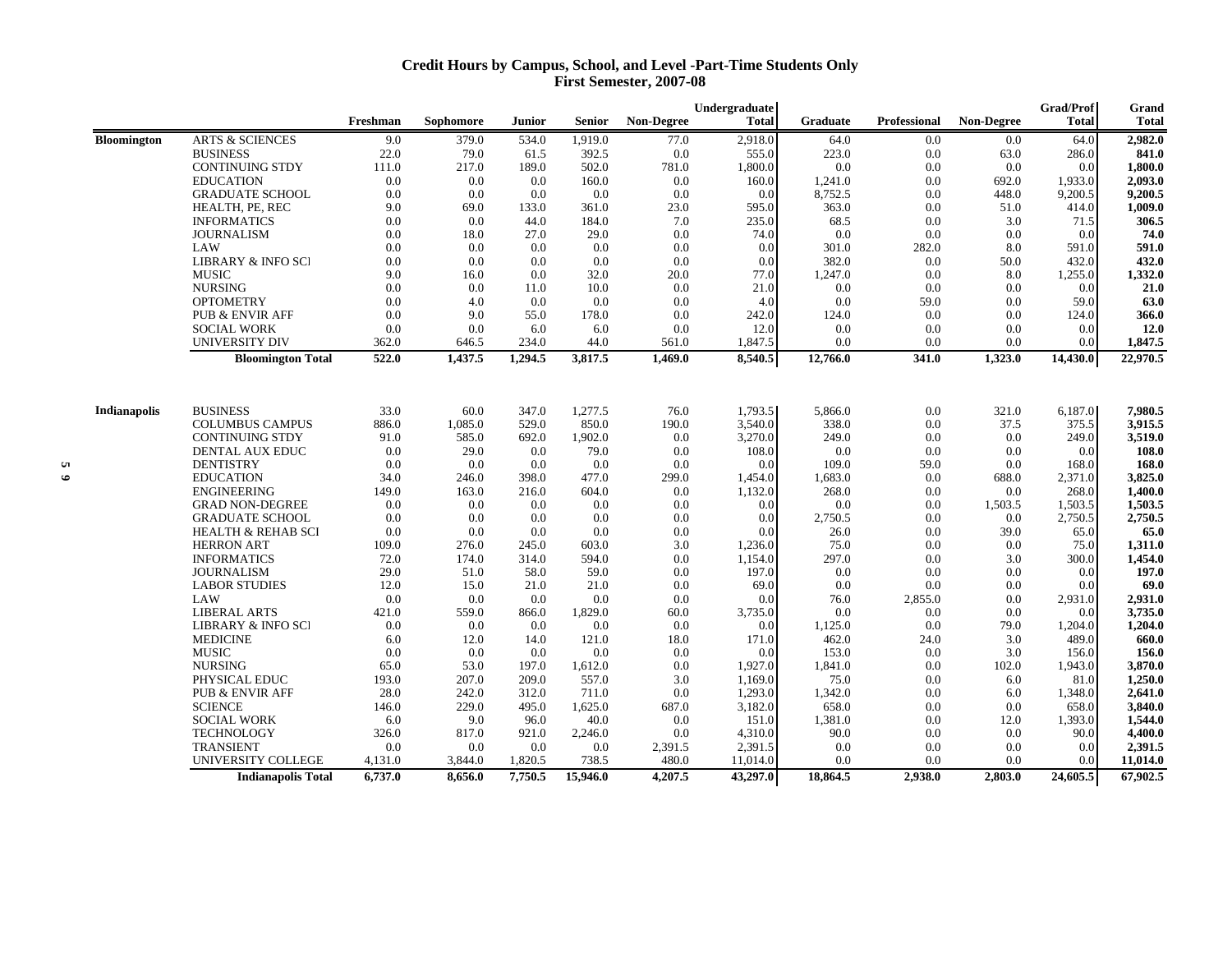### **Credit Hours by Campus, School, and Level - Part-Time Students Only First Semester, 2007-08**

|                   |                              |          |           |         |         |            | Undergraduate |          |              |            | <b>Grad/Prof</b> | Grand        |
|-------------------|------------------------------|----------|-----------|---------|---------|------------|---------------|----------|--------------|------------|------------------|--------------|
|                   |                              | Freshman | Sophomore | Junior  | Senior  | Non-Degree | <b>Total</b>  | Graduate | Professional | Non-Degree | <b>Total</b>     | <b>Total</b> |
| East              | <b>BEH/SOCIAL SCI</b>        | 18.0     | 32.0      | 22.0    | 130.0   | 0.0        | 202.0         | 0.0      |              | 0.0        | 0.0              | 202.0        |
|                   | <b>BUSINESS &amp; ECON</b>   | 41.0     | 310.0     | 229.0   | 238.0   | 0.0        | 818.0         | 0.0      |              | 0.0        | 0.0              | 818.0        |
|                   | <b>CONTINUING STDY</b>       | 18.0     | 93.0      | 68.0    | 108.0   | 0.0        | 287.0         | 0.0      |              | 0.0        | 0.0              | 287.0        |
|                   | <b>EDUCATION</b>             | 112.0    | 108.0     | 103.0   | 243.5   | 0.0        | 566.5         | 0.0      |              | 86.0       | 86.0             | 652.5        |
|                   | <b>HUM/FINE ARTS</b>         | 23.0     | 40.0      | 119.0   | 87.0    | 0.0        | 269.0         | 0.0      |              | 0.0        | 0.0              | 269.0        |
|                   | NAT SCI & MATH               | 0.0      | 34.0      | 32.0    | 69.0    | 0.0        | 135.0         | 0.0      |              | 0.0        | 0.0              | 135.0        |
|                   | NON-DEGREE                   | 0.0      | 0.0       | 0.0     | 0.0     | 55.0       | 55.0          | 0.0      |              | 46.0       | 46.0             | 101.0        |
|                   | <b>NURSING</b>               | 58.0     | 63.0      | 104.0   | 241.0   | 0.0        | 466.0         | 0.0      |              | 0.0        | 0.0              | 466.0        |
|                   | NURSING ASSOC                | 8.0      | 86.0      | 0.0     | 0.0     | 0.0        | 94.0          | 0.0      |              | 0.0        | 0.0              | 94.0         |
|                   | <b>PUB &amp; ENVIR AFF</b>   | 18.0     | 24.0      | 33.0    | 54.0    | 0.0        | 129.0         | 0.0      |              | 0.0        | 0.0              | 129.0        |
|                   | <b>SOCIAL WORK</b>           | 0.0      | 85.0      | 69.0    | 80.0    | 0.0        | 234.0         | 0.0      |              | 0.0        | 0.0              | 234.0        |
|                   | <b>TRANSIENT</b>             | 0.0      | 0.0       | 0.0     | 0.0     | 33.0       | 33.0          | 0.0      |              | 0.0        | 0.0              | 33.0         |
|                   | <b>UNIVERSITY DIV</b>        | 1,178.0  | 400.0     | 130.0   | 82.0    | 806.0      | 2,596.0       | 0.0      |              | 0.0        | 0.0              | 2,596.0      |
|                   | <b>East Total</b>            | 1,474.0  | 1,275.0   | 909.0   | 1,332.5 | 894.0      | 5,884.5       | 0.0      |              | 132.0      | 132.0            | 6,016.5      |
| <b>Fort Wayne</b> | <b>ARTS &amp; SCIENCES</b>   | 295.0    | 309.0     | 165.0   | 377.0   | 16.0       | 1,162.0       | 210.0    |              | 151.0      | 361.0            | 1,523.0      |
|                   | <b>BUS &amp; MGMT SCI</b>    | 438.0    | 436.0     | 355.0   | 604.0   | 3.0        | 1,836.0       | 671.0    |              | 9.0        | 680.0            | 2,516.0      |
|                   | <b>CONTINUING STDY</b>       | 238.0    | 413.0     | 312.0   | 804.0   | 16.0       | 1,783.0       | 0.0      |              | 0.0        | 0.0              | 1,783.0      |
|                   | <b>EDUCATION</b>             | 411.0    | 352.0     | 357.0   | 706.0   | 6.0        | 1,832.0       | 1,283.0  |              | 564.0      | 1,847.0          | 3,679.0      |
|                   | <b>HLTH &amp; HUMAN SVCS</b> | 526.0    | 288.0     | 70.0    | 40.0    | 0.0        | 924.0         | 0.0      |              | 0.0        | 0.0              | 924.0        |
|                   | <b>LABOR STUDIES</b>         | 12.0     | 0.0       | 10.0    | 6.0     | 0.0        | 28.0          | 0.0      |              | 0.0        | 0.0              | 28.0         |
|                   | <b>PUB &amp; ENVIR AFF</b>   | 146.0    | 122.0     | 163.0   | 265.0   | 0.0        | 696.0         | 195.0    |              | 0.0        | 195.0            | 891.0        |
|                   | <b>UNIT AFFIL PROG</b>       | 748.0    | 330.0     | 143.0   | 104.0   | 1,022.0    | 2,347.0       | 0.0      |              | 0.0        | 0.0              | 2,347.0      |
|                   | <b>VIS/PERF ARTS</b>         | 243.0    | 315.0     | 119.0   | 419.0   | 32.0       | 1,128.0       | 0.0      |              | 0.0        | 0.0              | 1,128.0      |
|                   | <b>Fort Wayne Total</b>      | 3,057.0  | 2,565.0   | 1.694.0 | 3,325.0 | 1,095.0    | 11,736.0      | 2,359.0  |              | 724.0      | 3,083.0          | 14,819.0     |
| Kokomo            | ALLIED HEALTH                | 254.0    | 119.0     | 39.0    | 45.0    | 0.0        | 457.0         | 0.0      |              | 0.0        | 0.0              | 457.0        |
|                   | <b>ARTS &amp; SCIENCES</b>   | 277.0    | 261.0     | 218.0   | 294.0   | 0.0        | 1,050.0       | 0.0      |              | 0.0        | 0.0              | 1,050.0      |
|                   | <b>BUSINESS</b>              | 286.0    | 207.0     | 193.0   | 177.0   | 0.0        | 863.0         | 159.0    |              | 0.0        | 159.0            | 1,022.0      |
|                   | <b>CONTINUING STDY</b>       | 143.0    | 415.0     | 171.0   | 306.0   | 0.0        | 1,035.0       | 0.0      |              | 0.0        | 0.0              | 1,035.0      |
|                   | <b>EDUCATION</b>             | 113.0    | 141.0     | 49.0    | 199.0   | 0.0        | 502.0         | 37.0     |              | 102.0      | 139.0            | 641.0        |
|                   | <b>GRADUATE SCHOOL</b>       | 0.0      | 0.0       | 0.0     | 0.0     | 0.0        | 0.0           | 71.0     |              | 3.0        | 74.0             | 74.0         |
|                   | <b>LABOR STUDIES</b>         | 13.0     | 9.0       | 15.0    | 6.0     | 0.0        | 43.0          | 0.0      |              | 0.0        | 0.0              | 43.0         |
|                   | NON-DEGREE                   | 0.0      | 0.0       | 0.0     | 0.0     | 22.0       | 22.0          | 0.0      |              | 25.0       | 25.0             | 47.0         |
|                   | <b>NURSING</b>               | 128.0    | 242.0     | 493.0   | 916.0   | 0.0        | 1,779.0       | 0.0      |              | 0.0        | 0.0              | 1,779.0      |
|                   | <b>NURSING ASSOC</b>         | 11.0     | 1,114.0   | 0.0     | 0.0     | 0.0        | 1,125.0       | 0.0      |              | 0.0        | 0.0              | 1,125.0      |
|                   | <b>PUB &amp; ENVIR AFF</b>   | 94.0     | 58.0      | 27.0    | 63.0    | 0.0        | 242.0         | 54.0     |              | 0.0        | 54.0             | 296.0        |
|                   | <b>TRANSIENT</b>             | 0.0      | 0.0       | 0.0     | 0.0     | 53.0       | 53.0          | 0.0      |              | 0.0        | 0.0              | 53.0         |
|                   | UNIVERSITY DIV               | 216.0    | 62.0      | 3.0     | 11.0    | 996.0      | 1,288.0       | 0.0      |              | 0.0        | 0.0              | 1,288.0      |
|                   | <b>Kokomo Total</b>          | 1,535.0  | 2,628.0   | 1,208.0 | 2,017.0 | 1,071.0    | 8,459.0       | 321.0    |              | 130.0      | 451.0            | 8,910.0      |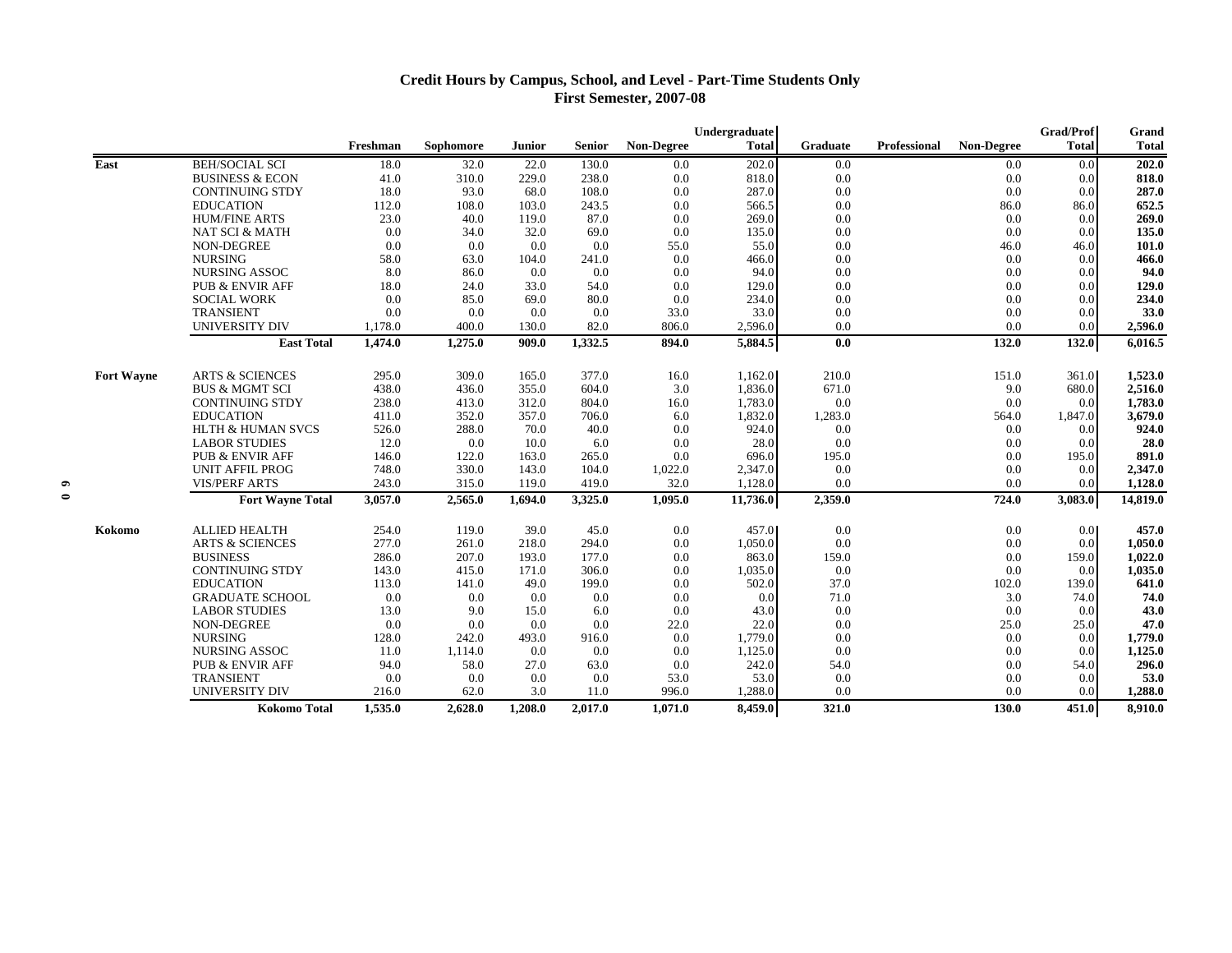### **Credit Hours by Campus, School, and Level - Part-Time Students Only First Semester, 2007-08**

|                   |                            | Undergraduate |                  |         |               |                   |              | <b>Grad/Prof</b> | Grand               |                   |              |              |
|-------------------|----------------------------|---------------|------------------|---------|---------------|-------------------|--------------|------------------|---------------------|-------------------|--------------|--------------|
|                   |                            | Freshman      | <b>Sophomore</b> | Junior  | <b>Senior</b> | <b>Non-Degree</b> | <b>Total</b> | <b>Graduate</b>  | <b>Professional</b> | <b>Non-Degree</b> | <b>Total</b> | <b>Total</b> |
| <b>Northwest</b>  | <b>ALLIED HEALTH</b>       | 959.0         | 979.0            | 174.0   | 103.0         | 6.0               | 2,221.0      | 0.0              |                     | 0.0               | 0.0          | 2,221.0      |
|                   | <b>ARTS &amp; SCIENCES</b> | 713.0         | 452.0            | 307.0   | 670.0         | 14.0              | 2,156.0      | 0.0              |                     | 0.0               | 0.0          | 2,156.0      |
|                   | <b>BUS &amp; ECONOMICS</b> | 358.0         | 314.0            | 235.0   | 290.0         | 1.0               | 1,198.0      | 400.0            |                     | 90.0              | 490.0        | 1,688.0      |
|                   | <b>CONTINUING STDY</b>     | 126.0         | 240.0            | 265.0   | 412.0         | 10.0              | 1,053.0      | 0.0              |                     | 0.0               | 0.0          | 1,053.0      |
|                   | DENTAL AUX EDUC            | 259.0         | 147.0            | 60.0    | 7.0           | 0.0               | 473.0        | 0.0              |                     | 0.0               | 0.0          | 473.0        |
|                   | <b>EDUCATION</b>           | 248.0         | 183.0            | 128.0   | 129.0         | 9.0               | 697.0        | 300.0            |                     | 553.0             | 853.0        | 1,550.0      |
|                   | <b>GUIDED STUDY</b>        | 358.0         | 9.0              | 0.0     | 0.0           | 0.0               | 367.0        | 0.0              |                     | 0.0               | 0.0          | 367.0        |
|                   | <b>LABOR STUDIES</b>       | 29.0          | 13.0             | 55.0    | 45.0          | 0.0               | 142.0        | 0.0              |                     | 0.0               | 0.0          | 142.0        |
|                   | NON-DEGREE                 | 0.0           | 0.0              | 0.0     | 0.0           | 139.0             | 139.0        | 0.0              |                     | 15.0              | 15.0         | 154.0        |
|                   | <b>NURSING</b>             | 296.0         | 248.0            | 252.0   | 878.0         | 0.0               | 1,674.0      | 0.0              |                     | 3.0               | 3.0          | 1,677.0      |
|                   | NURSING ASSOC              | 0.0           | 4.0              | 0.0     | 0.0           | 0.0               | 4.0          | 0.0              |                     | 0.0               | 0.0          | 4.0          |
|                   | <b>PUB &amp; ENVIR AFF</b> | 186.0         | 213.0            | 188.0   | 194.0         | 3.0               | 784.0        | 517.0            |                     | 42.0              | 559.0        | 1,343.0      |
|                   | <b>SOCIAL WORK</b>         | 0.0           | 0.0              | 0.0     | 0.0           | 0.0               | 0.0          | 519.0            |                     | 9.0               | 528.0        | 528.0        |
|                   | <b>TRANSIENT</b>           | 0.0           | 0.0              | 0.0     | 0.0           | 260.0             | 260.0        | 0.0              |                     | 0.0               | 0.0          | 260.0        |
|                   | <b>UNIVERSITY DIV</b>      | 18.0          | 21.0             | 3.0     | 7.0           | 186.0             | 235.0        | 0.0              |                     | 0.0               | 0.0          | 235.0        |
|                   | <b>Northwest Total</b>     | 3,550.0       | 2,823.0          | 1,667.0 | 2,735.0       | 628.0             | 11,403.0     | 1,736.0          |                     | 712.0             | 2,448.0      | 13,851.0     |
| <b>South Bend</b> | <b>ALLIED HEALTH</b>       | 320.0         | 227.0            | 0.0     | 5.0           | 0.0               | 552.0        | 0.0              |                     | 0.0               | 0.0          | 552.0        |
|                   | <b>BUS &amp; ECONOMICS</b> | 844.0         | 731.0            | 457.0   | 720.0         | 0.0               | 2,752.0      | 692.0            |                     | 170.0             | 862.0        | 3,614.0      |
|                   | <b>CONTINUING STDY</b>     | 113.0         | 210.0            | 243.0   | 476.0         | 0.0               | 1.042.0      | 0.0              |                     | 0.0               | 0.0          | 1,042.0      |
|                   | DENTAL AUX EDUC            | 254.0         | 341.0            | 0.0     | 18.0          | 0.0               | 613.0        | 0.0              |                     | 0.0               | 0.0          | 613.0        |
|                   | DIV OF THE ARTS            | 267.0         | 153.0            | 128.0   | 281.0         | 3.0               | 832.0        | 8.0              |                     | 0.0               | 8.0          | 840.0        |
|                   | <b>EDUCATION</b>           | 345.0         | 350.0            | 225.0   | 430.0         | 17.0              | 1,367.0      | 1,159.0          |                     | 517.0             | 1,676.0      | 3,043.0      |
|                   | <b>GRADUATE SCHOOL</b>     | 0.0           | 0.0              | 0.0     | 0.0           | 0.0               | 0.0          | 351.0            |                     | 28.0              | 379.0        | 379.0        |
|                   | <b>LABOR STUDIES</b>       | 2.0           | 3.0              | 0.0     | 12.0          | 0.0               | 17.0         | 0.0              |                     | 0.0               | 0.0          | 17.0         |
|                   | <b>LIB ARTS &amp; SCI</b>  | 1,887.0       | 893.0            | 605.0   | 1,106.0       | 11.0              | 4,502.0      | 0.0              |                     | 0.0               | 0.0          | 4,502.0      |
|                   | NON-DEGREE                 | 0.0           | 0.0              | 0.0     | 0.0           | 2,888.0           | 2,888.0      | 0.0              |                     | 228.0             | 228.0        | 3,116.0      |
|                   | <b>NURSING</b>             | 296.0         | 339.0            | 199.0   | 446.0         | 0.0               | 1,280.0      | 0.0              |                     | 21.0              | 21.0         | 1,301.0      |
|                   | <b>PUB &amp; ENVIR AFF</b> | 161.0         | 123.0            | 139.0   | 261.0         | 0.0               | 684.0        | 153.0            |                     | 30.0              | 183.0        | 867.0        |
|                   | <b>SOCIAL WORK</b>         | 0.0           | 0.0              | 0.0     | 0.0           | 0.0               | 0.0          | 414.0            |                     | 18.0              | 432.0        | 432.0        |
|                   | <b>TRANSIENT</b>           | 0.0           | 0.0              | 0.0     | 0.0           | 98.0              | 98.0         | 0.0              |                     | 0.0               | 0.0          | 98.0         |
|                   | <b>South Bend Total</b>    | 4,489.0       | 3.370.0          | 1.996.0 | 3,755.0       | 3,017.0           | 16,627.0     | 2,777.0          |                     | 1,012.0           | 3,789.0      | 20,416.0     |
| <b>Southeast</b>  | <b>ARTS &amp; LETTERS</b>  | 44.0          | 192.0            | 254.0   | 511.0         | 0.0               | 1,001.0      | 0.0              |                     | 0.0               | 0.0          | 1,001.0      |
|                   | <b>BUSINESS</b>            | 44.0          | 246.0            | 463.5   | 961.5         | 0.0               | 1,715.0      | 869.0            |                     | 3.0               | 872.0        | 2,587.0      |
|                   | <b>CONTINUING STDY</b>     | 116.0         | 343.0            | 350.5   | 769.5         | 15.0              | 1,594.0      | 0.0              |                     | 0.0               | 0.0          | 1,594.0      |
|                   | <b>EDUCATION</b>           | 34.0          | 82.0             | 149.0   | 417.0         | 0.0               | 682.0        | 1,450.0          |                     | 738.0             | 2,188.0      | 2,870.0      |
|                   | <b>GRADUATE SCHOOL</b>     | 0.0           | 0.0              | 0.0     | 0.0           | 0.0               | 0.0          | 139.0            |                     | 0.0               | 139.0        | 139.0        |
|                   | HEALTH, PE, REC            | 62.0          | 6.0              | 0.0     | 0.0           | 0.0               | 68.0         | 0.0              |                     | 0.0               |              | 68.0         |
|                   |                            |               |                  |         |               |                   |              |                  |                     |                   | 0.0          |              |
|                   | <b>NATURAL SCIENCE</b>     | 244.0         | 337.0            | 335.0   | 484.0         | 0.0               | 1,400.0      | 0.0              |                     | 0.0               | 0.0          | 1,400.0      |
|                   | NON-DEGREE                 | 0.0           | 0.0              | 0.0     | 0.0           | 591.0             | 591.0        | 0.0              |                     | 0.0               | 0.0          | 591.0        |
|                   | <b>NURSING</b>             | 6.0           | 78.0             | 74.0    | 413.0         | 0.0               | 571.0        | 0.0              |                     | 0.0               | 0.0          | 571.0        |
|                   | <b>SOCIAL SCIENCE</b>      | 119.0         | 362.0            | 381.0   | 517.0         | 0.0               | 1,379.0      | 0.0              |                     | 0.0               | 0.0          | 1,379.0      |
|                   | UNIVERSITY DIV             | 2,045.5       | 1,336.0          | 569.0   | 201.0         | 576.0             | 4,727.5      | 0.0              |                     | 0.0               | 0.0          | 4,727.5      |
|                   | <b>Southeast Total</b>     | 2,714.5       | 2,982.0          | 2,576.0 | 4,274.0       | 1,182.0           | 13,728.5     | 2,458.0          |                     | 741.0             | 3,199.0      | 16,927.5     |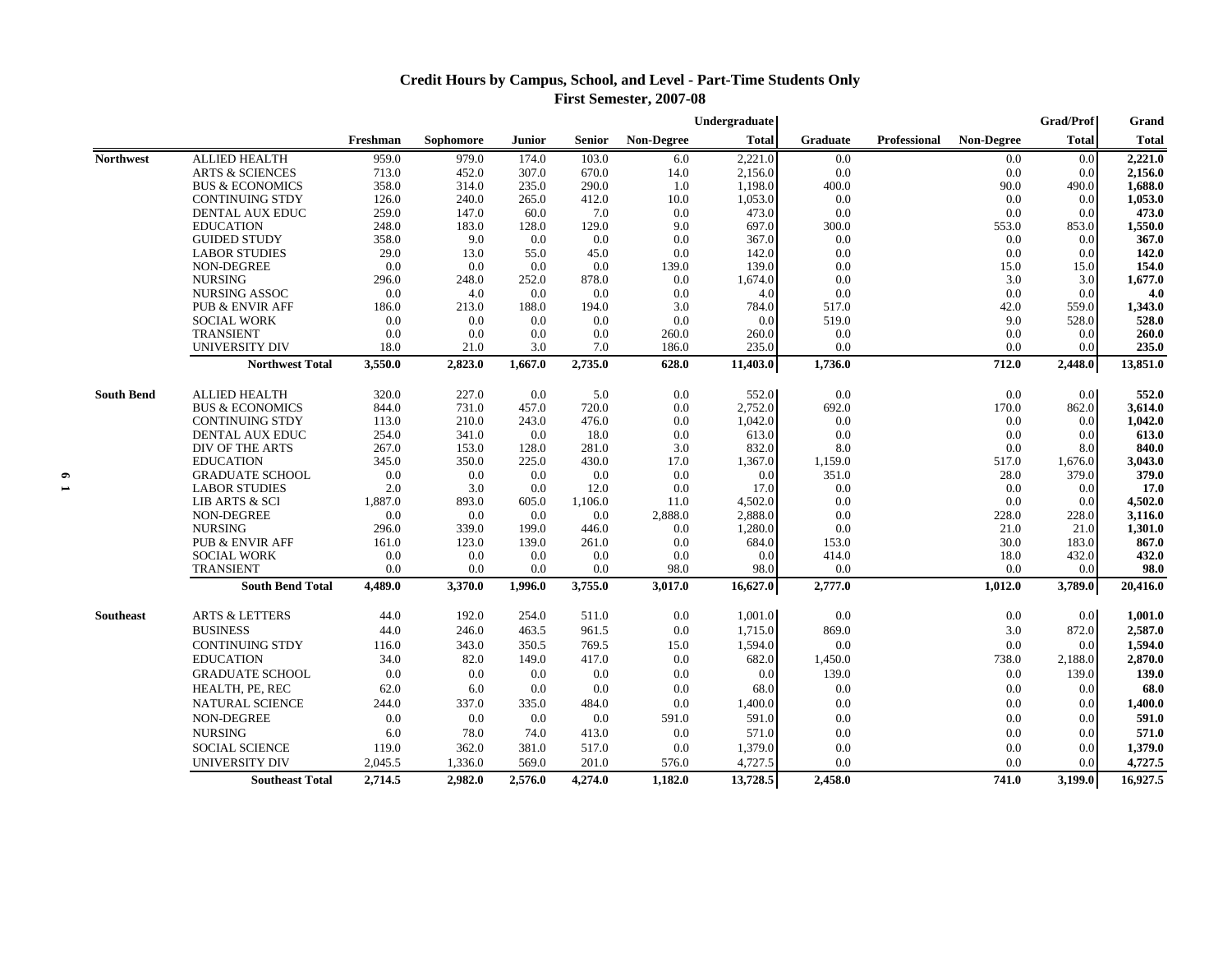# **Matriculant Credit Hours by School and Level - All Campuses First Semester, 2007-08**

|                              | Undergraduate |           |         |               |            |           |          | <b>Grad/Prof</b>    | Grand      |              |              |
|------------------------------|---------------|-----------|---------|---------------|------------|-----------|----------|---------------------|------------|--------------|--------------|
|                              | Freshman      | Sophomore | Junior  | <b>Senior</b> | Non-Degree | Total     | Graduate | <b>Professional</b> | Non-Degree | <b>Total</b> | <b>Total</b> |
| <b>ALLIED HEALTH</b>         | 2,192.0       | 276.0     | 31.0    | 21.0          | 0.0        | 2,520.0   | 0.0      | 0.0                 | 0.0        | 0.0          | 2,520.0      |
| <b>ARTS &amp; LETTERS</b>    | 105.0         | 110.0     | 118.0   | 12.0          | 0.0        | 345.0     | 0.0      | 0.0                 | 0.0        | 0.0          | 345.0        |
| <b>ARTS &amp; SCIENCES</b>   | 7,616.0       | 2,503.5   | 871.0   | 240.0         | 0.0        | 11,230.5  | 201.0    | 0.0                 | 0.0        | 201.0        | 11,431.5     |
| <b>BEH/SOCIAL SCI</b>        | 14.0          | 0.0       | 0.0     | 0.0           | 0.0        | 14.0      | 0.0      | 0.0                 | 0.0        | 0.0          | 14.0         |
| <b>BUS &amp; ECONOMICS</b>   | 3,788.0       | 432.0     | 216.0   | 22.0          | 0.0        | 4,458.0   | 798.0    | 0.0                 | 0.0        | 798.0        | 5,256.0      |
| <b>BUS &amp; MGMT SCI</b>    | 2,822.0       | 429.0     | 141.0   | 30.0          | 0.0        | 3,422.0   | 65.0     | 0.0                 | 0.0        | 65.0         | 3,487.0      |
| <b>BUSINESS</b>              | 11,697.0      | 721.0     | 224.5   | 21.0          | 0.0        | 12,663.5  | 7,860.0  | 0.0                 | 0.0        | 7,860.0      | 20,523.5     |
| <b>BUSINESS &amp; ECON</b>   | 54.0          | 14.0      | 168.0   | 0.0           | 0.0        | 236.0     | 0.0      | 0.0                 | 0.0        | 0.0          | 236.0        |
| <b>COLUMBUS CAMPUS</b>       | 4,689.0       | 296.0     | 104.0   | 55.0          | 0.0        | 5,144.0   | 76.0     | 0.0                 | 0.0        | 76.0         | 5,220.0      |
| <b>CONTINUING STDY</b>       | 1,049.0       | 462.0     | 455.0   | 154.0         | 0.0        | 2,120.0   | 13.0     | 0.0                 | 0.0        | 13.0         | 2,133.0      |
| DENTAL AUX EDUC              | 1,497.0       | 230.0     | 0.0     | 6.0           | 0.0        | 1,733.0   | 0.0      | 0.0                 | 0.0        | 0.0          | 1,733.0      |
| <b>DENTISTRY</b>             | 0.0           | 0.0       | 0.0     | 0.0           | 0.0        | 0.0       | 18.0     | 0.0                 | 0.0        | 18.0         | 18.0         |
| <b>DIV OF THE ARTS</b>       | 1,233.0       | 30.0      | 75.0    | 56.0          | 0.0        | 1,394.0   | 13.0     | 0.0                 | 0.0        | 13.0         | 1,407.0      |
| <b>EDUCATION</b>             | 7,370.0       | 1,297.0   | 499.0   | 275.0         | 0.0        | 9,441.0   | 2,273.0  | 0.0                 | 0.0        | 2,273.0      | 11,714.0     |
| <b>ENGINEERING</b>           | 1,478.0       | 145.0     | 128.0   | 27.0          | 0.0        | 1,778.0   | 261.0    | 0.0                 | 0.0        | 261.0        | 2,039.0      |
| <b>GRADUATE SCHOOL</b>       | 0.0           | 0.0       | 0.0     | 0.0           | 0.0        | 0.0       | 10,028.5 | 0.0                 | 0.0        | 10,028.5     | 10,028.5     |
| <b>GUIDED STUDY</b>          | 1,199.0       | 0.0       | 0.0     | 0.0           | 0.0        | 1,199.0   | 0.0      | 0.0                 | 0.0        | 0.0          | 1,199.0      |
| HEALTH & REHAB SCI           | 0.0           | 0.0       | 0.0     | 0.0           | 0.0        | 0.0       | 168.0    | 612.0               | 0.0        | 780.0        | 780.0        |
| HEALTH, PE, REC              | 199.0         | 251.0     | 184.0   | 0.0           | 0.0        | 634.0     | 1,089.0  | 0.0                 | 0.0        | 1,089.0      | 1,723.0      |
| <b>HERRON ART</b>            | 1,529.0       | 262.0     | 167.0   | 20.0          | 0.0        | 1,978.0   | 48.0     | 0.0                 | 0.0        | 48.0         | 2,026.0      |
| <b>HLTH &amp; HUMAN SVCS</b> | 1,588.0       | 213.0     | 32.0    | 0.0           | 0.0        | 1,833.0   | 0.0      | 0.0                 | 0.0        | 0.0          | 1,833.0      |
| <b>HUM/FINE ARTS</b>         | 13.0          | 0.0       | 0.0     | 0.0           | 0.0        | 13.0      | 0.0      | 0.0                 | 0.0        | 0.0          | 13.0         |
| <b>INFORMATICS</b>           | 491.5         | 77.0      | 47.0    | 35.0          | 0.0        | 650.5     | 525.0    | 0.0                 | 0.0        | 525.0        | 1,175.5      |
| JOURNALISM                   | 851.0         | 69.0      | 12.0    | 0.0           | 0.0        | 932.0     | 0.0      | 0.0                 | 0.0        | 0.0          | 932.0        |
| LABOR STUDIES                | 33.0          | 4.0       | 0.0     | 0.0           | 0.0        | 37.0      | 0.0      | 0.0                 | 0.0        | 0.0          | 37.0         |
| LAW                          | 0.0           | 0.0       | 0.0     | 0.0           | 0.0        | 0.0       | 763.0    | 6,633.0             | 0.0        | 7,396.0      | 7,396.0      |
| LIB ARTS & SCI               | 5,094.0       | 316.0     | 309.0   | 125.0         | 0.0        | 5,844.0   | 0.0      | 0.0                 | 0.0        | 0.0          | 5,844.0      |
| LIBERAL ARTS                 | 1,205.0       | 531.0     | 342.0   | 182.0         | 0.0        | 2,260.0   | 0.0      | 0.0                 | 0.0        | 0.0          | 2,260.0      |
| LIBRARY & INFO SCI           | 0.0           | 0.0       | 0.0     | 0.0           | 0.0        | 0.0       | 1,374.5  | 0.0                 | 0.0        | 1,374.5      | 1,374.5      |
| <b>MEDICINE</b>              | 606.0         | 16.0      | 0.0     | 60.0          | 0.0        | 682.0     | 354.0    | 5,122.0             | 0.0        | 5,476.0      | 6,158.0      |
| <b>MUSIC</b>                 | 3,473.0       | 447.0     | 84.0    | 14.0          | 0.0        | 4,018.0   | 2,473.0  | 0.0                 | 0.0        | 2,473.0      | 6,491.0      |
| <b>NATURAL SCIENCE</b>       | 77.0          | 179.0     | 67.0    | 35.0          | 0.0        | 358.0     | 0.0      | 0.0                 | 0.0        | 0.0          | 358.0        |
| <b>NURSING</b>               | 3,293.0       | 332.0     | 203.0   | 196.0         | 0.0        | 4,024.0   | 294.0    | 0.0                 | 0.0        | 294.0        | 4,318.0      |
| <b>OPTOMETRY</b>             | 0.0           | 0.0       | 0.0     | 0.0           | 0.0        | 0.0       | 0.0      | 962.0               | 0.0        | 962.0        | 962.0        |
| PHYSICAL EDUC                | 1,139.0       | 297.0     | 155.0   | 42.0          | 0.0        | 1,633.0   | 63.0     | 0.0                 | 0.0        | 63.0         | 1,696.0      |
| PUB & ENVIR AFF              | 2,278.0       | 580.0     | 289.0   | 30.0          | 0.0        | 3,177.0   | 2,823.0  | 0.0                 | 0.0        | 2,823.0      | 6,000.0      |
| <b>SCIENCE</b>               | 2,995.0       | 394.0     | 215.0   | 40.0          | 0.0        | 3,644.0   | 1,918.0  | 0.0                 | 0.0        | 1,918.0      | 5,562.0      |
| <b>SOCIAL SCIENCE</b>        | 168.0         | 152.0     | 168.0   | 59.0          | 0.0        | 547.0     | 0.0      | 0.0                 | 0.0        | 0.0          | 547.0        |
| <b>SOCIAL WORK</b>           | 0.0           | 0.0       | 93.0    | 12.0          | 0.0        | 105.0     | 1,401.0  | 0.0                 | 0.0        | 1,401.0      | 1,506.0      |
| <b>TECHNOLOGY</b>            | 1,034.0       | 659.0     | 439.0   | 182.0         | 0.0        | 2,314.0   | 60.0     | 0.0                 | 0.0        | 60.0         | 2,374.0      |
| <b>UNIT AFFIL PROG</b>       | 4,876.0       | 57.0      | 15.0    | 15.0          | 0.0        | 4,963.0   | 0.0      | 0.0                 | 0.0        | 0.0          | 4,963.0      |
| UNIVERSITY COLLEGE           | 26,896.0      | 3,384.0   | 1,328.0 | 304.0         | 0.0        | 31,912.0  | 0.0      | 0.0                 | 0.0        | 0.0          | 31,912.0     |
| <b>UNIVERSITY DIV</b>        | 101,663.5     | 7,768.0   | 2,086.0 | 204.0         | 0.0        | 111,721.5 | 0.0      | 0.0                 | 0.0        | 0.0          | 111,721.5    |
| <b>VIS/PERF ARTS</b>         | 1,315.0       | 153.0     | 36.0    | 9.0           | 0.0        | 1,513.0   | 0.0      | 0.0                 | 0.0        | 0.0          | 1,513.0      |
| <b>Total</b>                 | 207,620.0     | 23,086.5  | 9.301.5 | 2.483.0       | 0.0        | 242,491.0 | 34.960.0 | 13,329.0            | 0.0        | 48.289.0     | 290,780.0    |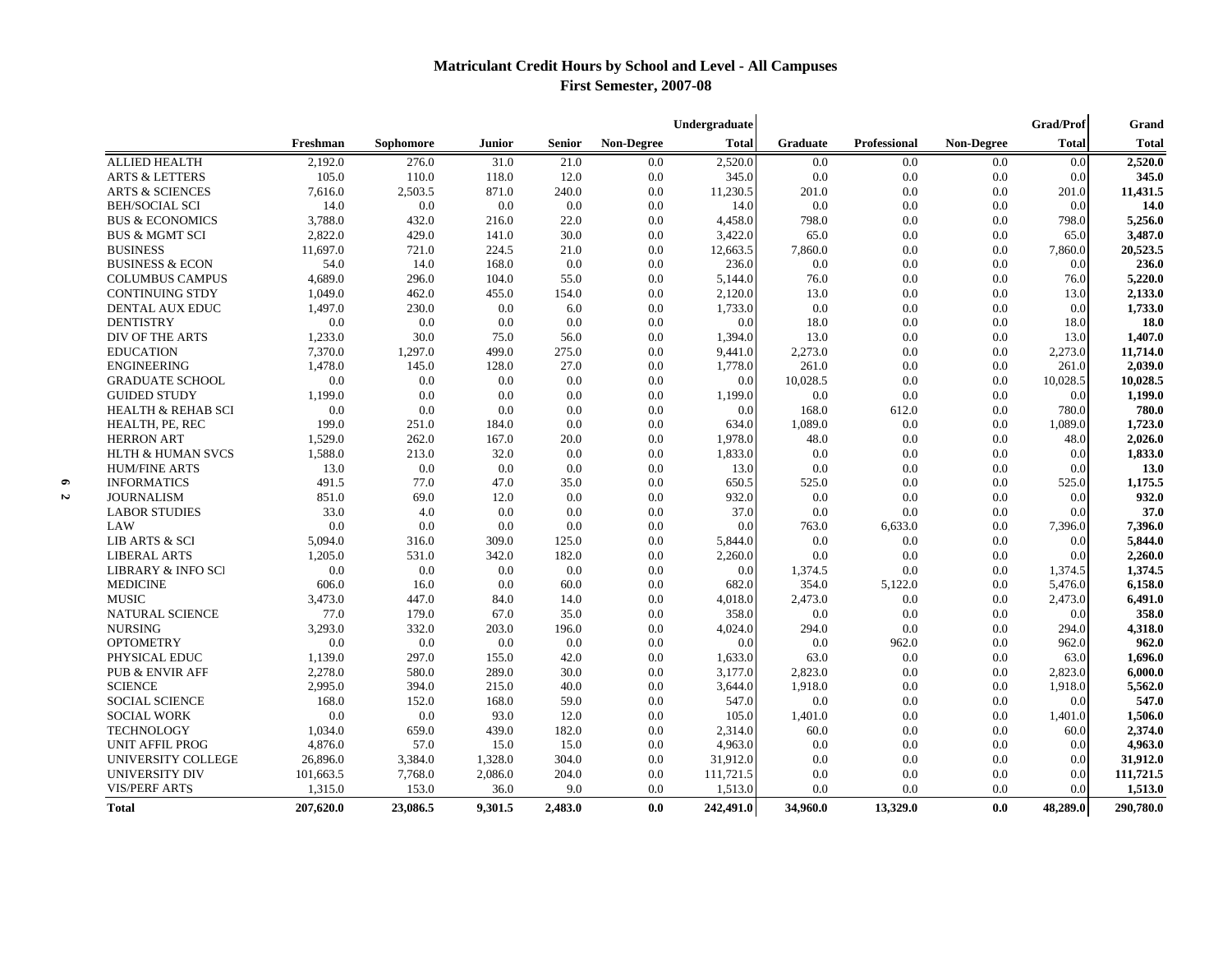#### **Matriculant Credit Hours by Campus, School, and Level First Semester, 2007-08**

|                    |                               |           |           |         |               |            | Undergraduate |                 |                     |            | <b>Grad/Prof</b> | Grand     |
|--------------------|-------------------------------|-----------|-----------|---------|---------------|------------|---------------|-----------------|---------------------|------------|------------------|-----------|
|                    |                               | Freshman  | Sophomore | Junior  | <b>Senior</b> | Non-Degree | <b>Total</b>  | <b>Graduate</b> | <b>Professional</b> | Non-Degree | <b>Total</b>     | Total     |
| <b>Bloomington</b> | <b>ARTS &amp; SCIENCES</b>    | 2,153.0   | 1,886.5   | 618.0   | 177.0         | 0.0        | 4,834.5       | 168.0           | 0.0                 | 0.0        | 168.0            | 5,002.5   |
|                    | <b>BUSINESS</b>               | 10,034.0  | 548.0     | 14.5    | 0.0           | 0.0        | 10,596.5      | 5,208.5         | 0.0                 | 0.0        | 5,208.5          | 15,805.0  |
|                    | <b>CONTINUING STDY</b>        | 277.0     | 55.0      | 37.0    | 15.0          | 0.0        | 384.0         | 0.0             | 0.0                 | 0.0        | 0.0              | 384.0     |
|                    | <b>EDUCATION</b>              | 0.0       | 0.0       | 0.0     | 0.0           | 0.0        | 0.0           | 1,122.0         | 0.0                 | 0.0        | 1,122.0          | 1,122.0   |
|                    | <b>GRADUATE SCHOOL</b>        | 0.0       | 0.0       | 0.0     | 0.0           | 0.0        | 0.0           | 8,345.5         | 0.0                 | 0.0        | 8,345.5          | 8,345.5   |
|                    | HEALTH, PE, REC               | 182.0     | 239.0     | 184.0   | 0.0           | 0.0        | 605.0         | 1,089.0         | 0.0                 | 0.0        | 1,089.0          | 1,694.0   |
|                    | <b>INFORMATICS</b>            | 104.5     | 14.0      | 0.0     | 0.0           | 0.0        | 118.5         | 420.0           | 0.0                 | 0.0        | 420.0            | 538.5     |
|                    | <b>JOURNALISM</b>             | 502.0     | 16.0      | 0.0     | 0.0           | 0.0        | 518.0         | 0.0             | 0.0                 | 0.0        | 0.0              | 518.0     |
|                    | <b>LAW</b>                    | 0.0       | 0.0       | 0.0     | 0.0           | 0.0        | 0.0           | 493.0           | 2,499.0             | 0.0        | 2,992.0          | 2,992.0   |
|                    | <b>LIBRARY &amp; INFO SCI</b> | 0.0       | 0.0       | 0.0     | 0.0           | 0.0        | 0.0           | 962.0           | 0.0                 | 0.0        | 962.0            | 962.0     |
|                    | <b>MUSIC</b>                  | 3,473.0   | 447.0     | 84.0    | 14.0          | 0.0        | 4,018.0       | 2,362.0         | 0.0                 | 0.0        | 2,362.0          | 6,380.0   |
|                    | <b>OPTOMETRY</b>              | 0.0       | 0.0       | 0.0     | 0.0           | 0.0        | 0.0           | 0.0             | 962.0               | 0.0        | 962.0            | 962.0     |
|                    | <b>PUB &amp; ENVIR AFF</b>    | 0.0       | 120.0     | 29.0    | 12.0          | 0.0        | 161.0         | 1,726.5         | 0.0                 | 0.0        | 1,726.5          | 1,887.5   |
|                    | <b>UNIVERSITY DIV</b>         | 84,675.0  | 6,781.0   | 1,767.0 | 183.0         | 0.0        | 93,406.0      | 0.0             | 0.0                 | 0.0        | 0.0              | 93,406.0  |
|                    | <b>Bloomington Total</b>      | 101,400.5 | 10.106.5  | 2,733.5 | 401.0         | 0.0        | 114,641.5     | 21,896.5        | 3,461.0             | 0.0        | 25,357.5         | 139,999.0 |
| Indianapolis       | <b>BUSINESS</b>               | 759.0     | 0.0       | 12.0    | 0.0           | 0.0        | 771.0         | 2,392.0         | 0.0                 | 0.0        | 2,392.0          | 3,163.0   |
|                    | <b>COLUMBUS CAMPUS</b>        | 4,689.0   | 296.0     | 104.0   | 55.0          | 0.0        | 5,144.0       | 76.0            | 0.0                 | 0.0        | 76.0             | 5,220.0   |
|                    | <b>CONTINUING STDY</b>        | 25.0      | 63.0      | 96.0    | 44.0          | 0.0        | 228.0         | 13.0            | 0.0                 | 0.0        | 13.0             | 241.0     |
|                    | <b>DENTAL AUX EDUC</b>        | 304.0     | 84.0      | 0.0     | 6.0           | 0.0        | 394.0         | 0.0             | 0.0                 | 0.0        | 0.0              | 394.0     |
|                    | <b>DENTISTRY</b>              | 0.0       | 0.0       | 0.0     | 0.0           | 0.0        | 0.0           | 18.0            | 0.0                 | 0.0        | 18.0             | 18.0      |
|                    | <b>EDUCATION</b>              | 1,196.0   | 368.0     | 147.0   | 114.0         | 0.0        | 1,825.0       | 418.0           | 0.0                 | 0.0        | 418.0            | 2,243.0   |
|                    | <b>ENGINEERING</b>            | 1,478.0   | 145.0     | 128.0   | 27.0          | 0.0        | 1,778.0       | 261.0           | 0.0                 | 0.0        | 261.0            | 2,039.0   |
|                    | <b>GRADUATE SCHOOL</b>        | 0.0       | 0.0       | 0.0     | 0.0           | 0.0        | 0.0           | 1,504.0         | 0.0                 | 0.0        | 1,504.0          | 1,504.0   |
|                    | <b>HEALTH &amp; REHAB SCI</b> | 0.0       | 0.0       | 0.0     | 0.0           | 0.0        | 0.0           | 168.0           | 612.0               | 0.0        | 780.0            | 780.0     |
|                    | <b>HERRON ART</b>             | 1,529.0   | 262.0     | 167.0   | 20.0          | 0.0        | 1,978.0       | 48.0            | 0.0                 | 0.0        | 48.0             | 2,026.0   |
|                    | <b>INFORMATICS</b>            | 387.0     | 63.0      | 47.0    | 35.0          | 0.0        | 532.0         | 105.0           | 0.0                 | 0.0        | 105.0            | 637.0     |
|                    | <b>JOURNALISM</b>             | 349.0     | 53.0      | 12.0    | 0.0           | 0.0        | 414.0         | 0.0             | 0.0                 | 0.0        | 0.0              | 414.0     |
|                    | <b>LABOR STUDIES</b>          | 6.0       | 0.0       | 0.0     | 0.0           | 0.0        | 6.0           | 0.0             | 0.0                 | 0.0        | 0.0              | 6.0       |
|                    | <b>LAW</b>                    | 0.0       | 0.0       | 0.0     | 0.0           | 0.0        | 0.0           | 270.0           | 4,134.0             | 0.0        | 4,404.0          | 4,404.0   |
|                    | <b>LIBERAL ARTS</b>           | 1,205.0   | 531.0     | 342.0   | 182.0         | 0.0        | 2,260.0       | 0.0             | 0.0                 | 0.0        | 0.0              | 2,260.0   |
|                    | <b>LIBRARY &amp; INFO SCI</b> | 0.0       | 0.0       | 0.0     | 0.0           | 0.0        | 0.0           | 412.5           | 0.0                 | 0.0        | 412.5            | 412.5     |
|                    | <b>MEDICINE</b>               | 606.0     | 16.0      | 0.0     | 60.0          | 0.0        | 682.0         | 354.0           | 5,122.0             | 0.0        | 5,476.0          | 6,158.0   |
|                    | <b>MUSIC</b>                  | 0.0       | 0.0       | 0.0     | 0.0           | 0.0        | 0.0           | 111.0           | 0.0                 | 0.0        | 111.0            | 111.0     |
|                    | <b>NURSING</b>                | 39.0      | 6.0       | 30.0    | 33.0          | 0.0        | 108.0         | 294.0           | 0.0                 | 0.0        | 294.0            | 402.0     |
|                    | PHYSICAL EDUC                 | 1,139.0   | 297.0     | 155.0   | 42.0          | 0.0        | 1,633.0       | 63.0            | 0.0                 | 0.0        | 63.0             | 1,696.0   |
|                    | <b>PUB &amp; ENVIR AFF</b>    | 134.0     | 191.0     | 109.0   | 0.0           | 0.0        | 434.0         | 782.5           | 0.0                 | 0.0        | 782.5            | 1,216.5   |
|                    | <b>SCIENCE</b>                | 2,995.0   | 394.0     | 215.0   | 40.0          | 0.0        | 3,644.0       | 1,918.0         | 0.0                 | 0.0        | 1,918.0          | 5,562.0   |
|                    | <b>SOCIAL WORK</b>            | 0.0       | 0.0       | 93.0    | 12.0          | 0.0        | 105.0         | 1,392.0         | 0.0                 | 0.0        | 1,392.0          | 1,497.0   |
|                    | <b>TECHNOLOGY</b>             | 1,034.0   | 659.0     | 439.0   | 182.0         | 0.0        | 2,314.0       | 60.0            | 0.0                 | 0.0        | 60.0             | 2,374.0   |
|                    | UNIVERSITY COLLEGE            | 26,896.0  | 3,384.0   | 1,328.0 | 304.0         | 0.0        | 31,912.0      | 0.0             | 0.0                 | 0.0        | 0.0              | 31,912.0  |
|                    | <b>Indianapolis Total</b>     | 44,770.0  | 6,812.0   | 3,424.0 | 1,156.0       | 0.0        | 56,162.0      | 10,660.0        | 9,868.0             | 0.0        | 20,528.0         | 76,690.0  |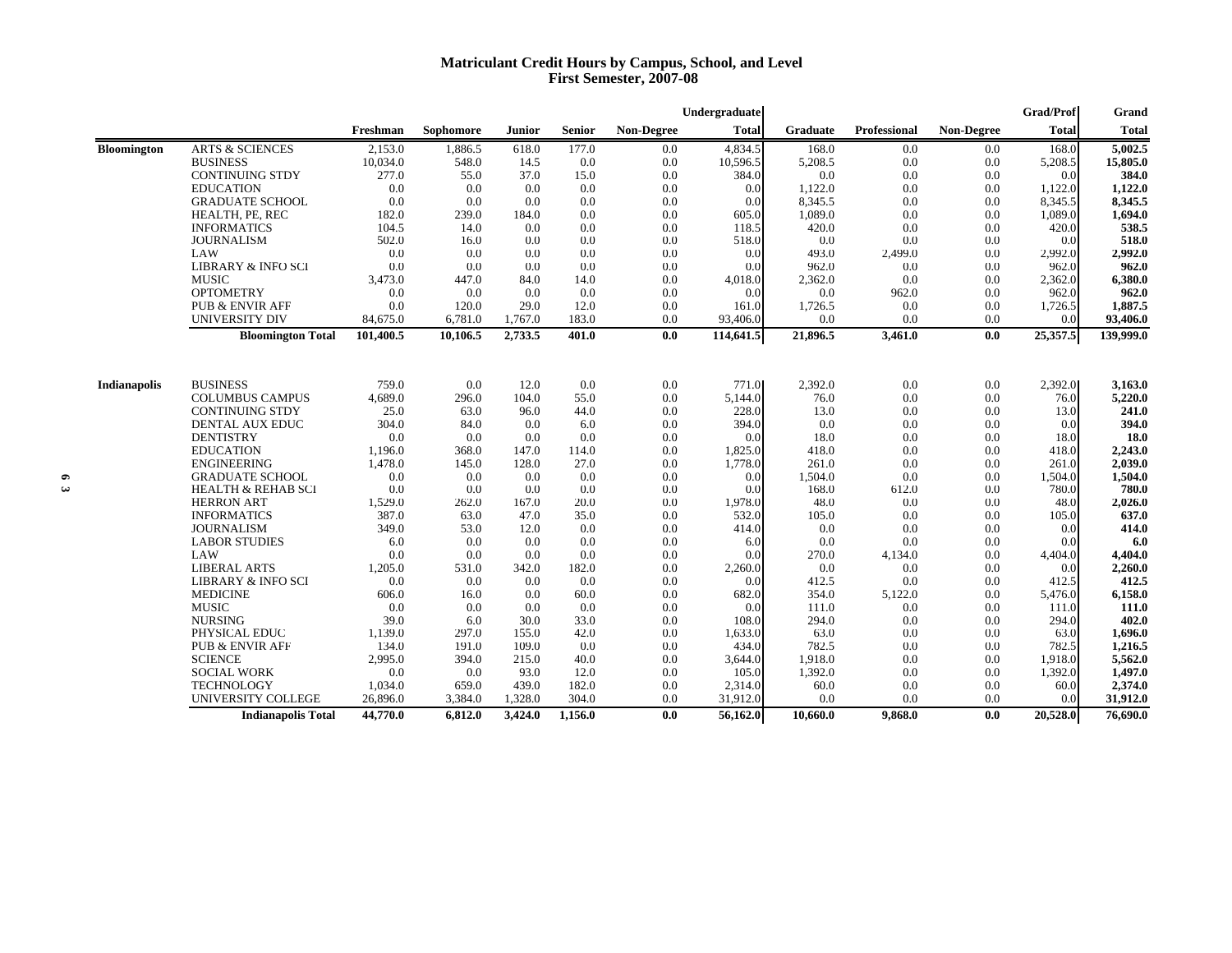### **Matriculant Credit Hours by Campus, School, and Level First Semester, 2007-08**

|                   |                              |          |           |               |               |            | Undergraduate |          |              |                   | <b>Grad/Prof</b> | Grand             |
|-------------------|------------------------------|----------|-----------|---------------|---------------|------------|---------------|----------|--------------|-------------------|------------------|-------------------|
|                   |                              | Freshman | Sophomore | <b>Junior</b> | <b>Senior</b> | Non-Degree | <b>Total</b>  | Graduate | Professional | <b>Non-Degree</b> | <b>Total</b>     | <b>Total</b>      |
| <b>East</b>       | <b>BEH/SOCIAL SCI</b>        | 14.0     | 0.0       | 0.0           | 0.0           | 0.0        | -14.0         | 0.0      |              | 0.0               | 0.0              | $\overline{14.0}$ |
|                   | <b>BUSINESS &amp; ECON</b>   | 54.0     | 14.0      | 168.0         | 0.0           | 0.0        | 236.0         | 0.0      |              | 0.0               | 0.0              | 236.0             |
|                   | <b>CONTINUING STDY</b>       | 38.0     | 0.0       | 0.0           | 0.0           | 0.0        | 38.0          | 0.0      |              | 0.0               | 0.0              | 38.0              |
|                   | <b>EDUCATION</b>             | 661.0    | 15.0      | 15.0          | 0.0           | 0.0        | 691.0         | 0.0      |              | 0.0               | 0.0              | 691.0             |
|                   | <b>HUM/FINE ARTS</b>         | 13.0     | 0.0       | 0.0           | 0.0           | 0.0        | 13.0          | 0.0      |              | 0.0               | 0.0              | 13.0              |
|                   | <b>NURSING</b>               | 10.0     | 7.0       | 13.0          | 0.0           | 0.0        | 30.0          | 0.0      |              | 0.0               | 0.0              | 30.0              |
|                   | <b>UNIVERSITY DIV</b>        | 4,128.0  | 86.0      | 12.0          | 0.0           | 0.0        | 4,226.0       | 0.0      |              | 0.0               | 0.0              | 4,226.0           |
|                   | <b>East Total</b>            | 4,918.0  | 122.0     | 208.0         | 0.0           | 0.0        | 5,248.0       | 0.0      |              | 0.0               | 0.0              | 5,248.0           |
| <b>Fort Wayne</b> | <b>ARTS &amp; SCIENCES</b>   | 1,380.0  | 197.0     | 77.0          | 31.0          | 0.0        | 1,685.0       | 33.0     |              | 0.0               | 33.0             | 1,718.0           |
|                   | <b>BUS &amp; MGMT SCI</b>    | 2,822.0  | 429.0     | 141.0         | 30.0          | 0.0        | 3,422.0       | 65.0     |              | 0.0               | 65.0             | 3,487.0           |
|                   | <b>CONTINUING STDY</b>       | 422.0    | 207.0     | 130.0         | 40.0          | 0.0        | 799.0         | 0.0      |              | 0.0               | 0.0              | 799.0             |
|                   | <b>EDUCATION</b>             | 1,881.0  | 229.0     | 143.0         | 53.0          | 0.0        | 2,306.0       | 75.0     |              | 0.0               | 75.0             | 2,381.0           |
|                   | <b>HLTH &amp; HUMAN SVCS</b> | 1,588.0  | 213.0     | 32.0          | 0.0           | 0.0        | 1,833.0       | 0.0      |              | 0.0               | 0.0              | 1,833.0           |
|                   | <b>PUB &amp; ENVIR AFF</b>   | 837.0    | 81.0      | 43.0          | 0.0           | 0.0        | 961.0         | 69.0     |              | 0.0               | 69.0             | 1,030.0           |
|                   | <b>UNIT AFFIL PROG</b>       | 4,876.0  | 57.0      | 15.0          | 15.0          | 0.0        | 4,963.0       | 0.0      |              | 0.0               | 0.0              | 4,963.0           |
|                   | <b>VIS/PERF ARTS</b>         | 1,315.0  | 153.0     | 36.0          | 9.0           | 0.0        | 1,513.0       | 0.0      |              | 0.0               | 0.0              | 1,513.0           |
|                   | <b>Fort Wayne Total</b>      | 15,121.0 | 1.566.0   | 617.0         | 178.0         | 0.0        | 17,482.0      | 242.0    |              | 0.0               | 242.0            | 17,724.0          |
| Kokomo            | <b>ALLIED HEALTH</b>         | 543.0    | 35.0      | 13.0          | 10.0          | 0.0        | 601.0         | 0.0      |              | 0.0               | 0.0              | 601.0             |
|                   | <b>ARTS &amp; SCIENCES</b>   | 1,261.0  | 98.0      | 80.0          | 12.0          | 0.0        | 1.451.0       | 0.0      |              | 0.0               | 0.0              | 1,451.0           |
|                   | <b>BUSINESS</b>              | 895.0    | 68.0      | 24.0          | 6.0           | 0.0        | 993.0         | 42.0     |              | 0.0               | 42.0             | 1,035.0           |
|                   | <b>CONTINUING STDY</b>       | 145.0    | 18.0      | 12.0          | 30.0          | 0.0        | 205.0         | 0.0      |              | 0.0               | 0.0              | 205.0             |
|                   | <b>EDUCATION</b>             | 745.0    | 148.0     | 14.0          | 12.0          | 0.0        | 919.0         | 13.0     |              | 0.0               | 13.0             | 932.0             |
|                   | <b>GRADUATE SCHOOL</b>       | 0.0      | 0.0       | 0.0           | 0.0           | 0.0        | 0.0           | 36.0     |              | 0.0               | 36.0             | 36.0              |
|                   | <b>NURSING</b>               | 991.0    | 65.0      | 47.0          | 43.0          | 0.0        | 1,146.0       | 0.0      |              | 0.0               | 0.0              | 1,146.0           |
|                   | <b>PUB &amp; ENVIR AFF</b>   | 308.0    | 42.0      | 12.0          | 3.0           | 0.0        | 365.0         | 9.0      |              | 0.0               | 9.0              | 374.0             |
|                   | <b>UNIVERSITY DIV</b>        | 907.0    | 31.0      | 0.0           | 0.0           | 0.0        | 938.0         | 0.0      |              | 0.0               | 0.0              | 938.0             |
|                   | <b>Kokomo Total</b>          | 5,795.0  | 505.0     | 202.0         | 116.0         | 0.0        | 6,618.0       | 100.0    |              | 0.0               | 100.0            | 6,718.0           |
| <b>Northwest</b>  | <b>ALLIED HEALTH</b>         | 1,035.0  | 201.0     | 18.0          | 11.0          | 0.0        | 1,265.0       | 0.0      |              | 0.0               | 0.0              | 1,265.0           |
|                   | <b>ARTS &amp; SCIENCES</b>   | 2,822.0  | 322.0     | 96.0          | 20.0          | 0.0        | 3,260.0       | 0.0      |              | 0.0               | 0.0              | 3,260.0           |
|                   | <b>BUS &amp; ECONOMICS</b>   | 1,000.0  | 124.0     | 29.0          | 7.0           | 0.0        | 1,160.0       | 477.0    |              | 0.0               | 477.0            | 1,637.0           |
|                   | <b>CONTINUING STDY</b>       | 43.0     | 60.0      | 42.0          | 3.0           | 0.0        | 148.0         | 0.0      |              | 0.0               | 0.0              | 148.0             |
|                   | <b>DENTAL AUX EDUC</b>       | 572.0    | 50.0      | 0.0           | 0.0           | 0.0        | 622.0         | 0.0      |              | 0.0               | 0.0              | 622.0             |
|                   | <b>EDUCATION</b>             | 947.0    | 134.0     | 21.0          | 15.0          | 0.0        | 1,117.0       | 32.0     |              | 0.0               | 32.0             | 1,149.0           |
|                   | <b>GUIDED STUDY</b>          | 1,199.0  | 0.0       | 0.0           | 0.0           | 0.0        | 1,199.0       | 0.0      |              | 0.0               | 0.0              | 1,199.0           |
|                   | <b>LABOR STUDIES</b>         | 27.0     | 4.0       | 0.0           | 0.0           | 0.0        | 31.0          | 0.0      |              | 0.0               | 0.0              | 31.0              |
|                   | <b>NURSING</b>               | 948.0    | 94.0      | 45.0          | 54.0          | 0.0        | 1,141.0       | 0.0      |              | 0.0               | 0.0              | 1,141.0           |
|                   | <b>PUB &amp; ENVIR AFF</b>   | 581.0    | 82.0      | 51.0          | 15.0          | 0.0        | 729.0         | 173.0    |              | 0.0               | 173.0            | 902.0             |
|                   | <b>Northwest Total</b>       | 9,174.0  | 1.071.0   | 302.0         | 125.0         | 0.0        | 10,672.0      | 682.0    |              | 0.0               | 682.0            | 11,354.0          |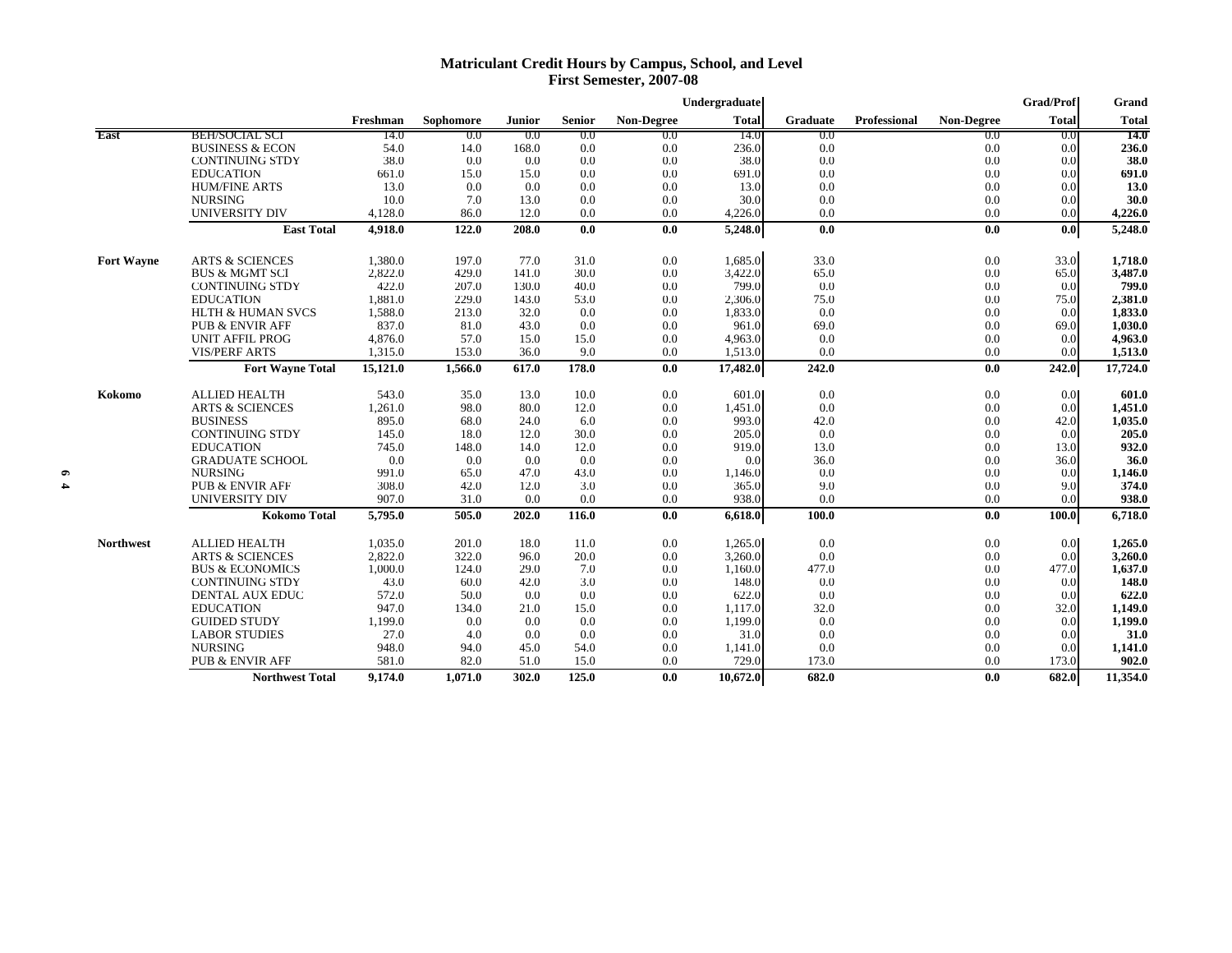### **Matriculant Credit Hours by Campus, School, and Level First Semester, 2007-08**

|                   |                            | Undergraduate |           |               |               |                   |              |          |              |                   | <b>Grad/Prof</b> | Grand        |
|-------------------|----------------------------|---------------|-----------|---------------|---------------|-------------------|--------------|----------|--------------|-------------------|------------------|--------------|
|                   |                            | Freshman      | Sophomore | <b>Junior</b> | <b>Senior</b> | <b>Non-Degree</b> | <b>Total</b> | Graduate | Professional | <b>Non-Degree</b> | <b>Total</b>     | <b>Total</b> |
| <b>South Bend</b> | <b>ALLIED HEALTH</b>       | 614.0         | 40.0      | 0.0           | 0.0           | 0.0               | 654.0        | 0.0      |              | 0.0               | 0.0              | 654.0        |
|                   | <b>BUS &amp; ECONOMICS</b> | 2,788.0       | 308.0     | 187.0         | 15.0          | 0.0               | 3,298.0      | 321.0    |              | 0.0               | 321.0            | 3,619.0      |
|                   | <b>CONTINUING STDY</b>     | 30.0          | 24.0      | 55.0          | 1.0           | 0.0               | 110.0        | 0.0      |              | 0.0               | 0.0              | 110.0        |
|                   | <b>DENTAL AUX EDUC</b>     | 621.0         | 96.0      | 0.0           | 0.0           | 0.0               | 717.0        | 0.0      |              | 0.0               | 0.0              | 717.0        |
|                   | DIV OF THE ARTS            | 1,233.0       | 30.0      | 75.0          | 56.0          | 0.0               | 1,394.0      | 13.0     |              | 0.0               | 13.0             | 1,407.0      |
|                   | <b>EDUCATION</b>           | 1,921.0       | 299.0     | 112.0         | 81.0          | 0.0               | 2,413.0      | 336.0    |              | 0.0               | 336.0            | 2,749.0      |
|                   | <b>GRADUATE SCHOOL</b>     | 0.0           | 0.0       | 0.0           | 0.0           | 0.0               | 0.0          | 113.0    |              | 0.0               | 113.0            | 113.0        |
|                   | <b>LIB ARTS &amp; SCI</b>  | 5,094.0       | 316.0     | 309.0         | 125.0         | 0.0               | 5,844.0      | 0.0      |              | 0.0               | 0.0              | 5,844.0      |
|                   | <b>NURSING</b>             | 1,299.0       | 136.0     | 62.0          | 66.0          | 0.0               | 1,563.0      | 0.0      |              | 0.0               | 0.0              | 1,563.0      |
|                   | <b>PUB &amp; ENVIR AFF</b> | 418.0         | 64.0      | 45.0          | 0.0           | 0.0               | 527.0        | 63.0     |              | 0.0               | 63.0             | 590.0        |
|                   | <b>SOCIAL WORK</b>         | 0.0           | 0.0       | 0.0           | 0.0           | 0.0               | 0.0          | 9.0      |              | 0.0               | 9.0              | 9.0          |
|                   | <b>South Bend Total</b>    | 14,018.0      | 1,313.0   | 845.0         | 344.0         | 0.0               | 16,520.0     | 855.0    |              | 0.0               | 855.0            | 17,375.0     |
| Southeast         | <b>ARTS &amp; LETTERS</b>  | 105.0         | 110.0     | 118.0         | 12.0          | 0.0               | 345.0        | 0.0      |              | 0.0               | 0.0              | 345.0        |
|                   | <b>BUSINESS</b>            | 9.0           | 105.0     | 174.0         | 15.0          | 0.0               | 303.0        | 217.5    |              | 0.0               | 217.5            | 520.5        |
|                   | <b>CONTINUING STDY</b>     | 69.0          | 35.0      | 83.0          | 21.0          | 0.0               | 208.0        | 0.0      |              | 0.0               | 0.0              | 208.0        |
|                   | <b>EDUCATION</b>           | 19.0          | 104.0     | 47.0          | 0.0           | 0.0               | 170.0        | 277.0    |              | 0.0               | 277.0            | 447.0        |
|                   | <b>GRADUATE SCHOOL</b>     | 0.0           | 0.0       | 0.0           | 0.0           | 0.0               | 0.0          | 30.0     |              | 0.0               | 30.0             | 30.0         |
|                   | HEALTH, PE, REC            | 17.0          | 12.0      | 0.0           | 0.0           | 0.0               | 29.0         | 0.0      |              | 0.0               | 0.0              | 29.0         |
|                   | <b>NATURAL SCIENCE</b>     | 77.0          | 179.0     | 67.0          | 35.0          | 0.0               | 358.0        | 0.0      |              | 0.0               | 0.0              | 358.0        |
|                   | <b>NURSING</b>             | 6.0           | 24.0      | 6.0           | 0.0           | 0.0               | 36.0         | 0.0      |              | 0.0               | 0.0              | 36.0         |
|                   | <b>SOCIAL SCIENCE</b>      | 168.0         | 152.0     | 168.0         | 59.0          | 0.0               | 547.0        | 0.0      |              | 0.0               | 0.0              | 547.0        |
|                   | UNIVERSITY DIV             | 11,953.5      | 870.0     | 307.0         | 21.0          | 0.0               | 13,151.5     | 0.0      |              | 0.0               | 0.0              | 13,151.5     |
|                   | <b>Southeast Total</b>     | 12,423.5      | 1,591.0   | 970.0         | 163.0         | 0.0               | 15,147.5     | 524.5    |              | 0.0               | 524.5            | 15,672.0     |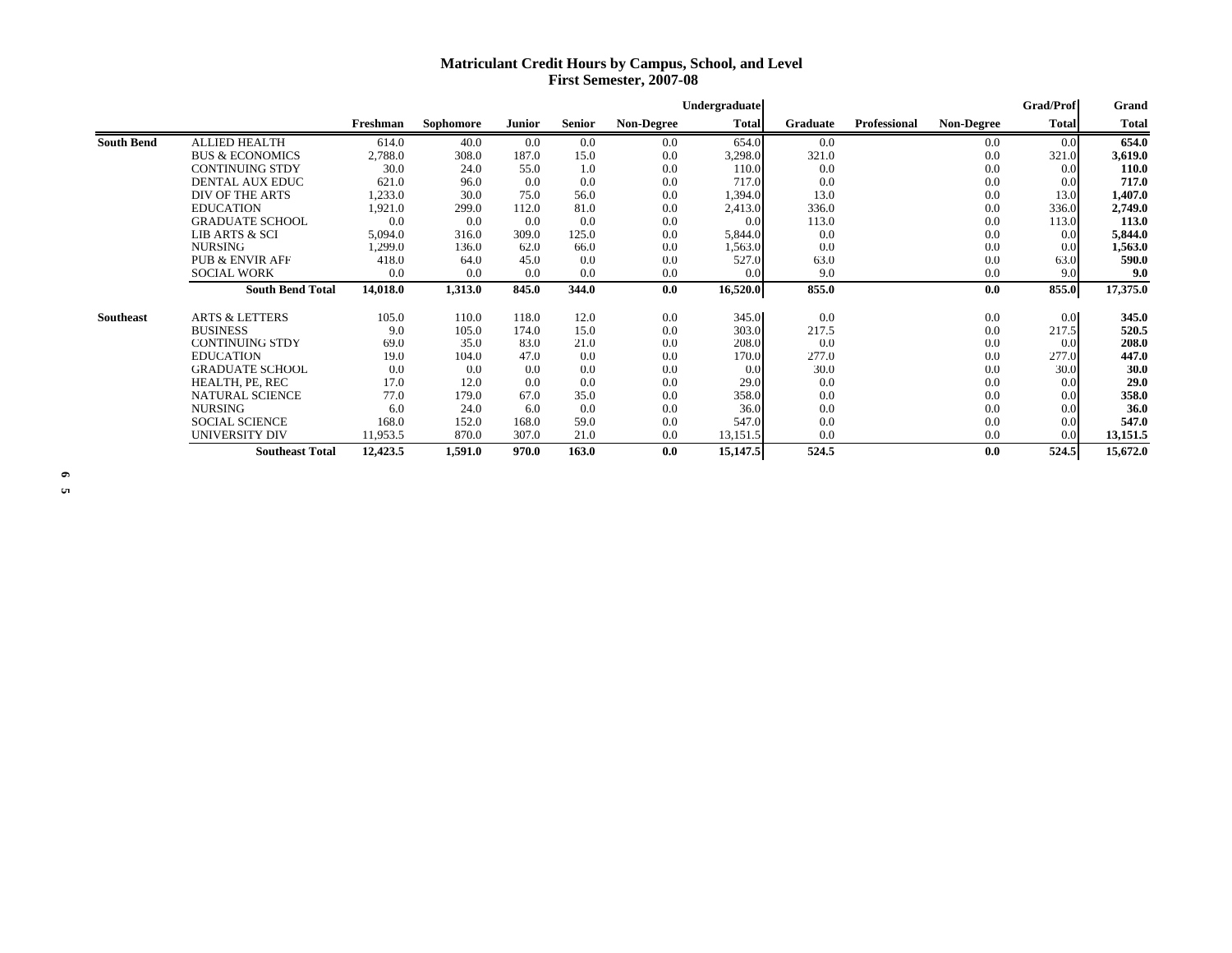# **Resident Credit Hours by School and Level - All Campuses First Semester, 2007-08**

|                               |           |           |           |               |                   | Undergraduate |                 |              | <b>Grad/Prof</b><br><b>Total</b><br><b>Non-Degree</b> |           |              |  |
|-------------------------------|-----------|-----------|-----------|---------------|-------------------|---------------|-----------------|--------------|-------------------------------------------------------|-----------|--------------|--|
|                               | Freshman  | Sophomore | Junior    | <b>Senior</b> | <b>Non-Degree</b> | <b>Total</b>  | <b>Graduate</b> | Professional |                                                       |           | <b>Total</b> |  |
| <b>ALLIED HEALTH</b>          | 4,331.0   | 4.498.0   | 591.0     | 876.0         | 21.0              | 10,317.0      | 0.0             | 0.0          | 0.0                                                   | 0.0       | 10,317.0     |  |
| <b>ARTS &amp; LETTERS</b>     | 212.0     | 822.0     | 751.0     | 1,161.0       | 0.0               | 2,946.0       | 0.0             | 0.0          | 0.0                                                   | 0.0       | 2,946.0      |  |
| <b>ARTS &amp; SCIENCES</b>    | 10,143.0  | 29,378.0  | 31,656.0  | 34,838.5      | 249.0             | 106,264.5     | 505.0           | 0.0          | 148.0                                                 | 653.0     | 106,917.5    |  |
| <b>BEH/SOCIAL SCI</b>         | 84.0      | 218.0     | 133.0     | 248.0         | 0.0               | 683.0         | 0.0             | 0.0          | 0.0                                                   | 0.0       | 683.0        |  |
| <b>BUS &amp; ECONOMICS</b>    | 6,386.0   | 3,638.0   | 2,557.0   | 2,906.0       | 65.0              | 15,552.0      | 1,580.0         | 0.0          | 266.0                                                 | 1,846.0   | 17,398.0     |  |
| <b>BUS &amp; MGMT SCI</b>     | 3,856.0   | 2,677.0   | 2,154.0   | 2,597.0       | 3.0               | 11,287.0      | 819.0           | 0.0          | 9.0                                                   | 828.0     | 12,115.0     |  |
| <b>BUSINESS</b>               | 5,919.0   | 9,129.5   | 13,126.0  | 19,841.5      | 85.0              | 48,101.0      | 6,463.5         | 0.0          | 153.0                                                 | 6,616.5   | 54,717.5     |  |
| <b>BUSINESS &amp; ECON</b>    | 267.0     | 696.0     | 780.0     | 820.0         | 0.0               | 2,563.0       | 0.0             | 0.0          | 0.0                                                   | 0.0       | 2,563.0      |  |
| <b>COLUMBUS CAMPUS</b>        | 6,790.0   | 3,752.0   | 2,282.0   | 2,795.0       | 316.0             | 15,935.0      | 372.5           | 0.0          | 39.0                                                  | 411.5     | 16,346.5     |  |
| <b>CONTINUING STDY</b>        | 2,730.0   | 5,954.0   | 7,573.0   | 14,646.0      | 1,040.0           | 31,943.0      | 248.0           | 0.0          | 0.0                                                   | 248.0     | 32,191.0     |  |
| DENTAL AUX EDUC               | 2,846.0   | 3,418.0   | 263.0     | 170.0         | 0.0               | 6,697.0       | 0.0             | 0.0          | 0.0                                                   | 0.0       | 6,697.0      |  |
| <b>DENTISTRY</b>              | 0.0       | 0.0       | 0.0       | 0.0           | 0.0               | 0.0           | 473.0           | 6,035.8      | 0.0                                                   | 6,508.8   | 6,508.8      |  |
| DIV OF THE ARTS               | 1,812.0   | 1,042.0   | 744.0     | 1,170.0       | 15.0              | 4,783.0       | 30.0            | 0.0          | 0.0                                                   | 30.0      | 4,813.0      |  |
| <b>EDUCATION</b>              | 11,017.0  | 9,562.0   | 11,986.5  | 25,756.0      | 929.0             | 59,250.5      | 8,730.0         | 0.0          | 4,671.0                                               | 13,401.0  | 72,651.5     |  |
| <b>ENGINEERING</b>            | 1.203.0   | 1.569.0   | 1,505.0   | 2.402.0       | 0.0               | 6.679.0       | 333.0           | 0.0          | 0.0                                                   | 333.0     | 7.012.0      |  |
| <b>GRAD NON-DEGREE</b>        | 0.0       | 0.0       | 0.0       | 0.0           | 0.0               | 0.0           | 0.0             | 0.0          | 1,929.0                                               | 1,929.0   | 1,929.0      |  |
| <b>GRADUATE SCHOOL</b>        | 0.0       | 0.0       | 0.0       | 0.0           | 0.0               | 0.0           | 10,486.5        | 0.0          | 362.5                                                 | 10.849.0  | 10,849.0     |  |
| <b>GUIDED STUDY</b>           | 1,591.0   | 24.0      | 0.0       | 0.0           | 0.0               | 1,615.0       | 0.0             | 0.0          | 0.0                                                   | 0.0       | 1,615.0      |  |
| <b>HEALTH &amp; REHAB SCI</b> | 0.0       | 0.0       | 0.0       | 0.0           | 0.0               | 0.0           | 1.054.0         | 1,595.0      | 18.0                                                  | 2,667.0   | 2,667.0      |  |
| HEALTH, PE, REC               | 207.0     | 4,825.0   | 7,257.0   | 8,329.0       | 18.0              | 20,636.0      | 1.010.0         | 0.0          | 48.0                                                  | 1,058.0   | 21,694.0     |  |
| <b>HERRON ART</b>             | 1,835.0   | 2,692.0   | 2,036.0   | 3,218.0       | 3.0               | 9,784.0       | 105.0           | 0.0          | 0.0                                                   | 105.0     | 9,889.0      |  |
| <b>HLTH &amp; HUMAN SVCS</b>  | 2,907.0   | 2,262.0   | 189.0     | 115.0         | 0.0               | 5,473.0       | 0.0             | 0.0          | 0.0                                                   | 0.0       | 5,473.0      |  |
| <b>HUM/FINE ARTS</b>          | 100.0     | 271.0     | 230.0     | 308.0         | 0.0               | 909.0         | 0.0             | 0.0          | 0.0                                                   | 0.0       | 909.0        |  |
| <b>INFORMATICS</b>            | 626.5     | 1,997.5   | 2,716.0   | 3,630.0       | 7.0               | 8,977.0       | 623.0           | 0.0          | 6.0                                                   | 629.0     | 9,606.0      |  |
| <b>JOURNALISM</b>             | 695.0     | 1,936.0   | 2,690.0   | 2,473.0       | 0.0               | 7,794.0       | 0.0             | 0.0          | 0.0                                                   | 0.0       | 7,794.0      |  |
| <b>LABOR STUDIES</b>          | 80.0      | 66.0      | 163.0     | 111.0         | 0.0               | 420.0         | 0.0             | 0.0          | 0.0                                                   | 0.0       | 420.0        |  |
| LAW                           | 0.0       | 0.0       | 0.0       | 0.0           | 0.0               | 0.0           | 17.0            | 13,369.5     | 0.0                                                   | 13,386.5  | 13,386.5     |  |
| LIB ARTS & SCI                | 8,382.0   | 3,679.0   | 2,885.0   | 3,186.0       | 61.0              | 18,193.0      | 0.0             | 0.0          | 0.0                                                   | 0.0       | 18,193.0     |  |
| <b>LIBERAL ARTS</b>           | 2,098.0   | 3,359.0   | 4,829.5   | 6,757.0       | 0.0               | 17,043.5      | 0.0             | 0.0          | 0.0                                                   | 0.0       | 17,043.5     |  |
| LIBRARY & INFO SCI            | 0.0       | 0.0       | 0.0       | 0.0           | 0.0               | 0.0           | 2,570.0         | 0.0          | 147.0                                                 | 2,717.0   | 2,717.0      |  |
| <b>MEDICINE</b>               | 114.0     | 297.0     | 589.0     | 2,092.0       | 18.0              | 3,110.0       | 944.0           | 16,490.0     | 3.0                                                   | 17,437.0  | 20,547.0     |  |
| <b>MUSIC</b>                  | 637.0     | 657.0     | 670.0     | 1,175.0       | 11.0              | 3,150.0       | 1,019.0         | 0.0          | 0.0                                                   | 1,019.0   | 4,169.0      |  |
| <b>NAT SCI &amp; MATH</b>     | 15.0      | 110.0     | 159.0     | 190.0         | 0.0               | 474.0         | 0.0             | 0.0          | 0.0                                                   | 0.0       | 474.0        |  |
| <b>NATURAL SCIENCE</b>        | 478.0     | 1,073.0   | 935.0     | 978.0         | 0.0               | 3,464.0       | 0.0             | 0.0          | 0.0                                                   | 0.0       | 3,464.0      |  |
| <b>NON-DEGREE</b>             | 0.0       | 0.0       | 0.0       | 0.0           | 3,552.0           | 3,552.0       | 0.0             | 0.0          | 423.0                                                 | 423.0     | 3,975.0      |  |
| <b>NURSING</b>                | 4,730.0   | 4,330.0   | 6,023.0   | 15,541.0      | 0.0               | 30,624.0      | 2,095.0         | 0.0          | 114.0                                                 | 2,209.0   | 32,833.0     |  |
| NURSING ASSOC                 | 19.0      | 1.511.0   | 0.0       | 0.0           | 0.0               | 1,530.0       | 0.0             | 0.0          | 0.0                                                   | 0.0       | 1,530.0      |  |
| <b>OPTOMETRY</b>              | 0.0       | 43.0      | 0.0       | 0.0           | 0.0               | 43.0          | 0.0             | 2,548.0      | 0.0                                                   | 2,548.0   | 2,591.0      |  |
| PHYSICAL EDUC                 | 1,556.0   | 2,267.0   | 2,903.0   | 3,912.0       | 3.0               | 10,641.0      | 150.0           | 0.0          | 5.0                                                   | 155.0     | 10,796.0     |  |
| <b>PUB &amp; ENVIR AFF</b>    | 4,114.0   | 5,515.0   | 8,175.0   | 9,782.0       | 3.0               | 27,589.0      | 4,740.0         | 0.0          | 108.0                                                 | 4,848.0   | 32,437.0     |  |
| <b>SCIENCE</b>                | 3,539.0   | 3,096.0   | 3,674.0   | 7,018.0       | 1,013.0           | 18,340.0      | 2,314.0         | 0.0          | 0.0                                                   | 2,314.0   | 20,654.0     |  |
| <b>SOCIAL SCIENCE</b>         | 390.0     | 1,257.0   | 1,181.0   | 1,433.5       | 0.0               | 4,261.5       | 0.0             | 0.0          | 0.0                                                   | 0.0       | 4,261.5      |  |
| <b>SOCIAL WORK</b>            | 30.0      | 550.0     | 1,029.0   | 1,357.0       | 0.0               | 2,966.0       | 7,036.0         | 0.0          | 58.5                                                  | 7,094.5   | 10.060.5     |  |
| <b>TECHNOLOGY</b>             | 1,405.0   | 3,686.0   | 3,687.0   | 6,424.0       | 0.0               | 15,202.0      | 106.0           | 0.0          | 0.0                                                   | 106.0     | 15,308.0     |  |
| <b>TRANSIENT</b>              | 0.0       | 0.0       | 0.0       | 0.0           | 4,354.5           | 4,354.5       | 0.0             | 0.0          | 0.0                                                   | 0.0       | 4,354.5      |  |
| <b>UNIT AFFIL PROG</b>        | 7,377.0   | 1,740.0   | 556.0     | 225.0         | 1,070.0           | 10,968.0      | 0.0             | 0.0          | 0.0                                                   | 0.0       | 10,968.0     |  |
| UNIVERSITY COLLEGE            | 36,981.0  | 21,966.0  | 7,702.0   | 2,330.5       | 611.0             | 69,590.5      | 0.0             | 0.0          | 0.0                                                   | 0.0       | 69,590.5     |  |
| UNIVERSITY DIV                | 85,556.5  | 39,021.0  | 10,325.0  | 1,607.0       | 3,265.0           | 139,774.5     | 0.0             | 0.0          | 0.0                                                   | 0.0       | 139,774.5    |  |
| <b>VIS/PERF ARTS</b>          | 1,957.0   | 1,621.0   | 1,039.0   | 1,569.0       | 28.0              | 6,214.0       | 0.0             | 0.0          | 0.0                                                   | 0.0       | 6,214.0      |  |
| <b>Total</b>                  | 225,016.0 | 186,205.0 | 147,744.0 | 193,988.0     | 16,740.5          | 769,693.5     | 53,823.5        | 40,038.3     | 8,508.0                                               | 102,369.8 | 872,063.3    |  |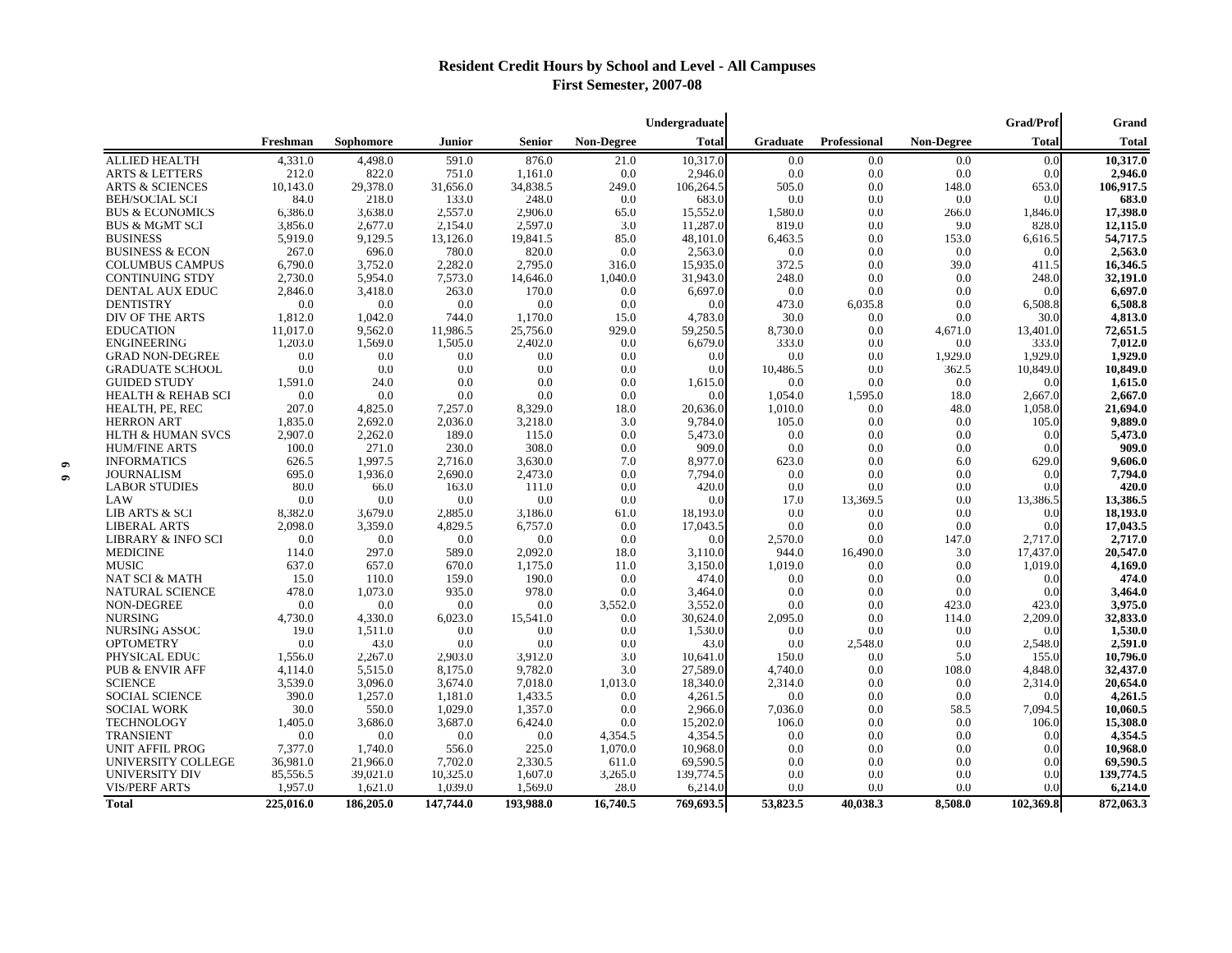# **Resident Credit Hours by Campus, School, and Level First Semester, 2007-08**

|                     |                               |          |           |          |               |                   | Undergraduate |          |                     |                   | <b>Grad/Prof</b> | Grand        |
|---------------------|-------------------------------|----------|-----------|----------|---------------|-------------------|---------------|----------|---------------------|-------------------|------------------|--------------|
|                     |                               | Freshman | Sophomore | Junior   | <b>Senior</b> | <b>Non-Degree</b> | <b>Total</b>  | Graduate | <b>Professional</b> | <b>Non-Degree</b> | <b>Total</b>     | <b>Total</b> |
| <b>Bloomington</b>  | <b>ARTS &amp; SCIENCES</b>    | 1,853.0  | 24,113.0  | 27,853.0 | 29,907.5      | 219.0             | 83,945.5      | 148.0    | 0.0                 | 0.0               | 148.0            | 84,093.5     |
|                     | <b>BUSINESS</b>               | 3,660.0  | 6,651.0   | 8,179.5  | 10,498.0      | 0.0               | 28,988.5      | 2,545.5  | 0.0                 | 3.0               | 2,548.5          | 31,537.0     |
|                     | <b>CONTINUING STDY</b>        | 620.0    | 1,054.0   | 1,553.0  | 2,753.0       | 978.0             | 6,958.0       | 0.0      | 0.0                 | 0.0               | 0.0              | 6,958.0      |
|                     | <b>EDUCATION</b>              | 14.0     | 77.0      | 2,420.0  | 7,464.0       | 0.0               | 9,975.0       | 2,514.0  | 0.0                 | 862.0             | 3,376.0          | 13,351.0     |
|                     | <b>GRADUATE SCHOOL</b>        | 0.0      | 0.0       | 0.0      | 0.0           | 0.0               | 0.0           | 6,603.5  | 0.0                 | 337.5             | 6,941.0          | 6,941.0      |
|                     | HEALTH, PE, REC               | 118.0    | 4,822.0   | 7,257.0  | 8,329.0       | 18.0              | 20,544.0      | 1,010.0  | 0.0                 | 48.0              | 1,058.0          | 21,602.0     |
|                     | <b>INFORMATICS</b>            | 74.5     | 904.5     | 1,038.0  | 1,447.0       | 7.0               | 3,471.0       | 237.0    | 0.0                 | 3.0               | 240.0            | 3,711.0      |
|                     | <b>JOURNALISM</b>             | 266.0    | 1,431.0   | 2,234.0  | 1,861.0       | 0.0               | 5,792.0       | 0.0      | 0.0                 | 0.0               | 0.0              | 5,792.0      |
|                     | <b>LABOR STUDIES</b>          | 0.0      | 0.0       | 0.0      | 12.0          | 0.0               | 12.0          | 0.0      | 0.0                 | 0.0               | 0.0              | 12.0         |
|                     | LAW                           | 0.0      | 0.0       | 0.0      | 0.0           | 0.0               | 0.0           | 0.0      | 3,458.5             | 0.0               | 3,458.5          | 3,458.5      |
|                     | <b>LIBRARY &amp; INFO SCI</b> | 0.0      | 0.0       | 0.0      | 0.0           | 0.0               | 0.0           | 875.5    | 0.0                 | 59.0              | 934.5            | 934.5        |
|                     | <b>MUSIC</b>                  | 637.0    | 657.0     | 670.0    | 1,175.0       | 11.0              | 3,150.0       | 932.0    | 0.0                 | 0.0               | 932.0            | 4,082.0      |
|                     | <b>NURSING</b>                | 0.0      | 344.0     | 639.0    | 866.0         | 0.0               | 1,849.0       | 0.0      | 0.0                 | 0.0               | 0.0              | 1,849.0      |
|                     | <b>OPTOMETRY</b>              | 0.0      | 43.0      | 0.0      | 0.0           | 0.0               | 43.0          | 0.0      | 2,548.0             | 0.0               | 2,548.0          | 2,591.0      |
|                     | <b>PUB &amp; ENVIR AFF</b>    | 0.0      | 1,122.0   | 3,713.0  | 3,799.0       | 0.0               | 8,634.0       | 1,406.0  | 0.0                 | 0.0               | 1,406.0          | 10,040.0     |
|                     | <b>SOCIAL WORK</b>            | 0.0      | 90.0      | 245.0    | 364.0         | 0.0               | 699.0         | 0.0      | 0.0                 | 0.0               | 0.0              | 699.0        |
|                     | UNIVERSITY DIV                | 64,581.0 | 32,507.0  | 8,395.5  | 1,034.0       | 595.0             | 107,112.5     | 0.0      | 0.0                 | 0.0               | 0.0              | 107,112.5    |
|                     | <b>Bloomington Total</b>      | 71,823.5 | 73,815.5  | 64,197.0 | 69,509.5      | 1,828.0           | 281,173.5     | 16,271.5 | 6,006.5             | 1,312.5           | 23,590.5         | 304,764.0    |
|                     |                               |          |           |          |               |                   |               |          |                     |                   |                  |              |
| <b>Indianapolis</b> | <b>BUSINESS</b>               | 829.0    | 1,150.5   | 3,016.0  | 6,485.0       | 85.0              | 11,565.5      | 3,275.0  | 0.0                 | 150.0             | 3,425.0          | 14,990.5     |
|                     | <b>COLUMBUS CAMPUS</b>        | 6,790.0  | 3,752.0   | 2,282.0  | 2,795.0       | 316.0             | 15,935.0      | 372.5    | 0.0                 | 39.0              | 411.5            | 16,346.5     |
|                     | <b>CONTINUING STDY</b>        | 181.0    | 1,081.0   | 2,490.0  | 5,053.5       | 0.0               | 8,805.5       | 248.0    | 0.0                 | 0.0               | 248.0            | 9,053.5      |
|                     | DENTAL AUX EDUC               | 666.0    | 1,278.0   | 0.0      | 73.0          | 0.0               | 2,017.0       | 0.0      | 0.0                 | 0.0               | 0.0              | 2,017.0      |
|                     | <b>DENTISTRY</b>              | 0.0      | 0.0       | 0.0      | 0.0           | 0.0               | 0.0           | 473.0    | 6,035.8             | 0.0               | 6,508.8          | 6,508.8      |
|                     | <b>EDUCATION</b>              | 1,411.0  | 2,265.0   | 3,012.0  | 5,919.0       | 867.0             | 13,474.0      | 2,181.0  | 0.0                 | 747.0             | 2,928.0          | 16,402.0     |
|                     | <b>ENGINEERING</b>            | 1,203.0  | 1,569.0   | 1,505.0  | 2,402.0       | 0.0               | 6,679.0       | 333.0    | 0.0                 | 0.0               | 333.0            | 7,012.0      |
|                     | <b>GRAD NON-DEGREE</b>        | 0.0      | 0.0       | 0.0      | 0.0           | 0.0               | 0.0           | 0.0      | 0.0                 | 1,929.0           | 1,929.0          | 1,929.0      |
|                     | <b>GRADUATE SCHOOL</b>        | 0.0      | 0.0       | 0.0      | 0.0           | 0.0               | 0.0           | 3,311.0  | 0.0                 | 0.0               | 3,311.0          | 3,311.0      |
|                     | <b>HEALTH &amp; REHAB SCI</b> | 0.0      | 0.0       | 0.0      | 0.0           | 0.0               | 0.0           | 1,054.0  | 1,595.0             | 18.0              | 2,667.0          | 2,667.0      |
|                     | <b>HERRON ART</b>             | 1,835.0  | 2,692.0   | 2,036.0  | 3,218.0       | 3.0               | 9,784.0       | 105.0    | 0.0                 | 0.0               | 105.0            | 9,889.0      |
|                     | <b>INFORMATICS</b>            | 552.0    | 1,093.0   | 1,678.0  | 2,183.0       | 0.0               | 5,506.0       | 386.0    | 0.0                 | 3.0               | 389.0            | 5,895.0      |
|                     | <b>JOURNALISM</b>             | 429.0    | 505.0     | 456.0    | 612.0         | 0.0               | 2,002.0       | 0.0      | 0.0                 | 0.0               | 0.0              | 2.002.0      |
|                     | <b>LABOR STUDIES</b>          | 12.0     | 15.0      | 57.0     | 33.0          | 0.0               | 117.0         | 0.0      | 0.0                 | 0.0               | 0.0              | 117.0        |
|                     | LAW                           | 0.0      | 0.0       | 0.0      | 0.0           | 0.0               | 0.0           | 17.0     | 9,911.0             | 0.0               | 9,928.0          | 9,928.0      |
|                     | <b>LIBERAL ARTS</b>           | 2,098.0  | 3,359.0   | 4,829.5  | 6,757.0       | 0.0               | 17,043.5      | 0.0      | 0.0                 | 0.0               | 0.0              | 17,043.5     |
|                     | <b>LIBRARY &amp; INFO SCI</b> | 0.0      | 0.0       | 0.0      | 0.0           | 0.0               | 0.0           | 1,694.5  | 0.0                 | 88.0              | 1,782.5          | 1,782.5      |
|                     | <b>MEDICINE</b>               | 114.0    | 297.0     | 589.0    | 2,092.0       | 18.0              | 3,110.0       | 944.0    | 16,490.0            | 3.0               | 17,437.0         | 20,547.0     |
|                     | <b>MUSIC</b>                  | 0.0      | 0.0       | 0.0      | 0.0           | 0.0               | 0.0           | 87.0     | 0.0                 | 0.0               | 87.0             | 87.0         |
|                     | <b>NURSING</b>                | 77.0     | 784.0     | 1.809.0  | 8,268.0       | 0.0               | 10,938.0      | 2,095.0  | 0.0                 | 90.0              | 2,185.0          | 13,123.0     |
|                     | PHYSICAL EDUC                 | 1,556.0  | 2,267.0   | 2,903.0  | 3,912.0       | 3.0               | 10,641.0      | 150.0    | 0.0                 | 5.0               | 155.0            | 10,796.0     |
|                     | <b>PUB &amp; ENVIR AFF</b>    | 288.0    | 1,387.0   | 1,887.0  | 2,804.0       | 0.0               | 6,366.0       | 2,035.0  | 0.0                 | 6.0               | 2,041.0          | 8,407.0      |
|                     | <b>SCIENCE</b>                | 3,539.0  | 3,096.0   | 3,674.0  | 7,018.0       | 1,013.0           | 18,340.0      | 2,314.0  | 0.0                 | 0.0               | 2,314.0          | 20,654.0     |
|                     | <b>SOCIAL WORK</b>            | 6.0      | 156.0     | 586.0    | 751.0         | 0.0               | 1,499.0       | 5,391.0  | 0.0                 | 31.5              | 5,422.5          | 6,921.5      |
|                     | <b>TECHNOLOGY</b>             | 1,405.0  | 3,686.0   | 3,687.0  | 6,424.0       | 0.0               | 15,202.0      | 106.0    | 0.0                 | 0.0               | 106.0            | 15,308.0     |
|                     | <b>TRANSIENT</b>              | 0.0      | 0.0       | 0.0      | 0.0           | 3,454.5           | 3,454.5       | 0.0      | 0.0                 | 0.0               | 0.0              | 3,454.5      |
|                     | UNIVERSITY COLLEGE            | 36,981.0 | 21,966.0  | 7,702.0  | 2,330.5       | 611.0             | 69,590.5      | 0.0      | 0.0                 | 0.0               | 0.0              | 69,590.5     |
|                     | <b>Indianapolis Total</b>     | 59,972.0 | 52,398.5  | 44,198.5 | 69,130.0      | 6,370.5           | 232,069.5     | 26,572.0 | 34,031.8            | 3,109.5           | 63,713.3         | 295,782.8    |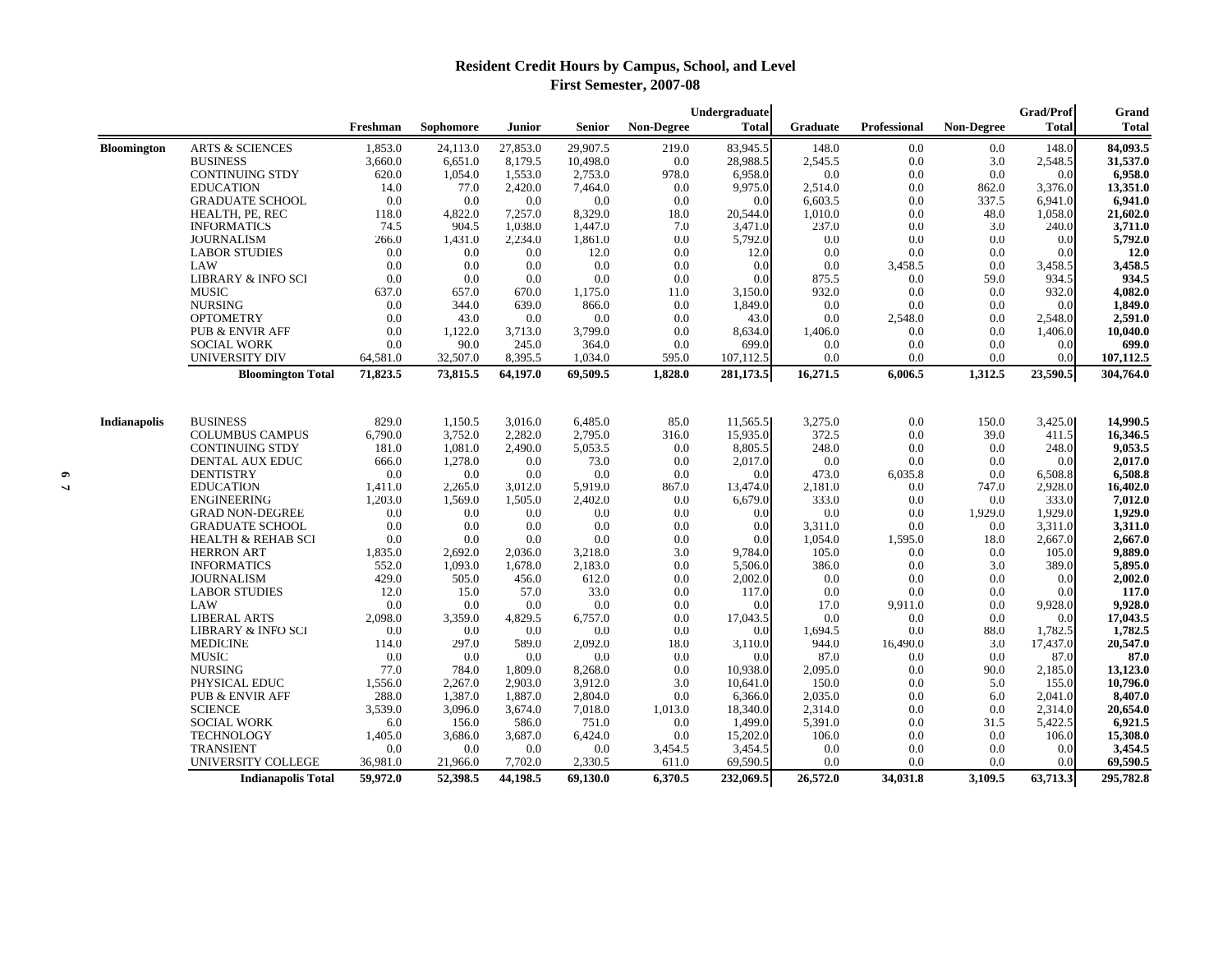# **Resident Credit Hours by Campus, School, and Level First Semester, 2007-08**

|                   |                              | <b>Grad/Prof</b><br>Undergraduate |           |         |          |                   |              |          |              |                   |              | Grand        |
|-------------------|------------------------------|-----------------------------------|-----------|---------|----------|-------------------|--------------|----------|--------------|-------------------|--------------|--------------|
|                   |                              | Freshman                          | Sophomore | Junior  | Senior   | <b>Non-Degree</b> | <b>Total</b> | Graduate | Professional | <b>Non-Degree</b> | <b>Total</b> | <b>Total</b> |
| East              | <b>BEH/SOCIAL SCI</b>        | 84.0                              | 218.0     | 133.0   | 248.0    | 0.0               | 683.0        | 0.0      |              | 0.0               | 0.0          | 683.0        |
|                   | <b>BUSINESS &amp; ECON</b>   | 267.0                             | 696.0     | 780.0   | 820.0    | 0.0               | 2,563.0      | 0.0      |              | 0.0               | 0.0          | 2,563.0      |
|                   | <b>CONTINUING STDY</b>       | 78.0                              | 183.0     | 115.0   | 312.0    | 0.0               | 688.0        | 0.0      |              | 0.0               | 0.0          | 688.0        |
|                   | <b>EDUCATION</b>             | 932.0                             | 572.0     | 503.5   | 660.0    | 0.0               | 2,667.5      | 0.0      |              | 133.0             | 133.0        | 2,800.5      |
|                   | <b>HUM/FINE ARTS</b>         | 100.0                             | 271.0     | 230.0   | 308.0    | 0.0               | 909.0        | 0.0      |              | 0.0               | 0.0          | 909.0        |
|                   | <b>NAT SCI &amp; MATH</b>    | 15.0                              | 110.0     | 159.0   | 190.0    | 0.0               | 474.0        | 0.0      |              | 0.0               | 0.0          | 474.0        |
|                   | <b>NON-DEGREE</b>            | 0.0                               | 0.0       | 0.0     | 0.0      | 76.0              | 76.0         | 0.0      |              | 74.0              | 74.0         | 150.0        |
|                   | <b>NURSING</b>               | 12.0                              | 366.0     | 491.0   | 641.0    | 0.0               | 1,510.0      | 0.0      |              | 0.0               | 0.0          | 1,510.0      |
|                   | <b>NURSING ASSOC</b>         | 8.0                               | 227.0     | 0.0     | 0.0      | 0.0               | 235.0        | 0.0      |              | 0.0               | 0.0          | 235.0        |
|                   | <b>PUB &amp; ENVIR AFF</b>   | 30.0                              | 240.0     | 174.0   | 168.0    | 0.0               | 612.0        | 0.0      |              | 0.0               | 0.0          | 612.0        |
|                   | <b>SOCIAL WORK</b>           | 24.0                              | 304.0     | 198.0   | 242.0    | 0.0               | 768.0        | 0.0      |              | 0.0               | 0.0          | 768.0        |
|                   | <b>TRANSIENT</b>             | 0.0                               | 0.0       | 0.0     | 0.0      | 66.0              | 66.0         | 0.0      |              | 0.0               | 0.0          | 66.0         |
|                   | <b>UNIVERSITY DIV</b>        | 5,540.0                           | 1,211.0   | 317.0   | 144.0    | 833.0             | 8,045.0      | 0.0      |              | 0.0               | 0.0          | 8,045.0      |
|                   | <b>East Total</b>            | 7,090.0                           | 4,398.0   | 3,100.5 | 3,733.0  | 975.0             | 19,296.5     | 0.0      |              | 207.0             | 207.0        | 19,503.5     |
| <b>Fort Wayne</b> | <b>ARTS &amp; SCIENCES</b>   | 2,021.0                           | 1,514.0   | 1,273.0 | 1,826.0  | 16.0              | 6,650.0      | 357.0    |              | 148.0             | 505.0        | 7,155.0      |
|                   | <b>BUS &amp; MGMT SCI</b>    | 3,856.0                           | 2,677.0   | 2,154.0 | 2,597.0  | 3.0               | 11,287.0     | 819.0    |              | 9.0               | 828.0        | 12,115.0     |
|                   | <b>CONTINUING STDY</b>       | 903.0                             | 1,351.0   | 934.0   | 2.046.0  | 37.0              | 5,271.0      | 0.0      |              | 0.0               | 0.0          | 5,271.0      |
|                   | <b>EDUCATION</b>             | 2,971.0                           | 2,545.0   | 2,399.0 | 4,546.0  | 6.0               | 12,467.0     | 1,286.0  |              | 560.0             | 1,846.0      | 14,313.0     |
|                   | <b>HLTH &amp; HUMAN SVCS</b> | 2,907.0                           | 2,262.0   | 189.0   | 115.0    | 0.0               | 5,473.0      | 0.0      |              | 0.0               | 0.0          | 5,473.0      |
|                   | <b>LABOR STUDIES</b>         | 12.0                              | 0.0       | 22.0    | 3.0      | 0.0               | 37.0         | 0.0      |              | 0.0               | 0.0          | 37.0         |
|                   | <b>PUB &amp; ENVIR AFF</b>   | 1,357.0                           | 880.0     | 811.0   | 1,061.0  | 0.0               | 4,109.0      | 252.0    |              | 0.0               | 252.0        | 4,361.0      |
|                   | <b>UNIT AFFIL PROG</b>       | 7,377.0                           | 1,740.0   | 556.0   | 225.0    | 1,070.0           | 10,968.0     | 0.0      |              | 0.0               | 0.0          | 10,968.0     |
|                   | <b>VIS/PERF ARTS</b>         | 1,957.0                           | 1,621.0   | 1,039.0 | 1,569.0  | 28.0              | 6,214.0      | 0.0      |              | 0.0               | 0.0          | 6,214.0      |
|                   | <b>Fort Wayne Total</b>      | 23,361.0                          | 14,590.0  | 9,377.0 | 13,988.0 | 1,160.0           | 62,476.0     | 2,714.0  |              | 717.0             | 3,431.0      | 65,907.0     |
| Kokomo            | <b>ALLIED HEALTH</b>         | 959.0                             | 685.0     | 131.0   | 133.0    | 0.0               | 1,908.0      | 0.0      |              | 0.0               | 0.0          | 1,908.0      |
|                   | <b>ARTS &amp; SCIENCES</b>   | 1,938.0                           | 1,292.0   | 985.0   | 1,110.0  | 0.0               | 5,325.0      | 0.0      |              | 0.0               | 0.0          | 5,325.0      |
|                   | <b>BUSINESS</b>              | 1,371.0                           | 799.0     | 752.0   | 827.0    | 0.0               | 3,749.0      | 258.0    |              | 0.0               | 258.0        | 4,007.0      |
|                   | <b>CONTINUING STDY</b>       | 364.0                             | 626.0     | 411.0   | 789.0    | 0.0               | 2,190.0      | 0.0      |              | 0.0               | 0.0          | 2,190.0      |
|                   | <b>EDUCATION</b>             | 1,244.0                           | 812.0     | 658.0   | 879.0    | 15.0              | 3,608.0      | 37.0     |              | 289.0             | 326.0        | 3,934.0      |
|                   | <b>GRADUATE SCHOOL</b>       | 0.0                               | 0.0       | 0.0     | 0.0      | 0.0               | 0.0          | 116.0    |              | 3.0               | 119.0        | 119.0        |
|                   | <b>LABOR STUDIES</b>         | 13.0                              | 23.0      | 15.0    | 6.0      | 0.0               | 57.0         | 0.0      |              | 0.0               | 0.0          | 57.0         |
|                   | NON-DEGREE                   | 0.0                               | 0.0       | 0.0     | 0.0      | 4.0               | 4.0          | 0.0      |              | 68.0              | 68.0         | 72.0         |
|                   | <b>NURSING</b>               | 1,218.0                           | 697.0     | 1,133.0 | 1,466.0  | 0.0               | 4,514.0      | 0.0      |              | 0.0               | 0.0          | 4,514.0      |
|                   | NURSING ASSOC                | 11.0                              | 1,280.0   | 0.0     | 0.0      | 0.0               | 1,291.0      | 0.0      |              | 0.0               | 0.0          | 1,291.0      |
|                   | <b>PUB &amp; ENVIR AFF</b>   | 422.0                             | 397.0     | 117.0   | 262.0    | 0.0               | 1,198.0      | 90.0     |              | 0.0               | 90.0         | 1,288.0      |
|                   | <b>TRANSIENT</b>             | 0.0                               | 0.0       | 0.0     | 0.0      | 61.0              | 61.0         | 0.0      |              | 0.0               | 0.0          | 61.0         |
|                   | <b>UNIVERSITY DIV</b>        | 1,327.0                           | 250.0     | 95.0    | 11.0     | 996.0             | 2,679.0      | 0.0      |              | $0.0^{\circ}$     | 0.0          | 2,679.0      |
|                   | <b>Kokomo Total</b>          | 8,867.0                           | 6,861.0   | 4.297.0 | 5,483.0  | 1,076.0           | 26,584.0     | 501.0    |              | 360.0             | 861.0        | 27,445.0     |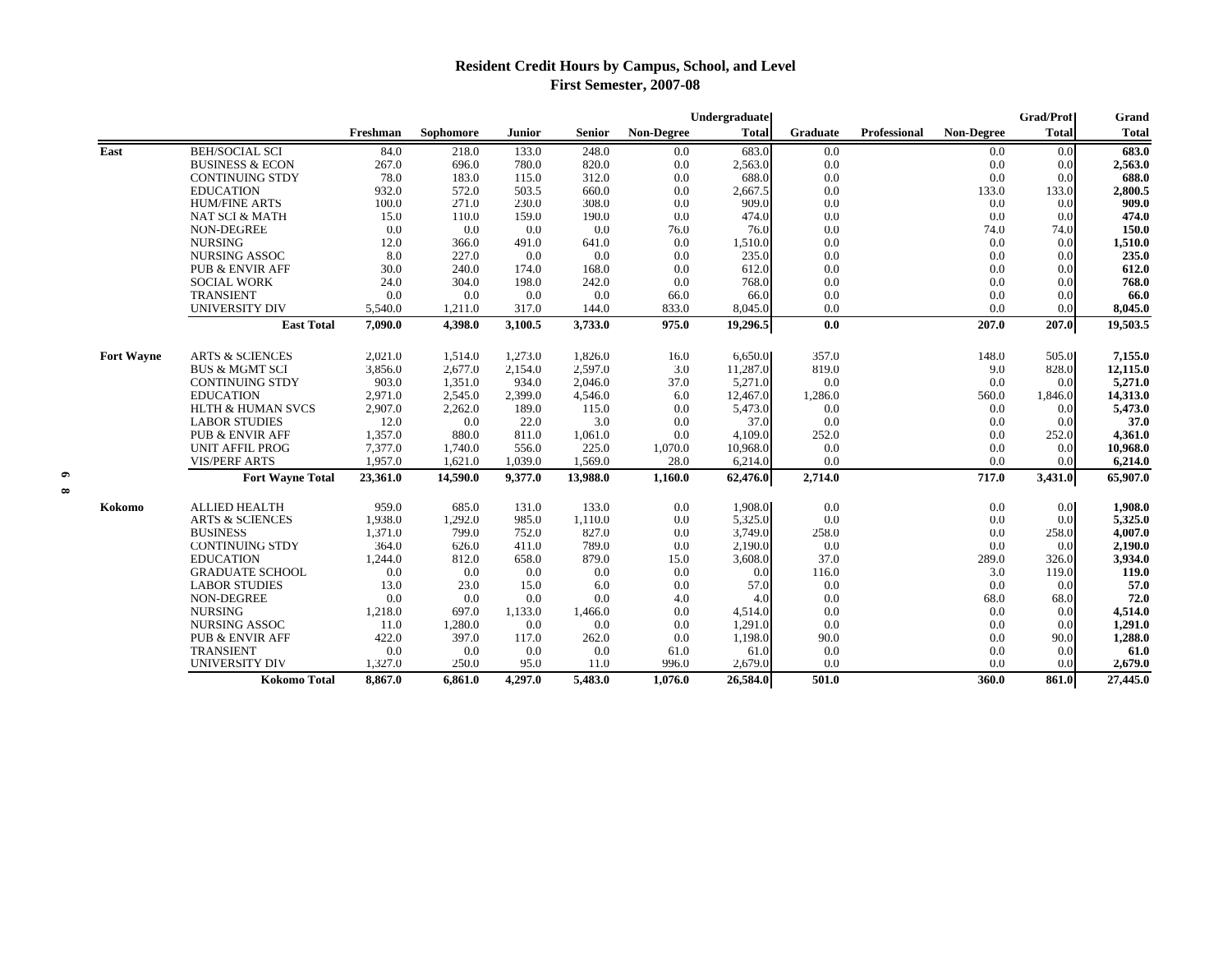# **Resident Credit Hours by Campus, School, and Level First Semester, 2007-08**

|                   |                                        | <b>Grad/Prof</b><br>Undergraduate |            |                 |                 |                |                  |                 |                     |                   |              | Grand             |
|-------------------|----------------------------------------|-----------------------------------|------------|-----------------|-----------------|----------------|------------------|-----------------|---------------------|-------------------|--------------|-------------------|
|                   |                                        | Freshman                          | Sophomore  | Junior          | <b>Senior</b>   | Non-Degree     | <b>Total</b>     | <b>Graduate</b> | <b>Professional</b> | <b>Non-Degree</b> | <b>Total</b> | Total             |
| <b>Northwest</b>  | <b>ALLIED HEALTH</b>                   | 2,273.0                           | 2,681.0    | 447.0           | 738.0           | 6.0            | 6,145.0          | 0.0             |                     | 0.0               | 0.0          | 6,145.0           |
|                   | <b>ARTS &amp; SCIENCES</b>             | 4,331.0                           | 2,459.0    | 1,545.0         | 1,995.0         | 14.0           | 10,344.0         | 0.0             |                     | $0.0\,$           | 0.0          | 10,344.0          |
|                   | <b>BUS &amp; ECONOMICS</b>             | 1,783.0                           | 1,351.0    | 972.0           | 974.0           | 1.0            | 5,081.0          | 859.0           |                     | 90.0              | 949.0        | 6,030.0           |
|                   | <b>CONTINUING STDY</b>                 | 300.0                             | 650.0      | 677.0           | 1,252.0         | 10.0           | 2,889.0          | 0.0             |                     | 0.0               | 0.0          | 2,889.0           |
|                   | DENTAL AUX EDUC                        | 1,051.0                           | 871.0      | 251.0           | 67.0            | 0.0            | 2,240.0          | 0.0             |                     | 0.0               | 0.0          | 2,240.0           |
|                   | <b>EDUCATION</b>                       | 1,608.0                           | 800.0      | 606.0           | 1,198.0         | 24.0           | 4,236.0          | 300.0           |                     | 784.0             | 1,084.0      | 5,320.0           |
|                   | <b>GUIDED STUDY</b>                    | 1,591.0                           | 24.0       | 0.0             | 0.0             | 0.0            | 1,615.0          | 0.0             |                     | 0.0               | 0.0          | 1,615.0           |
|                   | <b>LABOR STUDIES</b>                   | 41.0                              | 25.0       | 55.0            | 45.0            | 0.0            | 166.0            | 0.0             |                     | 0.0               | 0.0          | 166.0             |
|                   | NON-DEGREE                             | 0.0                               | 0.0        | 0.0             | 0.0             | 170.0          | 170.0            | 0.0             |                     | 15.0              | 15.0         | 185.0             |
|                   | <b>NURSING</b>                         | 1,495.0                           | 797.0      | 783.0           | 1,524.0         | 0.0            | 4,599.0          | 0.0             |                     | 3.0               | 3.0          | 4,602.0           |
|                   | NURSING ASSOC                          | 0.0                               | 4.0        | 0.0             | 0.0             | 0.0            | 4.0              | 0.0             |                     | 0.0               | 0.0          | 4.0               |
|                   | <b>PUB &amp; ENVIR AFF</b>             | 1,344.0                           | 1.070.0    | 891.0           | 935.0           | 3.0            | 4,243.0          | 746.0           |                     | 69.0              | 815.0        | 5,058.0           |
|                   | <b>SOCIAL WORK</b><br><b>TRANSIENT</b> | 0.0<br>0.0                        | 0.0<br>0.0 | 0.0<br>0.0      | 0.0<br>0.0      | 0.0            | 0.0<br>601.0     | 898.0           |                     | 9.0<br>0.0        | 907.0        | 907.0             |
|                   | <b>UNIVERSITY DIV</b>                  | 98.0                              | 88.0       | 15.0            | 7.0             | 601.0<br>210.0 | 418.0            | 0.0<br>0.0      |                     | 0.0               | 0.0<br>0.0   | 601.0<br>418.0    |
|                   | <b>Northwest Total</b>                 | 15,915.0                          | 10,820.0   | 6,242.0         | 8,735.0         | 1,039.0        | 42,751.0         | 2,803.0         |                     | 970.0             | 3,773.0      | 46,524.0          |
|                   |                                        |                                   |            |                 |                 |                |                  |                 |                     |                   |              |                   |
| <b>South Bend</b> | <b>ALLIED HEALTH</b>                   | 1,099.0                           | 1,132.0    | 13.0            | 5.0             | 15.0           | 2,264.0          | 0.0             |                     | 0.0               | 0.0          | 2,264.0           |
|                   | <b>BUS &amp; ECONOMICS</b>             | 4,603.0                           | 2,287.0    | 1,585.0         | 1,932.0         | 64.0           | 10,471.0         | 721.0           |                     | 176.0             | 897.0        | 11,368.0          |
|                   | <b>CONTINUING STDY</b>                 | 140.0                             | 350.0      | 773.0           | 1,332.0         | 0.0            | 2,595.0          | 0.0             |                     | 0.0               | 0.0          | 2,595.0           |
|                   | DENTAL AUX EDUC                        | 1,129.0                           | 1,269.0    | 12.0            | 30.0            | 0.0            | 2,440.0          | 0.0             |                     | 0.0               | 0.0          | 2,440.0           |
|                   | DIV OF THE ARTS                        | 1,812.0                           | 1,042.0    | 744.0           | 1,170.0         | 15.0           | 4,783.0          | 30.0            |                     | 0.0               | 30.0         | 4,813.0           |
|                   | <b>EDUCATION</b>                       | 2,717.0                           | 2,109.0    | 1,498.0<br>0.0  | 3,197.0<br>0.0  | 17.0           | 9,538.0<br>0.0   | 1,670.0         |                     | 763.0             | 2,433.0      | 11,971.0<br>396.0 |
|                   | <b>GRADUATE SCHOOL</b>                 | 0.0<br>2.0                        | 0.0<br>3.0 |                 |                 | 0.0<br>0.0     |                  | 374.0           |                     | 22.0<br>0.0       | 396.0        |                   |
|                   | <b>LABOR STUDIES</b><br>LIB ARTS & SCI | 8,382.0                           | 3,679.0    | 14.0<br>2,885.0 | 12.0<br>3,186.0 | 61.0           | 31.0<br>18,193.0 | 0.0<br>0.0      |                     | 0.0               | 0.0<br>0.0   | 31.0<br>18,193.0  |
|                   | NON-DEGREE                             | 0.0                               | 0.0        | 0.0             | 0.0             | 2,802.0        | 2,802.0          | 0.0             |                     | 266.0             | 266.0        | 3,068.0           |
|                   | <b>NURSING</b>                         | 1,922.0                           | 1.060.0    | 607.0           | 1,990.0         | 0.0            | 5,579.0          | 0.0             |                     | 21.0              | 21.0         | 5,600.0           |
|                   | <b>PUB &amp; ENVIR AFF</b>             | 673.0                             | 419.0      | 582.0           | 753.0           | 0.0            | 2,427.0          | 211.0           |                     | 33.0              | 244.0        | 2,671.0           |
|                   | <b>SOCIAL WORK</b>                     | 0.0                               | 0.0        | 0.0             | 0.0             | 0.0            | 0.0              | 747.0           |                     | 18.0              | 765.0        | 765.0             |
|                   | <b>TRANSIENT</b>                       | 0.0                               | 0.0        | 0.0             | 0.0             | 172.0          | 172.0            | 0.0             |                     | 0.0               | 0.0          | 172.0             |
|                   | <b>South Bend Total</b>                | 22,479.0                          | 13,350.0   | 8,713.0         | 13,607.0        | 3,146.0        | 61,295.0         | 3,753.0         |                     | 1,299.0           | 5,052.0      | 66,347.0          |
| <b>Southeast</b>  | <b>ARTS &amp; LETTERS</b>              | 212.0                             | 822.0      | 751.0           | 1,161.0         | 0.0            | 2,946.0          | 0.0             |                     | 0.0               | 0.0          | 2,946.0           |
|                   | <b>BUSINESS</b>                        | 59.0                              | 529.0      | 1,178.5         | 2,031.5         | 0.0            | 3,798.0          | 385.0           |                     | 0.0               | 385.0        | 4,183.0           |
|                   | <b>CONTINUING STDY</b>                 | 144.0                             | 659.0      | 620.0           | 1,108.5         | 15.0           | 2,546.5          | 0.0             |                     | 0.0               | 0.0          | 2,546.5           |
|                   | <b>EDUCATION</b>                       | 120.0                             | 382.0      | 890.0           | 1,893.0         | 0.0            | 3,285.0          | 742.0           |                     | 533.0             | 1,275.0      | 4,560.0           |
|                   |                                        |                                   |            |                 | 0.0             |                |                  |                 |                     |                   |              | 82.0              |
|                   | <b>GRADUATE SCHOOL</b>                 | 0.0                               | 0.0        | 0.0             |                 | 0.0            | 0.0              | 82.0            |                     | 0.0               | 82.0         |                   |
|                   | HEALTH, PE, REC                        | 89.0                              | 3.0        | 0.0             | 0.0             | 0.0            | 92.0             | 0.0             |                     | 0.0               | 0.0          | 92.0              |
|                   | <b>NATURAL SCIENCE</b>                 | 478.0                             | 1,073.0    | 935.0           | 978.0           | 0.0            | 3,464.0          | 0.0             |                     | 0.0               | 0.0          | 3,464.0           |
|                   | NON-DEGREE                             | 0.0                               | 0.0        | 0.0             | 0.0             | 500.0          | 500.0            | 0.0             |                     | 0.0               | 0.0          | 500.0             |
|                   | <b>NURSING</b>                         | 6.0                               | 282.0      | 561.0           | 786.0           | 0.0            | 1,635.0          | 0.0             |                     | 0.0               | 0.0          | 1,635.0           |
|                   | <b>SOCIAL SCIENCE</b>                  | 390.0                             | 1,257.0    | 1,181.0         | 1,433.5         | 0.0            | 4,261.5          | 0.0             |                     | 0.0               | 0.0          | 4,261.5           |
|                   | UNIVERSITY DIV                         | 14,010.5                          | 4,965.0    | 1,502.5         | 411.0           | 631.0          | 21,520.0         | 0.0             |                     | 0.0               | 0.0          | 21,520.0          |
|                   | <b>Southeast Total</b>                 | 15,508.5                          | 9.972.0    | 7.619.0         | 9.802.5         | 1,146.0        | 44,048.0         | 1,209.0         |                     | 533.0             | 1,742.0      | 45,790.0          |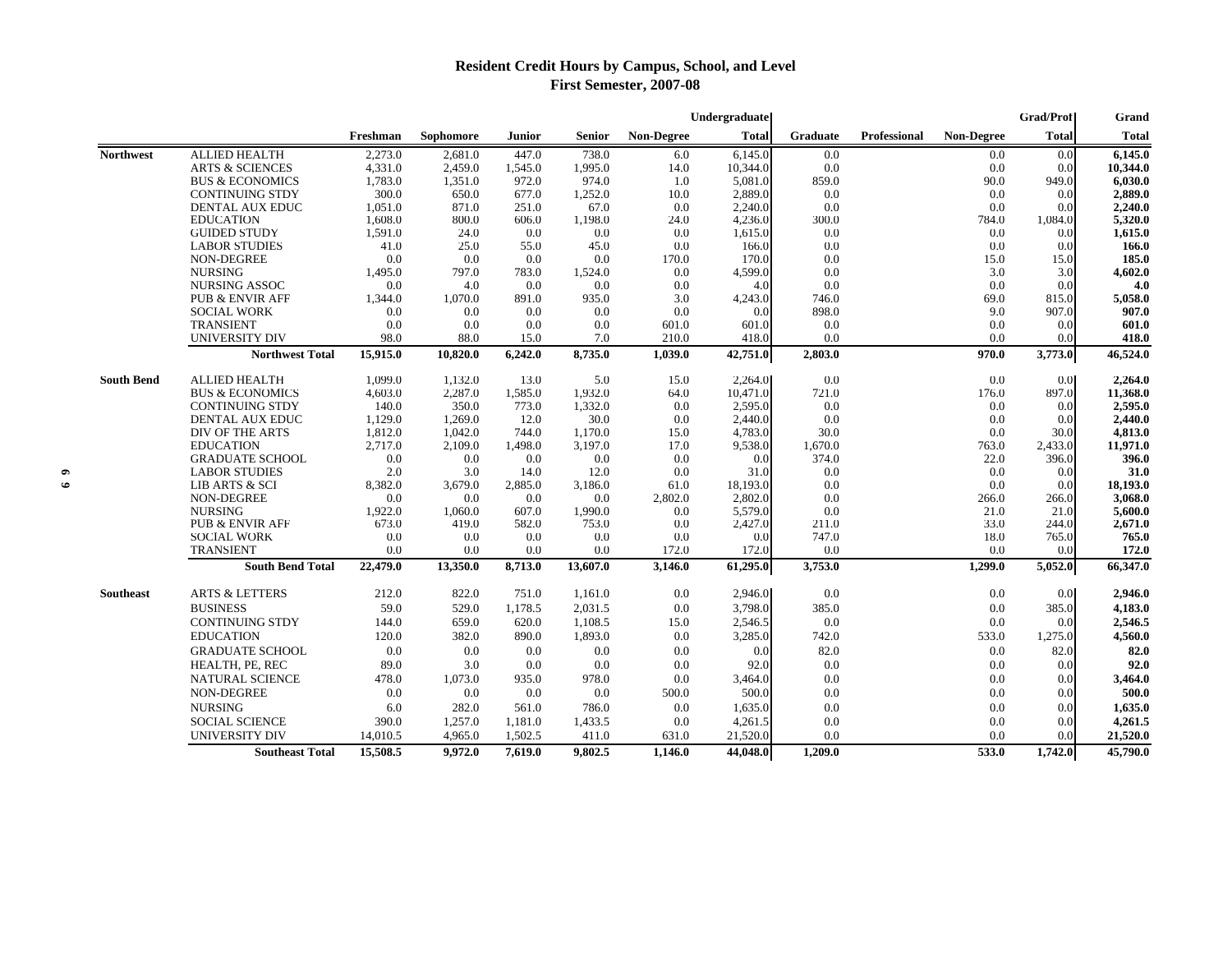## **Non-Resident Credit Hours by School and Level - All Campuses First Semester, 2007-08**

|                               |          |           |               |               |            | Undergraduate |          |              |            | <b>Grad/Prof</b> | Grand        |
|-------------------------------|----------|-----------|---------------|---------------|------------|---------------|----------|--------------|------------|------------------|--------------|
|                               | Freshman | Sophomore | <b>Junior</b> | <b>Senior</b> | Non-Degree | <b>Total</b>  | Graduate | Professional | Non-Degree | <b>Total</b>     | <b>Total</b> |
| <b>ALLIED HEALTH</b>          | 93.0     | 83.0      | 43.0          | 14.0          | 0.0        | 233.0         | 0.0      | 0.0          | 0.0        | 0.0              | 233.0        |
| <b>ARTS &amp; LETTERS</b>     | 65.0     | 194.0     | 428.0         | 479.0         | 0.0        | 1,166.0       | 0.0      | 0.0          | 0.0        | 0.0              | 1,166.0      |
| <b>ARTS &amp; SCIENCES</b>    | 785.0    | 11,007.0  | 10,983.0      | 10,640.0      | 616.5      | 34,031.5      | 204.0    | 0.0          | 3.0        | 207.0            | 34,238.5     |
| <b>BEH/SOCIAL SCI</b>         | 9.0      | 12.0      | 64.0          | 3.0           | 0.0        | 88.0          | 0.0      | 0.0          | 0.0        | 0.0              | 88.0         |
| <b>BUS &amp; ECONOMICS</b>    | 305.0    | 65.0      | 146.0         | 104.0         | 0.0        | 620.0         | 613.0    | 0.0          | 30.0       | 643.0            | 1,263.0      |
| <b>BUS &amp; MGMT SCI</b>     | 262.0    | 149.0     | 90.0          | 111.0         | 0.0        | 612.0         | 78.0     | 0.0          | 18.0       | 96.0             | 708.0        |
| <b>BUSINESS</b>               | 6,912.0  | 8,403.0   | 9,143.5       | 11,863.5      | 160.5      | 36,482.5      | 11,499.5 | 0.0          | 322.5      | 11,822.0         | 48,304.5     |
| <b>BUSINESS &amp; ECON</b>    | 39.0     | 128.0     | 166.0         | 279.0         | 0.0        | 612.0         | 0.0      | 0.0          | 0.0        | 0.0              | 612.0        |
| <b>COLUMBUS CAMPUS</b>        | 0.0      | 31.0      | 13.0          | 0.0           | 1.0        | 45.0          | 8.5      | 0.0          | 7.5        | 16.0             | 61.0         |
| <b>CONTINUING STDY</b>        | 210.0    | 529.0     | 927.0         | 1,762.0       | 178.0      | 3,606.0       | 10.0     | 0.0          | 0.0        | 10.0             | 3,616.0      |
| DENTAL AUX EDUC               | 53.0     | 129.0     | 4.0           | 6.0           | 0.0        | 192.0         | 0.0      | 0.0          | 0.0        | 0.0              | 192.0        |
| <b>DENTISTRY</b>              | 0.0      | 0.0       | 0.0           | 0.0           | 0.0        | 0.0           | 630.5    | 2,623.0      | 0.0        | 3,253.5          | 3,253.5      |
| DIV OF THE ARTS               | 104.0    | 27.0      | 56.0          | 119.0         | 0.0        | 306.0         | 48.0     | 0.0          | 0.0        | 48.0             | 354.0        |
| <b>EDUCATION</b>              | 471.0    | 493.0     | 1,714.0       | 3,295.5       | 15.0       | 5.988.5       | 2,762.0  | 0.0          | 603.0      | 3,365.0          | 9,353.5      |
| <b>ENGINEERING</b>            | 714.0    | 215.0     | 302.0         | 453.0         | 25.0       | 1.709.0       | 428.0    | 0.0          | 0.0        | 428.0            | 2,137.0      |
| <b>GRAD NON-DEGREE</b>        | 0.0      | 0.0       | 0.0           | 0.0           | 0.0        | 0.0           | 0.0      | 0.0          | 149.0      | 149.0            | 149.0        |
| <b>GRADUATE SCHOOL</b>        | 0.0      | 0.0       | 0.0           | 0.0           | 0.0        | 0.0           | 29,446.5 | 0.0          | 324.0      | 29,770.5         | 29,770.5     |
| <b>GUIDED STUDY</b>           | 24.0     | 0.0       | 0.0           | 0.0           | 0.0        | 24.0          | 0.0      | 0.0          | 0.0        | 0.0              | 24.0         |
| <b>HEALTH &amp; REHAB SCI</b> | 0.0      | 0.0       | 0.0           | 0.0           | 0.0        | 0.0           | 148.0    | 62.0         | 21.0       | 231.0            | 231.0        |
| HEALTH, PE, REC               | 156.0    | 1,760.0   | 2,480.5       | 2,939.5       | 5.0        | 7,341.0       | 1,144.0  | 0.0          | 30.0       | 1,174.0          | 8,515.0      |
| <b>HERRON ART</b>             | 149.0    | 109.0     | 96.0          | 12.0          | 0.0        | 366.0         | 0.0      | 0.0          | 0.0        | 0.0              | 366.0        |
| <b>HLTH &amp; HUMAN SVCS</b>  | 130.0    | 121.0     | 0.0           | 0.0           | 0.0        | 251.0         | 0.0      | 0.0          | 0.0        | 0.0              | 251.0        |
| <b>HUM/FINE ARTS</b>          | 0.0      | 45.0      | 25.0          | 49.0          | 0.0        | 119.0         | 0.0      | 0.0          | 0.0        | 0.0              | 119.0        |
| <b>INFORMATICS</b>            | 30.0     | 289.5     | 404.0         | 523.0         | 60.0       | 1.306.5       | 864.5    | 0.0          | 0.0        | 864.5            | 2,171.0      |
| <b>JOURNALISM</b>             | 267.0    | 1,145.0   | 1,683.0       | 1,163.0       | 0.0        | 4,258.0       | 0.0      | 0.0          | 0.0        | 0.0              | 4,258.0      |
| <b>LABOR STUDIES</b>          | 0.0      | 0.0       | 18.0          | 3.0           | 0.0        | 21.0          | 0.0      | 0.0          | 0.0        | 0.0              | 21.0         |
| LAW                           | 0.0      | 0.0       | 0.0           | 0.0           | 0.0        | 0.0           | 1,526.0  | 8,164.0      | 56.0       | 9,746.0          | 9,746.0      |
| LIB ARTS & SCI                | 452.0    | 226.0     | 272.0         | 353.0         | 0.0        | 1,303.0       | 0.0      | 0.0          | 0.0        | 0.0              | 1,303.0      |
| <b>LIBERAL ARTS</b>           | 25.0     | 184.0     | 58.0          | 142.0         | 102.0      | 511.0         | 0.0      | 0.0          | 0.0        | 0.0              | 511.0        |
| LIBRARY & INFO SCI            | 0.0      | 0.0       | 0.0           | 0.0           | 0.0        | 0.0           | 1,604.0  | 0.0          | 0.0        | 1,604.0          | 1,604.0      |
| <b>MEDICINE</b>               | 528.0    | 12.0      | 14.0          | 57.0          | 0.0        | 611.0         | 231.0    | 2,108.0      | 0.0        | 2,339.0          | 2,950.0      |
| <b>MUSIC</b>                  | 3,007.0  | 2,309.0   | 1,577.0       | 3,228.0       | 37.0       | 10,158.0      | 6,922.5  | 0.0          | 38.0       | 6,960.5          | 17,118.5     |
| <b>NAT SCI &amp; MATH</b>     | 12.0     | 33.0      | 5.0           | 46.0          | 0.0        | 96.0          | 0.0      | 0.0          | 0.0        | 0.0              | 96.0         |
| <b>NATURAL SCIENCE</b>        | 86.0     | 350.0     | 327.0         | 527.0         | 0.0        | 1,290.0       | 0.0      | 0.0          | 0.0        | 0.0              | 1,290.0      |
| NON-DEGREE                    | 0.0      | 0.0       | 0.0           | 0.0           | 553.0      | 553.0         | 0.0      | 0.0          | 56.0       | 56.0             | 609.0        |
| <b>NURSING</b>                | 124.0    | 331.0     | 304.0         | 954.0         | 0.0        | 1,713.0       | 56.0     | 0.0          | 12.0       | 68.0             | 1,781.0      |
| NURSING ASSOC                 | 0.0      | 3.0       | 0.0           | 0.0           | 0.0        | 3.0           | 0.0      | 0.0          | 0.0        | 0.0              | 3.0          |
| <b>OPTOMETRY</b>              | 0.0      | 0.0       | 0.0           | 0.0           | 0.0        | 0.0           | 0.0      | 2,651.0      | 9.0        | 2,660.0          | 2,660.0      |
| PHYSICAL EDUC                 | 13.0     | 45.0      | 49.0          | 137.0         | 0.0        | 244.0         | 38.0     | 0.0          | 1.0        | 39.0             | 283.0        |
| PUB & ENVIR AFF               | 81.0     | 651.0     | 1,695.0       | 1,558.0       | 17.0       | 4,002.0       | 2,976.0  | 0.0          | 6.0        | 2,982.0          | 6,984.0      |
| <b>SCIENCE</b>                | 139.0    | 145.0     | 101.0         | 156.0         | 65.0       | 606.0         | 788.0    | 0.0          | 0.0        | 788.0            | 1,394.0      |
| <b>SOCIAL SCIENCE</b>         | 151.0    | 385.0     | 441.0         | 564.5         | 0.0        | 1,541.5       | 0.0      | 0.0          | 0.0        | 0.0              | 1,541.5      |
| <b>SOCIAL WORK</b>            | 0.0      | 33.0      | 86.0          | 146.0         | 0.0        | 265.0         | 58.0     | 0.0          | 0.0        | 58.0             | 323.0        |
| <b>TECHNOLOGY</b>             | 362.0    | 176.0     | 113.0         | 176.0         | 0.0        | 827.0         | 61.0     | 0.0          | 0.0        | 61.0             | 888.0        |
| <b>TRANSIENT</b>              | 0.0      | 0.0       | 0.0           | 0.0           | 170.0      | 170.0         | 0.0      | 0.0          | 0.0        | 0.0              | 170.0        |
| <b>UNIT AFFIL PROG</b>        | 170.0    | 54.0      | 33.0          | 3.0           | 26.0       | 286.0         | 0.0      | 0.0          | 0.0        | 0.0              | 286.0        |
| UNIVERSITY COLLEGE            | 1,422.0  | 581.0     | 247.0         | 128.0         | 15.0       | 2,393.0       | 0.0      | 0.0          | 0.0        | 0.0              | 2,393.0      |
| UNIVERSITY DIV                | 41,579.0 | 19,509.5  | 5,251.0       | 859.0         | 83.0       | 67,281.5      | 0.0      | 0.0          | 0.0        | 0.0              | 67,281.5     |
| <b>VIS/PERF ARTS</b>          | 109.0    | 14.0      | 52.0          | 88.0          | 4.0        | 267.0         | 0.0      | 0.0          | 0.0        | 0.0              | 267.0        |
| <b>Total</b>                  | 59,038.0 | 49.976.0  | 39.411.0      | 42.941.0      | 2.133.0    | 193.499.0     | 62,145.0 | 15,608.0     | 1.686.0    | 79,439.0         | 272.938.0    |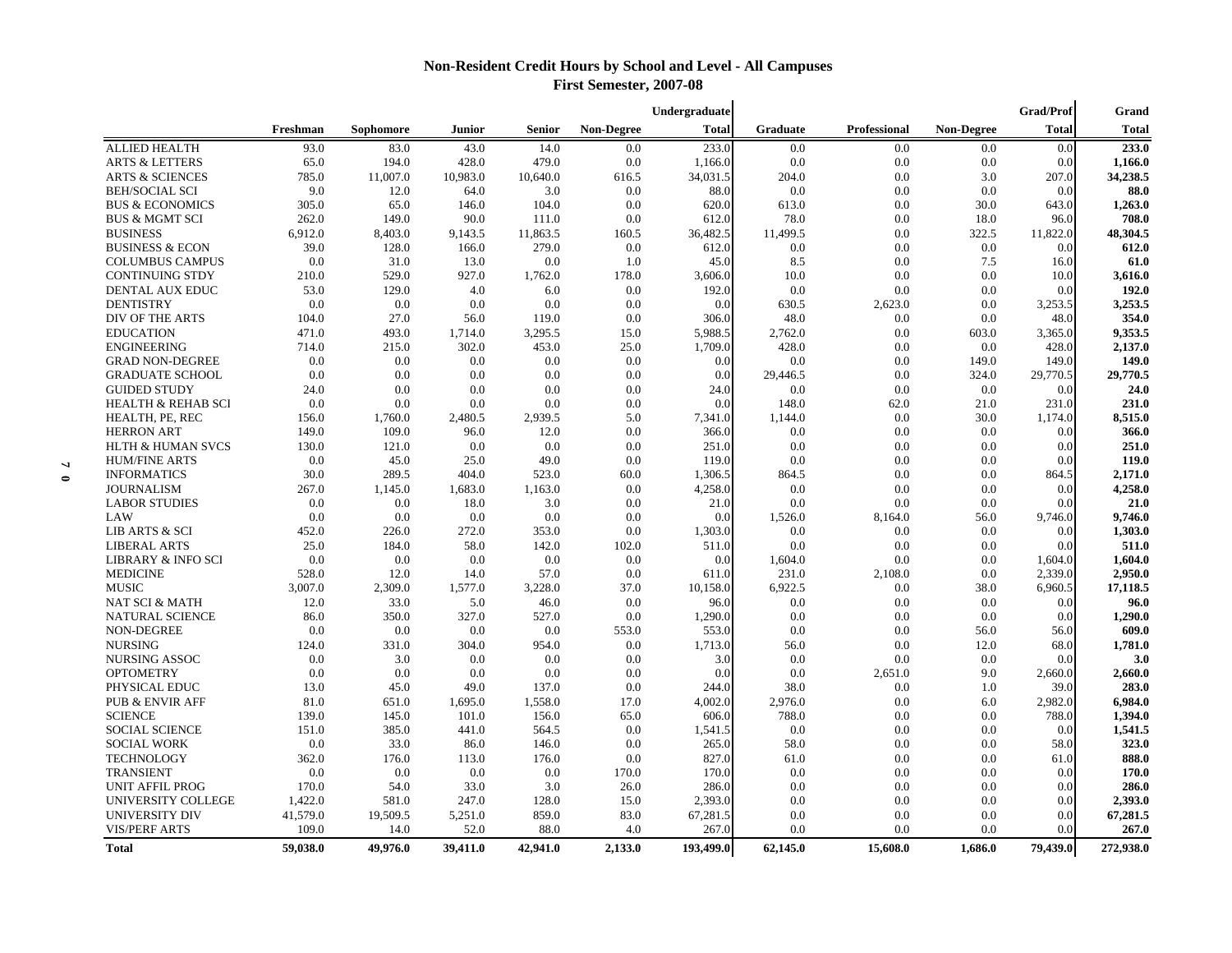## **Non-Resident Credit Hours by Campus, School, and Level First Semester, 2007-08**

|                     |                               |          |           |          |               |                   | Undergraduate |                 |              |                   | <b>Grad/Prof</b> | Grand     |
|---------------------|-------------------------------|----------|-----------|----------|---------------|-------------------|---------------|-----------------|--------------|-------------------|------------------|-----------|
|                     |                               | Freshman | Sophomore | Junior   | <b>Senior</b> | <b>Non-Degree</b> | <b>Total</b>  | <b>Graduate</b> | Professional | <b>Non-Degree</b> | Total            | Total     |
| <b>Bloomington</b>  | <b>ARTS &amp; SCIENCES</b>    | 522.0    | 10,859.0  | 10,933.0 | 10,577.0      | 616.5             | 33,507.5      | 192.0           | 0.0          | 0.0               | 192.0            | 33,699.5  |
|                     | <b>BUSINESS</b>               | 6,876.0  | 8,177.0   | 8,459.0  | 10,671.5      | 154.5             | 34,338.0      | 7,029.0         | 0.0          | 148.5             | 7,177.5          | 41,515.5  |
|                     | <b>CONTINUING STDY</b>        | 36.0     | 128.0     | 441.0    | 688.0         | 178.0             | 1,471.0       | 0.0             | 0.0          | 0.0               | 0.0              | 1,471.0   |
|                     | <b>EDUCATION</b>              | 0.0      | 31.0      | 1,187.0  | 2,114.0       | 0.0               | 3,332.0       | 1,725.0         | 0.0          | 179.0             | 1,904.0          | 5,236.0   |
|                     | <b>GRADUATE SCHOOL</b>        | 0.0      | 0.0       | 0.0      | 0.0           | 0.0               | 0.0           | 27,321.0        | 0.0          | 318.0             | 27,639.0         | 27,639.0  |
|                     | HEALTH, PE, REC               | 121.0    | 1,745.0   | 2,480.5  | 2,939.5       | 5.0               | 7,291.0       | 1,144.0         | 0.0          | 30.0              | 1,174.0          | 8,465.0   |
|                     | <b>INFORMATICS</b>            | 30.0     | 244.5     | 362.0    | 456.0         | 0.0               | 1,092.5       | 656.5           | 0.0          | 0.0               | 656.5            | 1,749.0   |
|                     | <b>JOURNALISM</b>             | 250.0    | 1,145.0   | 1,667.0  | 1,140.0       | $0.0\,$           | 4,202.0       | 0.0             | 0.0          | 0.0               | 0.0              | 4,202.0   |
|                     | LAW                           | 0.0      | 0.0       | 0.0      | 0.0           | 0.0               | 0.0           | 1,086.0         | 5,397.0      | 56.0              | 6,539.0          | 6,539.0   |
|                     | <b>LIBRARY &amp; INFO SCI</b> | 0.0      | 0.0       | 0.0      | 0.0           | 0.0               | 0.0           | 1,535.0         | 0.0          | 0.0               | 1,535.0          | 1,535.0   |
|                     | <b>MUSIC</b>                  | 3,007.0  | 2,309.0   | 1,577.0  | 3,228.0       | 37.0              | 10,158.0      | 6,748.5         | 0.0          | 35.0              | 6,783.5          | 16,941.5  |
|                     | <b>NURSING</b>                | 0.0      | 78.0      | 73.0     | 162.0         | 0.0               | 313.0         | 0.0             | 0.0          | 0.0               | 0.0              | 313.0     |
|                     | <b>OPTOMETRY</b>              | 0.0      | 0.0       | 0.0      | 0.0           | 0.0               | 0.0           | 0.0             | 2,651.0      | 9.0               | 2,660.0          | 2,660.0   |
|                     | <b>PUB &amp; ENVIR AFF</b>    | 0.0      | 538.0     | 1,565.0  | 1,375.0       | 17.0              | 3,495.0       | 2,404.0         | 0.0          | 0.0               | 2,404.0          | 5,899.0   |
|                     | <b>SOCIAL WORK</b>            | 0.0      | 33.0      | 74.0     | 80.0          | 0.0               | 187.0         | 0.0             | 0.0          | 0.0               | 0.0              | 187.0     |
|                     | <b>UNIVERSITY DIV</b>         | 38,031.5 | 17,795.5  | 4,593.0  | 652.0         | 4.0               | 61,076.0      | 0.0             | 0.0          | 0.0               | 0.0              | 61,076.0  |
|                     | <b>Bloomington Total</b>      | 48,873.5 | 43,083.0  | 33,411.5 | 34,083.0      | 1,012.0           | 160,463.0     | 49,841.0        | 8,048.0      | 775.5             | 58,664.5         | 219,127.5 |
|                     |                               |          |           |          |               |                   |               |                 |              |                   |                  |           |
| <b>Indianapolis</b> | <b>BUSINESS</b>               | 12.0     | 45.0      | 129.0    | 285.0         | 6.0               | 477.0         | 3,905.5         | 0.0          | 171.0             | 4,076.5          | 4,553.5   |
|                     | <b>COLUMBUS CAMPUS</b>        | 0.0      | 31.0      | 13.0     | 0.0           | 1.0               | 45.0          | 8.5             | 0.0          | 7.5               | 16.0             | 61.0      |
|                     | <b>CONTINUING STDY</b>        | 0.0      | 36.0      | 37.0     | 50.0          | $0.0\,$           | 123.0         | 10.0            | 0.0          | 0.0               | 10.0             | 133.0     |
|                     | DENTAL AUX EDUC               | 0.0      | 6.0       | 0.0      | 6.0           | 0.0               | 12.0          | 0.0             | 0.0          | 0.0               | 0.0              | 12.0      |
|                     | <b>DENTISTRY</b>              | 0.0      | 0.0       | 0.0      | 0.0           | 0.0               | 0.0           | 630.5           | 2,623.0      | 0.0               | 3,253.5          | 3,253.5   |
|                     | <b>EDUCATION</b>              | 0.0      | 24.0      | 69.0     | 30.0          | 15.0              | 138.0         | 124.0           | 0.0          | 15.0              | 139.0            | 277.0     |
|                     | <b>ENGINEERING</b>            | 714.0    | 215.0     | 302.0    | 453.0         | 25.0              | 1,709.0       | 428.0           | 0.0          | 0.0               | 428.0            | 2,137.0   |
|                     | <b>GRAD NON-DEGREE</b>        | 0.0      | 0.0       | 0.0      | 0.0           | 0.0               | 0.0           | 0.0             | 0.0          | 149.0             | 149.0            | 149.0     |
|                     | <b>GRADUATE SCHOOL</b>        | 0.0      | 0.0       | 0.0      | 0.0           | $0.0\,$           | 0.0           | 1,978.5         | 0.0          | 0.0               | 1,978.5          | 1,978.5   |
|                     | <b>HEALTH &amp; REHAB SCI</b> | 0.0      | 0.0       | 0.0      | 0.0           | 0.0               | 0.0           | 148.0           | 62.0         | 21.0              | 231.0            | 231.0     |
|                     | <b>HERRON ART</b>             | 149.0    | 109.0     | 96.0     | 12.0          | 0.0               | 366.0         | 0.0             | 0.0          | 0.0               | 0.0              | 366.0     |
|                     | <b>INFORMATICS</b>            | 0.0      | 45.0      | 42.0     | 67.0          | 60.0              | 214.0         | 208.0           | 0.0          | 0.0               | 208.0            | 422.0     |
|                     | <b>JOURNALISM</b>             | 17.0     | 0.0       | 16.0     | 23.0          | 0.0               | 56.0          | 0.0             | 0.0          | 0.0               | 0.0              | 56.0      |
|                     | <b>LABOR STUDIES</b>          | 0.0      | 0.0       | 18.0     | 0.0           | 0.0               | 18.0          | 0.0             | 0.0          | 0.0               | 0.0              | 18.0      |
|                     | LAW                           | 0.0      | 0.0       | 0.0      | 0.0           | 0.0               | 0.0           | 440.0           | 2,767.0      | 0.0               | 3,207.0          | 3,207.0   |
|                     | <b>LIBERAL ARTS</b>           | 25.0     | 184.0     | 58.0     | 142.0         | 102.0             | 511.0         | 0.0             | 0.0          | 0.0               | 0.0              | 511.0     |
|                     | <b>LIBRARY &amp; INFO SCI</b> | 0.0      | 0.0       | 0.0      | 0.0           | 0.0               | 0.0           | 69.0            | 0.0          | 0.0               | 69.0             | 69.0      |
|                     | <b>MEDICINE</b>               | 528.0    | 12.0      | 14.0     | 57.0          | 0.0               | 611.0         | 231.0           | 2,108.0      | 0.0               | 2,339.0          | 2,950.0   |
|                     | <b>MUSIC</b>                  | 0.0      | 0.0       | 0.0      | 0.0           | 0.0               | 0.0           | 174.0           | $0.0\,$      | 3.0               | 177.0            | 177.0     |
|                     | <b>NURSING</b>                | 0.0      | 16.0      | 16.0     | 268.0         | 0.0               | 300.0         | 56.0            | 0.0          | 12.0              | 68.0             | 368.0     |
|                     | PHYSICAL EDUC                 | 13.0     | 45.0      | 49.0     | 137.0         | 0.0               | 244.0         | 38.0            | 0.0          | 1.0               | 39.0             | 283.0     |
|                     | <b>PUB &amp; ENVIR AFF</b>    | 0.0      | 44.0      | 28.0     | 69.0          | 0.0               | 141.0         | 497.0           | 0.0          | 0.0               | 497.0            | 638.0     |
|                     | <b>SCIENCE</b>                | 139.0    | 145.0     | 101.0    | 156.0         | 65.0              | 606.0         | 788.0           | 0.0          | 0.0               | 788.0            | 1,394.0   |
|                     | <b>SOCIAL WORK</b>            | 0.0      | 0.0       | 0.0      | 15.0          | 0.0               | 15.0          | 27.0            | 0.0          | 0.0               | 27.0             | 42.0      |
|                     | <b>TECHNOLOGY</b>             | 362.0    | 176.0     | 113.0    | 176.0         | 0.0               | 827.0         | 61.0            | 0.0          | 0.0               | 61.0             | 888.0     |
|                     | <b>TRANSIENT</b>              | 0.0      | 0.0       | 0.0      | 0.0           | 100.0             | 100.0         | 0.0             | 0.0          | 0.0               | 0.0              | 100.0     |
|                     | UNIVERSITY COLLEGE            | 1,422.0  | 581.0     | 247.0    | 128.0         | 15.0              | 2,393.0       | 0.0             | 0.0          | 0.0               | 0.0              | 2,393.0   |
|                     | <b>Indianapolis Total</b>     | 3,381.0  | 1,714.0   | 1,348.0  | 2,074.0       | 389.0             | 8.906.0       | 9,822.0         | 7,560.0      | 379.5             | 17,761.5         | 26,667.5  |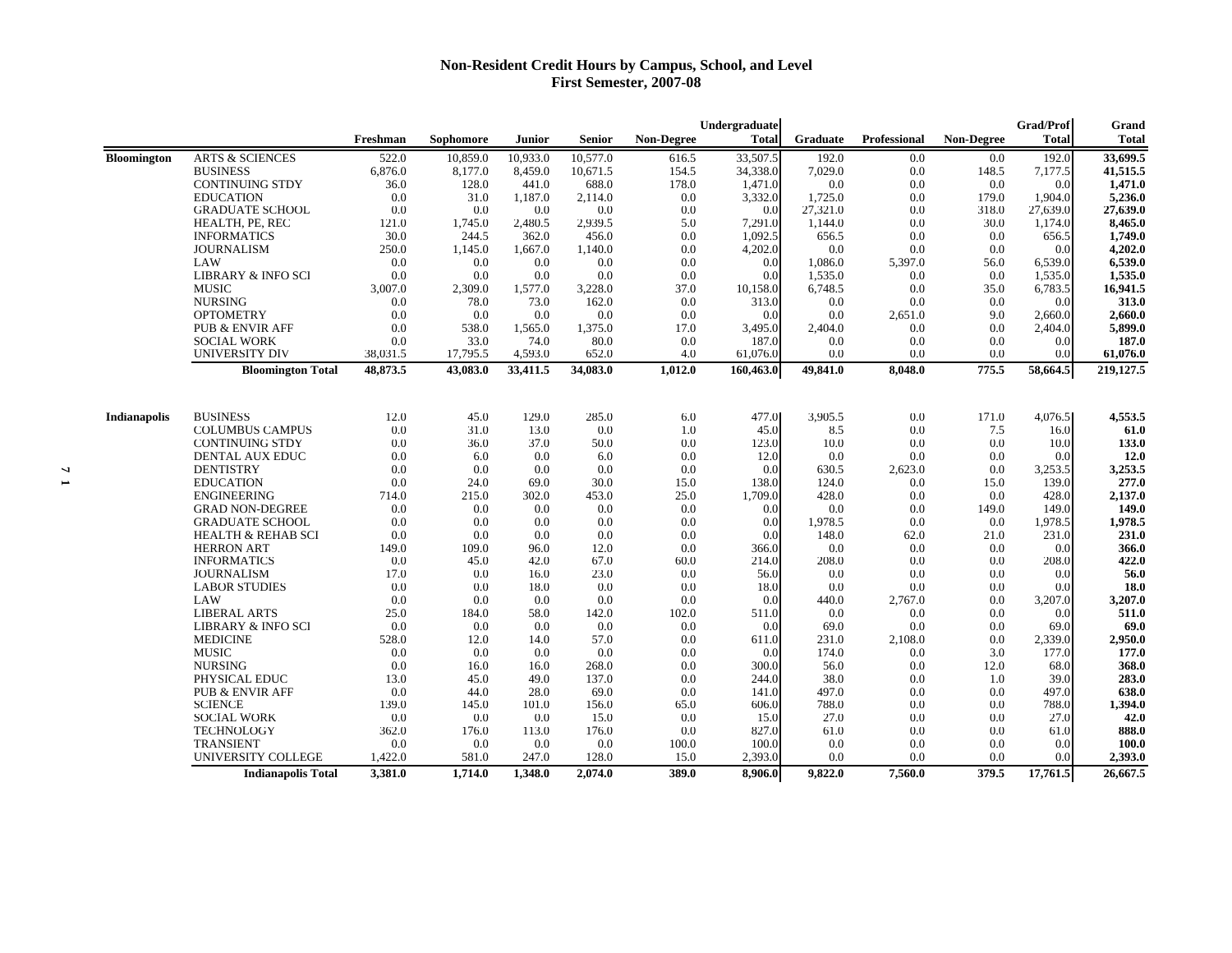## **Non-Resident Credit Hours by Campus, School, and Level First Semester, 2007-08**

|                   |                              |          |           |        |               |                   | Undergraduate |          |                     |                   | <b>Grad/Prof</b> | Grand        |
|-------------------|------------------------------|----------|-----------|--------|---------------|-------------------|---------------|----------|---------------------|-------------------|------------------|--------------|
|                   |                              | Freshman | Sophomore | Junior | <b>Senior</b> | <b>Non-Degree</b> | <b>Total</b>  | Graduate | <b>Professional</b> | <b>Non-Degree</b> | <b>Total</b>     | <b>Total</b> |
| East              | <b>BEH/SOCIAL SCI</b>        | 9.0      | 12.0      | 64.0   | 3.0           | 0.0               | 88.0          | 0.0      |                     | 0.0               | 0.0              | 88.0         |
|                   | <b>BUSINESS &amp; ECON</b>   | 39.0     | 128.0     | 166.0  | 279.0         | 0.0               | 612.0         | 0.0      |                     | 0.0               | 0.0              | 612.0        |
|                   | <b>CONTINUING STDY</b>       | 14.0     | 15.0      | 22.0   | 9.0           | 0.0               | 60.0          | 0.0      |                     | 0.0               | 0.0              | 60.0         |
|                   | <b>EDUCATION</b>             | 180.0    | 83.0      | 57.0   | 241.5         | 0.0               | 561.5         | 0.0      |                     | 0.0               | 0.0              | 561.5        |
|                   | <b>HUM/FINE ARTS</b>         | 0.0      | 45.0      | 25.0   | 49.0          | 0.0               | 119.0         | 0.0      |                     | 0.0               | 0.0              | 119.0        |
|                   | <b>NAT SCI &amp; MATH</b>    | 12.0     | 33.0      | 5.0    | 46.0          | 0.0               | 96.0          | 0.0      |                     | 0.0               | 0.0              | 96.0         |
|                   | NON-DEGREE                   | 0.0      | 0.0       | 0.0    | 0.0           | 9.0               | 9.0           | 0.0      |                     | 0.0               | 0.0              | 9.0          |
|                   | <b>NURSING</b>               | 46.0     | 73.0      | 64.0   | 84.0          | 0.0               | 267.0         | 0.0      |                     | 0.0               | 0.0              | 267.0        |
|                   | <b>NURSING ASSOC</b>         | 0.0      | 3.0       | 0.0    | 0.0           | 0.0               | 3.0           | 0.0      |                     | 0.0               | 0.0              | 3.0          |
|                   | <b>PUB &amp; ENVIR AFF</b>   | 0.0      | 33.0      | 15.0   | 23.0          | 0.0               | 71.0          | 0.0      |                     | 0.0               | 0.0              | 71.0         |
|                   | <b>SOCIAL WORK</b>           | 0.0      | 0.0       | 12.0   | 51.0          | 0.0               | 63.0          | 0.0      |                     | 0.0               | 0.0              | 63.0         |
|                   | <b>TRANSIENT</b>             | 0.0      | 0.0       | 0.0    | 0.0           | 8.0               | 8.0           | 0.0      |                     | 0.0               | 0.0              | 8.0          |
|                   | <b>UNIVERSITY DIV</b>        | 795.0    | 138.0     | 12.0   | 41.0          | 76.0              | 1,062.0       | 0.0      |                     | 0.0               | 0.0              | 1,062.0      |
|                   | <b>East Total</b>            | 1,095.0  | 563.0     | 442.0  | 826.5         | 93.0              | 3,019.5       | 0.0      |                     | 0.0               | $0.0\,$          | 3,019.5      |
| <b>Fort Wayne</b> | <b>ARTS &amp; SCIENCES</b>   | 180.0    | 99.0      | 27.0   | 40.0          | 0.0               | 346.0         | 12.0     |                     | 3.0               | 15.0             | 361.0        |
|                   | <b>BUS &amp; MGMT SCI</b>    | 262.0    | 149.0     | 90.0   | 111.0         | 0.0               | 612.0         | 78.0     |                     | 18.0              | 96.0             | 708.0        |
|                   | <b>CONTINUING STDY</b>       | 95.0     | 72.0      | 102.0  | 237.0         | 0.0               | 506.0         | 0.0      |                     | 0.0               | 0.0              | 506.0        |
|                   | <b>EDUCATION</b>             | 144.0    | 58.0      | 32.0   | 120.0         | 0.0               | 354.0         | 33.0     |                     | 24.0              | 57.0             | 411.0        |
|                   | <b>HLTH &amp; HUMAN SVCS</b> | 130.0    | 121.0     | 0.0    | 0.0           | 0.0               | 251.0         | 0.0      |                     | 0.0               | 0.0              | 251.0        |
|                   | <b>LABOR STUDIES</b>         | 0.0      | 0.0       | 0.0    | 3.0           | 0.0               | 3.0           | 0.0      |                     | 0.0               | 0.0              | 3.0          |
|                   | <b>PUB &amp; ENVIR AFF</b>   | 21.0     | 12.0      | 66.0   | 58.0          | 0.0               | 157.0         | 3.0      |                     | 0.0               | 3.0              | 160.0        |
|                   | <b>UNIT AFFIL PROG</b>       | 170.0    | 54.0      | 33.0   | 3.0           | 26.0              | 286.0         | 0.0      |                     | 0.0               | 0.0              | 286.0        |
|                   | <b>VIS/PERF ARTS</b>         | 109.0    | 14.0      | 52.0   | 88.0          | 4.0               | 267.0         | 0.0      |                     | 0.0               | 0.0              | 267.0        |
|                   | <b>Fort Wayne Total</b>      | 1,111.0  | 579.0     | 402.0  | 660.0         | 30.0              | 2,782.0       | 126.0    |                     | 45.0              | 171.0            | 2,953.0      |
| Kokomo            | <b>ALLIED HEALTH</b>         | 15.0     | 13.0      | 0.0    | 0.0           | 0.0               | 28.0          | 0.0      |                     | 0.0               | 0.0              | 28.0         |
|                   | <b>ARTS &amp; SCIENCES</b>   | 13.0     | 0.0       | 0.0    | 8.0           | 0.0               | 21.0          | 0.0      |                     | 0.0               | 0.0              | 21.0         |
|                   | <b>BUSINESS</b>              | 15.0     | 9.0       | 6.0    | 0.0           | 0.0               | 30.0          | 0.0      |                     | 0.0               | 0.0              | 30.0         |
|                   | <b>CONTINUING STDY</b>       | 12.0     | 0.0       | 9.0    | 0.0           | 0.0               | 21.0          | 0.0      |                     | 0.0               | 0.0              | 21.0         |
|                   | <b>EDUCATION</b>             | 6.0      | 0.0       | 0.0    | 0.0           | 0.0               | 6.0           | 0.0      |                     | 3.0               | 3.0              | 9.0          |
|                   | <b>NON-DEGREE</b>            | 0.0      | 0.0       | 0.0    | 0.0           | 18.0              | 18.0          | 0.0      |                     | 0.0               | 0.0              | 18.0         |
|                   | <b>NURSING</b>               | 0.0      | 0.0       | 11.0   | 0.0           | 0.0               | 11.0          | 0.0      |                     | 0.0               | 0.0              | 11.0         |
|                   | <b>TRANSIENT</b>             | 0.0      | 0.0       | 0.0    | 0.0           | 4.0               | 4.0           | 0.0      |                     | 0.0               | 0.0              | 4.0          |
|                   | <b>UNIVERSITY DIV</b>        | 12.0     | 0.0       | 0.0    | 0.0           | 0.0               | 12.0          | 0.0      |                     | 0.0               | 0.0              | 12.0         |
|                   | <b>Kokomo Total</b>          | 73.0     | 22.0      | 26.0   | 8.0           | 22.0              | 151.0         | 0.0      |                     | 3.0               | 3.0              | 154.0        |
| <b>Northwest</b>  | <b>ALLIED HEALTH</b>         | 46.0     | 32.0      | 43.0   | 14.0          | 0.0               | 135.0         | 0.0      |                     | 0.0               | 0.0              | 135.0        |
|                   | <b>ARTS &amp; SCIENCES</b>   | 70.0     | 49.0      | 23.0   | 15.0          | 0.0               | 157.0         | 0.0      |                     | 0.0               | 0.0              | 157.0        |
|                   | <b>BUS &amp; ECONOMICS</b>   | 27.0     | 6.0       | 0.0    | 0.0           | 0.0               | 33.0          | 21.0     |                     | 0.0               | 21.0             | 54.0         |
|                   | <b>CONTINUING STDY</b>       | 0.0      | 0.0       | 12.0   | 0.0           | 0.0               | 12.0          | 0.0      |                     | 0.0               | 0.0              | 12.0         |
|                   | DENTAL AUX EDUC              | 14.0     | 27.0      | 4.0    | 0.0           | 0.0               | 45.0          | 0.0      |                     | 0.0               | 0.0              | 45.0         |
|                   | <b>EDUCATION</b>             | 0.0      | 24.0      | 16.0   | 29.0          | 0.0               | 69.0          | 0.0      |                     | 0.0               | 0.0              | 69.0         |
|                   | <b>GUIDED STUDY</b>          | 24.0     | 0.0       | 0.0    | 0.0           | 0.0               | 24.0          | 0.0      |                     | 0.0               | 0.0              | 24.0         |
|                   | NON-DEGREE                   | 0.0      | 0.0       | 0.0    | 0.0           | 5.0               | 5.0           | 0.0      |                     | 0.0               | 0.0              | 5.0          |
|                   | <b>NURSING</b>               | 20.0     | 25.0      | 12.0   | 20.0          | 0.0               | 77.0          | 0.0      |                     | 0.0               | 0.0              | 77.0         |
|                   | <b>PUB &amp; ENVIR AFF</b>   | 30.0     | 0.0       | 0.0    | 18.0          | 0.0               | 48.0          | 39.0     |                     | 0.0               | 39.0             | 87.0         |
|                   | <b>SOCIAL WORK</b>           | 0.0      | 0.0       | 0.0    | 0.0           | 0.0               | 0.0           | 12.0     |                     | 0.0               | 12.0             | 12.0         |
|                   | <b>TRANSIENT</b>             | 0.0      | 0.0       | 0.0    | 0.0           | 13.0              | 13.0          | 0.0      |                     | 0.0               | 0.0              | 13.0         |
|                   | <b>Northwest Total</b>       | 231.0    | 163.0     | 110.0  | 96.0          | 18.0              | 618.0         | 72.0     |                     | 0.0               | 72.0             | 690.0        |